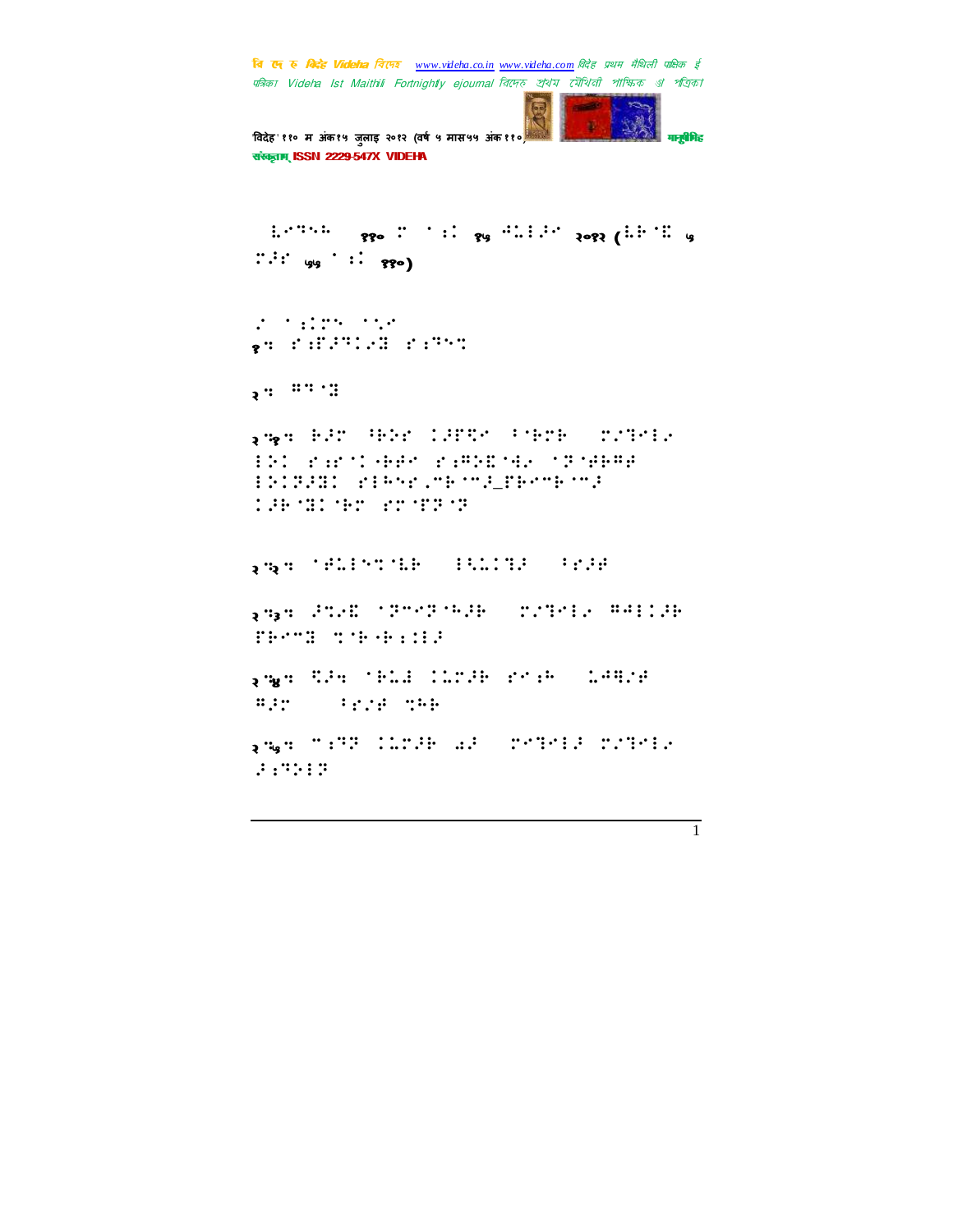'विदेह' ११० म अंक १५ जुलाइ २०१२ (वर्ष ५ मास५५ अंक ११०) मानुसीरी मानुसीरीहरू संस्कृतम् ISSN 2229-547X VIDEHA  $\frac{1}{2}$ फ्रैंको लिमप्रिये था लिए था था था था था था। अन्य अन्य प्रत्यक्षर करण  $:$   $:$   $:$ 

 $\overline{\mathbf{3}}$  :  $\overline{\mathbf{1}}$   $\overline{\mathbf{3}}$   $\overline{\mathbf{4}}$ 

३% : 2002 : 2002 : 2002 : 2003 : 2004 : 2004 : 2005 : 2006 : 2007 : 2007 : 2008 : 2007 : 2007 : 2008 : 2007 :

३५३ S. S. The Care Genesis

३⣒३⣒!⢺⢻⢹⢴⣉!5⢽ ⢹ ⢷!⣚⢼⣅⢷!⢽!

३⣒४⣒!⢾!⣉ ⢷!

३⣒५⣒!5⣐⢹⢽!⣅⢼⢷!⣔⢼!

३⣒६⣒!⢺⢻⢹⢼⢽⢽ ⢹!⣔⢼!(⢽⣅(!!

⊌थ अ° अप्रति संस्था था । अप्रति संस्था अप्रति संस्था था । अप्रति संस्था था । अप्रति संस्था था । अप्रति संस्था<br>प्राचीन )5⢾ ⢷⣝!⣙⢼\*!२⣒!!⣅⣉!⣜ ⣋! )⣙⢼!⣇⢽" '⢾0!⣙⢼!⢺⢴⣇. ⢺⢽ ⢾⣅0!⣙⢼!⢺⢽⢻⢴\*!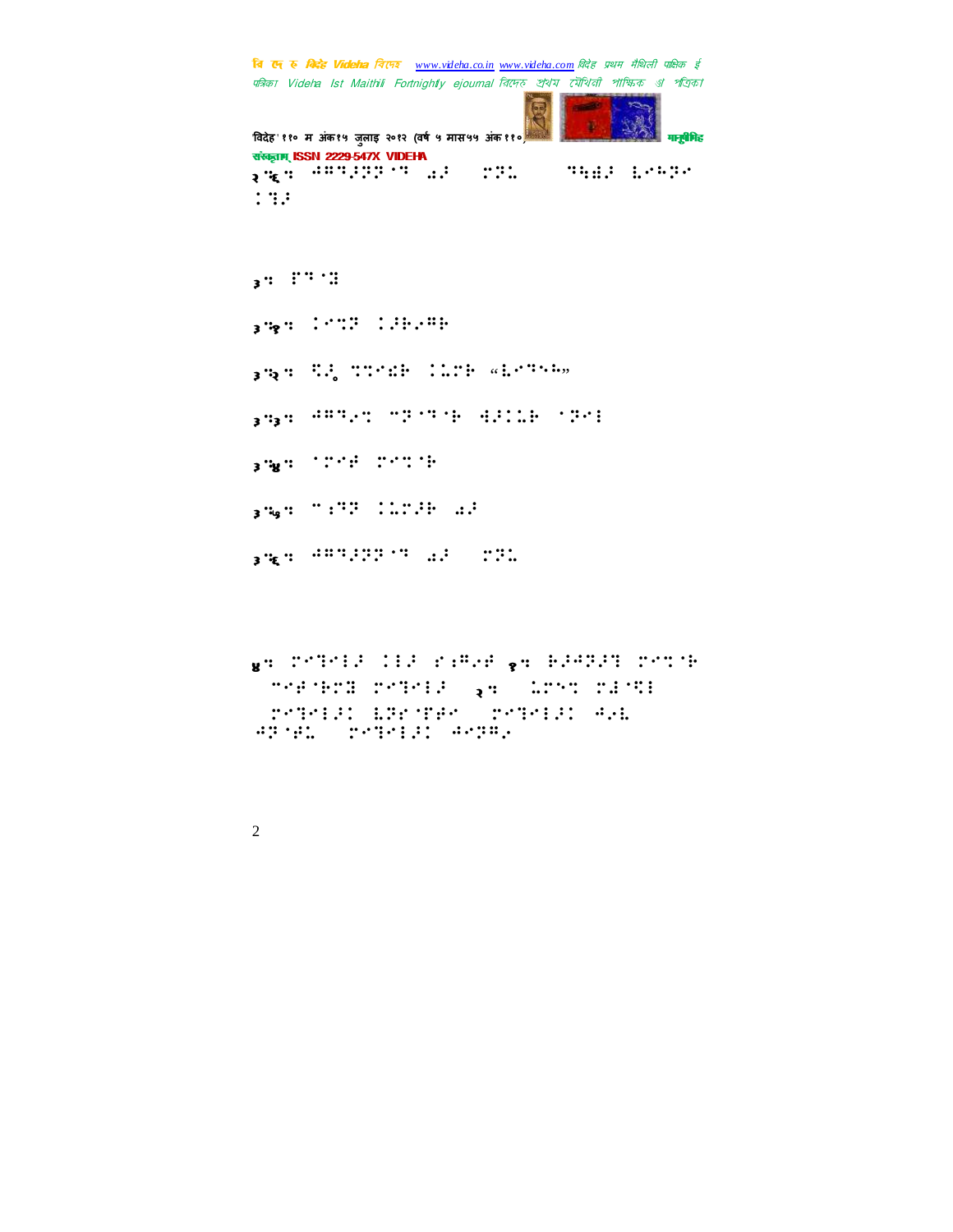'विदेह' ११० म अंक१५ जुलाइ २०१२ (वर्ष ५ मास५५ अंक ११०) मानुसीरी मानुसीरीह

संस्कृतम् ISSN 2229-547X VIDEHA 7⢼⢼⢽⢼⣐!0⢷⢾.!⢾!⣉ ⢷.!7⢼!⢻⢺!

⢸⢼⣏⢼'⢼!⢷5⢽⢼.⣈⢽!.\⢼⢽!#⣙⢴^-! \⣇⢹⢳!#⣙⢴.⣐⢻ ⢷⢺⢴!⢼!⣐⢻ ⢷⢺⢴! #⣙⢴!⢵⣏!)⣐⣞⢷⢽⣞'⢷!'⢳!7⢷!  $F$  5.0  $F$  5.0  $F$  5.0  $F$  5.0  $F$  5.0  $F$  5.0  $F$  5.0  $F$  5.0  $F$ "⢷ ⣇⢷!⢼⣎⢼⢷⢾!.Cbtfe!po!nt.trm!

Ejdujpobsz⣒^!!

L'INE E E TRESTAIN PAR TIRAP (1) 7 ⢷-!⢾⢷⢳⣅⢾⢼!⢼!⢹⣇⢽⢼⢻⢷⢴!!\*! Testers TRUSHER (F) PetAl  $\vdots$   $\vdots$   $\vdots$   $\vdots$   $\vdots$   $\vdots$   $\vdots$ 

bu!uif!gpmmpxjoh!mjol⣒!! LATHE 2 FEMELED FEM PLEAR SID 7 ⢷-!⢾⢷⢳⣅⢾⢼!⢼!⢹⣇⢽⢼⢻⢷⢴!⢷⣓'!

L'ISBN 2007-0-1-0-1-0-1-0-1-1-0-1-1-0-1-1-0-1-1-1-0-1-1-1-1-0-1-1-1-1-1-1-1-1-1-1-

⣇⢹⢳!⢴.'⢾ ⢷⢼!५०!"Z!⢼⢻⢼Z!⣐!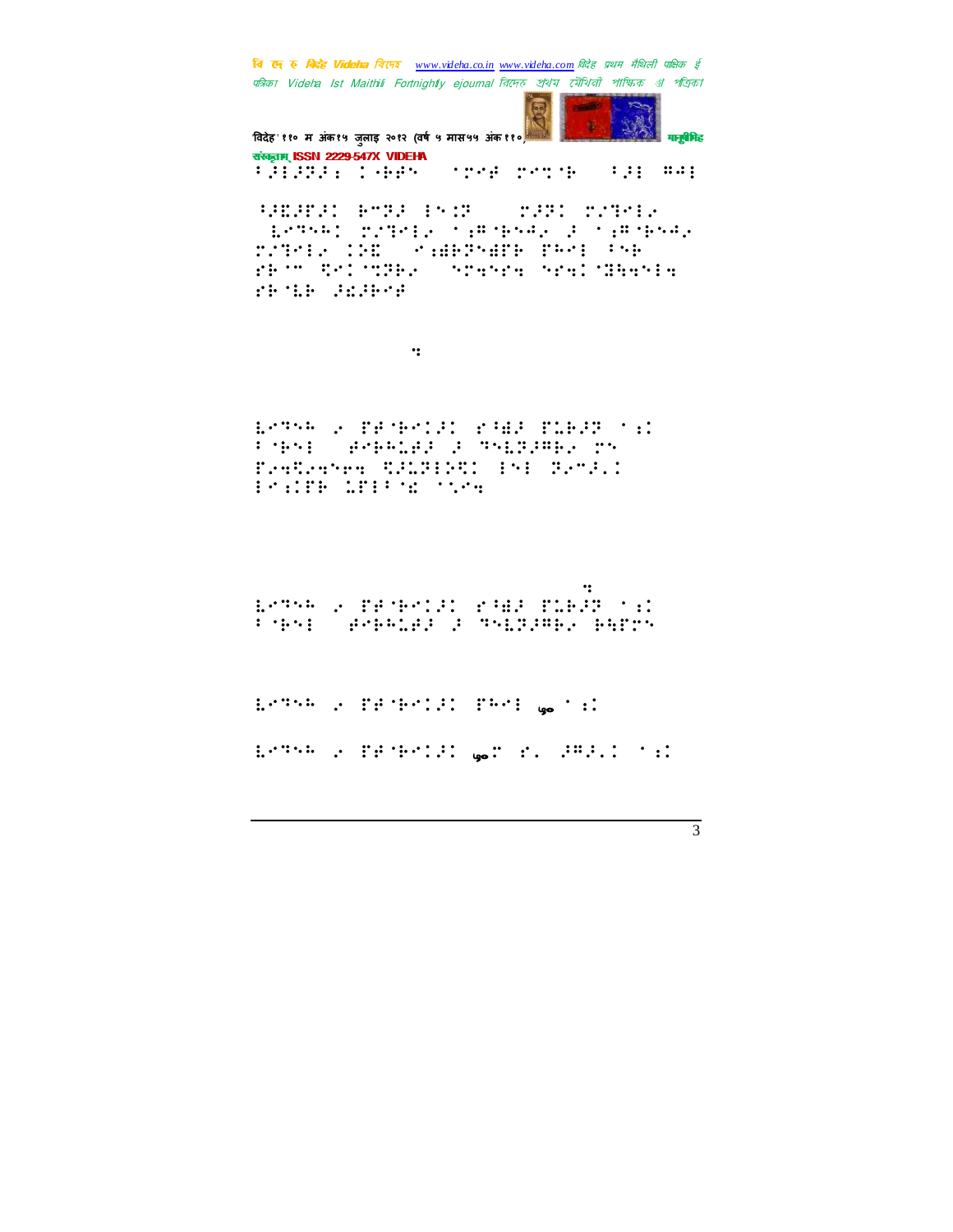'विदेह' ११० म अंक१५ जुलाइ २०१२ (वर्ष ५ मास५५ अंक ११०) मानुसीरी मानुसीरीह संस्कृतम् ISSN 2229-547X VIDEHA ↑!⣇⢹⢳!⢼⢷⣒"⣒"⣒⢶⢴⣋!⢽⢴⣞⢷Z! '⢽!"⢼⣞0!7 ⣍⢻'⢷!⢻⢼⣓⣒!! !7 ⣍⢻!#⢼⣅⣞#!'⢷!#⣋!⢻⢼⣋⢺⣞#!!  $H$  #  $\mathbb{R}^n$  =  $H$   $\mathbb{R}^n$  =  $H$   $\mathbb{R}^n$  =  $H$   $\mathbb{R}^n$  =  $H$ !!! iuuq;00xxx⣒wjefib⣒dp⣒jo0joefy yn wnw defyr 1919r, roed bythe pat ' ⢷⢼' ⢾!!"#⢾!⣁⢴⣒!⢻⣓⢻!⢷⢴⣋⢷! THE POST OF iuuq;00sfbefs⣒hpphmf⣒dpn0!'⢷!  $G$   $\mathcal{G}$   $\mathcal{G}$   $\mathcal{G}$   $\mathcal{G}$   $\mathcal{G}$  !⢷⣓!⢼!⣈⢼⢴!" ⣙⢼⢽! iuuq;00xxx⣒wjefib⣒dp⣒jo0joefy  $y$  , the distribution of  $\mathbb{R}^n$  ,  $\mathbb{R}^n$  $\mathbf{g}$  is a set of  $\mathbf{g}$  is a set of  $\mathbf{g}$ 

!⣇⢹⢳!⢷⣋⣝⢵;#⣙⢴!⣙⢼.⣇⢾⢼! : "  $\vdots$   $\vdots$   $\vdots$   $\vdots$   $\vdots$   $\vdots$   $\vdots$ ius (1983), politica angleški politica (1984), politica (1984), politica (1984), politica (1984), politica (19

 $\cdot$ :

#⣙⢴!⢹⣇⢽⢼⢻⢷⢴!⣇⢼!⣙⢼⢿⢷!⢽⢳! Principle in the PDF for BHI (1200) and the control

4 hhbkfoesbAwjefib⣒dpn\*!⢾Z!⢳!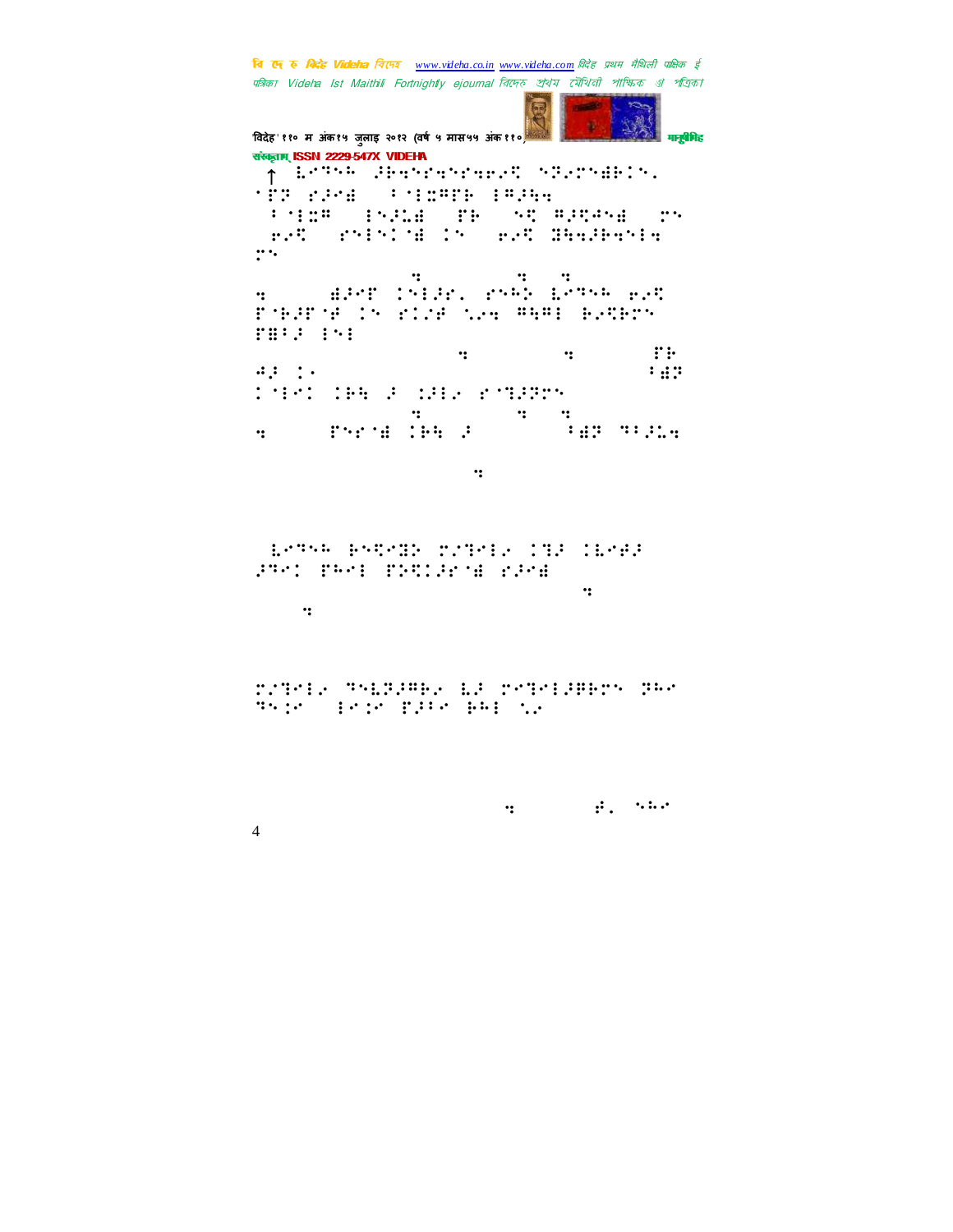चि एक रु *विदेह Videha चिए*न्छ <u>www.videha.co.in www.videha.com</u> विदेह प्रथम मैथिली पाक्षिक ई पत्रिका Videha Ist Maithili Fortnightly ejournal রিদেহ প্রথম মৌথিনী পাক্ষিক গ্র পত্রিক। विदेह' ११० म अंक१५ जुलाइ २०१२ (वर्ष ५ मास५५ अंक ११०) मानुसीरी मानुसीरीहरू संस्कृताम् ISSN 2229-547X VIDEHA <del>TVOL IVI</del>I IPAC PP PR ARLA PARAM ⣇⢹⢳!" ⢾⣐⢸!#⣙⢴!⢸⢼⣏⢼'⢼0!⢷5⢽⢼!  $\vdots$ ius (1990), provincia est anno 1990.<br>1900 - Carlo Carlo Carlo Carlo Carlo Carlo Carlo Carlo Carlo Carlo Carlo Carlo Carlo Carlo Carlo Carlo Carlo ius (100 lbvmpomio dpn0vojobha vojoba vojoba vojoba vojoba vojoba vojoba vojoba vojoba vojoba vojoba vojoba vo bsj0!!)⢾!7⣍ "!ऑ⢽⢼⢽! ⢹⣇⢽⢼⢻⢷⢴!⣞⢼'!⢷⣓-!7⣍ ""Z!⢼'⢴!  $^{\circ}$   $^{\circ}$   $^{\circ}$   $^{\circ}$   $^{\circ}$   $^{\circ}$   $^{\circ}$   $^{\circ}$   $^{\circ}$   $^{\circ}$   $^{\circ}$   $^{\circ}$   $^{\circ}$   $^{\circ}$   $^{\circ}$   $^{\circ}$   $^{\circ}$   $^{\circ}$   $^{\circ}$   $^{\circ}$   $^{\circ}$   $^{\circ}$   $^{\circ}$   $^{\circ}$   $^{\circ}$   $^{\circ}$   $^{\circ}$   $^{\circ}$   $^{\circ}$   $^{\circ}$   $^{\circ}$   $^{\circ}$ LE TO PERSON PTE CHER LOTE ⢺⢼⢽⢼⢷⢴!! hekawi harta da barat da barat da barat da barat da barat da barat da barat da barat da barat da barat da bara<br>'Yan da barat da barat da barat da barat da barat da barat da barat da barat da barat da barat da barat da bar  $^{\circ}$  : The  $^{\circ}$  : The  $^{\circ}$  $\mathbf{G}$  ) and  $\mathbf{G}$  (  $\mathbf{G}$  ) and  $\mathbf{G}$  (  $\mathbf{G}$  ) and  $\mathbf{G}$  $\mathcal{G}$  =  $\mathcal{G}$  =  $\mathcal{G}$  =  $\mathcal{G}$  =  $\mathcal{G}$  =  $\mathcal{G}$  =  $\mathcal{G}$  $\ddot{u}$  is the contract of  $\ddot{u}$  is the contract of  $\ddot{u}$  $\mathcal{G}$ qipup! gjman ( THE STATE OF STATE OF STATE OF STATE OF STATE OF STATE OF STATE OF STATE OF STATE OF STATE OF STATE OF STATE O 5⢾ ⢷⢼0!⢶⢵⣞⢵!"⢸!⢶⢼!"⢸! )⣅5 5⢼⢷⣜-!7⣋!"⣅⣈!"⢼⢷!⢼!⢹⣓⢷ ⣇⢼⢿⢾! ⣐⢾ ⢷!"⢳⢾\*!⣋⢼⣅⢽⢵⣋!⢷7⢼!⢳⢾⣅! ⢽⢴5⢼Z!⣐!'⢷!⢺⢼⣅⣒! ISTER SPIEL

 $\overline{5}$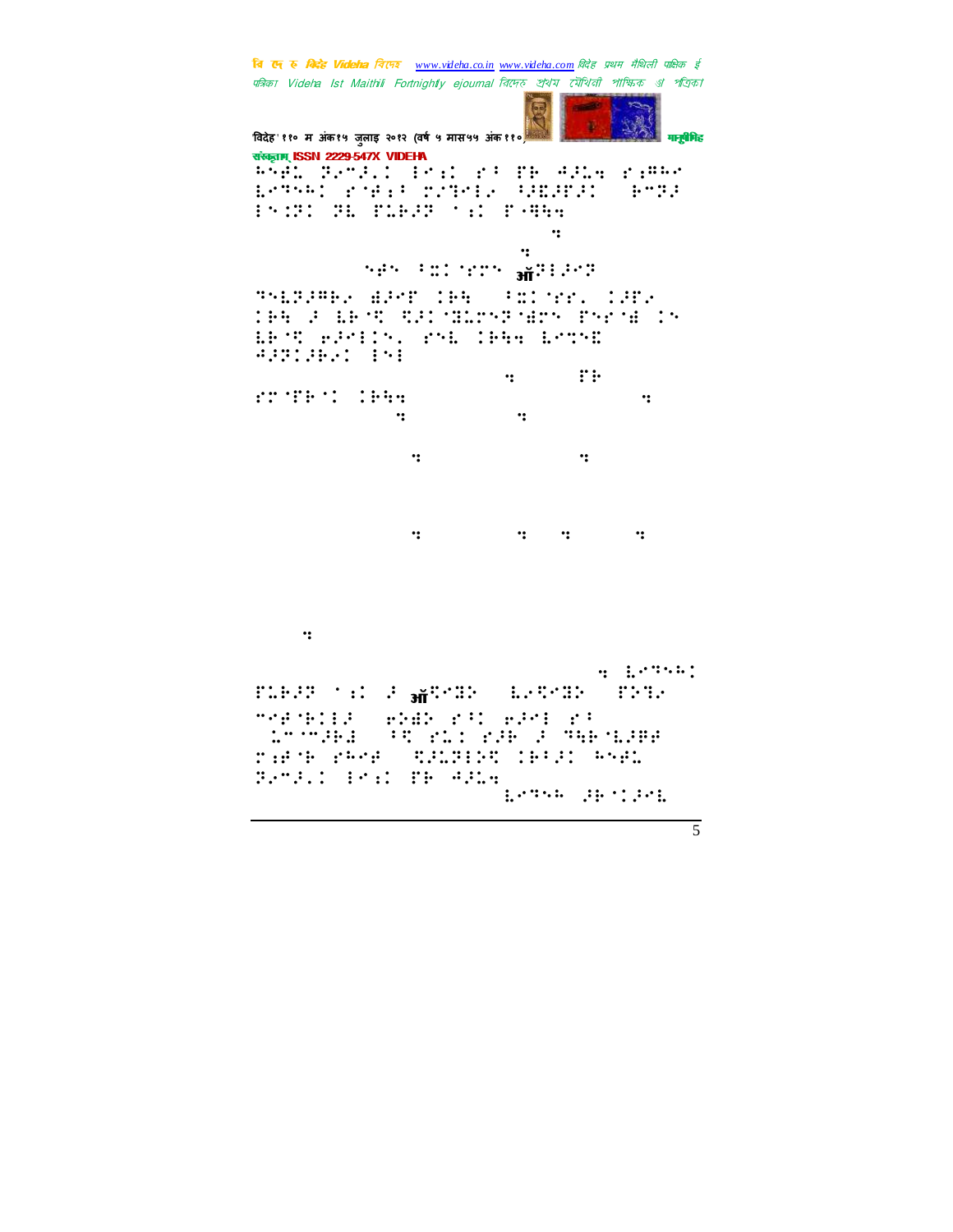

विदेह' ११० म अंक१५ जुलाइ २०१२ (वर्ष ५ मास५५ अंक११० संस्कृतम् ISSN 2229-547X VIDEHA

**THERE TO BE STORE THERE AND THE SAME** THE CHOOL SECTION WHO EST THINGS ridrig (de a pyra: raery fre: retendi deel Poedest lanker read FLELD & TRAIN INCRED CHETTER BRI TORE PRIRES PREP PLELE & PRREP ENCRYCHING TO PARABLE BENT CON  $35.344$ 

Reby Sile: PRILES 1911 SARSHAR SPECIAL CATALIER CALL Resolution FRECH. tants to change the contribution and a PSPIEL MINSTER PRES SAS ARAD rardaard ereamaa a aw eroperd media (1991) 2 march 2010 (1991) This reports.  $\mathbb{R}^n$ 

rededa (oradeda) a radición (oradedade)<br>Sanga (oscuración declara sobre ESTARD SEAT SARE FOR THE SEARCH PATALE (PATAL & PATALEN) PROFESSOR ESPERAN PROPERTY PERMIT PROPER LETTE PRTE PATENT STARBE ESTAR APIE (BESE) SARIET BIBOTH  $431.4$ CONTRACTOR CONTRACTOR **CONSTRAINS SECTION** 

**INSTART ANILARY TRANS.** 6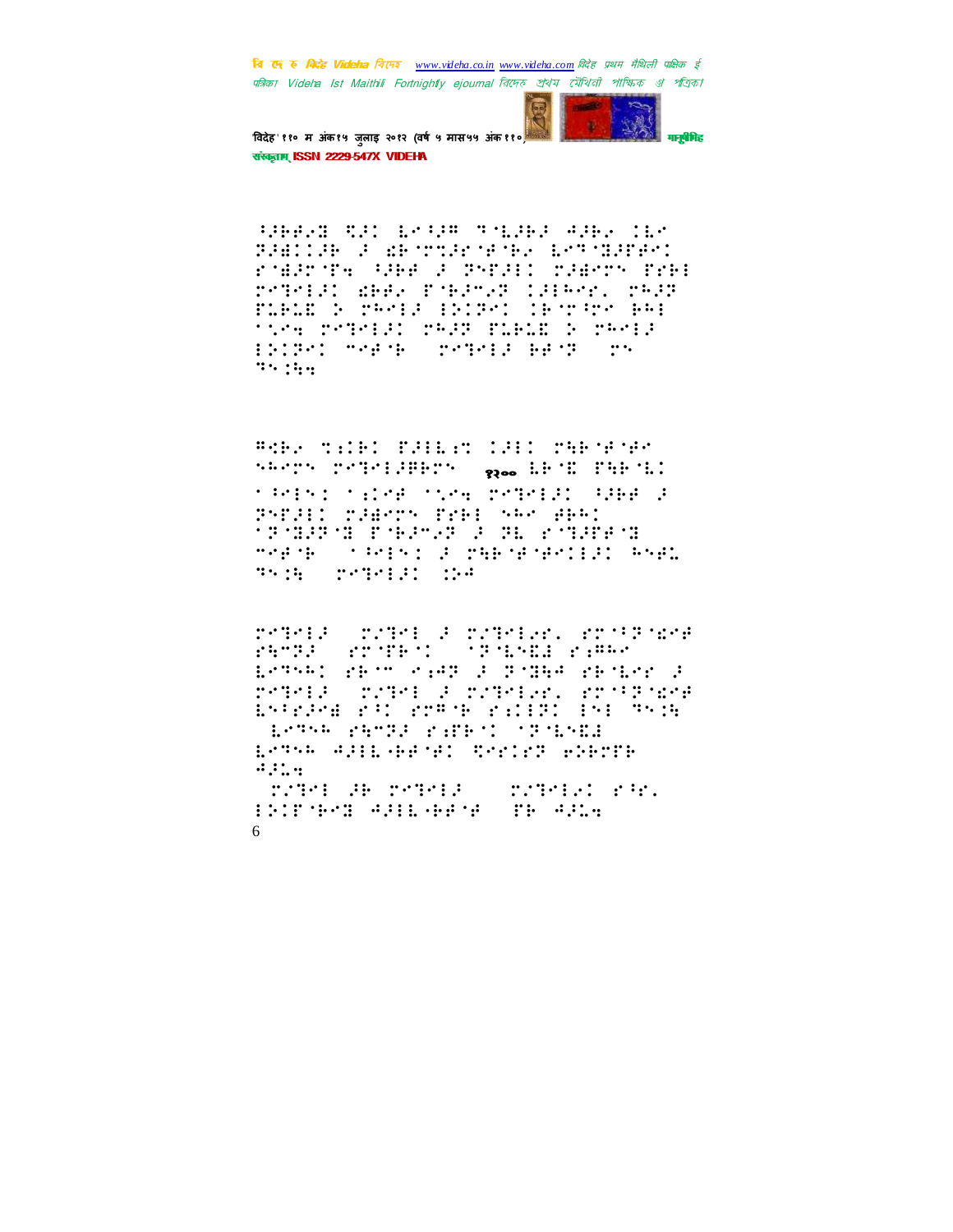

विदेह' ११० म अंक१५ जुलाइ २०१२ (वर्ष ५ मास५५ अंक ११०) मानुसारी मानुसीमेह संस्कृतम् ISSN 2229-547X VIDEHA

 $\mathcal{L}^{(1,1,1)}\mathcal{P}^{(1,1,1)}\mathcal{P}^{(1,1,1)}\mathcal{P}^{(1,1,1)}\mathcal{P}^{(1,1,1)}\mathcal{P}^{(1,1,1,1)}\mathcal{P}^{(1,1,1,1,1)}$ MIPRES (PREMIX I BRE<sup>20</sup>PRII PAPRES  $127$  THE TRIPER INTE LIBRARY TO

 $^{\prime}$  with  $^{\prime}$   $^{\prime}$   $^{\prime}$   $^{\prime}$   $^{\prime}$   $^{\prime}$   $^{\prime}$   $^{\prime}$   $^{\prime}$   $^{\prime}$   $^{\prime}$   $^{\prime}$   $^{\prime}$   $^{\prime}$   $^{\prime}$   $^{\prime}$   $^{\prime}$   $^{\prime}$   $^{\prime}$   $^{\prime}$   $^{\prime}$   $^{\prime}$   $^{\prime}$   $^{\prime}$   $^{\prime}$   $^{\prime}$   $^{\prime}$   $^{\prime}$   $^{\prime}$   $^{\prime}$   $\mathbf{r}$   $\mathbf{r}$   $\mathbf{r}$   $\mathbf{r}$   $\mathbf{r}$   $\mathbf{r}$   $\mathbf{r}$ 

 $^{\prime}$  The Form (421161) winder (12017)  $^{\prime}$ ⣁⢴⢽⢷⢹⣇⢴")⢹⣓⣞⢼!⢽⢼⣞\*!21⣒17&!!!

 $^{\prime}$  where  $^{\prime}$   $^{\prime}$  in  $^{\prime}$  and  $^{\prime}$   $^{\prime}$  and  $^{\prime}$   $^{\prime}$  and  $^{\prime}$   $^{\prime}$  and  $^{\prime}$  and  $^{\prime}$  and  $^{\prime}$  and  $^{\prime}$  and  $^{\prime}$  and  $^{\prime}$  and  $^{\prime}$  and  $^{\prime}$  and  $^{\prime}$  and  $^{\prime}$  and  $^{\prime}$  and  $^{\prime}$  $\cdot$ :

 $^{\prime}$   $^{\prime}$   $^{\prime}$   $^{\prime}$   $^{\prime}$   $^{\prime}$   $^{\prime}$   $^{\prime}$   $^{\prime}$   $^{\prime}$   $^{\prime}$   $^{\prime}$   $^{\prime}$   $^{\prime}$   $^{\prime}$   $^{\prime}$   $^{\prime}$   $^{\prime}$   $^{\prime}$   $^{\prime}$   $^{\prime}$   $^{\prime}$   $^{\prime}$   $^{\prime}$   $^{\prime}$   $^{\prime}$   $^{\prime}$   $^{\prime}$   $^{\prime}$   $^{\prime}$   $^{\prime}$   $^{\prime$  $\mathbf{f}$ :  $\mathbf{f}$   $\mathbf{F}$   $\mathbf{F}$   $\mathbf{F}$   $\mathbf{F}$   $\mathbf{F}$   $\mathbf{F}$   $\mathbf{F}$ 

 $^{\prime}$  192  $^{\prime}$   $^{\prime}$   $^{\prime}$   $^{\prime}$   $^{\prime}$   $^{\prime}$   $^{\prime}$   $^{\prime}$   $^{\prime}$   $^{\prime}$   $^{\prime}$   $^{\prime}$   $^{\prime}$   $^{\prime}$   $^{\prime}$   $^{\prime}$   $^{\prime}$   $^{\prime}$   $^{\prime}$   $^{\prime}$   $^{\prime}$   $^{\prime}$   $^{\prime}$   $^{\prime}$   $^{\prime}$   $^{\prime}$   $^{\prime}$   $^{\prime}$   $^{\prime}$   $^{\prime}$   $\overline{5}$   $\overline{3}$   $\overline{3}$   $\overline{4}$   $\overline{2}$   $\overline{3}$   $\overline{3}$   $\overline{4}$   $\overline{2}$   $\overline{3}$   $\overline{2}$   $\overline{3}$   $\overline{4}$   $\overline{2}$   $\overline{3}$   $\overline{4}$   $\overline{2}$   $\overline{3}$   $\overline{3}$   $\overline{4}$   $\overline{2}$   $\overline{3}$   $\overline{3}$   $\overline{4}$   $\overline{2$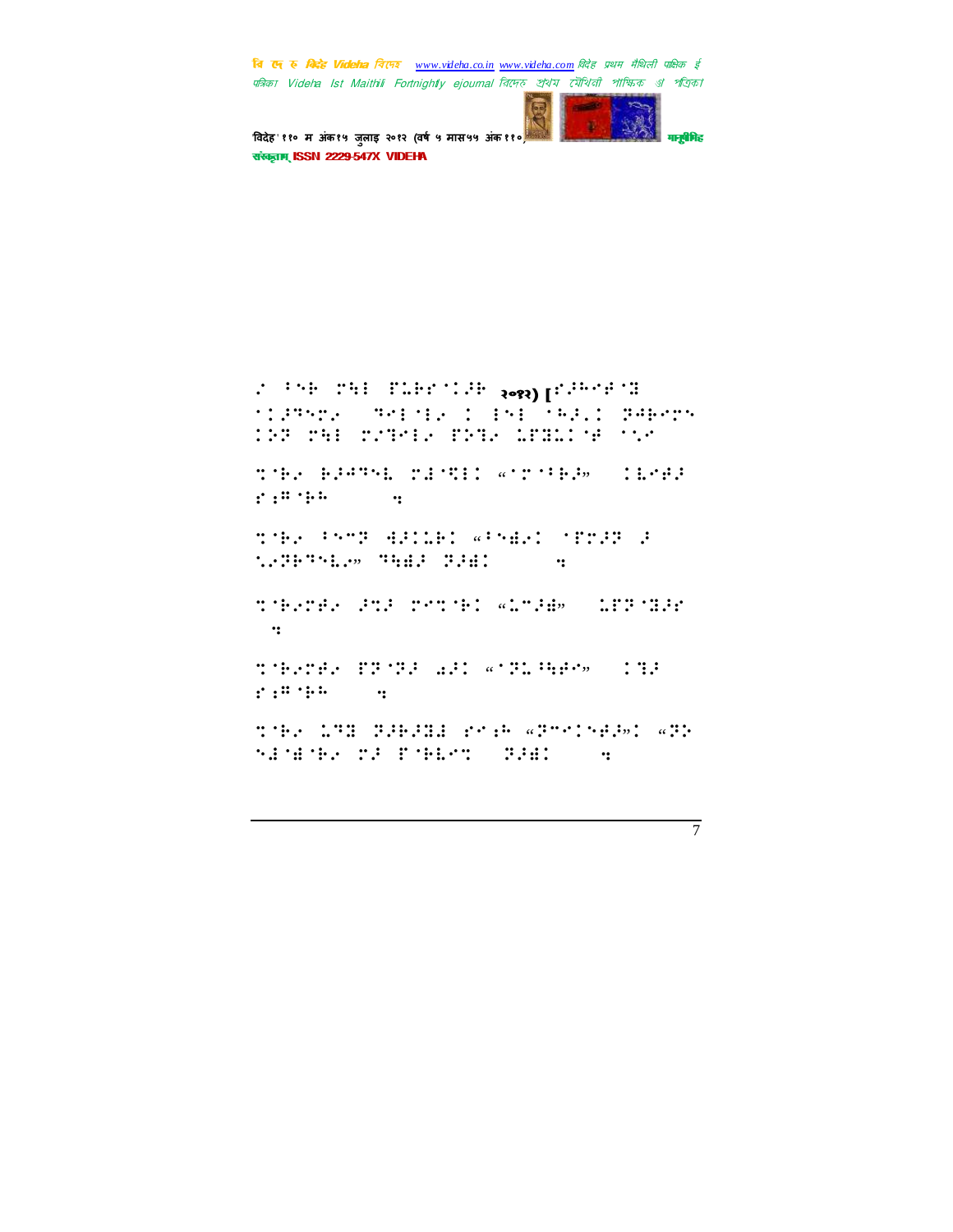विदेह' ११० म अंक१५ जुलाइ २०१२ (वर्ष ५ मास५५ अंक११०) मानवैमिट संस्कृतम् ISSN 2229-547X VIDEHA the club true beam. When  $\dddot{\mathbf{r}}$  $\mathbb{E}[\mathcal{P}(\mathbf{H},\mathbf{H}^T_{\mathbf{L}}(\mathbf{H}))]=\mathbb{E}[\mathbf{H}(\mathbf{H}^T_{\mathbf{L}}(\mathbf{H}^T_{\mathbf{L}}(\mathbf{H}^T_{\mathbf{L}}(\mathbf{H})))$ TORONA EAR IPOL (PRIPE) **SENSOR CONSTRUCTS**  $\dddot{\phantom{1}}$ TORATES TORRESTS EROTED WISCON **Constanting Constanting Constanting Constanting Constanting Constanting Constanting Constanting Constanting Co** TTERNE LOGE BIR. MARRIED E **SEMPLAY THE PART (8)** the response resorts in the  $\mathbf{r}^{2}$  ,  $\mathbf{r}^{2}$  ,  $\mathbf{r}^{2}$  ,  $\mathbf{r}^{2}$  $\cdot$ : the SHOPP' ROBBY FOR PRICE TEPAR PARTER  $\dddot{\mathbf{z}}$ the response rightle class this **WEB**  $\mathbf{r}$ there had all stat clip (no  $2.244$   $1.444$  $\dddot{\mathbf{r}}$ dides problem also per l'objet der<br>dimes pares del partier sono

 $\ddot{\cdot}$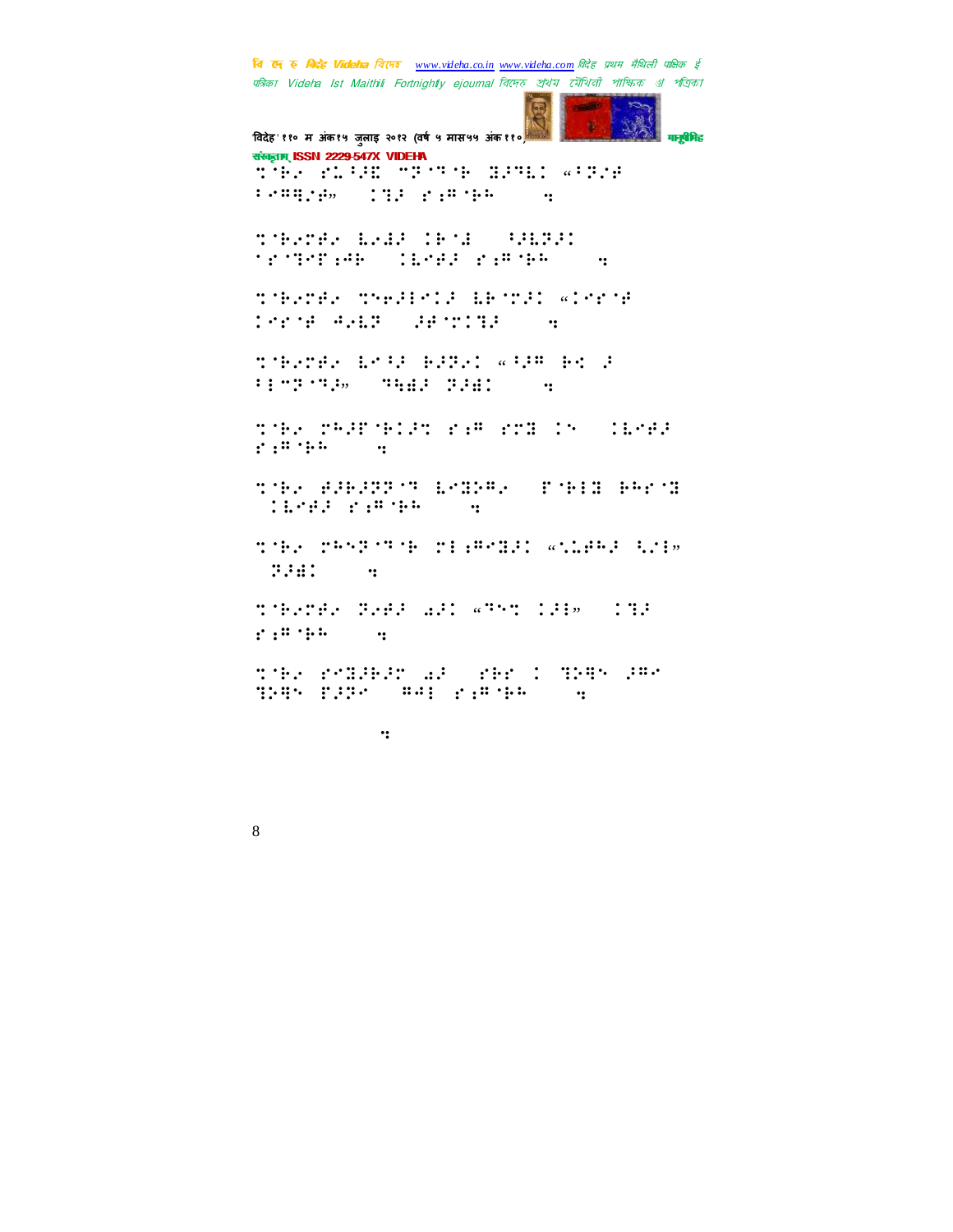

विदेह' ११० म अंक१५ जुलाइ २०१२ (वर्ष ५ मास५५ अंक११ संस्कृतम् ISSN 2229-547X VIDEHA

 $\mathcal{I}^{\pm}$  (Fig. ) Hand (Fig. ) (1998) assault (Fig. ) if STREAMS CONFIDENTIAL ENERGY REPORT 198 198 HSIL LEBUCH SBS there ander flee model  $\mathcal{U}^{\alpha}(\frac{1}{2},\frac{1}{2},\frac{1}{2},\frac{1}{2},\frac{1}{2}),\qquad \frac{1}{2},\frac{1}{2},\frac{1}{2},\frac{1}{2},\frac{1}{2},\frac{1}{2},\frac{1}{2},\frac{1}{2},\frac{1}{2},\frac{1}{2},\frac{1}{2},\frac{1}{2},\frac{1}{2},\frac{1}{2},\frac{1}{2},\frac{1}{2},\frac{1}{2},\frac{1}{2},\frac{1}{2},\frac{1}{2},\frac{1}{2},\frac{1}{2},\frac{1}{2},\frac{1}{2},\frac{1$  $\dddot{\bullet}$ 

THE ESTER LENTIC WAT TILLE LEW tish sa masukat  $\dddot{\bullet}$ 

there large graph and a lich, licia cathol  $\dddot{\mathbf{r}}$ 

THE PHEED CONDITIONS THE BEST TRIT BERN (INSPERSED)  $\dddot{\mathbf{r}}$ 

THE PIE TRYPHED CORPORAL  $\mathbb{R}^n$  :  $\mathbb{R}^n$  :  $\mathbb{R}^n$  :  $\mathbb{R}^n$  :  $\mathbb{R}^n$  :  $\mathbb{R}^n$  :  $\mathbb{R}^n$  $\dddot{\phantom{1}}$ 

THE TELEP PERTY WHIS HE PROV **TEPART PARTNERS** 

the Solar Close as (1988) (2015) **BACK TEMPS PARTNA W** 

THE PROBREMS WIND Presid.  $\frac{1}{2}$   $\frac{1}{2}$   $\frac{1}{2}$   $\frac{1}{2}$   $\frac{1}{2}$   $\frac{1}{2}$   $\frac{1}{2}$   $\frac{1}{2}$   $\frac{1}{2}$   $\frac{1}{2}$   $\frac{1}{2}$   $\frac{1}{2}$   $\frac{1}{2}$   $\frac{1}{2}$   $\frac{1}{2}$   $\frac{1}{2}$   $\frac{1}{2}$   $\frac{1}{2}$   $\frac{1}{2}$   $\frac{1}{2}$   $\frac{1}{2}$   $\frac{1}{2}$ 

the LTMT PENTIL WPOTHLISH (EDG)  $\mathbf{r}^{1}, \mathbf{r}^{2}, \mathbf{r}^{3}, \mathbf{r}^{4}$  $\dddot{\mathbf{r}}$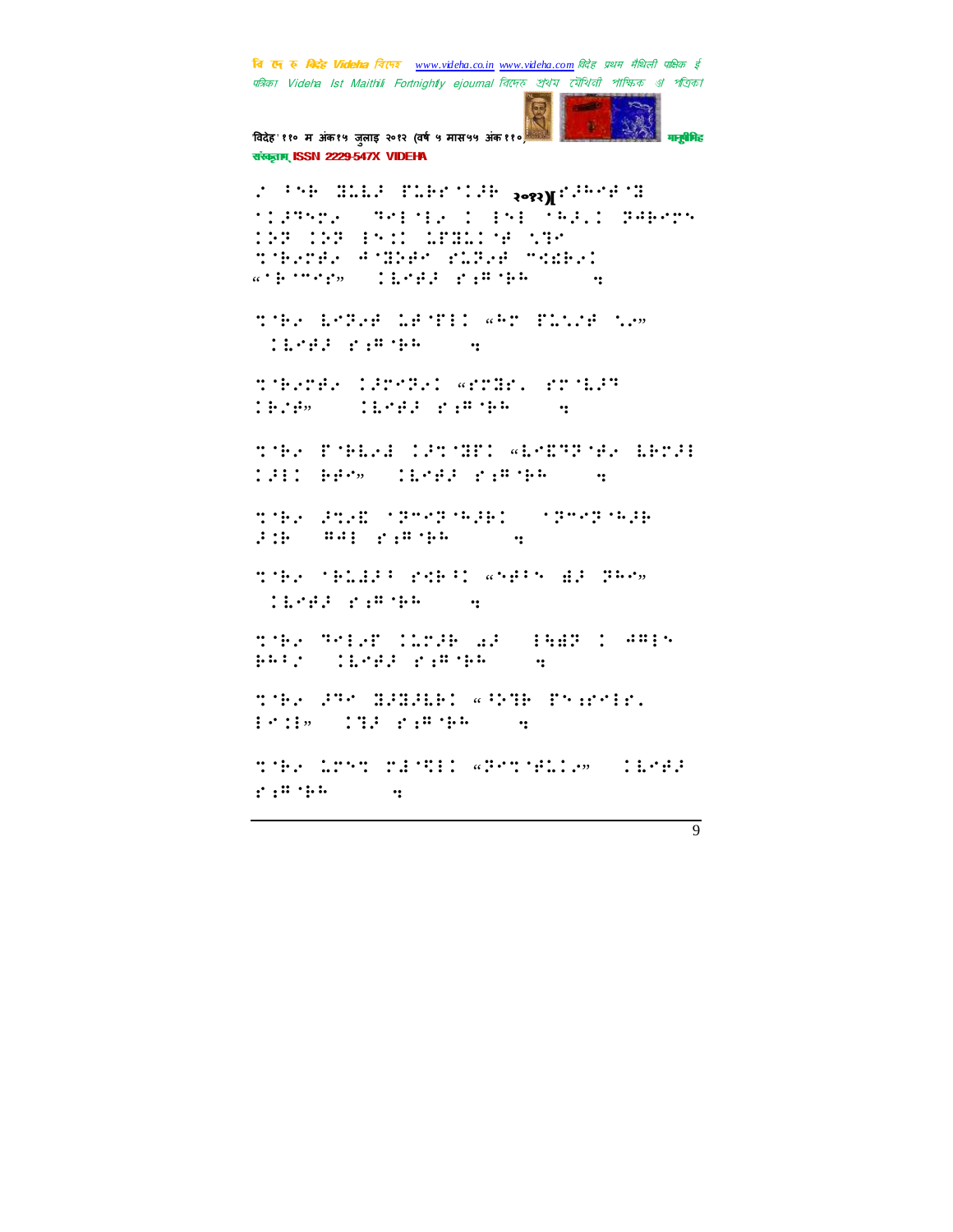

विदेह' ११० म अंक१५ जुलाइ २०१२ (वर्ष ५ मास५५ अंक ११०) मानुसारी मानुसीमेह संस्कृतम् ISSN 2229-547X VIDEHA

Puifs; 2, 46

## $\mathbb{R}^{2\times 3\times 3}$  [" $\mathbb{R}^{2\times 3\times 2}$  ] [" $\mathbb{R}^{2\times 3}$   $\mathbb{R}^{2\times 3}$   $\mathbb{R}^{2\times 3}$ ⢼⢹⢴-!⢹ ⢴^!!⢳⢼Z!⢽⢺⢷!  ${\bf ::}$   ${\bf ::}$   ${\bf ::}$   ${\bf ::}$   ${\bf ::}$

 $^{\prime}$   $^{\prime}$   $^{\prime}$   $^{\prime}$   $^{\prime}$   $^{\prime}$   $^{\prime}$   $^{\prime}$   $^{\prime}$   $^{\prime}$   $^{\prime}$   $^{\prime}$   $^{\prime}$   $^{\prime}$   $^{\prime}$   $^{\prime}$   $^{\prime}$   $^{\prime}$   $^{\prime}$   $^{\prime}$   $^{\prime}$   $^{\prime}$   $^{\prime}$   $^{\prime}$   $^{\prime}$   $^{\prime}$   $^{\prime}$   $^{\prime}$   $^{\prime}$   $^{\prime}$   $^{\prime}$   $^{\prime}$ )⢷⢼⣚⢴!⣅'⢽ ⣝⢼"!⣉ ⢷⢴!⣇⣏ ⣜⣅!"⣈⢼⢷⢼! ⣈⢼⣜ ⣋⢷\*!43⣒74&!!!

⣉ ⢷⢴!⢳⢽ ⢹ ⢷!⢽⢼⢷⢼⣝⣜!⢷⢼!  $\sim$  1.86 metric  $\sim$  1.8 main  $\sim$  1.8 main  $\sim$  1.8 main  $\sim$  $^{\circ}$   $^{\circ}$   $^{\circ}$   $^{\circ}$   $^{\circ}$   $^{\circ}$   $^{\circ}$   $^{\circ}$   $^{\circ}$   $^{\circ}$   $^{\circ}$   $^{\circ}$   $^{\circ}$   $^{\circ}$   $^{\circ}$   $^{\circ}$   $^{\circ}$   $^{\circ}$   $^{\circ}$   $^{\circ}$   $^{\circ}$   $^{\circ}$   $^{\circ}$   $^{\circ}$   $^{\circ}$   $^{\circ}$   $^{\circ}$   $^{\circ}$   $^{\circ}$   $^{\circ}$   $^{\circ}$   $^{\circ}$ 

⣉ ⢷⢴!⢹⣇⢽ ⢹ ⢷!⣔⢼!#⢽⣅⢸⣇#)7⢼⣐⢻ ⢼!  $^{\prime}$   $^{\prime}$   $^{\prime}$   $^{\prime}$   $^{\prime}$   $^{\prime}$   $^{\prime}$   $^{\prime}$   $^{\prime}$   $^{\prime}$   $^{\prime}$   $^{\prime}$   $^{\prime}$   $^{\prime}$   $^{\prime}$   $^{\prime}$   $^{\prime}$   $^{\prime}$   $^{\prime}$   $^{\prime}$   $^{\prime}$   $^{\prime}$   $^{\prime}$   $^{\prime}$   $^{\prime}$   $^{\prime}$   $^{\prime}$   $^{\prime}$   $^{\prime}$   $^{\prime}$   $^{\prime}$   $^{\prime}$ 23⣒74&!!!

 $\mathcal{L}$  of  $\mathcal{L}$  in the set of  $\mathcal{L}$  is the set of  $\mathcal{L}$  in the set of  $\mathcal{L}$ ⣇⢾⢼!"⢸#!)⢽'⢼⢴!⢽⣅⣇⢼⢹!⣓.! **ENTITY THE SEASONE**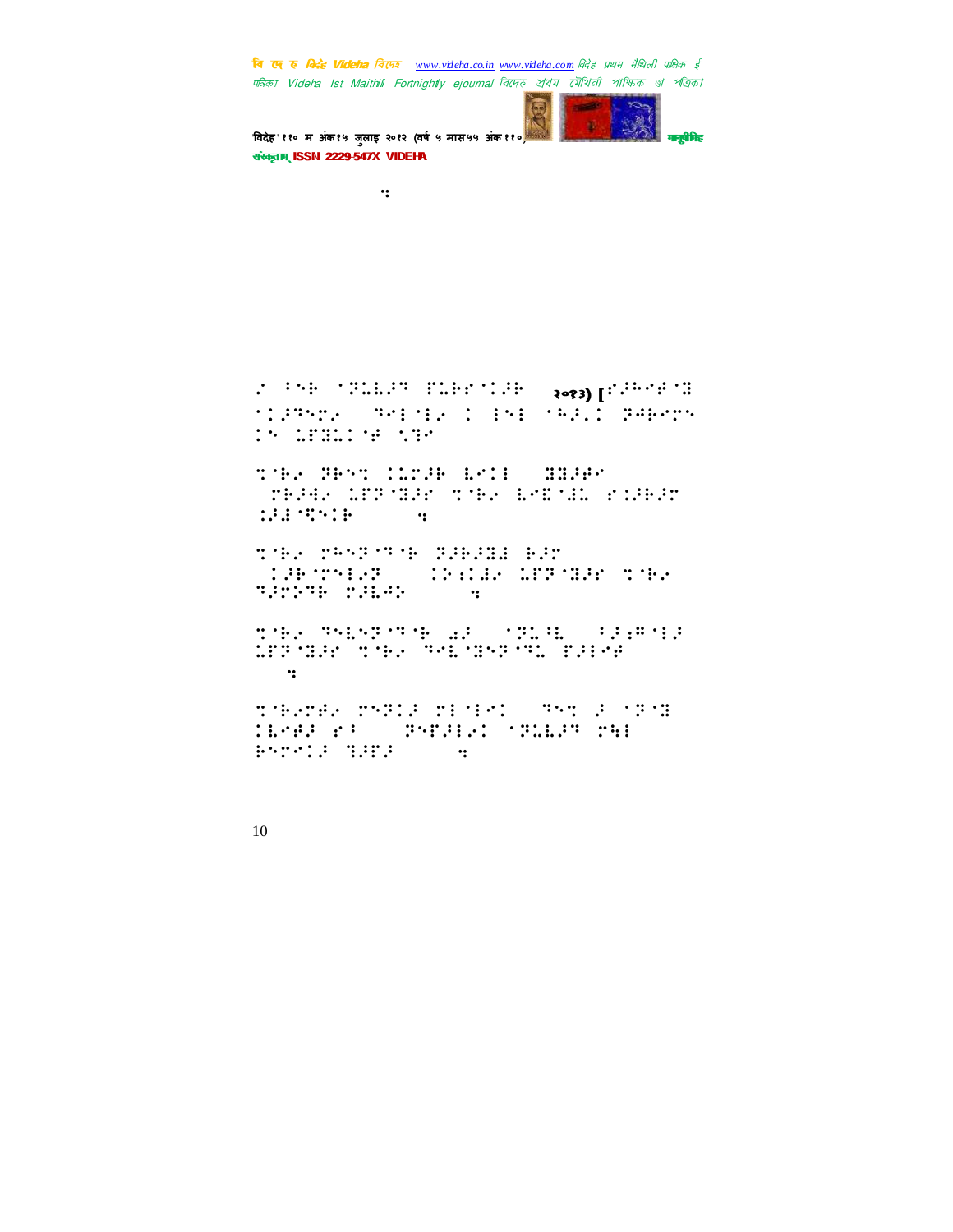'विदेह' ११० म अंक१५ जुलाइ २०१२ (वर्ष ५ मास५५ अंक ११०) मानुसीरी मानुसीरीह संस्कृताम् ISSN 2229-547X VIDEHA  $^{\prime}$   $^{\prime}$   $^{\prime}$   $^{\prime}$   $^{\prime}$   $^{\prime}$   $^{\prime}$   $^{\prime}$   $^{\prime}$   $^{\prime}$   $^{\prime}$   $^{\prime}$   $^{\prime}$   $^{\prime}$   $^{\prime}$   $^{\prime}$   $^{\prime}$   $^{\prime}$   $^{\prime}$   $^{\prime}$   $^{\prime}$   $^{\prime}$   $^{\prime}$   $^{\prime}$   $^{\prime}$   $^{\prime}$   $^{\prime}$   $^{\prime}$   $^{\prime}$   $^{\prime}$   $^{\prime}$   $^{\prime}$  $^{\prime}$  777  $^{\prime}$  77  $^{\prime}$  77  $^{\prime}$  77  $^{\prime}$  77  $^{\prime}$  77  $^{\prime}$  77  $^{\prime}$  77  $^{\prime}$  77  $^{\prime}$  77  $^{\prime}$  77  $^{\prime}$  77  $^{\prime}$  77  $^{\prime}$  77  $^{\prime}$  77  $^{\prime}$  77  $^{\prime}$  77  $^{\prime}$  77  $^{\prime}$  77  $^{\prime}$  77  $^{\prime}$  77  $^{\prime}$  77 "⣐" 0⢷⢾\*!24⣒79&!!! ⣉ ⢷⢴!⢷⢼⢽⢼⢷⢼⣝⣜!"⣐⢳!#⢼⢳⢽#!)⣉ ⢷⢴! #!E. Teknik Ferdit Times  $\ldots$   $\ldots$   $\ldots$   $\ldots$   $\ldots$ Puifs; 2, 200 and 2, 200 and 2, 200 ⢶⢵!'⣅⢷" ⢼⢷."⢻ ⢷!⣝⢵⢻⢹⢼⢽!२०१२ -१३ : "⢼⢽⢼⢽ ⢾⢷!"⢼⢳⢾ ⣝!⢼⢹⢴-!⢹ ⢴! M 100 € 100 € 100 € 100 € 100 € 100 € 100 € 100 € 100 € 100 € 100 € 100 € 100 € 100 € 100 € 100 € 100 € 100 € THE STREET STREET STREET ∵ 100 € 100 € 100 € 100 € 100 € 100 € 100 € 100 € 100 € 100 € 100 € 100 € 100 € 100 € 100 € 100 € 100 € 100 €

Puifs;!2⣒39&!!!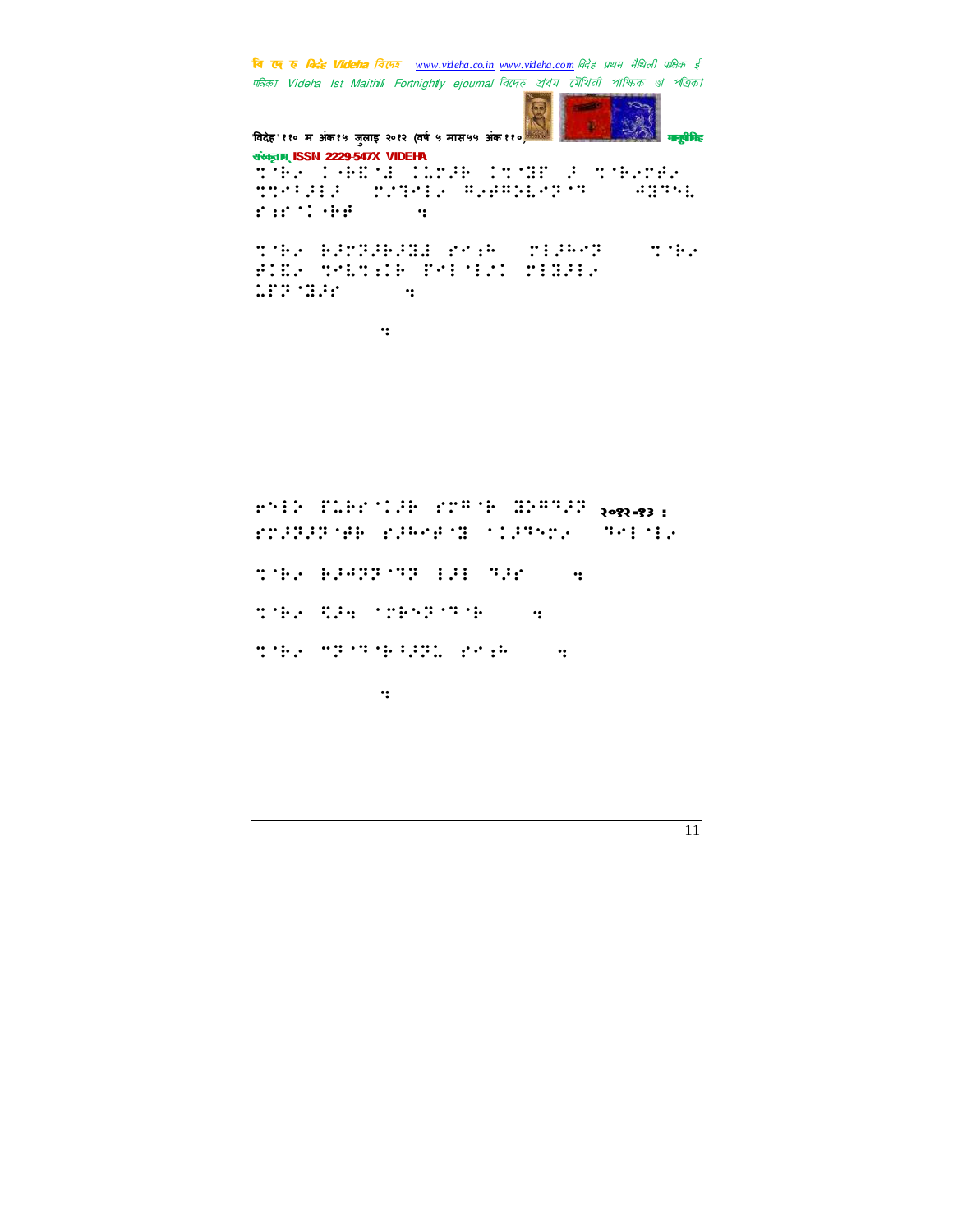

विदेह' ११० म अंक१५ जुलाइ २०१२ (वर्ष ५ मास५५ अंक११०) संस्कृतम् ISSN 2229-547X VIDEHA

**AP BEFIND**  $\bullet$ 

adhala shine shine a br eks regener

SPORTS, INC. WEBS CEPPERED BY P MERCHEL MERCIA IN RNCK NEMECR. 1985 LARMY THROWN LEMAR (LA 196 12 SIER LANFY BE MOVE INE  $\mathbf{r}$ . FROM THE FREE FOR STORE SIRE BYE SECRETAR EMPERENT PRESS IN TRIPLED A TEMPERADO DEL BYE SPORTER ESPECIES PRES FATL LARGEDY SHIFLE TECHNIC TEMPER OF SECRETS AND SECRETS **CONSTRUCTION CONTROLS IN THE SECTION OF SERVICE CONTROLS** Folk write former park prof 'Escabri (1930 BM33 Exp.3 (P. 438 N.) 2 And Schools of Book of Made 2 Brr. role, miche so age no composition regar di shora a bagi a biyyik THREADY PHERG BY WHO AN ONIGH EPPOBLEM EPOC COR PLOPMONS d 195 de rélacionese (Britan el<br>Angle never espaso lo gnes ar SPECK CROBE CENTRAL AN ESTRECHA By in a Way Fealary roughy tanger (Brown An Angers Snowge (Pr an agnes plag regard par regard the an MACH AR CONSIDER A SPORT A COORANY AR BOOK PARK WAS ARRESTED FOR APSA (F 25 BMP21181 2128 MINUTE Presidente de l'anti-dentitat de l'anti-12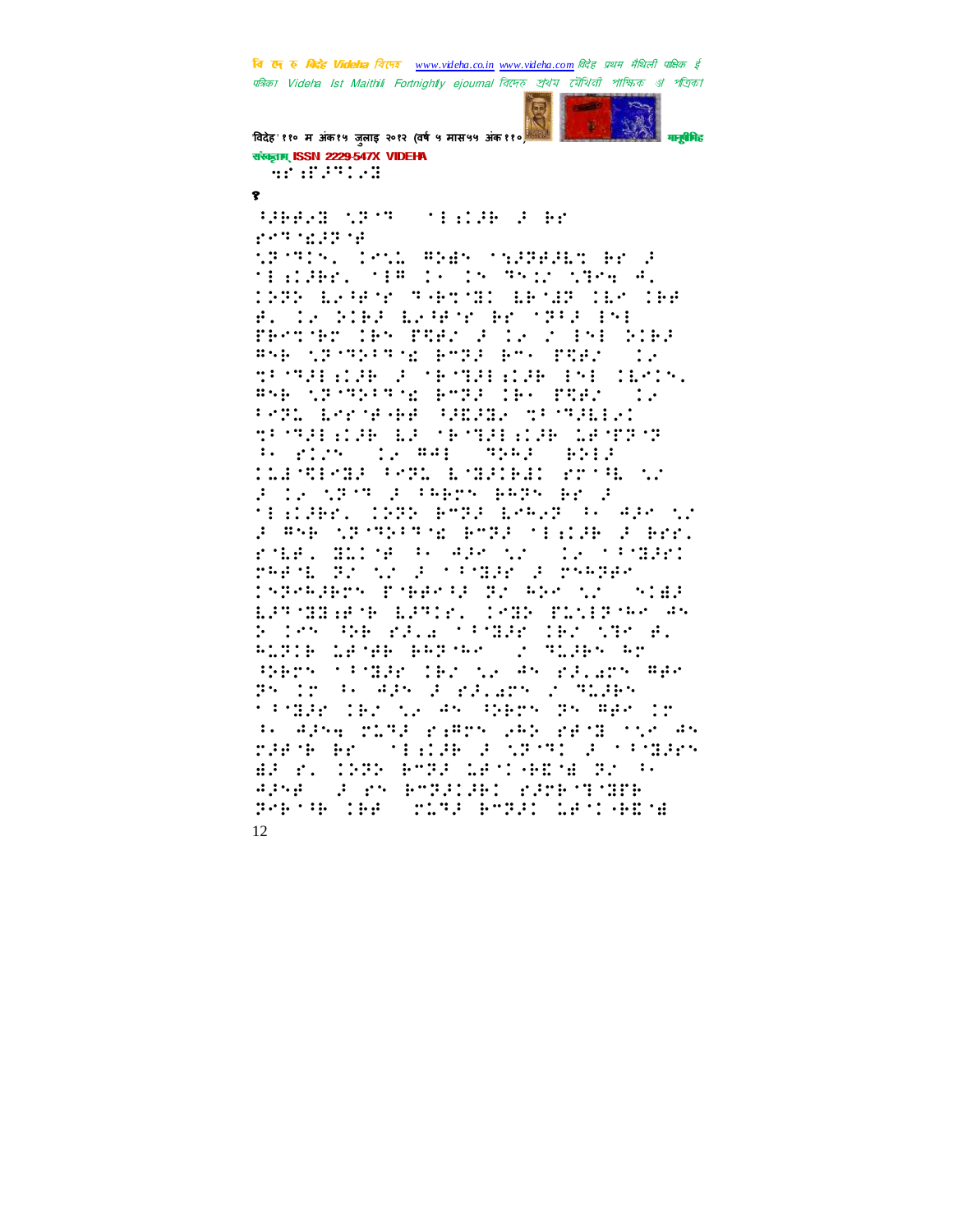

विदेह' ११० म अंक१५ जुलाइ २०१२ (वर्ष ५ मास५५ अंक११०) संस्कृतम् ISSN 2229-547X VIDEHA

ARIS PORPOGRA THA ASSA CARD BY **MEADOR OF NEWSLET PORT AND MEANS** a pobensanak soka dai Ania, ib*i*n 2 2 4. PS PAR 2425 841 12 SILMAP Professor and target and bridge rrogana regular general rateled sensor asilo BSTP-BLMT TEMPE GARLEAR PT PORPORTERLY. **STEEDED ANDERS STARTED ERRES**  $\mathbf{r}$ the second second and control and control of POBLAHAN, ALTE AHIRA MALERAR MAR F AN, S PRYTH MIYAN (PERINN (A) APP STRAINSTRIPS IN STRAINS FRIDAY IN THE FARMIO STORY ENE DU CHU NAM CUBA PLOCU SULDU trik (trongen) giragi egel eeng.<br>Beene kusid arad gabad gar garra d A. TERTY NANC SHEEP NETWORK TITEL FRAGIE ARRA **POSESTORSES** 4. Br (11:28) PARTNEL 19712 Things with a correct resolution of the AT MORALE CH WAI THIN S CHANGE APROVACIÓ PARRING NOR A BIR SIR RISE PRIGHT AF PRO F AGIOSTRI tal diesa. dema treš režuš **MEANS AND LOCAL MANUFACTURES**  $\cdots$ . 2 MINE ANDRE 2 IDENT OOK DE BENDER 1375 3 PREM 1535 136 3 5 8 8 873 role. Drawine er a stalaern Angla ri rimatika perang ing PHOTOS FOR ALL PORTER TO PART and have the Paradent's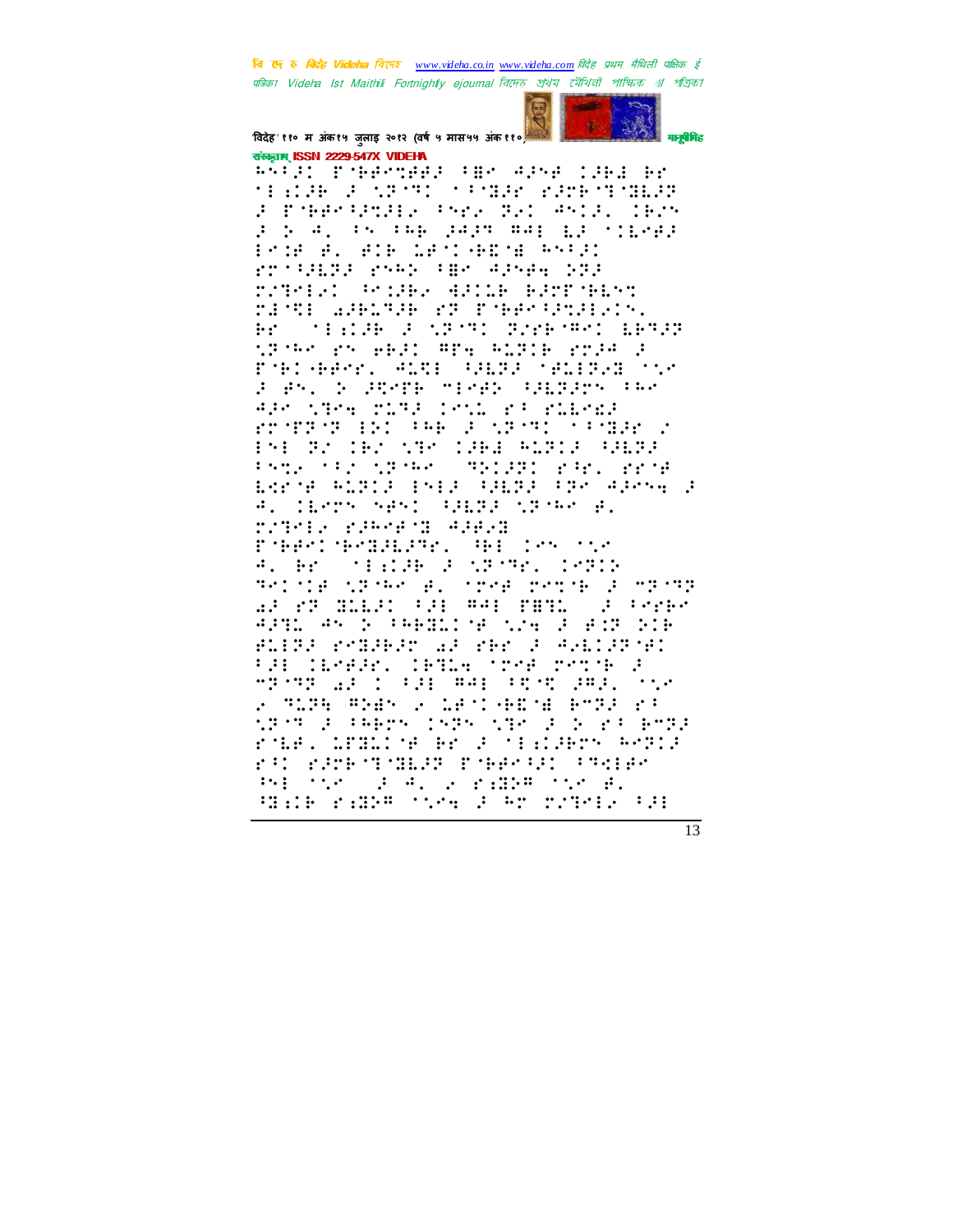

विदेह' ११० म अंक१५ जुलाइ २०१२ (वर्ष ५ मास५५ अंक११०) संस्कृतम् ISSN 2229-547X VIDEHA

FRAGANI PRNESAS RATES PRIS PRS  $\mathbf{u} \mathbf{v} \mathbf{u} + \mathbf{v} \mathbf{u} \mathbf{u} + \mathbf{v} \mathbf{u}$ things and in the second state and sections Permetic desperses abecomes maista d ENDY HAT HE HAT NOTE OF MERCHEL DIE KOMENE PARTE ADAE NOE SIEP LAPPERS PE SIEDRE LALSAR  $\mathcal{N}_2\mathcal{D}^2=\left\{\begin{array}{ccc} \mathcal{N}_1\mathcal{N}_2 & \mathcal{N}_2\mathcal{N}_1 & \mathcal{N}_2\mathcal{N}_2 & \mathcal{N}_1\mathcal{N}_2\mathcal{N}_1\mathcal{N}_2 & \mathcal{N}_2\mathcal{N}_2\mathcal{N}_2\mathcal{N}_1\mathcal{N}_2 & \mathcal{N}_2\mathcal{N}_2\mathcal{N}_2\mathcal{N}_2\mathcal{N}_2\mathcal{N}_2\mathcal{N}_2 & \mathcal{N}_2\mathcal{N}_2\mathcal{N}_2\mathcal{N}_2\mathcal{N}_2$ MERCH RYTMERMED ARRESON BRAKENER **TEMPER THE SPECIFICATION** roardinas importas as additionisma FRANK METRO S LATTE RNAR TERRES PORTHERS (PH) (PH) (2004) MALAKE MAL BATE, MA PARIAR SSP

TEST 2 SEST PRIESE 2 282. **RUPARTH LORE SHOPPIER** Pobelen Salbeba coord <sub>st</sub> Poblie:

tislabin, <sub>@</sub> Gambh Falmin Nar (1882)

rage inamed (Bert rage (May 'P'Br'HLA 2335 'P'BR'HR P'BTAZ SAPI MARS LAGAANA MEGERE (L'HAMES) MARS SEMINAL PORTHOMAGE SCHOOL rnin'na razh ramsh (aa: nez 1825) **STORY SERVICE MANUFACTURE 1988** THI AND A RITTERI AND THIS BALL FLETERS ARE FESSIONALED FRIETRE FROM FLATTARY COMPANY ARRESTS THAT drejej predstre dre vinejskog ver<br>Se poerst plak, ee: sr plangeroe ESPAC'TUSE TRAV PSPL ETHALL EARL TRIA TH BATI FOREIGN PH STRA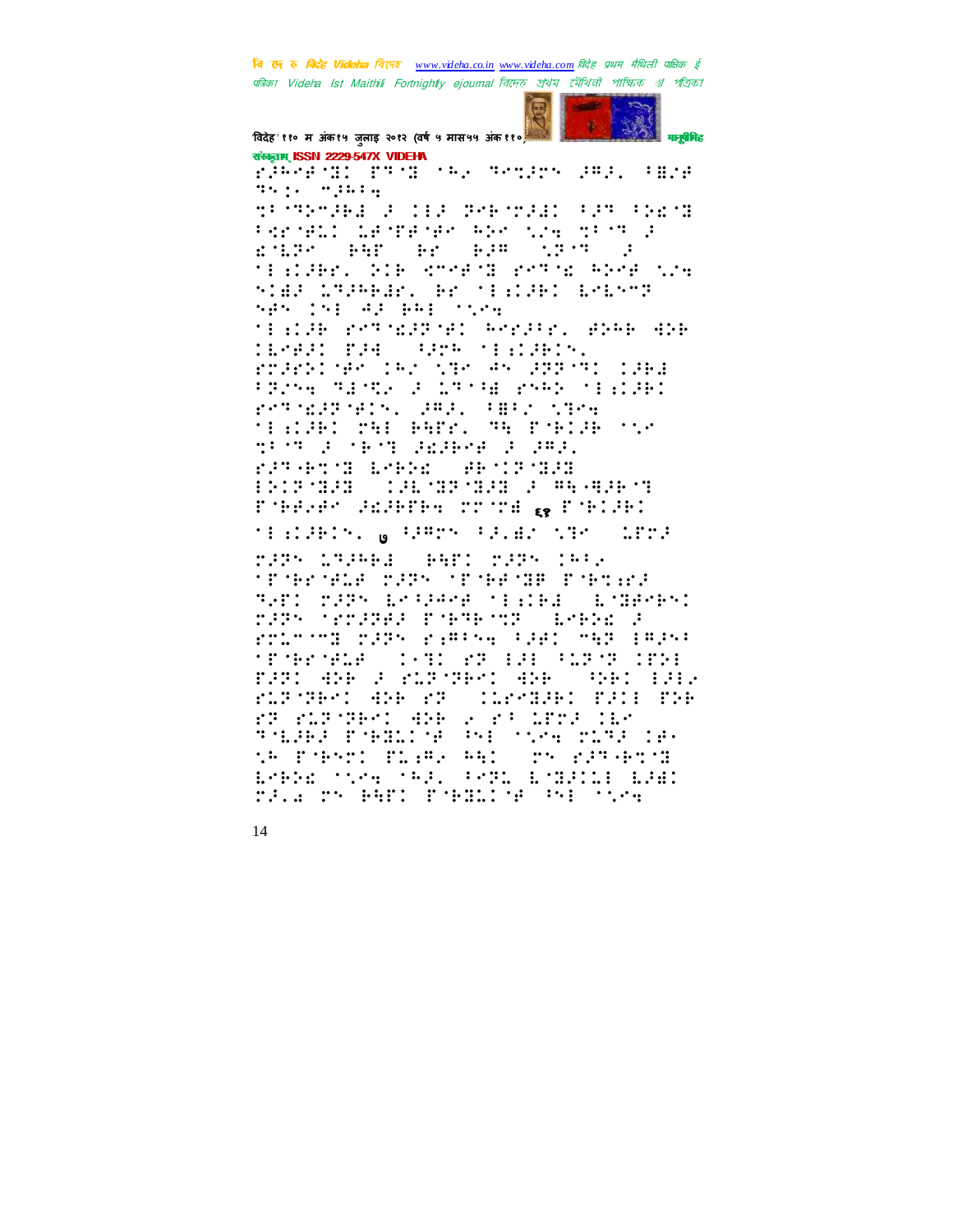

विदेह' ११० म अंक१५ जुलाइ २०१२ (वर्ष ५ मास५५ अंक११०) संस्कृतम् ISSN 2229-547X VIDEHA

DECED PREPAR LONGE **THE IND 1131** *ANTI TELLA TITTE TRIA* **MERSHER** raer a partner im mod free round and man a rear is br FRA 2020 BR 1951 BB1 B293 30 B35 **SPLAE INFORMATION IN EXECUTIV** BRANN A LANDS SHARN INTERY SMPI STROED PAPPS BRYI PSPDA IEFI rder ist er retallet genomer **The Storage Startup of the England Constant SPORTS OF STATES AND ASSESSED** APEND Ender three Applications of the Second Property of the Second Property of the Second Property of the Second Property of the Second Property of the Second Property of the Second Property of the Second Property of the

TEMPS FRED TERRITO F BLTMBE SIT MARKING SIRE PARL FRAMERING RE rethered write, spakens insid na er røndand het nam: PORTAGE, BE LANDANA ADAPTICAR BAD CO. END SAN BE SAMP END A rims art transported as ready ar 1933 (DEJPS) **Brandfilm THE**  $\mathbf{1} \cdot \mathbf{1} \cdot \mathbf{1}$ and a series and a series and a series of the series of the series of the series of the series of the series o EPROOF EMPEL (ESEPTIBL MIN romana and an even in Broad ATE POLES AN EXTRA NORTHON  $: : : : :$ **STRIP CONSTRUCTION** THE WHIP IS NO THE TIME **SPERAGE SPERAGE STREETERS STERES** F CENTER TANKS BY, TT.H. CR.H the Inde Clock. J rimmy three RESTING THESE BY RESIDENT THRI **THIS BESTORED IN THIS IS** FORTHOMPTON TIME IN THE SECOND PROPERTY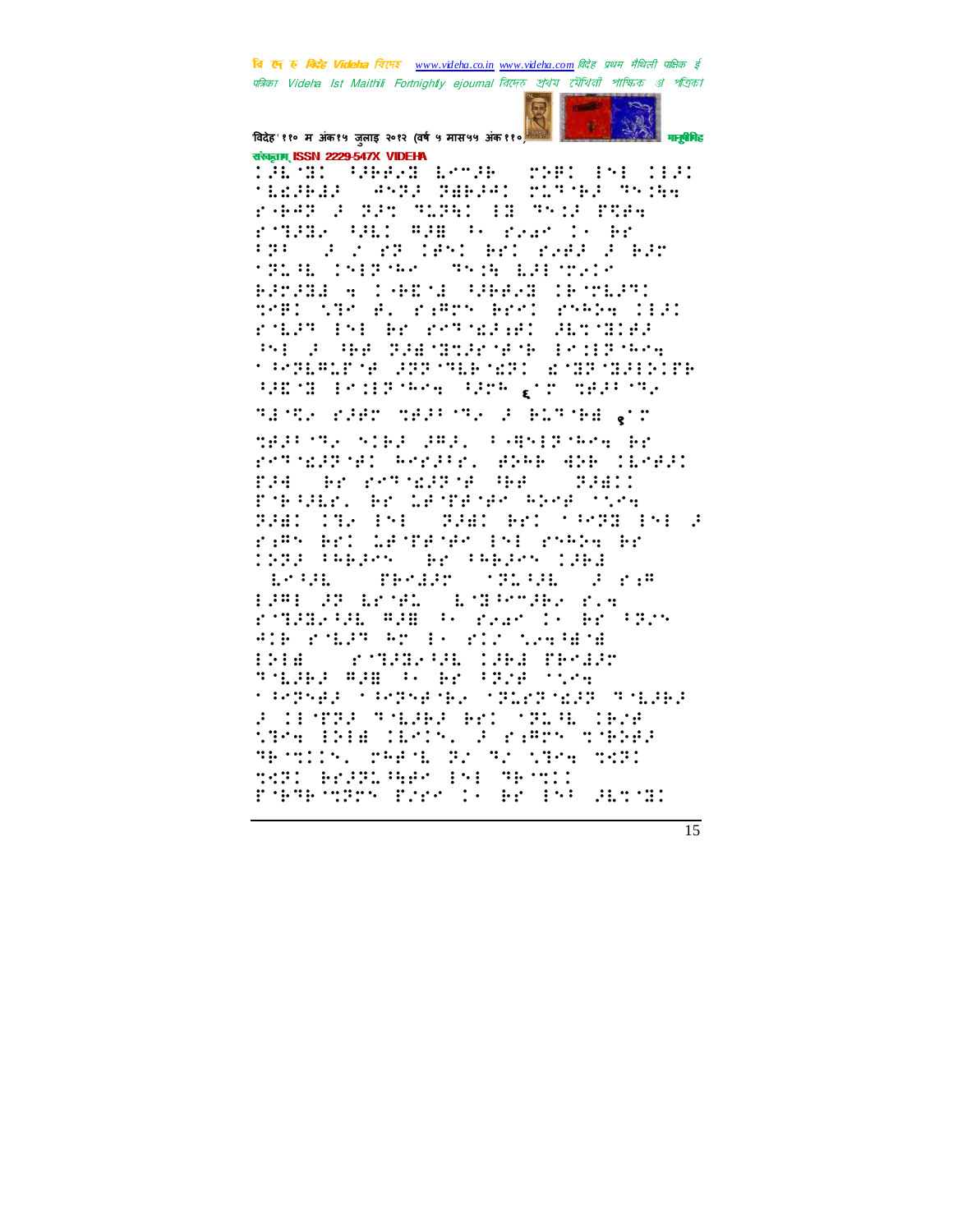

विदेह' ११० म अंक१५ जुलाइ २०१२ (वर्ष ५ मास५५ अंक११०) संस्कृतम् ISSN 2229-547X VIDEHA

<u>Fîlo nas (prestorento pres 2</u> than brodhist row (Angology Chronic AN BEL EMBAGE MEMOURE POMB SOME TERI PREPINS & PRESE CRECK STRA Bre. School about decre PROFINED ON JROH ROL 22273 155 riberary the acres breaking abor KARAFILARN BK KYTTEARTH TIRRAR TECT FRI TE REPORT CONT tikkel meint fleiffe eie moe over faktive rakegalas lange rakegalas: PROPENSIVA (EN 111) 127-1784-1881, PRAID ringen av avonne eersing girds<br>rggv vak (avonneerse singer avon PTPE, THE TV 2 FPH: TFPP 191 TECT BIZE TOOK IPMIR FRED FRIE MAR A 2 PANER COT CENED CAP A LOGGE the PortPake, Third (1981) And TESA (1919. B. 1995) PERIPU PAJE ANKE ting robe retories (Boshbell EST METAL CREATING AN MATHEMATIC ESTAN ARAN KAPE PALSES KELPAR ting lete righer. Lete (PP righer. the Public Peak. Later Personal Aber Steel (1971-1972 Pers SPORT PEOPLE PEOPLE PEOPLE P HRAB TEMPI NAT POTMAPHE SIA apelade esta cibido parabella cibi.<br>Stato la llico di Clearese aerori pratil tives analysis the distribution of an inve ràdel Mi càrdi (m. 369 a 687) ram ram di Bhina (201 dicti ebil the things with the interest with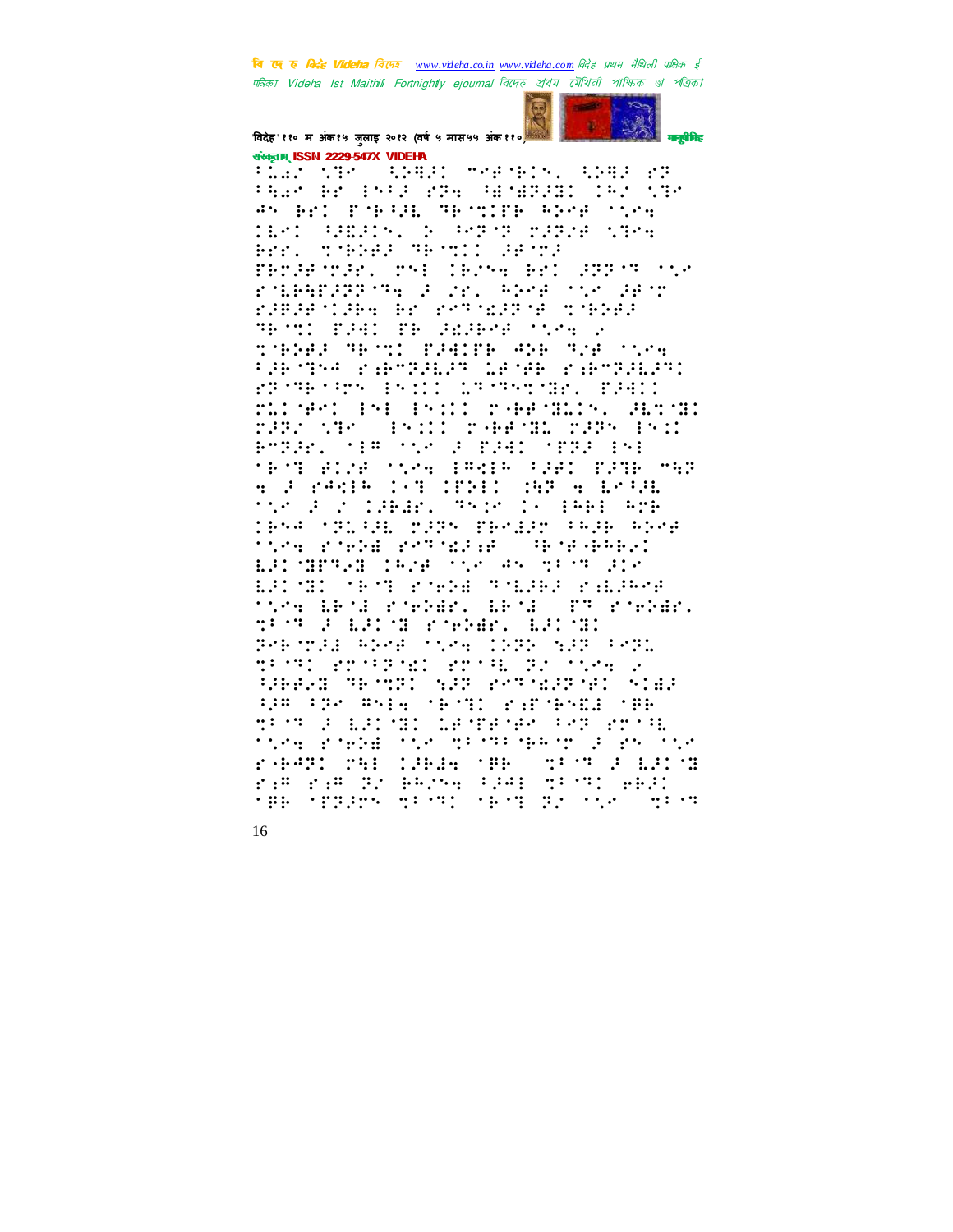

विदेह' ११० म अंक१५ जुलाइ २०१२ (वर्ष ५ मास५५ अंक११०) संस्कृतम् ISSN 2229-547X VIDEHA

PHP (2) REMARK WER CONTROLL A ESPAC PRSP PRO NON POPREDS OPOT randoma bos tro mini exp rophers poblement and all range: TREDS THE COPPORE ERGED TO THEFT T Br PH BAr who dist BAR WAR WAS **Simple THE REPORT OF STRAIN**  $\ddots$  : 'P'HTGP'E ASY' J EJI'H TGP'E AY'J den dans Chero (Sendeend PROVINCE IN THE ENDIRE randand d'Espagnant a romanang robels, an office the root method 2375 112 45 186 3 216 21676 MESTING RAI ANIA, PARSE IRAR SSA FORTHER AND MONETARY LENGTHS I President management representations PROSTER PORTE POSTER SERVICE <u> 1948: Weeler Bell: Siner 2023</u> PARTNER MET POPPE PARTNER MET PER DPP (1681) IERPRING PACTERACYPHRE 275 25 881 271 27 738 1396 2 MERCH THE THE BUSINESS WHAT HIED BLISH 14 ST 1984 1982: A201 (12) 145 (42) 595 (6 164 ARTHURSTEN THE S.  $E = 1$ ESPAIL PRO LEGANDE (1985-1991) PL PLAS POPPER, OFFICE PAPORAL ILS TAGES BREE BREAK SAFARE  $\mathbb{R}^2$ IESER ERN ARS BEAN, PNE SNS CEN rade: rev 1895-11 Proge Ado rately resources reflect: nectro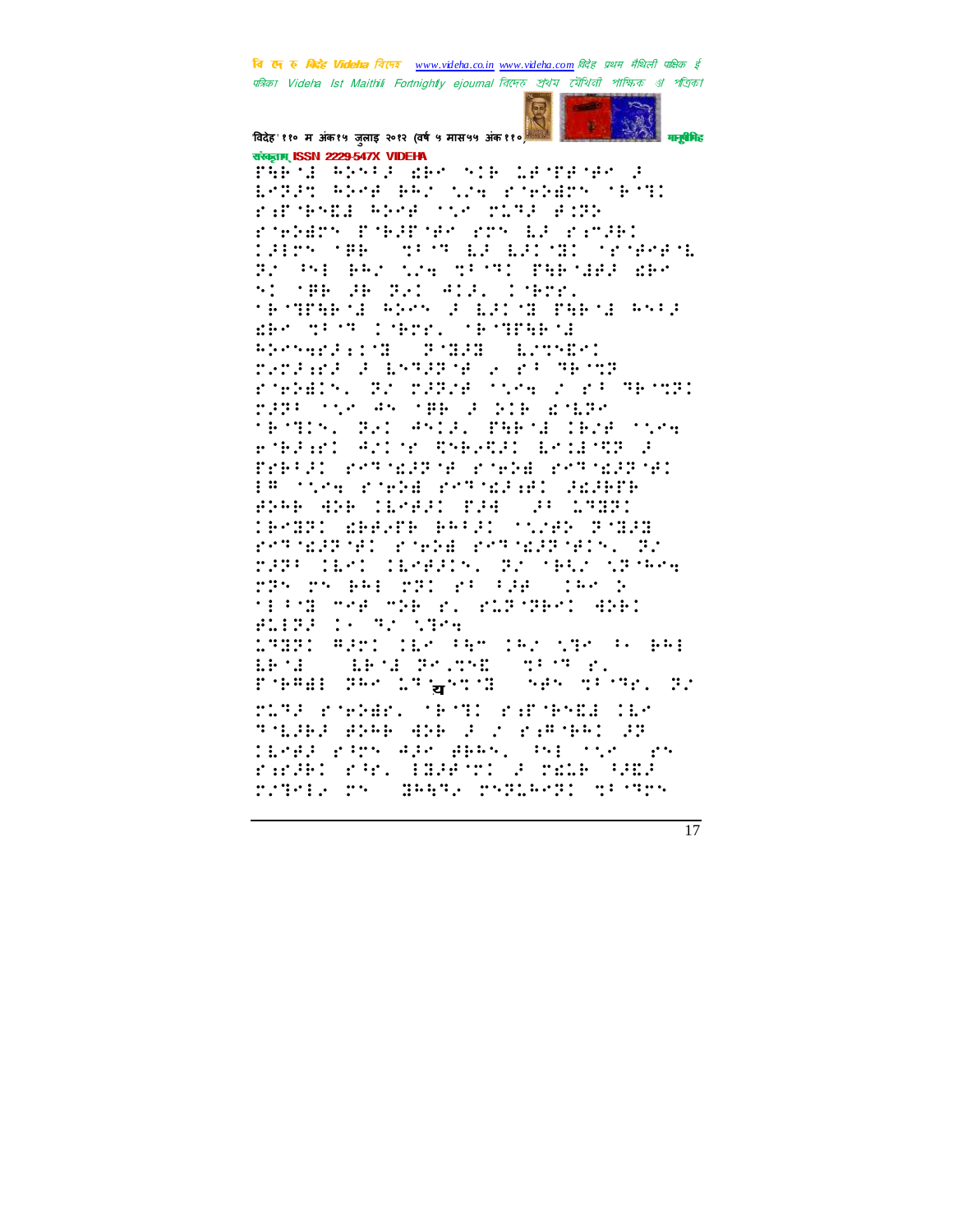

विदेह' ११० म अंक१५ जुलाइ २०१२ (वर्ष ५ मास५५ अंक११०) संस्कृतम् ISSN 2229-547X VIDEHA

Letomarge: (201 ran, 1820-01 1681 BATTS FATAL IS. TOBECHLE IBSE COO F MIRTE CLARIN, J PREM PART. TERRIER IENE MINE BRA BRITISH STORY BR  $\cdots$  : : : : : er France Ser and Money Star FRANCHER BRAND ACTIVITY OF BABCON TPRE PAPARA PLAR PORTE PLARE IRS SHI HAR KITSHED SHERT  $4.491$ FLF/FR/ EMERICE (FR.2005)FLF FR/I 45 FRA PLETRAT LE 8. AP FRA Brighter Bande richterry runa Critic the GARGE PLP SART AND PAAR 196 P.P.A. FIBA MAT MAJE FER AN AM ESTADENTEL ESSERVATE E PO refr. (FRPH) Robe rounded incented FAIL THE ST SUPPORT AND TIME FLIB MP TTN 2NBS 200 0 MMD 1000 1 the runder ar call is late rund SPER FROM SPORT INFORMATIONAL  $P^*$  (1994)  $P^*$  (1994) ₹ rakendry (DI AP11) Aang (P)AP10 **F.H. 11:03:1 7.60.2 10.00.00** SPRAGE EPSE rosporte rimar regionale PORPOR PORTH CLASHED PICE AND tre deters in raean As riter races and the service of the service THE FRARA OF EUR AUR EUR SOFIER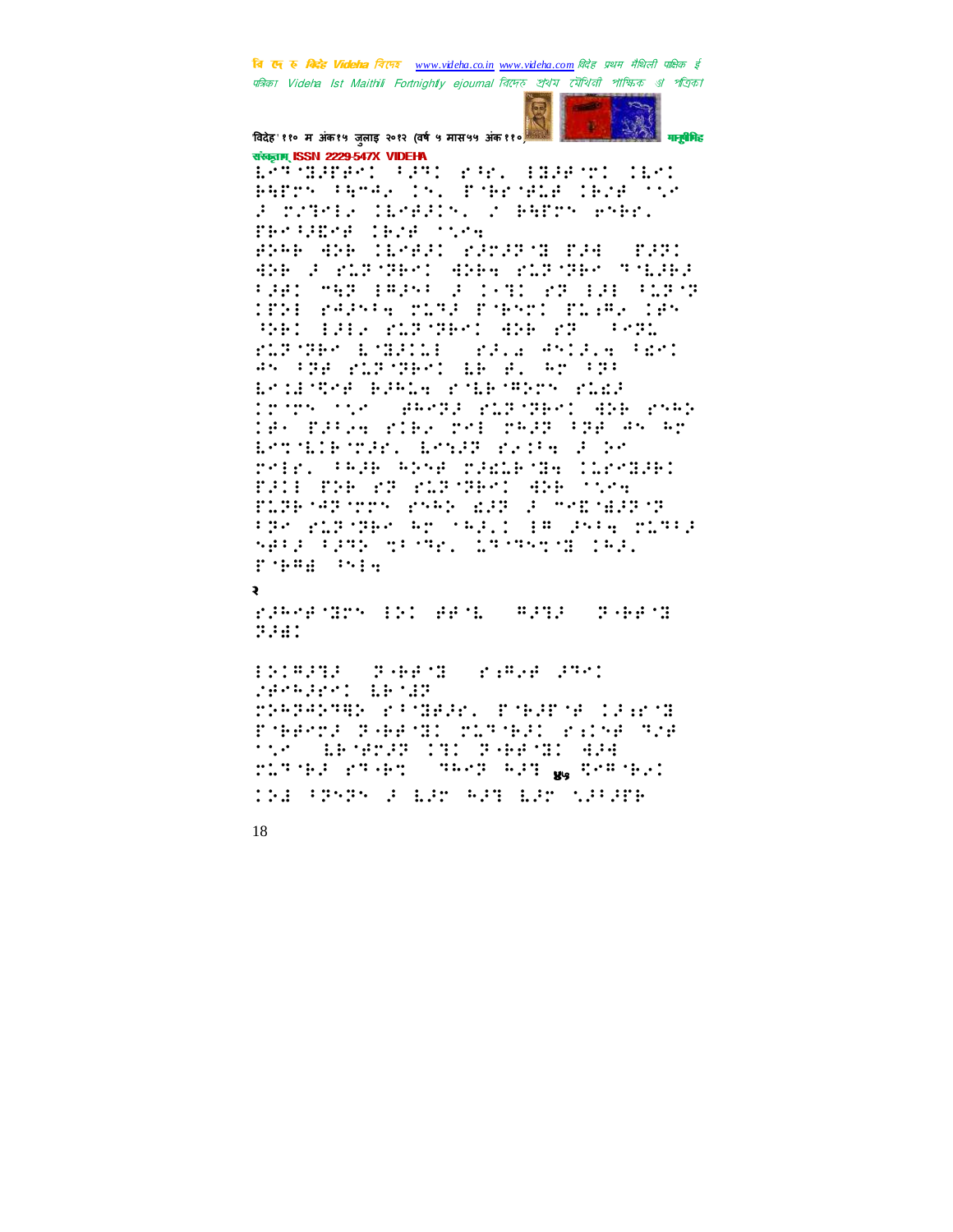

विदेह' ११० म अंक१५ जुलाइ २०१२ (वर्ष ५ मास५५ अंक११०) संस्कृतम् ISSN 2229-547X VIDEHA rame Lan Pob Loui radios (48103)<br>Same Lan Pob Loui radios (48101) PARTE RANC PARK PAR PAGGAD EPAIR SAME MARSH PORTH TELES BOWER WEST TALK TO STATE TOOK GREENS SANCHE IN LEAD STERNEOUS ARE TERIN, PLPATARA (BERI PITEE IBPIR tring Gardene and readily Tragons togh daeby Teas 1878.<br>The reduced darrow psychological **BETHING SHOWNER PHENIC**  $\mathcal{L}$ EPOIP COOR SPECIFIE gogging In EPOIP nne an Eeldhon <sub>wa</sub> ribdhedin, ribd Problem adapt the determined papern PSE PORSRE TSE APORT NEW ETAX Parader Labr Labre Befor **BREE MOVES TO MANUFACT TEST TEST** EMPTH THM EPAPHIPTIC, STORMED LOTELL'S HOT CHOOL CRIBBE CROB the firstness are her headers PARTS ANY SOME PROVI rrothere while we had the PROFESSIONAL CONFIDENTIAL REAGEAN rner ersk dife om ikdas ovsk THE SEARCH REPORTS THE SEARCH OF PHENIC PATERNI ENERGY ERNIF MYPH EZRAD CJEDN BJD BARARI MEJEN RJEJ F BREAKER BROWN BROWN MARK raman reed forms the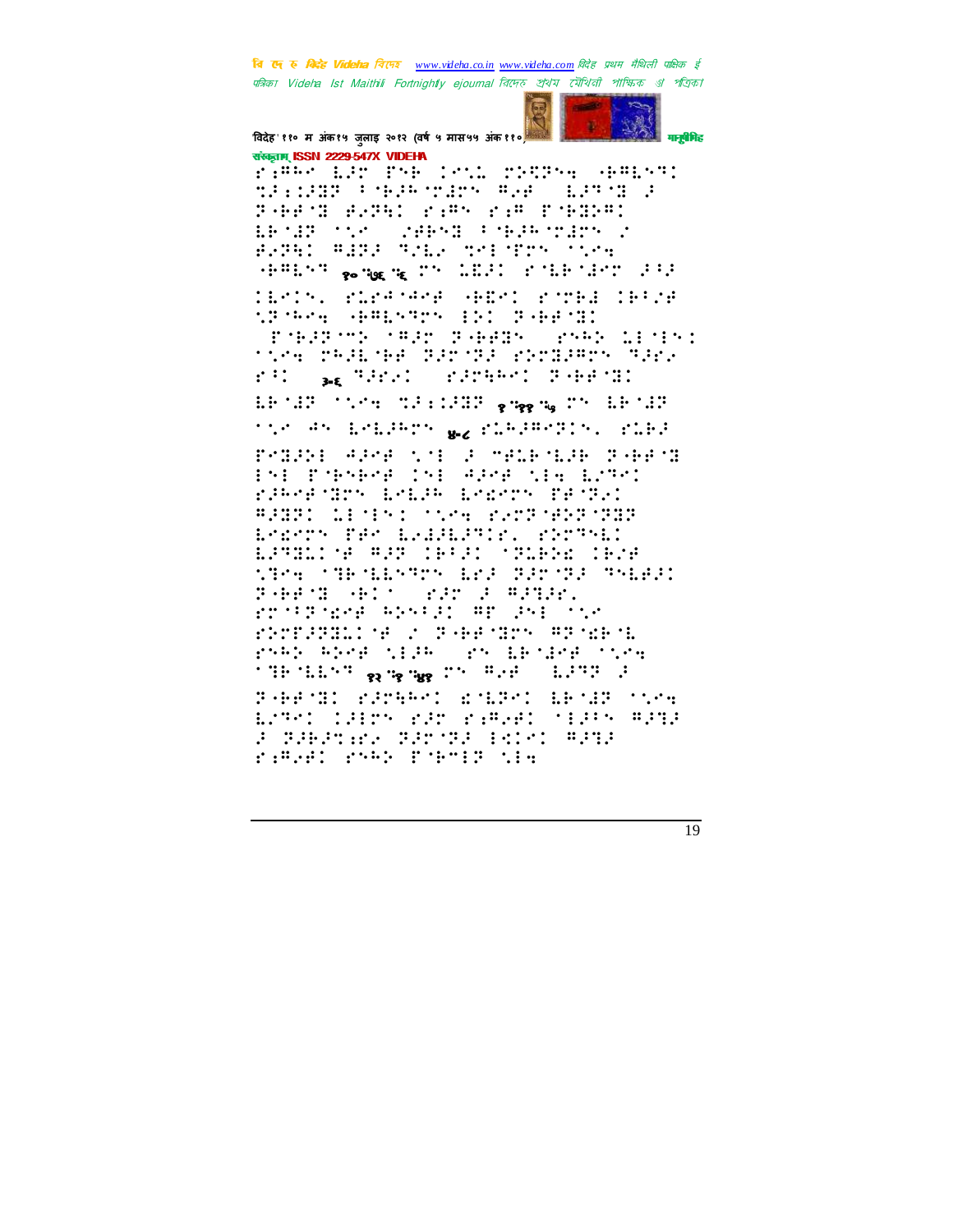

## विदेह' ११० म अंक१५ जुलाइ २०१२ (वर्ष ५ मास५५ अंक११०) संस्कृतम् ISSN 2229-547X VIDEHA

PRISI (SPEEL PROTES TION CSE Presided robb splitere didere bore  $\gamma$  ,  $\gamma$  ,  $\gamma$ 

WARE THE WAR PAPE EMTHINE EDII AB (2008-1049-10-2010) BOARD MIC an Aragen Brinker Bene (Br BIR SPORTSBURGER APPOINTMENT BR28 1306

PROFILE TORRES PORTHE PAPER PROFILE THE REAL CONSTRUCTS **SPARA SERIER PARA SSK STORE PARA** rameroni del mal refe (Casonic FRENZ PART FOR THE PERMIT TO BE PRIE TOTA LETEL EVANGE ELANE SAT BRIE MAN ARBAI CHERA I CAMERO HOS PRO HOME PACE TOO # GRANA E MER MARY MARI (P MAR) 2 BIB EBSER (PSTERDE TALD TALBED) mena a Aleks rennheim fresk ekne tics INF RANK And Inc Roof the STEP HEROSPER TER ROBBER 2 ROB e<sup>1</sup>P : "Pre The Preserver and EPOTE FOR CHILD STEEL Branansa (1910) Band Braad Pouch IPPEL LATARINE, INFORMATION REMERCI APP WEBSI FROM WEIGHT "HI" TRANSP NEMLAT BRAN ASA **MA WARRYNG EGGY TRIAN TYPAAL** real, the greater mind remove **THE SESENT TREE STEE**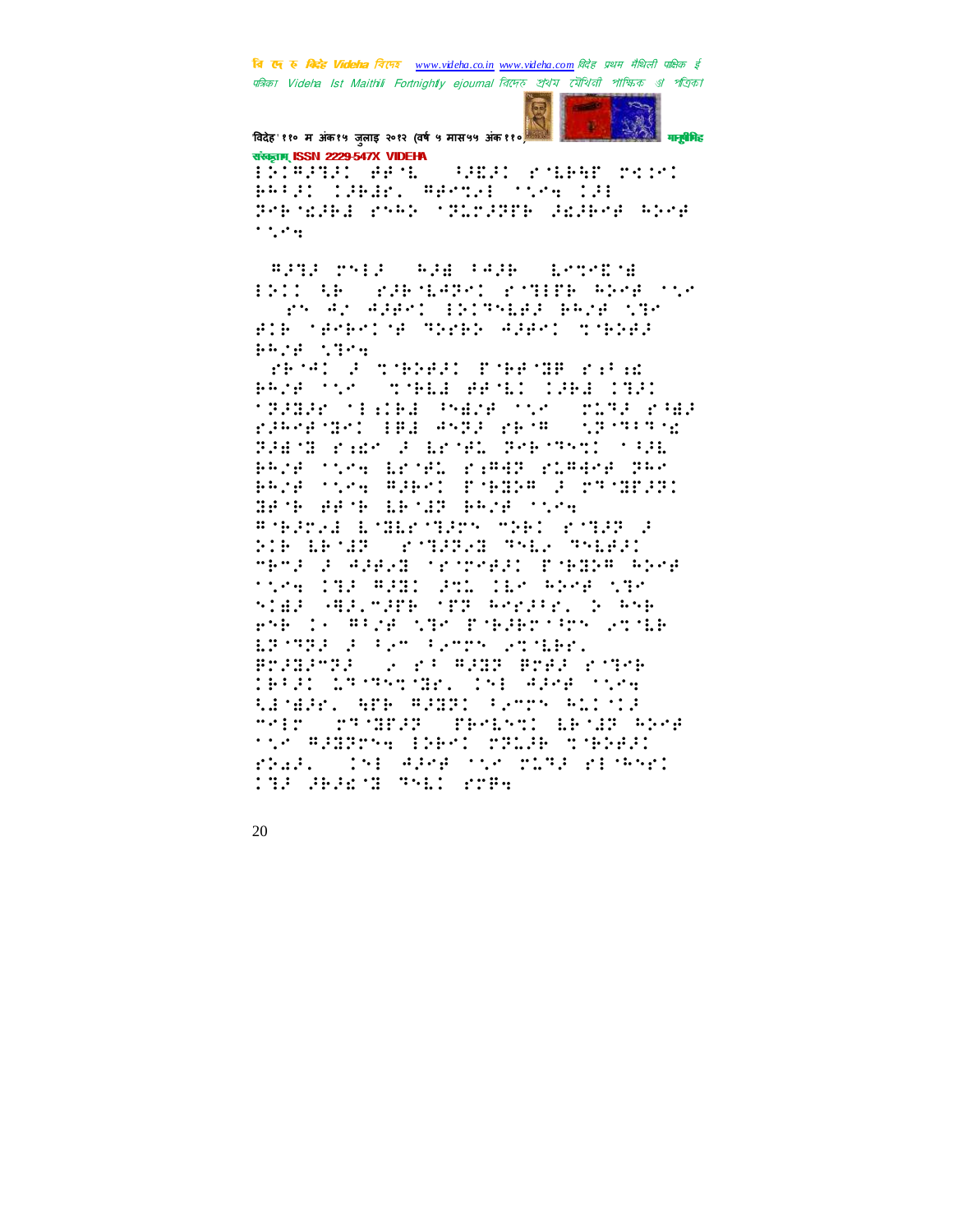

विदेह' ११० म अंक१५ जुलाइ २०१२ (वर्ष ५ मास५५ अंक११०) संस्कृतम् ISSN 2229-547X VIDEHA

this crow where movers demi PROBAC REPAIR STREET BRID RNAD AREAD EMBIDA (BRESTON PRESENTE FARMED FAR & AP ARMED # GAI #STE PAPPINED #12 275 Poblemen dil adel stea

POD SECOND CONTROLLER CONTROL  $\mathbf{u}$ FORDED ANGELONG INDEPTY F FARMARY HOLETY MI FARMI P FREMENT WE TRIME ERIC CONT **Address the Search Construction** MERMINE MINE MANHERS IPAL REAR STEP WPPPS WORLER PRED FILED CRAW ESIARTEKTY KTEREEL TRYBEN PTRAFFAR PROFING (1911) COPPORT POBARRA BRIE TOT TEE FIRT FORTHOUR RICH  $\epsilon$  ,  $\epsilon$ For the EPP AIR and Soundary RIS DE PIRIN RIB RECHER PRE Pres BROB (1554) 228-1866 (2525) 6235 MARY MAR (Filmer, Standar **CRAWFORD STARTS CONSTRUCT**  $\sigma_{\rm eff}$  , parameters  $\sigma_{\rm eff}$ L'IRAR PARILE PARA LE PARAGA FRENCING PACK TREND PART BAY STAR 1979 FARSAGE (19. APSAL)<br>BALPT 183 (1925) SI POBSEI TO id aposit some BARTE BRE (FL: ML: HLAM F.M.A) racher, tomage spoke the EPPI FINER (PHI INF )PH Prior fragant conductor and rim miza bel interno regor dor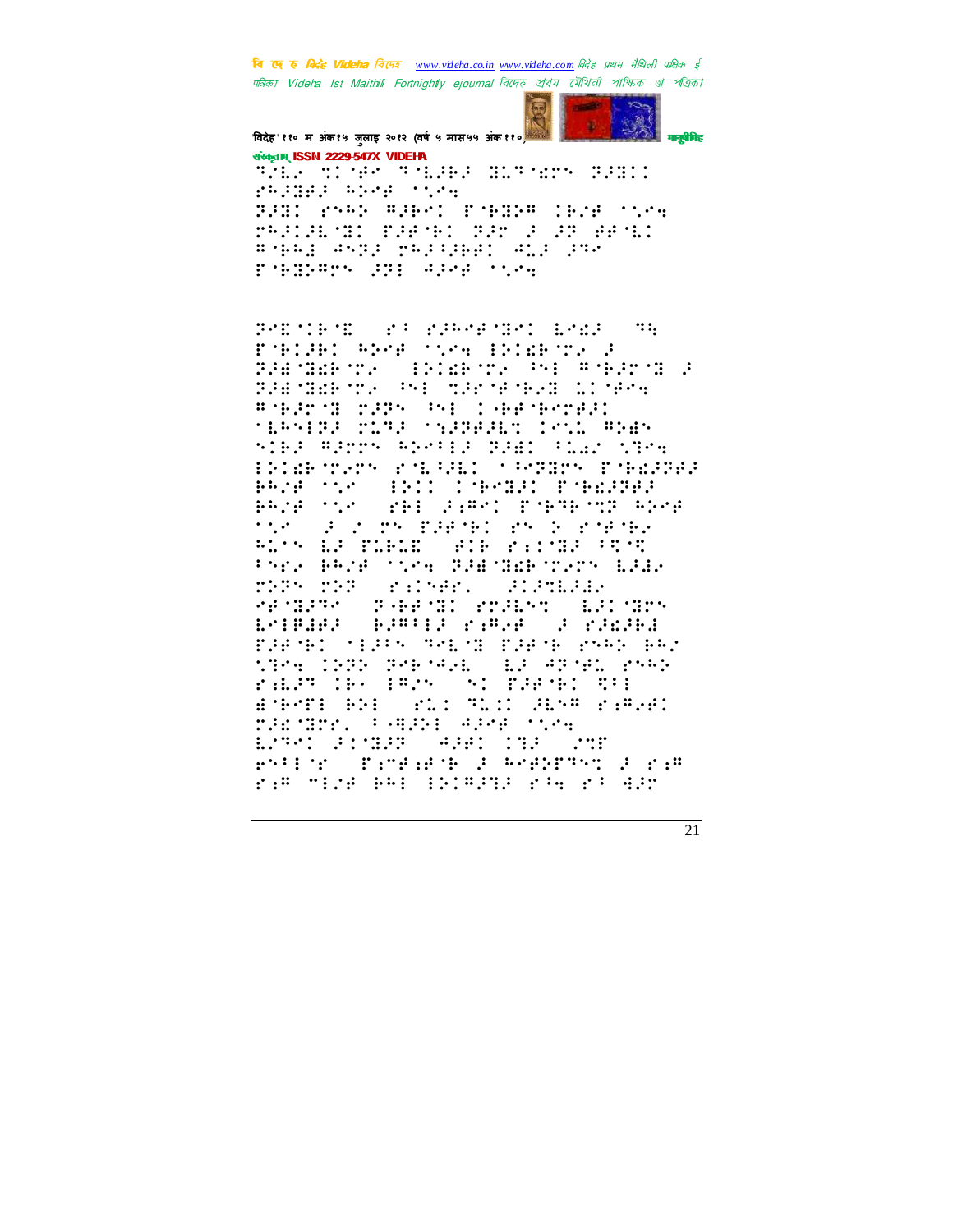विदेह' ११० म अंक१५ जुलाइ २०१२ (वर्ष ५ मास५५ अंक११०) मानवैमित

संस्कृतम् ISSN 2229-547X VIDEHA **TRAPPS LEMPL CORPORATE** phogh in the pro-

 $\mathbf{3}$ 

ESTAR PREF PUNCH ROBERT (ELLINES) rakery classe marcial Hus. properties

F.H. P.Persons in: Erneb Province <sub>Rest</sub>. the APPET PORT TEMP AT LA RITIE FAL POEME: EMPROVIE PAROER SAMPLIN STREETS ON HE AT tion a film the boyer family intri pog : cribbbro 301 dioda webosp. Inc. PARC Phone End Photographer THIS SANDRY TYPES TIME! HEAD <sub>3</sub>9 AHIJP9E xinine: Frienwol  $_3$ ernikisch af 1 whoihoisf Afra $\ldots$  $1.45444$  $\mathbf{r}$  :  $\dddot{\mathbf{r}}$  $\cdot$ :  $\ddot{\mathbf{r}}$ PRI WALPAT ENGAGEMA PAIL PAI NIG ESTADE TRAPLES WESTERN RATES **FALE BER 198 MIN AIBS FED 198 SI** THE APPRILING HAS BUREN IN FINENCY. Promano Adam Medi Adam a FLEETIGE FOR ESPECIE PHOTOS STARTED A POTATOL FAN IN EDE PAR PROVISION PROTECTION AND PROVISION rank bengk ar in: #n: 1961 b ra PRESS START PROBLEM CONTROL

22

 $\ddots$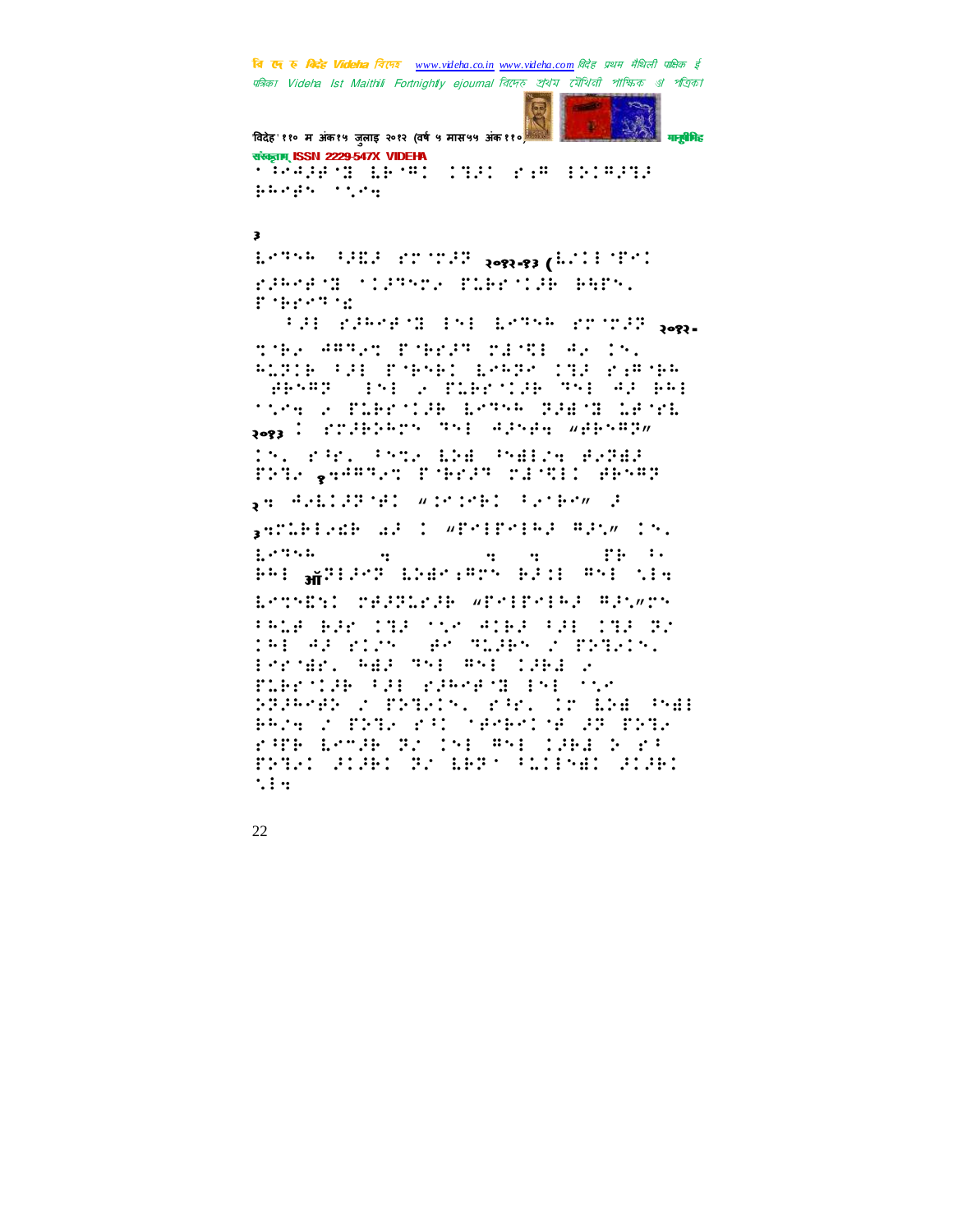ramers (1955), army four-or TEARTH <sub>Rogg</sub> Sufficient in the Seatest

ISBNED THE INSTITUTE & PHP 100175.

ESPERAN DESNE (S. ALAGRAFIA).<br>Bibliografia (Arango) (S. Asi (Arigo).



विदेह' ११० म अंक१५ जुलाइ २०१२ (वर्ष ५ मास५५ अंक११० संस्कृतम् ISSN 2229-547X VIDEHA

 $\mathbf{v}$ 

 $\cdots$  :

TURNER ENE EMERGE (TRAE 1989) rotana ar startego at partir

FLBENIAET WORLDOG BEEN FRAG IND **MAR PROTHE REPRODUCED MODE** #SE #S EMPLEME PRMPLE MODELE #2#MI Fridhmed Adee Stol 22 Beighte apers paegs preisent pick PRS TREES FLARE MESSING REAL  $\mathbb{R}^2$ PROBLEMENT PORTFOLOGIC CONTROL **A SEARCH STATE STATES AND THE** raberthiab betwal readi rritati MINTERS CONTROL AN ARTIC ESPECT CASELS, 2 POPPOS ACRED ranger fibrial av 30 averse 4 Brebe Auf War Priel San Parliner

FOR YOUR SEPECTED IN THE CONTROL teachers and ben additionales. Policies of the posses In this P.

TAC BUILD FOR THIRD FEB **TRITERE INFORMED I BEEL ROBELEY** Perma (Property ) (Pedia PAPR (Prop. **TRITANNE (SPARIE BSABAIS, KIRKANE** flamer mendere ikke a dar rabonare: 13 romans burr.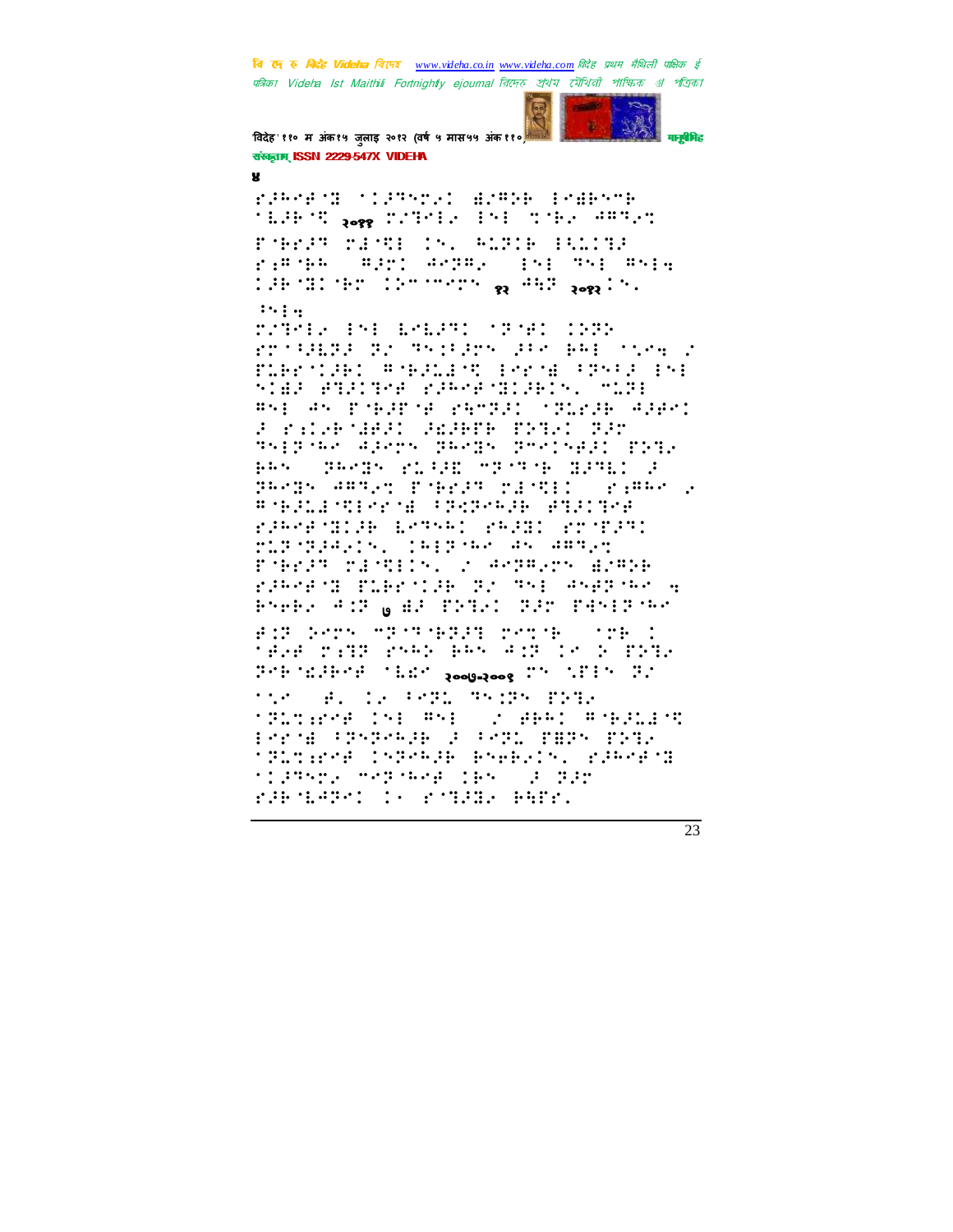

## विदेह' ११० म अंक१५ जुलाइ २०१२ (वर्ष ५ मास५५ अंक११०) संस्कृतम् ISSN 2229-547X VIDEHA

rhênirane (es as arab albr rateled pobeerings (glose bee ridh nen vap etit min an elanert SIPPOSI TATME EMPRIS PARAL TODA ESTARRE AR ESTSPANNIES EN PLEY COR (PARTIC PATTY OF TY TLESSIE IN SEPTE TOES ARTES PORTE TEMPERATION, SOFTING ONE ANTES PERTE AR PLEENIAE ES LS ALEM 19 20212 #51 512 21862 AS#26 kaske displayed as such as the special state of the second state of the second state of the second state of th Presidente appela portega del pastello al Col The Anis profinern Telese Statuely CAR PALAM PATRA PARAHAR RI THE FURNISHE TRANSPORTED AND THE roanak benk roma z romaanon 1999<br>roanak bintanye az 1911 gidaty avot ri barnenar nannsa, pene

 $\cdot:$ 

**SIR PRODUCED INC. 1989 (TELPY)** Poblace Chile Elevand (1995c) **SECOND SECTION** rathe break?  $\ddot{\cdot}$ TRIPLE MALITED ANTITE MULTIP TRIP PACHINE (PIPEL PALARCH ANACHNA mand for Anily Shall die Anim MIRE 2008, MEETH POBERTE TOOK ramers offered ready boam: tria model esportal. 256-438 d FRONT THE PLANEON COURSTS TIBE TIBI ANDIB ANGE

 $\dddot{\bullet}$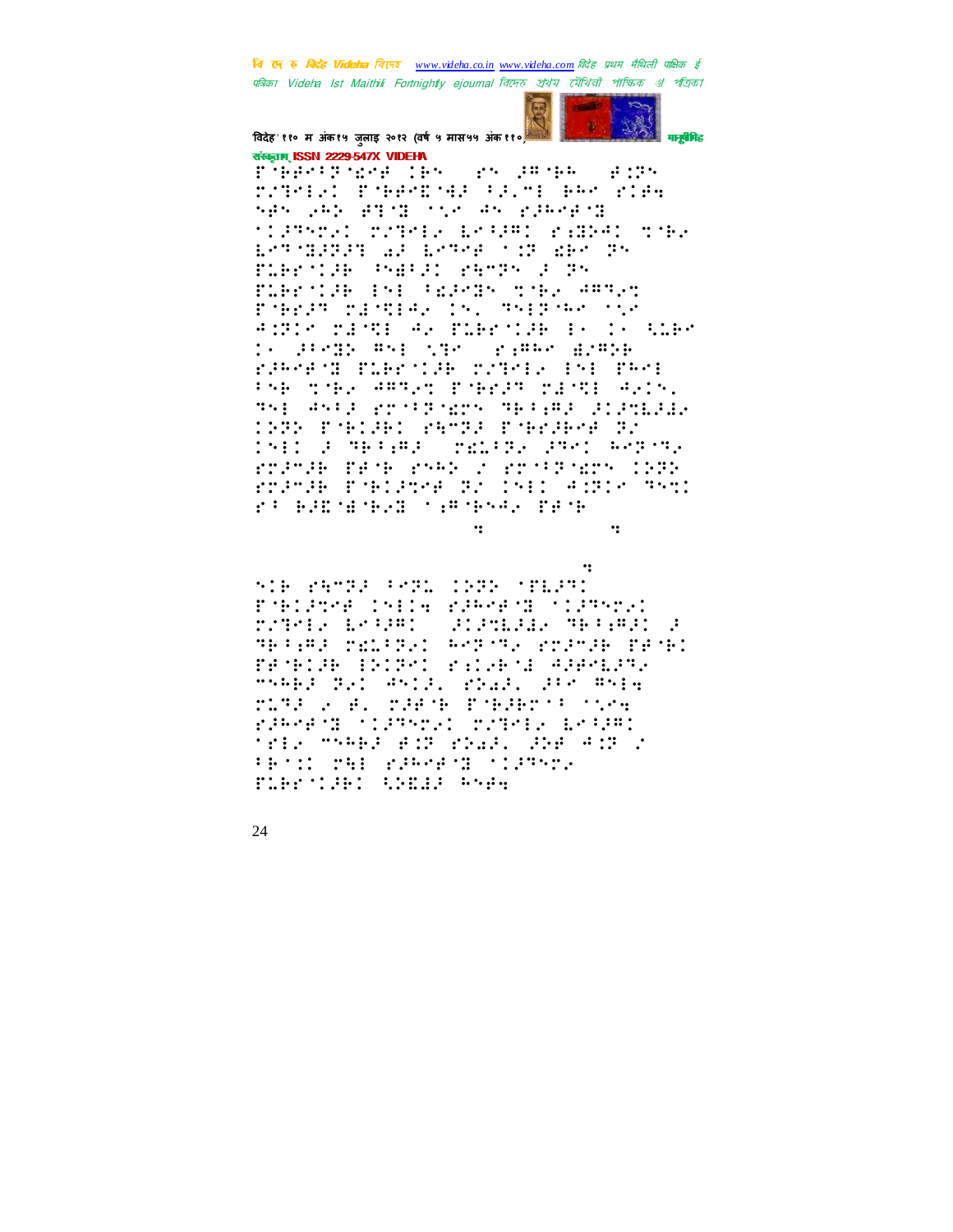

विदेह' ११० म अंक१५ जुलाइ २०१२ (वर्ष ५ मास५५ अंक११०) संस्कृतम् ISSN 2229-547X VIDEHA

the APPET PORT TEMP AND  $\cdots$   $\cdots$  $\mathbf{a} \cdot \mathbf{m}$ TITEL PARABOIL PAPRIEL PRODUCED HIS CHAIRS AND COMPARISON ARTES PORCH SECRETARY CREEK and the property of the set of the property of the property of the property of the property of the property of **SAMPLE STRAIN** a distritta in alternativa con la contecida della contecturawer fiertif med 1965. STORIE POTTERSE PATERNESSE Endreamed : PROPER PROPERTY STATE THERE WERE INFORMED TOOK BORNE rakers clerical minimal basers PAR AALLED <sub>Re</sub>c ARP Aus LEIP Rom

the service of childer three

BAR PAIRS PARABON STARSPA ROLANA TARAHA PARANG PARL<sub>OM</sub> HARIS, 275

FLEETIGE INE APMETIME PATMER ENE 2 PLEYISE PARE PAR THE 42 BAE  $\cdot$  ,  $\cdot$  .

**WELFALL BEAT THEFT SEEMS AND ALL PLACE** 

AND YEAR (LEEP NOW REAGENS (1975-19) FINER STATE STATES WHE

POPPERD MESS TOLLER goog and The POTREME 151 #51 SI AP#DR PJRPATH PLRPTIAR

pp HARRY TYPARYM PRIRING WRF PRIDY

TIRTUR TI MI AL AL IST PRODUCESEOR PRODUCT SI PRIPS PLAYIAN (SMI) APAR PLAYIANT FORECRYLIN, @ A42B B212 2

Portrolled Professor Area only a mirer rd: Per: rd: de (ded) rren: ener.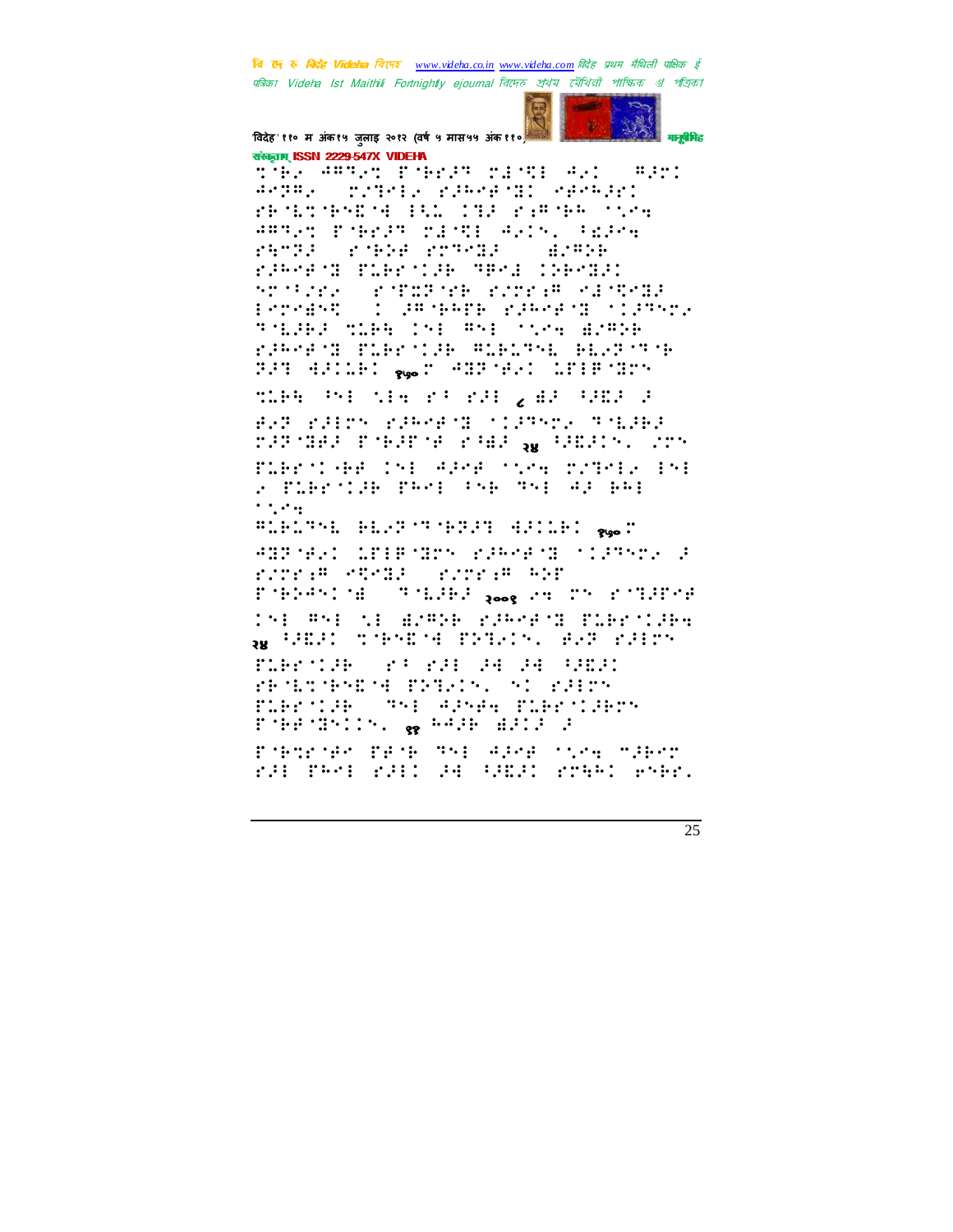विदेह' ११० म अंक१५ जुलाइ २०१२ (वर्ष ५ मास५५ अंक११०) मानवैमित संस्कृतम् ISSN 2229-547X VIDEHA têk paa groop goraal poper SEPHING PLAYSIA THE WIND STRE BOTH REPROTECTION Dee CEPTER BLANDER REPORT (2019) INTERN SPRIDED FOR SHEET Read P.  $P_1, P_2, P_3, P_4$ pool Frit Policie Prising This Wall **ARABAR AND ANDRE AND ARAB** ties:  $\mathbf{u}$  ,  $\mathbf{u}$  ,  $\mathbf{u}$  ,  $\mathbf{u}$  ,  $\mathbf{u}$ **THERE THE PART PRIME** 100338083 (683-72) BEAR PAR (825-6328-35 **280 CB 2896**  $13.777$ **MEMPHALE CAPE CAMER** LEP (BB) rab di S TRITAGE BEET PART JE TER IS STOP (11993) THERE AND RESERVE TO BE TO FURTH na mada aan dal SANG CHAR<br>Sanggun Sang **MAIL MAINSTRAPS SERRO PERSPITE COMPLETENTS** BINDS WHEN SPIRE ENTER PARTE TO FIRE TOP DOOR TITLE there there became hearting. rille ard a brown where  $\frac{1}{2}$ pook FEAR FARLENCE FRINTE THE BREE **TETA TREEMED TEN TREMEMBER**  $:::$   $"$ 26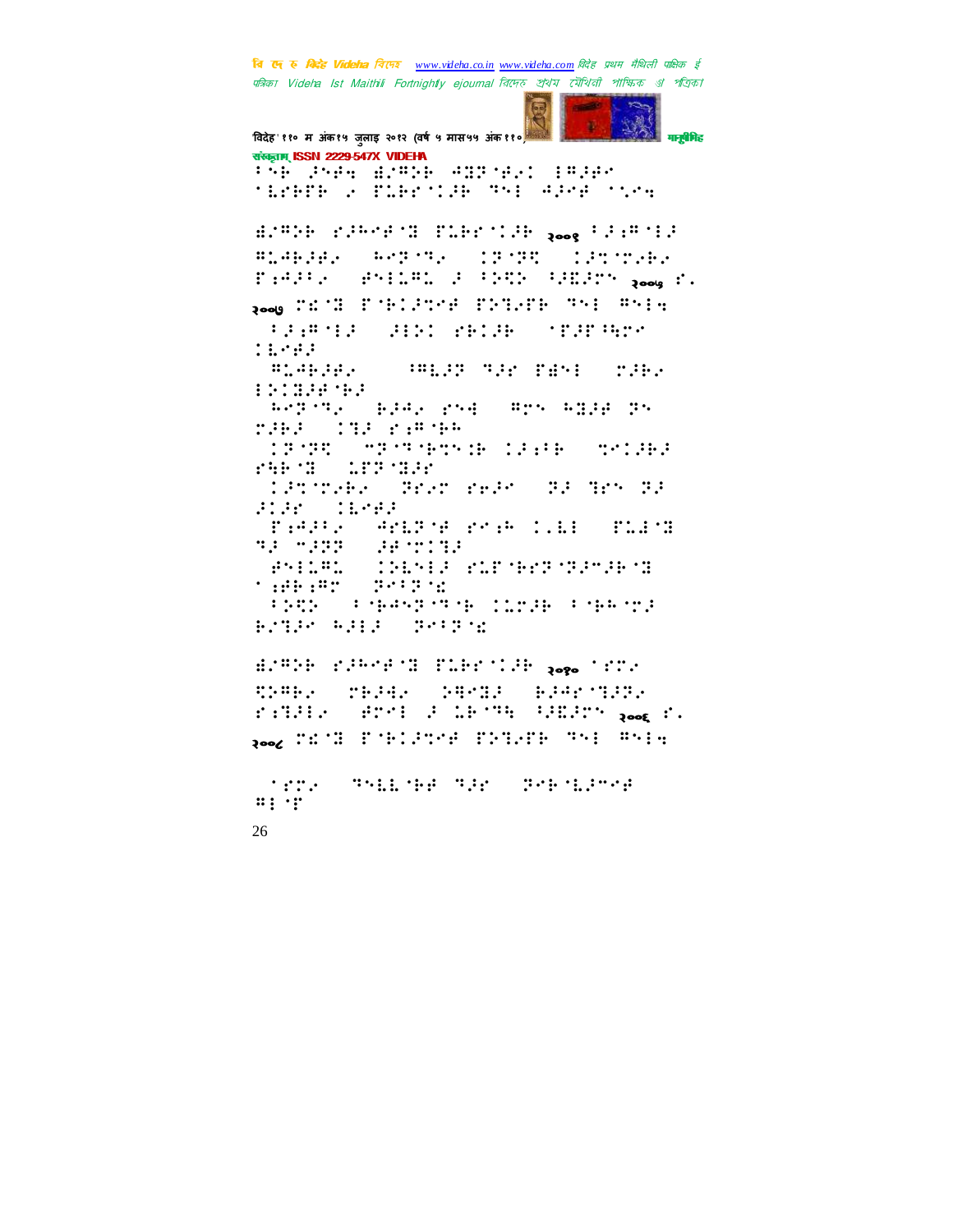विदेह'११० म अंक१५ जुलाइ २०१२ (वर्ष ५ मास५५ अंक११० मानुबैमिह संस्कृतम् ISSN 2229-547X VIDEHA Fringer rang papens suppremp  $: 4.44.4.4.4$ rhid. Jhe Ase Ald. Trijrt **STARP CHANGE : 1 (BAPSE) BY CONSISTS** 19191313 BRANCHE BRANCHE THE THE SEARCH by plinding **SERVICE SERVICE BOSE CRE**  $\therefore$  :  $\therefore$  :  $\therefore$ durm. STAR SERVICE SERVICE LESTE STORE OF MILE SLOW **PROPERTY OF STREET** 

BORDE PLACE OF FLEETING 1888 POTCLE tambre, Cilla Miller Mienie POPPER FOR HER PORT 2008 PLAYS PECH POBLEMA PROGRE THE THEE PAPER OF 151 Plendae an ann aannie.<br>Tonann Taaan bekaar often **BEFINDER SAPPARE STARK WILL**  $\cdots$   $\cdots$   $\cdots$ rnr.4 Dentale of **THE CHIPMEN**  $\ldots$ ridit (The Coler Decision **TERPRITIE START CONSTRUCTION** rdafter APP TAGES TAPPE PENES PATH: APAPALE BEEH **CHEMIN CHEMIS** Particular  $13.1413 - 47.23$  $\mathcal{L}^{(1)}$  and  $\mathcal{L}^{(2)}$ 22 852 23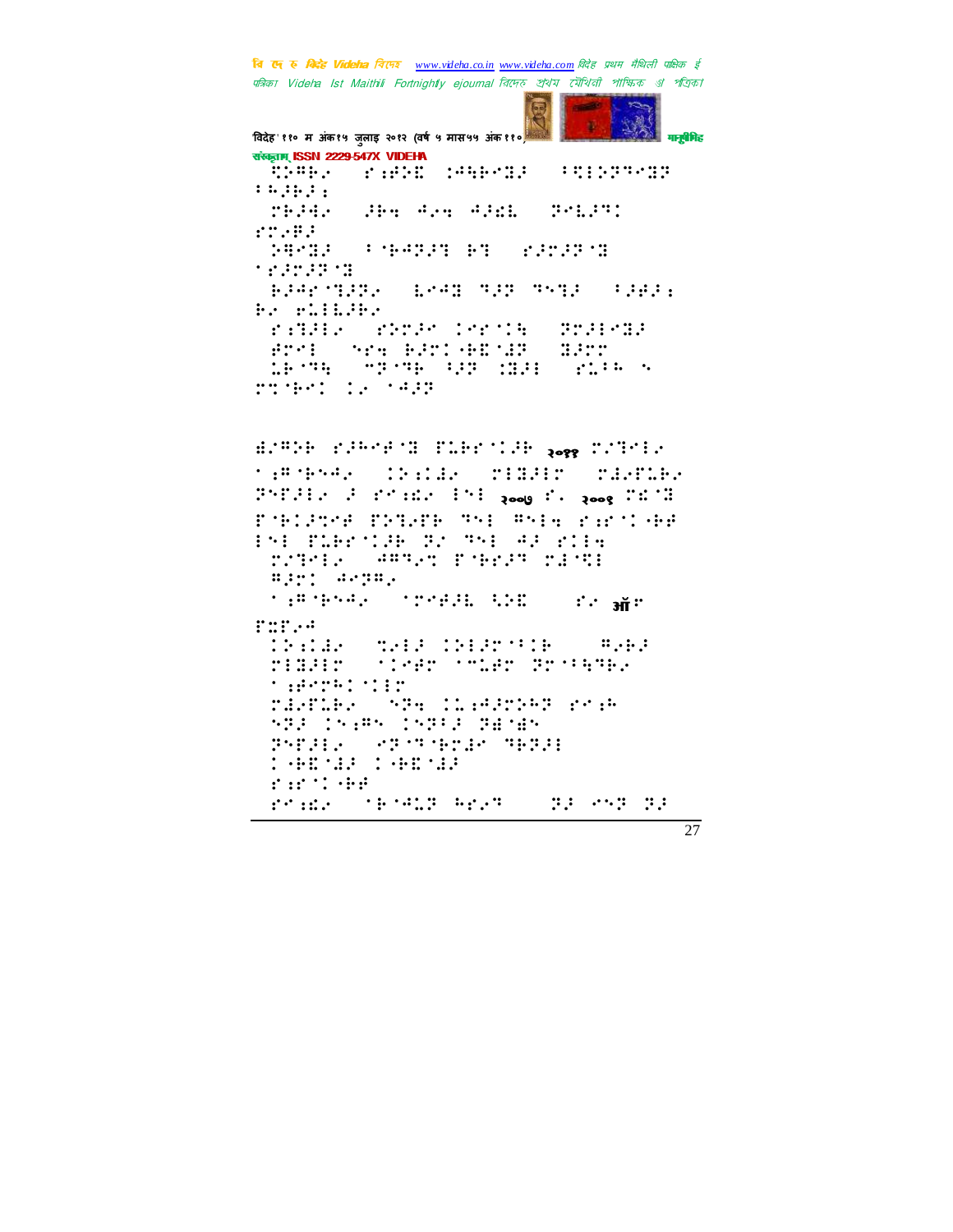

विदेह' ११० म अंक१५ जुलाइ २०१२ (वर्ष ५ मास५५ अंक११०) संस्कृतम् ISSN 2229-547X VIDEHA

**ABSAN E-BEAR PARE - APSP & ALEAS ROMO : FAR PARTA - PRIPARE - PARTA** 

PELERAN SPASAN (TRIPE) TARSET Finds tille **BELIEF PARTHE**  $\frac{1}{2}$   $\frac{1}{2}$   $\frac{1}{2}$   $\frac{1}{2}$   $\frac{1}{2}$   $\frac{1}{2}$   $\frac{1}{2}$   $\frac{1}{2}$   $\frac{1}{2}$   $\frac{1}{2}$   $\frac{1}{2}$   $\frac{1}{2}$   $\frac{1}{2}$   $\frac{1}{2}$   $\frac{1}{2}$   $\frac{1}{2}$   $\frac{1}{2}$   $\frac{1}{2}$   $\frac{1}{2}$   $\frac{1}{2}$   $\frac{1}{2}$   $\frac{1}{2}$ 

**TEMPAREMORAGERMENT COMPRES** APROVERSE PERSONAL PUBBBB (APP FORGET LARGE TOL FIRST PARTIES  $\frac{1}{2}\left\{2\left(2\right)^{2}\left(2\right)^{2}\left(2\right)^{2}\right\}-\frac{1}{2}\left\{2\left(2\right)^{2}\left(2\right)^{2}\left(2\right)^{2}\right\}+\frac{1}{2}\left\{2\left(2\right)^{2}\left(2\right)^{2}\left(2\right)^{2}\right\}-\frac{1}{2}\left\{2\left(2\right)^{2}\left(2\right)^{2}\right\}-\frac{1}{2}\left\{2\left(2\right)^{2}\left(2\right)^{2}\right\}-\frac{1}{2}\left\{2\left(2\right)^{2}\left(2\right)^{$ 

gearnings brown a genialis rimor

LPP MARIAR TREAM WALL WHEN WALD rales (elle sel designe se)<br>Angel en dersen (elle **André Gerell (1920), Anglicai**n d

**WHERE THE MEETINGS TO THE SECTION** 

Report Chart Raro Baco Aegusta Brun Full Technical Technical ANGEL 1504 BENT BRIBEL (15113) rathe in Lord rolling an electron **SIGHAMA PLEOSCOP Rogg PHE PLEOSCOP** 3 BORDE PORCHOL PT TOP DOR 2 3 301 rden begannte ræde deer PSE PRE PRESENTED ESTABLISTICATION ALCOHOL: PARCHOL COAPSPACEDABLYOUR PRES. PORTON PORTON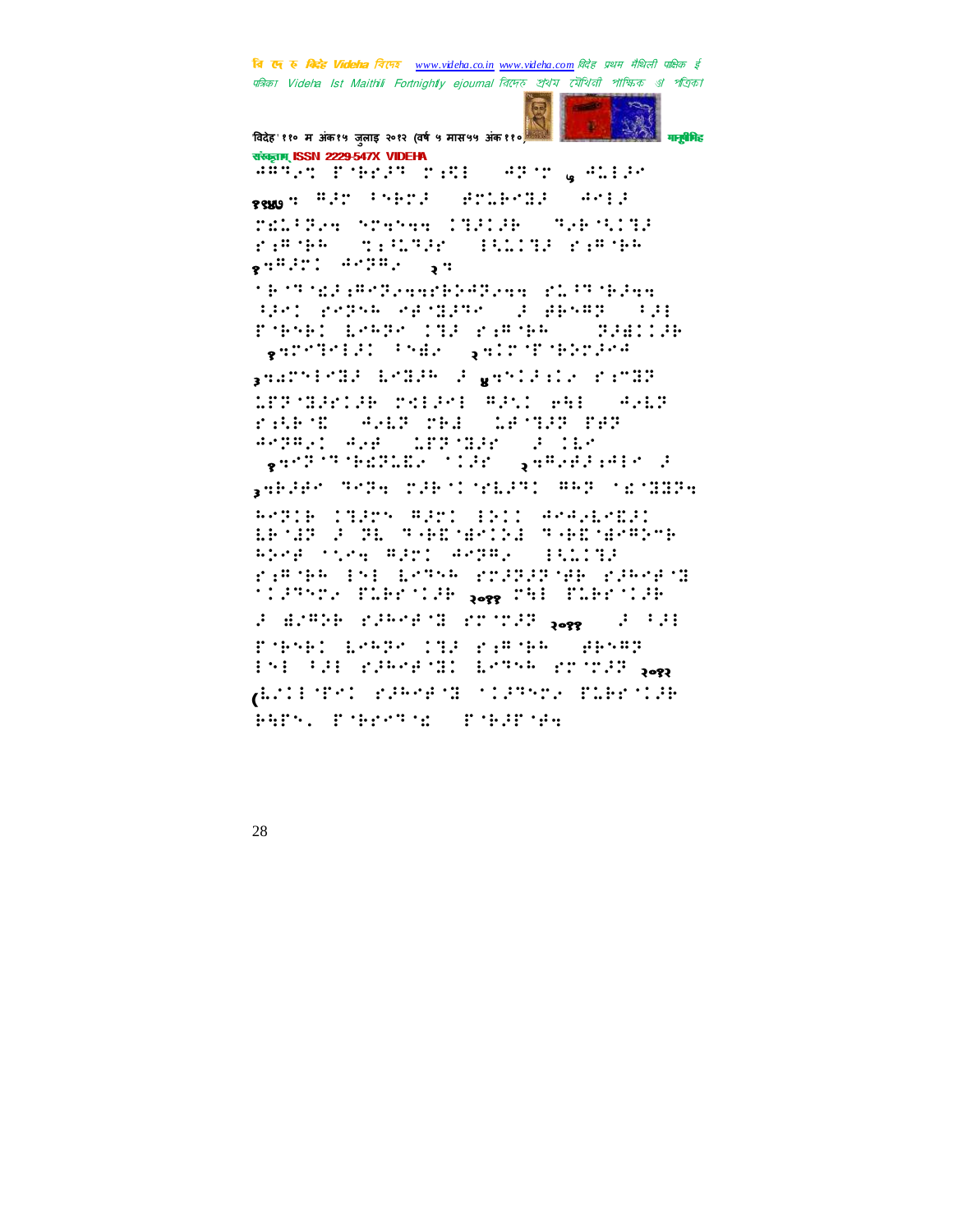```
विदेह' ११० म अंक१५ जुलाइ २०१२ (वर्ष ५ मास५५ अंक ११०) मानुसारी मानुसीमेह
संस्कृतम् ISSN 2229-547X VIDEHA
      )!⣇⢹⢳!⢴!'⢾ ⢷⢼Z!५ ⢺⣅⢼!२००४ "Z!
\frac{1}{2} : \frac{1}{2} \frac{1}{2} \frac{1}{2} \frac{1}{2} \frac{1}{2} \frac{1}{2} \frac{1}{2} \frac{1}{2} \frac{1}{2} \frac{1}{2} \frac{1}{2} \frac{1}{2} \frac{1}{2} \frac{1}{2} \frac{1}{2} \frac{1}{2} \frac{1}{2} \frac{1}{2} \frac{1}{2} \frac{1}{2} \frac{1}{2}PHOTO TALLED WO WAS LITTLE TO DISTURBED
"Z!३ ६१ ००० 7⢷!⢹⣈!⢻!⣁<!
⣎⢽ ⣝⣇⢼⢹!'⢼⣚⢻⣜⣒!.!⢻⣓⢻!⢽⣞ "!
⣋⣞⢼⣒!*!
   !⢻⢺⢽ ⢹ ⢷!⣚⢼⣅⢷!
hekawiefiburuh dipakan di kawiefiburuh dipakan di kawiefiburuh di kawiefiburuh di kawiefiburuh di kawiefiburuh<br>Awiefiburuh di kawiefiburuh di kawiefiburuh di kawiefiburuh di kawiefiburuh di kawiefiburuh di kawiefiburuh di
iuuq;00xxx⣒nbjuijmjmflibltbo
high control of the control of the control of the control of the control of the control of the control of the control of the control of the control of the control of the control of the control of the control of the control
\frac{48}{4}2^{\cdot 2} \cdot \cdot \cdot \cdot \cdot \cdot२: ""' ॥
२⣒१⣒!⢷⢼!⢸⢷⢵"!⢼'⣋!⢸ ⢷⢷.!#⣙⢴!
⢵!"⣐" 0⢷⢾!"⣐⢻⢵⣏ ⣚⢴!⢽ ⢾⢷⢻⢾!
⢵⢽⢼⣝!"⢳"⣀5⢷ 5⢼–'⢷5⢷ 5⢼!
⢼⢷ ⣝ ⢷!" '⢽ ⢽!!
२⣒२⣒!⢾⣅⣉ ⣇⢷.!⣃⣅⣙⢼.!7"⢼⢾!!
२७३º अधिकारी का सामान्य संस्था अधिकारिक अधिकारिक अधिकारिक अधिकारिक अधिकारिक अधिकारिक अधिकारिक अधिकारिक अधिकारि<br>पुरस्कारिक अधिकारिक अधिकारिक अधिकारिक अधिकारिक अधिकारिक अधिकारिक अधिकारिक अधिकारिक अधिकारिक अधिकारिक अधिकारिक
TE-73 THE-FILE
```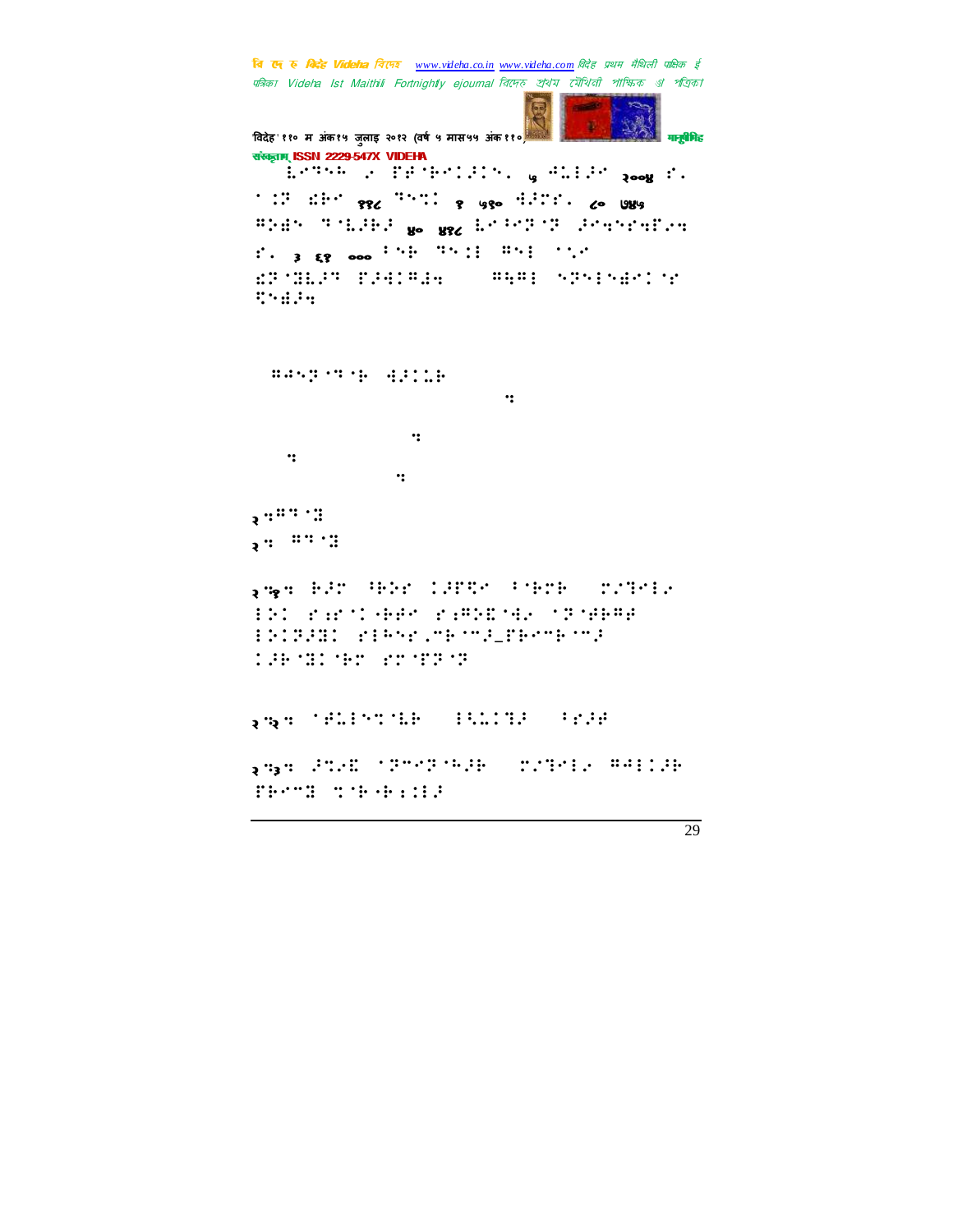वि एक रु मिनेह Videha विएम्ब www.videha.co.in www.videha.com विदेह प्रथम मैथिली पाक्षिक ई पत्रिका Videha Ist Maithili Fortnightly ejournal त्रित्मरु अथेय त्यैथिती পाश्किक अं পত্রিকা

विदेह' ११० म अंक१५ जुलाइ २०१२ (वर्ष ५ मास५५ अंक११० मानुबेमिह संस्कृतम् ISSN 2229-547X VIDEHA

gage SPA (PLE CLTPH Prim ) LABYE Bir (Prim 1994) gage mann libre as control briefs  $3.73337$ **ANGLE ARTIFICATE ALE CORD. IN THEIR BARDA**  $133$ BR WENTHER STRE rzinia ili firitani en ragoria **TRIANG INTERNATIONAL**  $\mathbb{P}(\mathbb{H}^{n+1},\mathbb{H}^{n})$ **CONSTRUCTION** 

TATALLA ME TATJE: ADAI EJ PJEFUJ Preset along mpacification respond DIERS ARES MEMBRE FARR ERICLIP apaprovi Permee, sibir med sol se b TOIN INIPERD PIRNED A PORPRE Animal Sandbrag pennelsen Aanni riber: Agla Cara abbb\_slbbbr: 981 WI A BRACK HEIGHT SANDER **THEID ESPECT PRIS REPORTED**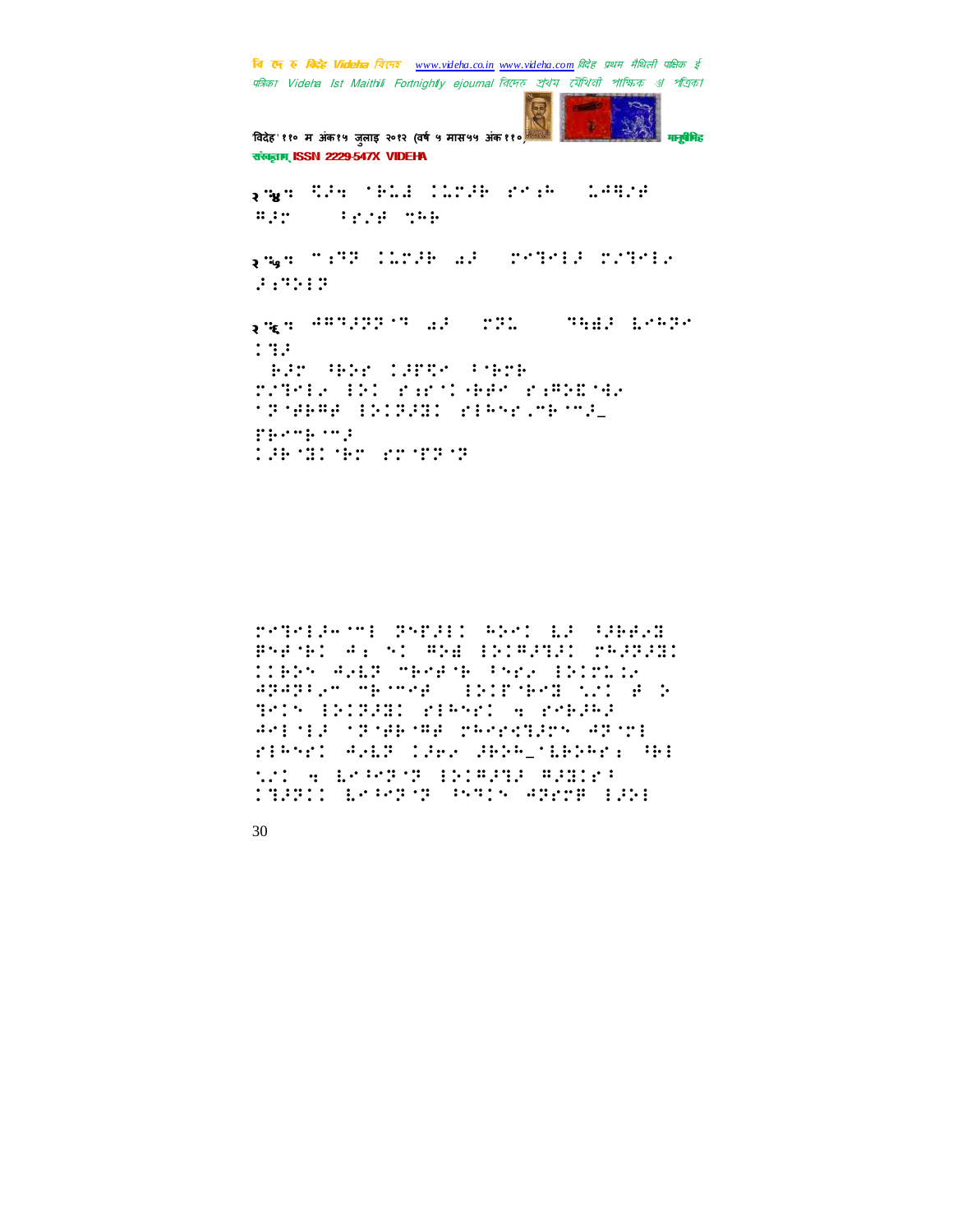

विदेह' ११० म अंक१५ जुलाइ २०१२ (वर्ष ५ मास५५ अंक११०) संस्कृतम् ISSN 2229-547X VIDEHA

IÊZÊ MIR A AZMANA MZHANA JARMINANI 1936: Skept Genee Skip Aden a sned riesri Alberg also, as proporti PATTS PSPD FORPSTAPE NOI A PATRI BELL REFERENT BELL AND NEW PORCH riesnis padei deri funka folis MERTHER MARK I E APRILA ROCHER. SAP PORCHER WEB WEBER COAC. WERE SHELL FORMS A BLASH SIGN FRAME rt sine when as riwer aren't recons ases colerally delays papergay space days website **SPORTS TRESPARED PLOTES AND A** P THEAT BATTY TEMPE APPROV TAARB the A Mies Landshi Peresna dhe. LE MORE ME SAMPARE, COMIER SAMPAR ERA I MERA MIGNERAMEN BARRER B BARRI INI ISIDAREKI MEDN BROWN SHEET BROWN BOOK PARKE AND STEEL ABOUT HIGH SIANS! AGER ARTEI SASTERIA BROI ER TRI.<br>BIBSBARIERS SI TRI ESBSPONDI B The Tet BENINGT retelling the LA MARY (AI MAMILIARY AM) (MIA) ABAI MIRGER RAPP NOT A REPROBLEMENT rradis andsid: Hap arrivedan gro a mengerakan pila <sup>i</sup> 'ne rature and break of the reter r THILL WAR IF THE RANGE STAR THIS YES SEEM FEART A PP minded the difficilities of held off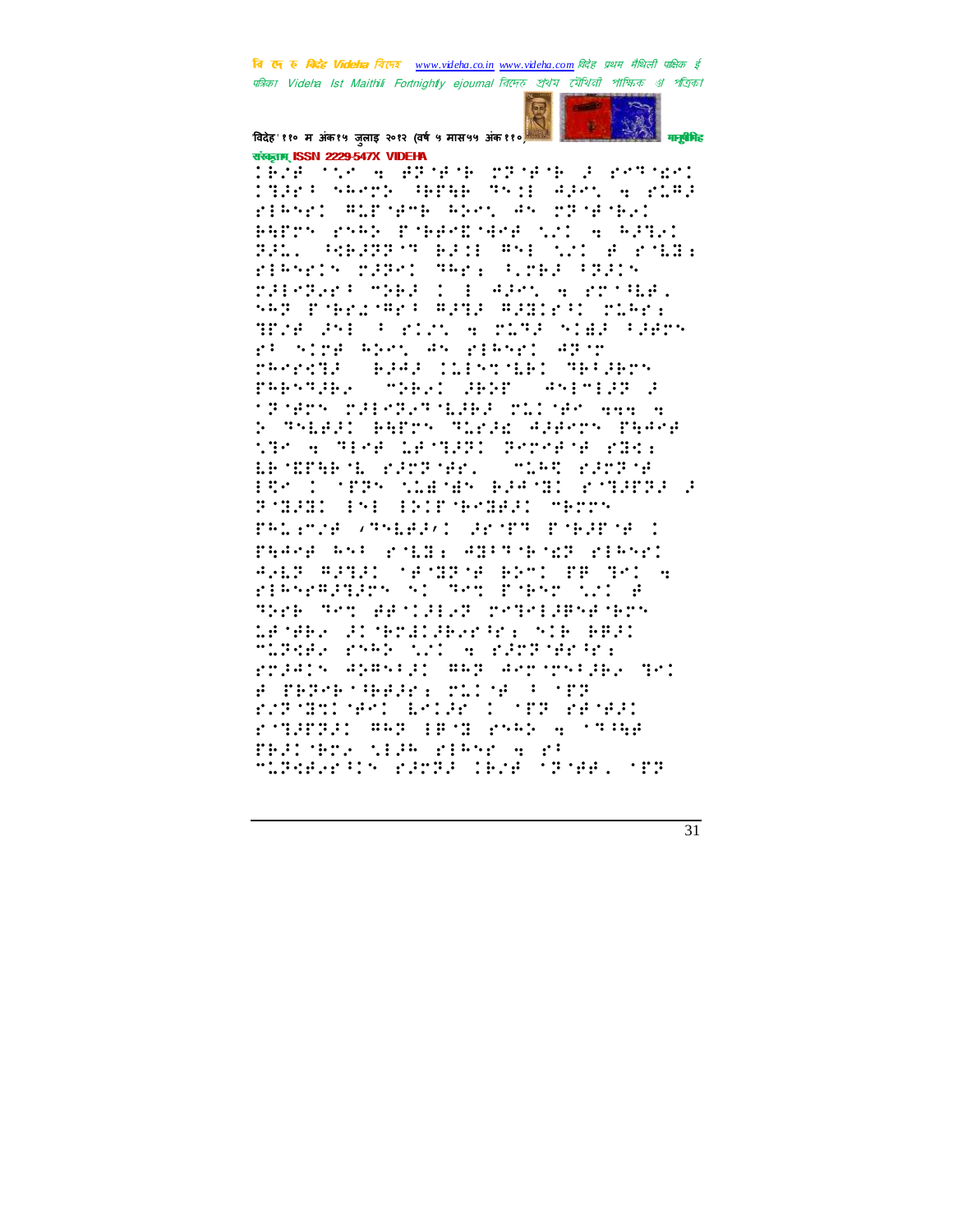

विदेह' ११० म अंक१५ जुलाइ २०१२ (वर्ष ५ मास५५ अंक११०) संस्कृतम् ISSN 2229-547X VIDEHA

**TREPPO PHI RE PROPERTY BIRDER** 134130 4

PAPPER SHOWN HR ERB EDIPPHI Probe troping offerent: capaconnicate LPARAR BAJE 25: TOT PE CRN SPR PS: **SELE SIMPARTIRE TRIM PEM**  $\mathbf{H}$ 

**TECHNICALISED PARK INS TERMINAL ARTICLES**  $\begin{minipage}{.4\linewidth} \begin{tabular}{l} \hline \multicolumn{1}{c}{\textbf{0.1}} \multicolumn{1}{c}{\textbf{0.1}} \end{tabular} \end{minipage} \begin{minipage}{.4\linewidth} \begin{tabular}{l} \hline \multicolumn{1}{c}{\textbf{0.1}} \end{tabular} \end{minipage} \begin{minipage}{.4\linewidth} \begin{tabular}{l} \hline \multicolumn{1}{c}{\textbf{0.1}} \end{tabular} \end{minipage} \begin{minipage}{.4\linewidth} \begin{tabular}{l} \hline \multicolumn{1}{c}{\textbf{0.1}} \end{tab$ ERSTON SESPECIES PRO RRE CENEDIPO rameroniaren againe rogari detog **CONSTRUCTION COMMONS BETWEENST** 

replace and diff shows have cap rde dree datum and and the regram ribsr administr create (si mello d PROBEL AO ALBIA FARSON INITESES Pani niza Adquer a alba zennzh rdementer (efte penne betirné e particle of a

ena jaro (britaln pidaor) Bale rienri Albachernen (nachernen) STAR PAPPY REDMAN TRAFT BRM2B Pres Preside cardo paro Para C SMORT PARTICULARIS SENTIFIC England the sale will have the state and  $\ddot{\cdot}$ .

52 516 136 531-632 53516 136 53665 TECTS ESTALLENTIN NEWS FILE FREELL, AN PROPERTY PROPERTY Preside from Stroed Christian Street Sol Lotherston real Peter Islam 'P'AR. PYDE 2 GRAPE "SAR "SA" ma de mare en pa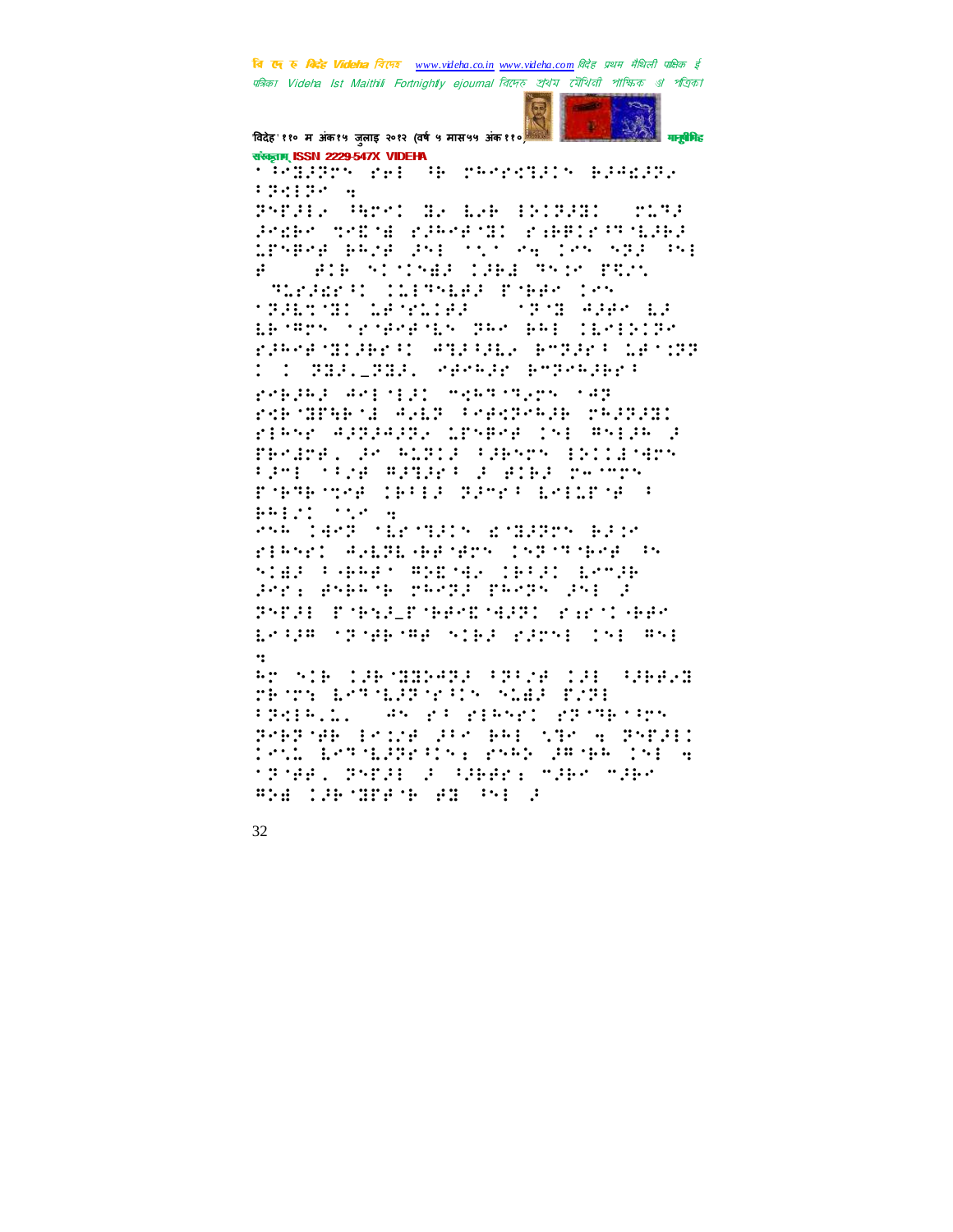

विदेह' ११० म अंक१५ जुलाइ २०१२ (वर्ष ५ मास५५ अंक११०) संस्कृतम् ISSN 2229-547X VIDEHA

PEGRAMA PROPEND INFORM ACNIE **THE MICHAEL PORT (PORT) PARTICULAR PROPERTY SAPARE PIRADO CARAGAMENTA**  $\mathbf{a} \cdot \mathbf{b}$ PRODUCED THE SALE ROOM ROLL FOR SALE Fundi <sub>Re</sub> d'<sub>88</sub> mén dudi mni Secol RANGERSHEAD (FORM) FROM PANIS & Bes Apirubrs Muin Addi (S)  $\dddot{\mathbf{z}}$ Promoters efficit manager a famos SI ANGSI PRIP PALE ANGSI PANASIN'A #51 4 PRPH MAIL IPPS (PLMAN PSH #51 A FROM (ARAFI PLDA PSI)A resarre, capsalar STASr Bars **ROBERT CONTROLLER** when there and notes the condition of which BESE WHEN STARTED REPORT WESTERN Gaalam Ar Smeed Explere eesti PAPER ART PE PARK AT TRAP Letter (LETRE) collectednes lite BEDGE HARRY TT BLITE HARR CONSIDER AND CENT STORE TO BE the a seembrages from Henri perce

TALBE LATA INDEE BRENCH

Pobside conce largered regard incred

n 128 g Adri eange agus eachda choanach. 8341-7128 NJMA 1771387 17817 4 NJM RATE: PAPAI PANGELARAN MANGARA POBLEME WALREN PROBACIL MERCY OLD

rogen as ho ca car an

riber Lenem (F. Bangbar (APR)

 $1.5139 - 9$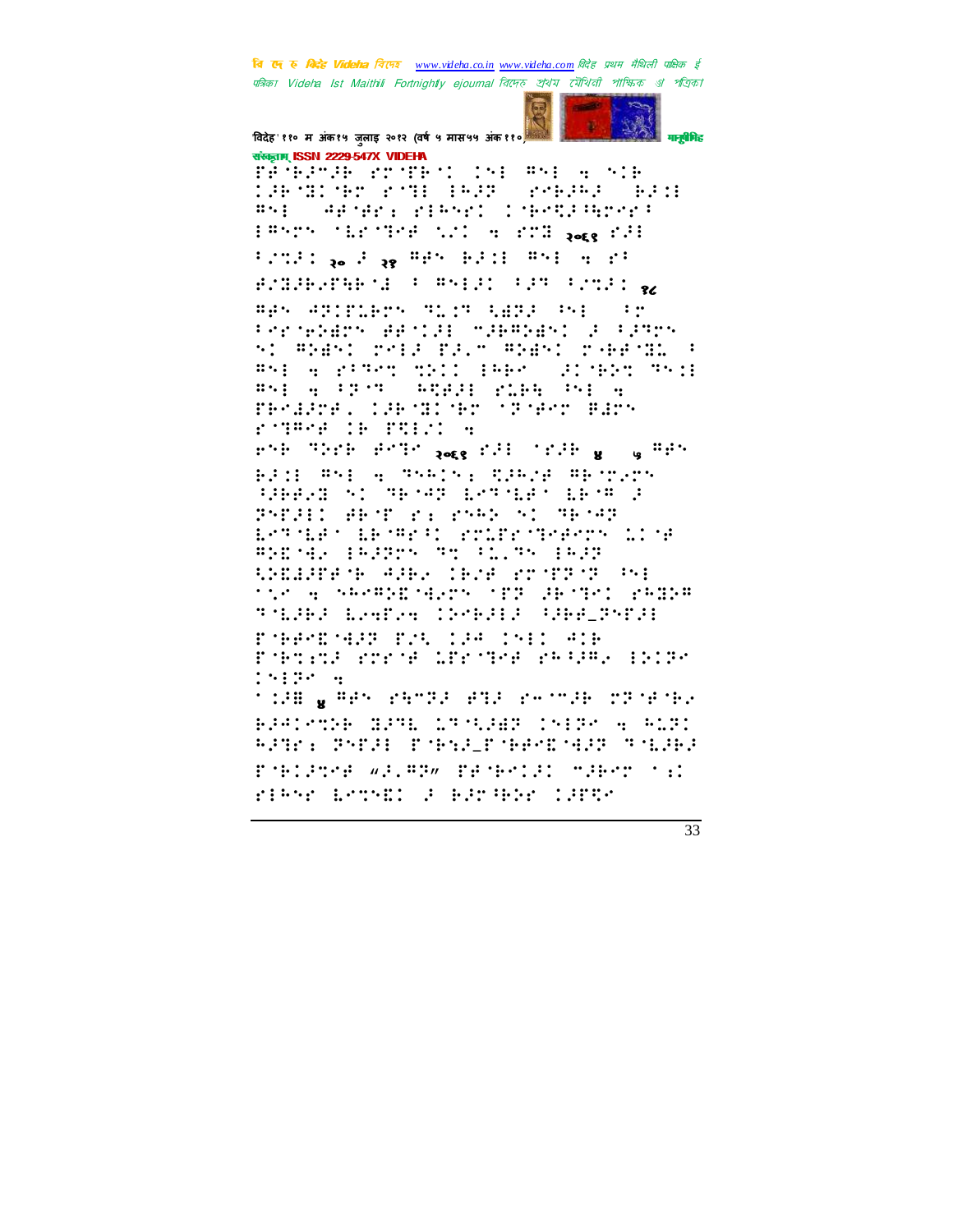

विदेह' ११० म अंक१५ जुलाइ २०१२ (वर्ष ५ मास५५ अंक११०) संस्कृतम् ISSN 2229-547X VIDEHA

*Video Constantino Video* FROM THE SALE REPORT OF PROPERTY ribbr iblaanib: rechai berrb AMERINA BETWY PMBJAJE MINE PJPEJP J rienr Albein: Med Canarn (Mac) BIP-HE MELBY THOSE THIS IS A FORTHERN PRESS INFORMATION WAS ti a Cabrolinero esargegio larg ranks: Vanere, Lond\_Phenon (nerro BRIBUEL PERSON SYRNE SALVE WYLW PORTAGE THERE I MANHER MATCH MANG MIC PORPOR ROBBERI MAR 19180 Alba 23 yankin Alba 200 ya Marejeo TEZA SYBJE PRIJEPA PRIJEJ PROBEOG PARPA LEFT RESERVED ESTADE PARP  $394139 - 4$ 

<u> 1967I: Serry (1967II: Serve Bylander</u> **MARKINE POSSESS (PROB)PROBLEM** 

ERN HERRY IS COMPOSED TO **MEDERATE TO POSTED IN THE NE** APROVA ESSETI SIPE 2 POSSIBSE (19) mjerova rred (1915) ost 4 dr <sub>6</sub> opr

FOREST PORT PERMIT FRAME Pretry branding roughratered prerighted 1575 ME A POTERE PORTER PERSP FR BRANK LOOPENE PORT FOR NECERT time ships a pishe mpiper prin PREMIUL PAR AND IPE MAPS IPE EPE  $\ddot{\phantom{1}}$ **TANK PROBLEM CONSOLERED BRAD** FOR PRODUCTION TO THE CONTROLLER  $\cdot$ :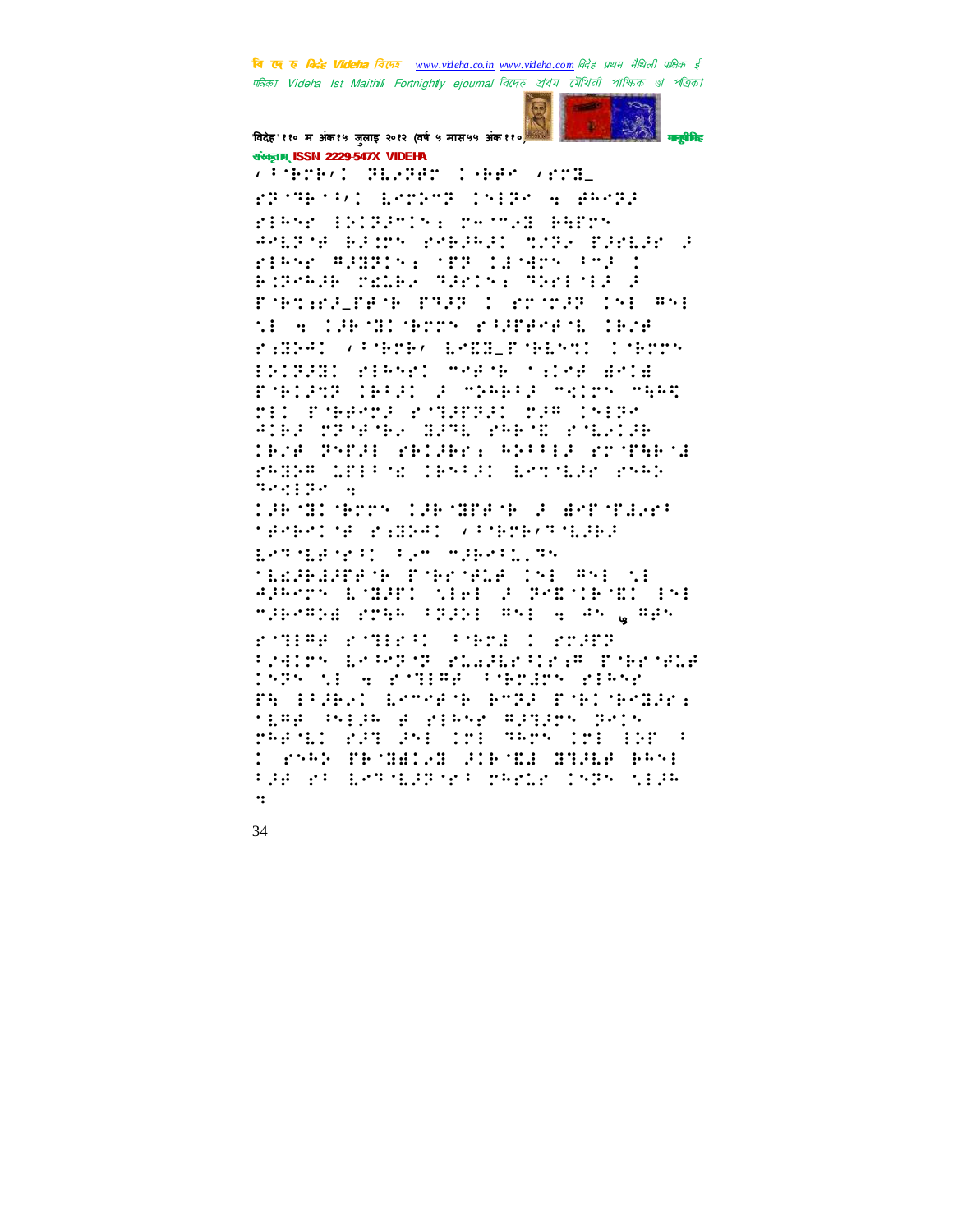

विदेह' ११० म अंक१५ जुलाइ २०१२ (वर्ष ५ मास५५ अंक११०) संस्कृतम् ISSN 2229-547X VIDEHA

#SENGE IS ISBNESSIE #SENGER **SPRESS TO RETAIN BASE REGISTERS** APROVING AND ME A SPEEPENDY Aring the the sponsor and had ready rrows were speer wither ribe: **WE REVIEW THE**  $\cdots$ LA MARIAMENTO COLA LA JAPIT CAMAN VI rinen ræd (rritiker 18) WELF, the a right written intrerilro Pender (Lried Globen) **CONSTRUCTIONS** CONTROL SERVER PRIGHT TO A THREE POTERED EMIRI PRESENTED MARKS SEMIENT LANDR PSIED MARK A VIRSE PROFIBUTS Entitler (PR) samery samel (BB) 151 APROVINCES PROPER BRANEL BADOR radinaa meessaae ed edis raam ter  $\mathbb{R}^{n}$  :  $\mathbb{R}^{n}$  :  $\mathbb{R}^{n}$  :  $\mathbb{R}^{n}$ **TRIN TRATH PERSON PIRADE SERI ART** the street where the second streams **MIRSE RATAGE AND AASSANS:**  $\mathbb{Z}^n_1$  ,  $\mathbb{Z}^n$  ,  $\mathbb{Z}^n_2$ rought of the County Arts and Contest PROFILES POINTEDNESS OFFSET

MARTER STATES IN THE MOST SERVICE PIRMINE BADMENT LOREO SADOR 151 APS 2 PARTHAINI PTIPPP APS 4 rithe rooffer all and in Economic B.Pri PROSIN SOMP PYPO KIBIBA PHORNIX RECREATED AND THE THIRD SPEED EPT EACH PART SERVER PROFILE 85121 12635: 5162 2062-0862 751<br>95121 72625 9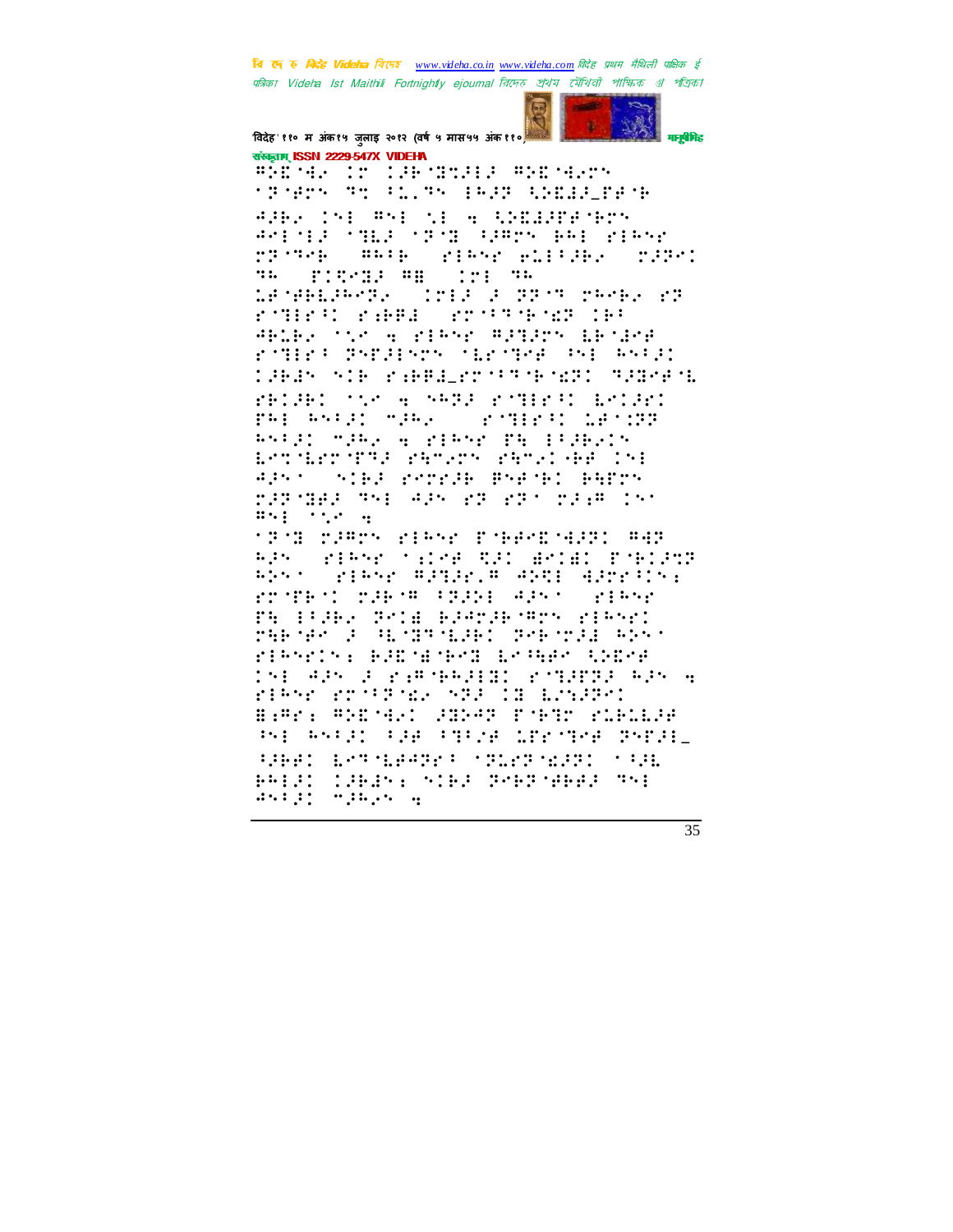

विदेह' ११० म अंक१५ जुलाइ २०१२ (वर्ष ५ मास५५ अंक११०) संस्कृतम् ISSN 2229-547X VIDEHA

SASYA ASEMBAY (PAPE) SPA BYPP'S ad verdy (Sig Mond Pickler) Sig **COLORER AF SEAR SERVICE WILDENS STATES Side pines** ARILE TEMPP MANIFICAN CREATE SYDD: Temps Dig BirTHIE Bilter FLEJEFILMIN EJEJPIN POTT (FORJ) Processer al Tabol right Thur. reak MALLAR (ASA PALPROSAN LA FORDH PROSCORR COPER (SDA RSEDDECA <u> 10 SPP: AL SS CHA LASTERI</u> ga quega que e

**A PARTH MER MARKER September 1999**  $\mathbf{H}$  and  $\mathbf{H}$ 

**MANUFACTURE** 

PO BRANCH CAN TO CAN STILL ran af hal viam, han megme, b ribl & sales are produced space t.gt/rng 4592 8592 Midl9B2 9581 2 Ar (PREP) PREALA PLAP ALAM TAP **TALES BEN FEB SIDNE, RIBSON BAB** ting the the six second art sam AT L'ORA TAL AT PAR L'OR randr (Mar) ward (B. 1829) aw rnegen a er. 216 alaea eer. An KARSPOR (PRAK TANK AF PAPE TEST FOR THE CONTROL STORES SERVICE. THE CHISO IN TITLER TYPER CROP  $36$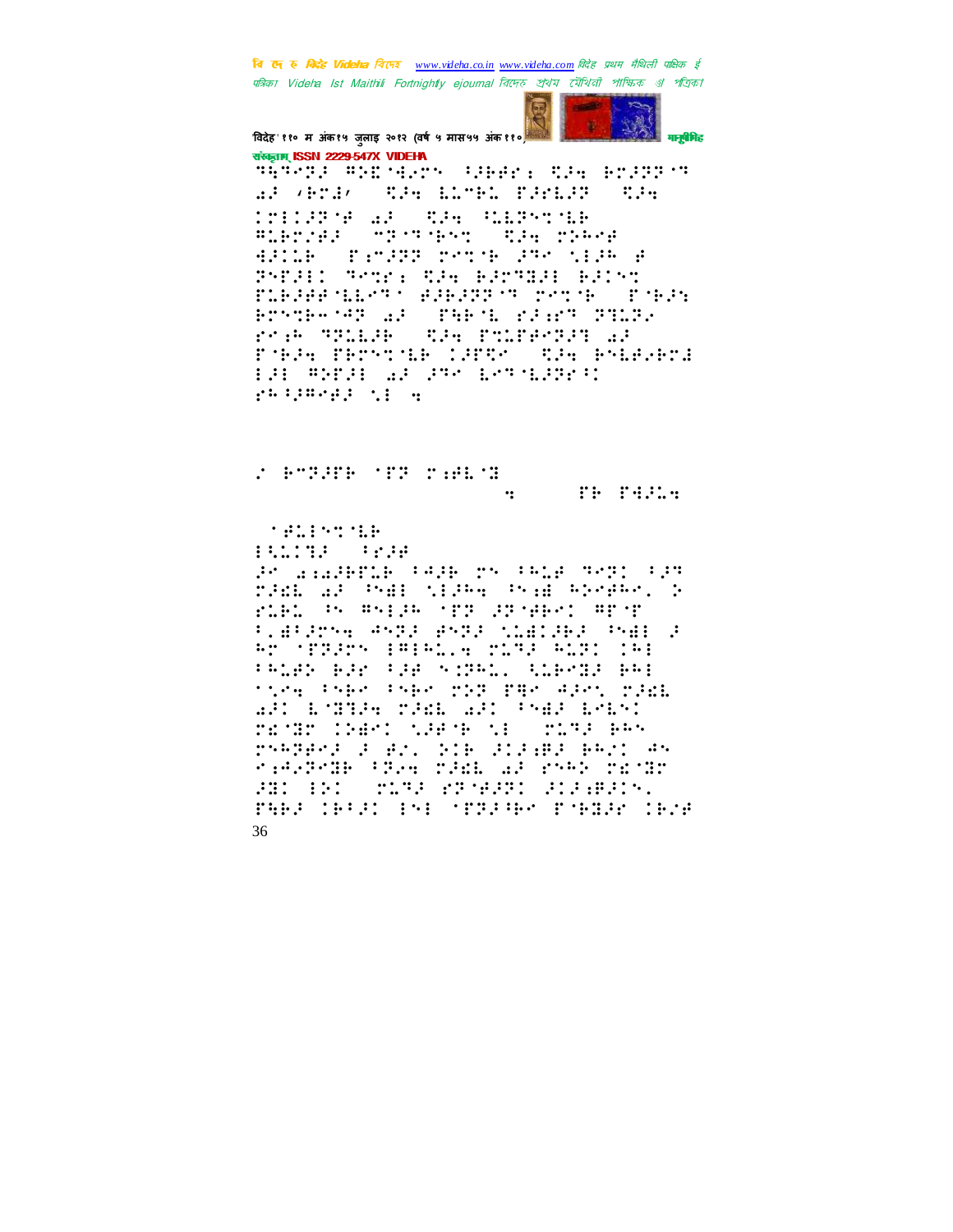

विदेह' ११० म अंक१५ जुलाइ २०१२ (वर्ष ५ मास५५ अंक११०) संस्कृतम् ISSN 2229-547X VIDEHA

PROGRAM STARTING PEAR AGAP PRODUCT MPPE ENDER NAM POBBER ON ABAD EPAE PRIE SIJR AN ANGU PNGU PNEU SCARD PART RESEARCH PROFINS ANTE PARAGEMENT PARAI ARIS PRAPR PROBRE 201 BROT 3 RORAL ROOT FLAND: Bradna Stript Barngro PROBRE PARO ROBET IN WAI BATE **CHA LEAT TRAPT FOR TEST T** rode: Siche Pergan: Arrache Sie STRATISTIC TO STATISTIC **CHAPA F MIRIGH PAGE PARIS** Prishkas (Ale Tribuil Ar 1625) PROPE AND SECRETARY IN THE MACHINESE TER PROPERTY, PAPPPRENT PROPER ESTES STATES **SAMPLE ARMA CHILL REPRO** FIR RAD HAI TRA BREATH BOL TET FLAMELY, PORPORAGE PROBED AND. BISH CHI 3 ROOM MAR COOK Y BOYS RNAL (RKVIA RTB APT) MIRK TABLAR A. Phra Phila rusi Muano Silawa S PRO BINE MARIN SEARN SRO PIC PLACE PARTNER TERRIT KIP DI PRPS (1961-45-9) P. Australian and thria 2013, hordel ad in.<br>Pharoidel of Passe 24, an 1913, ar rige werde gine også bie 19801295 MY PAMPY NOG POBBL 2 rigenerie and a none modifice ramesis, ar iags pasque as agus takok eogal skol 1931 (j. 112 g.) pez<br>1931:9415, Brit 1939 (pez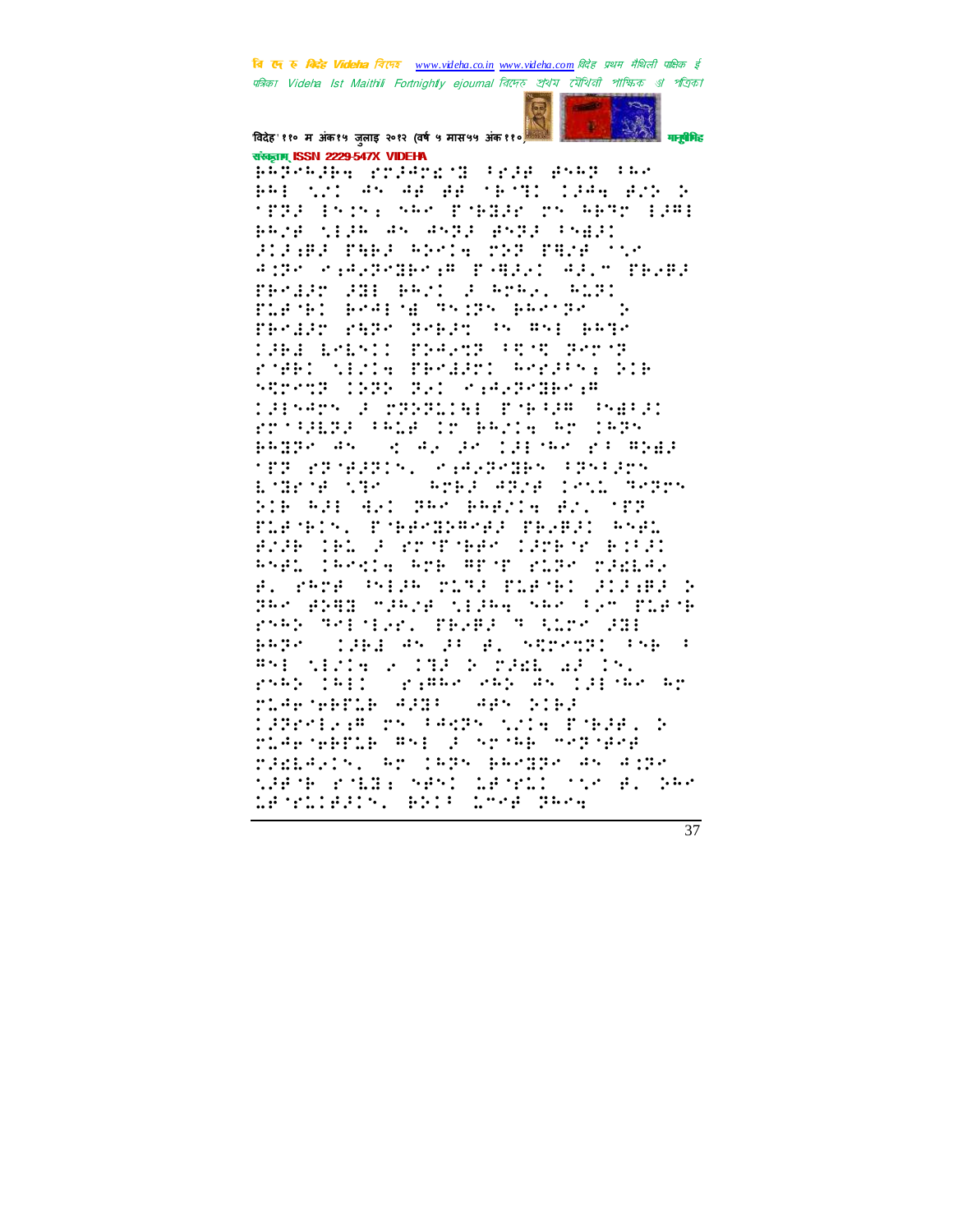

विदेह' ११० म अंक१५ जुलाइ २०१२ (वर्ष ५ मास५५ अंक११०) संस्कृतम् ISSN 2229-547X VIDEHA

<u> 10. mm - mm en fill augus</u> PARE THE PHEERE RTP ANNERS TREE medinara meanark, miaal dibilid der 52528 1912-98 ( #P T 125 23948 ) British and British Albert Albert Ber TAK KINA NGA MAADA MJAI JAMAA IANA RE PROPERT AN INTERFECT TERM DA 1620 XIAN. SA SASARSA Arsiak (<br>165 IAI2A - 12 IAN - 155N 265 ANDA PRI TOT SI THE PROPERTY PARTY. The Ter Are defined ringers for PRO AN CORE MIRE: Con SirvAri Absen Ardio, ebside inde as 1987 - San Sales Andrews, 1989 - Pr MOVEMENT CHILDRY CHAR BENER 19678 Promote Seph Baragis Lewis SIEP KAPKBEKAR 1915A MS ROSEPI tion and Ed Hero Information offic Thomas, Manil (2016) (Fight Palo WIWPHIN, BASH THEIR DIB IP: MEDI as say par in r. In malm bai aala manung paun dari masar menghungkan d EPRE ANTE AMB MBSBK. KRAE MAT KNIK Per service Created Andrame Der ad PS BREATS, PROTECTAR ADSERS 2025 BASA (Prezho al Mical Anal) (1975-96)<br>Ani: 11 - Anal (1995-9956) (1976-1989) (Pre **JURISHE NEW CRYPTHING MERTING** righer the roge (seed ) with roge as de ezivet paper espo lese mud **CONSIGNS APPEALMENT DATE**  $\cdot \cdot \cdot$ Patr Preferi As \_ sar asem RTERNING IS IRN THE COURSE BATN. 38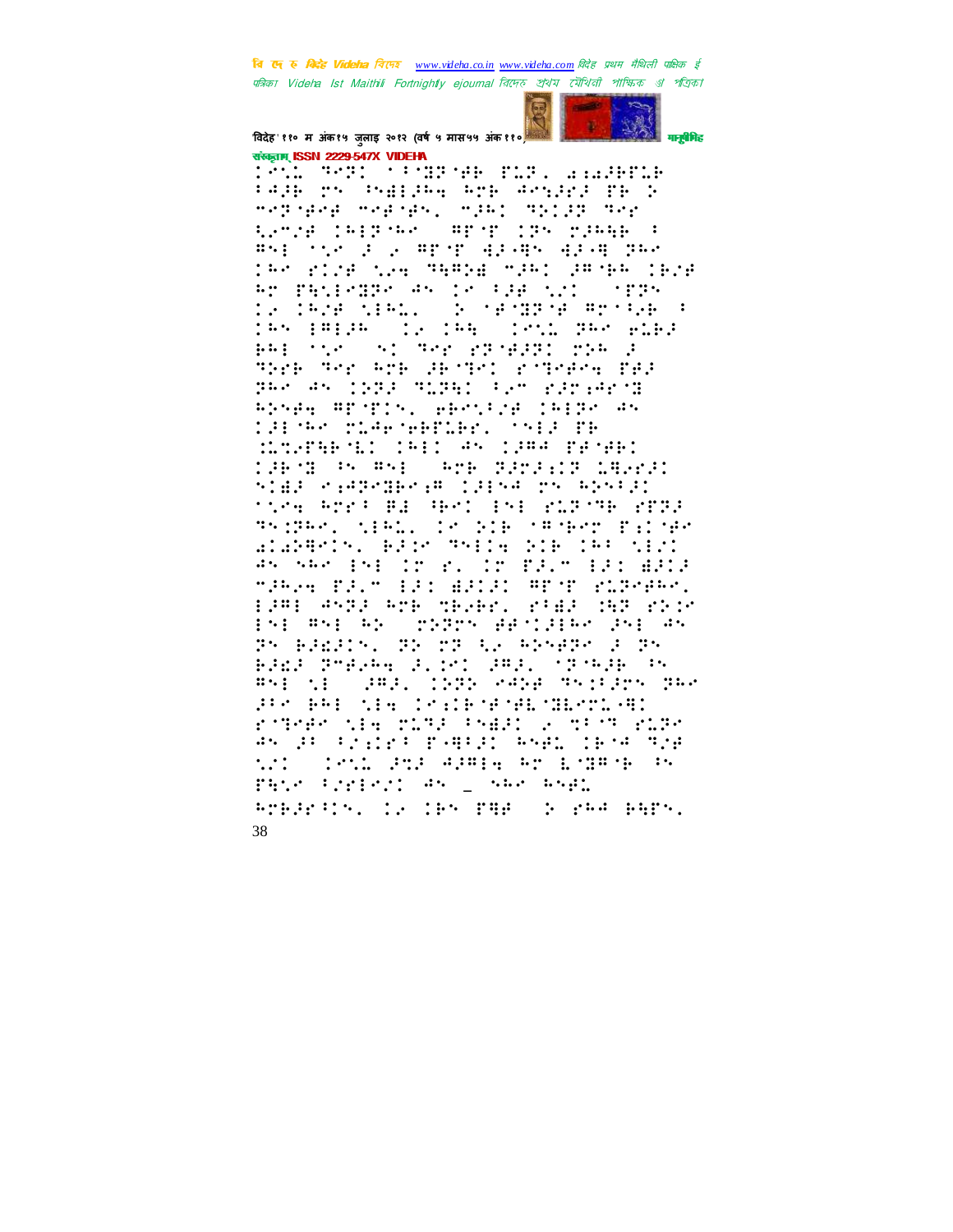

विदेह' ११० म अंक१५ जुलाइ २०१२ (वर्ष ५ मास५५ अंक११०) संस्कृतम् ISSN 2229-547X VIDEHA

16:1 45 565 6581 42.91 1284 F2:1 rs arguar agres arg tas rugg p AP Y RIP (PRAG (AB)A 1998 ASA MAR 419 AMAR BASA (SSM) (LALIA) PRO PHOTOGRAPH ANARU CARA PIEC NY 1983 And 198 Adm Elrie And Tiles **STEEP TOIR THE THE PEACHER TOM FIRENT PRINT REPRO** 323234 285 P. 185 ME #58 2 MTB TERR THA PERIO  $\sqrt{1974}$  (10)  $\sqrt{1974}$ DZBAWB ARTIN KA ANIJU NAZ (27AZ KN rge alse, li volkre ters allsk, reek  $\mathbb{R}^{n}$  . The pairs PRIN ROB STREET ESTE SI EPP PS SPO EPP (Firm and three Suffici STAR SHERB PARAR (ATE ARADI ISSS ar Bene neta lere 2 lini 1911 enel Billes ar anni heartail POSTAGE CROB TER TER FOR WHE rameans, now we amount napome Bar Aas PRIP (Aas Polk Polker) 20 SIEP TRESPACTRESS TTREECHISCHES **PARTMERSH PRESS ENE MIDDE MA** tire a par abrit er erediget fre FTHUR BILL I THEIT INDIA RITIRA TALGEZ BJID POZEZTI FJEN. rada, ryk fak dakia a tydi sana disebutakan berjadi pendapat pada bagian rn (Fomeirig Piger off Ped 1988) Prestr. Papire Balgag (Brit 702) FPP SIRE FSE RITIE, SANHTIFROTS Pred Prick de Pobracane Plandfing Arb (DA (DA) 2019-00-38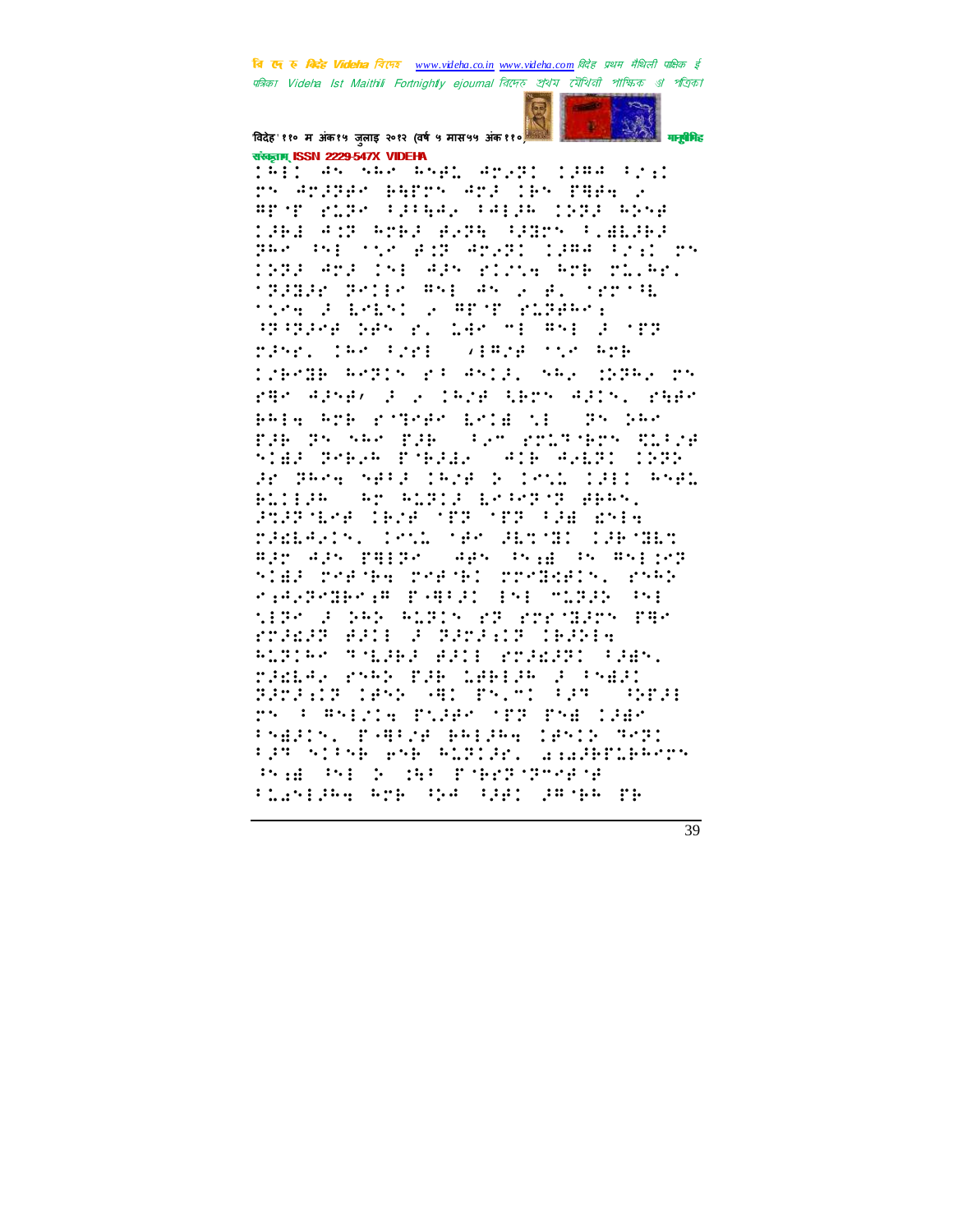

विदेह' ११० म अंक१५ जुलाइ २०१२ (वर्ष ५ मास५५ अंक११०) संस्कृतम् ISSN 2229-547X VIDEHA

na malim (stigt mim pic 124 (125 )<br>Sanding im Glene mind descript divid from the mean cemps on mathematical portion. 85.4 820880, 2250 141 122 12818 4,124 grm (8:41, 45 236 Appl p:) rol neni res escell el le novem i In the Mac House (Production) PLAS PAR APAP (SP) PPARA INT IN  $\cdots$ **MARY CONSTRUCTS** PS. PLP (POTER PS PSE OFF BREA ANNIA (Promoc Albora, 1919) (Promoc then a communication of Pancer Rol BRA CROBALLA RAMI PROGRAM (SRA PAMPER FROM THE BLOCKER BREAKE SAR PSE DIE ADARI IPA PSELVIS MISS as ball (1962 ball) and area and APIA MIRL. TEST CAN PAPEARD B. **MATH NEW YERS THE MILES FORMER** APP 2. Promest the ANE Popmans. H. Medstry Kill Pylking Politic rair, desgambs emi fri sé códorá Bir B. Bir Wind this Ship Rhad (1812) PRO Rad PAD.ht tielle Adr Ads anaderse cade per APROVEMENT PROVINCE SAP AS anaderse docamo, svač mviju ramage (11d) Pyr Peige (8 to PALE SPRI FRS PABEAL. (256 P.B.178) ABY 182 SMIRGE AN INFORMED AN Sêstîrberdî ûnde bines ang pe T PICH NAM BIRM TR HRINIS MIRCH fjar 1819 - Sel, A. Ane neel Arch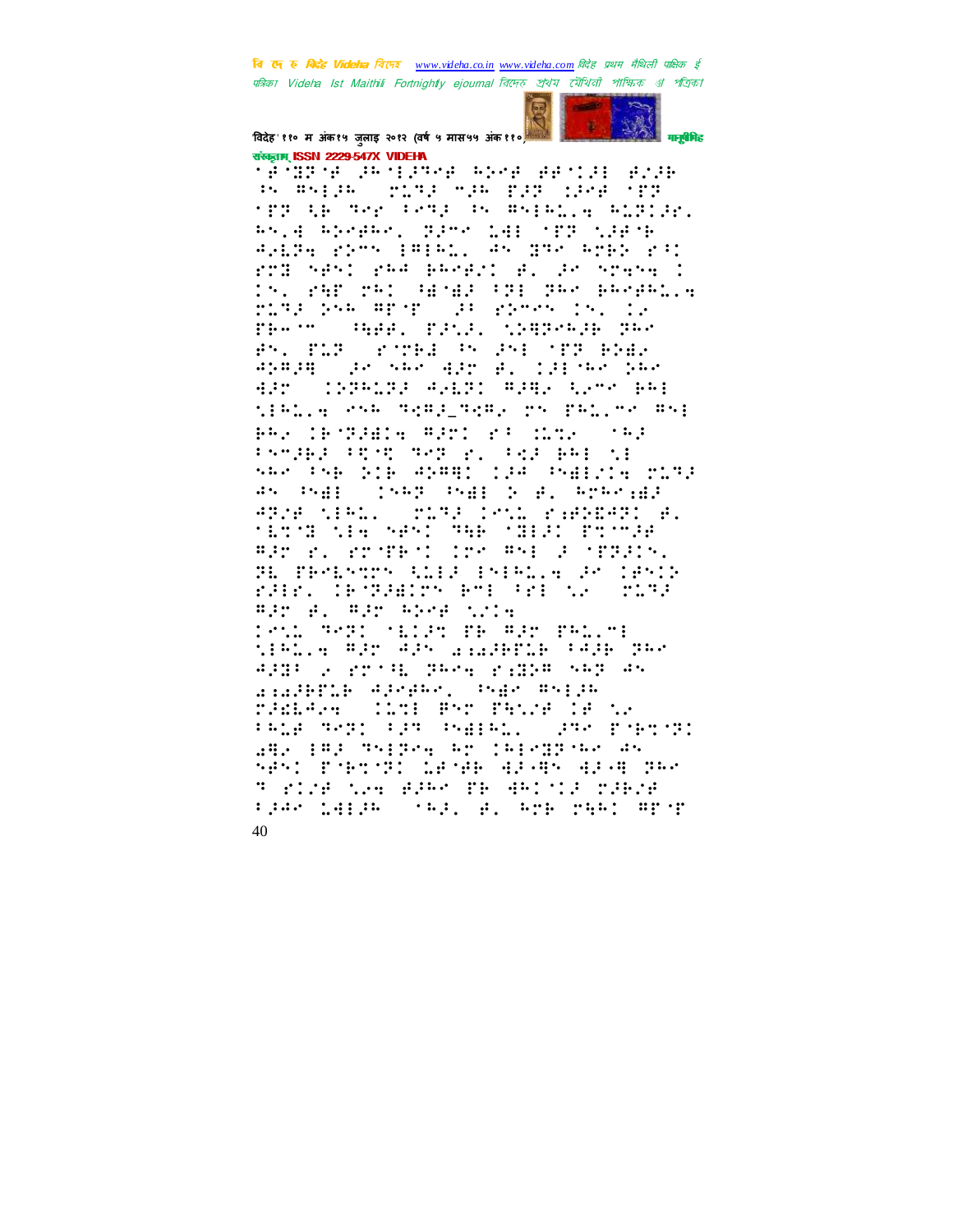

विदेह' ११० म अंक१५ जुलाइ २०१२ (वर्ष ५ मास५५ अंक११०) संस्कृतम् ISSN 2229-547X VIDEHA

SPP PRINC FOR THE RESIDENT PRESS MIRI MELIBUS BIRK MSIRL.A MIRI MARIAL RACTER CHACHARIA RAPIZE RAM r. 5851 MHP (BJP) PP r. Porcheder PRO 2 PENDENT IRAB SOBJENA

MIRA D'AMAI PREBA (DIVENIBIRM PRES PROPOSITENT CEEPS REST PARTIE AT LELEI SAGGERIESE ranger assert sympath rubs tianales Ale (sale: Lepars pate Preleste. And An enter a site Are raw for Baio alan for Bain f#fJ&g #s41 pJr (#r. ##LJP (Srj) **TEP RETTR RAPPY ERRORISES (TEP** PARADY, ARA BAI NIAR BIN N ROBIN The Bale Lafang Slaa Pal Pheale 128 19198 (9. 832 331 518 1898 34

TE TOT INE RNAINWAIGH ESS TOLED

there can term the writers and **THE R. PAIR WEST REPORT BAIL AT 2** res aboa di an (16) (angel (nos) 192 252 Lording Sand Dec 652 21 PORTHER PLOTED CREEK FOREST Apra the As a Apre tagging the TREDA: HEMELI (B24% ATB POBRIOGRAFI POBRER PRA INTER 2 riel os mspel weich ses diesel ESPER TENT GRIB FORE PROTECTION MARK MAR ESBERGE SIRL AN AN AM STR

**1872 F.C. S.L.** 

STORY STATES

41

**ARABIA SE PARTI** 

ming Start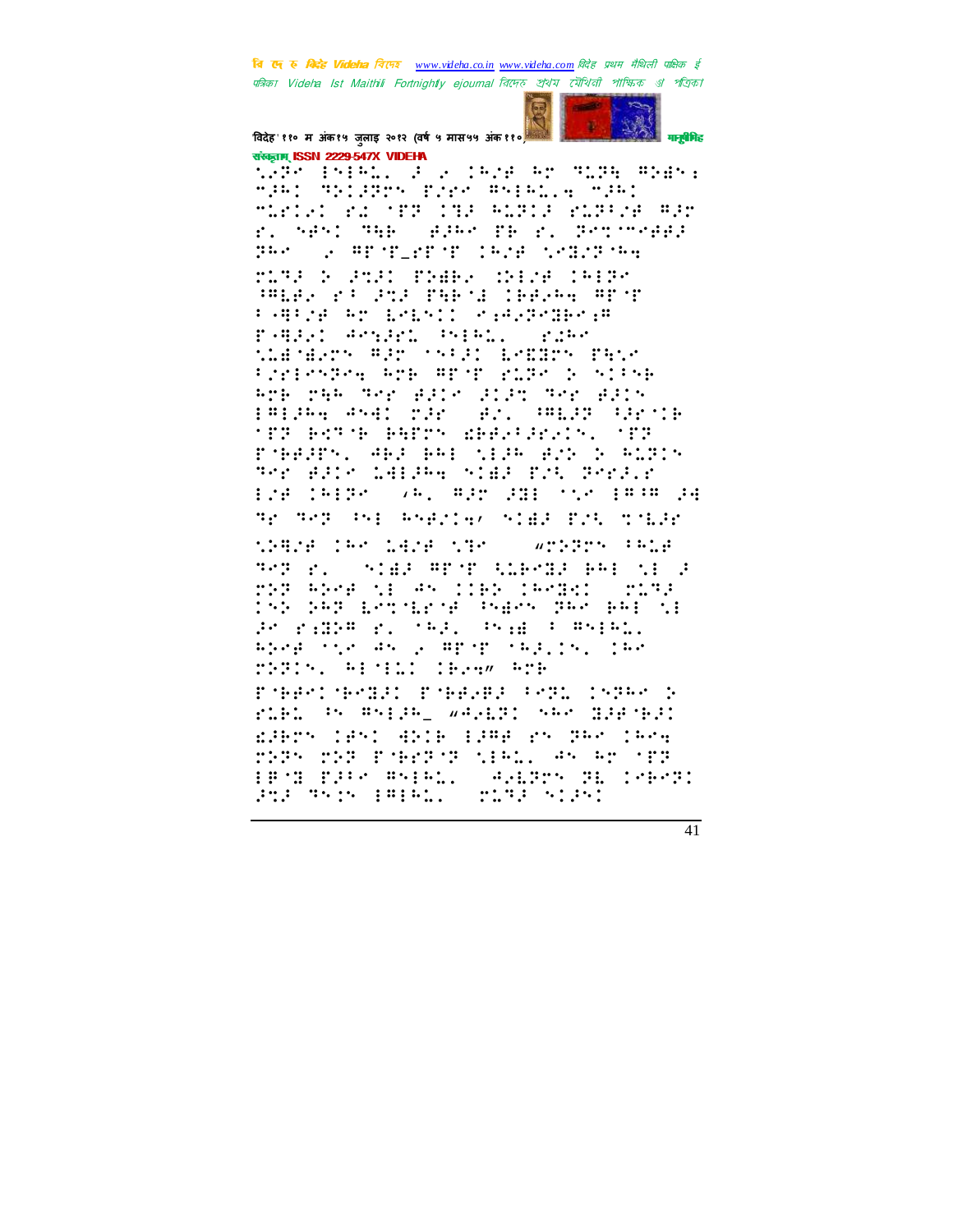

विदेह' ११० म अंक१५ जुलाइ २०१२ (वर्ष ५ मास५५ अंक११०) संस्कृतम् ISSN 2229-547X VIDEHA

rřímena Alnon relativate (e Brigan a least Bey Cey Sterr Shir skijna ijsek ingar ingali pr sia The Antino September School Company **IN BAE MEJAR MJELASI PJPAAS** EMERINA TRIEDMINA AR GAR (GGG 18 Agg SAP PE 2 STAFF PAPPENE LENPE THIS PANE ANIM ANIM 2 FRAME LOW 1958 - 1965 Emilyna mryt (1982) maj 2<br>1958 - 1965 Emilyna mryt (1982) maj 2 191124 AN EST 202 BeB 11878 15 THISPACE INTELLECTAN SAN FRONTIEL 421 431 121 2173 ACRA 2 1928 134 REAR TO AN ATE FIFI CEPE CIRCH PHOTOGRAPHY PURPORT INFORMATION EMBRIEK NIME DIE IER NEUT AN NEND ERS AN PALIMENT TOOK BULLING Estilhe. The A. Athl. Thr. ANIAL PALM BAI BALAD BNE PHRA A POIES IPER PL PROPY TER PRIMERING (Bigge fire Bases (A) 2 Hereby, las lyd (the school F.S. Pater to File a life (September 1988) stel an only right foul less finder PRIZER SHIPSHES SPEECH, SPEEC  $\cdots$ FLAMES TROPIES (PDF) the AN INFIDE PARRY RET TYPE SAMPLE RESPONDED the type par maggar square. POSTAR SESSENTED CORPORATION RAIN STOCK range to with cacherine four winds BAR BAI SIBRO STORE ERENT INFORMA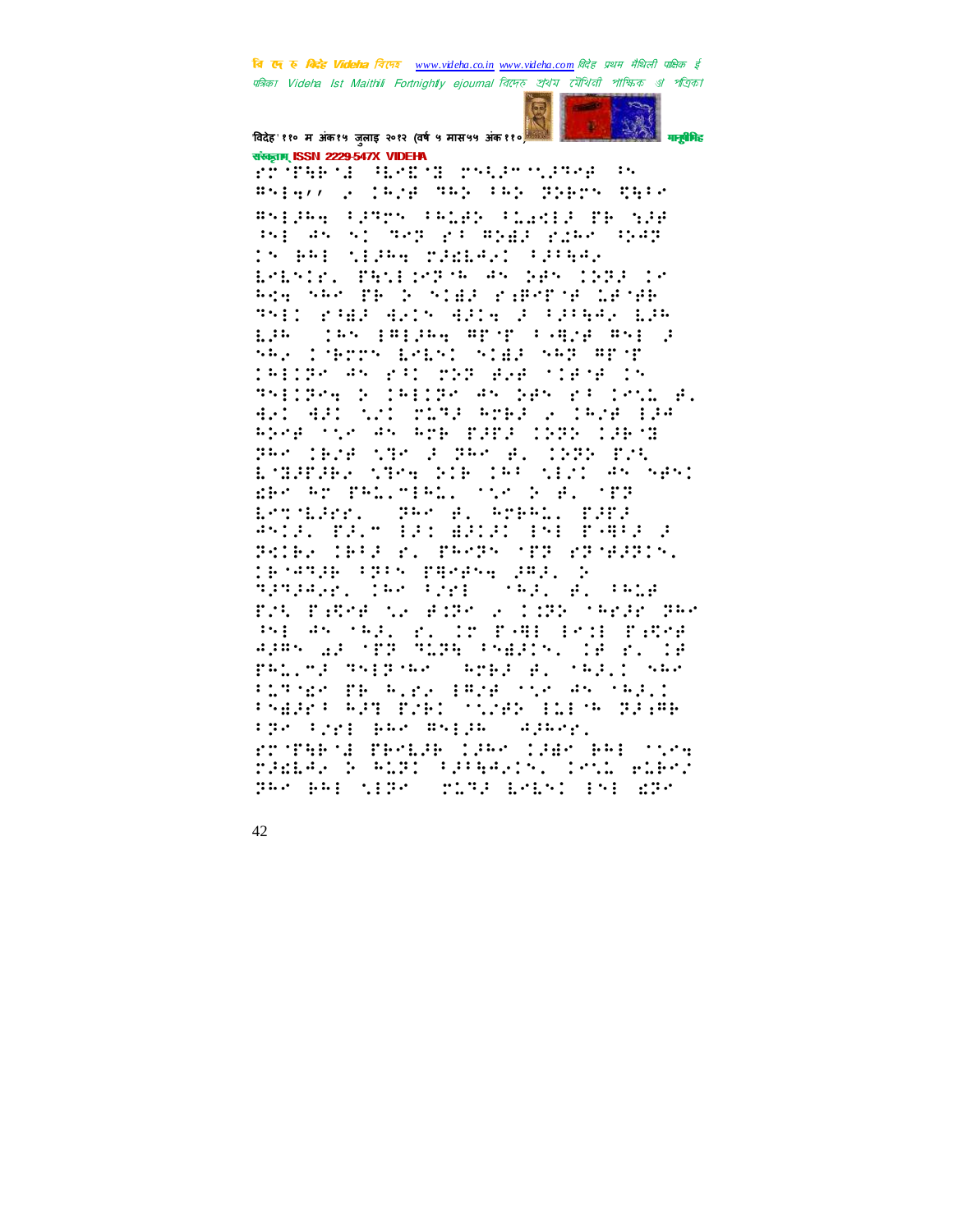विदेह' ११० म अंक१५ जुलाइ २०१२ (वर्ष ५ मास५५ अंक११०) संस्कृतम् ISSN 2229-547X VIDEHA

apart formed and part appear



**STAR SERS** 

PAGEMAIN, SAPIE IPPAPN HAIN PROPE POR LARE (RESERVATORES SERVAL FAR (BRIGG FAR RIP) RANCH MIN ndenk Setter (ter bildsbød) radia. . *CONSTRUCTED* **SEARCHEFILM TEPS AN PALSTER ATTRICE TESTING** Plands An Area (1913) niga mher na 45 MP POSSES IS MP PP FIREFINE FAR TH WHIP HIE PRI STEARD PARE TRIA RAR SAW STEPS AS SIAP PE PARAP (SAVIN ANI APRA PARTY ATE ART ARE FREE ARABY MARRI PAP PLICE THE BAP AND COMPOSITE r. 1872 fre me fare to a barrea He officially plains are less pr Prim Being (SP) 2 Ar edge (Brig (S) 2 **Will Prices SAMPAGE SERVICES** 

**THE PARTS**  $\dddot{\mathbf{z}}$ Stal Spreprose **MARIE ANILA DESS SERVICES**  $\mathbf{1}, \mathbf{2}, \mathbf{3}$  $4.417...44$ SENTI TITLE THIS WALLER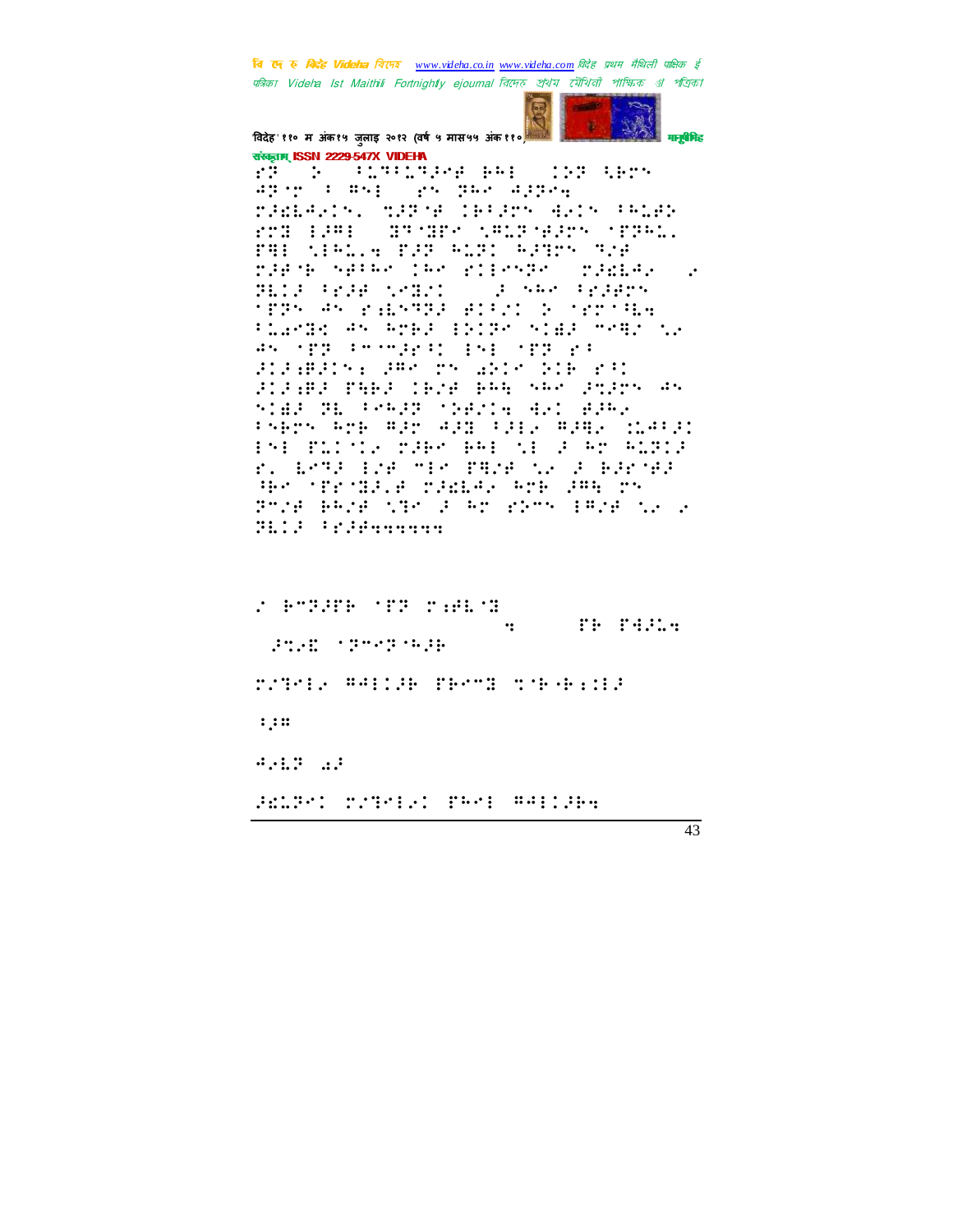

विदेह' ११० म अंक१५ जुलाइ २०१२ (वर्ष ५ मास५५ अंक११० संस्कृतम् ISSN 2229-547X VIDEHA

richt: **STEAM AND ANY SEATLE**  $\mathfrak{m}$  ,  $\mathfrak{m}$  ,  $\mathfrak{m}$ **THIS SEEMS STARD**  $\cdot$ Pobertib reim media Ador 3  $19.12 - 139$  $2.44222$ **TRIGHT TREE WE FALL THE THIN** 8098 0021 73832 3381 318798 **SAME THOMAS PERMIT STORY STATE** 2 PRIER TURPHORPHERICHT EMORIP TITME THE EMILE THERT'S PAR  $1.54321$ **Crim Comp PROTER Bird** eBrer, Poblike Wolf Sid, Mr BABIL PATTS A BAB BAE TO SERE 83 TEL 1939 BRIE 32 TERM RRS **THE POST SERVICE PORT WEIGHT** STORYSIN, PNIROWAL WARD WAL Pobrogle that Pobrogle W4: W2: FLETH FARM BRAIN, INFORMED THOUGH  $\sigma_{\rm H}$  and  $\{\sigma_{\rm H}^2, \sigma_{\rm H}^2, \sigma_{\rm H}^2, \sigma_{\rm H}^2, \sigma_{\rm H}^2, \sigma_{\rm H}^2, \sigma_{\rm H}^2, \sigma_{\rm H}^2, \sigma_{\rm H}^2, \sigma_{\rm H}^2, \sigma_{\rm H}^2, \sigma_{\rm H}^2, \sigma_{\rm H}^2, \sigma_{\rm H}^2, \sigma_{\rm H}^2, \sigma_{\rm H}^2, \sigma_{\rm H}^2, \sigma_{\rm H}^2, \sigma_{\rm H}^2, \sigma_{\rm H}^2, \sigma_{\rm$  $\ddots$ 

TERER AVED WAS DANS KLOSTE KANAPK.<br>191 SYNCHAL PRAI PAI

FLETTE FARE TELENT TAIDS INST ring: Wei (198 Siel rundere 1828  $1.399$  $\ldots$  : 38 HP 2336 EC1 333 35 HB 456  $: ...$ THERE ENDING FIRE RECEIVED THE TER

## 11311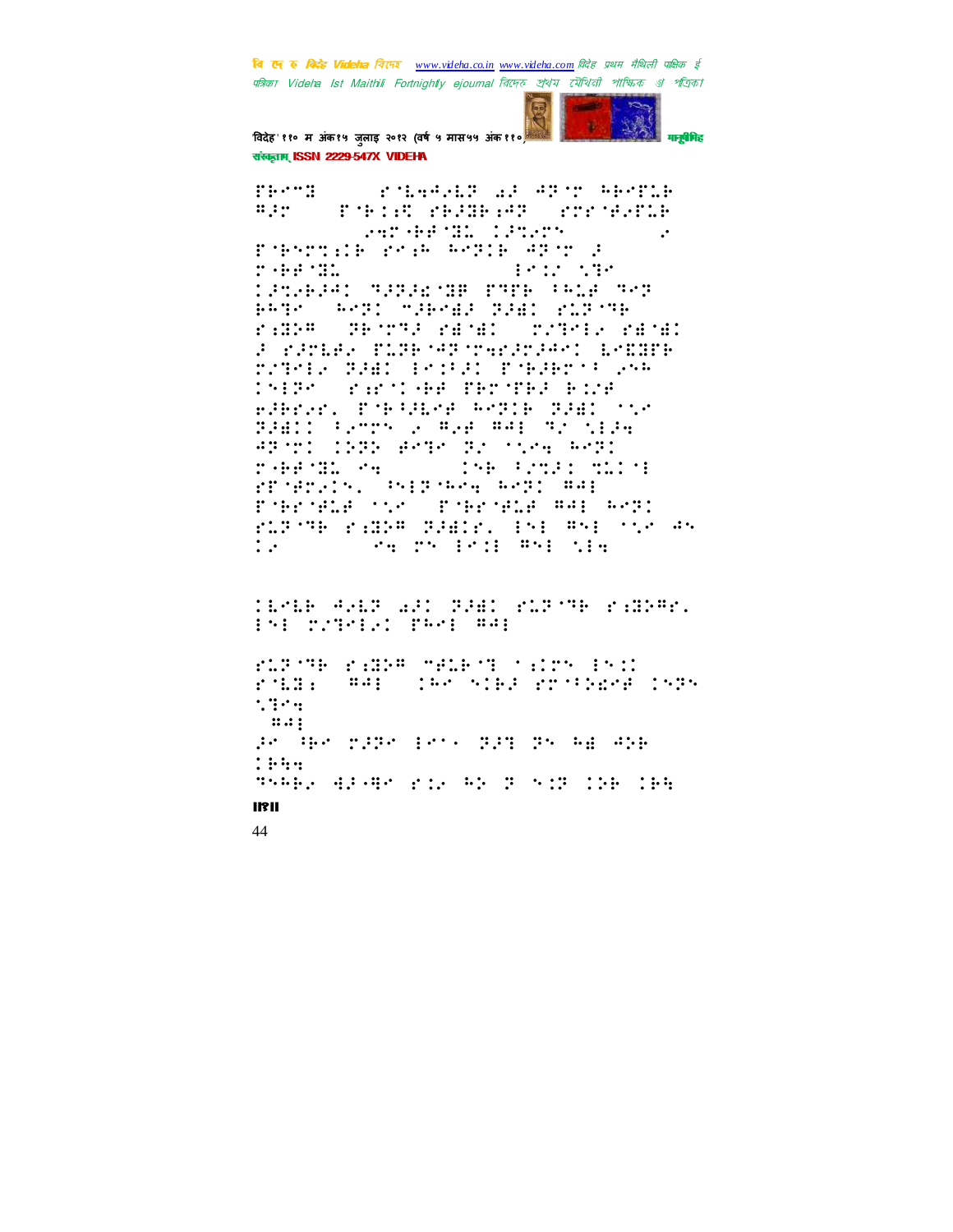पत्रिका Videha Ist Maithili Fortnightly ejournal রিদেত প্রথম মৌথিনী পাক্ষিক প্রা পত্রিকা विदेह'११० म अंक१५ जुलाइ २०१२ (वर्ष ५ मास५५ अंक११ मनुबेमिह संस्कृतम् ISSN 2229-547X VIDEHA APE BY THE OWNERS IN THE POINT F stages and rus inredes sied 19515 rue les man 195 295 35 178 27 191 1925 5.224<br>1946 5.21 15 4. 1351 416 254 54  $\mathbb{R}^n$  is a sum and  $\mathbb{R}^n$ 838 532 35 832 51 191 238 1998 37 P.P. P. LEE SAN 432 P.P. 198 Nov PATHER PPE SPECIFIES FENCOUPRONAIL  $1:1:1:1$ **##!!!# ##\*\*# tr#+#!!!# !!#** Shrifthest read radiales the an avid all the FRANCHERS HER PARK ROBBER Problem Redio Administration of Benefit  $\cdots$ **SPAR SECRET SER COMPARED** TITELEN LEILELTENEN 2 FETTET TERPENBEN POST SIRA Reporter Common PAL rat FRONT PEHINICI BAN CONTRACTE BAR TYRAPYRE TRAFFA, TRABAS AL

बि ए रु क्रिडे Videha विएक www.videha.co.in www.videha.com विदेह प्रथम मैथिली पाक्षिक ई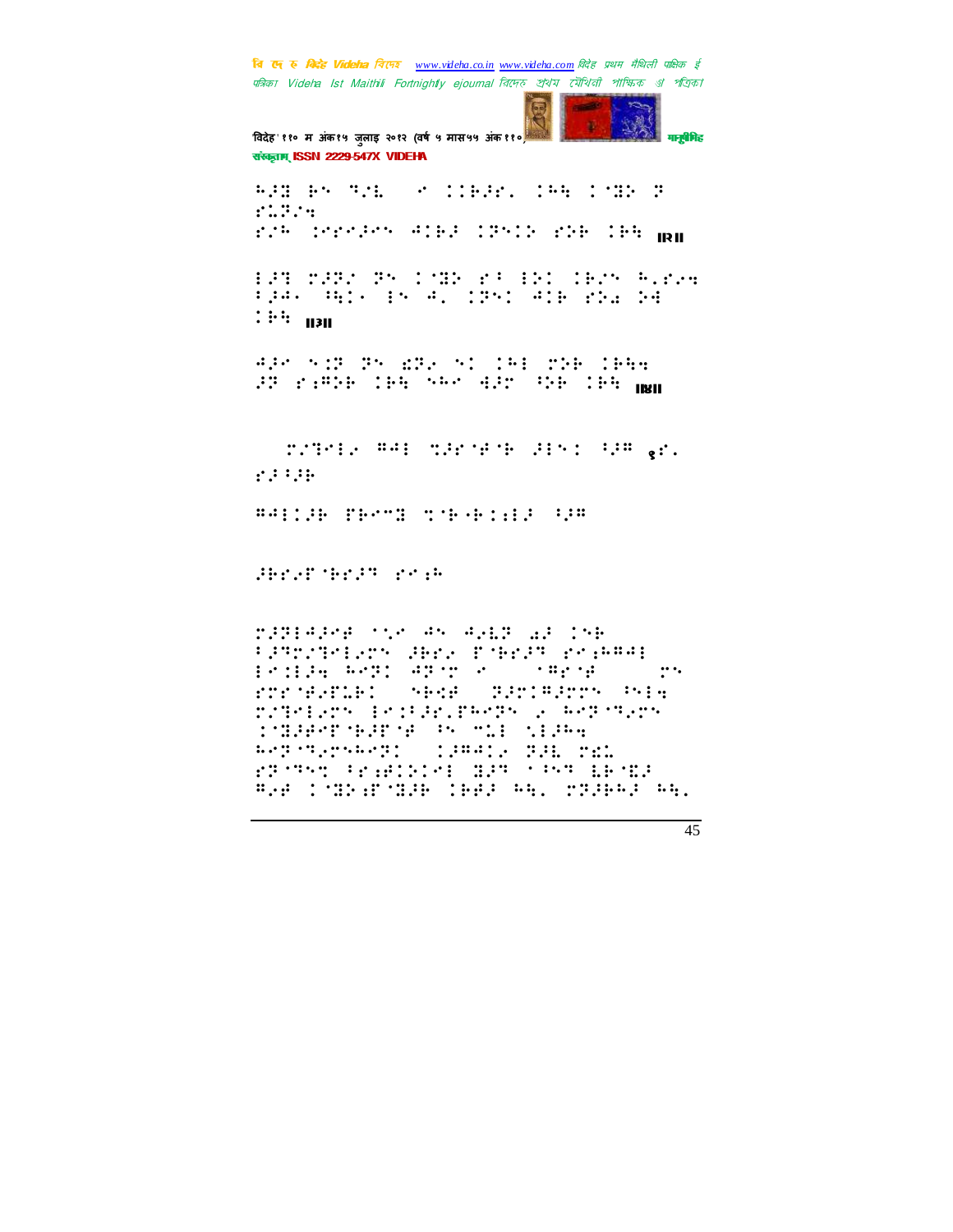

विदेह' ११० म अंक१५ जुलाइ २०१२ (वर्ष ५ मास५५ अंक११०) संस्कृतम् ISSN 2229-547X VIDEHA 12 See Programs TO LEAGUED FALLAGE SHAP BRITIN FRANK BRIING FEN **MARK PATERNE PROVIDE** PHARTEN CONTRACTOR CONTRACT **THE PHENICIPAL RATIO**  $\mathcal{O}(\sqrt{2} \log n / \log n)$ PARTIE IN PARTIE CANNON PLECTAR PARTA RANCH ARANGE sa dhenge engganga sekaraken<br>Alavis gebaggan bila piernala **Things the Second State Ale sepremiers** 

Billerad Berg Serrer

1931130 IDBN 385 BAR 3510 NE PROTEEN INTO ESTAT HER TOING

mnesiakiwa (aniversal) ne da ny **CONDENSE BENCHAMEN CONDENSER** 

Programs camp is brangly marked PLIIMLIJE ATJ. SAM SAMSTROTE

WEING PORT MARK TO MATERIAL progonale (projects) pakaments  $\cdot$ ...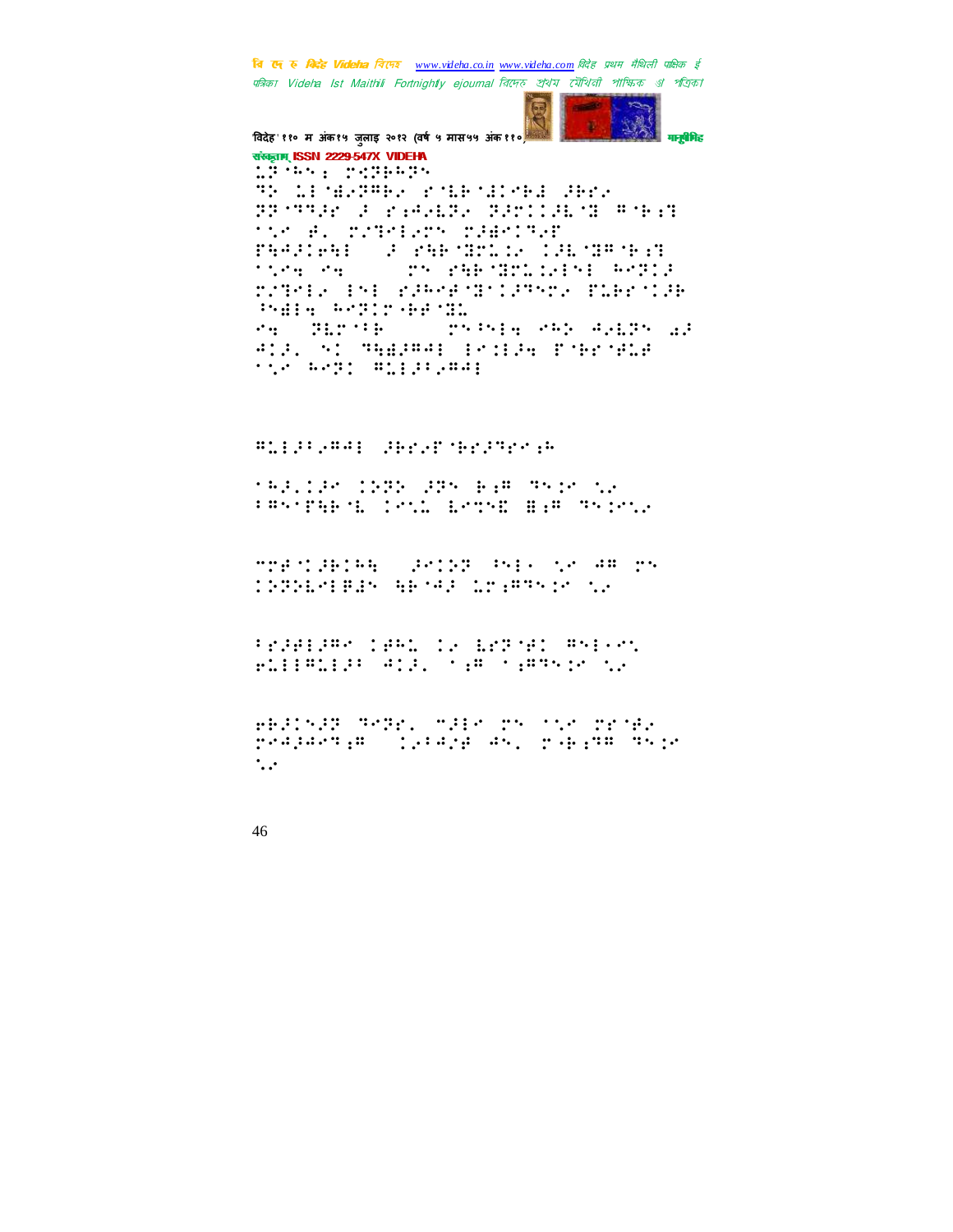वि एक रु मिनेह Videha विएम्ब www.videha.co.in www.videha.com विदेह प्रथम मैथिली पाक्षिक ई पत्रिका Videha Ist Maithili Fortnightly ejournal त्रित्मरु अथेय त्यैथिती পाश्किक अं পত্রিকা



विदेह' ११० म अंक१५ जुलाइ २०१२ (वर्ष ५ मास५५ अंक११०) संस्कृतम् ISSN 2229-547X VIDEHA <u> 1939 avensa: "SSS139 den a39:</u>

PARATHEN A SAND LARGETAIN NA

Perfright ( George Performance Press taggig persoar pas das de este tr

MARK GRAD REPORT CONTROLLER CONTROL FRIEM ALIAR AWRITCHE THIM NAME

**IRMINE IND IND IRM DEL** ANDERS ALL PARADNS CLAIR THIS COUL

LTGHTOM THE MAG.I INFO NAMES. ESTERNE TITE SARAFE TYPE TA

TARITY AIL BRAINS WIRLT AND STAY **STEPHOLOGY STORE TEST SE** 

2000: Tel. Class as Art regardering 85 12 5182 17507-528 218TB 78 223 PROPERTIES THAN 1979 BRIDG

BAILIN PROST SON RELEASED

**223339222218**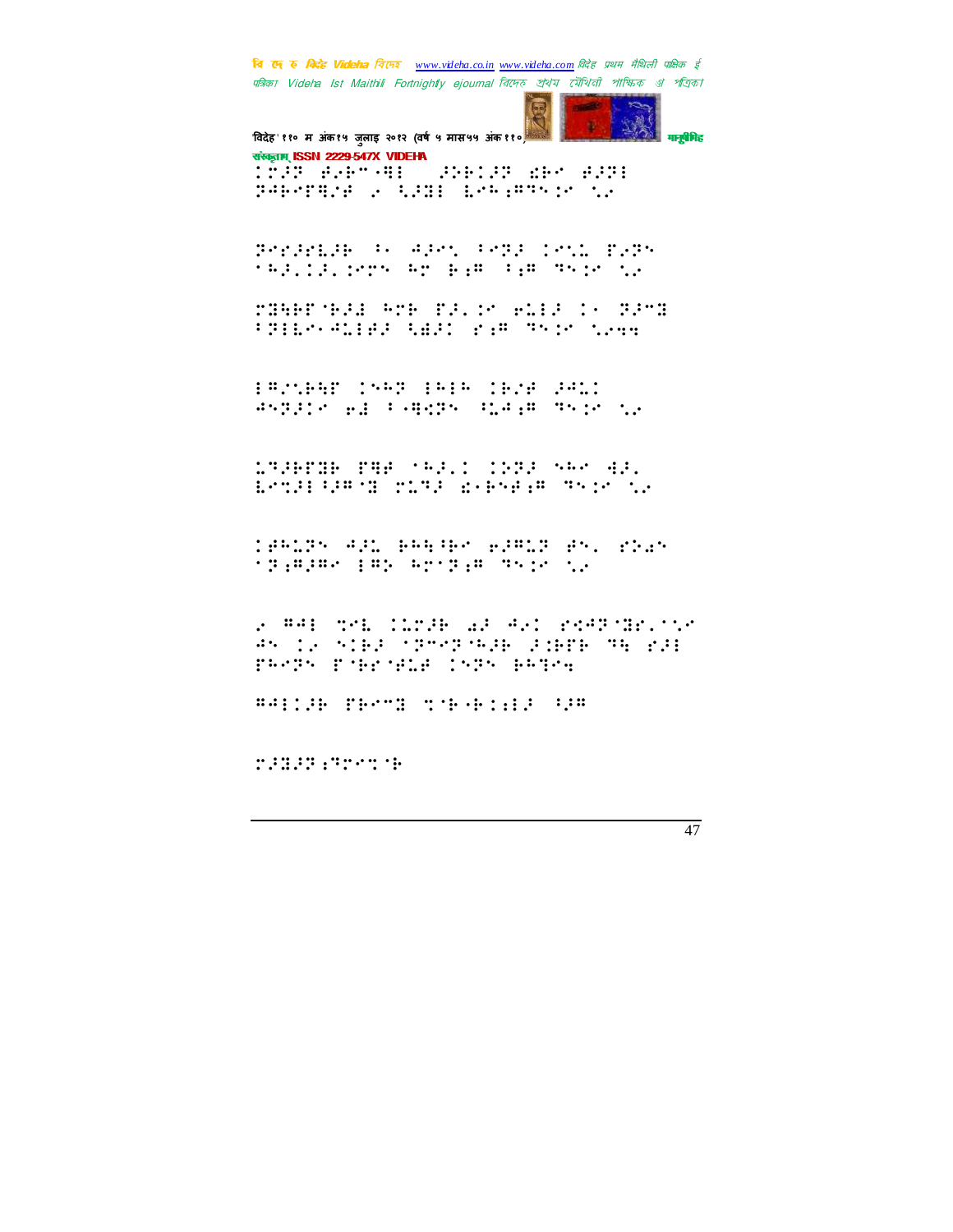

विदेह' ११० म अंक१५ जुलाइ २०१२ (वर्ष ५ मास५५ अंक११० संस्कृतम् ISSN 2229-547X VIDEHA

rrange want menned a tirraid meme BATTS FORTH TIMETER TOTAL 2 CHT AN TITREPTY AAE TI EKSELAR FIJN **TRINE TOMPS EAST TIRE TITES AND** PROF CERRY 225 RRE 222 18-181282-182 BASE SERIES DES PRINCIPALES rendel radio sala clera alperes as LE MESTER (POTERIORS) PREDICTE PRESSO Profiled Flore Burch Portlash (PPro Ref: 2222, RAI EM22 Inf2 New  $\sim$  14.30 THE BEST AN THEF FIRE TITMENTS 84115, 225 8241 3525 5110256 45 12 **TRINKLEYE NEW YORK 28 28 BAELER** ra Siel Mark Berry (Sil J Penlene iyo Wesinini do maso ratelers ##1 ledis to #1 class masperenga, pmg isin the as a padd PRINCIPAL DEPARTMENT RESERVED #41 B2 1831 AP RICH #2 2 198 RITIN MATED RAW RAWNER RE ##filb: rand timided bbs rnd sidde ##11# r2101.co (660cl+ #40 p2 EVER FILM A TABA FAPRI LIMMATA. rend (Bre Belleving Clem by Sy TS 137031536 2161 3873 50085

rada (algo re re carre directos)  $\ldots$ 

 $\mathbb{E}\left[\mathcal{L}^{n}_{\mathcal{L}}\right] = \mathbb{E}\left[\mathcal{L}^{n}_{\mathcal{L}}\right] = \mathbb{E}\left[\mathcal{L}^{n}_{\mathcal{L}}\right] = 0.$  $\mathcal{L} \left( \mathbf{0}, \mathbf{0}, \mathbf{0}, \mathbf{0}, \mathbf{0}, \mathbf{0}, \mathbf{0}, \mathbf{0}, \mathbf{0}, \mathbf{0}, \mathbf{0}, \mathbf{0}, \mathbf{0}, \mathbf{0}, \mathbf{0}, \mathbf{0}, \mathbf{0}, \mathbf{0}, \mathbf{0}, \mathbf{0}, \mathbf{0}, \mathbf{0}, \mathbf{0}, \mathbf{0}, \mathbf{0}, \mathbf{0}, \mathbf{0}, \mathbf{0}, \mathbf{0}, \mathbf{0}, \mathbf{0}, \mathbf{0}, \mathbf{0}, \mathbf{0}, \mathbf{0}, \$  $\ldots$  . rindi 40131 (Province Adres **SMIRMARIANI IRAN JAMPIC S/ MICH**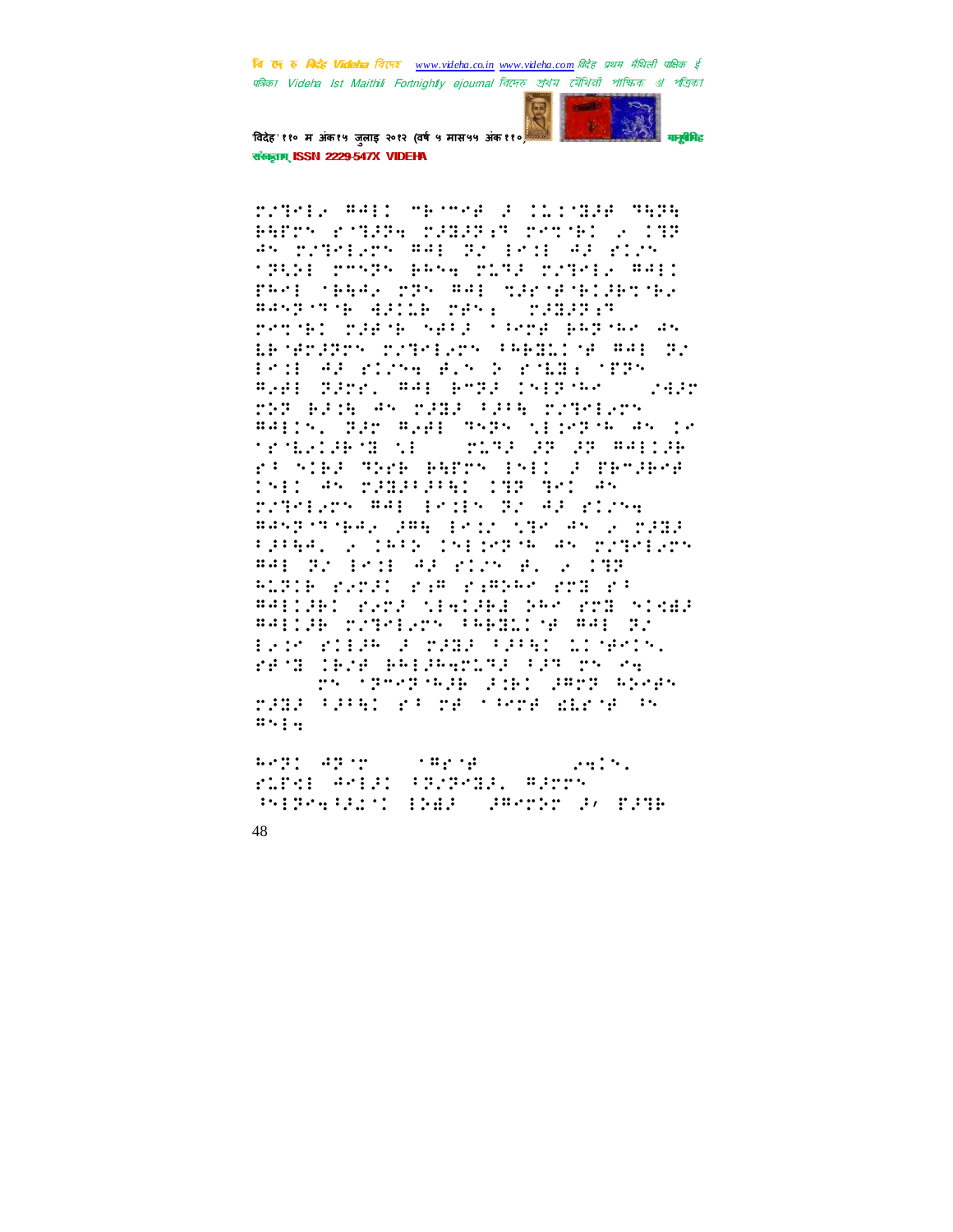

संस्कृतम् ISSN 2229-547X VIDEHA FR SPORT CONTROL STRING ri (Powellesgard) fin - rach FLAME (1983) MARY 37 PREMISENE ROBIE LEBOGAN PROTOGA POSAGAR ROBIE INSER PARTER TOSA SIR TROPOLOR FREN 12 FMB/HB 29H2 15 **ISW PORTRICH PLACES** " represent support by right at Report Reports (1966) they POIL THORE'S ANYONE IS rateled subsets that some substigat. rrendies is majourne

PORTE PROVINCE CONTRACTOR

 $H_1H_2H_3H_4H_5H_6H_7$ 

AP TECTER COPALITER CELTRATINARIANT #1942 MATHISI ESPIMAPHHIA 2281 PLEATEATHING STATE RATER LTYPELINES CHEMIPHE (1151 MSP/P)H STORY PLECIOE PART SPACE SIE **MARKINEMENTHENDY AD SIER PATAREMENT BELLER** TERBENTAL STREET **CONSTRAIN PRESS ARRIVED PR** WE THE TECTORPHYSICS WALCH  $\mathcal{L}$  and  $\mathcal{L}$ **SPORTS EXPERIENCE PROPERTY EXPERIENCE**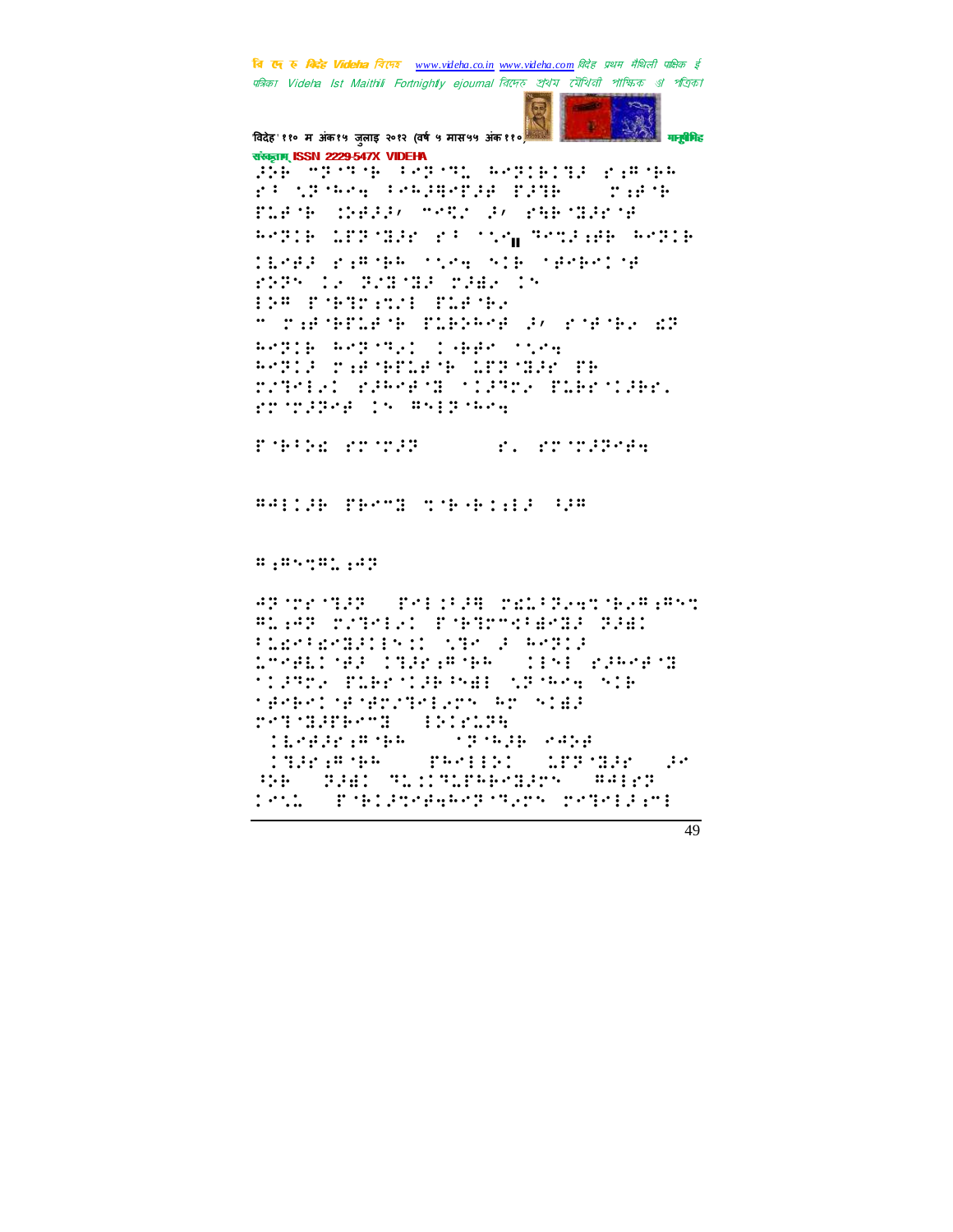

विदेह' ११० म अंक१५ जुलाइ २०१२ (वर्ष ५ मास५५ अंक११०) संस्कृतम् ISSN 2229-547X VIDEHA <u> : A Britannel Alexandrich (Barbara and Britannel Alexandrich and Britannel Alexandrich (Britannel Alexandrich</u> FRAGHAITZTALAK, PARTYK TRULAR PURST PARPENEL CROPPER PROGRAM  $\mathbf{u}_1, \mathbf{u}_2, \dots$ #1948 177411742 INF FLETHING reners flatter, plendler.rrobere 4

WARE SERVINGED TO THE RESIDENCE OF REAL PROPERTY. rolelary #4128 1211 (121138-242 rust of President Pris **TECHNIEM VIRIER TVI 43** states.

TIMESIPPE SPACE RANGERSH  $\sqrt{m}$  ,  $\mu$  (i.e.  $\mu$  )  $\mu$  ,  $\mu$  ,  $\mu$  ,  $\mu$  ,  $\mu$  ,  $\mu$  ,  $\mu$  ,  $\mu$  ,  $\mu$ Tend propositions are made partners. APPARING TARAWE 1979 STA BIRGUAY TIP TE AP I INSEDITOR SHEET FAR SPORT PRECERT ESSA STROKEN SIER PD **MINISTORY OF CONSTRAINING TAR TOWERER START WAR** 

##::# ##### ####::# ##

there theird: Browne contrig PROF PROFIN RAFIER STOR ISSUE (1921 1988 - #41 1832 (189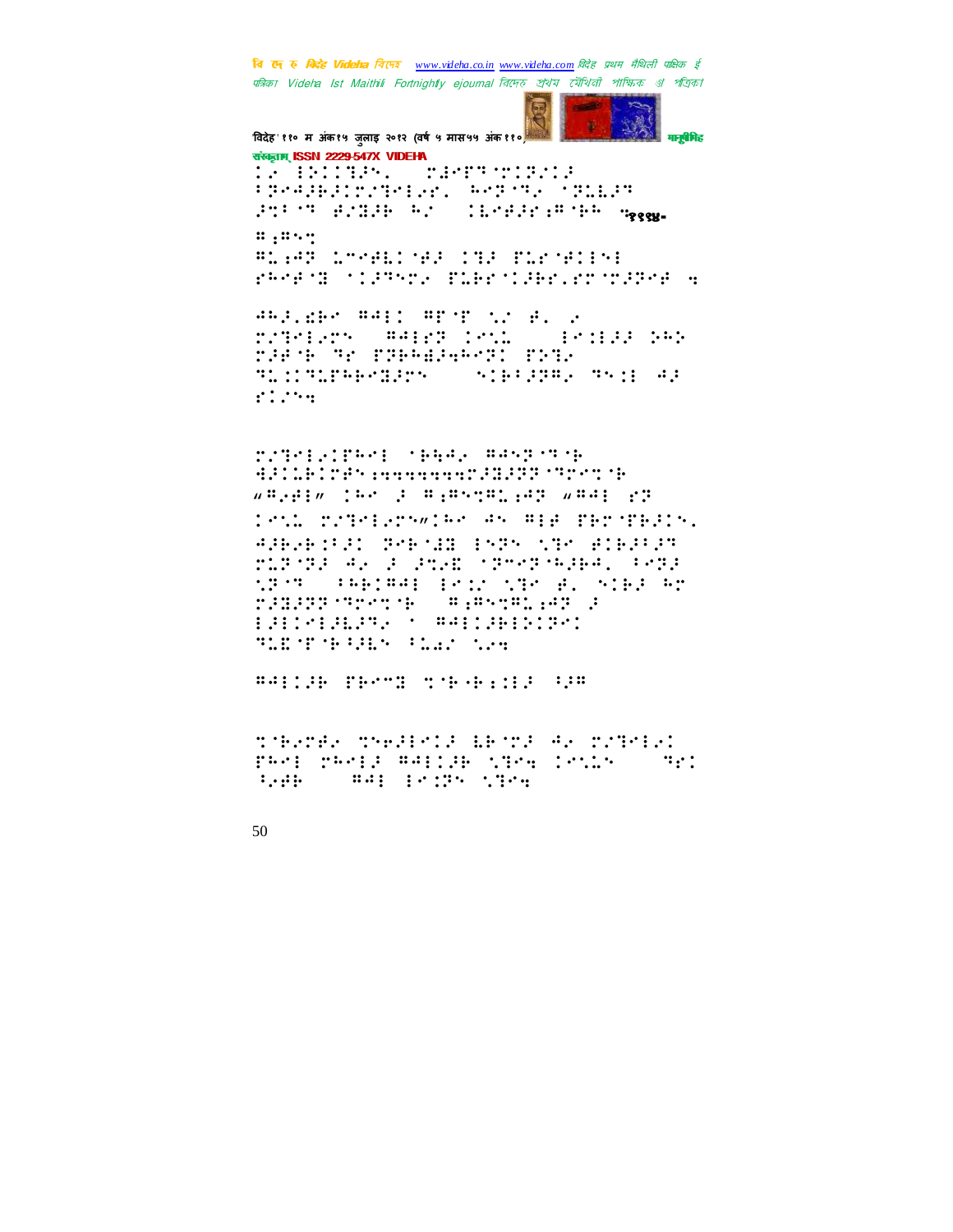

विदेह' ११० म अंक१५ जुलाइ २०१२ (वर्ष ५ मास५५ अंक११० संस्कृतम् ISSN 2229-547X VIDEHA

**PEACE & LAPLAST ASSESSMENT PARTIES** FARING ANIX (SUPPRIES A SMPILLARA) E2 STARPA (FAPP ESTIMASTINFER)  $\ddotsc$ **SPA CHISA (PAPP TS RSP)TEC** ESPARSEPTE PRO PREPRESENTA BREA 201 # 980 MAIN, WEATHER BRE. HE SECHE PSPPH FSELPSE PTE AREZE THE CONSIDERED ESPORTAGE (ISSE) riform ( romands Brian Sarrowa Samphy (1918-2125) **THE PROPER** ESPECIFIE SUBJECT DEC PORTABLE CONTROLLER PARTY GROUPER A AREA RIA PE (RAPORA) A poog 2020 - SPA STEPPER SOFFIERD ERSTEIN, TERP BRESHA SNERP THE THE PHILIPPE

r ekstry tjere, tyelenig betroek Perman Michael Berley (1988) PLES THE WORLD IESE.

**Addition Terms the General Capa** 

8291 ST SAMPLE #41 STR 2 #411 released begin of what ind sames in. Parry Poblered Puls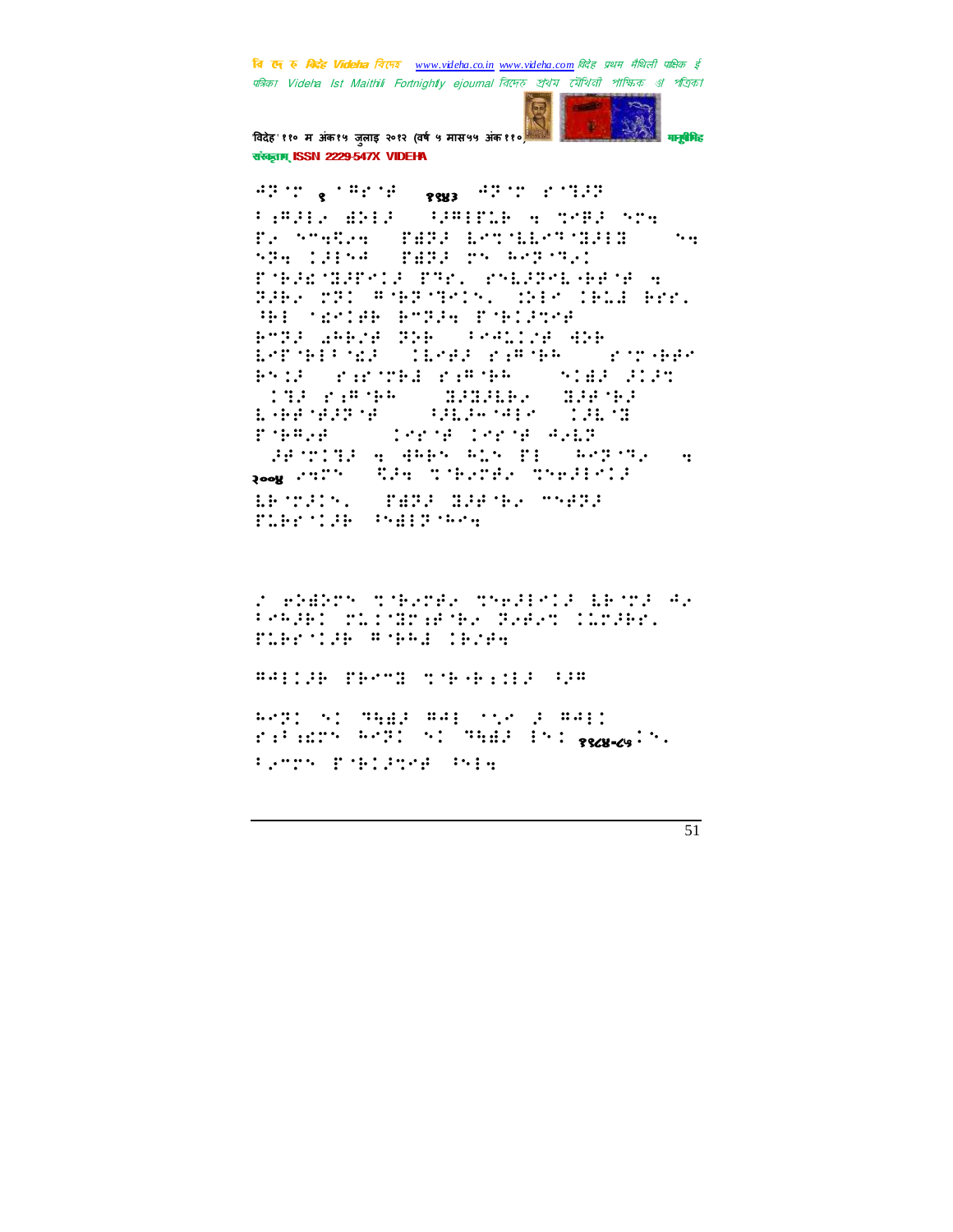

विदेह' ११० म अंक१५ जुलाइ २०१२ (वर्ष ५ मास५५ अंक११०) संस्कृतम् ISSN 2229-547X VIDEHA

MAG MARI MALAY PAR rodhami e ramerd (lameral omborida **MPLEAR PLAYTIAN PONAPOR INGOVAL IN** BR PORT ENTERTSHETHING rather bragged farms for Portion an POSTER TROADE PRINT  $\mathbf{r}$  ,  $\mathbf{r}$  ,  $\mathbf{r}$  ,  $\mathbf{r}$  ,  $\mathbf{r}$  ,  $\mathbf{r}$  ,  $\mathbf{r}$  ,  $\mathbf{r}$  ,  $\mathbf{r}$  ,  $\mathbf{r}$ n <sub>2002</sub> BROTHE AR - Product PRTB STREET ISE FRAGESE STREET FLEETIFE, FTTPFFF mass. EFTPH aF Spage (Blackboard professional CBOak ESE PRAGADE DIARSE PRESENTATION **TLEY MUPH** 

**Addition Press the George Can** 

Powership the Isni SAP WARIANI SAMP 45 18 SPEELE #41 18:12 2 **TRIBAGEM MAJER AJEMI (SIJA) 2** PROVIDENT SE DO SUREST TOS kas ka lee kan kand "sika ka 15 Mine 4, 205 (1935-320 SHER #5) Rink B. S (RE) PROBED PROMP THE rn Are Package ranging Bilm (PPrm STAR CROSSERS PATE CRECKLERS SER W. HAILID: WIT BRAW

**MARY BRUE ME SAN HUBBE AF** BRIED (1914 CIERNATED PRIN CIER STAT AN THOUGHT BY BY BY BY AN **AND THREE AND ENGINEERING** ESTAR TEMP AF POPPORTE PEDA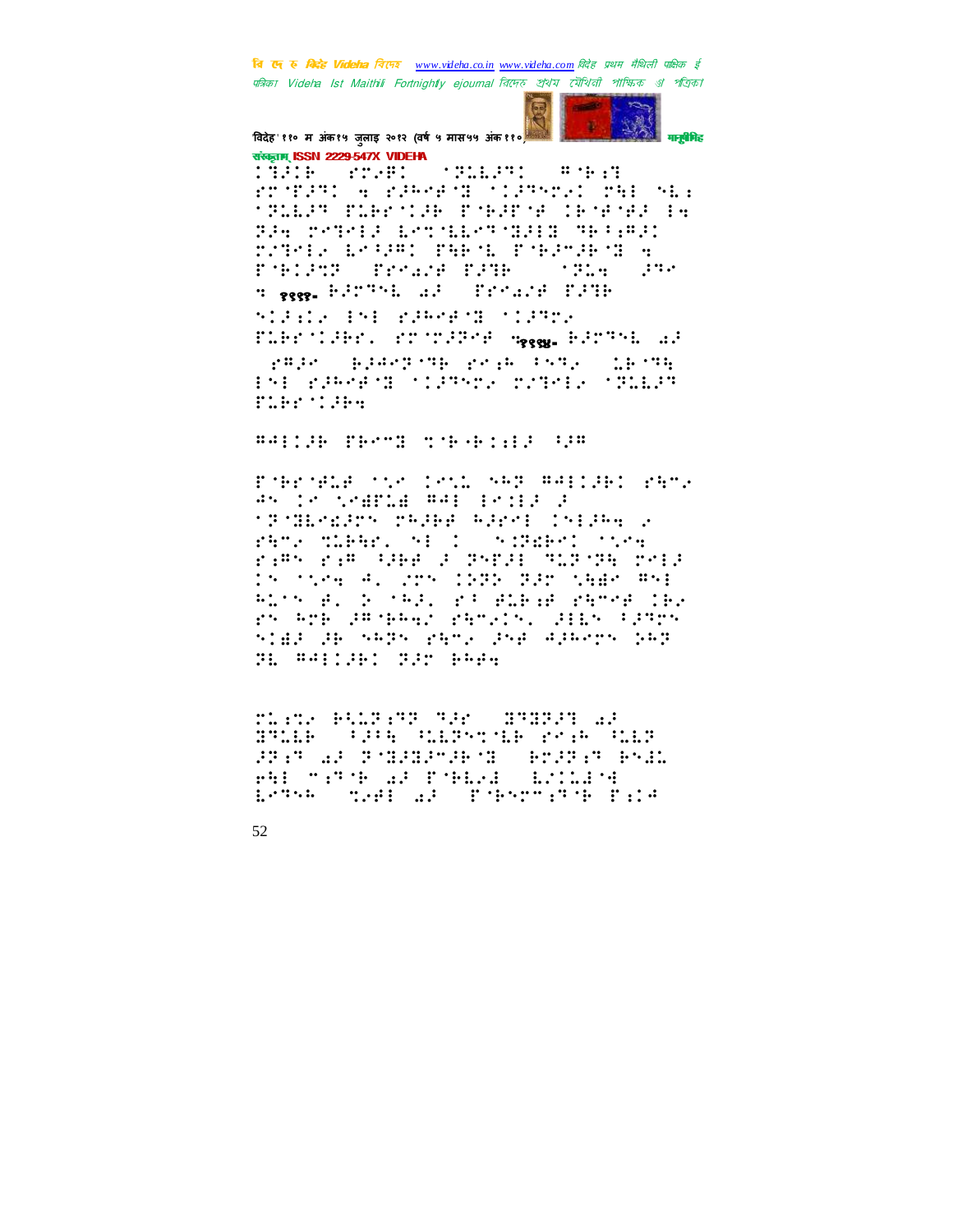

विदेह' ११० म अंक१५ जुलाइ २०१२ (वर्ष ५ मास५५ अंक११०) संस्कृतम् ISSN 2229-547X VIDEHA

FARANSKI PODE (1898) TRYTE WHATER AF WHILE WORLDW BED BOA (ORNESTS DECEMBER ON SP **SPEED COORD OF PERPR** EZTMIRI POTE CZAR (EMERIKARI) Environmental (Prior Additional **MARY BALLEY STERR PLAYER STAR MODE REMARK CONFIDENTIAL CONTINUES.** STILL STILL BRYT SHER ERCONFORMED EPRESS COLEMPORAR FOR WHICH COMPANY COMPANY ROOM BAS (SMAGE ES 2019 - SERP'S **MITHST MITHTEN AF PAILB**  $\mathbf{u}$  :: PROSP REDOX (PEDIDOR ASILA) ESTESTE PACK BETTE BELL strong Parocepos aves compose TH COOR POINT THEIR PEAR THE CENTRAL POBERTY OTENTION  $1.141...$ 

 $\mathbb{R}^n$  $\mathbf{a}$   $\mathbf{a}$ 

PALE BEN 325 ENBA3736 BOBATBORO ay shippi rangsap sap banyoni. Th JEJESE STAR

**MARK SEP AFT** 

8021 #41 24#7BA | 142 BA1 525  $\mathcal{G}(\cdot)$  ,  $\mathcal{G}(\cdot)$ TORING CONS. PHONE  $25.3514$ rana  $\mathbf{1}$  is a set of  $\mathbf{1}$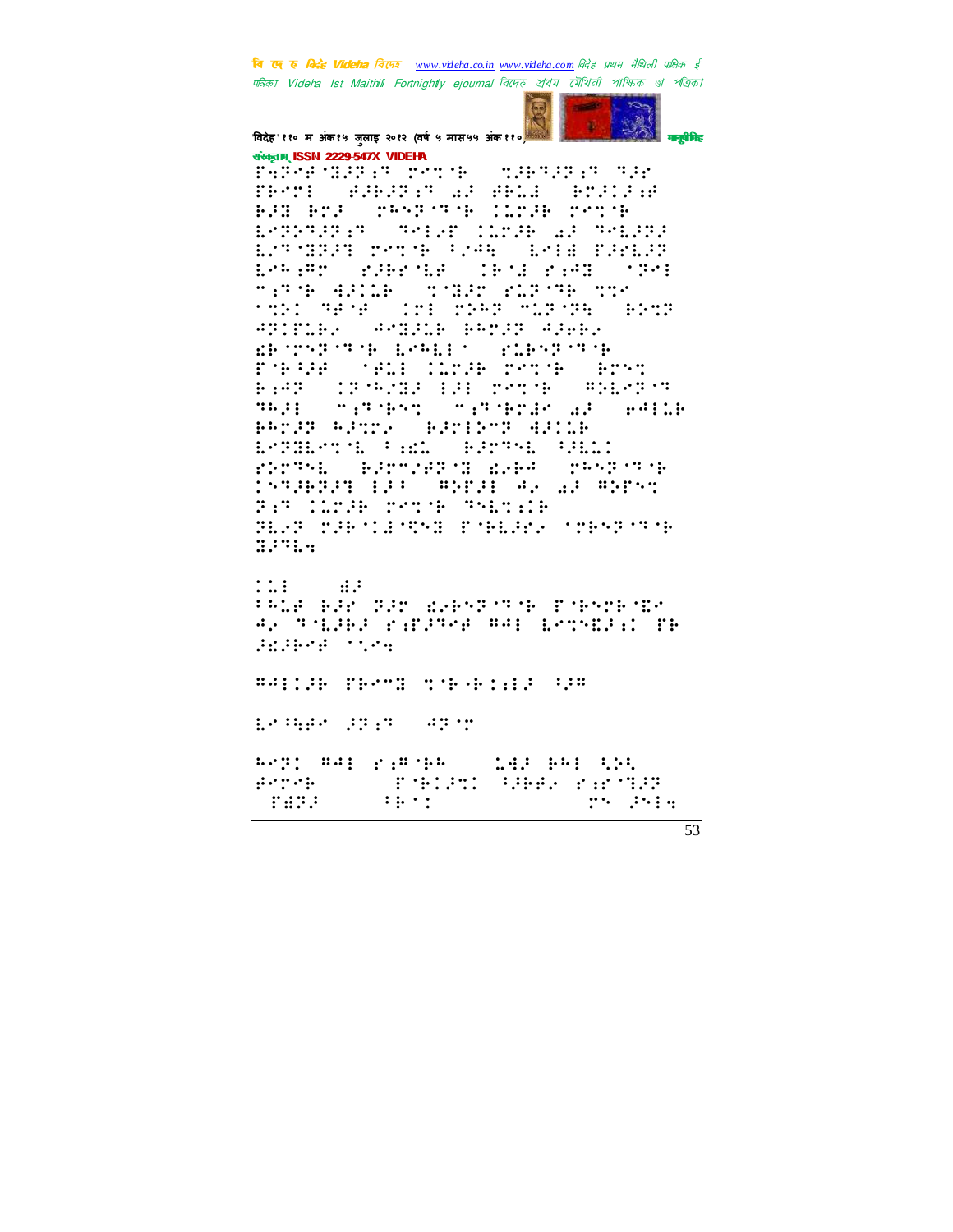

विदेह' ११० म अंक१५ जुलाइ २०१२ (वर्ष ५ मास५५ अंक११०) संस्कृतम् ISSN 2229-547X VIDEHA

For STREET PROPERTY FERRY PRES Rep: Pilliars reports WAIL PRei PHP (Aldiel Gilbo) d'arrei (roma) de<br>Pobldo de Chro (Presessessessessesses AMER AMMIRAL CIEMBIO RECORDED N Far Flar motar frac field 1980 FALLYBUR (SPYRI PYRI Sified Product Therma na a shekara the SIE PPD Lerger LENE ST Ar Spreed Br (Ran BA) to (1883) al o are information inner ar circ BAL PARTHEL PROBALL EMERGENT RAD **MARINE ME SERVICE SERVICE** FORCE CARA ATMA

THIS RAID CORNER OF BROAD RES A. 1980) (1980) San Albert Albert (1980) STAR SAL MAL PAMSHA SYSK MALLAND ##: 16521 #M#2 MMAD #21 \$1220# tion and a the personal structure r rimski fra majjer spre maj PARTNER CHOOR ON ONE TIME SIE CONFO a, mappark th, pad mhapping (pump **TER TRIBLE READ TO BE THE MARY NA** 45 TORY ESPERA 22277 221 841 181 rise vard A. (ABI 18728 BS IB) F. 102 TH PHE THE TELEVISION SECOND ##: ri#j&k r. IBSP SlB2r (B); PROPRING TO POST WHEN SAME PARTIES. BAI 23 LT TA IAI 43 2128 TIME NIB TERE 8 AN NAR PARTAGE ##: PP PN <u> 1969. ISBN 1999: Presne Berez</u>

roll rather resources the Cliff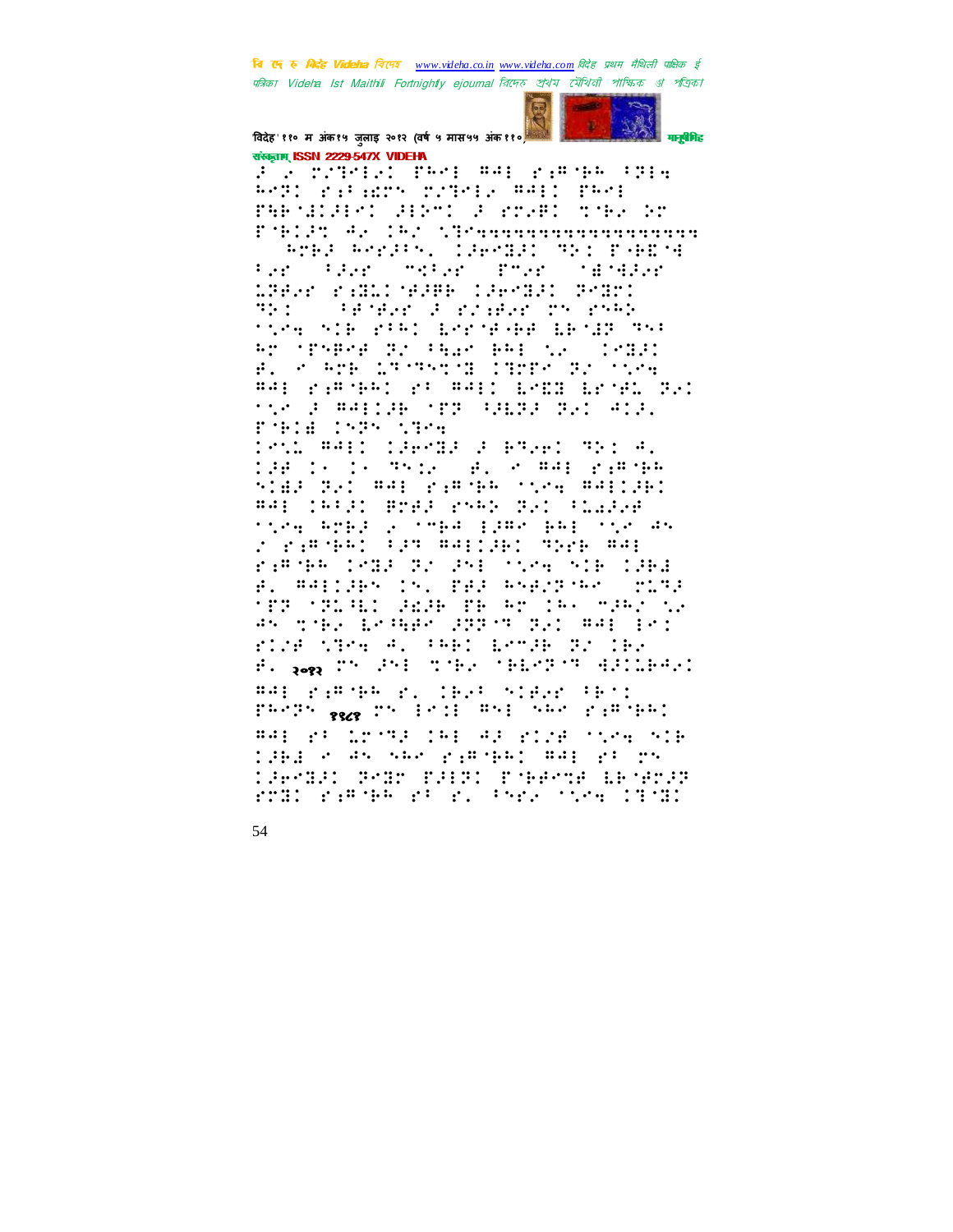

विदेह' ११० म अंक१५ जुलाइ २०१२ (वर्ष ५ मास५५ अंक११०) संस्कृतम् ISSN 2229-547X VIDEHA

range, romb Byl (berl store 1819)<br>(1861–811201389 (oppomal 82 161 43 rich the story with the rimers in. PALES (PROVIDED ANILER 25 IN) rner flangfier of file time cel SIER (MEAD EMER (NA) AN ANT POTMER PS RAI #41 SPSI PAI PROPE IN1 #51 NE SAN SIE FAR AALD ESCAN BAPAR Phone Bord Ferd Wendler of 1982 Anim #514 Femi Migh Ch crimie #411 ESCRIPT RRESON FRESH CSRP FRS AND ME SA ERMIBERE AP MORE DER IP A tagon anak eni ove a asal groeper<br>shossinia meil bab lee eni over

the SPER ART (PRINT EMER ARE (15)

sport princip rails. Present menne den codide andre a rnchen che mar drindrat mar **THAT WAS STATED TO A REAL PROPERTY Profile** Bye RAI rifine to makeda thatraches ESPIRATORS AND RESIDENCE ARRAIGNMENT CORR INF MIRLE ENE WARREN SIJNME FLEETIJE 4

##::H TEMT TTE-FILE UP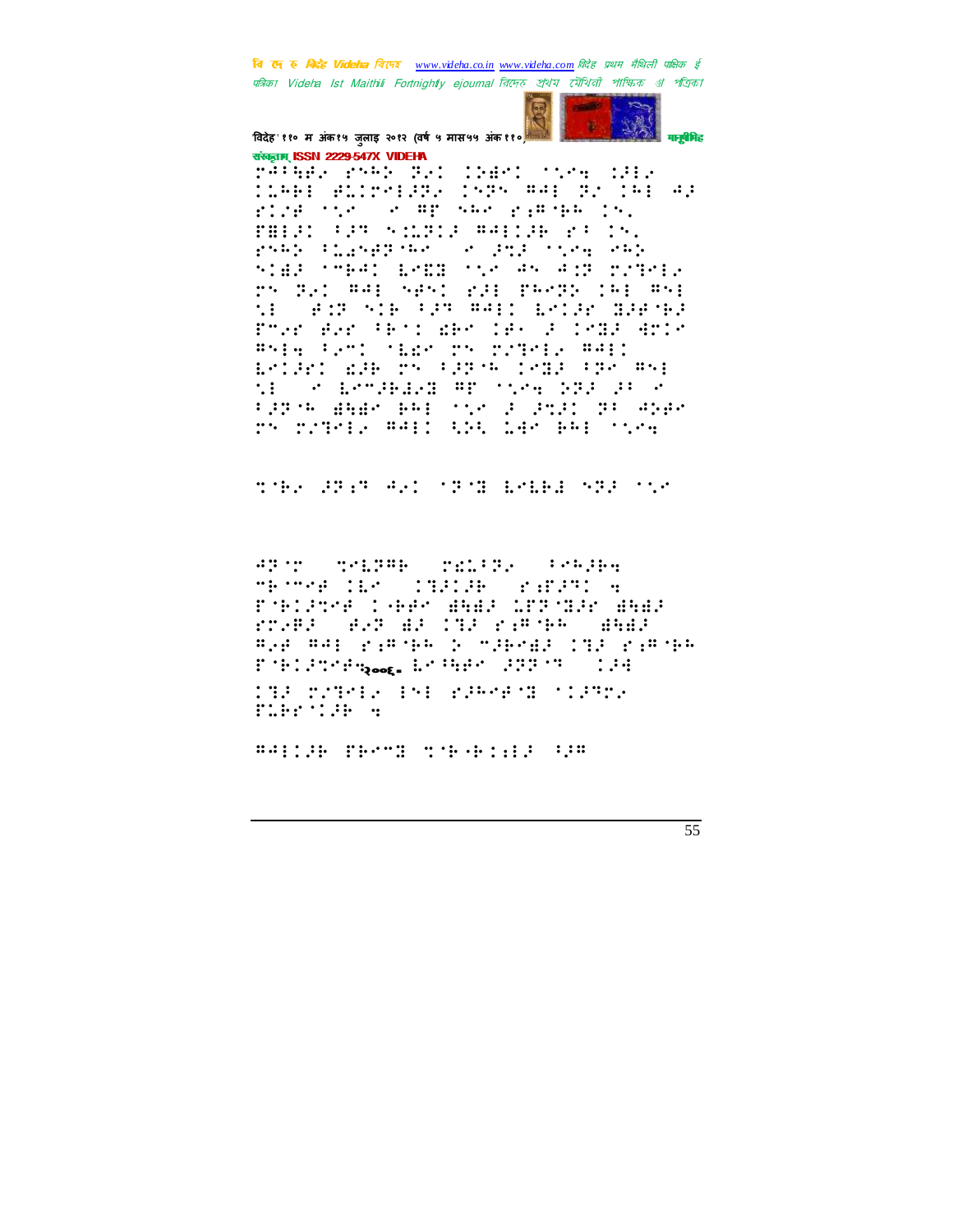**START** 

विदेह' ११० म अंक१५ जुलाइ २०१२ (वर्ष ५ मास५५ अंक११० मनुषेपिह संस्कृतम् ISSN 2229-547X VIDEHA rim der a  $\mathbf{a}$  $\# \mathbb{S} \uplus \mathbb{S}$  $\mathbf{r}$ .  $T + H + T$  $\cdot$  :  $\cdot$  and  $\cdot$ Poblement legal  $1.33 - 0.001$ TH 1922 976 991 219766 **MENSION PRESENT** BLID PRINT ##::# TEST TERRITIE fre Peake bi sa shi dhe POBLATED THIS CONDITIONS AND LO SARIS, SPREED SEARCH PETE PR  $\gamma$  (1  $\gamma$  ) and ( BLAR STREET  $\mathbb{R}^n$ 19919125362 131 32  $3.12332$ SEE STRIPED  $\mathbb{R}^n$ **SPREAMARY ERECT SPECIE PETE AND PROGRESSING ATES** ren 42 malereal to aller auch ps supurinted by this LEE MEN TS 177718106282 121 722  $\mathbf{w} \cdot \mathbf{P} \cdot \mathbf{P} \mathbf{L} = \mathbf{P} \cdot \mathbf{I} \cdot \mathbf{V} \cdot \mathbf{w} = \mathbf{H} \cdot \mathbf{P} \cdot \mathbf{H} = \mathbf{P} \cdot \mathbf{P} \cdot \mathbf{H} \cdot \mathbf{P}$ **SAMPLE AREA SPERIE INICARES MIPRO TUPLE MELLETLE MIR** PORTO PRIPORT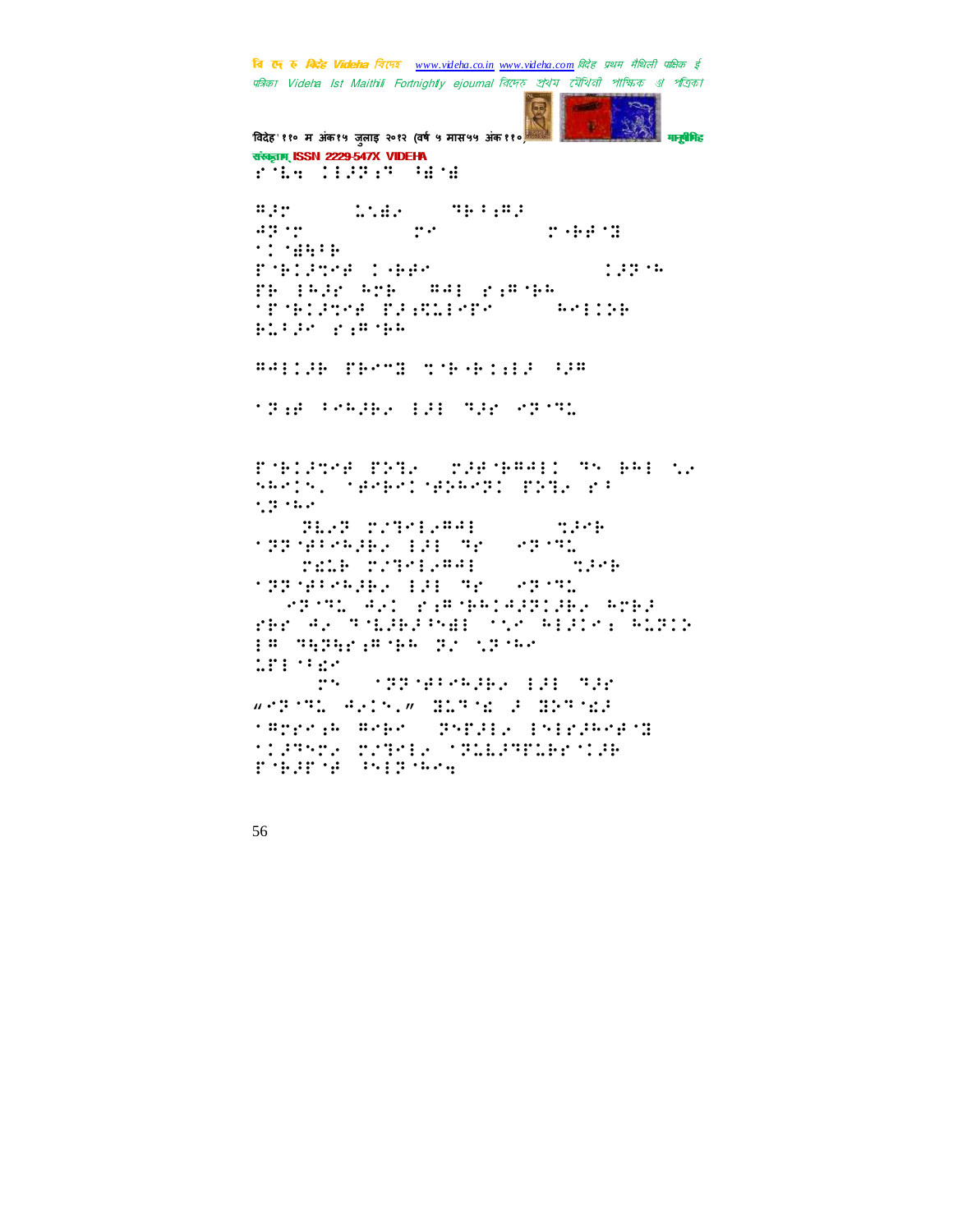remanded the APAR PARP PREMI PELIPE  $1.74.14.4$ 

**BALLAR TERMI SYE-BILLE ARE** 

AP 10 PARTNYAZ AMIZI KOTZAZ ATEZOOR and the ship case of propri MERCHER, WAR WALERY ALL CEARS Postary LoryE Bird & 1932 rin TB EPHONICIP START TESTIN jenijanje (bije nan 4 ena) zge abe TITELS WHERE THE SALESTIC 29212622 **SALEMEDERS CHAINS** MTSTART STORAGIST BRAG SERVICE Report plan a dressor man rimore Poblace Sal Charles G

APPL SPOR LOLED SPP STR

 $\vdots$   $\vdots$   $\vdots$   $\vdots$ 

BEARING CHARGES BORD SECTOR **ANGEL A BEARING NEW BREE SIER**  $\mathbb{R}^n \times \mathbb{R}^n \times \mathbb{R}^n \times \mathbb{R}^n \times \mathbb{R}^n \times \mathbb{R}^n \times \mathbb{R}^n \times \mathbb{R}^n \times \mathbb{R}^n \times \mathbb{R}^n \times \mathbb{R}^n \times \mathbb{R}^n \times \mathbb{R}^n \times \mathbb{R}^n \times \mathbb{R}^n \times \mathbb{R}^n \times \mathbb{R}^n \times \mathbb{R}^n \times \mathbb{R}^n \times \mathbb{R}^n \times \mathbb{R}^n \times \mathbb{R}^n \times$ BAI PARTER STORY **CONSTANT CONSTRUCT**  $\gamma$  (in the  $\gamma$ 

**ALCOHOL: 0.000 ALCOHOL:** 

विदेह' ११० म अंक१५ जुलाइ २०१२ (वर्ष ५ मास५५ अंक११०) संस्कृतम् ISSN 2229-547X VIDEHA ##ECH PESS TSP-FILE U#

मनुषेपिह

वि एक रु मिनेह Videha विएम्ब www.videha.co.in www.videha.com विदेह प्रथम मैथिली पाक्षिक ई पत्रिका Videha Ist Maithili Fortnightly ejournal রিদেহ প্রথম মৌথিনী পাক্ষিক প্র পত্রিকা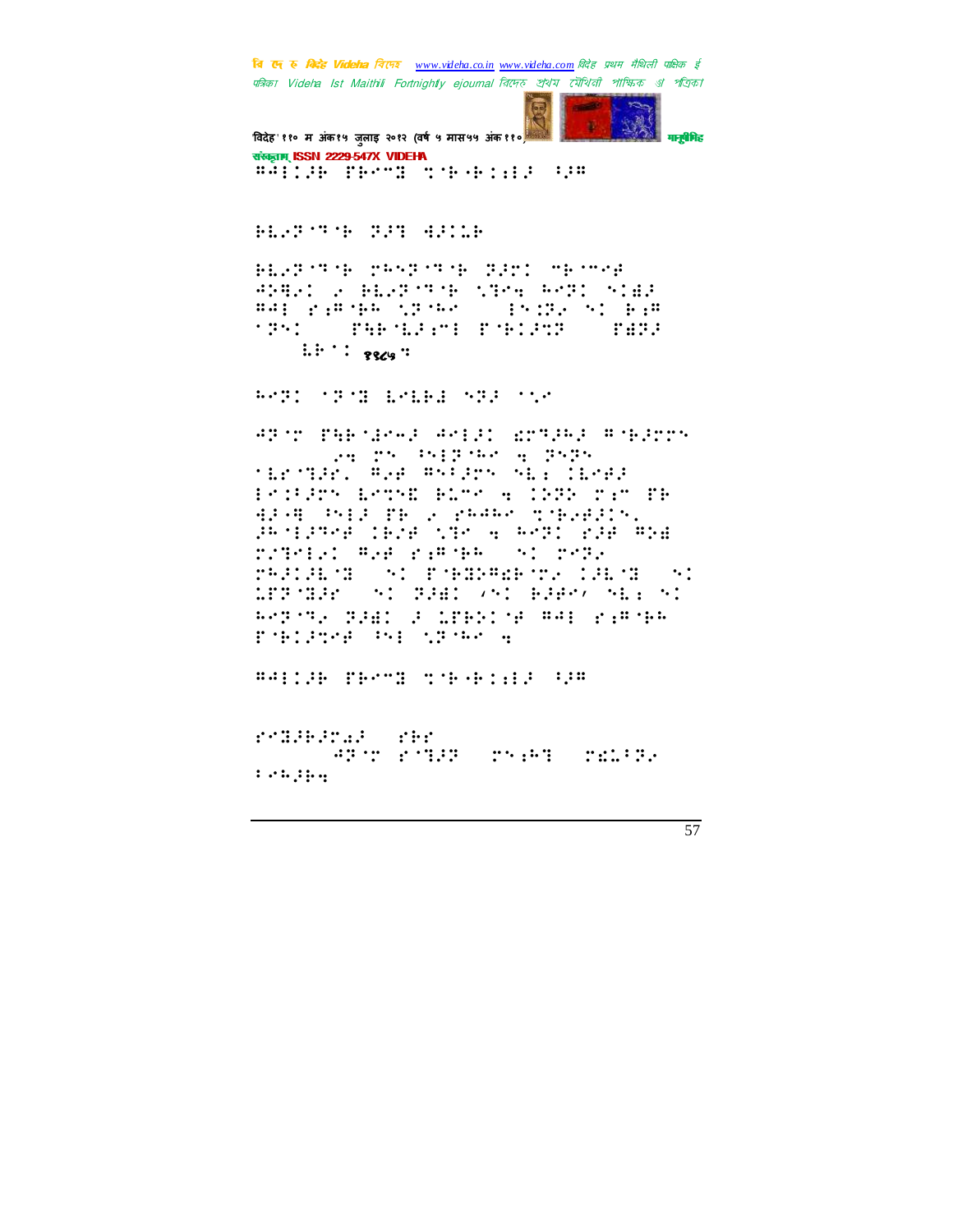

विदेह' ११० म अंक१५ जुलाइ २०१२ (वर्ष ५ मास५५ अंक११० संस्कृतम् ISSN 2229-547X VIDEHA  $\textbf{m} = \left( \begin{array}{cc} 1 & 0 \\ 0 & 1 \end{array} \right) \oplus \left( \begin{array}{cc} 1 & 0 \\ 0 & 1 \end{array} \right)$ there's reformed a recent FRIE TORICT CONNT TORICY FIL

1911-7 CONVICT  $\mathbf{r}^{\prime}$  ,  $\mathbf{r}^{\prime}$  ,  $\mathbf{r}^{\prime}$  ,  $\mathbf{r}^{\prime}$  ,  $\mathbf{r}^{\prime}$  ,  $\mathbf{r}^{\prime}$ Poblaci (Artoldares Pres Paroque F191312 PSE THE SEE THE PIRE **CONTROL H.OPTI STRIPS 200** 

 $L$  -  $L$  -  $L$ **STEATH: A. STORPHIP** FOR THEFET BESPECTIVE FINAL THE apsig map psp pasp groupp (map 1913 (10) (1096) 2433-3389-9132 ( PROF MILLOR MORTINGER SIER AN IM.A ry the PH the

WARD SPEEDWARE SPACES

reports mysich mailer (2005-101) **INSTALLMENT CONTROL** 

**MISS PRESSER LANG**  $\mathcal{P}_1$  and  $\mathcal{P}_2$  are also PRINCIPALE (ESPECIAL PRES  $:: . . :$ Bungai Cal *<u>E.S. SINTE</u>*  $\frac{1}{2}$   $\frac{1}{2}$   $\frac{1}{2}$   $\frac{1}{2}$   $\frac{1}{2}$   $\frac{1}{2}$   $\frac{1}{2}$   $\frac{1}{2}$   $\frac{1}{2}$   $\frac{1}{2}$   $\frac{1}{2}$   $\frac{1}{2}$   $\frac{1}{2}$   $\frac{1}{2}$   $\frac{1}{2}$   $\frac{1}{2}$   $\frac{1}{2}$   $\frac{1}{2}$   $\frac{1}{2}$   $\frac{1}{2}$   $\frac{1}{2}$   $\frac{1}{2}$  PARK ORPORED #8  $\mathcal{L}$  :  $\mathcal{L}$  :  $\mathcal{L}$  :  $\mathcal{L}$  :  $\mathcal{L}$ १९९४  $\ldots$  ssss  $-22.221 - 29.23$  $\mathbf{a}_i$ **TRANS LERGED SERGEN MISRATE.**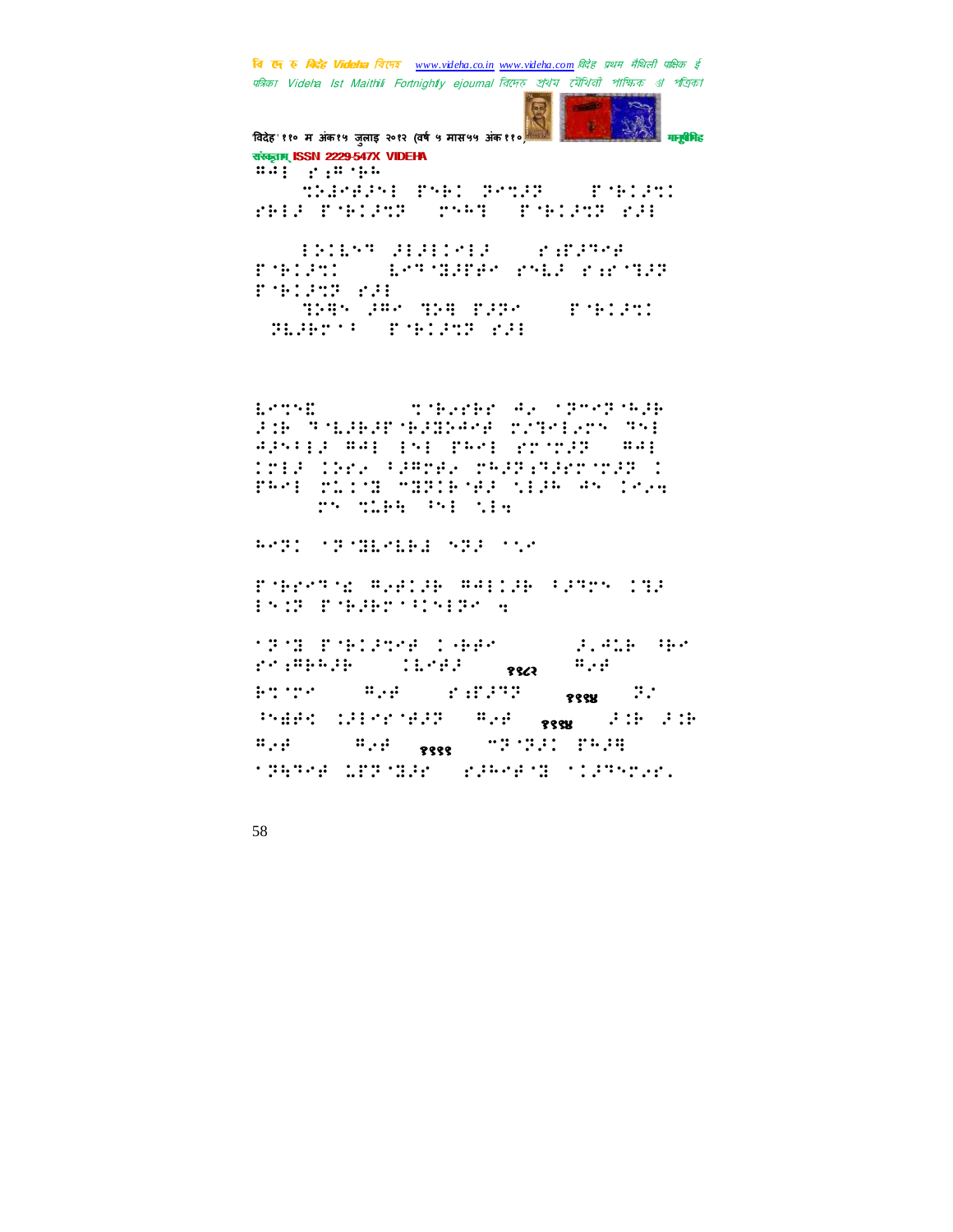वि एक रु मिनेह Videha विएक www.videha.co.in www.videha.com विदेह प्रथम मैथिली पाक्षिक ई पत्रिका Videha Ist Maithili Fortnightly ejournal तिरफ्र रथेय त्यैथिती পाश्किक अं পतिकां

विदेह' ११० म अंक१५ जुलाइ २०१२ (वर्ष ५ मास५५ अंक११०) मानुबेगिह संस्कृतम् ISSN 2229-547X VIDEHA LAZHER MI BETEI Portlande 8888) **THERMAN FATHERMAN PROPER** 

##::# PROS STRANIZ 42#

BEBED TEACHER

resp. Peerlos Alcos Pes Chil (19 BLANK: PARNE ARE PARNEY , peep Ch Poblares of the Placel Arouger TERRI SARAHA  $\mathcal{L}(\mathcal{L}(\mathcal{L}(\mathcal{L}(\mathcal{L}(\mathcal{L}(\mathcal{L}(\mathcal{L}(\mathcal{L}(\mathcal{L}(\mathcal{L}(\mathcal{L}(\mathcal{L}(\mathcal{L}(\mathcal{L}(\mathcal{L}(\mathcal{L}(\mathcal{L}(\mathcal{L}(\mathcal{L}(\mathcal{L}(\mathcal{L}(\mathcal{L}(\mathcal{L}(\mathcal{L}(\mathcal{L}(\mathcal{L}(\mathcal{L}(\mathcal{L}(\mathcal{L}(\mathcal{L}(\mathcal{L}(\mathcal{L}(\mathcal{L}(\mathcal{L}(\mathcal{L}(\mathcal{$  $\frac{1}{2}$ STARFINI (PALITE KAPTER)<br>STARFINI (ASEPTIC TABER)  $2.14 \, \text{Hz}$ **THI-BAR STAR MARTIN STAR ASSAU** rilla reaga raggan flager PARTIE PARTIE PLEASING SOME BREAT TEATHERS TRIP & PHE B. **De PAB (PRIA BRETHE THERE** FLEETIFF <sub>Roge</sub> SHIT FORE FORFIELE  $19.1333339$ 

**##!!!# ##\*\*# tr#+#!!!# !!#**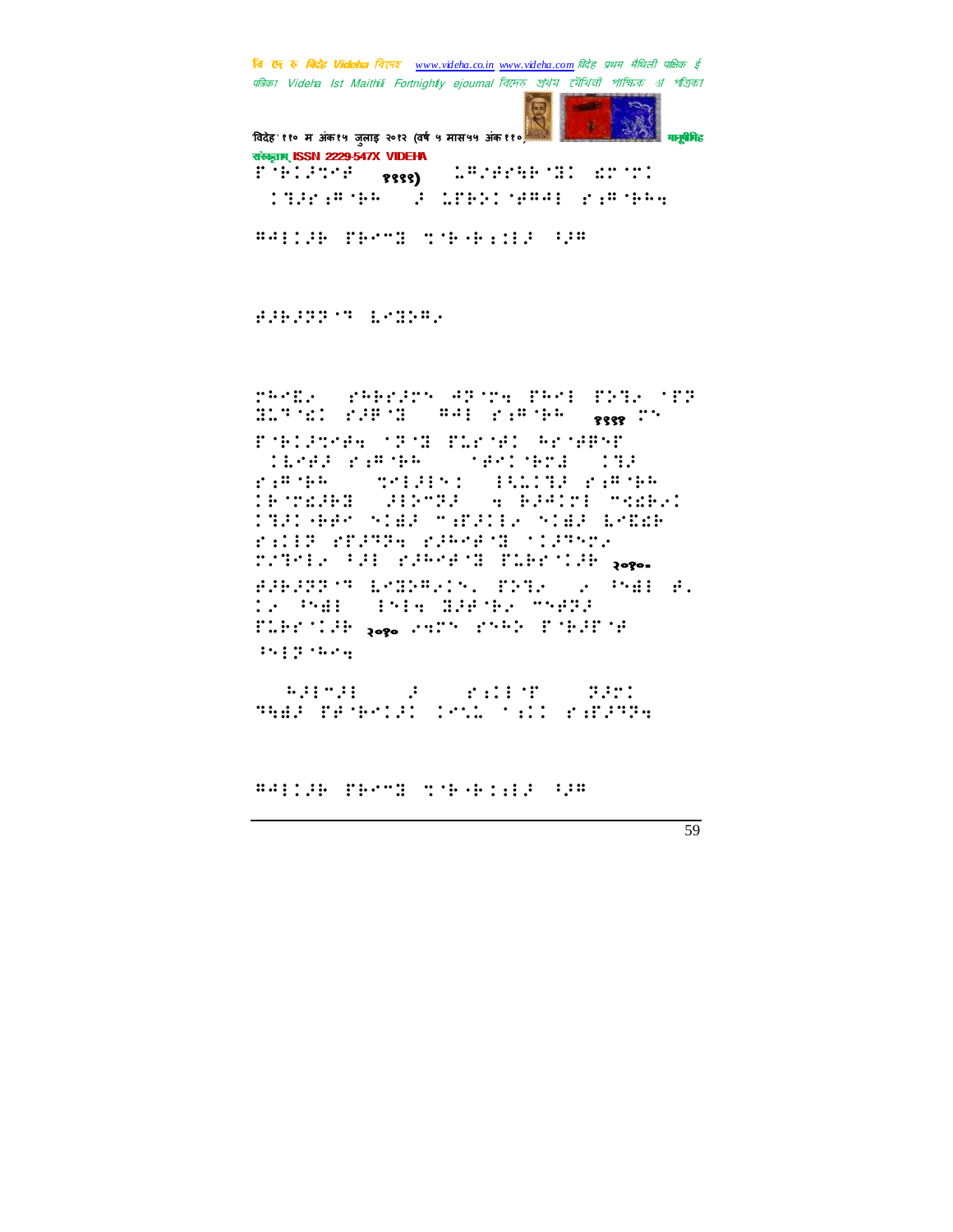

'विदेह' ११० म अंक१५ जुलाइ २०१२ (वर्ष ५ मास५५ अंक ११०) मानुसीरी मानुसीरीह संस्कृतम् ISSN 2229-547X VIDEHA

 $\vdots$  . ⢻⢺!"⣐⢻ ⢷⢳...⢽⢼⢻⢶⢽⢴...JQTJUB!

 $\sim$  1970.000  $\mu$  and the state  $\sim$  $\ddot{F}$  . The strip of  $\ddot{F}$  is the strip of  $\ddot{F}$ 

⢺⢽ !" ⣙⢼⢽!⣐⢳⣙-!⣎⣅7⢽⢴-!7⢳⢼⢷⣒! 5⢷ 5⢾!⣙⢼⢼⢷!⢵!⣇!⣒!' ⢷⢼⣉⢾! 0⢷⢾;!"⢼⣐⢻-!"⢼⢽⢼⣐⢾⢷-!⢹⣈!)⣙⢼! "⣐⢻ ⢷⢳\*-"⣐⢻⢵⢷-!"⣇⢾!" ⣇⢷!⢼⢻⣓-!  $^{\prime}$  Yer, albo right specific respectively. )⢼⣇ ⣝!"⣐⢻ ⢷⢳\*-!' ⢷⢾ ⢷⣝⢼! )⢼⢵5⢽⢼⢾ !⢽7⣐⣎\*-⢼!⣅'⢷⢵ ⢾!⢻⢺!

 $f: H \to H$ **BALCH THE THE THE SEE STATE** 

"⣅⢷⢽ ⢹ ⢷!⢽⢼⣙! ' ⢷⢼⣉⢾!⢻⢺!"⣐⢻ ⢷⢳.!⢻⢺!⢳⢷!

 $\frac{1}{2}$ 

 $\frac{4}{3}$ .  $\frac{4}{3}$ .  $\frac{4}{3}$ . ' ⢷⢼⣉⢾!'⢵⣙⢴...!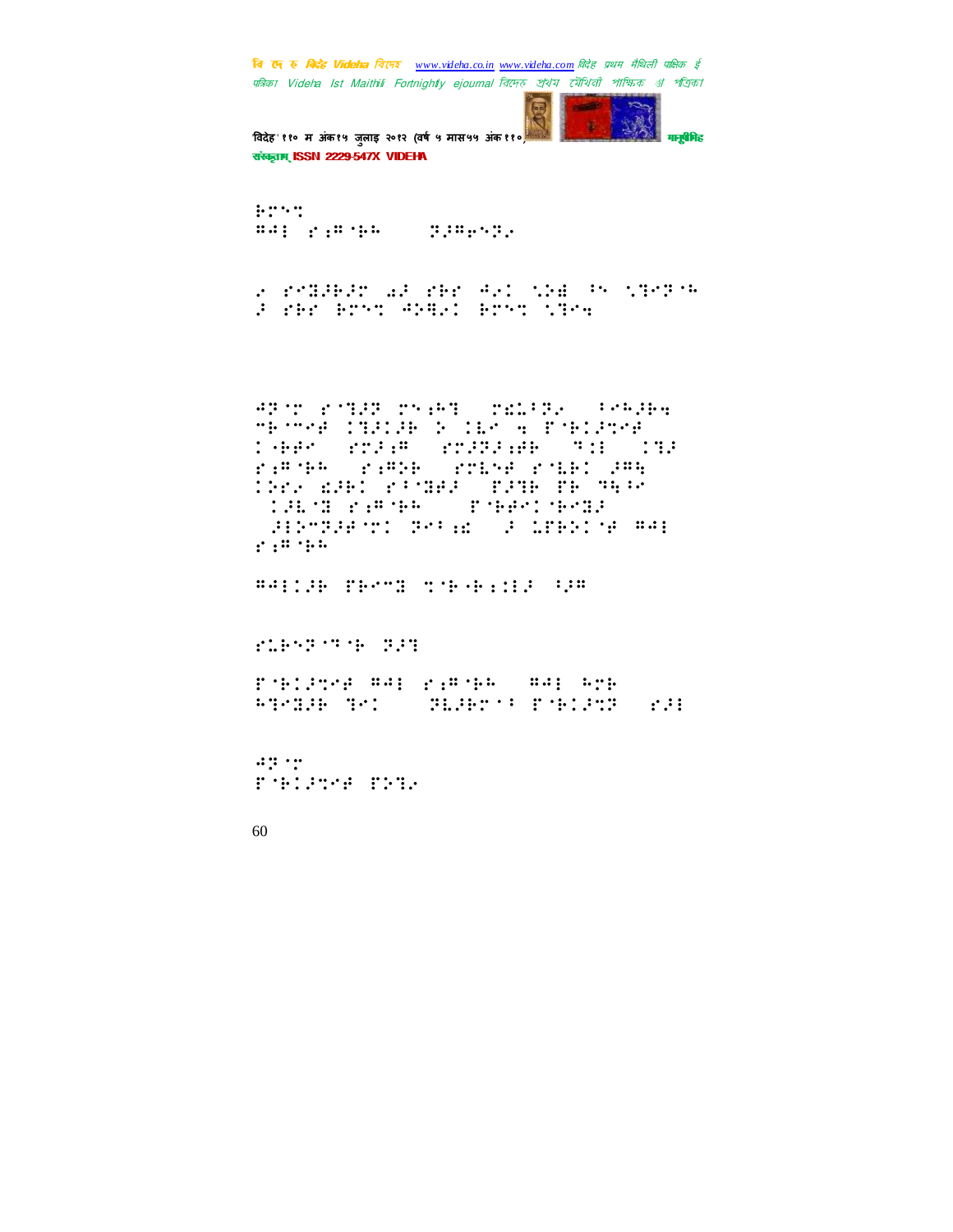विदेह' ११० म अंक१५ जुलाइ २०१२ (वर्ष ५ मास५५ अंक ११०) मनुष्यमिह संस्कृतम् ISSN 2229-547X VIDEHA  $_{81}$  =  $\div$  :  $\div$  :  $\div$  :  $\div$  : **SHOTS SACRA** TH POBLEME  $\mathbf{1}$ a CHR Chrome conferration in the country constant BRAND THE ENTIRE THREE STARTS PORTING WAL PAROLE (PHPORPORT) garge rrank and Canada and Canad PORTS LATE TABLE WITH LATORREPEAT Perronale I LEAR Port of 1828 SPACESE POST STREET ST **MERPARE REVIEWED INDED PORTIER** PARTIEL PACRELOR PRESED 3 REPORT riberingen rube beer beige schen FOR MIN IST HET WINDS THE THE BRGBRIGHT COMMIT FORECHER CORONE SEN LOTED PHPOL FROM BRAND CROB (ERR) SPIRE REPORT AR OC RE SHEET PARK ON THE STATE REPORT FARMENTIEL TE TANKING TMETHE LEATANAME TRAFT TUREN 2

CHANGE THE SUPPLICE COMPANY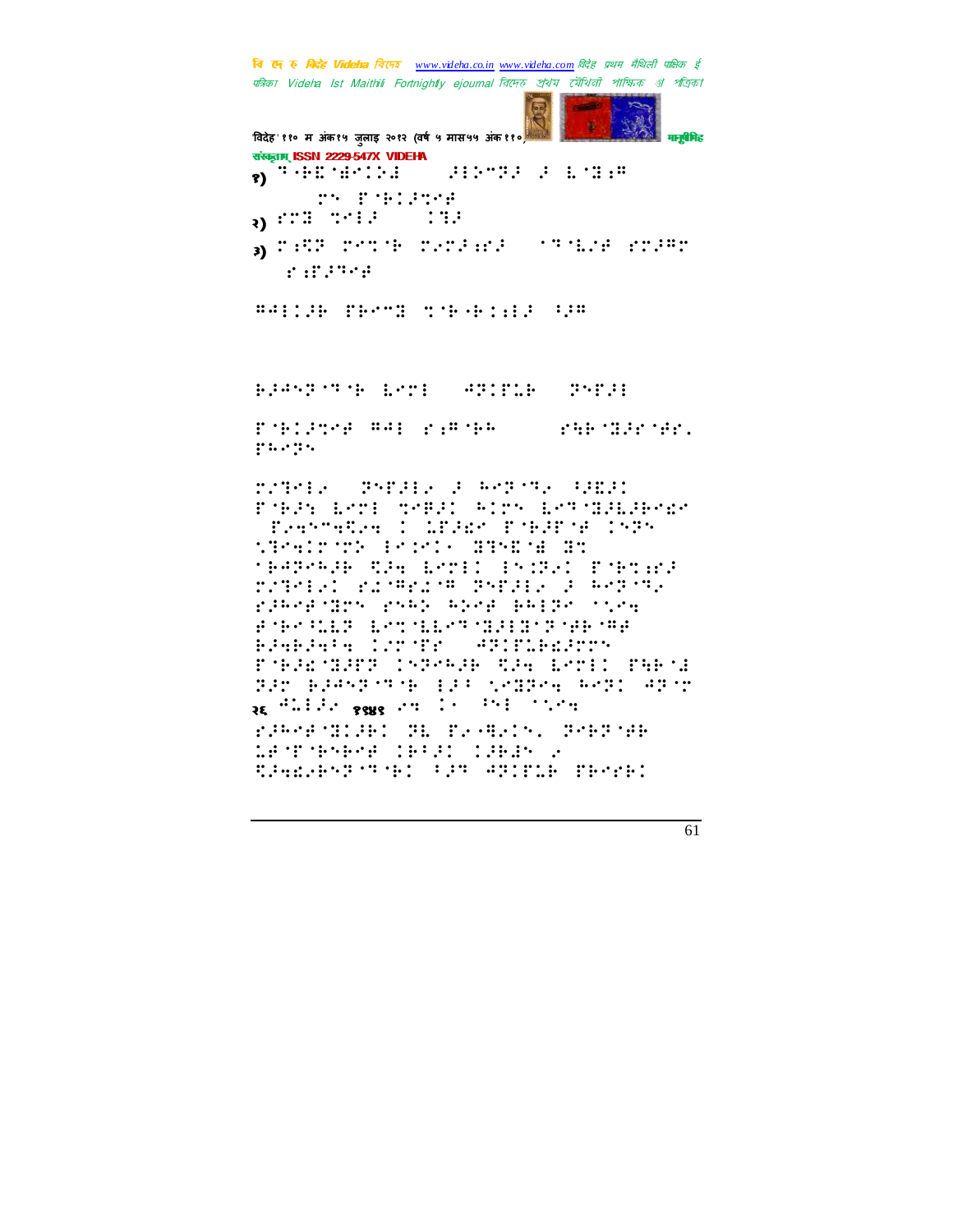**September** 

'विदेह' ११० म अंक१५ जुलाइ २०१२ (वर्ष ५ मास५५ अंक ११०) मानुसीरी मानुसीरीह संस्कृतम् ISSN 2229-547X VIDEHA  $^{\circ}$   $^{\circ}$   $^{\circ}$   $^{\circ}$   $^{\circ}$   $^{\circ}$   $^{\circ}$   $^{\circ}$   $^{\circ}$   $^{\circ}$   $^{\circ}$   $^{\circ}$   $^{\circ}$   $^{\circ}$   $^{\circ}$   $^{\circ}$   $^{\circ}$   $^{\circ}$   $^{\circ}$   $^{\circ}$   $^{\circ}$   $^{\circ}$   $^{\circ}$   $^{\circ}$   $^{\circ}$   $^{\circ}$   $^{\circ}$   $^{\circ}$   $^{\circ}$   $^{\circ}$   $^{\circ}$   $^{\circ}$ ESE STREET BAILIB TEMS STERFILE FR ⢷⣇⢽ ⢹!⣚⢼⣅⢷!  $T$  'B: Press (2011)  $T$  ,  $T$  ,  $T$  ,  $T$  ,  $T$  ,  $T$  ,  $T$  ,  $T$  ,  $T$  ,  $T$  $T$ '  $\oplus$   $T$   $\oplus$   $T$   $\oplus$   $T$   $\oplus$   $T$   $\oplus$   $T$   $\oplus$   $T$   $\oplus$   $T$   $\oplus$   $T$   $\oplus$   $T$   $\oplus$   $T$   $\oplus$   $T$   $\oplus$   $T$   $\oplus$   $T$   $\oplus$   $T$   $\oplus$   $T$   $\oplus$   $T$   $\oplus$   $T$   $\oplus$   $T$   $\oplus$   $T$   $\oplus$   $T$   $\oplus$   $T$   $\oplus$  ⢽⣇ 7⢷.3122\*!  $^{\prime}$   $^{\prime}$   $^{\prime}$   $^{\prime}$   $^{\prime}$   $^{\prime}$   $^{\prime}$   $^{\prime}$   $^{\prime}$   $^{\prime}$   $^{\prime}$   $^{\prime}$   $^{\prime}$   $^{\prime}$   $^{\prime}$   $^{\prime}$   $^{\prime}$   $^{\prime}$   $^{\prime}$   $^{\prime}$   $^{\prime}$   $^{\prime}$   $^{\prime}$   $^{\prime}$   $^{\prime}$   $^{\prime}$   $^{\prime}$   $^{\prime}$   $^{\prime}$   $^{\prime}$   $^{\prime}$   $^{\prime}$ ⢷⢳!⣁!)!⣇⢾⢼\*-!⢽ ⢳⢼⢷!⣇⢷⢵⣎!  $\blacksquare$  $\overline{AB}$  ...25. Gfcsvbsz. 2:58-1.25. Gfcsvbsz. 2:58-1.25. Gfcsvbsz. 2:58-1.25. Gfcsvbsz. 2:58-1.25. Gfcsvbsz. ⢻⢺⢼⢷!'⢷5⣝!⣉ ⢷0⢷⣈⣐⢼!⢸⢼⢻.29! "⣅⣎⢼⣐⣉⣅!⣉⣈⢷!5⣊⣎⢷⢴!2:33.2::1! '' Netayar Bagora na masa na mana na mana  $\frac{1}{2}$   $\frac{1}{2}$   $\frac{1}{2}$   $\frac{1}{2}$   $\frac{1}{2}$   $\frac{1}{2}$   $\frac{1}{2}$   $\frac{1}{2}$   $\frac{1}{2}$   $\frac{1}{2}$   $\frac{1}{2}$   $\frac{1}{2}$   $\frac{1}{2}$   $\frac{1}{2}$   $\frac{1}{2}$   $\frac{1}{2}$   $\frac{1}{2}$   $\frac{1}{2}$   $\frac{1}{2}$   $\frac{1}{2}$   $\frac{1}{2}$   $\frac{1}{2}$   $\$  $\frac{1}{2}$  . The Field is the step  $\frac{1}{2}$  and  $\frac{1}{2}$ !⢸⢽ ⢳!⢾⣙⢼!0⢷⢾ ⣝⣅!2::1!⢴⣒!! ⢸⢽ ⢳!⣒!⣁⣅!⢹⢽!⣇⢸⢽ ⢽! GAL THE THE THE SALE IS SEEN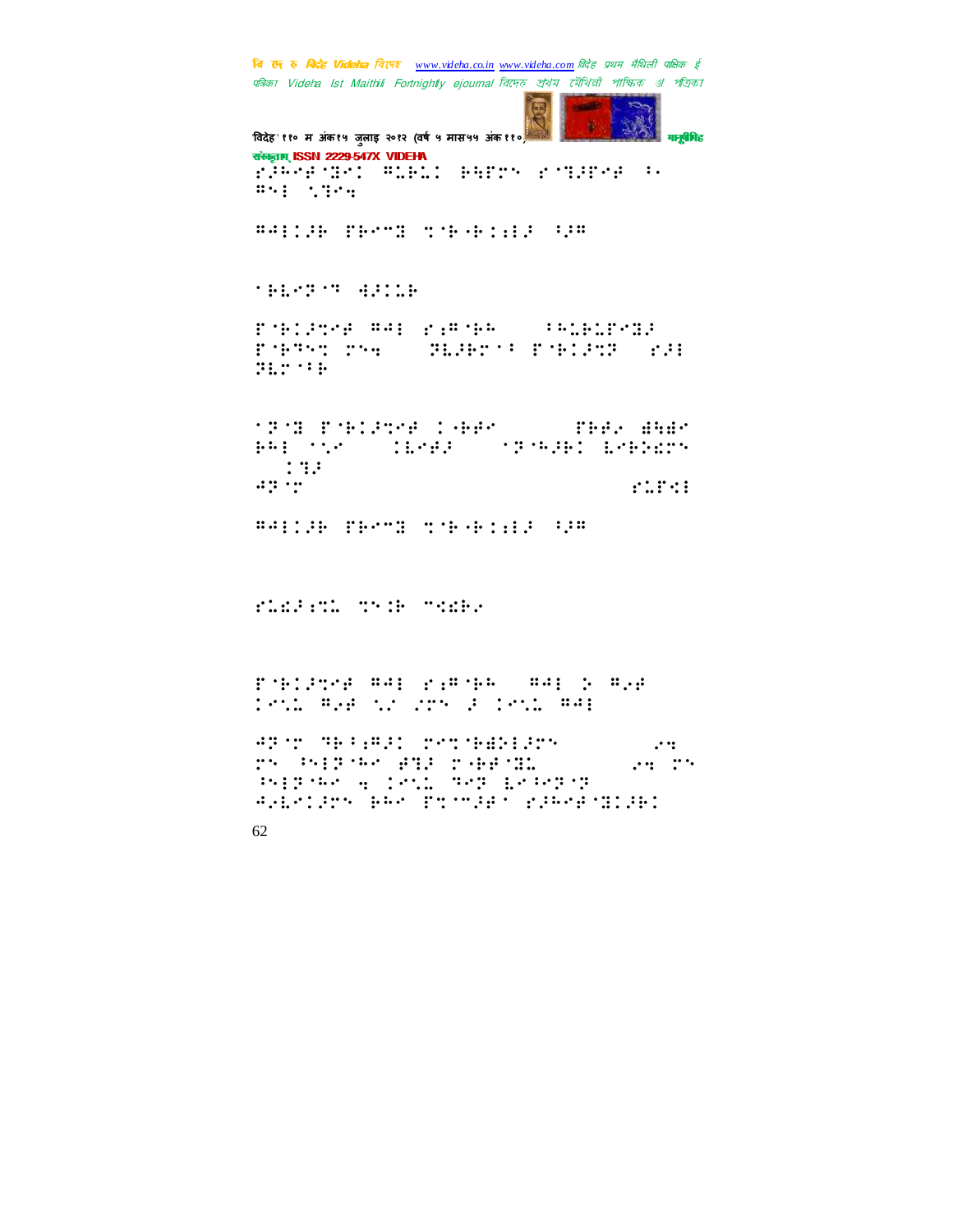## विदेह' ११० म अंक१५ जुलाइ २०१२ (वर्ष ५ मास५५ अंक११०) मानीमिह संस्कृतम् ISSN 2229-547X VIDEHA

ARD PARENT INF 6 INC. 303 *VISTARIA E PROTITTO SOLICIALE ALL* the leftilling reteat few De BE STORMARY  $\mathcal{L}$  and  $\mathcal{L}$  and  $\mathcal{L}$  $\ddots$ den fallen (retell regels/) del rrother in 4600 m mm PREMIRENT (PERS MIRI AMPR) Ending Simple **AND START START ARTI** THIS TAN EMISSION STAIRS FROM HIS STAR GARDEN PARK (PROPER LEBORAN CORONA CON ESPECIADORE SON a Redi LEPSEA 2 1882 radho 45 rated flats there in this companies g agne pp **CONSTRACT** firstin The When

##!!# TEST TTERING Q#

**ARTES SPORTS ARTISTS (SPORTS)** 

Estrag **MEMPHAM PERMIT** POBRAGE PATGES ##: 151 751 425  $\mathbf{1}$   $\mathbf{1}$   $\mathbf{2}$   $\mathbf{3}$ **SAME INTERNATIONAL PROPERTY** FUNDARY SENSIMAL PART FOR SAME PARTIES.

**MIP (PMP (PPP) PSE MV4** 

**MARK MARK MARK MARKED ARRIVE**  $\mathbf{u}$  $\mathbf{u} = \mathbf{u}$  and  $\mathbf{u} = \mathbf{u}$ t:028 rates week Prinke for Composition Soften **South State State**  $\mathbf{a} \cdot \mathbf{b}$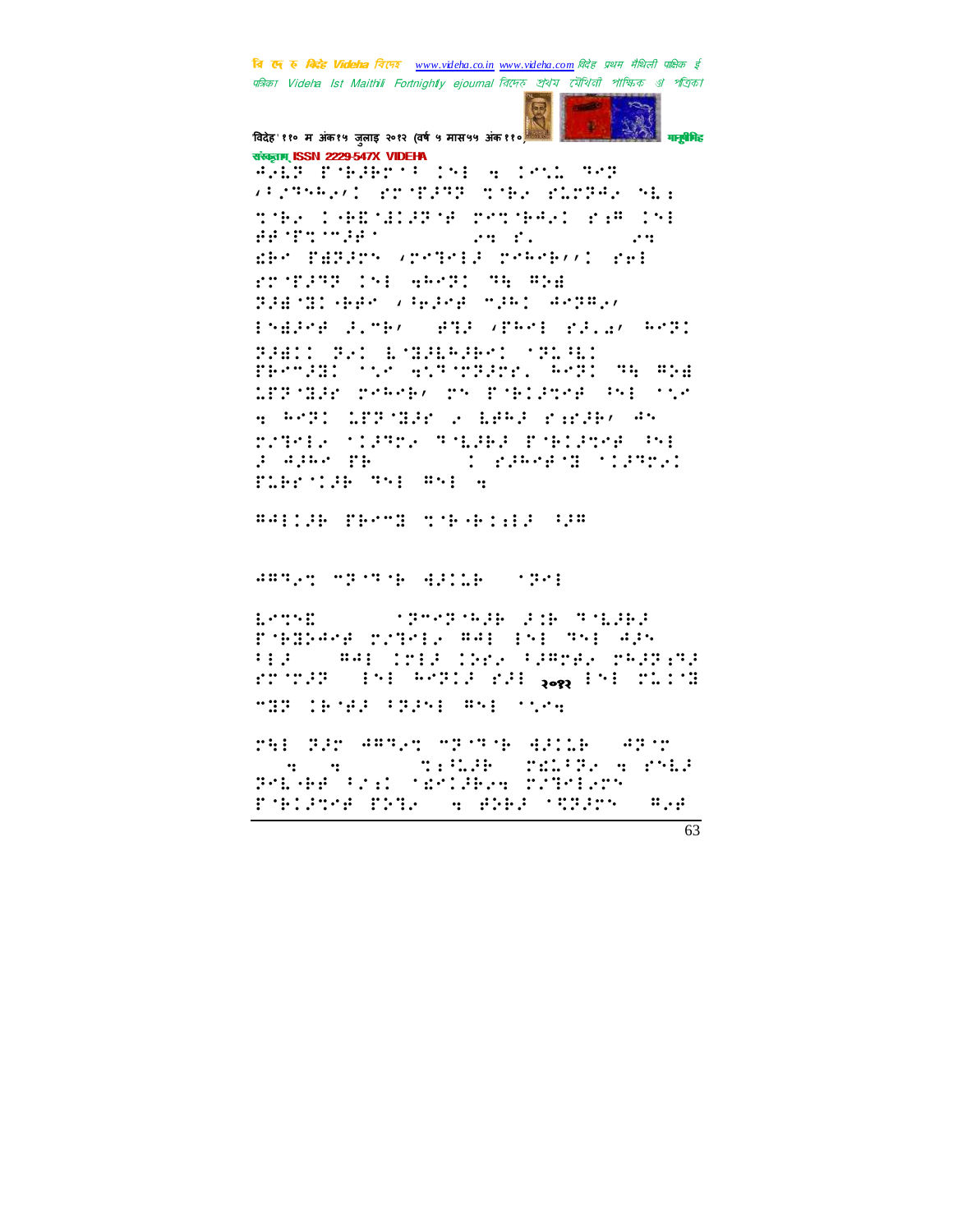विदेह' ११० म अंक१५ जुलाइ २०१२ (वर्ष ५ मास५५ अंक११०) मानवैमिड संस्कृतम् ISSN 2229-547X VIDEHA **A RADI DE PARA**  $\mathbf{r}$  :  $\mathbf{r}$  ,  $\mathbf{r}$  ,  $\mathbf{r}$ **Term Cherr** randed annual mar recognitions ##::# TEPT TYPE::11 00 **CONSTRUCTION** ARRI TRUL WAI LEIPE TUR 8021 4202 2832 3360201 STORYTH ON SPOTHER SERVICE Arist throw Windows  $2.92 \times 10^{12}$ PHIRT A PART POLA PARAB BIRINGE AP RED TEMP ESTMERED PORT PORAZZA MARI (NEAP) A (MARA (MORA) 182 THE FARME MER A THROTHE rnroekelb 12254 (rnroekelbr. 1883) Proman analysis recael poetic TROPORAT RAPPY PALE PORTRET THIRD A PRIPOLIZIK, IEMAR ISTRO EMEST PATRICAL A CONTRAD PRINCIPI (CONTRAD process plan **THE SERVICE** DZIMER (1970) PARA TOLANA PORTAGA STORE REPORT ROLL PROBATION STR PORTUGAL PEAR PRIPA A PALPI LALAR ESARIN, TER IESER NEW RAF POPPORE THIRD A PARKENT STARD SPECIE THERE PAIRSE SYNCHOLOGICAL

FRAME RANGER ARE THE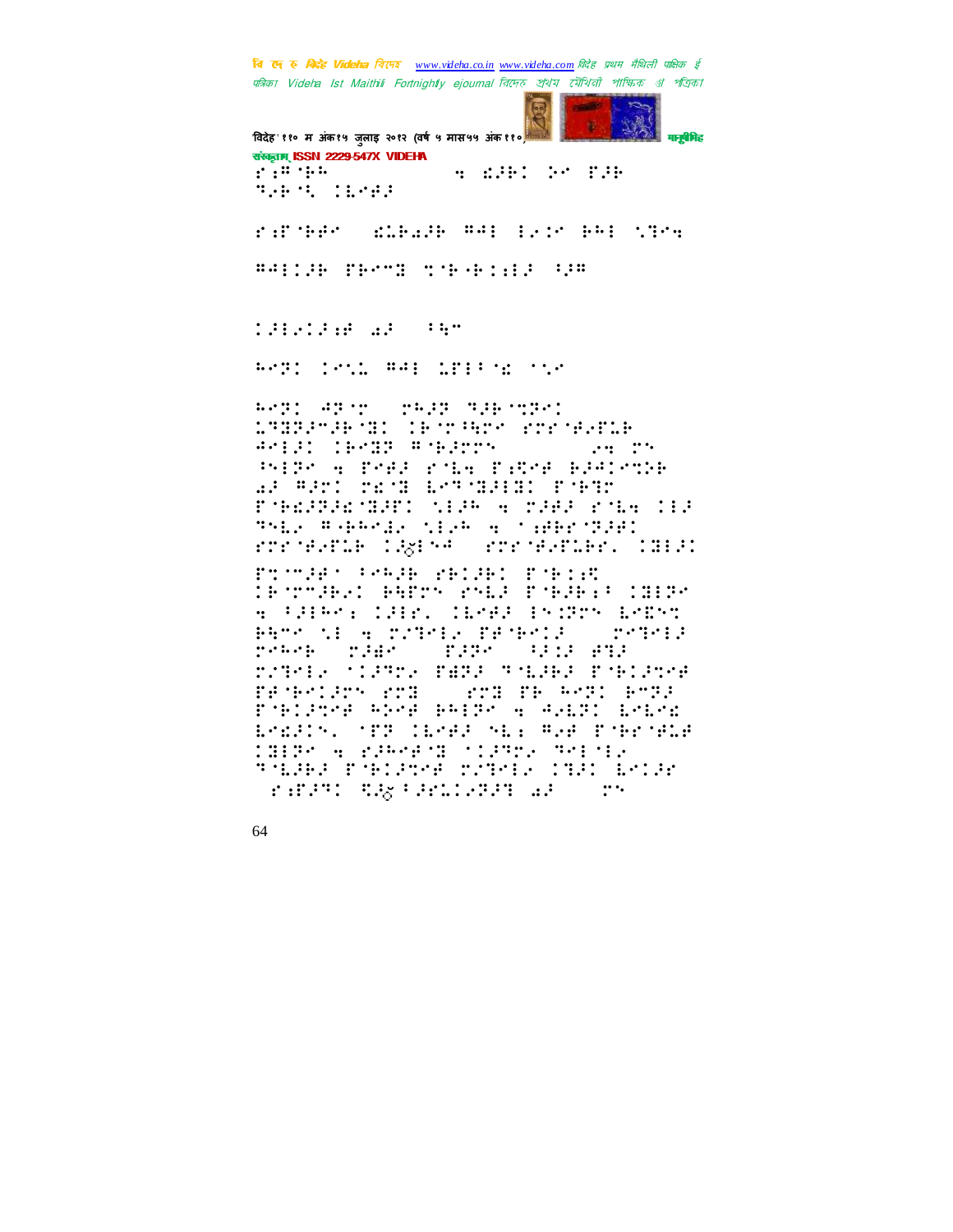

विदेह' ११० म अंक१५ जुलाइ २०१२ (वर्ष ५ मास५५ अंक११०) संस्कृतम् ISSN 2229-547X VIDEHA WESTERN THE SHEET WAS THE

ESTABLES AF WAT PATE VOORAT **MACHINES WILLIES CONTROLS** rrang (1985) BASE NEE reads reach thinks forced from the APPE 11 ATTERPREET NEE REPORTED ram ram benge refo coepso engg PARK INTER A SIN TIP MARIN AF TOPAT

rilef comes rameed eachdron TERI PRETH PRED LEMENI INE PNE MIR a Poblevé lakés sakodného **CONSTRUCTIONS** CONTROL

BAILIN PROST SON ALLIED CH

EARNE MARK PARKER TE

a pagela meli prel bab sge es spr PROPOSI MENSIMA PRAL RAL LADYNALI 20121304

L'HI 'HR'HE LRIDE FAR 12 FRY. RAPSPORT AF Poboles Plus Reports Poboles An the thun, Analyst thrum  $\frac{1}{2}$  =  $\frac{1}{2}$  +  $\frac{1}{2}$  +  $\frac{1}{2}$  +  $\frac{1}{2}$  +  $\frac{1}{2}$  +  $\frac{1}{2}$ LART PAR POST PROPERTY AND gener gegri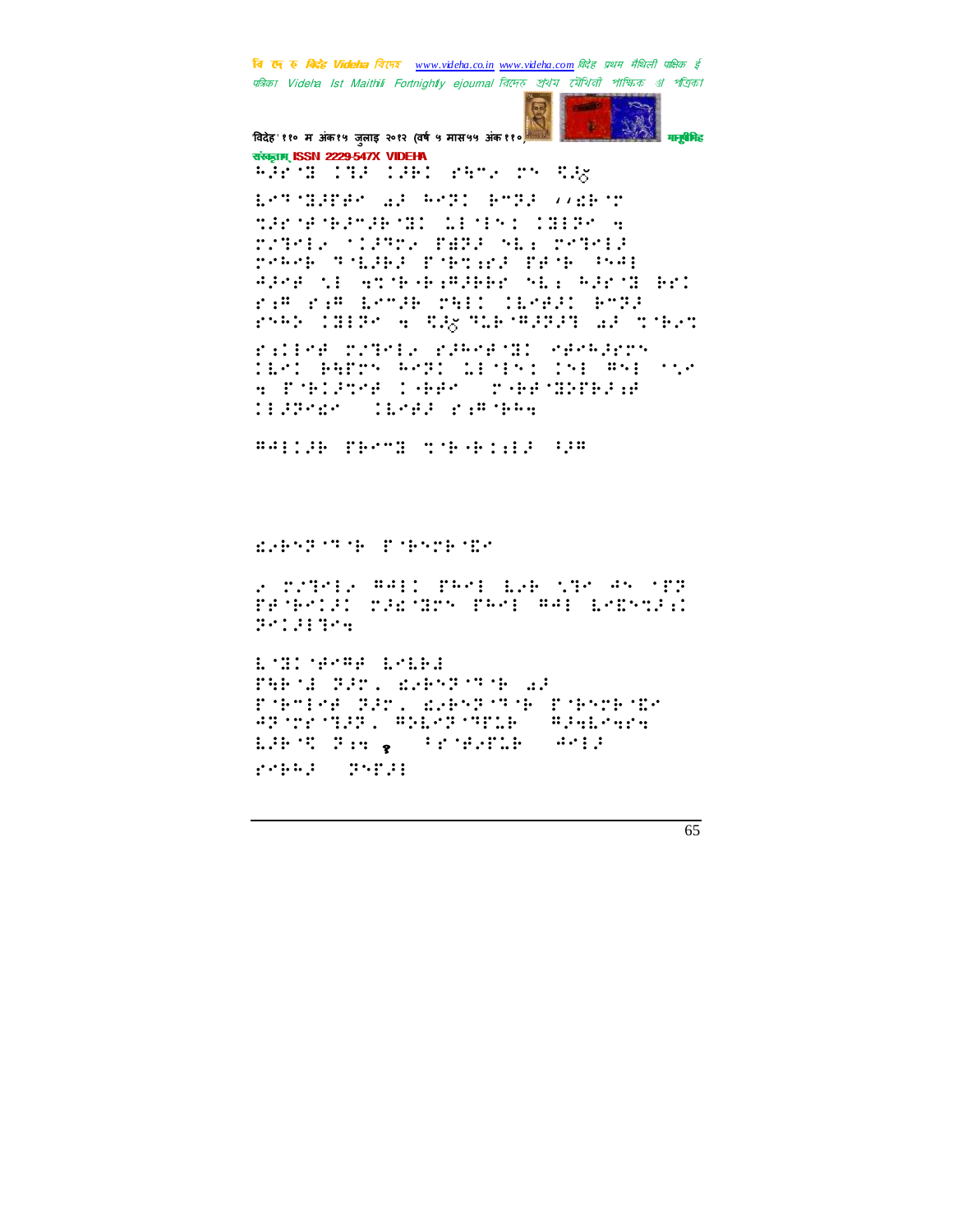विदेह' ११० म अंक१५ जुलाइ २०१२ (वर्ष ५ मास५५ अंक ११०) मनुबेमिह संस्कृतम् ISSN 2229-547X VIDEHA africant and some that we have  $\rightarrow$  $: \cdot : \cdot : \cdot : \cdot : \cdot$  <br> ? ? (9) SPRE. PORPE POST SUP. THE LANDSHIP AP THE SET STRUCKS THE LARGER SHIP SECOND SSIRARIES (1987 1239) SALAM SARA Poblased placeopolisation ( rollar riao (PSPAle #41 ric#ch+ PALENT, DRIH BESIK KANAWA FTPP IESER FSPPRSER SSSPEED, por MERSHED PARTS SIEN THEREN STEPHEN SIRES ENTRYPH PORTAGE COMPARED REPORT FOR HER PTPR IPTERS ECHPRICARY COORDINAGE TROTER OR BRAND OF RIGHT PATER. **ROCHARD PROPER STREET** FERNING STILLENSING ROLL TURNEY WAR rangement for the control of the control of the control of the control of the control of the control of the control of the control of the control of the control of the control of the control of the control of the control o F THIS F THEFE THAT . JOEP ' HAT WHERE IN MICHAEL PERSONAL PROPERTY MECTAN PRISO CATALA PHEA WAS CACH PROBLEM . **THIS BEST BEST** THERE INSTRUCTS INFIRME. <sub>Roug</sub> Anno ratele light rachen (red) dur mest der Corrosest der Stere Pobenther critery (break (break)  $22.222$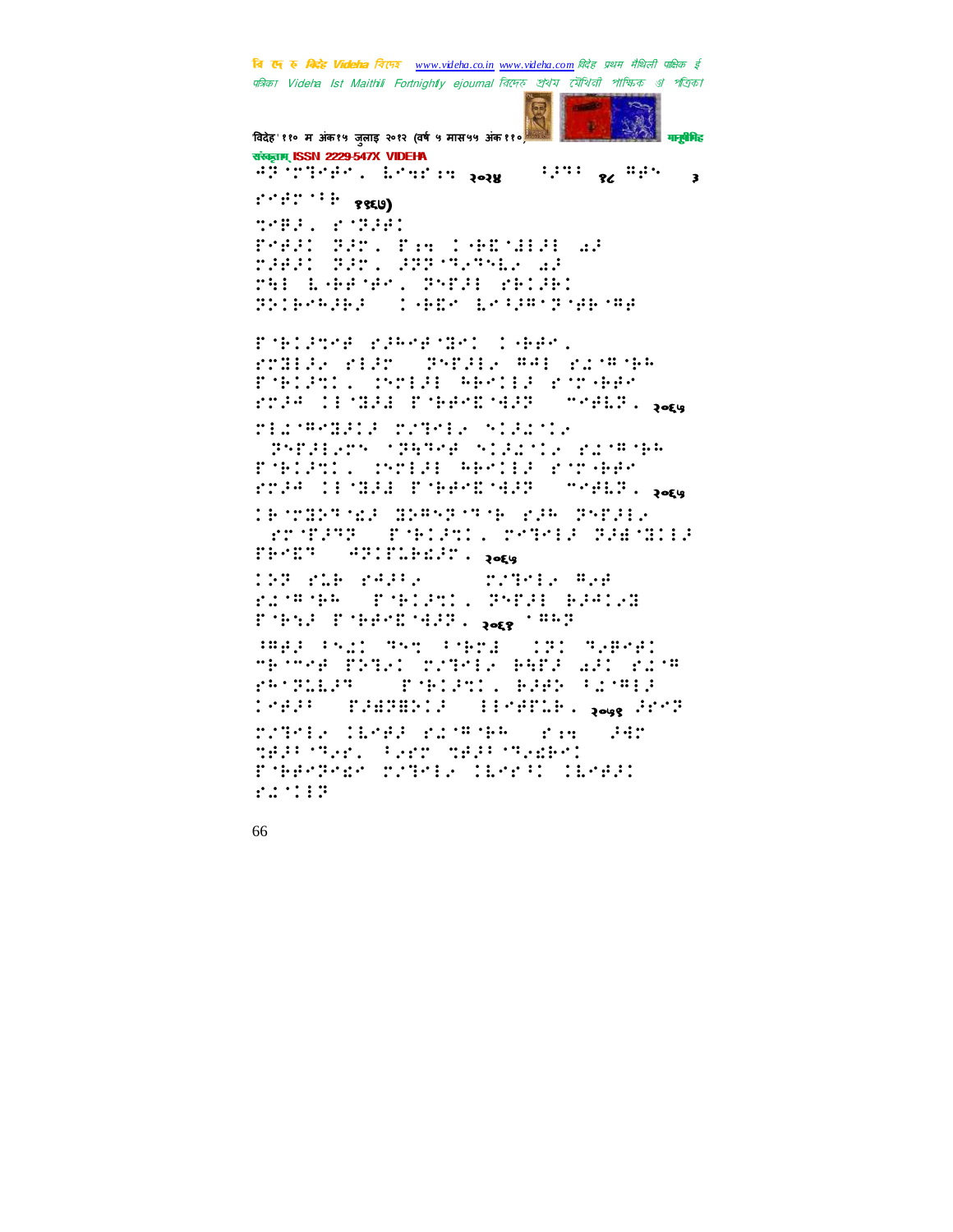```
F THETHIT . Jour
robroging speed the gendier.
rinelers (papel splere see.
POPHER CEMER FROM HE PORTER
rately below recommunicately. page
FLOTTE FEDTRICKE EFFROM TH
PORTHOL: 18750 DEPRIS
SAMILYER SERVICE
ranges (Philipi), rerubble
PARA (STARANI) TARKIBAN TILIMI.
20E2tres labeles we allessed critical
BRITHER PENGALA REPORT
         COMPOSITION PREMIUMENT EXCRE
Planet Party
INFORM PREPRINTS
                     \vdots : \vdots \vdots \vdots \vdotsTANKER
ATH TRIPES
partieprocesso aspectare prepa
FOR STRAKE POSTS CONSTRUCTS
FARTHER ESTACTMENT CONFIDENCY
\ddots with \ddots be a
right begans a right begans t
ANDRE SCHAFFEND FRISTENE
FLP 941
        THING PROBLEM
INFORME PREPARENT POSSESSED . DOES
HOR CONFIDENTIAL CRAIG (2) 3 MAY 6
: Annet Autor: Egen
FREMINANEL (FNELRI) FREMIDNA
ESTAR TRACTOR (PRIPRAPOR) SIMPLE.
\mathcal{L}^{c} : \mathcal{L}^{c} : \mathcal{L}^{c} : \mathcal{L}^{c} : \mathcal{L}^{c}
```
67

मानवैमिड

वि ए रु क्रिडे Videha विएक www.videha.co.in www.videha.com विदेह प्रथम मैथिली पाक्षिक ई पत्रिका Videha Ist Maithili Fortnightly ejournal রিদেহ প্রথম মৌথিনী পাক্ষিক ॳ পত্রিকা

विदेह' ११० म अंक१५ जुलाइ २०१२ (वर्ष ५ मास५५ अंक११०)

Pülacı, Byraf Bagıyo Pubu

संस्कृतम् ISSN 2229-547X VIDEHA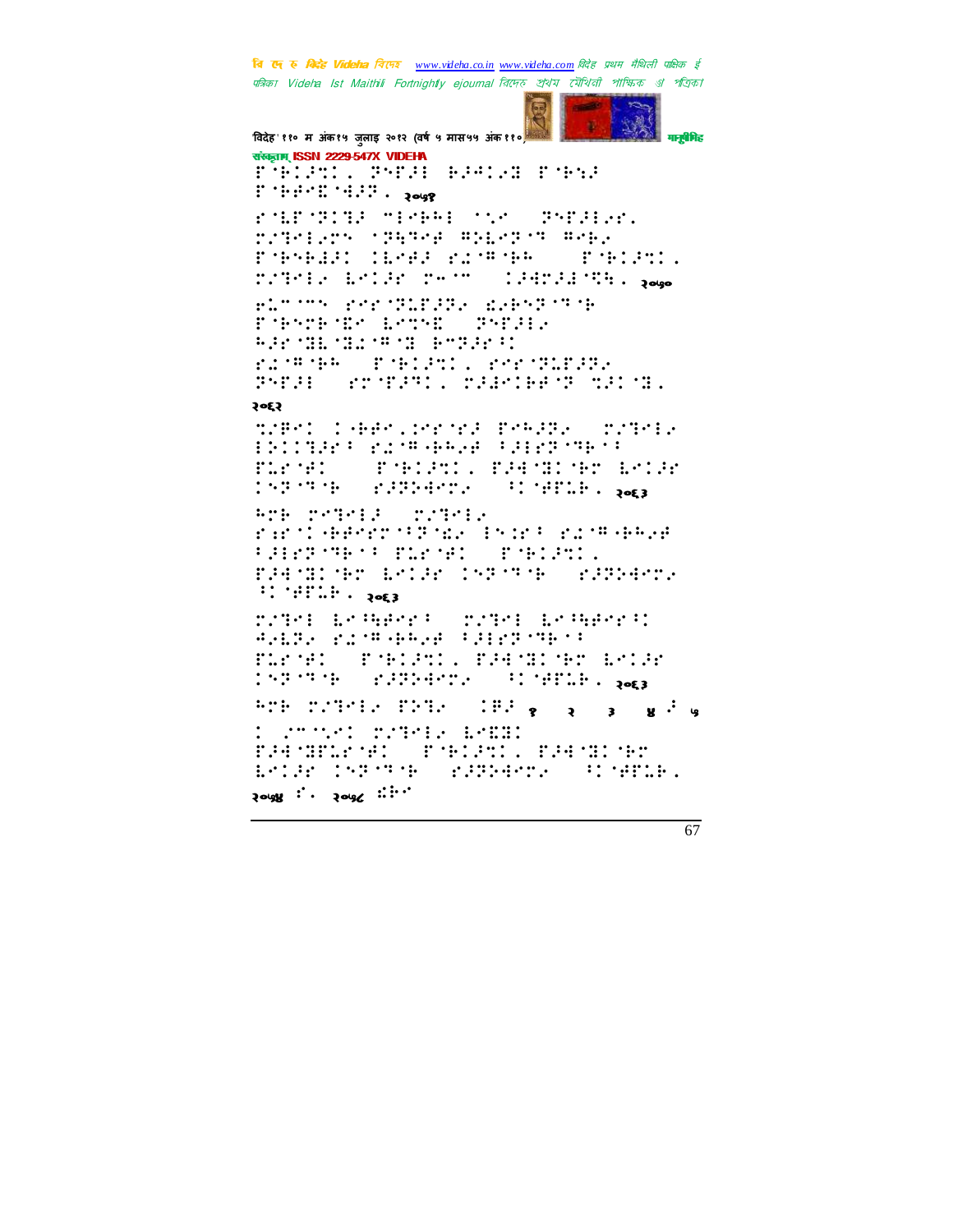विदेह' ११० म अंक१५ जुलाइ २०१२ (वर्ष ५ मास५५ अंक११०) मनुबेमिह संस्कृतम् ISSN 2229-547X VIDEHA rhées (183 . 3 . 1 . 11191 rhées E-BH BRIDGE PORTAGE. PAROLOGY ESTAY INFORMA FUNDAMENT CONTROLLED ROOM CONSE Reports (182 god) (monet Reports **ANDRE BARBER (1995)** PORTAGE. PAROLOGY ESTAS INFORMA richment (Sees) 558 (522-551 151 BLL2 42861 232 rtinesiarrettako rateia guardi  $2.22422244$ PORTAGE PHOTOGE CONFIDE WHENT TELES SOMETIME FOUR : SH STARACTI CH AR SALACT PROFIL POOFFORMERS FROM PARTIE **Biggett** given the PORTAGE COMPANY CONSTRUCTS PARI PAR (1992-1980) PRE 2017-006 rribishe mando dhe shekarar ta shekarar 200 recept, probes recept (certains)  $\frac{1}{2}$  of  $\mu$  :  $\frac{1}{2}$  :  $\frac{1}{2}$  :  $\frac{1}{2}$  :  $\frac{1}{2}$  :  $\frac{1}{2}$  : #222 F4222 Leber 2228-14228.21 TITES REPORTED FORDER WHAT DEPART THAT THE LOWER  $\mathcal{L}$  , and  $\mathcal{L}$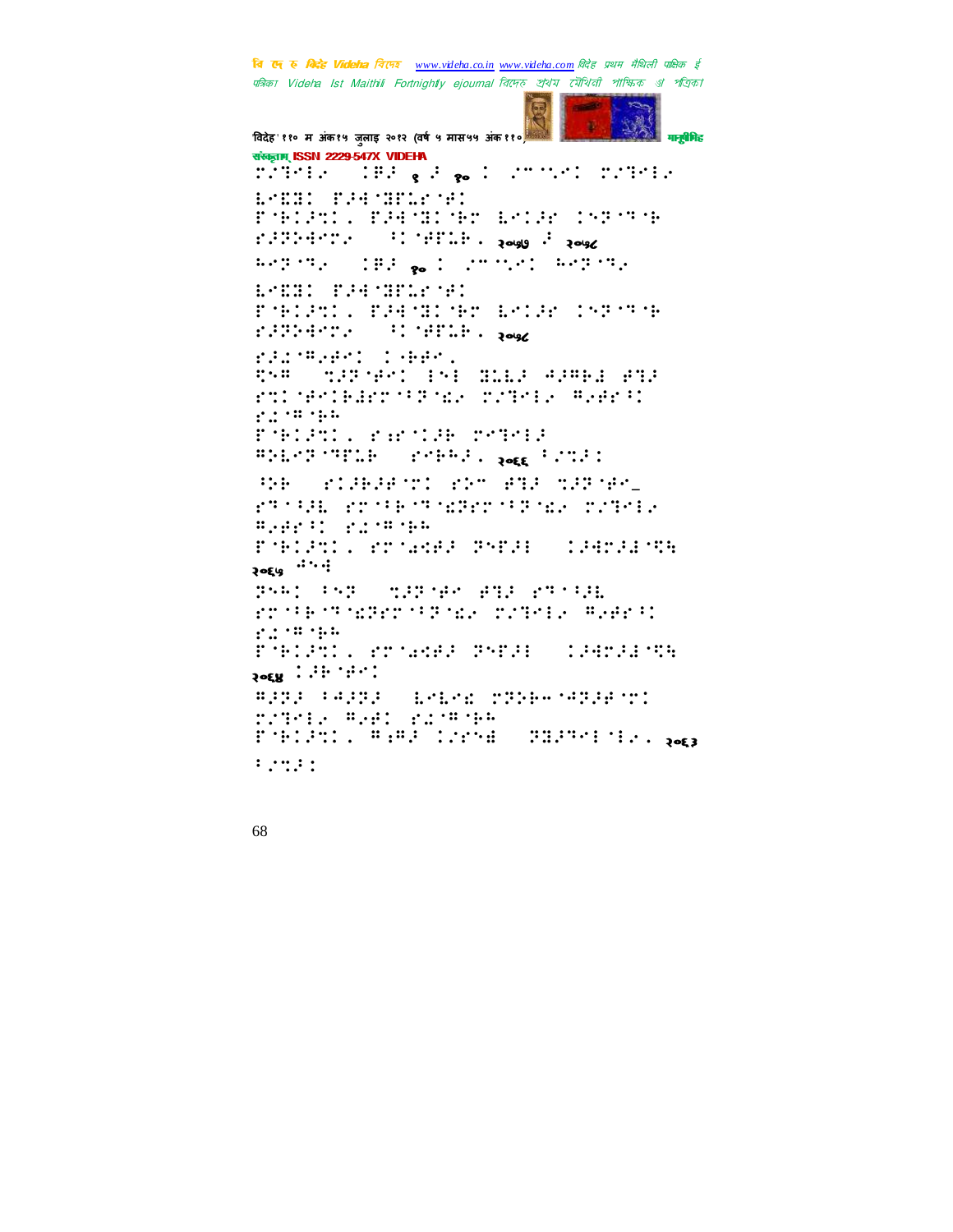विदेह'११० म अंक१५ जुलाइ २०१२ (वर्ष ५ मास५५ अंक११० मनुबेमिह संस्कृतम् ISSN 2229-547X VIDEHA ağ sergiyası sayalar baş bes PRESENTARE CONTROL PRESENT SER #200 PORTION TORONTAL THRUSH REPLACE **BEAT** 12 Ref (profesoration) medicinal<br>constellation control references Paláni, tanny maso iamaina  $P: P: P: \mathbb{R} \rightarrow \mathbb{R}$ MARR (PREPART PRALEMED MAP LEATLI TUTHE WEEKS FINGTHE POBLASI, SINGER GREAT PROPER  $\pm$  ::  $\pm$  :  $\pm$  :  $\pm$  :  $\pm$  :  $\pm$  :  $\pm$  .  $\pm$   $\pm$   $\pm$  :  $\pm$  :  $\pm$  :  $\pm$  :  $\pm$  :  $\pm$  :  $\pm$  :  $\pm$  :  $\pm$  :  $\pm$  :  $\pm$  :  $\pm$  :  $\pm$  :  $\pm$  :  $\pm$  :  $\pm$  :  $\pm$  :  $\pm$  :  $\pm$  :  $\pm$  :  $\pm$  :  $\pm$  :  $\pm$  : Poneman And ITER (2007) Reproduced 202 Park DITECT PART FORDER PONSEED POPPER Dag (1959) POBLEMA CONFERENCE MONETA FORSY PSI HRADOLETY ESESE MPDF-141 MDMF-12 RDHP31 MDMR1PF FORTECT PERMIE INSERNAL Rega ene della **APROXIMATION**  $\dddot{\mathbf{z}}$ : deres PORTAGE, POPORTARY PORT & BYDA  $\therefore$   $\therefore$   $\therefore$   $\therefore$   $\therefore$   $\therefore$   $\therefore$   $\therefore$   $\therefore$   $\therefore$   $\therefore$   $\therefore$   $\therefore$   $\therefore$   $\therefore$   $\therefore$   $\therefore$   $\therefore$   $\therefore$   $\therefore$   $\therefore$   $\therefore$   $\therefore$   $\therefore$   $\therefore$   $\therefore$   $\therefore$   $\therefore$   $\therefore$   $\therefore$   $\therefore$   $\therefore$   $\therefore$   $\therefore$   $\therefore$   $\therefore$   $\therefore$ FOR THE R. P. LEWIS CO., LANSING MICH. **Manazar** PORTECT POSTERED PORT FOR BANK  $\therefore$   $\therefore$   $\therefore$   $\therefore$   $\therefore$   $\therefore$   $\therefore$   $\therefore$   $\therefore$   $\therefore$   $\therefore$   $\therefore$   $\therefore$   $\therefore$   $\therefore$   $\therefore$   $\therefore$   $\therefore$   $\therefore$   $\therefore$   $\therefore$   $\therefore$   $\therefore$   $\therefore$   $\therefore$   $\therefore$   $\therefore$   $\therefore$   $\therefore$   $\therefore$   $\therefore$   $\therefore$   $\therefore$   $\therefore$   $\therefore$   $\therefore$   $\therefore$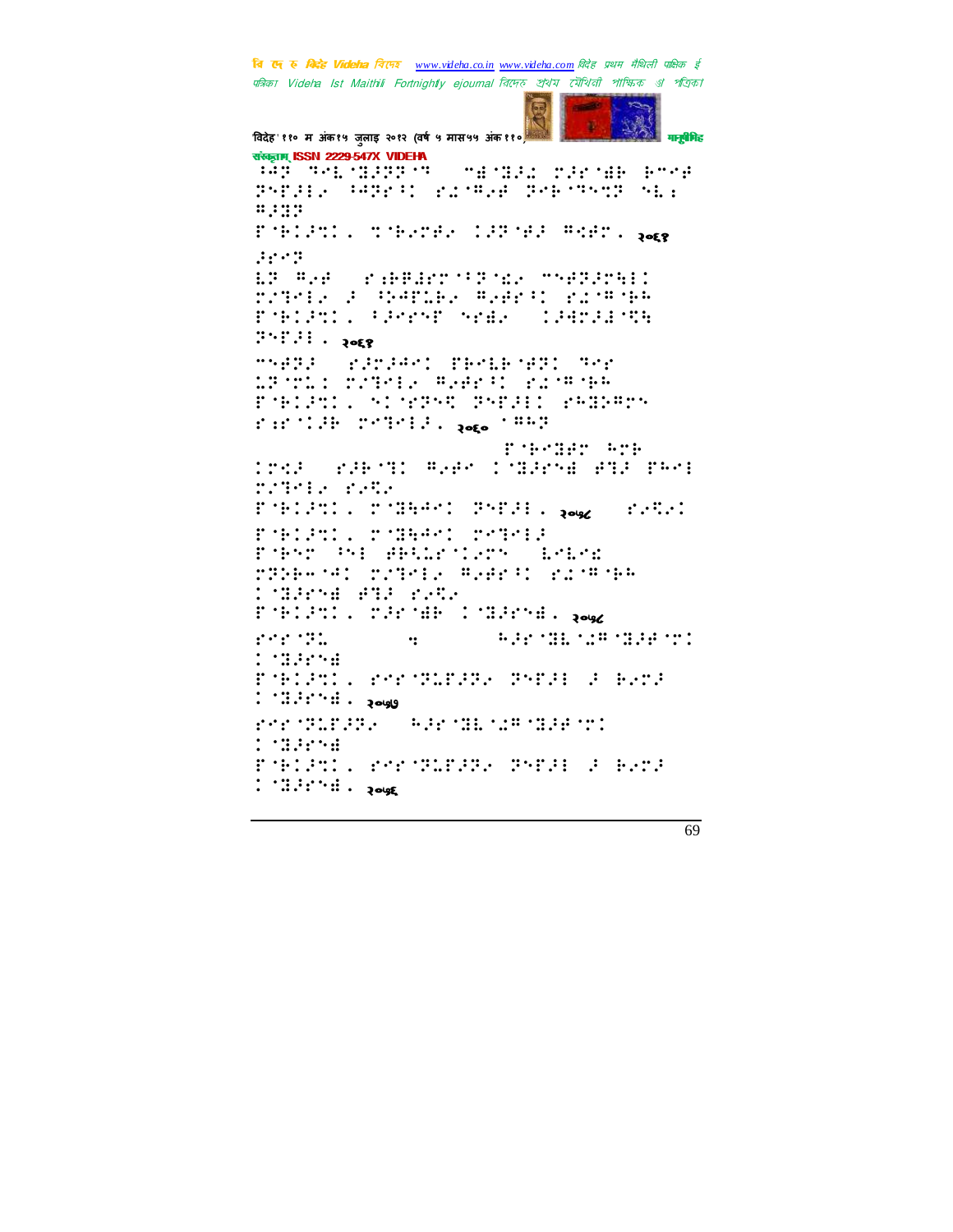विदेह' ११० म अंक१५ जुलाइ २०१२ (वर्ष ५ मास५५ अंक११०) मानवैमिड संस्कृतम् ISSN 2229-547X VIDEHA FOR THEFT : 1999 THE HI Adenticity of the this agent and the PORT PRODUCED BY AN ARTICLE **P.P. MEL MEL 18 MEL 2009** ruera raegen margo FRONTHIC PERISTICAL SAMILES WART COMME PORTETT PORPHE MIROREN PRESPO  $\therefore$   $\therefore$   $\therefore$   $\therefore$   $\therefore$   $\therefore$   $\therefore$   $\therefore$   $\therefore$   $\therefore$   $\therefore$   $\therefore$   $\therefore$   $\therefore$   $\therefore$   $\therefore$   $\therefore$   $\therefore$   $\therefore$   $\therefore$   $\therefore$   $\therefore$   $\therefore$   $\therefore$   $\therefore$   $\therefore$   $\therefore$   $\therefore$   $\therefore$   $\therefore$   $\therefore$   $\therefore$   $\therefore$   $\therefore$   $\therefore$   $\therefore$   $\therefore$ ric ray (Hrtendrich Berger) **CENTRAL SERVICE SERVICE**  $27.2 \times 10^{-1}$ PORTUGAL PARTIE MARIE NAPA (IRAPA) **Yones** HREEK SUPPER (PREFECTABLE) rineri per saar tikra PORTH POSTER PORTH Policies and the control ર૦ષ્ટ્રણ POSTOS TELEVISTO PHP GELE ( TITEL FROM PICH ST TEST PRESS TRIPLE WALPERTA **STIPE AREA (TITLE: ARE PITAGE** FAIRY PHE CONTROL PROPORTION P WAR INT WARRENT TITLE ITS FOREST PLEATER TRIPLE **CEPACHIC MANUFICATION** PARIS MERGER (PATRE 832 TH 312 TH 31 21 TH 38 **TELL FELIN STEEP Additional Manufacturers**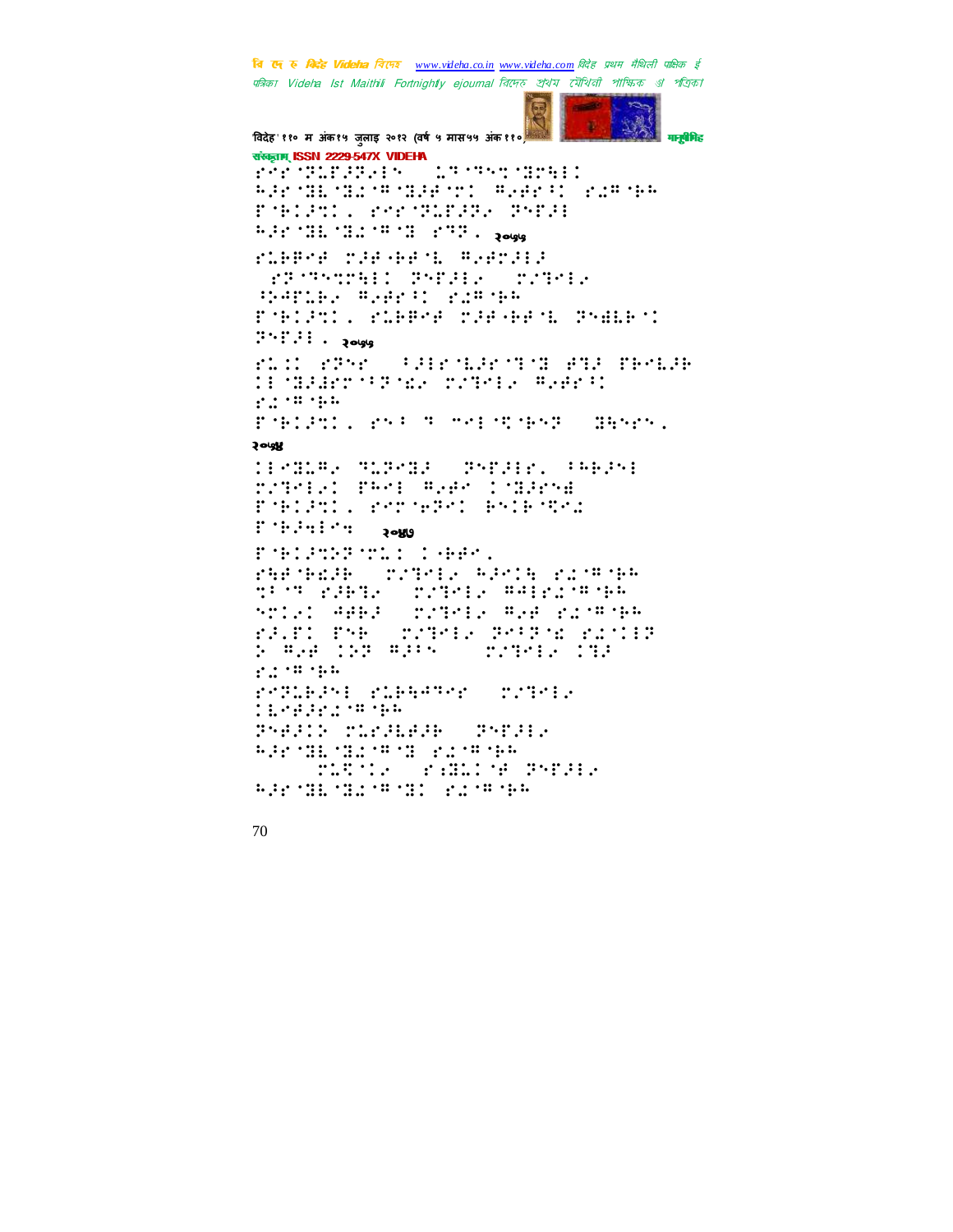विदेह' ११० म अंक१५ जुलाइ २०१२ (वर्ष ५ मास५५ अंक११० म**ाबे**मिड संस्कृतम् ISSN 2229-547X VIDEHA **THEFFICAT POPUL** 22311225 **START INE WAI** TZIMER (IER KAPZE) ESPANYMANTAEI **CONSTRUCTION** PORPORATOR MEREL BOARD PAPPORE. BYDYN PYDD (MORTH 127) 892 **Transfer Product Property PERMITTED** and the second second That . Louism <sub>Rows</sub> Phone Louism Rome modific conditionation 19878-108 Season (overled 198781780 **CANE MEN CHARLES A SURVEY CONTROL** AND PORTHER ildi, bishe <sub>kog</sub> eff.Pr. bhjf?ffff PSER Season portison ENDER SPEED SPEED OFFICE SPEED (FEED) randri represent oldr. Louise <sub>Roga</sub> (1939). LE SPOSPEES PSPIL ASPECTED PSPILE PIRESTRY **CONSTRUCTIONS** CONFIDENTIAL Potentials TEEM. EMARIN SAN PARTIE AT PAIERS springer street (small persi, FROM MORTHROW CORNER (1971) ranger radio than, brefer <sub>Rou</sub> BriBr, th floabh FECE ( STREET SPACE TECH SPECT RESPORT BOSCHILL BELLEVELON TEST, England Sage (12-98), EP NOVESPA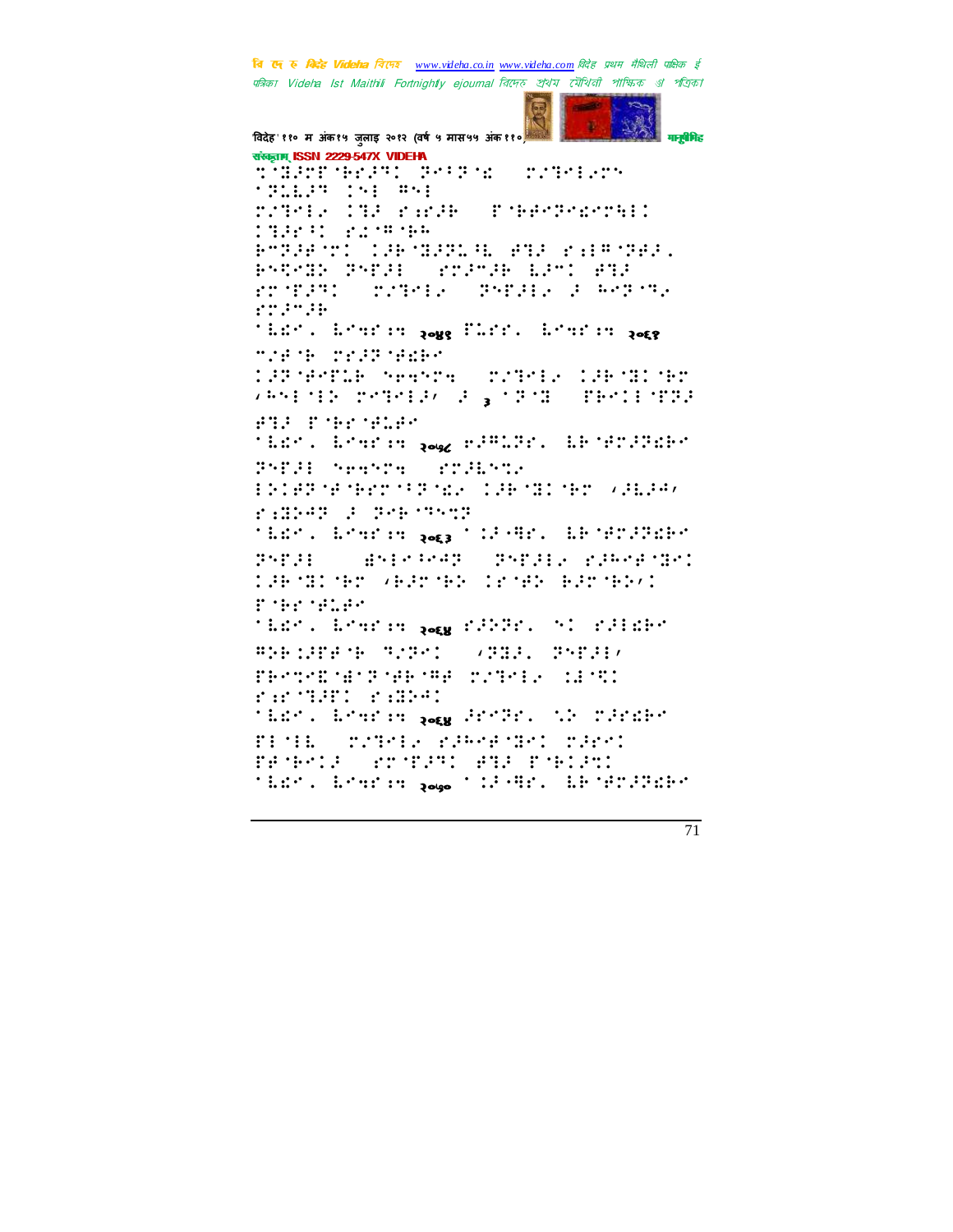मनुबैमिड विदेह' ११० म अंक१५ जुलाइ २०१२ (वर्ष ५ मास५५ अंक११०) संस्कृतम् ISSN 2229-547X VIDEHA FIGHT-THE THE TIME CONTROL PANDALL PADAR MENT - PENTRING AND FORDER There been many fill. TIME FRAME STRAKT ATA raunteen aderaret vrouwet TEDMA EMADO A VARA TEDATTA DA ER NEDIPORT  $\begin{aligned} \mathbf{r}^{11} \mathbf{r}^{21} & \mathbf{r}^{31} \mathbf{r}^{31} \mathbf{r}^{41} \mathbf{r}^{51} \end{aligned}$ **SERVICE ASSESSMENT CONTRACTS** remain control criteri TEEM, EMARIA <sub>Reg</sub> (11998), EPOPPIER 1983 Shill Scheeded Benedi en man: 'idi', isturiu <sub>koga</sub> "liftir, <sub>koga</sub> "liftir SPP RIMPS ( PIPME SE PRE LMLME rretrakt braakt penett (reactne  $(22.1232)$ tich. Drefen <sub>Rog</sub> (2020). De Gr*2*2chr 88. rusian 19 G MAARTSPAR FSCHRIEF BESPIE 800 - 1000 - 1000 - 1000 - 1000 - 1000 - 1000 - 1000 - 1000 - 1000 - 1000 - 1000 - 1000 - 1000 - 1000 - 1000 -"Ld", Louise <sub>Roug</sub> (While, <sub>Roug</sub> Mische **THIS CONTROL SECTION** PSEARD CRADA REGISTERED TO PARTICULAR PARKEMENT THORPHOENISTS TRIPPE PATS, 1920 (16942) Age Age **Additionary Theoretical State State** FIFRENT INCH PAPER (BEE (Trakets S Beach) romined by the proper TEMPEMBEL SEE TSE TMIPH WATCH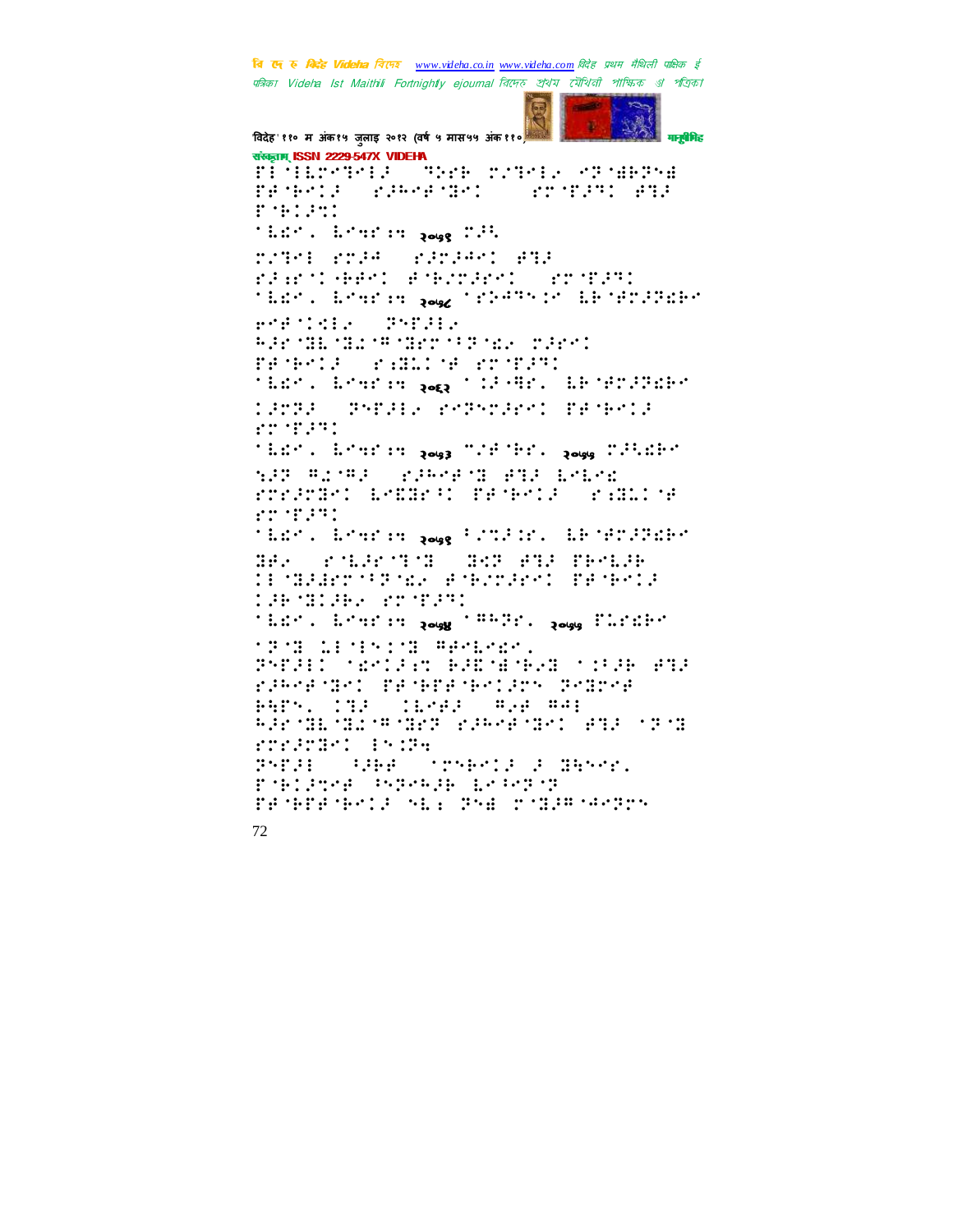

संस्कृतम् ISSN 2229-547X VIDEHA PATHE FACTOR HERIOT **MANIFEST** Adjar, Pres inc. Angl. Pracineda Prince Production and Constant BYD-BEER (DYD BEER GYD BYDYNE AND ANIXAY LOBYNISHTTY ribre dille sol sill conser rantements mat shown in her day has Policiana e **TATAR PARTNER (PAPAI STATARPAGE** rn ni benzer ernifika færni ramonia STORYCH Spanna Th **AGE THE THE THEFT THREE PAPERS CONFIDENT** randasen (abdilder (libderate eBord - Shellerier Serbir IS FUELTRIAL TITTER CORTILITAT  $\sqrt{2}$  and  $\frac{1}{2}$  and  $\frac{1}{2}$  and  $\frac{1}{2}$  and  $\frac{1}{2}$ **STRAIGHT SEARCH TO STRAIGHT** ESTIMARE TO PERE CRETE THE **VIRGINAL REPORT FOR PROVIDE** rister en rithere The Paris Philips  $\dddot{\mathbf{z}}$ **MERCH THEM STRUBI TEERS** *VAPILE BRIDGE CONFIDENT VIRESE*  $\sqrt{3}$  (BE MP)  $\sqrt{3}$  (123, FB)  $\sqrt{3}$  (PP) EV (FB) PENDANCY PORTIL ENGIN VENDER PONGE BEFNED PRNE MONDE reformation control and crocor **NEW PERMIT ENGINE**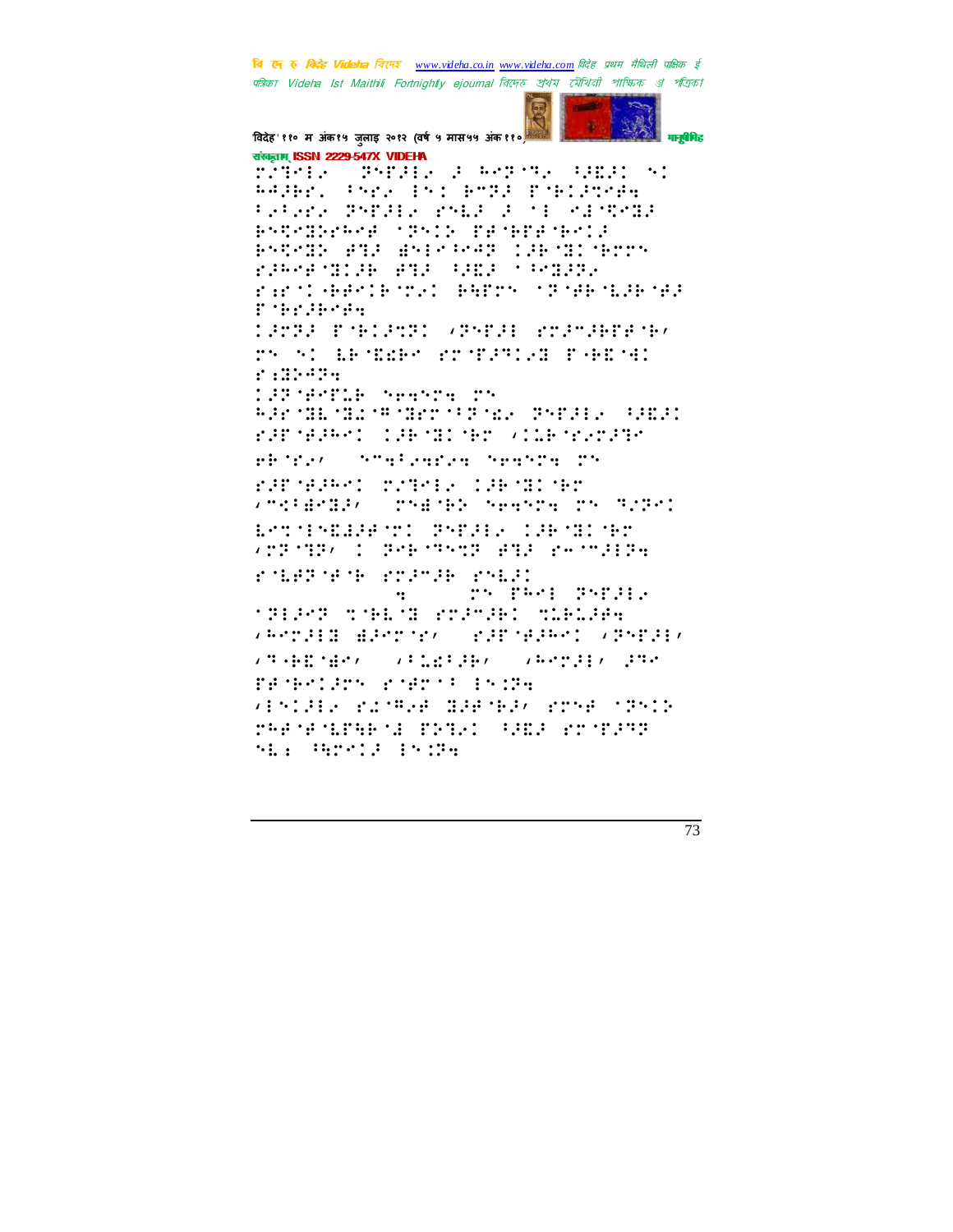विदेह' ११० म अंक१५ जुलाइ २०१२ (वर्ष ५ मास५५ अंक ११०) मानुबैमिह संस्कृतम् ISSN 2229-547X VIDEHA  $: 3.5$ **PARTIES AND PROPERTY Contract Service** ENFORMATION (TOPPED)  $\sqrt{2724}$  (1.27,  $\sqrt{2}$   $\sqrt{3424427}$ ,  $\sqrt{2}$ PHIL THE MERGE VIEW (1999) **CHARGE SHE SHEETS** Arra Karaman Amerikan (And rikerand and right-basi **CAR MEDITER:**  $\mathbf{r}$  :  $\mathbf{r}$ PARIS BALANGERALE VINFARIA Prisil aristicitis ("SPR all cr **A.A. S.M.A.**  $\ldots$   $\ldots$  $7.7774$ **SAME SIDE CONSTRUCTS** edwearders **MINIMAGE STREETS** PRODUCTORE BREAGHT SCARAGE ESTER SPARENT TITLE Brist-Bartis (MRSIES ESTMERES) BTS PRESER BREATHENIE (PRESEREN BESTRINGE OF 37 THE STRING Ente Rhodes Aned Richele (nankeon PROPER PART 24/77 MEE 1773 LARATAT EATLITE TATLES CONTAES ATL Report CHEF BREEK COMPOSED 15:2 832 25:525 PORT PORTSHED PORTS FINA rrefe fall inirikera drefe: rathe photographical control of **ARTESTATIVE PLETILIE**  $\mathbb{R}^{log}(\mathcal{E})$  :  $\mathbb{R}^{2}$  :  $\mathbb{R}^{2}$  :  $\mathbb{R}^{2}$ FORE PORPENENTSHED SERVE PORT rener een meerste reneemskelijkel 74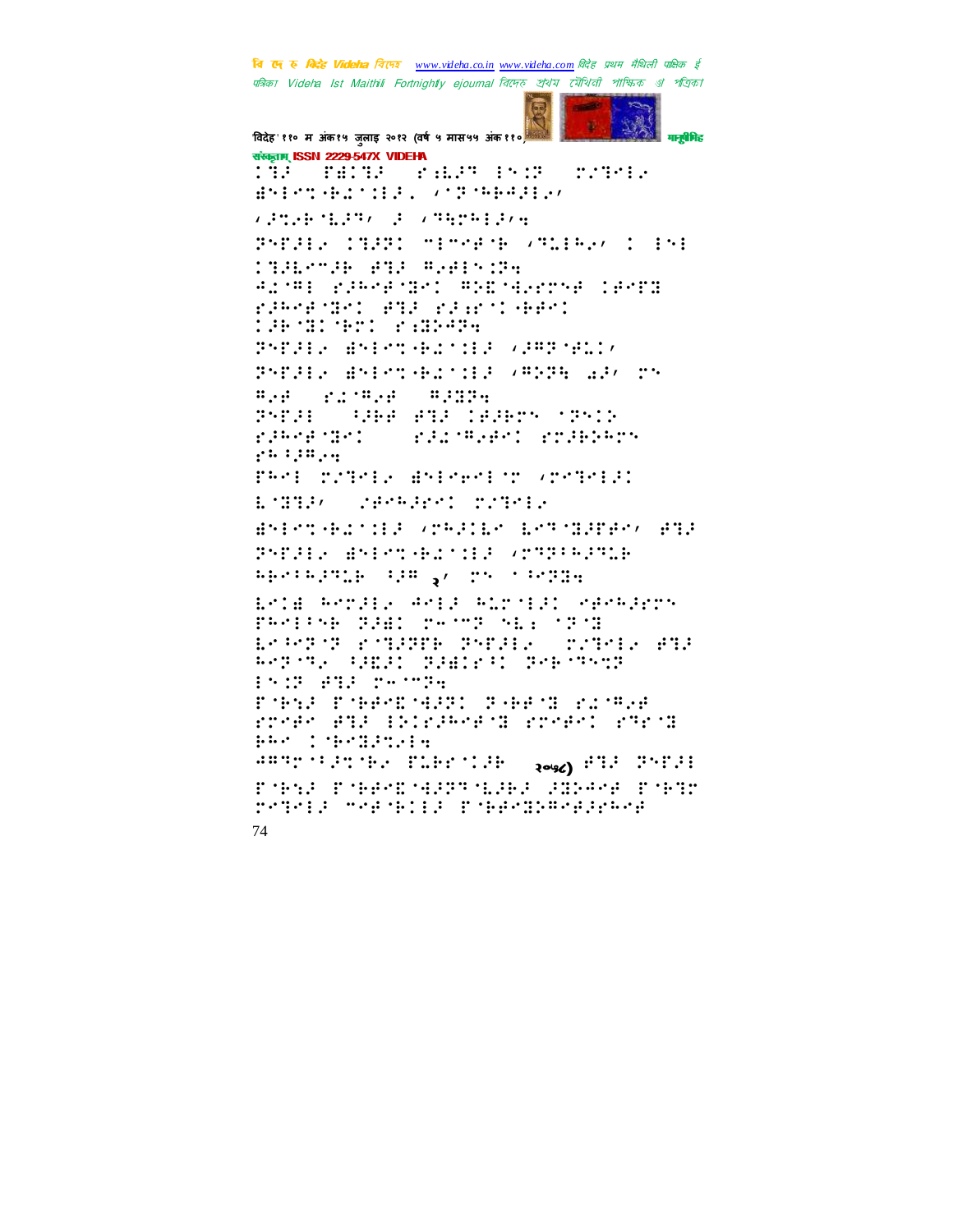विदेह' ११० म अंक१५ जुलाइ २०१२ (वर्ष ५ मास५५ अंक११० मानुबैमिह संस्कृतम् ISSN 2229-547X VIDEHA 1991 (Lega and Wal Pobenheeding POPULARII ARTOIS POPULARA ranger noge (10 and 20 and recode randal randae redea randari nange aga rakei (prova ESTER THOM randari ada inak de caratanara  $-0.51$  (Hz  $-0.12$  )  $-0.12$  (Hz  $-0.12$  )  $-0.12$  $79771 -$ PRODUCTE SERIORES PER POTER room rock (Perlion ring in the component of the component of the component of the component of the component of the component of DZIPLA PLEMOVAE POBAPROBZE 194294755 **THE SEPPRE PRESS SPEED PIRE PERMIT CONSTRUCTS** 15275928 PROB (PSDB) PARATORI HOW HOW PANE **INSTRACT PRODUCT AGEST SECTION** ramine ringer rreen 'P'E CARD PE'N PAP'HAR JAAR AHA **MINIMUM STATE SEARCHILD STATES COMPANY CONTROL** BOON STEPHENS  $20E$ grobeedie eta monarca araban een  $\cdots$ rning rechtelborg Benblüberg FLEETIGE ROLL (FIGHT 1912 THE PHEF)  $\frac{1}{2}$  and  $\frac{1}{2}$  in the set of the set of the set of the set of the set of the set of the set of the set of the set of the set of the set of the set of the set of the set of the set of the set of the set of the set  $47.144777777$ taerage.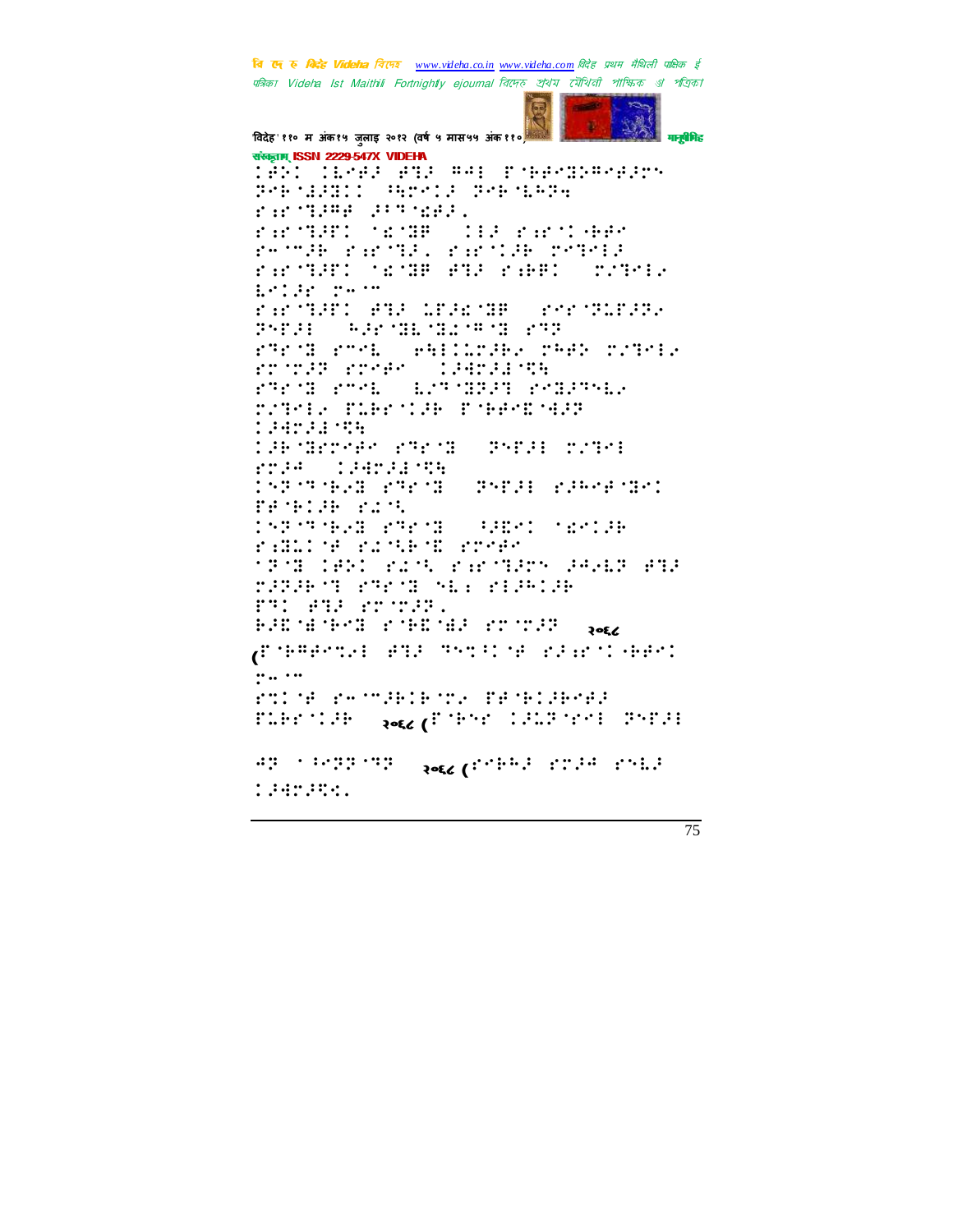विदेह' ११० म अंक१५ जुलाइ २०१२ (वर्ष ५ मास५५ अंक११० मानवैमिड संस्कृतम् ISSN 2229-547X VIDEHA PERSON WHEN PURSE REQUIRING THE romenser skrepser rad rands **TRANSPORT** releved eacourde, redy solernleed FUSTER Respectfully for the 1979 th 1942931934 EDIFFERENT PORTHEIME POINTER ... prints adventuable and model mod ESTARF REACTES ( HO း ... ၁၀၀၆ del terreta activalente contenar  $1.74.14$ TITLE FINENTIAL LONGICA STORE ROLL CONTROL SPECIFIES TECHNIC  $: 4.33$ substance of the compose (1998) General HARD SCHOOL STORES (1973) LESS HESE PLOTANIE PROVINCE (PRODUCT) grand der schrift scheid streie निर्माण का प्राप्त कर के साथ का समाज करने के साथ स्थित के साथ स्थित के साथ स्थित के साथ स्थित करने के साथ स्थि<br>जनसङ्ख्या rrepresent rich range (Eekarge POTOLIBENT PROTEEN USB Room CONFIDENTIAL POST CONTRACTOR OF 2227-111 EPPSYCHED STORE (EPPSYCHED rnis rrnen algebige from ribhr chleiri roice. ર•દ? (<sup>:' : :</sup>∵:` rabbi rrepe (repa) 76

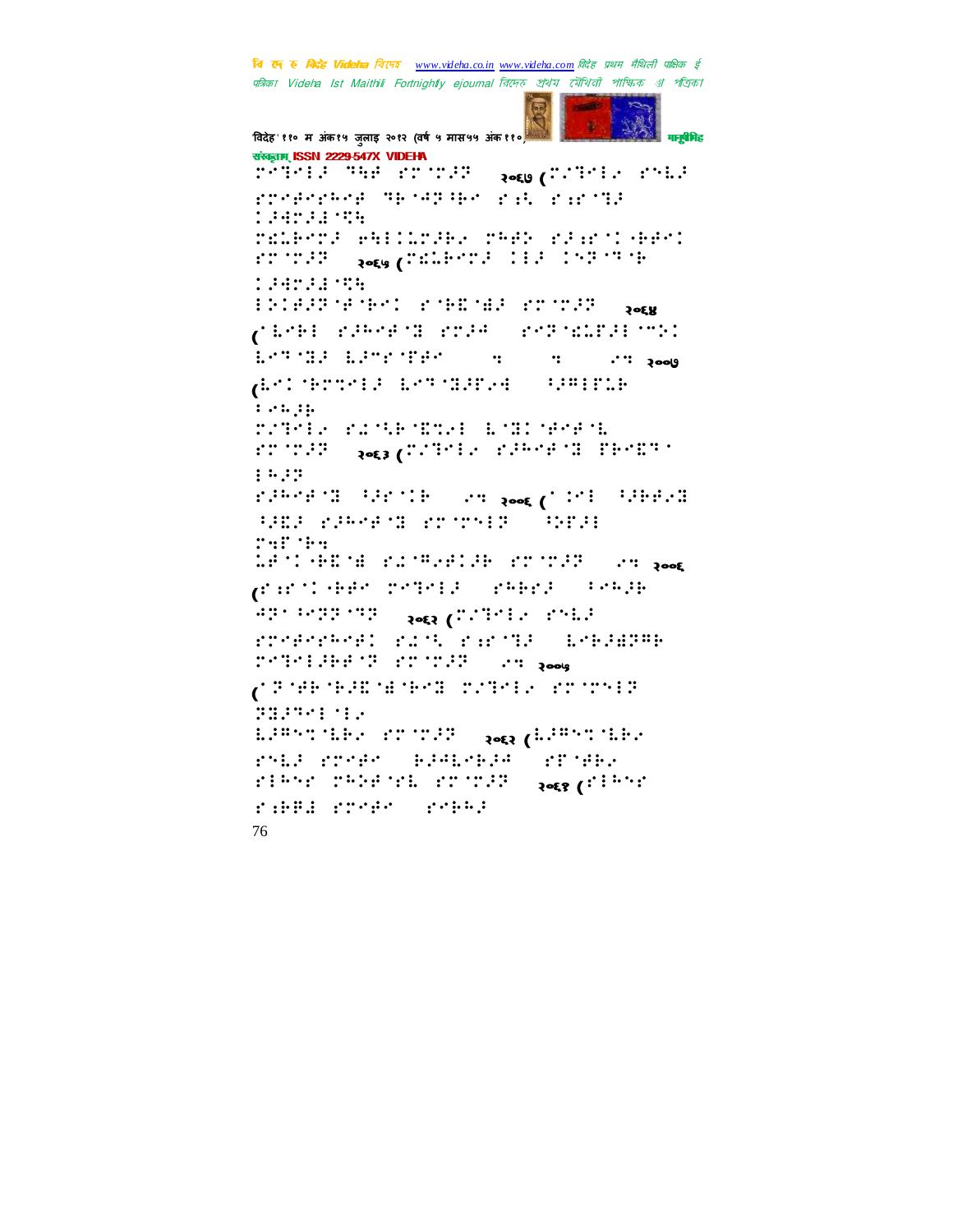विदेह' ११० म अंक१५ जुलाइ २०१२ (वर्ष ५ मास५५ अंक ११०) मानुसीरी मानुसीरीहरू संस्कृतम् ISSN 2229-547X VIDEHA \THE INTERNATIONAL (⢸⣇ ⣝ ⢾!' ⢷⢼⣉⢽-!⣉⢼⢷⢺⢼⢳-!⣝⣓⢴\*! ЛЕРИ № 11 № 112 № 1200 (№ 112 № 112 № 112 № 112 № ' ⢷⢾⣏ ⣚⢼⢽-!⣎⢷'⣅⢷-!⣔⢼'⢼\*! ⢸⢼⢽⣅!'⢹.!२०५४ (⢸⢼⢽⣅!⢼!⢽ ⢹ ⢷-! ⣇⢷⢼⣞⢽⢻⢷\*! ⣇⢹⣉.⢸ ⢷⣜⣀! ⢸⢼⢷⢾-!5⢴⢽!⢼!⢾⢼⢷⣒! " '⢷ !'⢾⢼⣀! '⢵⣏ ⣞⢳⢼⢷ ⢸⣏ ⣞!⣇ ⣝⣇" ⣙⢼'⢽! ⢽⢷ ⢹⣉⢽⢼⣝-!  $^{\prime\prime}$   $^{\prime\prime}$   $^{\prime\prime}$   $^{\prime\prime}$   $^{\prime\prime}$   $^{\prime\prime}$   $^{\prime\prime}$   $^{\prime\prime}$   $^{\prime\prime}$   $^{\prime\prime}$   $^{\prime\prime}$   $^{\prime\prime}$   $^{\prime\prime}$   $^{\prime\prime}$   $^{\prime\prime}$   $^{\prime\prime}$   $^{\prime\prime}$   $^{\prime\prime}$   $^{\prime\prime}$   $^{\prime\prime}$   $^{\prime\prime}$   $^{\prime\prime}$   $^{\prime\prime}$   $^{\prime\prime}$   $^{\prime\prime$ ⢶⢵⢽!⢽⣐⣒;!९७७ -१-५५३६९९४ / ९ ८४१२८ ०७३३  $\mathcal{L}$ : eiga $\mathcal{L}$  and  $\mathcal{L}$  and  $\mathcal{L}$  and  $\mathcal{L}$  and  $\mathcal{L}$  and  $\mathcal{L}$ eijaste kalendris kalendris parastas parastas parastas parastas parastas parastas parastas parastas parastas p<br>Etimologia parastas parastas parastas parastas parastas parastas parastas parastas parastas parastas parastas ⢽⢵⣞;!' ⣇⣙⢼!#⣙⢴!⢹⢵"⢷! ⣐⣞⢷⢽⣞!'⢾ ⢷⢼!⣁!⢺⣈⢽!⢴! ⣇⢼" ⢾⣇⢾⢼!⢴!⣙!⢺!⢸⢼"⢷!⢻⢼⣁!⢺! "Z" Rood f. HPHETERTH NE F TIP Q  $\ddot{...}: \ddot{...}$   $\ddot{...}$   $\ddot{...}$ Times and the contract of the contract of the contract of the contract of the contract of the contract of the contract of the contract of the contract of the contract of the contract of the contract of the contract of the 180cibmtbsjl.hbdii⣒iunm!⣐'⢷!  $^{\prime}$   $^{\prime}$   $^{\prime}$   $^{\prime}$   $^{\prime}$   $^{\prime}$   $^{\prime}$   $^{\prime}$   $^{\prime}$   $^{\prime}$   $^{\prime}$   $^{\prime}$   $^{\prime}$   $^{\prime}$   $^{\prime}$   $^{\prime}$   $^{\prime}$   $^{\prime}$   $^{\prime}$   $^{\prime}$   $^{\prime}$   $^{\prime}$   $^{\prime}$   $^{\prime}$   $^{\prime}$   $^{\prime}$   $^{\prime}$   $^{\prime}$   $^{\prime}$   $^{\prime}$   $^{\prime}$   $^{\prime}$ THI WIE THE PHOTOGRAPH & WHERE ROOK TO ⣇⢹⢳!#!'⣛#⣒!⢴!⣞' '⣜⢴!⢼⢾ ⢷!  $^{\prime}$  . The second second second second second second second second second second second second second second second second second second second second second second second second second second second second second second TRAIN, IN Z (NO 2R 2RA) RENO A HETHE TH GRIST SERVICE THAT THE WELFARE TO THE TREE OF THE TREE OF THE TREE OF THE TREE OF THE TREE OF THE TREE OF THE TREE OF THE TREE OF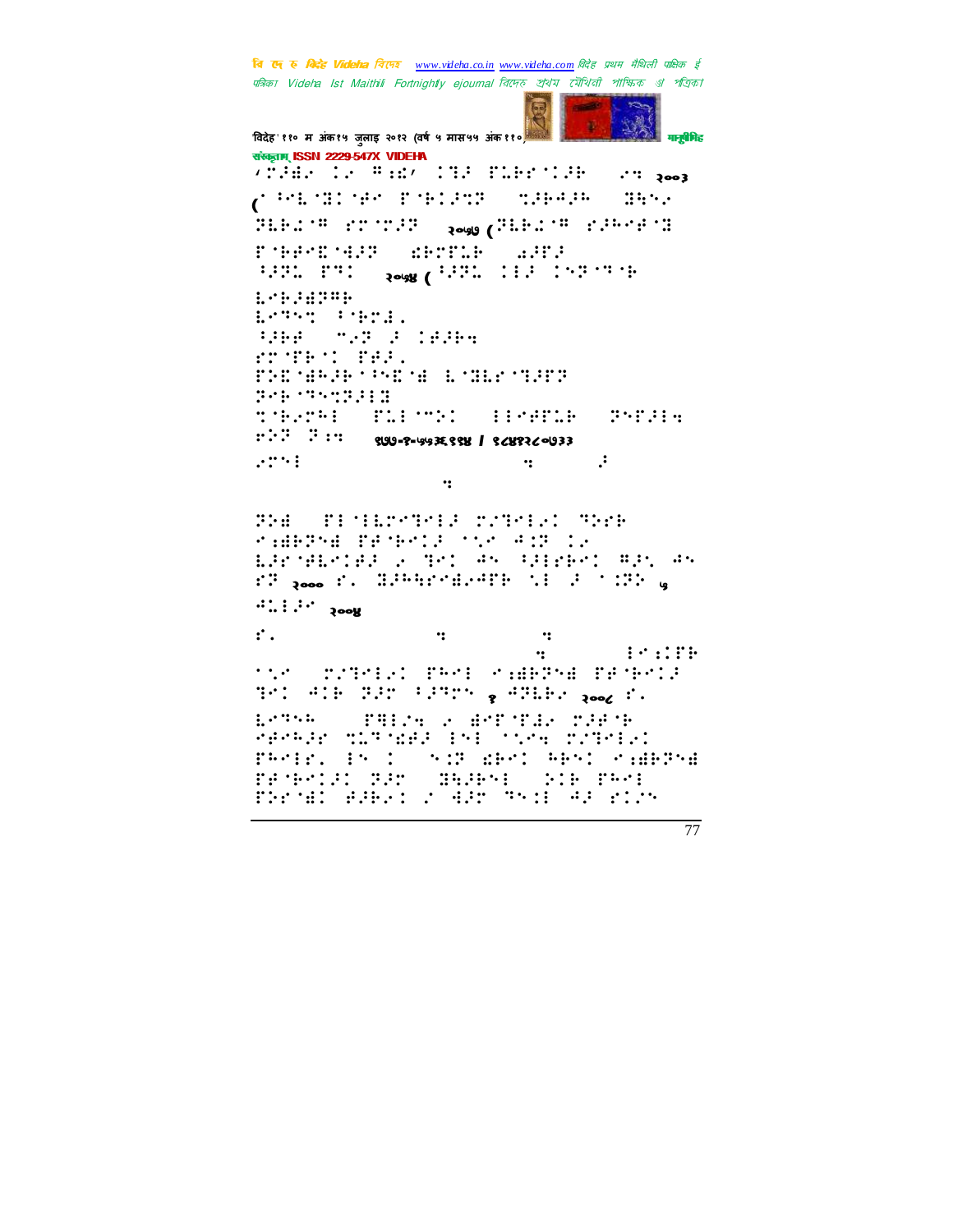'विदेह' ११० म अंक१५ जुलाइ २०१२ (वर्ष ५ मास५५ अंक ११०) मानुसीरी मानुसीरीह संस्कृतम् ISSN 2229-547X VIDEHA

iuuq;00xxx⣒wjefib⣒dp⣒jo0gffec bdlogi und de la 1971 de 1980 de la 1980 de 1980 de 1980 de 1980 de 1980 de 1980 de 1980 de 1980 de 1980 de 19 'WYSI I I I I YESHA AL ISBN 1918-1918  $\mathcal{L}$ 

) ()  $\mathcal{L}$  ,  $\mathcal{L}$  and  $\mathcal{L}$  are  $\mathcal{L}$  and  $\mathcal{L}$  . It is the single single sum of  $\mathcal{L}$ ₩WH 1999 YOU WHAT IS TO MAKE THE WARD IN THE UP OF THE UP OF THE UP OF THE UP OF THE UP OF THE UP OF THE UP OF  $7.7:$ 

⣇⢹⢳!⢶"7⣅!⢸⢷ "⢽!

ius;00xxxx quadratic production of the control of the control of the control of the control of the control of the control of the control of the control of the control of the control of the control of the control of the con to the state of the state of the state of the state of the state of the state of the state of the state of the ⢷⢳!⣁⣒!⢴!⢾⢳⢼"!⣉⣅⢹ ⣎⢾⢼!!⢽⢴!  $\mathcal{F}$  ,  $\mathcal{F}$  ,  $\mathcal{F}$ 

 $\frac{1}{\alpha}$ 

 $\ddot{\phantom{0}}$  $V$ i  $V$ i  $\bullet$   $V$ 

Btijting in de staat de staat de staat de staat de staat de staat de staat de staat de staat de staat de staat<br>Die verskeie van de staat de staat de staat de staat de staat de staat de staat de staat de staat de staat de ₿HE 'N V AN 'B NEBEL' BNEBEL BN 'BNH2' L'  $\frac{1}{2}$ 

 $\bullet$  if the state  $\bullet$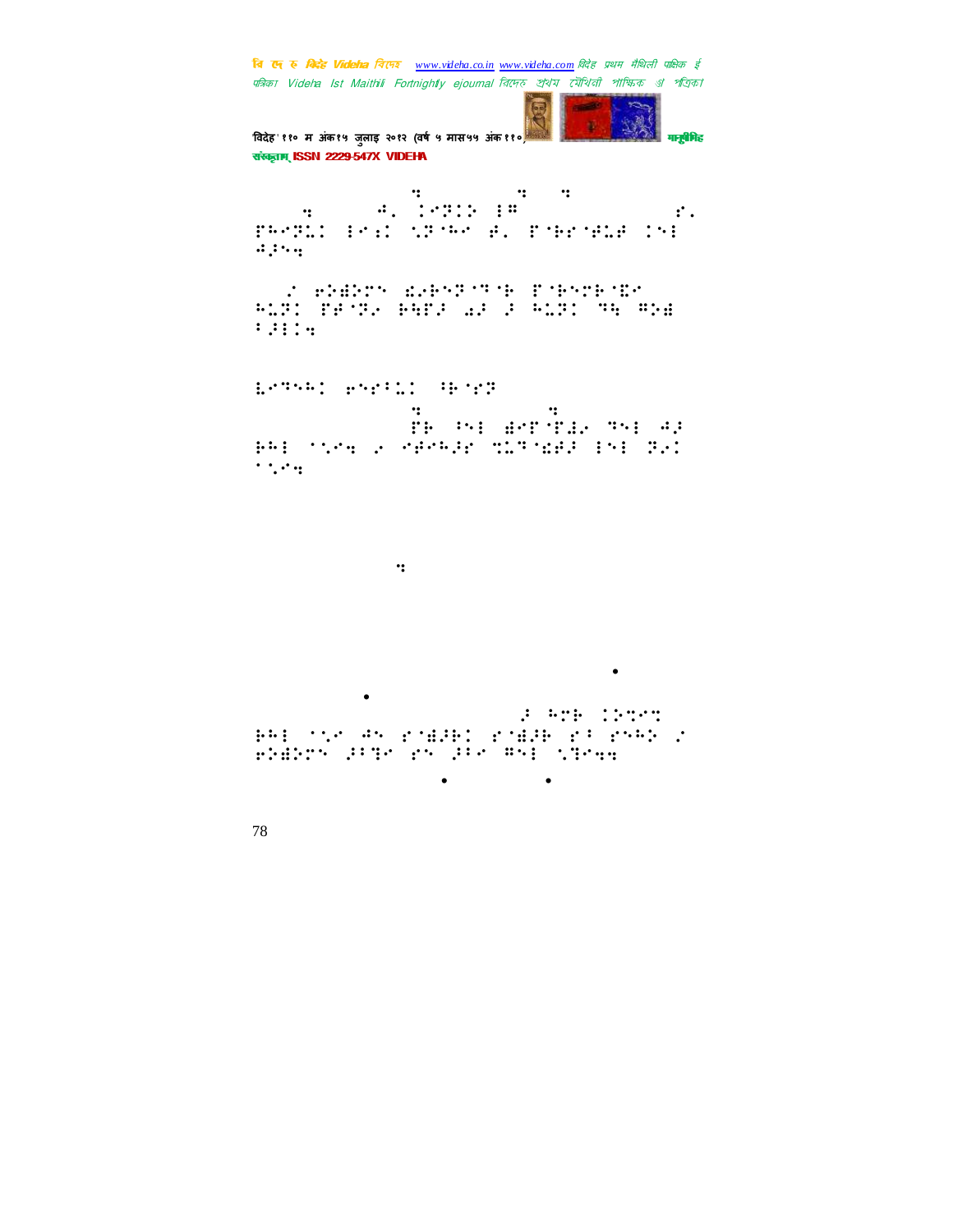

विदेह' ११० म अंक१५ जुलाइ २०१२ (वर्ष ५ मास५५ अंक११० संस्कृतम् ISSN 2229-547X VIDEHA

and Bay EPSHER PROSE SAESIFIES ATED RISI PHA PENGPHIS 227PE197 RE PROPRI 1875 BRA RS EBSE 3003

ATLENT TIME MA SE TIME DIES AT Presided Service dies, en 2000 bel 1995 ann am Steath, beech ERSPORER PRAY PROPERTY AN PRODUCED SAME OF PRINCIPLATOR CER roding Abbeyond regard to past tics STA PETERSTALLY, GENEAT CA **EPPERED HIME PIRALEST** 1535 5136 rn rogoger whe wee cigs aces r Tarim Allary 2562 (Bid A584 ISB) Ar Endernann Santary (Strate  $\ddots$  :

 $3048$  :  $\ldots$ 

 $\bullet$ 

rilmasmenter septitivo rathia HARRY PRESS CREATED RESERVE  $\mathbf{r}$ :  $\mathbf{r}$ 

 $\bullet$ 

 $\ddot{\cdot}$ •:  $\cdot$ : ribl Westling ID Tenend CAPARK.PYRA JZTMER BROAK JEMOŠ BENETA KAPATUR TUPUN KATURP ET TERR BIE ESPIRIN APPROVA GROZ CZIPIŁ SZEZOZ EnEnd diffine ment diffuse between szok epsi perzi arti riprényelé.<br>Szozialari epszosk

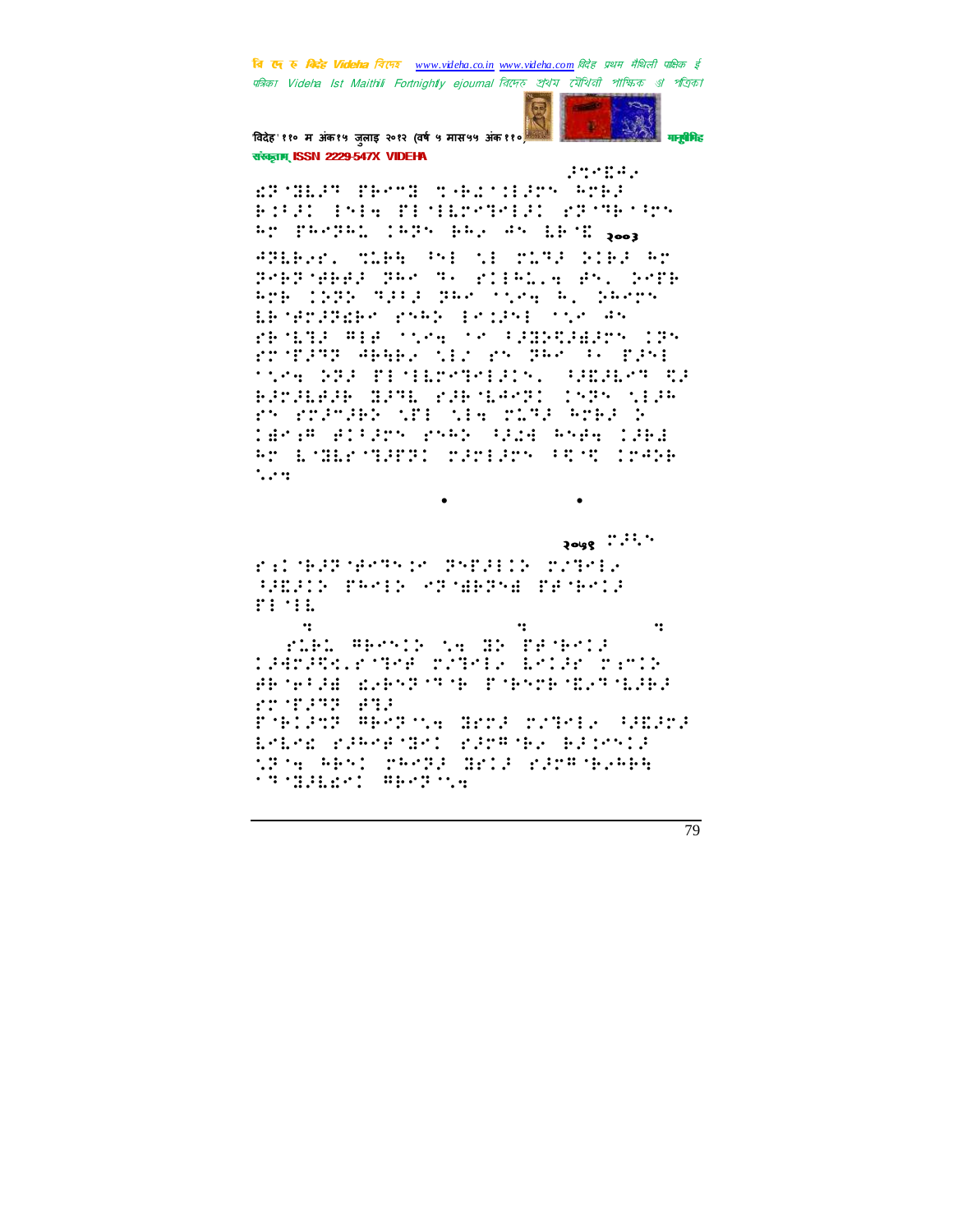विदेह' ११० म अंक१५ जुलाइ २०१२ (वर्ष ५ मास५५ अंक ११०) मानुसारी मानुसीमेह संस्कृतम् ISSN 2229-547X VIDEHA )" ' ⢷⢾!⢽'⢼!"⣓5⢽⢼!⢼⣝⢵⢻!⣎ ⣝⢿! ⣇⢽⣝!"⢺⣓⢹ ⣇⢼⢷⢼!⣈⢾!'⣅" ⢾! "⢳⢵!' ⣇!7⢼⢾!⢷⢼⣈!⢻!⣁⣒!⢷! #N PRINT NO PROTECTION PORTHER ⢸⢼!⢼⢷⣜!⢼7!⢽!⢸⣞#⢾!⣁⣒!⣋⢼! "⢺⣓!⢾⢼7!⣐!⣚⢼!⢹g!⢷⢳!⣁⢴. ius (10xxx) ius (10xx) ius (10xx) ius (10xx) ius (10xx) ius (10xx) ius (10xx) ius (10xx) ius (10xx) ius (10xx)  $\mathcal{L}_{\mathcal{D}}$ nbjoqbhana nbjoqbhana nbjoqbhana nbjoqbhana nbjoqbhana nbjoqbhana nbjoqbhana nbjoqbhana nbjoqbhana nbjoqbhana  $x \rightarrow y$  $\bullet$  if the probability of the probability  $\bullet$ Btijting de Berlingen in de Berlingen in de Berlingen in de Berlingen in de Berlingen in de Berlingen in de Be<br>Bij de Berlingen in de Berlingen in de Berlingen in de Berlingen in de Berlingen in de Berlingen in de Berling iuuq;00xxx⣒qbmmbwnjuijmb⣒nbjo  $\ddot{\phantom{a}}$ ⢼iuuq;00xxx⣒qbmmbwnjuijmb⣒ofu TERE ORIGIN THER CHINE TERR TO  $\begin{picture}(150,100) \put(0,0){\line(1,0){10}} \put(10,0){\line(1,0){10}} \put(10,0){\line(1,0){10}} \put(10,0){\line(1,0){10}} \put(10,0){\line(1,0){10}} \put(10,0){\line(1,0){10}} \put(10,0){\line(1,0){10}} \put(10,0){\line(1,0){10}} \put(10,0){\line(1,0){10}} \put(10,0){\line(1,0){10}} \put(10,0){\line(1,0){10}} \put(10,0){\line$  $\therefore$   $\therefore$   $\therefore$   $\frac{1}{2}$   $\therefore$   $\frac{1}{2}$   $\therefore$   $\frac{1}{2}$   $\therefore$   $\frac{1}{2}$   $\therefore$   $\frac{1}{2}$   $\therefore$   $\frac{1}{2}$   $\therefore$   $\frac{1}{2}$   $\therefore$   $\frac{1}{2}$   $\therefore$   $\frac{1}{2}$   $\therefore$   $\frac{1}{2}$   $\therefore$   $\frac{1}{2}$   $\therefore$   $\frac{1}{2}$   $\therefore$   $\frac{1}{2}$   $\mathcal{F}$ ius;00ifmmpng) international properties of the properties of the properties of the properties of the properties of the properties of the properties of the properties of the properties of the properties of the prop dpn0" and post independent in the set of the set of the set of the set of the set of the set of the set of the  $\frac{1}{2}$  #  $\frac{1}{2}$   $\frac{1}{2}$   $\frac{1}{2}$   $\frac{1}{2}$   $\frac{1}{2}$   $\frac{1}{2}$   $\frac{1}{2}$   $\frac{1}{2}$   $\frac{1}{2}$   $\frac{1}{2}$   $\frac{1}{2}$   $\frac{1}{2}$   $\frac{1}{2}$   $\frac{1}{2}$   $\frac{1}{2}$   $\frac{1}{2}$   $\frac{1}{2}$   $\frac{1}{2}$   $\frac{1}{2}$   $\frac{1}{2}$   $\frac{1}{2}$  ⢳⣅-!⣅⢹⢼!⢺Z!⣋⢴⣞!⢸!⣋⣞⢼!⢹⣈⢴! ⢾Z!⢾#!⢳"⢼7!"⢳⢵!⢸⢼"⢷!⢻⢼⣁!२००० ⢴⣒"Z!zbipphfpdjujft!'⢷!⢽⢷⢽ ⢾⢷!  $\mathbf{H} = \mathbf{H} \mathbf{H}$ "⢷ ⣇"!7⢽ ⢹!⢸g!⢻⢼!7⢼⢹!⢵⢳⢵!⣋⢵⢽! **The Parties of Section** iuuq;00hbkfoesbuiblvs⣒cmphtq public conditions of the conditions of the conditions of the conditions of the conditions of the conditions of hbdii⣒iunm!⢼! ius;00xxx1150181150181150181150181150181150181150181150181150181150181150181150181150181150181150181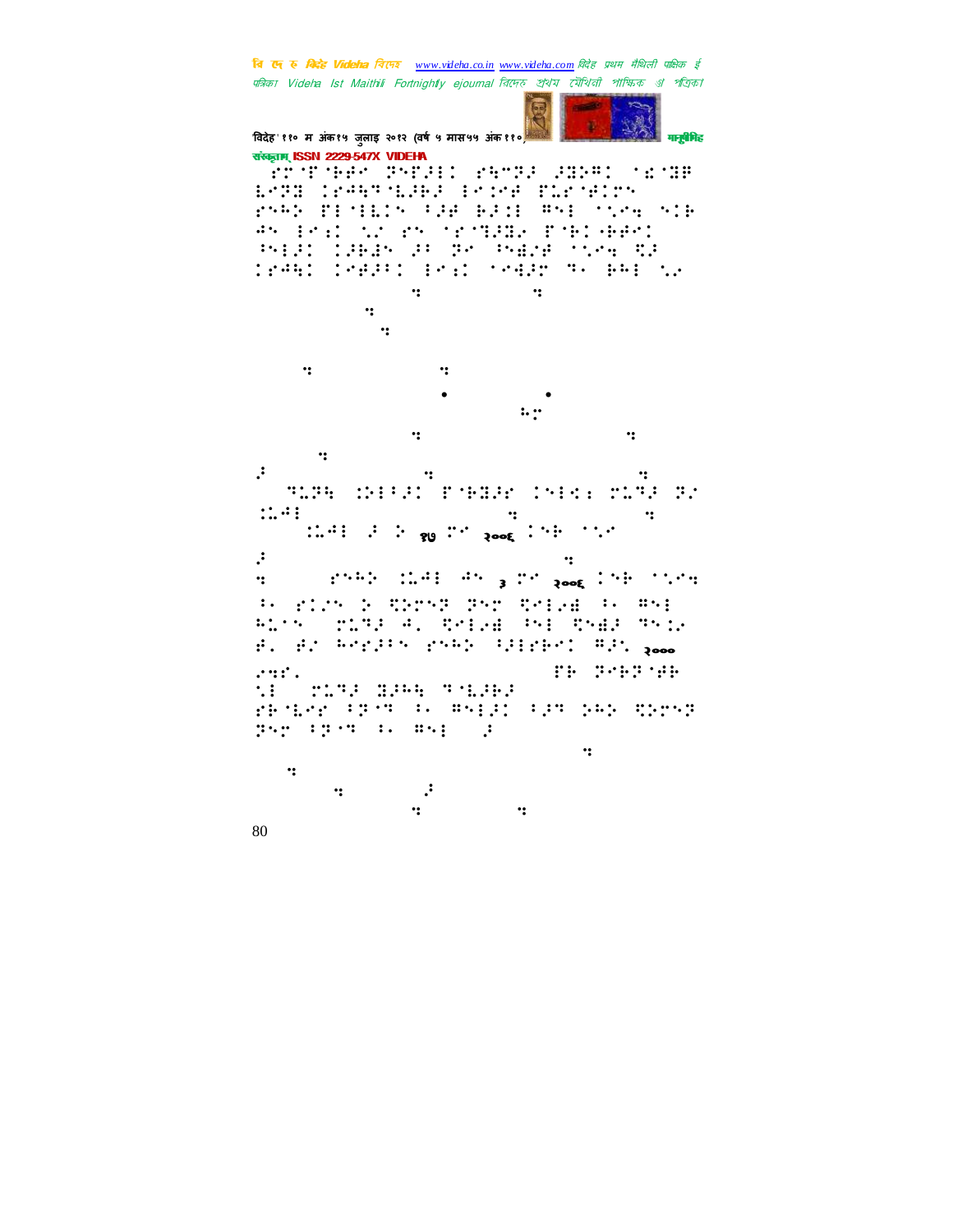विदेह' ११० म अंक१५ जुलाइ २०१२ (वर्ष ५ मास५५ अंक ११०) मानुसारी मानुसीमेह संस्कृतम् ISSN 2229-547X VIDEHA

 $\begin{array}{ccc}\n\vdots & \vdots & \vdots \\
\downarrow & \downarrow & \ldots & \vdots \\
\downarrow & \downarrow & \ldots & \downarrow\n\end{array}$ 2008 "Z. POBP WHO INTERNATIONS IN BUILDING  $T$ 'LEATTY LITETAL TAR (THATY-FAI) PAL LATSE WE SEE ON THE SEE ' ⢷⢼⣉⢾!⢸#!⢼!⢵!⢺⣈⢽!२००८ !'⢵⣙⢴! ⢷⣓'!#!⢾⣈⢽!⢽ ⣞⢷⢽⣞'⢷!#⣙⢴! ' ⢷⢼⢷ ⢸!२००० ⢴⣒!!⢻⢺⢽ ⢹ ⢷!⣚⢼⣅⢷! ⢺⢴!⢹ ⣇⢼⢷⢼!!⢺7⢼!5⢷ 5!⢵⢾!⣁#⣒! ) in the contract of the contract of the contract of the contract of the contract of the contract of the contract of the contract of the contract of the contract of the contract of the contract of the contract of the contr

qvcmjdbuje do protestantističnih političnih političnih političnih političnih političnih političnih političnih<br>Dogodpisa

 $\mathcal{L}_\mathcal{D}$  and  $\mathcal{L}_\mathcal{D}$  and  $\mathcal{L}_\mathcal{D}$  and  $\mathcal{L}_\mathcal{D}$  and  $\mathcal{L}_\mathcal{D}$  and  $\mathcal{L}_\mathcal{D}$ ⢳⢼Z!⢹⣅⢽⣓!⣐!⢺!⣈⣅⢺!⢷⢳!⣁!  $^{\circ}$  5: 5  $^{\circ}$  5  $^{\circ}$  5  $^{\circ}$  5  $^{\circ}$  5  $^{\circ}$  5  $^{\circ}$  5  $^{\circ}$  5  $^{\circ}$  5  $^{\circ}$  5  $^{\circ}$  5  $^{\circ}$  5  $^{\circ}$  5  $^{\circ}$  5  $^{\circ}$  5  $^{\circ}$  5  $^{\circ}$  5  $^{\circ}$  5  $^{\circ}$  5  $^{\circ}$  5  $^{\circ}$  5  $^{\circ}$  5  $^{\circ}$  5  $^{\circ}$  5  $^{\$ 'a'ur'o da bara ⢽!⣁⣙⣒!⢵⢽⢼!⢳⢼Z!⢹!"⣓5⢽⢼! ⢳⢾ ⣇'⣓⢷ ⣜!⣁!⢼!⢸⢼"⢷!⢻⢼⣁!7⢼⢹! PREP PROBREW PEOPLE PEOPLICAL CRPE ⢺⢼!"#⣒!⢾⢹⢽⣅"⢼⢷!⢳⢼Z!7⢼⣝⢵⣋⢼⣞⢼! " '⢼⢹⢽!g!⢷⢳!⣁⢴⣒! nbjoqbhana nbjoqbhana nbjoqbhana nbjoqbhana nbjoqbhana nbjoqbhana nbjoqbhana nbjoqbhana nbjoqbhana nbjoqbhana

 $x \rightarrow y$  $43$  njovu ft $\bullet$  in the set of  $\bullet$ 

 $\mathbb{R}^2$  Eijsfoesbelg in the state of the state of the state of the state of the state of the state of the state of the state of the state of the state of the state of the state of the state of the state of the state of  $^{\prime}$  #  $^{\prime}$  W  $^{\prime}$  =  $^{\prime}$   $^{\prime}$   $^{\prime}$   $^{\prime}$   $^{\prime}$   $^{\prime}$   $^{\prime}$   $^{\prime}$   $^{\prime}$   $^{\prime}$   $^{\prime}$   $^{\prime}$   $^{\prime}$   $^{\prime}$   $^{\prime}$   $^{\prime}$   $^{\prime}$   $^{\prime}$   $^{\prime}$   $^{\prime}$   $^{\prime}$   $^{\prime}$   $^{\prime}$   $^{\prime}$   $^{\prime}$   $^{\prime}$   $^{\prime}$   $^{\prime}$  $^{\circ}$   $^{\circ}$   $^{\circ}$   $^{\circ}$   $^{\circ}$   $^{\circ}$   $^{\circ}$   $^{\circ}$   $^{\circ}$   $^{\circ}$   $^{\circ}$   $^{\circ}$   $^{\circ}$   $^{\circ}$   $^{\circ}$   $^{\circ}$   $^{\circ}$   $^{\circ}$   $^{\circ}$   $^{\circ}$   $^{\circ}$   $^{\circ}$   $^{\circ}$   $^{\circ}$   $^{\circ}$   $^{\circ}$   $^{\circ}$   $^{\circ}$   $^{\circ}$   $^{\circ}$   $^{\circ}$   $^{\circ}$ inal worden tanger foelegel (helg:<br>1963n 95 ger heber noed (bggroote) ⢼⢷⣜!⢼7!⢽!⢸⣞#⢾!⣁⣒\*!⢵⢽⢼!⣞⢼!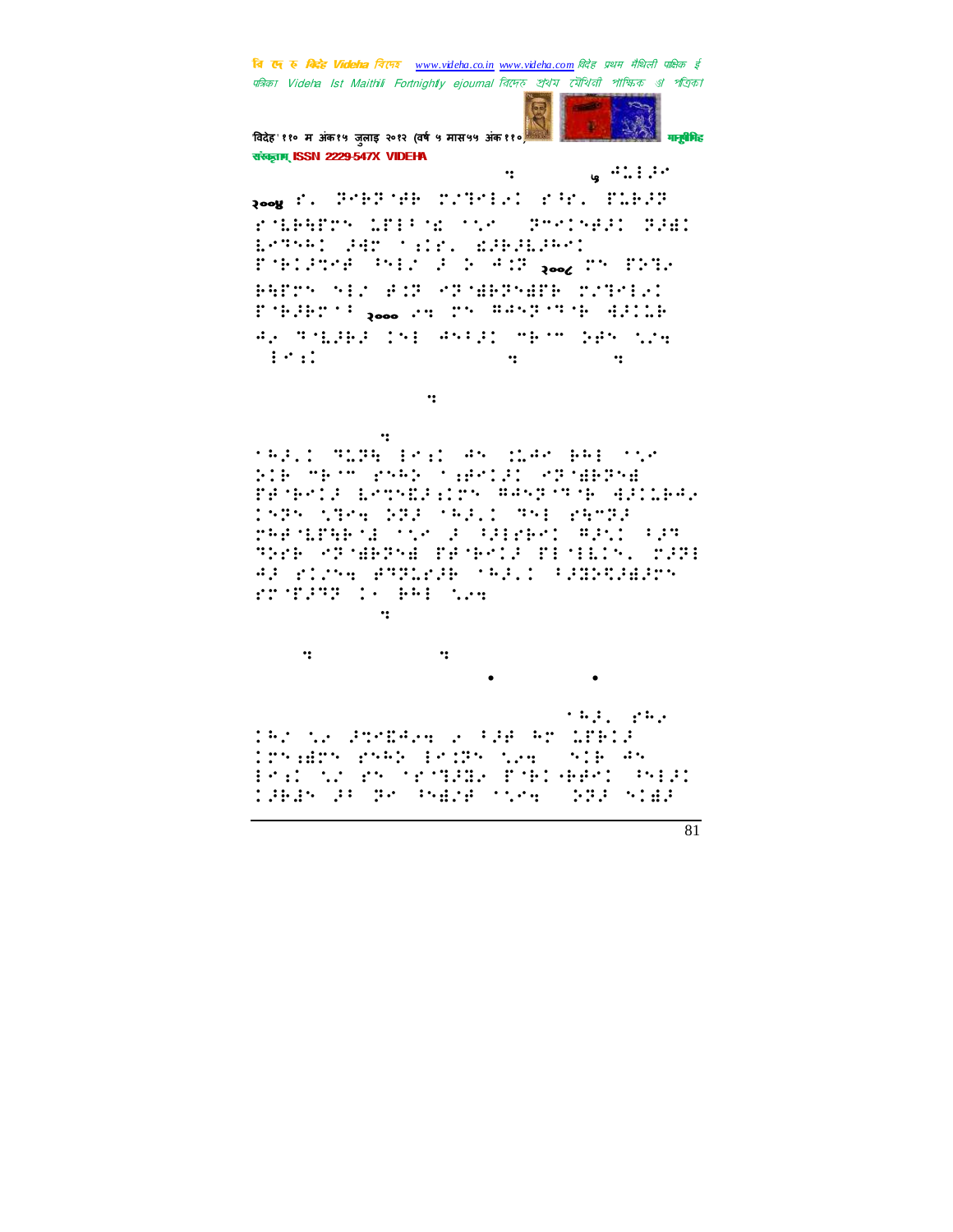

विदेह' ११० म अंक१५ जुलाइ २०१२ (वर्ष ५ मास५५ अंक११०) संस्कृतम् ISSN 2229-547X VIDEHA

138 Ap 140 May 45 App 2 Mail 30 the plane approache the problem IS NIM PORTION ORD AN AP BAILOG British Plin Ar An D'Estable Add  $\dddot{\mathbf{r}}$ ...

**B. PANDAR CAR** PH SEMP PY FORD SP W WH tro ates for temporare mode bies PAPA NTA PARRIGH AN TERRA MARPAR the Pred of throw finil order der is mal magic groundless pany SPECIES WAS A ARTICLE CAN AN BRANCHER INFORMATION Dec

BASESTON HILLE AN TOLIER SLEETING rský ding stolini endirendie (p.s.). THERE FRY HE IN THE TIME TO THE him ri r. FLBJP Phil g HLEJH goog tiny titulan ye aerik ruan (11184) **APS PRED P HISTORY APER PREDICTION** PROPOSE POTOR REON 3 RTTLP3PN PROBAGE STORAGE IN THE NAME  $f:11.4$ 

**BALLER HEATH TIME LELF CAR** 

1,043 313 51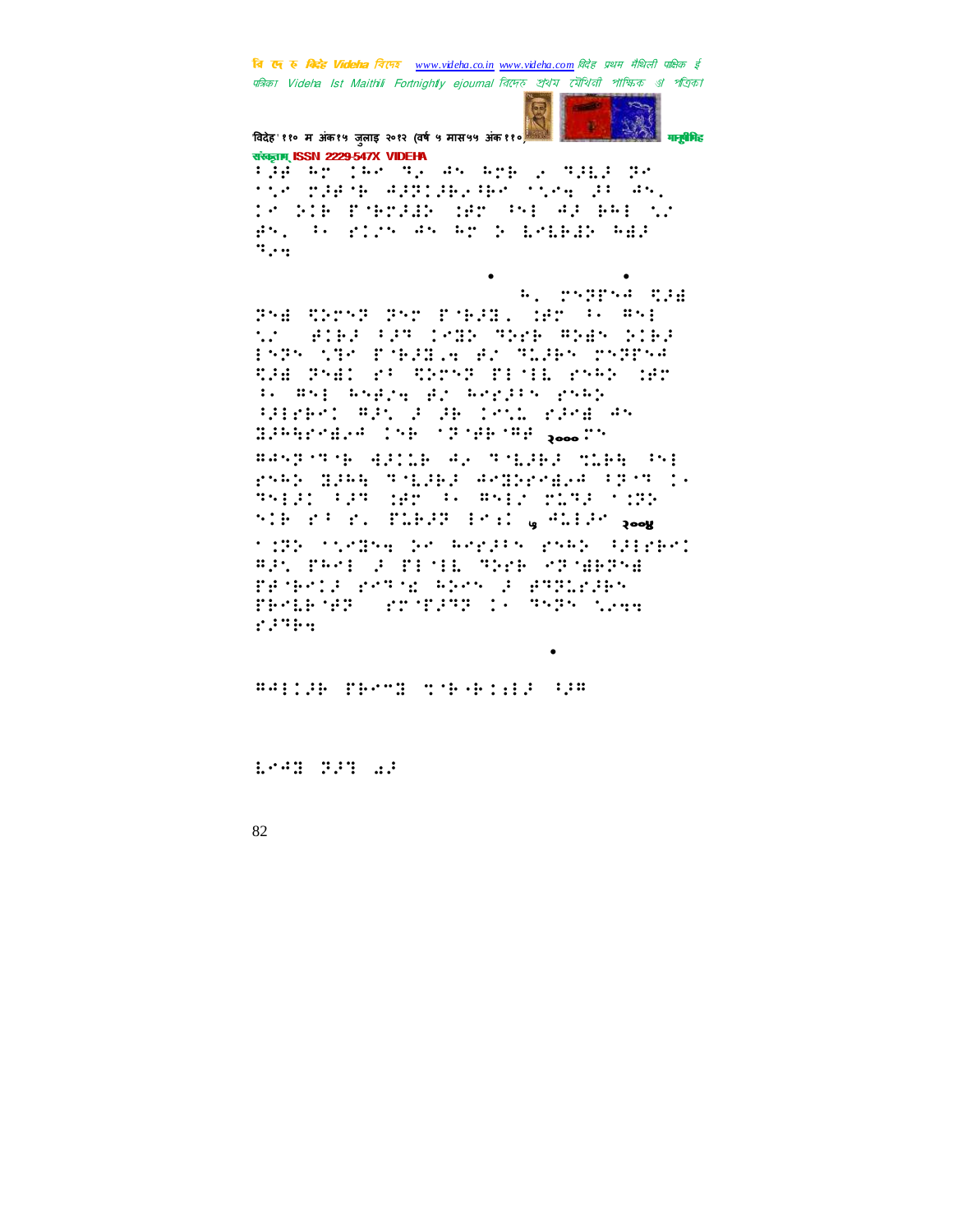विदेह' ११० म अंक१५ जुलाइ २०१२ (वर्ष ५ मास५५ अंक११०)

PH FRIED SH

riptere man and parts.

संस्कृतम् ISSN 2229-547X VIDEHA

**START** ×

मनुबैमिह

 $\cdots$   $\cdots$   $\cdots$  $\mathbf{r}$  is the first function of  $\mathbf{r}$ 

**TOB PRIZE** FOR TH PROTH AT STREET ESPERINGE PORTO BOOT ESPE **CONFIDENTIAL EXPIRES**  $\frac{1}{2}$  (Fig. ) (Fig. ) (Fig.  $\mathbf{a}$ **ARTICLE** FRIED SPECIAL CIPAL CONTACT Policies of **LANSE RATES (CONSTRUCT)** 化对铁环 Let the things **CONTROLLERS** CONTROL  $\mathbf{L}$  -i-dot PROFILE MEMBERSHIP PARTNICH ERSTERN Energy Press, Schedules Party Christian (198 PSO AUGUAL CARAFOR PERSO **CEMEDIA E MONDAY SERI PRESES** BALLAR PROSE SORGELLE ARE BIT WENTIFF STREET richtere A.A Adri eine Ste  $\mathbb{R}^n$ PUDE TER APAR PERSENT APER EPLER THIS WITHINGS STAR MUST

lings rakes (parties parties)<br>Sakst lings (abbackers such by

TEARS TO BE PARTNED COOPER TO PROV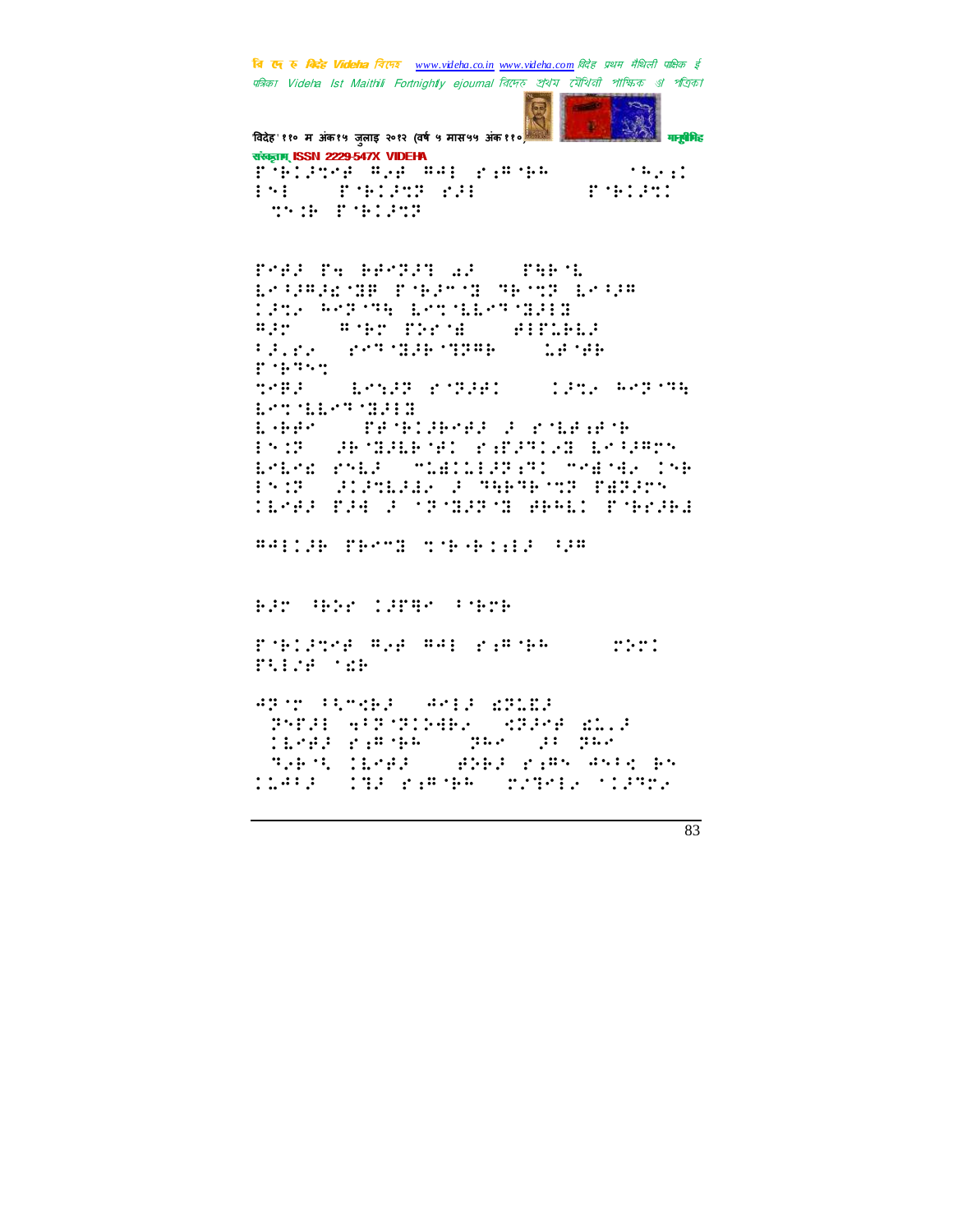$\sim$ 

विदेह' ११० म अंक१५ जुलाइ २०१२ (वर्ष ५ मास५५ अंक११०) मानुबैमिह संस्कृतम् ISSN 2229-547X VIDEHA rtr: Plice the Ape **FARR 85CH)**  $1144 + 1144 + 1144$ **STORY SPORTSE**  $88(3)$  $11.997 \pm 0.019$  The  $\sim$   $_{\rm 2330}$  PM  $_{\odot}$  $\cdots$  $\left\langle \left( \frac{1}{2} \right) \left( \frac{1}{2} \right) \left( \frac{1}{2} \right) \left( \frac{1}{2} \right) \left( \frac{1}{2} \right) \left( \frac{1}{2} \right) \left( \frac{1}{2} \right) \left( \frac{1}{2} \right) \left( \frac{1}{2} \right) \left( \frac{1}{2} \right) \left( \frac{1}{2} \right) \left( \frac{1}{2} \right) \left( \frac{1}{2} \right) \left( \frac{1}{2} \right) \left( \frac{1}{2} \right) \left( \frac{1}{2} \right) \left( \frac{1}{$ **SAME STAR STAR PROTE PART COMPARENTAL MIRINARY SEA TOM SHIP SHIP PARTHALL TO MAKE** THE PARTNEY CONTRIGUOUS HER FEM Brandra (Brand Herr Bright Pri  $2.1433441$ **SPACE PACE PROVISION** PARAGON SAPITLE IN THE ROOTER rsakine (BISBES 48-4855  $(1212121212)$  $\frac{1}{2}$ LEBORAL 1000 S POPPER ECHOR Pohenzoger Paroger (the her gree **THE STREET SPACE CONSECTS**  $\mathcal{U}^{\alpha}_{\alpha}(\mathcal{V}^{\alpha}_{\alpha}) = \mathcal{U}^{\alpha}_{\alpha}(\mathcal{V}^{\alpha}_{\alpha}) = \mathcal{U}^{\alpha}_{\alpha}(\mathcal{V}^{\alpha}_{\alpha})$ **SHERIFIE SAME STEPHANIE** Poblashe logan **SEPTE PROPER MARK BEAM AND PARK AND ARE** <u> 1967: TID Kanan Tak'ny Mess</u> PROBA LERMEDY (BALVA BIRM ROBI  $15.198 - 14.114$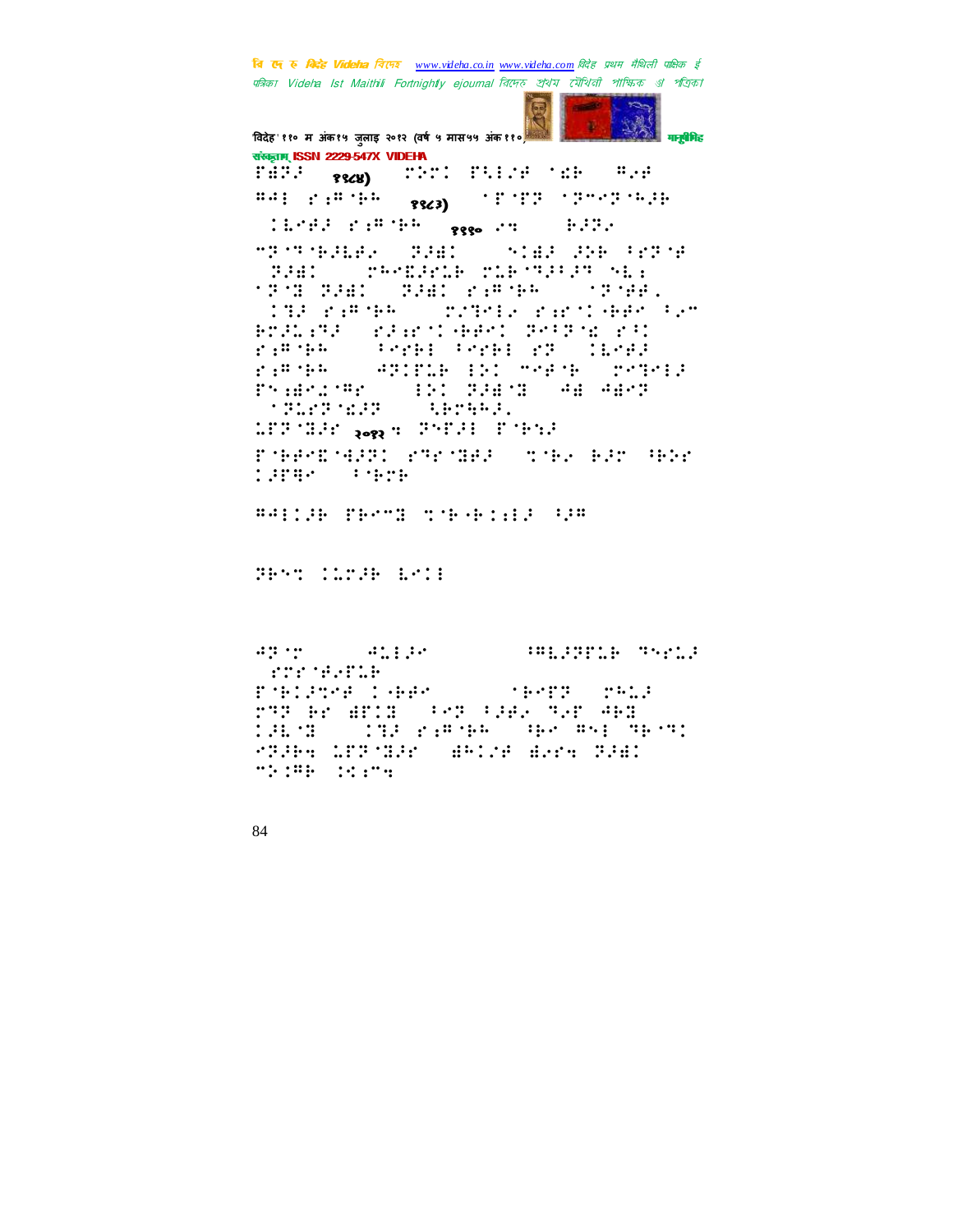

विदेह' ११० म अंक१५ जुलाइ २०१२ (वर्ष ५ मास५५ अंक११०) संस्कृतम् ISSN 2229-547X VIDEHA #AP:AP PROSE SORGEIAL AP

2 PRAI RAILER NIA AN PAIRIADN PARTA RAPTA 2 PROF PSR TRES PRRI FAIR CHITES TITE MAY CAREN TITELY ranger research the 18 exited

**THE BAY - HOUSE THE WARD**  $\mathbf{a}$  :  $\mathbf{b}$ **APP TIME TRIBE AND AREA** 1999 - 1999 - 1999 - 1999 - 1999 - 1999 - 1999 - 1999 - 1999 - 1999 - 1999 - 1999 - 1999 - 1999 - 1999 - 1999  $\mathbb{R}^{n}$ **ACTOR MEDIA TRANSFORMER STAR PROPERTY**  $1.5 \times 10^{-7}$ Poblace Phil **BAB 12 #BAB**  $\cdots$ LPP (Barrie - Caroler PTP: 12 FIPT  $\begin{minipage}{.4\linewidth} \begin{tabular}{l} \multicolumn{2}{c}{\textbf{\textit{1}}}\\ \multicolumn{2}{c}{\textbf{\textit{2}}}\\ \multicolumn{2}{c}{\textbf{\textit{2}}}\\ \multicolumn{2}{c}{\textbf{\textit{3}}}\\ \multicolumn{2}{c}{\textbf{\textit{2}}}\\ \multicolumn{2}{c}{\textbf{\textit{3}}}\\ \multicolumn{2}{c}{\textbf{\textit{4}}}\\ \multicolumn{2}{c}{\textbf{\textit{5}}}\\ \multicolumn{2}{c}{\textbf{\textit{2}}}\\ \multicolumn{2}{c}{\textbf{\textit{2}}}\\ \multicolumn{2}{c}{\$  $\ddots$  and  $\ddot{\phantom{0}}$  $\mathcal{L}^{\text{max}}_{\text{max}}=\left\{ \begin{array}{ll} 0 & \text{if} & \text{if} & \text{if} \\ \text{if} & \text{if} & \text{if} \end{array} \right.$ (34) 120 15332  $:::$ : **PART A PA PARTNAME PARA** Reporters ringers are nero Repr This Poin

BALLAR PROSE SORGHLILL AND

sangere addition

Pres ribres capacitation estab rada terra (Por Alla Altr **AND AND AND AND AND ALL AND ADDRESS**  $\mathbb{R}^n$  ,  $\mathbb{R}^n$  ,  $\mathbb{R}^n$  ,  $\mathbb{R}^n$  ,  $\mathbb{R}^n$  $\ddots$ ref gar ryeg (gan wenne gyfa rnith, teagh g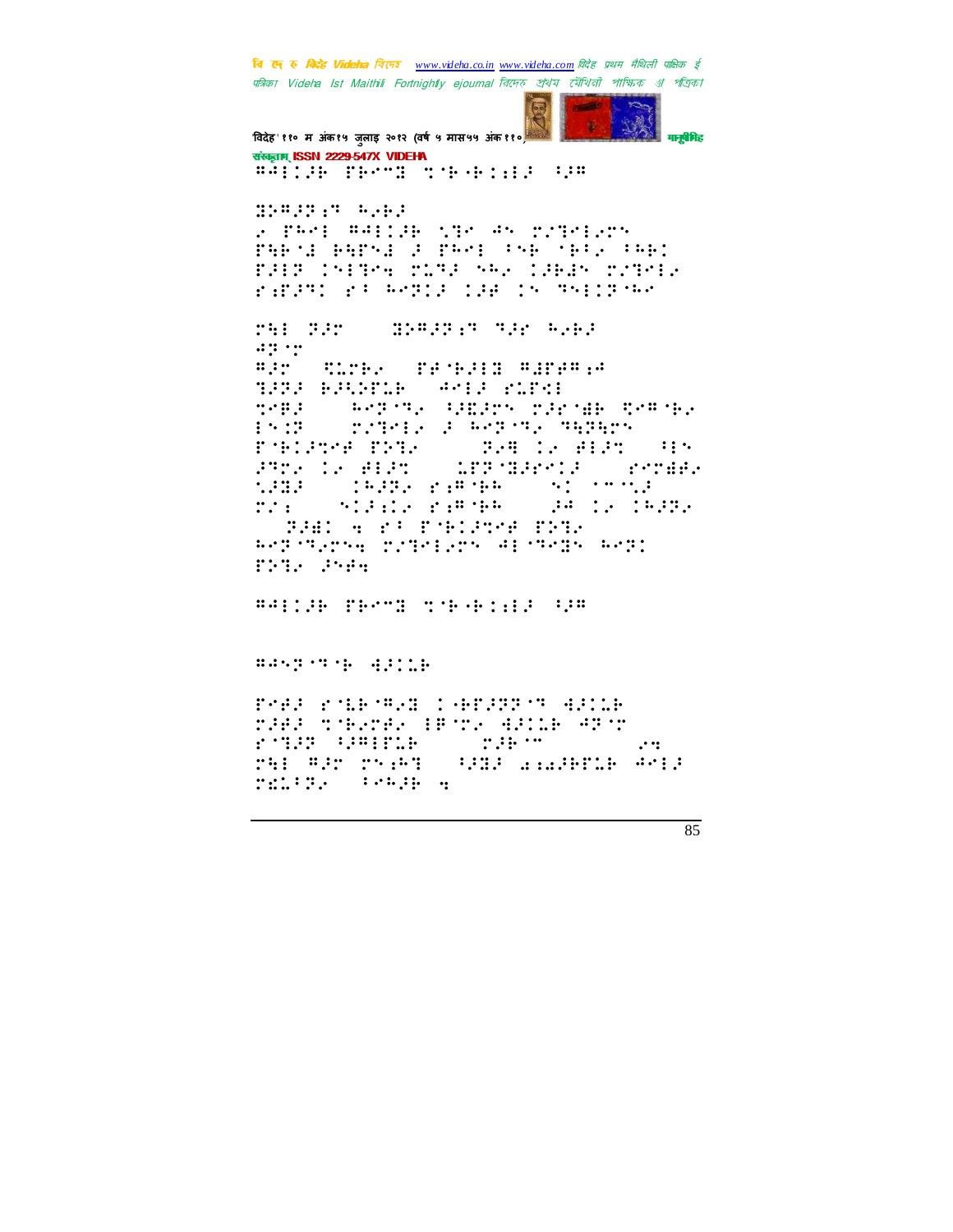मानुबेमिह विदेह' ११० म अंक१५ जुलाइ २०१२ (वर्ष ५ मास५५ अंक११०) संस्कृतम् ISSN 2229-547X VIDEHA TORE STARTED PROPERTY fraktafra fratiske 1925 genear. rger rang regularis belgik rimant a rundements rupting map pamap (  $\mathbb{R}^{2}$  :  $\mathbb{R}^{2}$  ,  $\mathbb{R}^{2}$  ,  $\mathbb{R}^{2}$  ,  $\mathbb{R}^{2}$ FRAME SECONDICATION CO. ESTAB-**Bell Schedule State** ESTADES TOP a pathial penisteena nthu d Resta cardon card tak raion :11: <sub>390-800</sub> #J (PLIN :: J (Print: Phil FRTH 15124 **SPORT PRODUCT SOLUTIONS** ESPECIPACENTS (227 MP) 7 Perch rugelstabars (1967431 3 rambio **MISSION STAR START** ESCRIPTORIAL PORTIN ANAL CORSE EMPRIMENTER PARA LARA PILLE & PARISTA PAPTAR LATA PARIS PARAMANT D'ARNA MARTHE  $13.33 \pm 0.02$ PORTH POST EXPERIENCE FREEDWAY 183783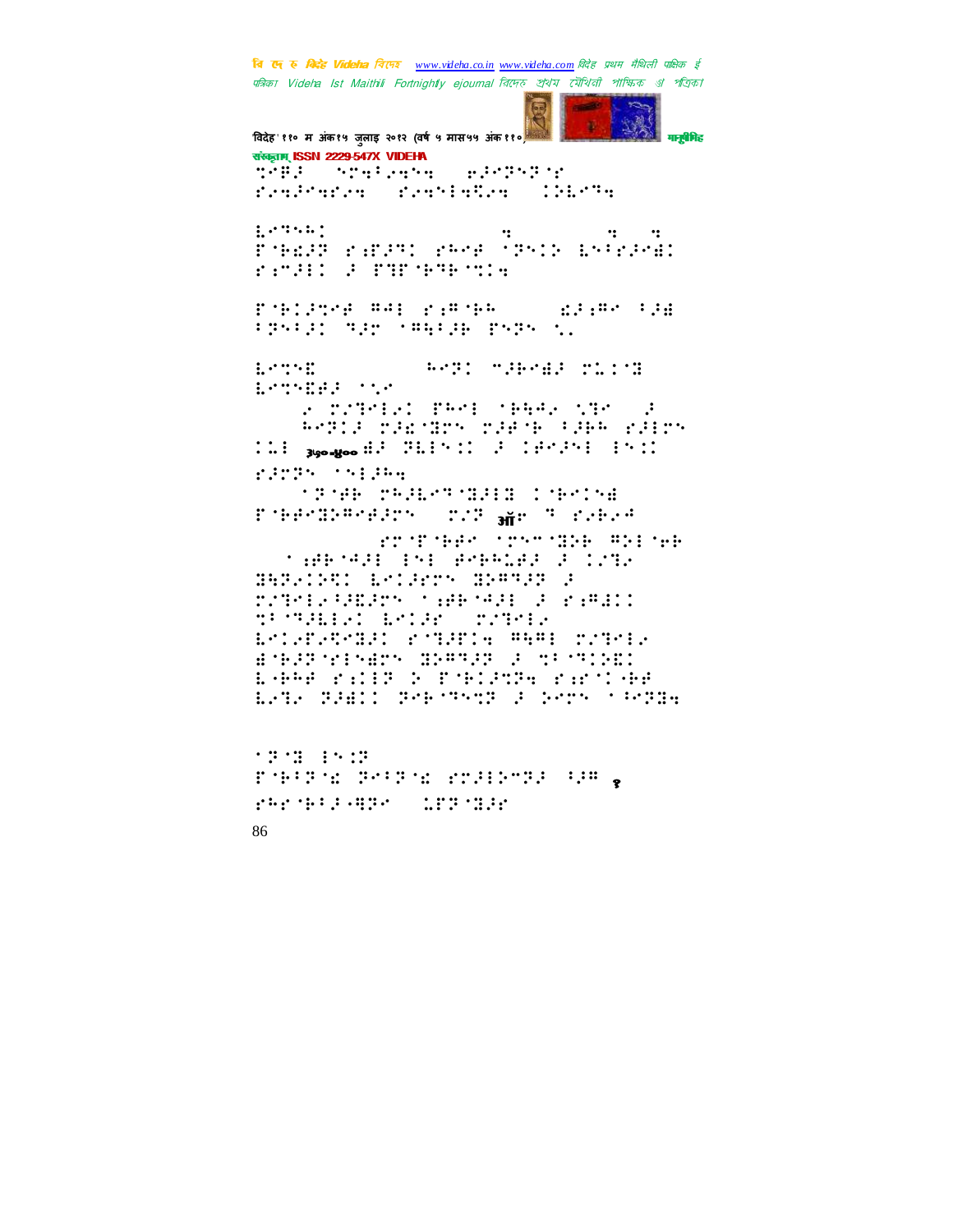**START** 

```
विदेह' ११० म अंक१५ जुलाइ २०१२ (वर्ष ५ मास५५ अंक ११०) मानुसी मानुसीमहरू
संस्कृतम् ISSN 2229-547X VIDEHA
^{\prime} ^{\prime} ^{\prime} ^{\prime} ^{\prime} ^{\prime} ^{\prime} ^{\prime} ^{\prime} ^{\prime} ^{\prime} ^{\prime} ^{\prime} ^{\prime} ^{\prime} ^{\prime} ^{\prime} ^{\prime} ^{\prime} ^{\prime} ^{\prime} ^{\prime} ^{\prime} ^{\prime} ^{\prime} ^{\prime} ^{\prime} ^{\prime} ^{\prime} ^{\prime} ^{\prime} ^{\prime}H. T. BARA I. S. S.
\mathbf{f} : \mathbf{a} \mathbf{f} : \mathbf{b} \mathbf{f}"⣐⢷ ⣏⣜!)⢽⢼⣞*!
⢾ ⣇⢲ 5⢼⢳⢲ 5!⢼!"⢲ ⢺⢼⢾!⢽!)⢹⣓⣞⢼!
⢻⢴⢾!' ⢷7⢽ ⣎*!
7⢼!⣜ ⣋⢴0!⣉⢵⢷!⢺⢻⢾!)7⢼!⢽⢼⣞-!
⣙⢼-!⣇⢾⢼!⢼⢹*!
WEINGER STAR
", "<br>"We will see the second the second the second terms of the second terms of the second terms of the second ter
' ⢷7⢽ ⣎.⢽7⢽ ⣎."⢼⢵5⢽⢼!⢸⢼⢻!⢹⣓!
   )⣅⢷⣅⢿⢾ ⢷!⢽ ⢾⢷ ⢽.२)
⣎⢼⣐⢻!7⢼⣞!7⢽7⢼!⢹⢼!⢻⣓7⢼⢷!'⢽!
\mathbb{Z} = "#: #: #: #:
⣉7 ⢹⣉⢼" ⢾ ⢷!)⣙⢼!"⣐⢻ ⢷⢳*!
⢺⢵⢹⢴'!)7⢼.⢽⢼⣞!"⣐⢻ ⢷⢳*!
\mathbf{1} . The set of the set of the set of the set of the set of the set of the set of the set of the set of the set of the set of the set of the set of the set of the set of the set of the set of the set of the set of th
⢹⣇⢽⢼⢻⢷⢴!⣇⢷ "⢽!
esburge between the second terms of the second terms of the second terms of the second terms of the second ter
⢾⢷⢳⣅⢾⢼!⣇⢷ "⢽!
esburge und der antikelige und der antikelige und der antikelige und der antikelige und der antikelige und der<br>Der antikelige und der antikelige und der antikelige und der antikelige und der antikelige und der antikelige
7 GENE 1872
esburg in de beste gelen in de beste gelen in de beste gelen in de beste gelen in de beste gelen in de beste g
T^* T^* T^* T^* T^* T^* T^* T^* T^* T^* T^* T^* T^* T^* T^* T^* T^* T^* T^* T^* T^* T^* T^* T^* T^* T^* T^* T^* T^* T^* T^* T^* T^* T^* T^* T^* T^* 
  )'⢴⣒⣋⢴⣒⢶⣒*!
T^* T^* T^* T^* T^* T^* T^* T^* T^* T^* T^* T^* T^* T^* T^* T^* T^* T^* T^* T^* T^* T^* T^* T^* T^* T^* T^* T^* T^* T^* T^* T^* T^* T^* T^* T^* T^* 
redels: elemnis (ne 3000)
⊕⊞RAN PHER PERSON
7⢼⣝⢵⢻ ⢷⢼⢶⢴!)⣉⢴⣃ ⢷*!
```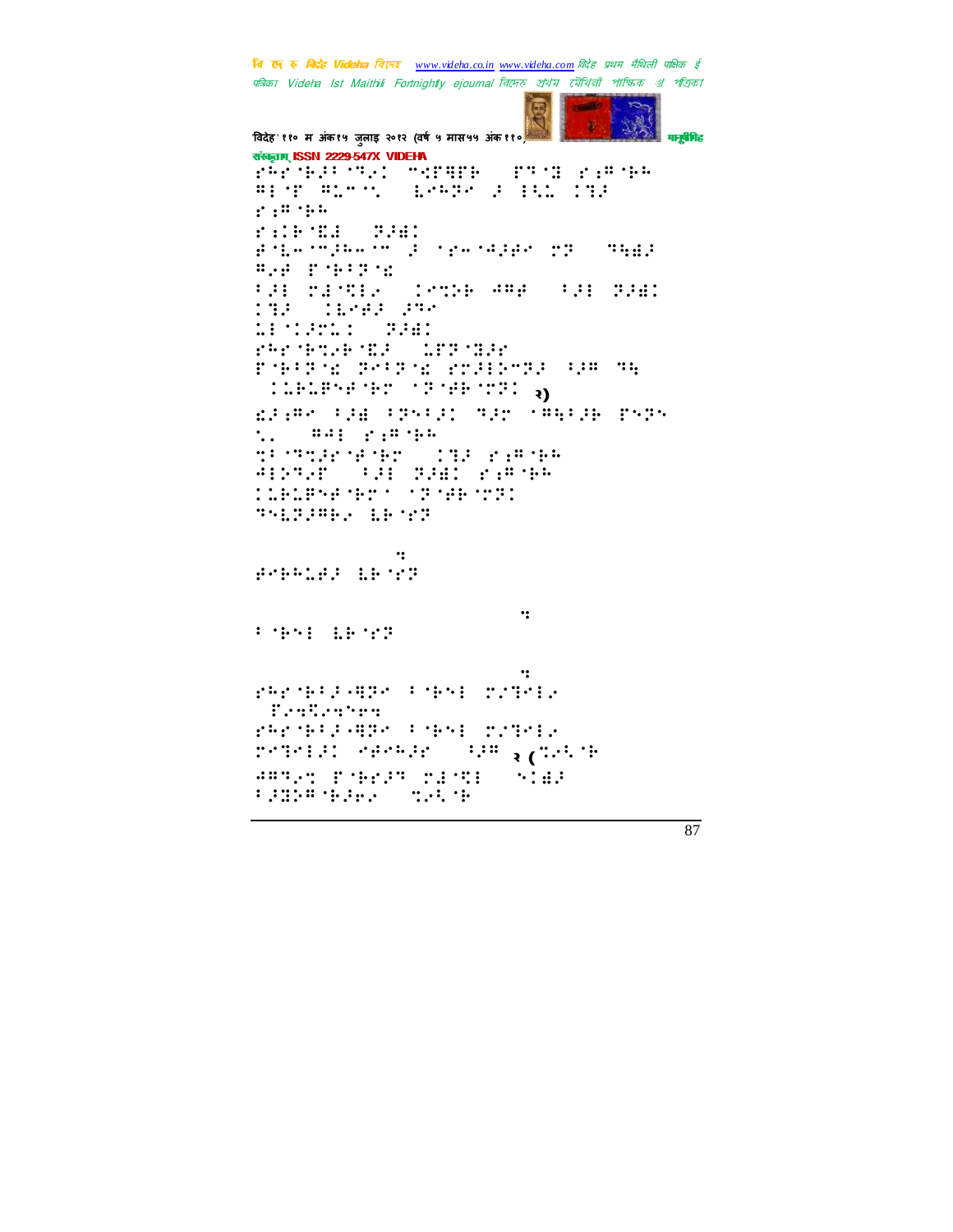

'विदेह' ११० म अंक१५ जुलाइ २०१२ (वर्ष ५ मास५५ अंक ११०) मानुसीरी मानुसीरीह संस्कृतम् ISSN 2229-547X VIDEHA

Mjufsbuvsf.!!

⢾⢷⢳⣅⢾⢼!)⣙⢼⢿⢷\*!"⢴⣈⣓!

 $\begin{array}{c}\n\bullet \\
\bullet \\
\bullet\n\end{array}$ 

Njuijmbltibs!Tdsjqu!7 ⢷!"⢴⣈⣓!

 $\begin{bmatrix} 1 & 0 \\ 0 & 0 \end{bmatrix}$ 

Tdsjournalist is de staat de staat de staat de staat de staat de staat de staat de staat de staat de staat de s ⣇⢷ ⣜⢼⢼!"⢴⣈⣓!

bsburg (1992)  $\mathbb{R}^n$  :  $\mathbb{R}^n$  :  $\mathbb{R}^n$ ⢻⢺⢽ ⢹ ⢷!⣚⢼⣅⢷-!⢽⢼⢻⢽ ⢹ ⢷!⣅⢼⢷!⣔⢼!  $F$  in the trip with  $F$  and  $F$ 

 $\cdots$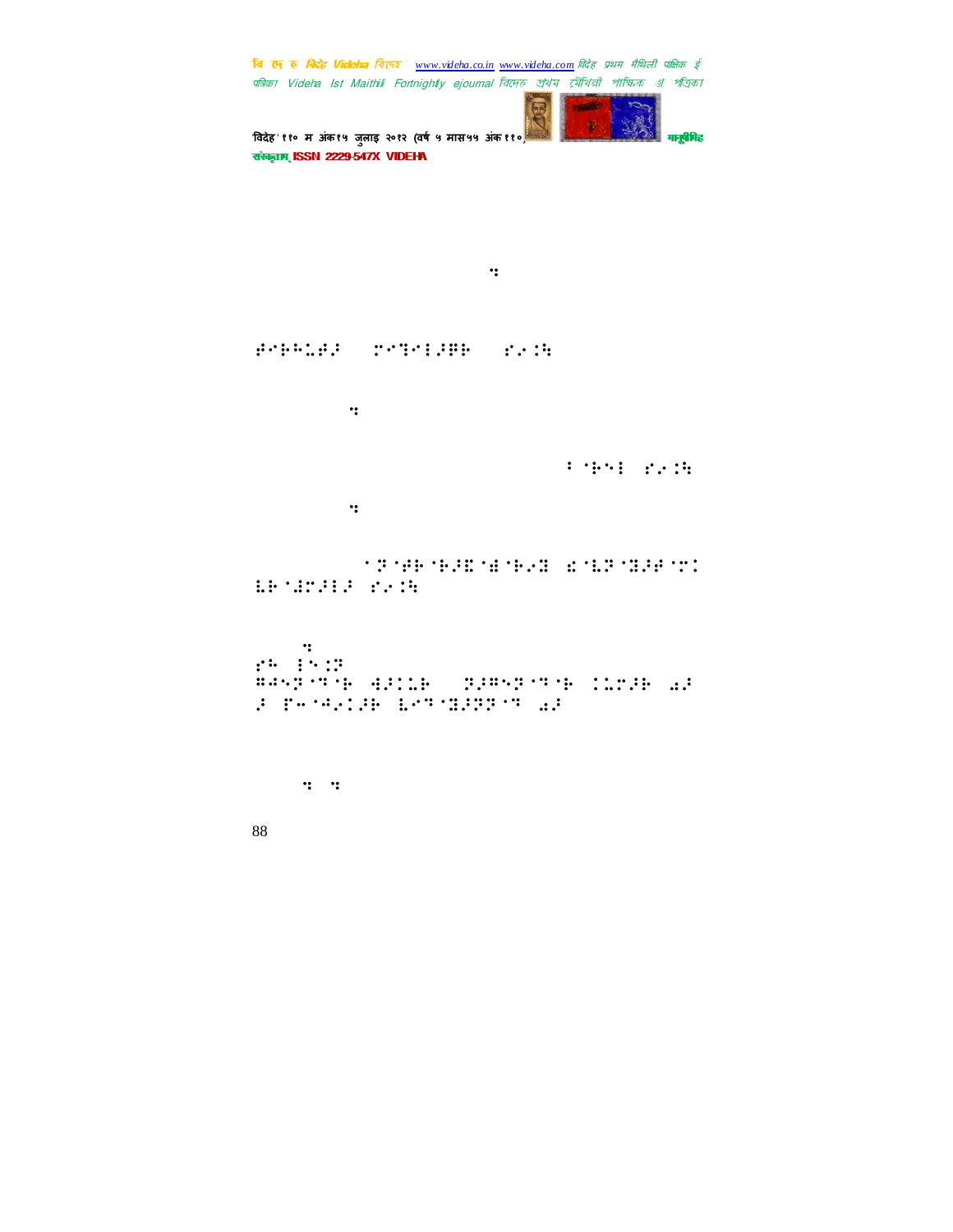

संस्कृतम् ISSN 2229-547X VIDEHA

major biological products of the state of the state of the state of the state of the state of the state of the ⢺⢴⢽⢵!#'⣐⢻!)४५० ⣒⣋⢴⣒"Z!२००९ ⣒⣋⢴⣒\*..⣙⢼!'⢲ ⢺⢴!' ⢷7⢽ ⣎! ⢺⢴⢽⢵!#'⣐⢻!)४५० ⣒⣋⢴⣒"Z!२००९  $^{\prime}$  with  $^{\prime}$  and  $^{\prime}$   $^{\prime}$  and  $^{\prime}$   $^{\prime}$  . The set of  $^{\prime}$ 

maji bila maji boleshi boleshi boleshi boleshi boleshi boleshi boleshi boleshi boleshi boleshi boleshi boleshi

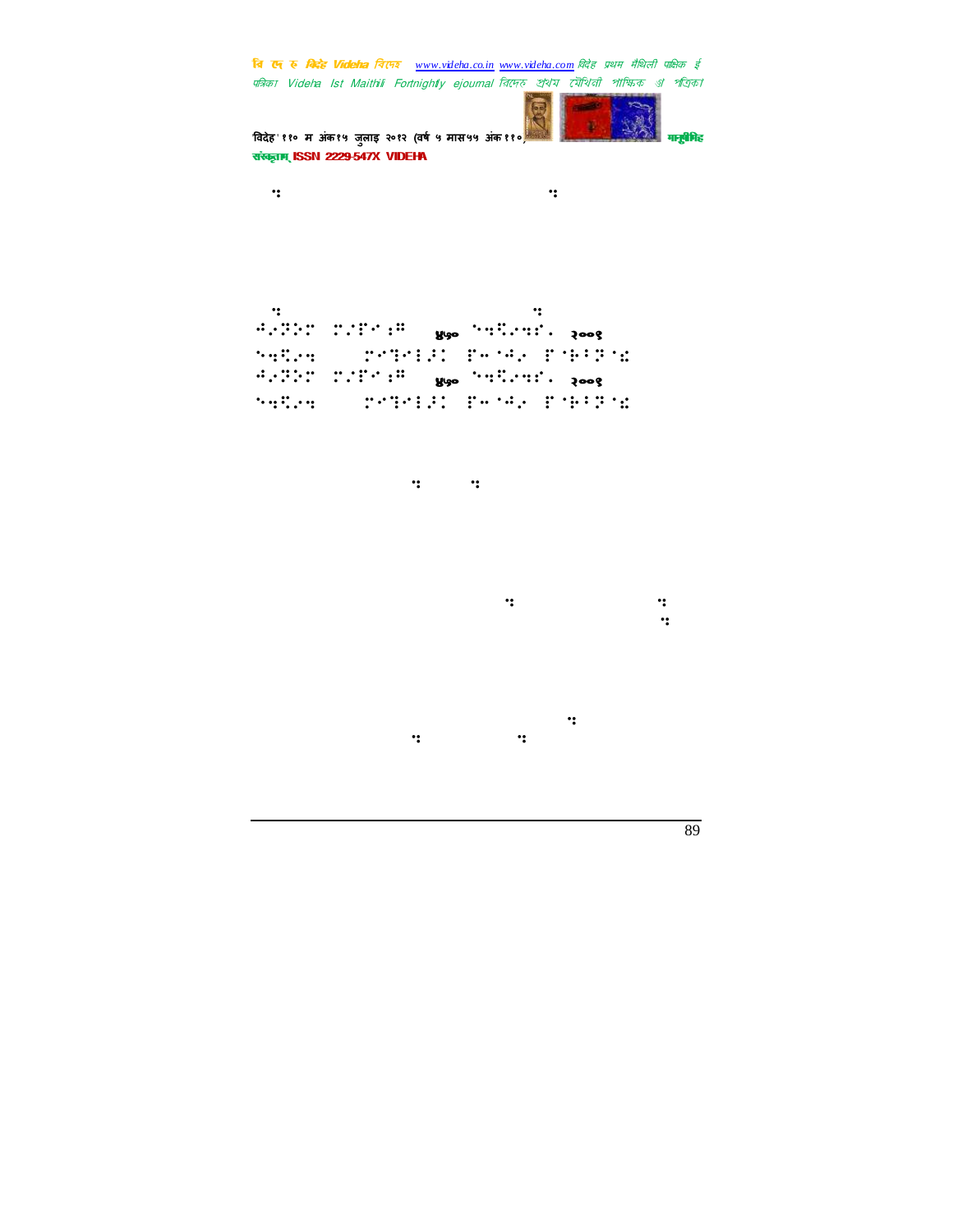

'विदेह' ११० म अंक१५ जुलाइ २०१२ (वर्ष ५ मास५५ अंक ११०) मानुसीरी मानुसीरीह संस्कृतम् ISSN 2229-547X VIDEHA

```
JNBHTT!
'⣐⢺⢴!)⣓!⣙⢼⢿⢷!⢾⢼⣛'⢾ ⢷*!
⢹⣓⣏⣜!'⣐⢺⢴!
⢵⢹⢼⢽⢽ ⢹!⣔⢼!⣉⢼⣈⢼!'⣐⢺⢴!
T.0.00 T . The T is the TT'BJ", F Hay (1955) 1950
L:P \rightarrow P : P \rightarrow P'⢽5⢵⢸!7⢴⢷'⣅⢷!
⢹⢷⢸⣐⢻⢼!⢷⢼⢺!⢼⢹⣉!⣅⢾⣟!⢼⢹!
⣁⢵⣞⢴!⣔⢼!'⣅" ⢾!⢽⢷ ⢹⣉⢼!
T^* T^* T^* T^* T^* T^*CONDUCT
\mathcal{L}9999 \mathcal{L} 19999 - Printin Biblio
THE FEMPLY
⣓!'⣐⢺⢴.३
THE FIGHT &
T^{\text{L}}: T^{\text{L}}., T^{\text{L}}., T^{\text{L}}T^{\text{L}}: T^{\text{L}}T^{\prime}: T^{\prime}: T^{\prime}. T^{\prime}. T^{\prime}⢻⢺⢼⢷!'⢷5⣝!⣉ ⢷0⢷⣈⣐⢼!⢸⢼⢻.38!
\mathbb{Z} \mathbb{Z} \mathbb{Z} \mathbb{Z} \mathbb{Z} \mathbb{Z} \mathbb{Z} \mathbb{Z} \mathbb{Z} \mathbb{Z} \mathbb{Z} \mathbb{Z} \mathbb{Z} \mathbb{Z} \mathbb{Z} \mathbb{Z} \mathbb{Z} \mathbb{Z} \mathbb{Z} \mathbb{Z} \mathbb{Z} \mathbb{Z} \mathbb{Z} \mathbb{Z} \mathbb{Z' ⢷⢼⣉⢾!⢻⢺!"⣐⢻ ⢷⢳....⢼Z⣔!⢼Z⢻⢽!
⢾⢼!⣁⢴⣒!
```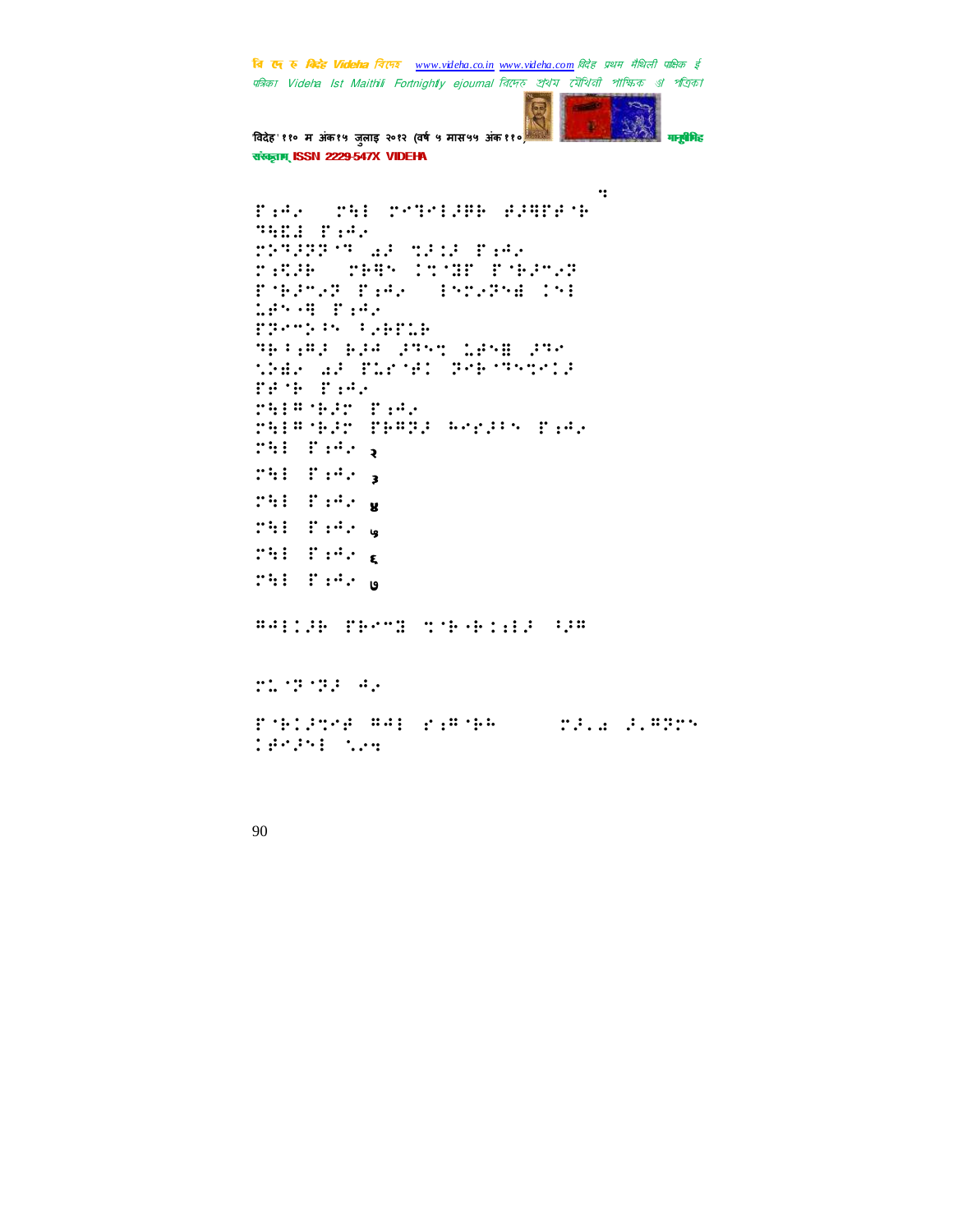and i

विदेह' ११० म अंक१५ जुलाइ २०१२ (वर्ष ५ मास५५ अंक११०) मनुवैमिह संस्कृतम् ISSN 2229-547X VIDEHA **TERMINIST PRODUCTS** Fiber:  $1.74377733$ **SAME PLATE AND** 1989119 THE PERMITTE  $3.113 - 4.5$ STRATES OF STAR RESTAURANCE BATI ATAM EALES ATA ANA **MAINST** 1991: The March 1991 (1992)  $491.84$ **Address Buildier** rantra ( **MARIS MISS CONFIDENT** rather ranners in held wiedere SHEAD AND SAME PARTY PART LANDA **THE CONSTRUCTION** MISTAR PROFILIEIGNE FAT (AR) plane the great TH PORTFORM ST de Tengo Lebo (S. 181)  $\mathbf{1}$ BANDA (BA) 2 EPART CHE ETTERER HOT PORTFORM TITURE, TZPOL EPARK INSIN, POLEHOR LOAD RAPY. Prigned (1992) Senger Pitchell ##::# TROT TYPE:#:# 9 **MINORIAL MARKET** 2 TERMA THRACK LETA ART PAT rateled make reels welcome the s ran ferromande die Sidel Ardio Hai irili ini mengerung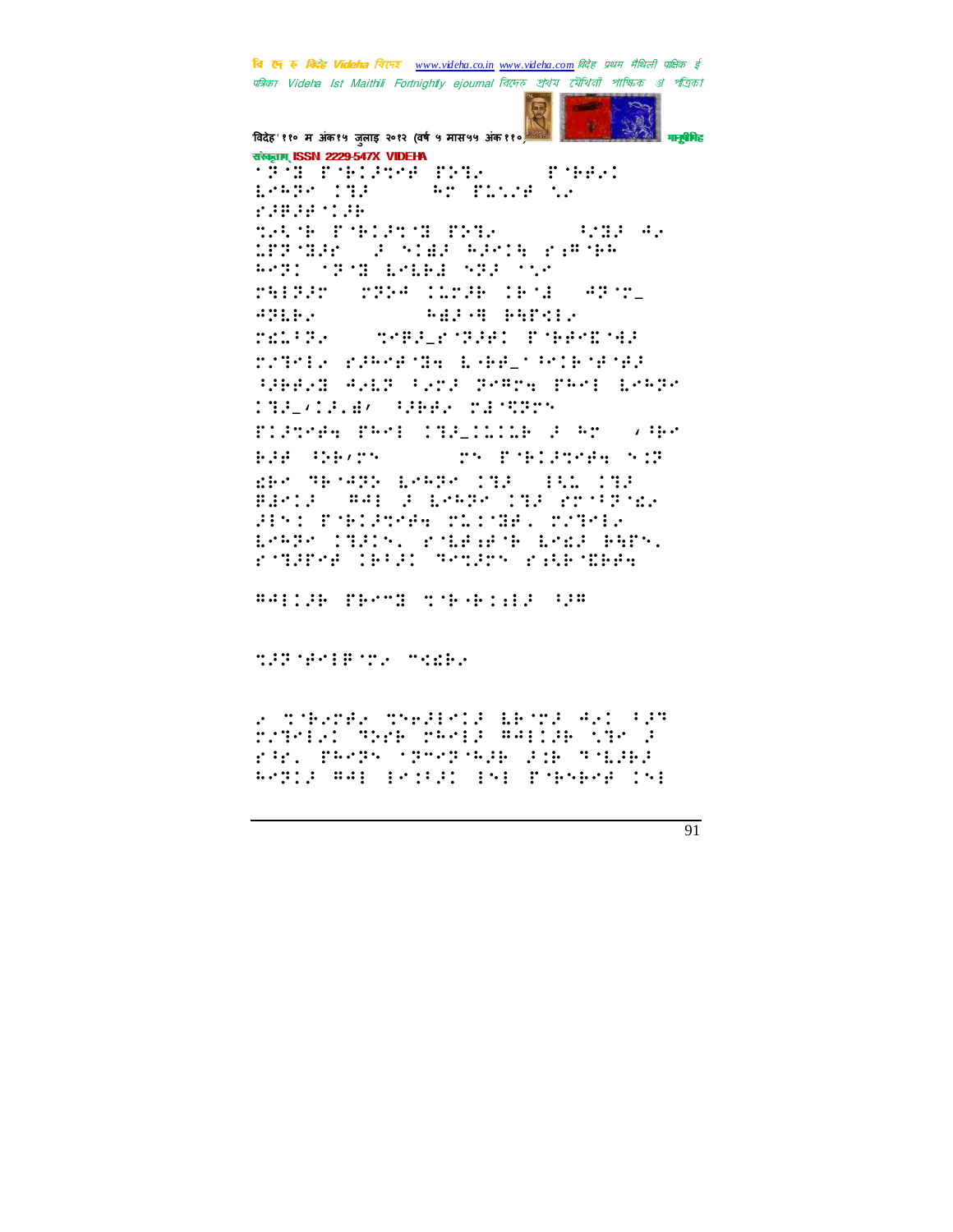**Section** विदेह' ११० म अंक१५ जुलाइ २०१२ (वर्ष ५ मास५५ अंक११०)



संस्कृतम् ISSN 2229-547X VIDEHA #APA TPS & TPTTP-BOB BIB:  $\sim$  11.4  $1001, 000$ 

there then he will be a series of the series BRETTER WHIPE THE PART BIGST THE PARTS PREPTIESES (PREPT ry CHANE TEATRIER THE **THEFIT AN ANCHORSH** .::: # 495 TRANS CONFEDER SEPTEMBE ANIX PAREZ PREJER 2 MRITIN POINT ane slagoscop el 4188 Sgénsei  $\ddot{\cdot}$ 

roleningen, nde dem Canik membel **TEMPLEMPLA STAR PORTLANDE MANE ST** rozachensk kensk prespredet FOREST CORRECTE IN STAR rolenir den rummanismen en de AGEST PARAMETERS FRPTAL A 188 16 resident is spreed shride i Poblazion bezi benni (1964-6  $f: L^2(L^2; L^2; \mathbb{R})$ 

##::# TEPT TYPE::11 00

rups dir sample

Estricit. **STRAP WAR STRAP STRAPS** POHINAME PATMER ##E ESE #SE #PS HIP ( WAI CHIP CHE PARTER PREPIRE 1 Erdned (1854) **PERMIT SERVICE** EPRIME TAK AN E I FROM PROP Endroid (1984) 92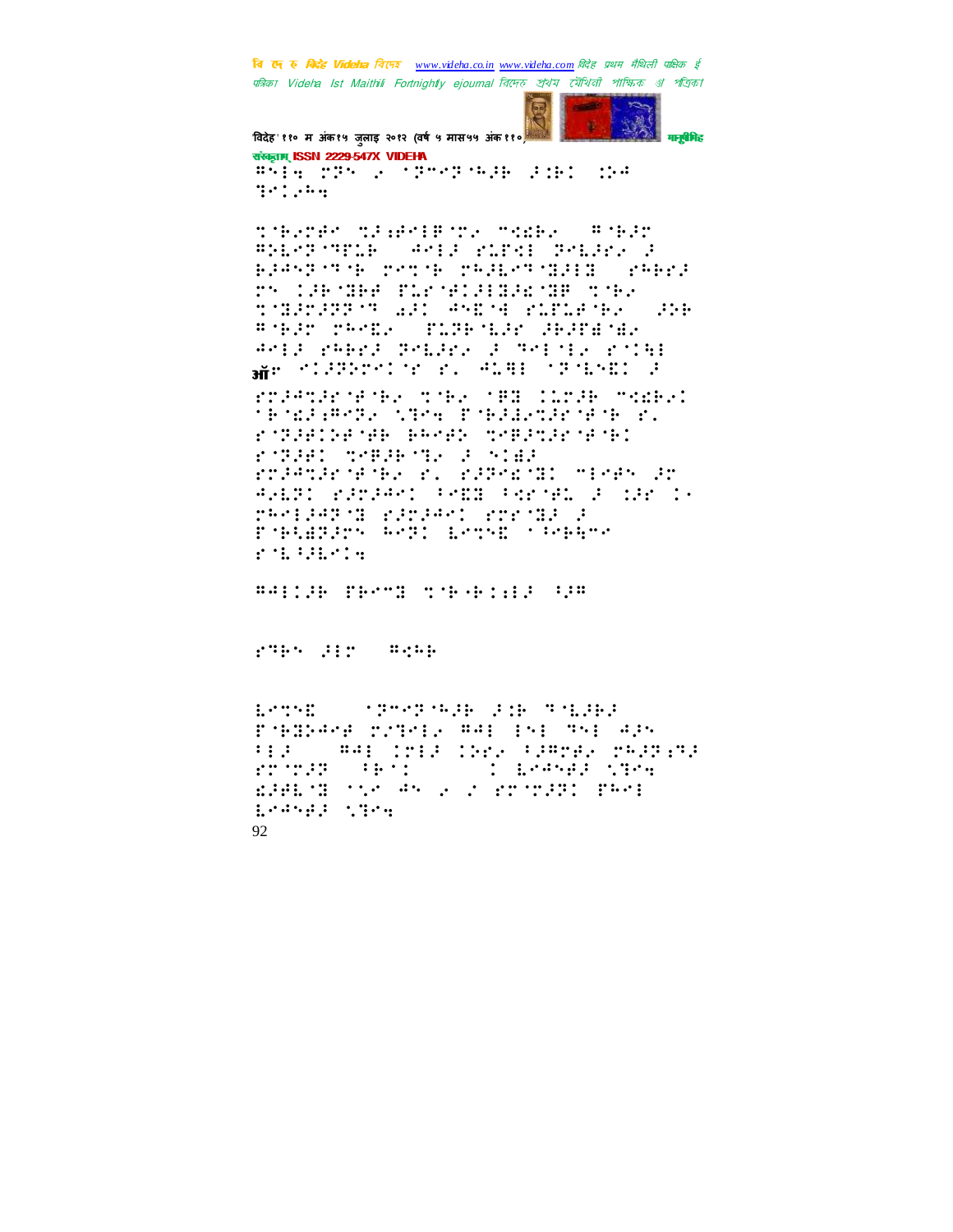विदेह' ११० म अंक१५ जुलाइ २०१२ (वर्ष ५ मास५५ अंक११ मानुबैमिह संस्कृतम् ISSN 2229-547X VIDEHA

**Section** 

 $\ldots$  and  $\vdots$ mada Para

##::# TEPT TYPE::11 00

**MERICAN SECONDENT CONSUMER**  $\begin{minipage}{.4\linewidth} \begin{tabular}{l} \hline \textbf{1} & \textbf{2} & \textbf{3} & \textbf{4} \\ \textbf{2} & \textbf{3} & \textbf{5} & \textbf{5} \\ \textbf{4} & \textbf{5} & \textbf{6} & \textbf{7} \\ \textbf{5} & \textbf{6} & \textbf{7} & \textbf{8} \\ \textbf{6} & \textbf{7} & \textbf{8} & \textbf{8} \\ \textbf{8} & \textbf{9} & \textbf{10} & \textbf{10} \\ \textbf{10} & \textbf{10} & \textbf{10} & \textbf$ **SERVICE SERVICE**  $\mathbf{r}$  is a set of  $\mathbf{r}$  in the set of  $\mathbf{r}$ 

Bedi Phemb Bedi (PPS michaes

Ar (Pel Clrift right) Pell sche riesporte (FA) dioisto daga coevrav FLOWER THEN TEMPERATURE ARMORA

Berneth <sub>8953</sub> ch additionally comp

SPRING TRANSPORT  $\cdot$   $\cdot$   $\cdot$   $\cdot$ **SPECTED TELLS** # 1632 2882368 (1832) 283636363 (4813) TESTURE POLICIER (1985) <sub>886</sub> P.H. PROPH

BRAF MRSH IN 2018 ACR FREE 2018 WARREN MISSION STARTED STRINGER BRIEF WESTERN TH PHEETHER FOR ry PALESIA SYAPRONG PYPAL IS 3 partnership and pro- $\therefore$   $\therefore$   $\therefore$   $\therefore$   $\therefore$   $\therefore$   $\therefore$   $\therefore$   $\therefore$   $\therefore$   $\therefore$   $\therefore$   $\therefore$   $\therefore$   $\therefore$   $\therefore$   $\therefore$   $\therefore$   $\therefore$   $\therefore$   $\therefore$   $\therefore$   $\therefore$   $\therefore$   $\therefore$   $\therefore$   $\therefore$   $\therefore$   $\therefore$   $\therefore$   $\therefore$   $\therefore$   $\therefore$   $\therefore$   $\therefore$   $\therefore$   $\therefore$ 

BI IN THE WHIP IN HEILE THE PH Robert Al 15 depe ener Personal *timerary. The shall are provided from* DY POTENTE SE LA CIGNAL FEL NE MINE THE RESERVE THAN IN STIRE.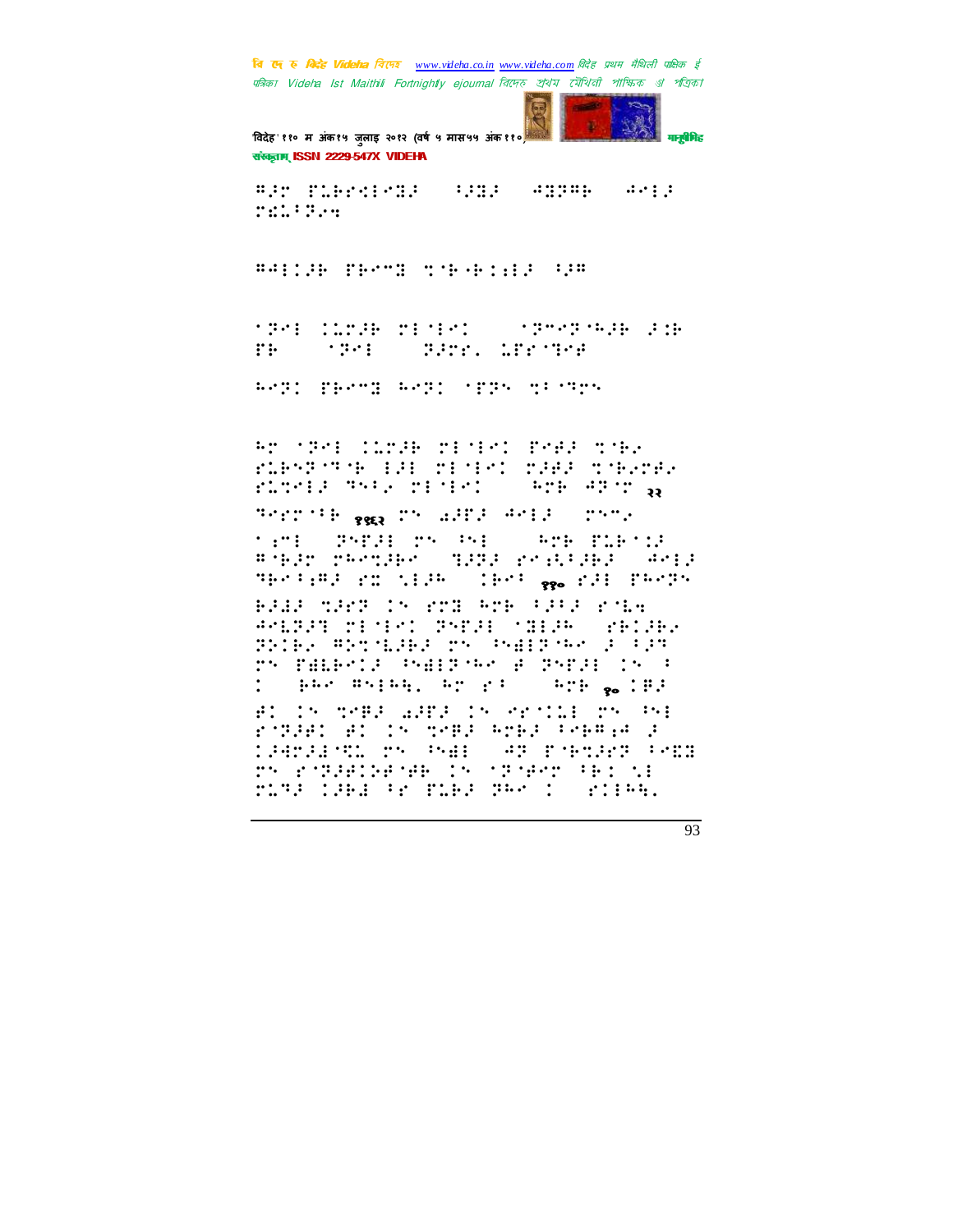

विदेह' ११० म अंक१५ जुलाइ २०१२ (वर्ष ५ मास५५ अंक११०) संस्कृतम् ISSN 2229-547X VIDEHA

 $\sqrt{2\pi^2\sigma^2}$  , the signal properties of the state of the state  $\Delta\sigma$ Has the contact connect where the shared the the Family show is meaning the PRIMA ISTA PE PHOTOGRAPH rrale where this freme where THA PART (PAL) (PRIM DITATION PART) 2<br>1978 - Parti Anno Bonnero (Politicher Prim IN POPST ROBE tra mana ringgangana melaluh pelika: 8 Are 29675 MBC - Ar 19154 15 RMB rn 2281 et Enize NEAG, "Pap noet #F2# NEPRO KRAKTOR#21 12B/HITMP rich Schrift (Service Clarification) PRE EPRINTS SPEEDED CONTRIGUOR  $\cdots$ POSSE CLA LOTER PROGRESS I rafor ring and work ranged transp **JOB 208 9879** page 27 FRAME FREME NEW

g mane i shear w  $\mathbb{R}^2$  and  $\mathbb{R}^2$  and  $\mathbb{R}^2$ 

retro ranger (1818) (Bol 198 Problem I FARE Front COProfile CP PROTECTION AND IPIDE NATIONAL PER IS IMPROVS FORMORED Res MERS RAGA FORESTROOM & STROOM CRA The BROW side of the presentation in Research 13 Pres de aldre strada (ella emeración ring, ArA. ref Alm runs ar ref rieg. (198 des 1999) Pres 20 ESI MARKER MA EKINE (MENS) (PERS) IN rough had ry had legal the acade rnB Para tir (Pred 1978 to 1919 niaia nep aproléhiaplis (Por éb.) SARA PARA POSE NA A AS PARL RESE **MARK COMPETED CENE NA**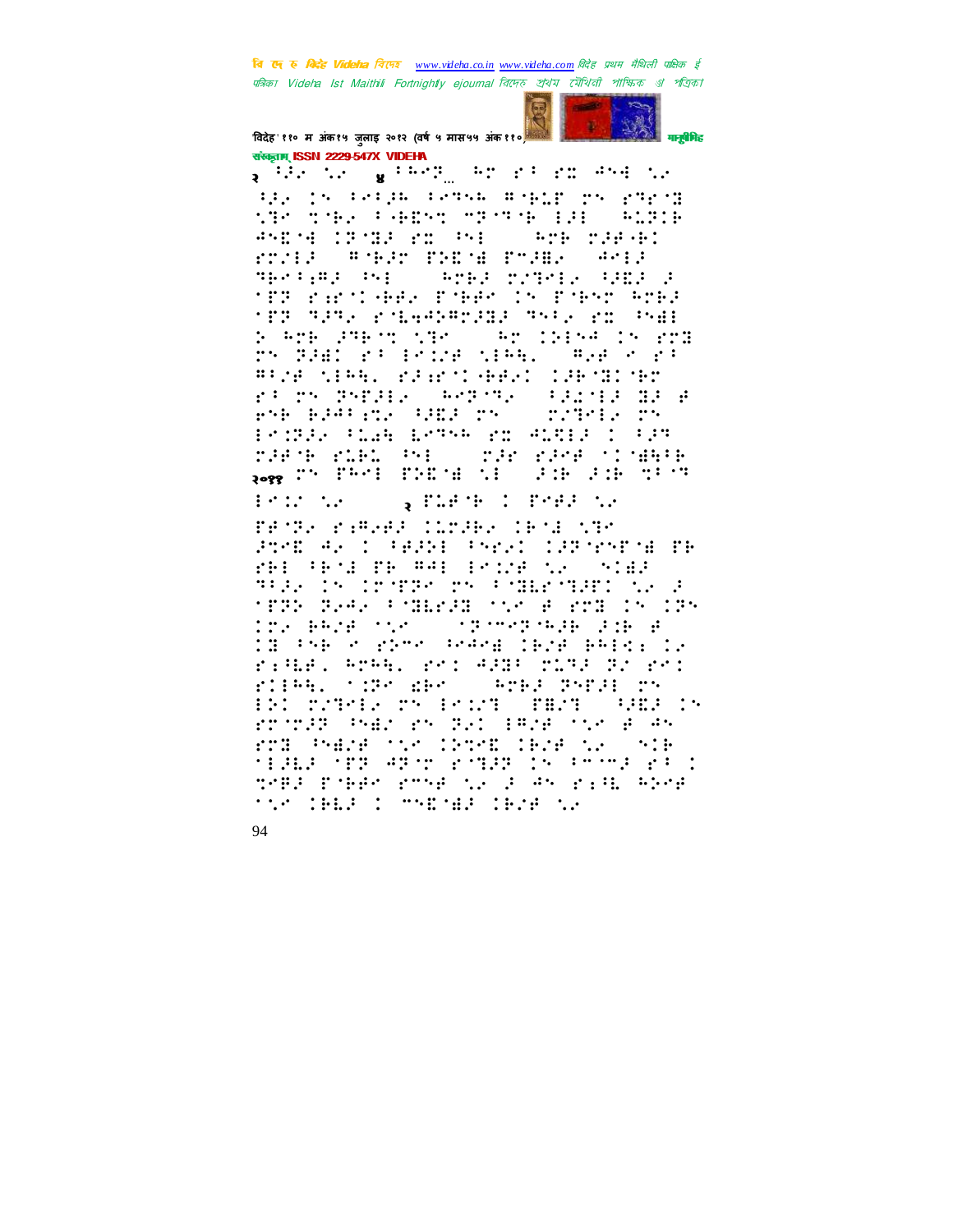वि एक रु मिनेह Videha विएक www.videha.co.in www.videha.com विदेह प्रथम मैथिली पाक्षिक ई पत्रिका Videha Ist Maithili Fortnightly ejournal রিদেত প্রথম মৌথিরী পাক্ষিক প্র পত্রিকা विदेह' ११० म अंक१५ जुलाइ २०१२ (वर्ष ५ मास५५ अंक११० मनुषेपिह संस्कृतम् ISSN 2229-547X VIDEHA ##::H TEMT TTE-FILE UP prace al 2007-00-000 2007 12:00:00 ESTABa persenta di parti  $-139233444$ **THE SEAR PRESS BAY**  $3.19<sub>1</sub>$ **WARRENT BRANGE MIRA** 8821 FRONT 8821 1FR5 1F-1715  $\mathbb{R}^n$ **EXTERN SERVICE**  $\# \mathbb{P}(\mathbb{S}^n)$  $\frac{1}{2}$   $\cdots$   $\frac{1}{2}$   $\frac{1}{2}$   $\frac{1}{2}$   $\frac{1}{2}$   $\frac{1}{2}$   $\frac{1}{2}$   $\frac{1}{2}$  $\mathbb{R}^{2}$  $f(17777)$  $1.44.33$ russer en stelle rander (1954-224-224-82 Bernbernmade Tenne ry Terna **BARY 18 19 38** regione THUR TIME INTER i stredi.<br>U stanografiji sprog FLF TH  $\mathcal{C}$  denotes the form of  $\mathcal{C}$ **STREETHER FIRE IN POPPER PRIMARY** ESSA TY PORRERT PORCH  $313.8821$ **SEPTE POPPER PARATE DY** TITEL FIREST IN THITE THIS ##::# TEPT TYPE::11 02#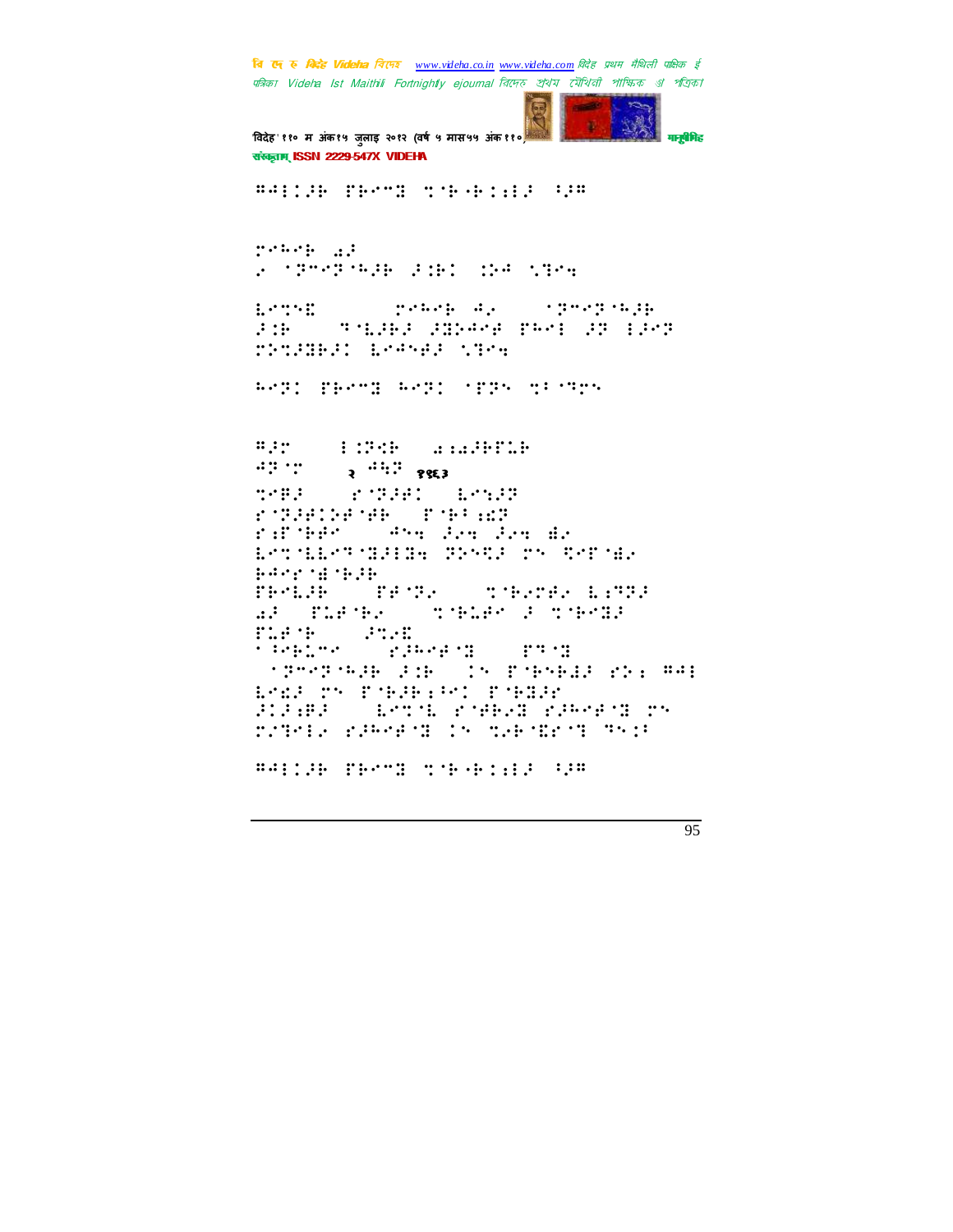

विदेह' ११० म अंक१५ जुलाइ २०१२ (वर्ष ५ मास५५ अंक११० संस्कृतम् ISSN 2229-547X VIDEHA

**STEPHINE** 

Ardi Phrome Ardi (PPS of Cars

Pre Far br Edelar af Stem Pr br POBLET FED 21 ##1 18128 New Arb PROBASI BROOKSES PARROOF WELFUR raaan: Bar tibera, bartutako ma nich arb ar mag mer na <sub>seks</sub> er me rn Are Babamar mibuber TH THAIR PENTLE ANIX PELITS TN THE TIME POR EVENTS RAD RINGE ( PEINATE) APRESED AND MADDED TONE AT TH SAR PROP TO TEST PROPERTY TELEC eremen <sub>sad</sub> re verde l'esta chief r. Par 1979 the 17-derivaer was 29 rag nog rångr 19154. Mentgel r. å POTER gees The Park Price (1995) rigenerie r. f.r (nielse rel.e.  $2^{11}$  :  $2^{11}$   $2^{11}$   $2^{11}$   $2^{11}$   $2^{11}$   $2^{11}$   $2^{11}$   $2^{11}$   $2^{11}$   $2^{11}$ PORTUGA PANILA PROSIDE MANISER PHALL FOR PROPERTY FOR PROPERTY SPHELE TY TECHNICAL EPPEND PARK PAND PAR EL PHAI <u> 1164 242 BIPART 181882 MATERIAL</u> Park Blis MBr 2 ADE 22 Prol 25AD TESE PRO STRACHOR PHAR INFORMAT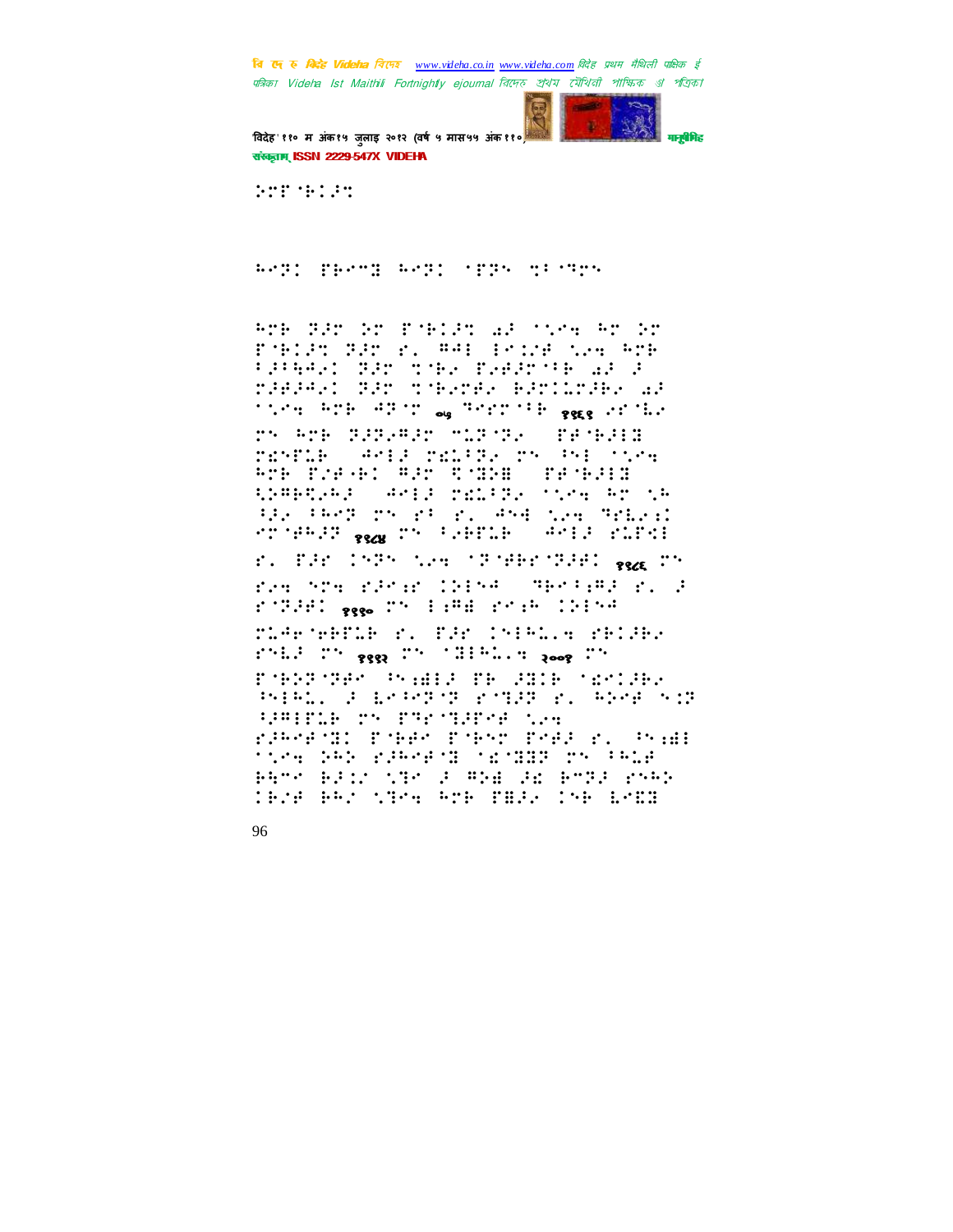

विदेह' ११० म अंक१५ जुलाइ २०१२ (वर्ष ५ मास५५ अंक११०) संस्कृतम् ISSN 2229-547X VIDEHA

Leigh bei comp compact forme FORSY PRESSING LESSE SECRETER RAGHA ry leid leid Bring BAN (Bree rock Br (1162) 2 Group Systema (P)Br FLUSTERING BU <sub>Roge</sub> f. Phillie PE

FINEST PHECK Place The ESTAR ROBLE

ry marked ine Anexage of Geral Area INE PROBEORI ABRA NIA BORNA PR FREEZ RANGER HE EN FINA FRA HA SPEARED ENGINEERS AND SPEE REPAIL: 1914 (1980) RAC STRATE PREBI r. rodnej sta z supe star stre 5286 25 261251 ##1126 15. 5266 226 SLPABIL KATPS AND IS SSAINTSHE DAY FTH PTAK SPA RTEP (PTAP GPR PH) T **INFORMATION CONTROLLING** freeless in the moment window Province Post (1886) Predi an agai PSP PALE LEBRARY PRACH PSPH PARE HAI POPHALL TROAD CREW THE DNOWNE POSSE TIME INFORMATE POINTMAN SPORTHER FOR STREET PROPERTY ring Ar Additionals (National a rough rags from the confidence ber r. 47 H41135 124

trea rette Rep: PRend Rep:s, nPerson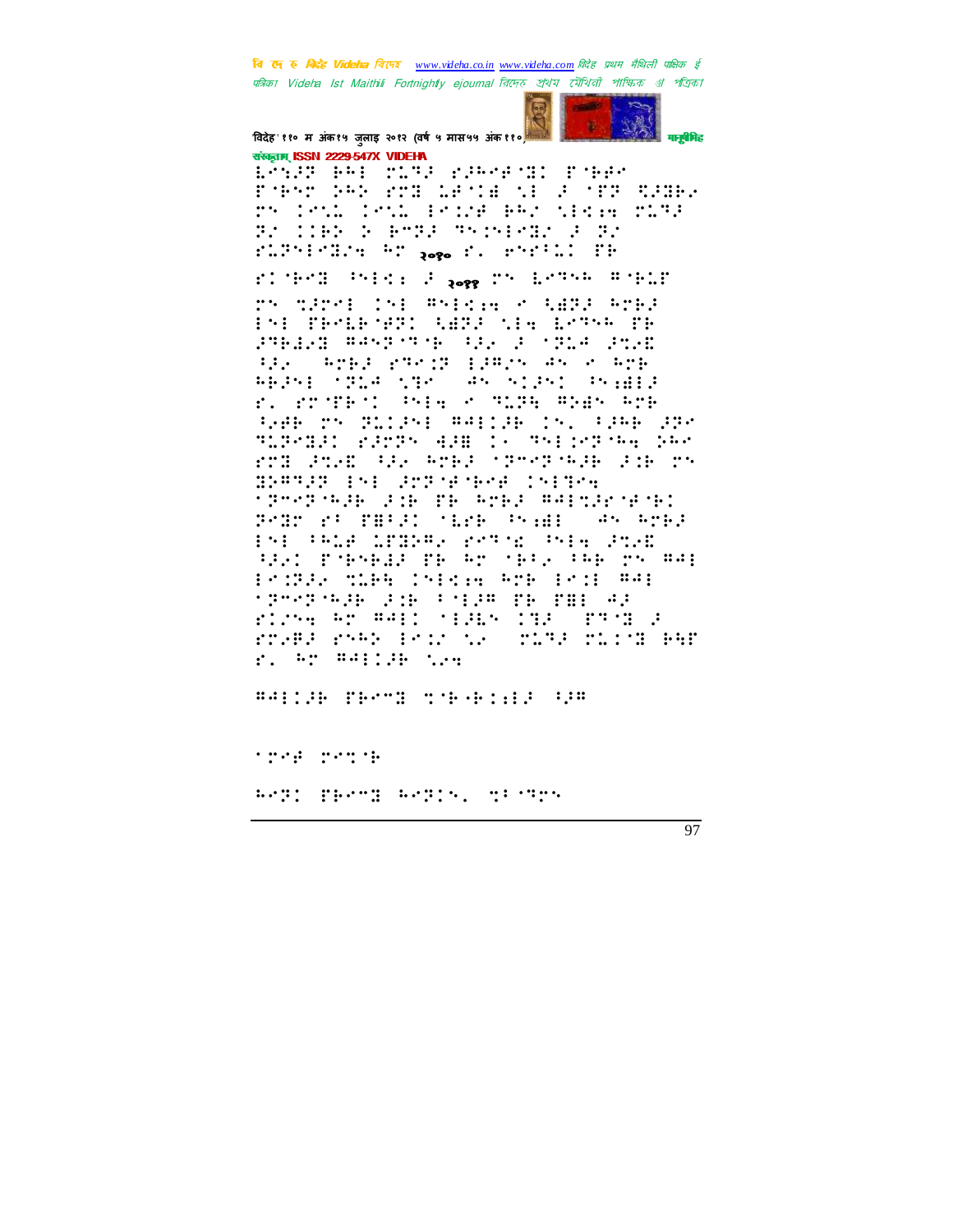

विदेह' ११० म अंक१५ जुलाइ २०१२ (वर्ष ५ मास५५ अंक११०) संस्कृतम् ISSN 2229-547X VIDEHA

FRAGE THE BRO CONFIDENTS MA STORYTH AND THE PURPOINT AMISI BRYAN MICH (ABB)AR IBMOS CIT 1 Adr 15 BASSAdB NG AArb ASTr The Principal Art Side *lergy the anchorery powderful popula* BANI SENIGI DA PAL A RAS SENIGI **BENEDICT STATE START START START** 1518. A Calb fo AST Ander 13.154 HEIGHT P. THE FOND P. HIGH P. roman (1941 to a Arba Adma r. 1935 LODY FORST 32 PRESS 2 STARES Jerni Belgi (Jel (esn) na Panis. MIRA RMB PAPA KOPEORAR PREA 2018 SAME FREE BI WHE ESSAS NE MIRE PUPE AS PLOTECH PORT AND SACRE PRODUCER SOME PRODUCERS  $\cdots$   $\cdots$ tites and as well as the map so **STAR AT PART PARTICIPS.**  $\mathbf{1} \mathbf{1} \mathbf{1} \mathbf{1} \mathbf{1} \mathbf{1} \mathbf{1} \mathbf{1} \mathbf{1} \mathbf{1} \mathbf{1} \mathbf{1} \mathbf{1} \mathbf{1} \mathbf{1} \mathbf{1} \mathbf{1} \mathbf{1} \mathbf{1} \mathbf{1} \mathbf{1} \mathbf{1} \mathbf{1} \mathbf{1} \mathbf{1} \mathbf{1} \mathbf{1} \mathbf{1} \mathbf{1} \mathbf{1} \mathbf{1} \mathbf{1} \mathbf{1} \mathbf{1} \mathbf{1} \mathbf{1} \mathbf{$ AN IS NIAE MOTORS TN PREAS REACTE  $\ldots$  :  $\ldots$  . F PAIR FPR PORT (PART) gabine, sy man a ban sy sinell ry loud dioff fodis: 4 Are loud refer (eth syf af allgre tige )<br>1951 signi (eferg re sere tige (ge **FAIL PROGRESS TY STYRE ME TIME** In ATERS TH ESTAR F. ALBER In FPP Ack Andel (PP) 2001 218 Pak 4 APLEAD TRIA THOTHA STAR **SPERSON AND POSTER PAIL P MEMPHE FOR P. P.B. PHI R**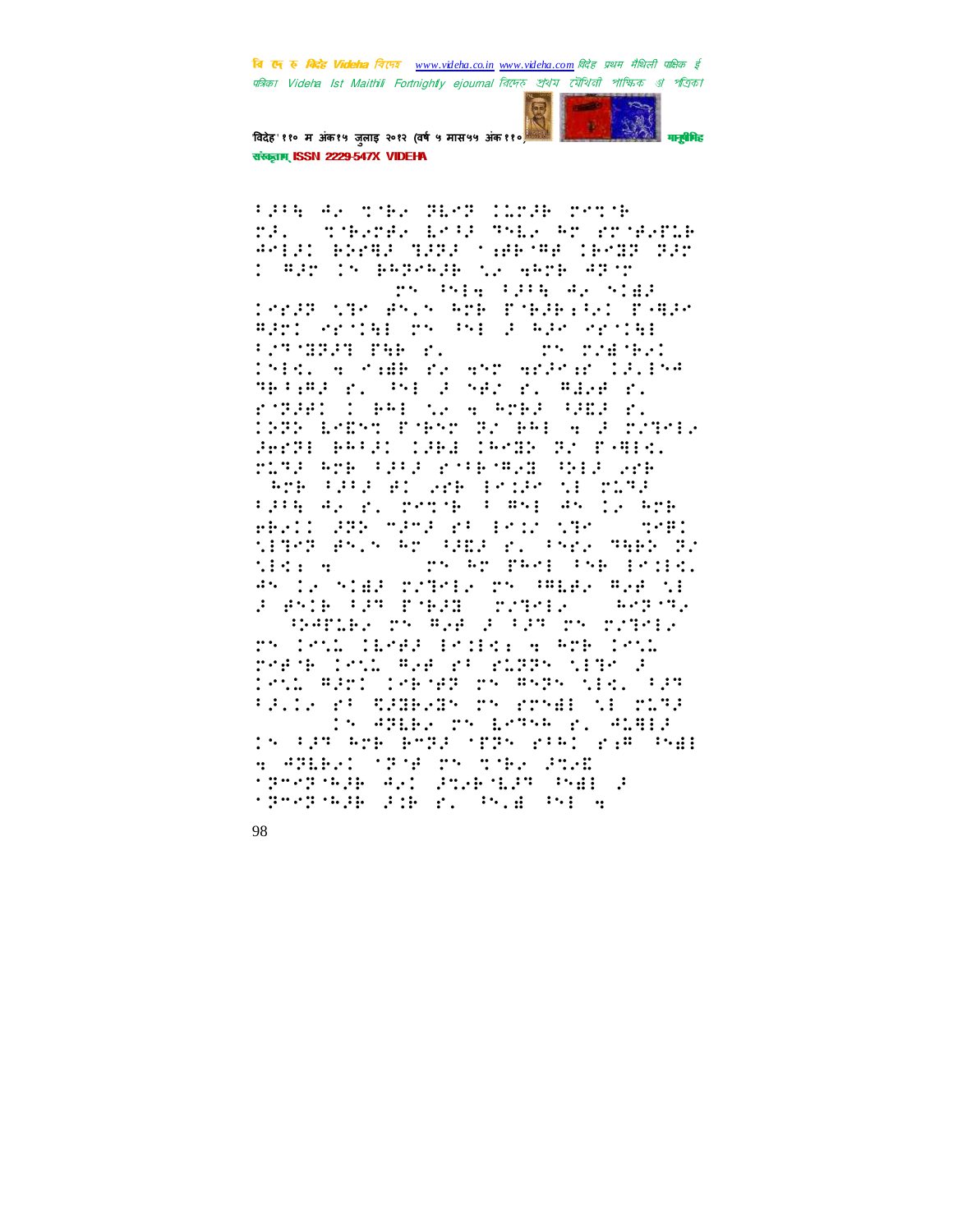

```
विदेह' ११० म अंक१५ जुलाइ २०१२ (वर्ष ५ मास५५ अंक११०
संस्कृतम् ISSN 2229-547X VIDEHA
```
**":"" :::::: .:** 2007-02-020 2001 024 0304

**ARTI HERMI ARTIAR MERTHY** 

rest the that at **THE THE THE**  $\cdots$  ord=05=386a

# 1925 PHP3 PTP51 119 PTP3 Firm music **THE CONSTRUCT** ARES TELETA ARTY RINGER RANGER (1910-1991) IN

2222 Folk which had children

Heini medi mama Aam me gald.

 $\mathbf{a}$ 

F.A.C. SMB. (19196) E19281 (1218413 MES PORTE AND THIS SEARCH "Predict reduction and the FOR AN TY REPORT AND STATE PROMERCIAL PRODUCED PRODUCED PRO L'ALFANT AND STAR PRIENDRYL THER 25 ISBN 6398-25-186388 TRALIB RATT TEMP LEARS IS GET rechee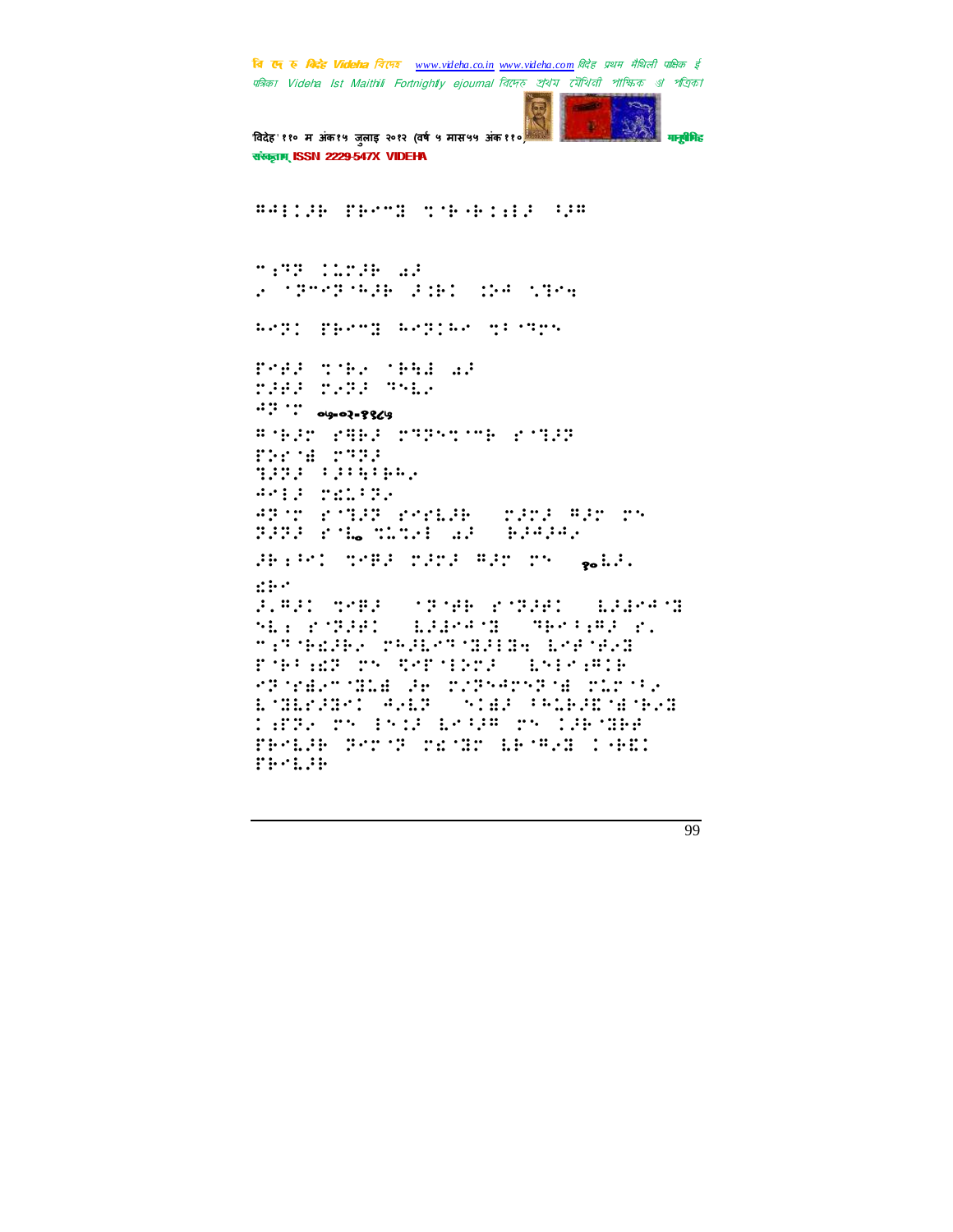

विदेह' ११० म अंक१५ जुलाइ २०१२ (वर्ष ५ मास५५ अंक११०) संस्कृतम् ISSN 2229-547X VIDEHA raman ranaman restae r. mime a

ringens and the ramori ind <sub>koo</sub> and had not we TERRE ENT SPORTER METHER BNDKRY rient als beste presentate de r. Fjellyne Fjerdende **Contracted Administration** 1988) Gel Per Star (Schrieberg) reth true (1968) the sensor al cloffe the fibrical at

rangs rende rogs (ng renden m SUS STORE STORE

ESPERANE PARTELENA

ar 2 so par tar rit an right and ROBE CROSS SNIE DRO NE CONC B. RO rzenen, 2002-2014, 265 256 357<br>Stori Well (S. 648 256 5162) FAIRLARE, AST SYTPIE L'ARIGE S. SPARE POINT RESOURCES TRANSPORT DRAWD WIREL THROUGHT EATLE TH Provided the part of lend and ameng PASA PLESA NG GAREA PRISA NG A ra ang prontsi ramneng elmnik iarre PRE STRAAGULED (UTPER US CERA) SPORTE AT POSTER MEER INFALL NIEF PASS AND PADMAGES SEMINI BATTARE MEANING SAT 201 201 410 PRIP PAI AN TIEM FROM TH NIRI THE :25: a ''+6:08: PBKPK: 16'™2 <sup>S</sup>5:0 ry trekin a wap pane ganke th **TRANS NEW TRENGALISMS LEADING**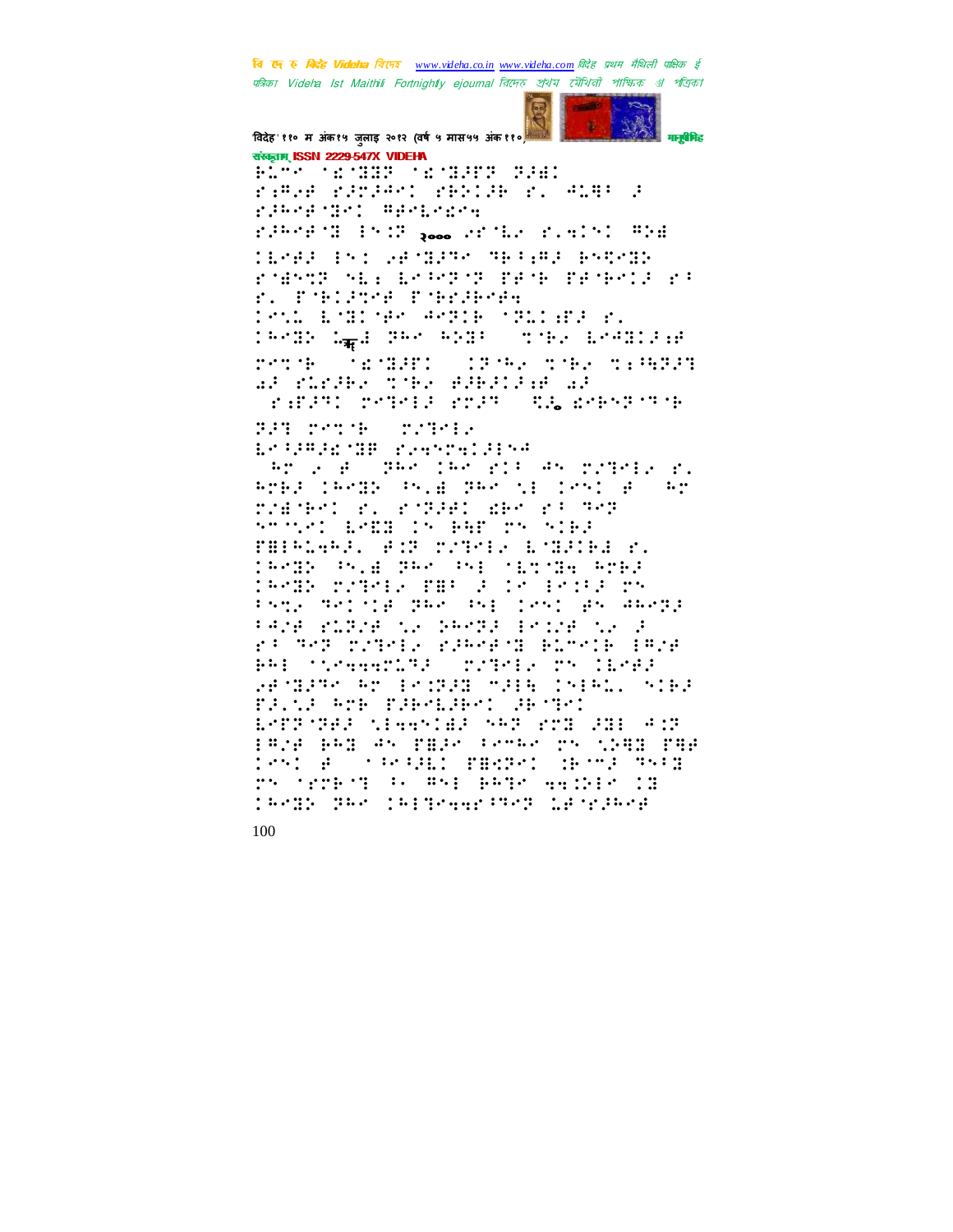

विदेह' ११० म अंक१५ जुलाइ २०१२ (वर्ष ५ मास५५ अंक११०) संस्कृतम् ISSN 2229-547X VIDEHA

IP/B PRITHERING ARMIK TRIPE E. ago agea sin cán: APH (2020) ra, tather, mergaa room dal. THE GREECH ANGELIGHENI WRIE FLAR ART 'FRY A' THE FRY ARTER REMA NZIAAARTA MJE 1928 NEAAARL93 MAR PASS PRSPEL ASTER 2 AS, PRIS 365 MASE Shiggganes 223 25 TESTELLI STER RIETINE AF AR FARPY POPUL PRP (STAR PLAN Third an Third brundly right? Th RESIGNED IMML ISEMINED IN IMML ERSENAR ISE AS EINE MIK SO PORI BOV POINT AP PINE SIME AMER 2 ruali rad (Si) 3 (ene r. Si LANDARI BAR NOSA 2008-00 (O DORA) Brnge Astela Africt Siar Presenta right the throaded filte initiative the the chest within review desired **PARTICIPS SERVICE** and property in the second second second second second second second second second second second second second In the SPRING Palenting Send ESTRING TRIPLE TO HE TUPPED **SALE TERMINAL CONSTRUCTION** agaad file for the wall prize wape. a shi na shekarar aa nu fama .<br>Cirk frikinnas 1915 fyr 'Erb "Sllaaar'SJAL de Silaaj#J. FBFAI 2008 ME MA AR MOA FRAN HARMS **FROM THE HARDER TALL TH 182** 

Thirdictanable, bleedil (1216-25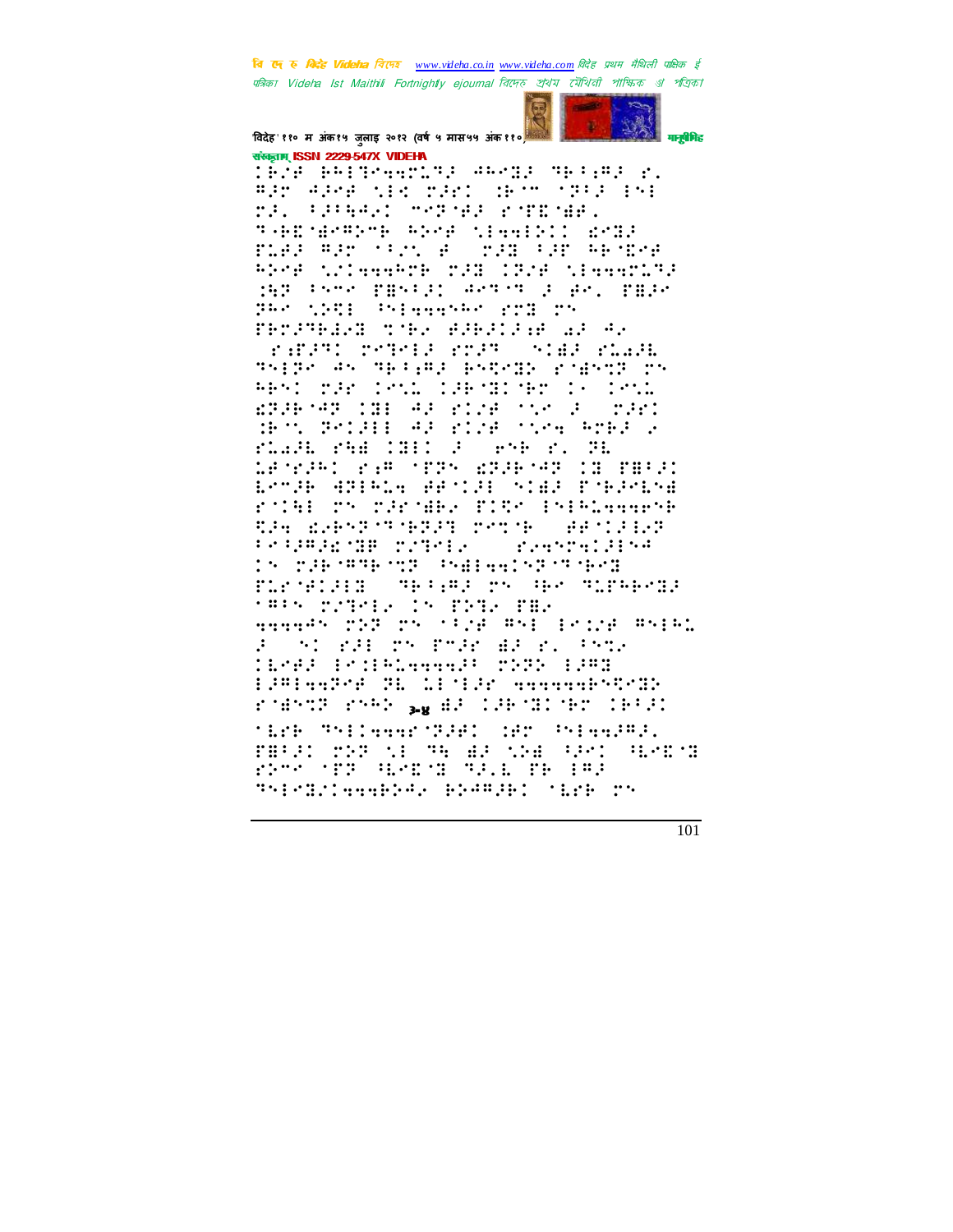

विदेह' ११० म अंक१५ जुलाइ २०१२ (वर्ष ५ मास५५ अंक११०) संस्कृतम् ISSN 2229-547X VIDEHA

rints may myanggalmen. Men kua: HAPPE TITE ARE, WHO STIRE IAL. FBIRDAM BRYTHTE P. TYPINDER **18101 ANNO 1991 ISBN 1788-1787** roger (Silverberg Georg righthamer in had tirighth ridin SteamnerSIBC el Philagaki, Ske arnik rn Field im Gei rn elmerdel PTERPTIE 4522 PSP28 PSP (Feed232 rada ay illega rooffaydee Principalent Butcher Product P BLLEYER BRA (ALL BARR) BYRGE page ignement renea reek Palland (end Letha Pallannik ride F.G. PGIGGSLEET TYPE PHI annound a body brought and angul or Briggerbroth brown (SI) Boothington Pres Pel Al Bi theseniel need Hr TEGGGTER PRI POPER PAR PAR TRIL H. Priklaaaskka. W.H.C. By: POPSPYR IPAR PRAK SAM HANSERS rope riser (program) pad spine (might ESTAR P. CETTA

##::# TROT TYPE:#:# 9 **TORONTHA SHER SALE** 2 MPMPMAR Adri dan Bright

real role admitsion al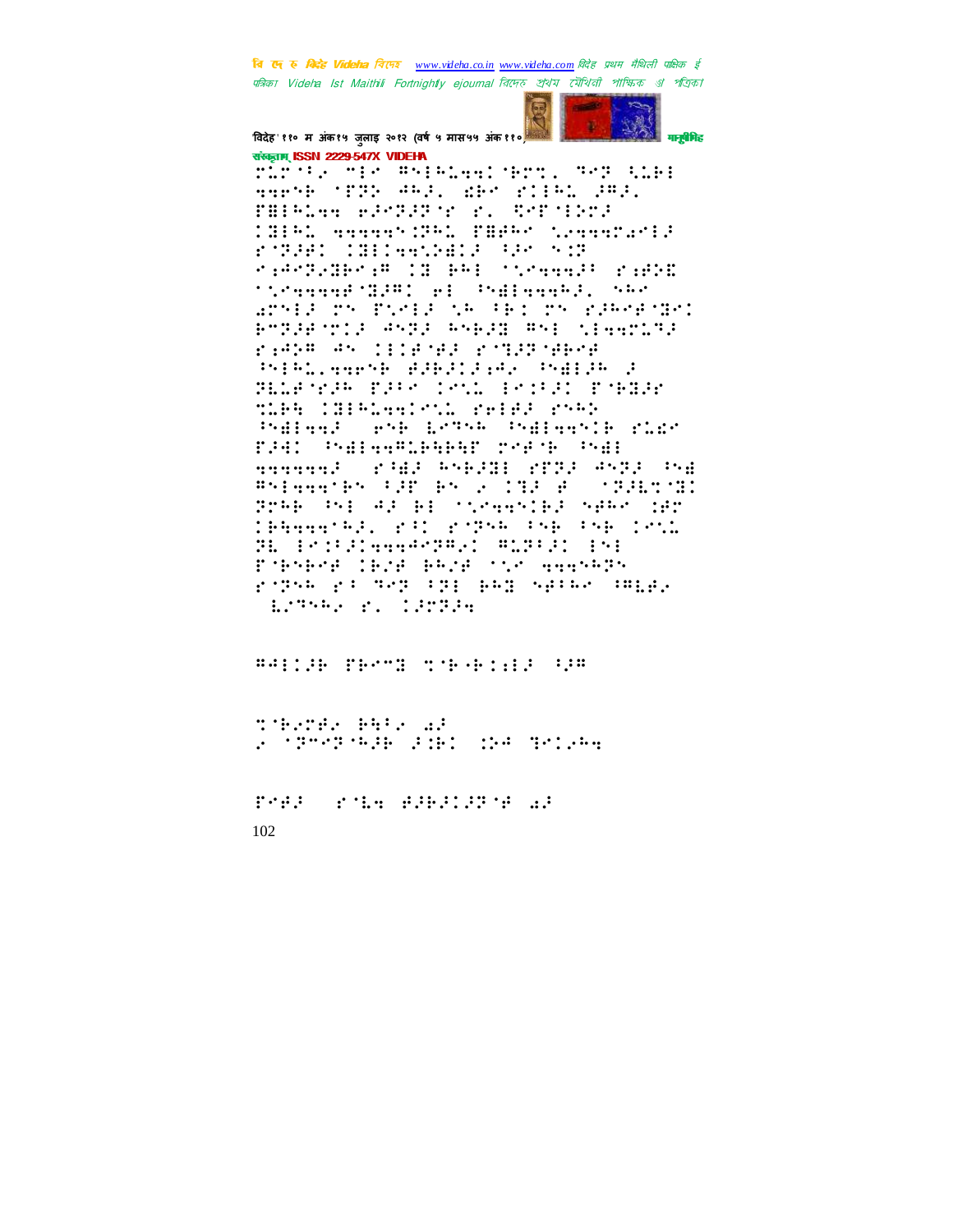

विदेह' ११० म अंक१५ जुलाइ २०१२ (वर्ष ५ मास५५ अंक११०) संस्कृतम् ISSN 2229-547X VIDEHA **SAMPLE PATES APER SHOWS** Brah. **Bible Physic**  $\pm 0.003$ **PARTIE APER PROGRESS**  $PSPCHPT$ Per 1 **THE CONSTRUCT ROBERT RESIDENT** negar

**##!!!# ##\*\*# tr#+#!!!# !!#** 

ESPECHLA COM POLOR ARIIGR ERMONA<br>2006 ILI - ARRIGA ONG IMOL ##FCPEC Engine PE PEnne (Prisc china the strain component property component BRIP PAR PROSPECTS RANGE OFF FRAME RO PAR PIERR ALS CRAMP ALRI BROAD MACHA (1940) MERCHAN CONSTRUCT **BALLAR SPORTHER FIRE INFORMA** 

FAPTLERE, COSE MESSE CORE COSE ad telle ad Red Red Mar Socoal LOTOREOL: POBLE PRESER POLES rakt brefterer andere SHOTE AFTER THIS HEATHER ARTIST AF THE 1988 HILLE THE rage el gra churez de STRAK COTH AR STORAGE BJEJSE MAARA (KALERA 1918) BARAT WA MODE FREE AFT APPROVED.  $1.111$ TRAE AR PAR PRO CONFIDENTATION tik Poslovka (Clavinope defa (strike samt Theagh ag hat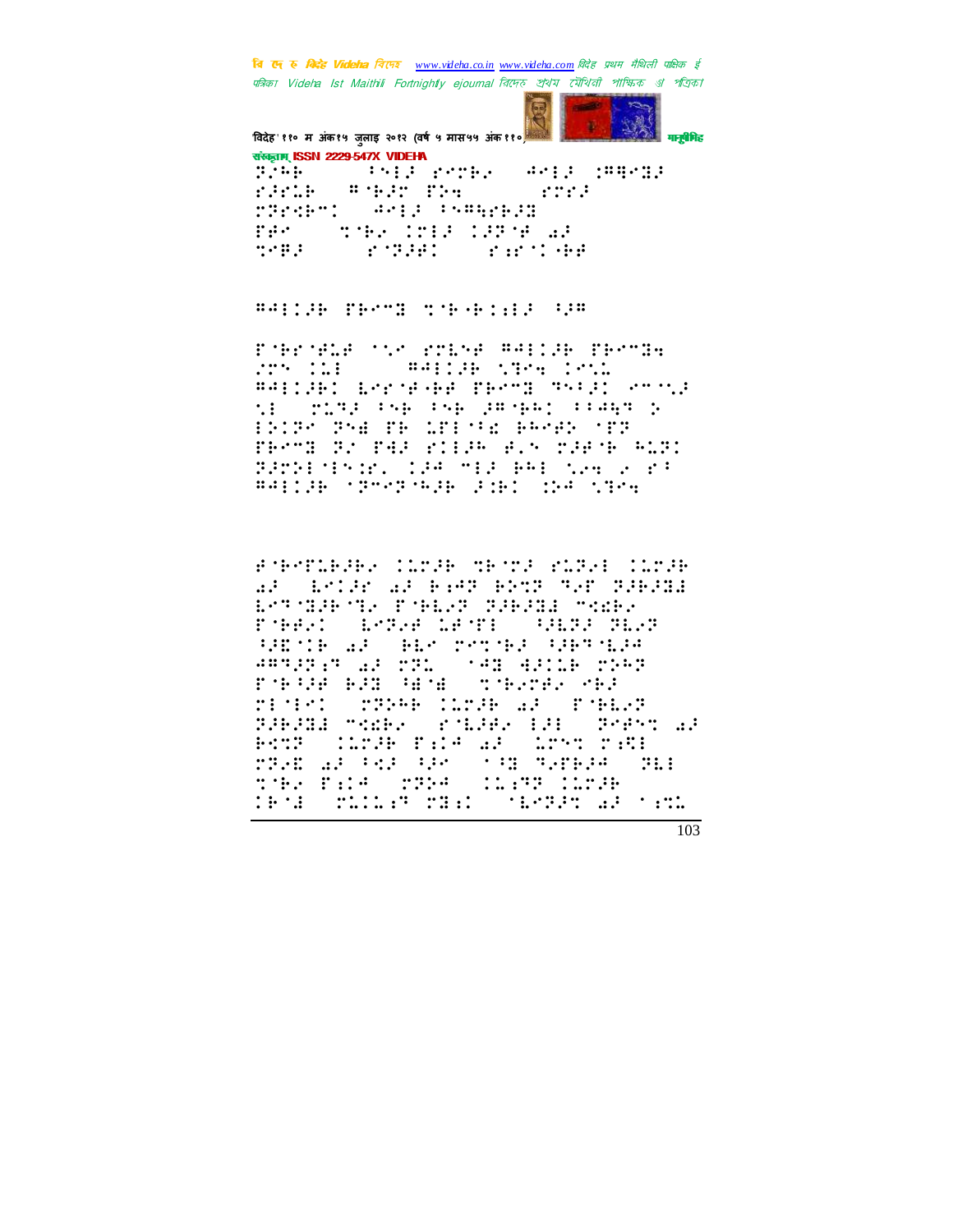

विदेह' ११० म अंक१५ जुलाइ २०१२ (वर्ष ५ मास५५ अंक११० संस्कृतम् ISSN 2229-547X VIDEHA

<u> 2 BANGIN 198 MARITI</u> **TH PASSA**  $\dddot{\bullet}$ SPA TRIE CITER POIN rreak ikilan

19828 832 - 1228 766

tu twa swip surplus war (  $\mathbb{R}^n$ . relate elsinal syl team elsinal De Anima, considerada par Cene SAR ANIAS (SEPERTEN 1988) ANIA (SEPER SAP AS PURP PUPP PSINFORMED PURPI apse nep papier early slopes incl. **TYME THE RELATIONS CONFIDENT** HARPYEL COR TY PUBBUR TRAEL FORIGE SIRGE CHESE (2005) MARIO MARTEL START CAPAR BRACKBARD rniment brown refere  $\cdots$ MICH AF BAI MEA SAN MEAR TR MNBNA analakal kegun Augus vulgaké nigala Warry: Sar Age Palleial, Tr rn: Ghabel Baby Arba PB PAAA (An 19126 WE MARK FORM (DAMIN MAIR) SAR (SPA) PRO BINE NAM (PPSE) rreak apsis, aregistis, terredr #SPALLA 2: An APRIL 2:1 PH (185) MHH 25 RMPS LM2BR SMIR SRIE B. APPER NPRESS AN IPA BRIEF, REPRISE #. #12 19#2 PS4 PS2MBX PS #P1P1 **SARES CHARLIGE BEAK BELL TO A**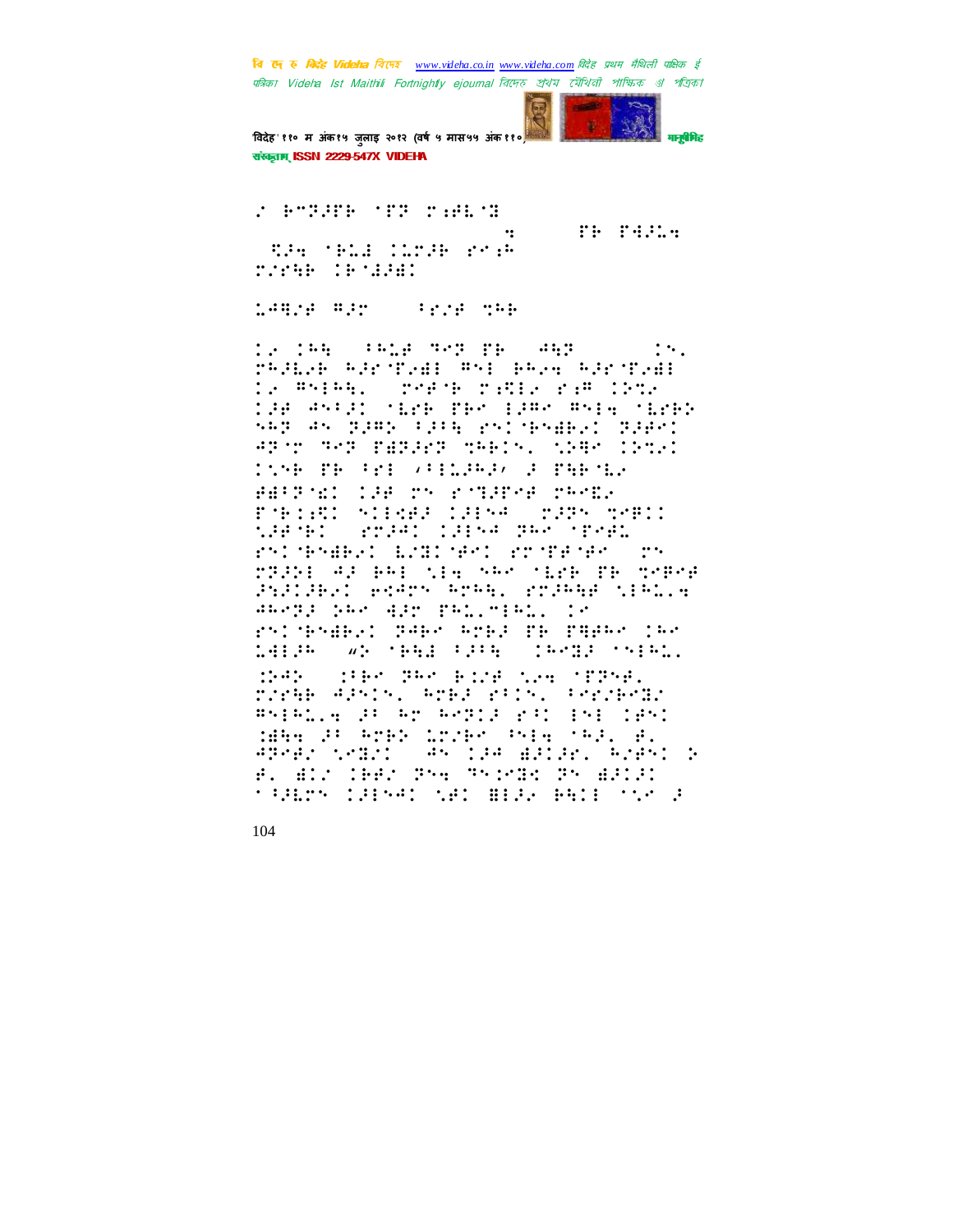विदेह' ११० म अंक१५ जुलाइ २०१२ (वर्ष ५ मास५५ अंक११०) संस्कृतम् ISSN 2229-547X VIDEHA



sîda (ar (bulko) de per (ser (ser) era TBC er stret est belge Rimar and dige directary the as WPPPP42 AMER PINER EPHE TOM AM 195 Press IBS (548-925-1941) **FIREST CAR TESTA STRIP** gine pr SAR AST ATOR FORD STAND PSPERTH P. 150 FEAR 1412A (SARSIE) AVENT SOM TARL TREL BOOKER IN BROWN & FOODE 1951 198 MIE BRE 2 STAND FORM **SMPE DEAL: HAIPM FRIER INE**  $\ldots$ 4245 121 **SA, PROPRIME PROPER** F. / FRY. WebST. Eenhardthalmen. FORTY TETRANDAL ISL SAM PORTS CHRISTER PROTECTOR tem brown the poplet place **BAIRLY RELEATED** repared regions bandy as map the first Arms mericini (APPRS SE: ranch gwars (eirschipte (August A) terent also predigionel may been Apt Ennis Shi An trit Bar nar (20) FTITY INTE TH FRIE THE TYSE ARIA r:Bhek Saraan, rurgjase Bjern Pres (Pres Pages See Peg Page) (1991) Se 1915-Ar. 2004 4: 51 ISBN 2004B PR SIA **VILLAGE CARDER & INCREASED ATT** Frederic Werdie, chil Peil (15) instel age cagne margine mgmacal<br>Fogua pe regularende delco maerto SE: PRIA PAIL CORTROL ARTIST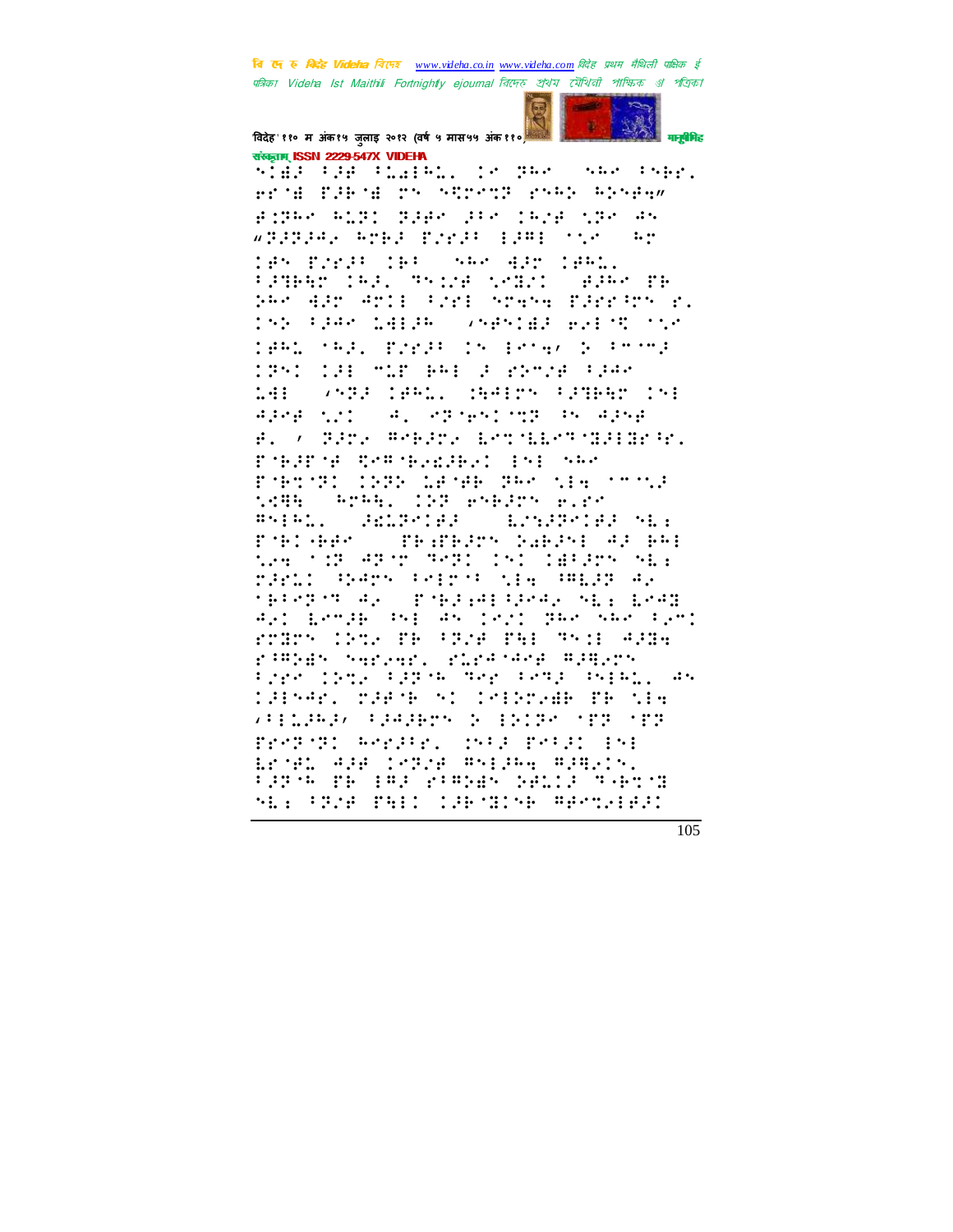

विदेह' ११० म अंक१५ जुलाइ २०१२ (वर्ष ५ मास५५ अंक११०) संस्कृतम् ISSN 2229-547X VIDEHA

aĝis definado per parafiloj Abe applied Analysis and the theory and BRAN A. (AN YER PENGHAL PYRGG) TESTE PRES BRA MILL STA PRESENTED TRANS PORTHOL PAT. Fri Arrith right Right (Fig. 5) (1993 FLAND NOTHER TACK YARD LEND FOOTH POST THE PLUMPTON POR **MANUFACTION** DIRECTORES THIS AND HIM SANDWICHTHY ANDISH. FROM THE ME HE FROM JEMPIHING PROLEOPORT POINTERED I IPPS SIRE CRABE SREE ROB RED MER (PROSPECT) (Střídných dím opřítočí sklepk)  $\cdots$ State the paper off completed that tara (shiphty rol rache server) bia THER, SAP PIE PAR IN PIE NEW ring an ingle sares in Areric Cerry SAND LEAD PRAILED FOR THAN PRINCE FJAK 14136 (VIAL A) 35 AMB (MAB) PROMIES MISING MISCONDARY START RECO FLIP LEFTPER, PHR INDEL

MESTMETRIER PARK ROLLS TRES PRI NEW PROTEST OF BEAMS COMPATING AN ande skal en di longi oek fae isee.<br>Fe kan 'nbi oek kan skrifteleni opka (n Blennen lor (n Alno) brag Ay Sebra, astgril agendans nag (1966);<br>avgsebls, tva annova gses; grgblig <u>Ali Akci Avri përrjet tetitit</u> HETTEL BARTEST TS TSIP SEA POIRS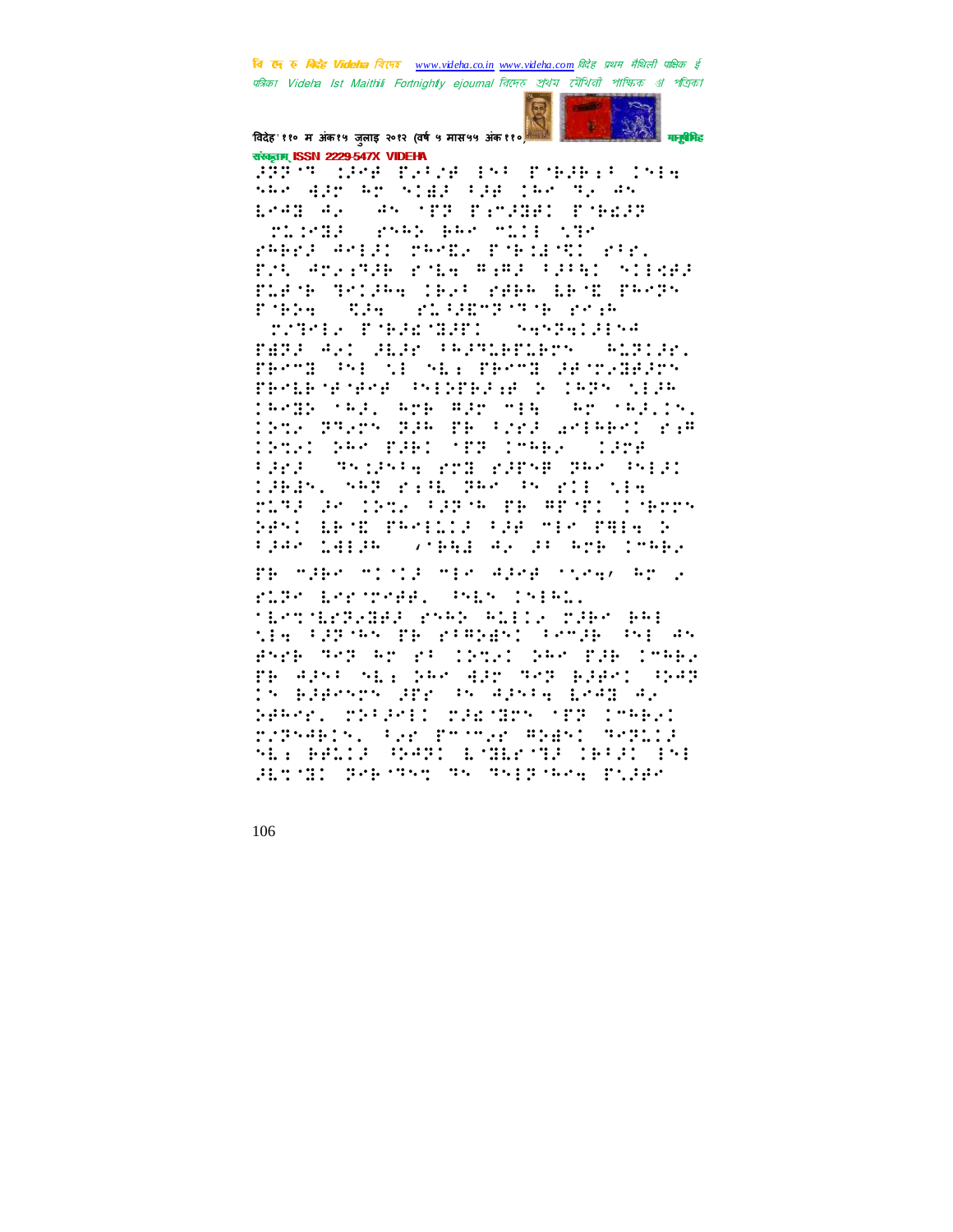

विदेह' ११० म अंक१५ जुलाइ २०१२ (वर्ष ५ मास५५ अंक११०) संस्कृतम् ISSN 2229-547X VIDEHA

Ar en 1915a gre grappergge emper the surface

PARTLEYR MURPHY (1980)11 MEMORY (2020-1980) Chil Peleng ng Pileng 2001 le 'Le'Tef alba Banadal nengza Alb Anigh An Arge Broomer of Sibl rner er (pri 1963) viel. a di servita di Servita. PHPS PERS PAINT IRES. POPTER RETEN ARE SPEECH IN IN. Premier March (Political Card President drinis, 6521 talk tjat PORTHAIN IN WHI NEARDER WIND PHIN reprint algebrit in The Sanda and the controlls due to say which packer gride in rend in major.

*<u>VIANORE REPORTED SERVE</u>* 

ERMALMARY MISCHIFTS NAMESHING #385 SE: BERGE PSE PROPORT LOGAS. HARTHAM COOR THEY BILGE OWN TH PRI MIR AT PROFILIAZITA IPTI POST BIS THE HIM DAM TIB SMYSTE AFT AND tomania per paramei poéda **STAGES STORY THAN HIME AND!** Presencer conductions and acter r: riggeren maaren broek ARAD ACTOR TAX AD (AZAM INT Robert rim Siehe 1908 pp THORNEOUS PELITED IN STO rakomin. Sime lins dhel laan laa mpm, index planned theme series, this PROPRO (DOLL CHPOBEL SE: DROB. WEEDS INTE TARTIE, RAPEE, TORPA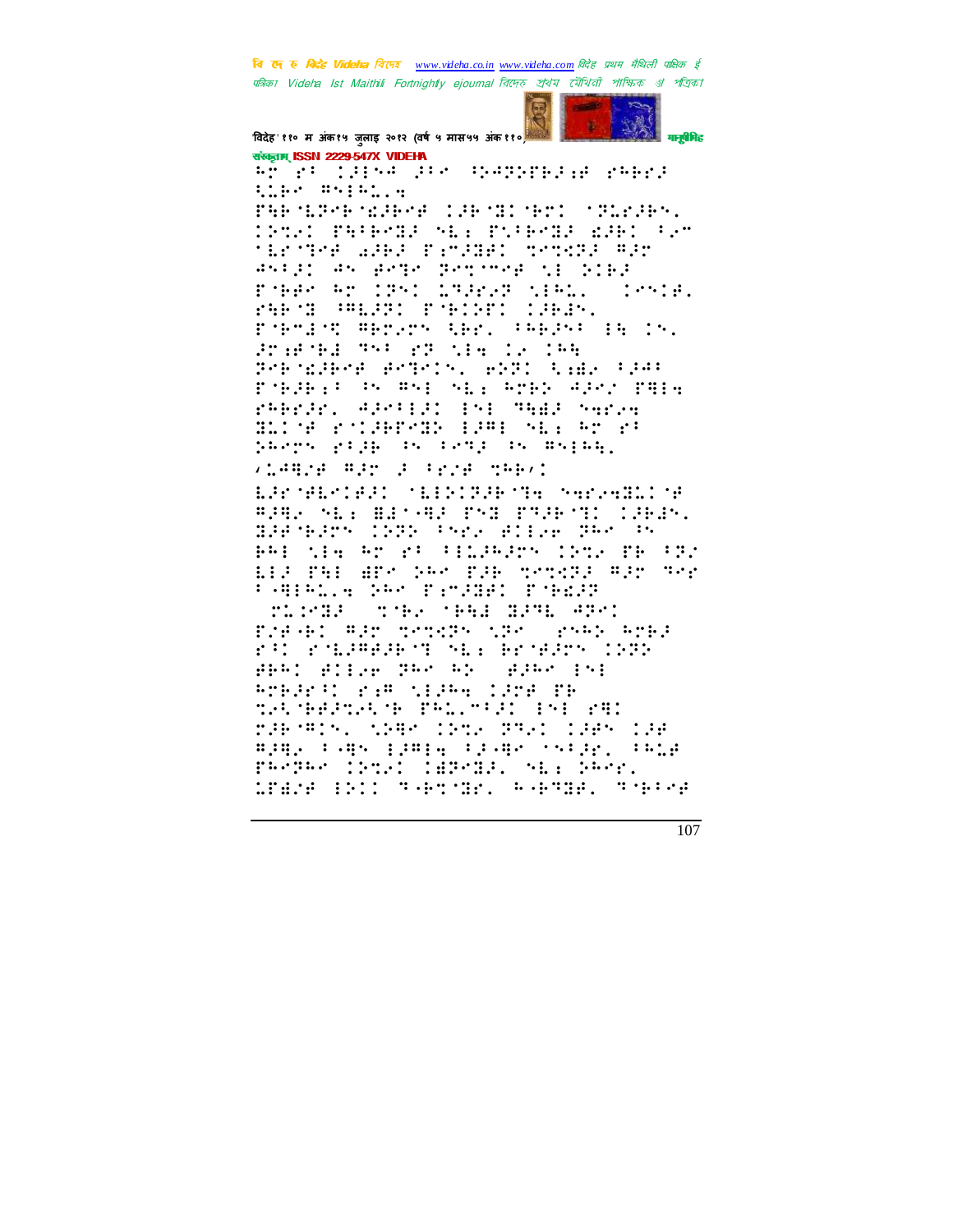

विदेह' ११० म अंक१५ जुलाइ २०१२ (वर्ष ५ मास५५ अंक११०) संस्कृतम् ISSN 2229-547X VIDEHA

PAÉN (NE ) MEREL (1992 PINEE) NAP FRINKLY, THE PAI AN INST NORM. ri figur (epoll) (leas, pros peo Pri Alda SAR Albi (SVI AVESINA raboral medida radeda adbedidati.  $15.151$ **SUBDENTIFY PARAFIE TEST** ESTALE END INDE FARALE IN mili var sev bella mleššan  $\mathbf{L}$  : 12 FILE 166 (SAF) SPRINGER STA ROBERT BROOKSE SANGE BLIDE RER. PRINTE ATEN ELPHA AMERIC PARISTI PHP M PRINT IN BAIL MIAL ( PREMISAR 43r1 PYPA SLADA (LAPTYL LAMAR 2) 152 (FF (FF 12455 SP) 514 **135223121 ASST 138 138 2523** REDUCED COLOR SECURIC BY ATE SERI BRYSE, THE SLOCK EPPE AN INFORMER SPECTRO APROVAMENT ARTICLES rothers of the critical cross  $\cdots$ **CONSTRUCTION PETITE PRODUCT** ME ANGEL MEDICINEEM GROEN MF LF MHI PAT HRIB RPRA ME: BOROTOMES ERITH MEDE ROBRO, 231 **APARTMENT CARDS AND STATES** PRSH (PATRY (1927) TLAR SEA TILL **Add Add Edge (Arabyl 1918) MARTHAL** THE TAIL TO BE ANDED THE ME role, skr 425 (28 1928 ASTR)  $\ldots$   $\ldots$ PRANCIPALE SERVICE PORCH OPLE BRAND WAS TALLED WORKER PALINARY POSTABILE RADIO EN romana di si seriene di #SEPRE TRELEP PREPER THE BRTHST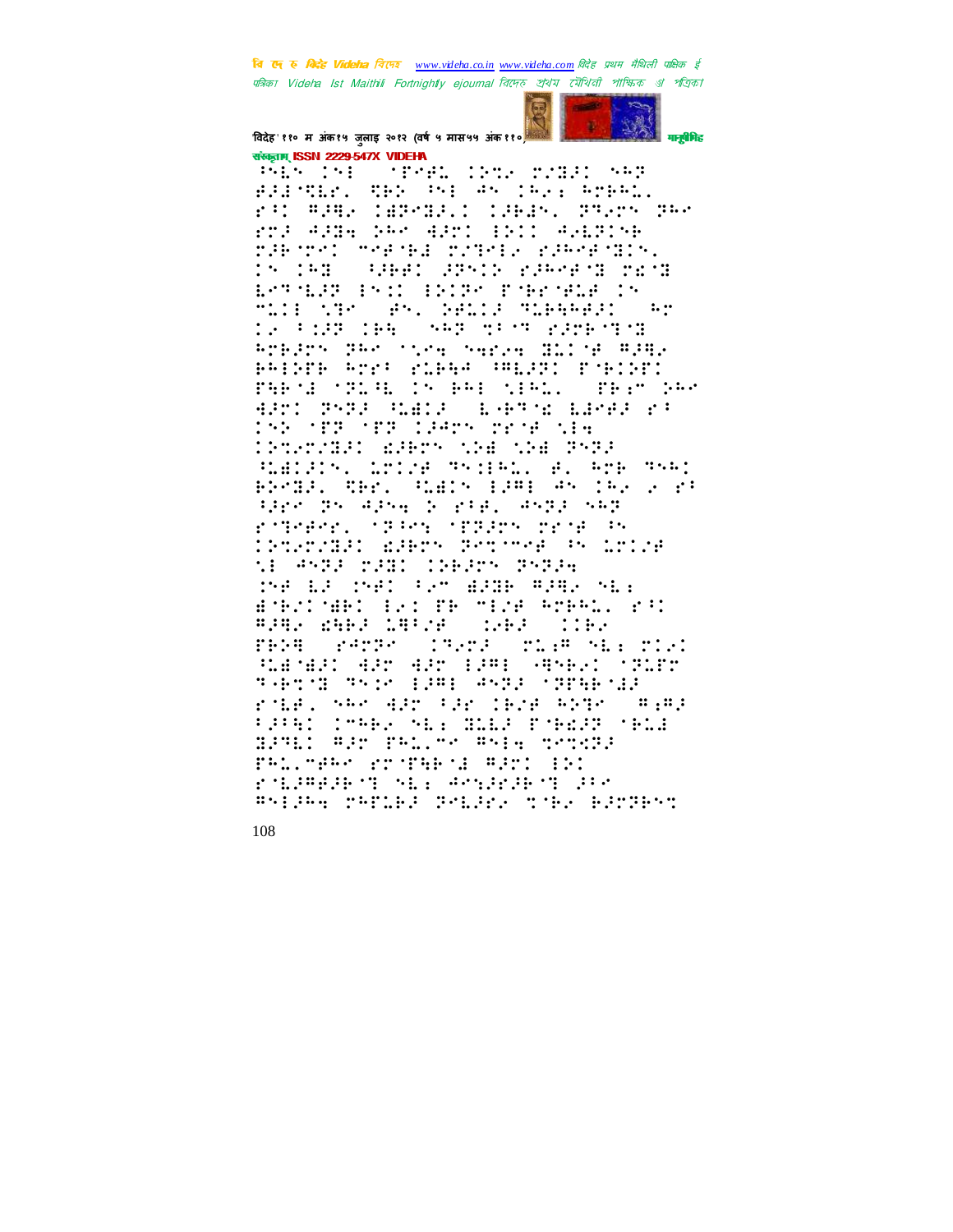

## विदेह' ११० म अंक१५ जुलाइ २०१२ (वर्ष ५ मास५५ अंक११०) संस्कृतम् ISSN 2229-547X VIDEHA

reak drive (Michael) Standar **SEPRED PRESE READ NET PASSA** TERMINALIS, SALISIA ESI PROPROS. Serger Mass William Str. 1 (1919) Bar Si: Kroffel Gear Br Poblar TEZE ASIANA AM (MTPSMILE APILE the control and **CONTRACTOR**  $\mathbb{R}^{n+1}$ 

EPSTE SEE PRIPSPEIS, RETHRIGH SEE **BESTMEN POHER TENE FREED #514 TERE BRAKE AN SAR ARRI PNER MARKINE LATARTLANE PNELLT** 

**MIRTH SEE ERAGE. AN DAR AGU** ANSPORTE NORTH MAPPED IN CONTRACTORS 435 SIPSPE PSPIELD SLOWED (1223) #Sig (PND POGREERIE EPAGAR) PORER PROSENT PARK AND BREAT  $\mathbb{R}^{2}$  :  $\mathbb{R}^{2}$  :  $\mathbb{R}^{2}$ si: Wallet Paw (1942 1821) 851 Si: Ar rt thermedie dear: richters A. #SPALLA PRIM NE FAS PRINT FIEL AT INTEL PURPORT WHO SAN INFORMA- $\mathbf{r}$ 3321 33221 9331 9301 563 560 33225 <u> 1961 1970 AJBR. PAL MIL BIG</u> **SANS REPORT**  $\mathcal{A}(\mathcal{E},\mathcal{E})$  . EPRESSENTER SPACENEREN BRAD **SYN PROGRESS REMOVE SERVE** CHAN, HER PAR (SPA GALLICA PITPAR TH FIR CHOF HAIRLE AT MEETICHER 42 STANDARY PERPORAL NAMES PA BREN PNIRELE PRATH LABY MAR LITING asija sil Galip A. GAP (Serra Srb<br>Aktorpat (Satoraalele rualt mile) gang mga maggaa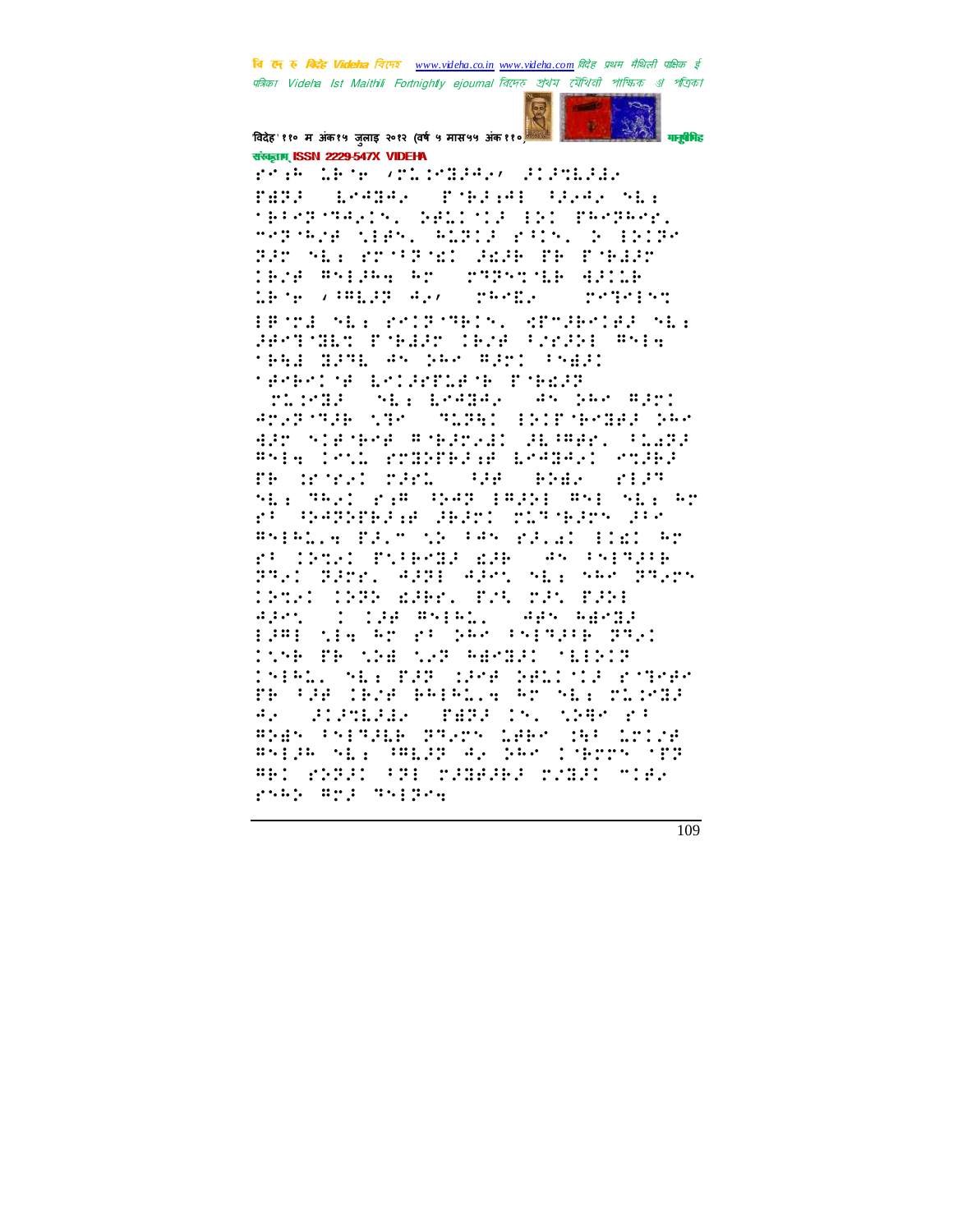

मनुषेपिह

संस्कृतम् ISSN 2229-547X VIDEHA alén Pongresia ar 20 craez ne any **TERR ANIALLA ARMAI MEMIRIC ISRIN.** SAR ARTI ALR PIAMIR POINII NA TR Stabo (Aabi Ani ne. Arro SAP Aar **JEJM (Br (Ale.), Trunks: THE COATH** SIER PAR ART PARTNALLARTE TSIK AT PROSTERED AN NAVE PER PISCA IN FREE BALLING COOPER DESCRIPTS MINTERS SPAR HPH 1919-05 Play Flag release Farry racelers FRINK AF BAL STRAG (DOLK) ABSENCERE BROOK THEORIE STILL SEARCHER (RIP) (1851) ralest SLIVE rRIVE.<br>1851, 1851 (1872) rRIV (8505) RPP. Spre Albis, Angre Sels par Albi Pena Pen Promando (APH) PHI Amir MES DELL'IS BRID MELGEN SPECT BRAND RINGER (198 RIP RIP) (2008) **11 MAAR 244444 ARTS ARTS AND ALA** BJP555 AMB PSB 138 BSB, 225 FERT SEE TRAC FER SPAR INFRE. NEE FJF 195 rabri 35r 495 55131 98386 151 A. 255 AZTI 121 155 - 19125 AS ATA 1950 PALACIER CAN ABAI BABAIN. TALBA PEN, YEARA PATE RESER ROLE rick, prize ar ricing, in rapid **THE THE HORT HE PALLYM BYERL, A** MISE AME MEMA PRISINGENE APMIRING the control of the control and the control of the control of the control of the control of the control of the c BRAN, SBRA AGAB PARGB PNE (PRAB) TRIE CROSS FOR FROM FRED OPDERS PRO 435 Polar (Bra Porconil Br.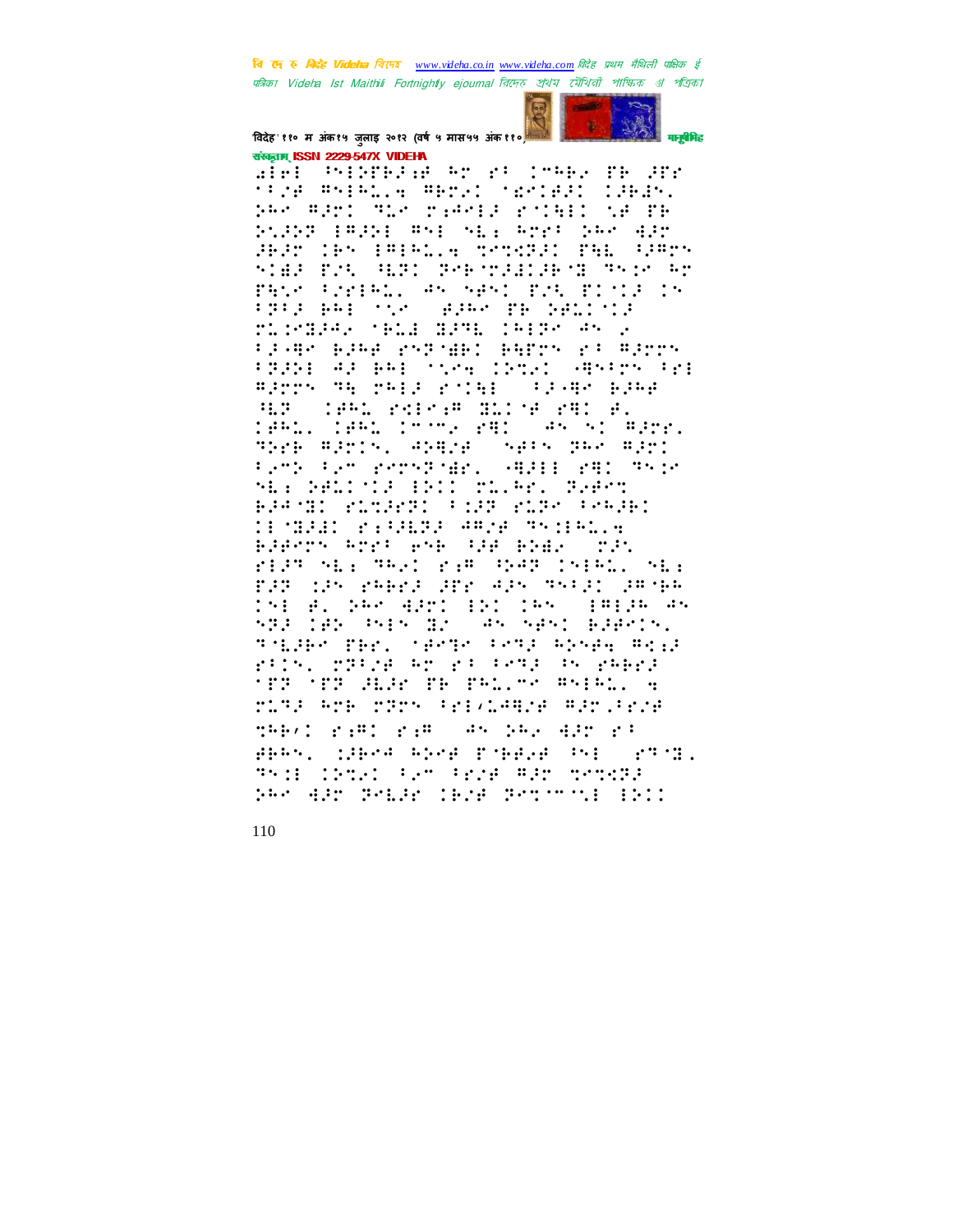विदेह' ११० म अंक१५ जुलाइ २०१२ (वर्ष ५ मास५५ अंक११०) मानुबैमिह

संस्कृतम् ISSN 2229-547X VIDEHA rřínaki brok skriugov radov 558 356 354 1553 55 3363 335 5363  $\cdots$ 

r Berger (Fr radio **THE PASSA**  $\dddot{\cdot}$ **MANIFESTIVE** FRA TTPS AR FORD rating, compared

POPOL PATOLA FIRER PARTIE DY PARTIE PLANER PLANE (P PSE AS INTE PARTE STREET BE TOP part on order those clares miller. 32823262 3531 851 3556 1013583 a tr'an Adal (670) na Santo Ga rakte (251 av landen mach betw and Chick history (202), an and Age:<br>#his Alb Seves nul an sheen center rage to renear models grieche ener rakte ter ma driverte r. Adve PRESS CONTROL PROPERTY FRONTS PRO RNE SCOR REESTS PRE SRT THE thi role of ex loed lifeldile. rans, mamile r. anne inni der Place the 4. 1988 1898 role: **TENT-BEL BRAKET COOK BRACER** DEPOINER ARMA NOM AR 1940 BRI Dr Esmerg e. Provincia gar gríga window Theorem in 191 rai Par ro THE HIS PINE WAT TEATING TO THE PRACTICAL ANY PENER POSAL LOOMERARD ASSOCK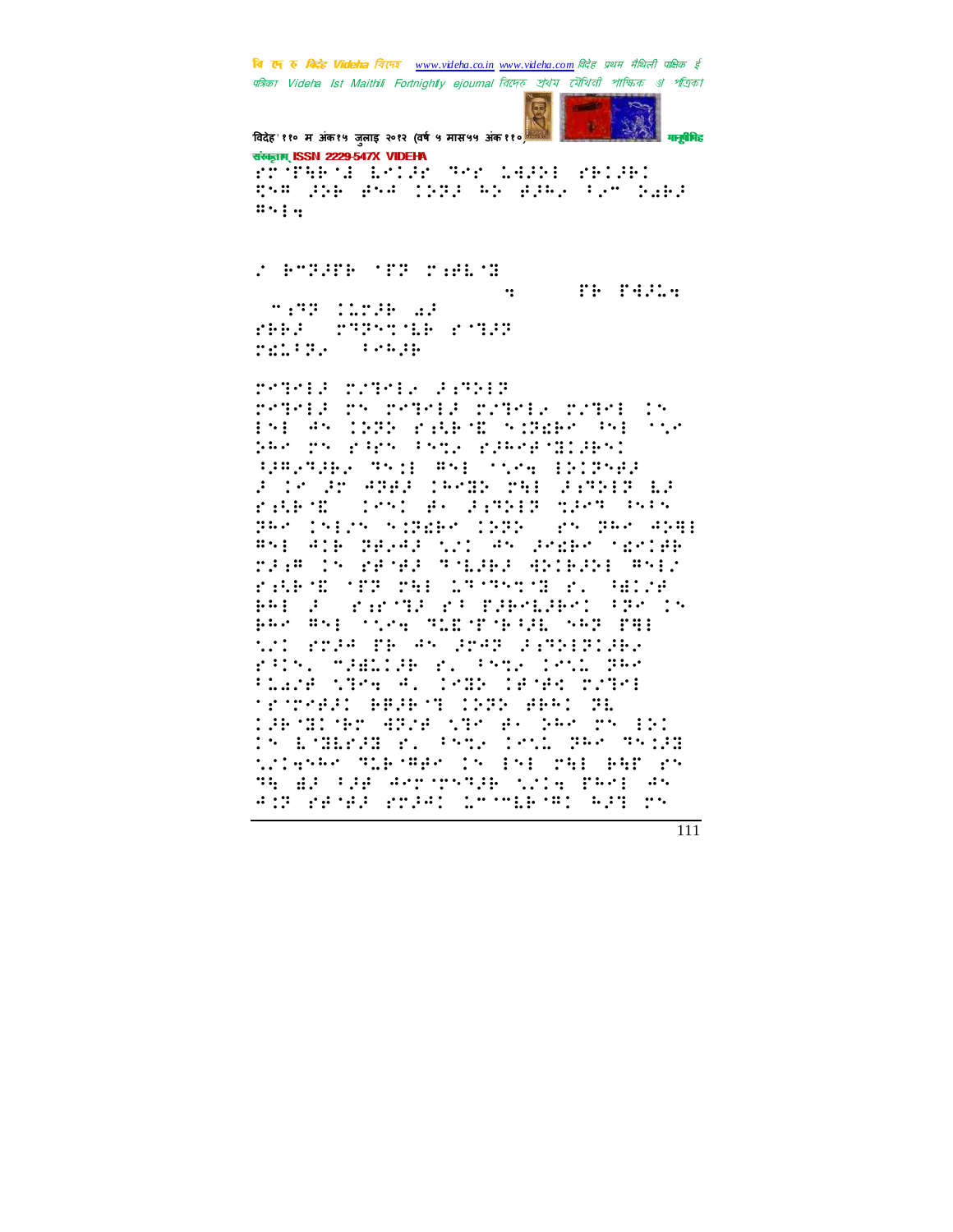

विदेह' ११० म अंक१५ जुलाइ २०१२ (वर्ष ५ मास५५ अंक११०) संस्कृतम् ISSN 2229-547X VIDEHA

PROGRESS DESPESAS POLENE LESTO HRI IN LEMBRI INE IRRA LEMENIRA 194 gar (nilwroneg 14e 18nger 16'g CH ART MAIR FIA (WEIGH-RAIGRIR MRIW TEZE BRIGHAN POR CH CROBER CH rangeland roni robrab geen ne ee AN NIREAR & MENDER BRI FUR TAN WHEEL SAMESTED ENAMY AN ARM EL reteill belle sikkeen twizelki ry ESTRATURA PARISI A INFORMATIVA LEAR TO PARROTEL PROPERTY INFIN

ener auf 2 lithere erza niadere<br>Shir 2 serviz ezi imir av nem roll blacked right completed draced TE: TEST P. CODE PERCHER THA PRIZAINSPAN SAS YR YRF PAPYLLEYDDI FILM INED FOOTE IN ESPECT EEST rn falde renere effat groepe (ere BRI MONETH PROFINS THE PH randelas, 1911 els da de des malo PLAR 2.48 SIRE BRO BE2545988 PS **ARAD ARAD TY PARE STAR ISBN** Promedenter des Telefons De  $\ddots$ SAR FRIED STAR IS MINIARY PLMIARY ra dre dre romando resort de 1980 Bri mjer i rapi istal francuskih el **Teams Petha Laterale** 

MART PARCHEI RAGGA R. GREAT ANAD PARK ARTE TA LIBRAT (A SITE SITE) Braz Brandb (n 2004 Clar Server SPRED DRIGHT WHE SACR SACR TH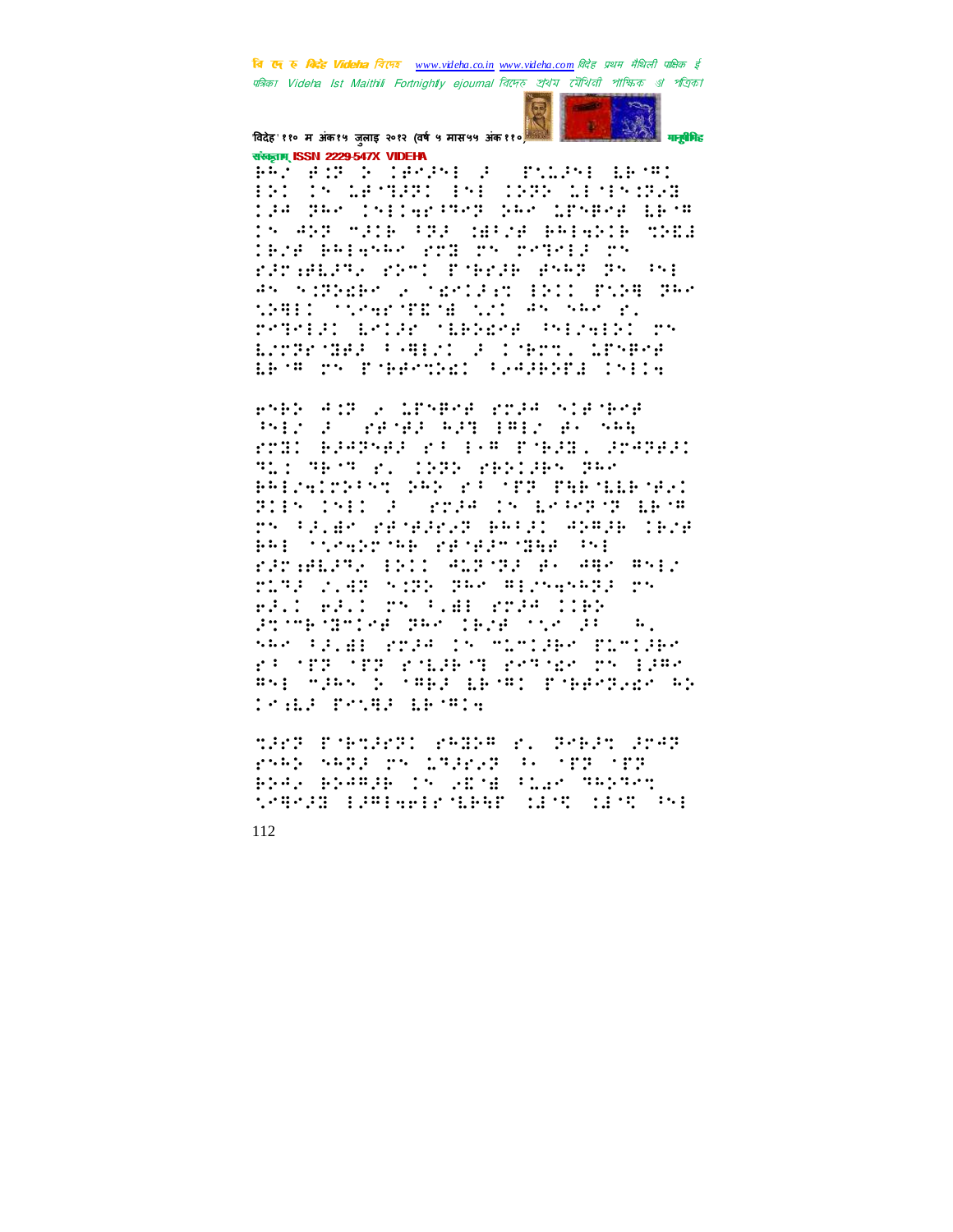

विदेह' ११० म अंक१५ जुलाइ २०१२ (वर्ष ५ मास५५ अंक११०) संस्कृतम् ISSN 2229-547X VIDEHA

right frie prisoner trees speed as PRI TOPHONIAL MONTH: PRINCIP REF MACCEANAL AGRAMATIONS LEST ASCOS the backedy spawde (We side the AN PER BNIER (RT 1878 NTPARTHER rameroniani bergegaa a mubaawa **MARY, ALBIB STI SARATI** ESTARDED BE PATTSTED BURG PRI TOTAL FOURTH TERM AR CHOICER righ has and and mindist this inrn biel roge Snerg en. F raknendije algulejace, ra radno nog POBBE TO LOBE REOR BREEK COOK

FRAME PARTNERSHED NEWS CHEMOTIC 45 5:BEF 45 1222 2:3212 51221 451 TO RIP MAIL LA MANINE (2005) EL EMPA 15 ASK (113 ASSES ) (2005) PAISER REPORT TELEVIS CONTROLLER CONFIDE PATPS OF JPERS (PPID JPATEL) PD.AP PHOTOGRAPH BALLAND IP NHOTO PROSPOR SAM (RIGE AND 2 | PROVINC Apages (ns) pepidd (b. 1951 gant 191 FSTEER HERR TEN STRAKE ITR FRONT BRANCHER IN NIA BLAZA the Benedict State Corner that the

ARATE CEBARA ROTEOR NOC ARATE SIR FTHERE SIRT FATEAR ANIWERS JUSIE ROCK PHI SOME SON Presentatement of the repair rem Hr. Thrt Full Same (BBC) rrPC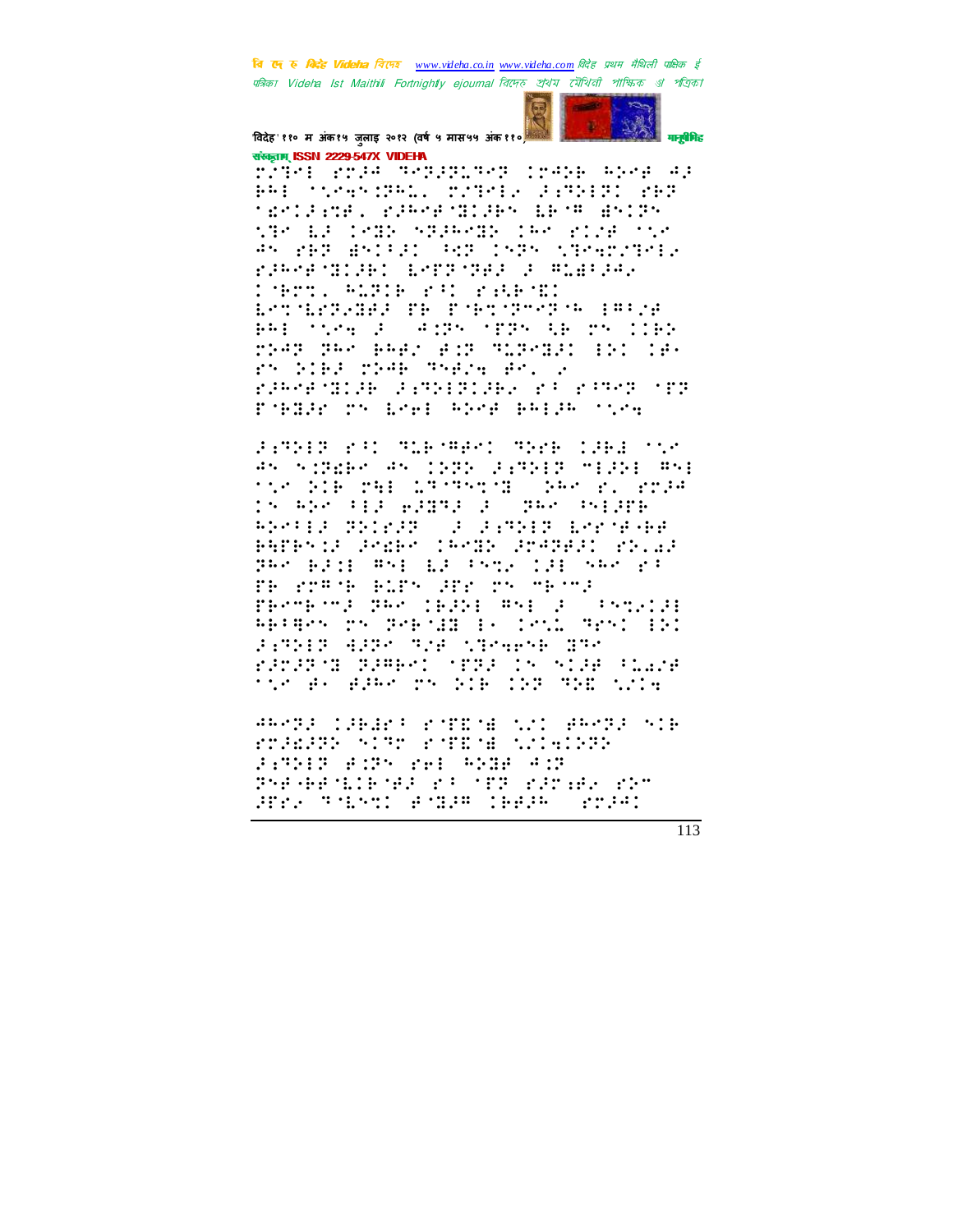**START** 

विदेह' ११० म अंक१५ जुलाइ २०१२ (वर्ष ५ मास५५ अंक११०) मानवैमित संस्कृतम् ISSN 2229-547X VIDEHA rahet and the ben Freezer specie de difficilie de l'annonce PORTOR ANEL AND THE STEP DIRE **POST NORTH P. STREET** *r* brown for radio **STRATEGILS**  $\dddot{\bullet}$ **ABCOVIDENT**  $\mathbb{R}^n$ **AMERY COMMA ARMICA CAMBRID** man Para THE LOCK TIP  $\frac{1}{3}$  and  $\frac{1}{3}$  if  $\frac{1}{3}$  if  $\frac{1}{3}$  if  $\frac{1}{3}$ SIPPLE RA SERIERE MARSIN PAPAI SIARNA (CONFORMEDIA PROPERTA akrik (K. Sar Af Jacklade) Br.<br>23 1986 321 August, 1986 2003 1. 1982 Prero agliai Noro<br>1911 1929 regeorates  $\cdots$  : TETHE FI are are to rooms, room the parta EMPRIME (TEAP Profes APR) B. SAIR PAR INT SIARN NEW AUGUSTIC **2812-91 15, RPH2P B215 91291 282.1** the alle in the dille in I. SASP PROSERT LIME AS DAY THE FRIT rn 198 ni rimn'tro director ESPECTED INTE INA THAN SPACE . PHETO PO LOBER TE TAIN BOARD ROLE IN, BRIA BRA (BILE & MEB 18 2N) Pred Sideral P. Pada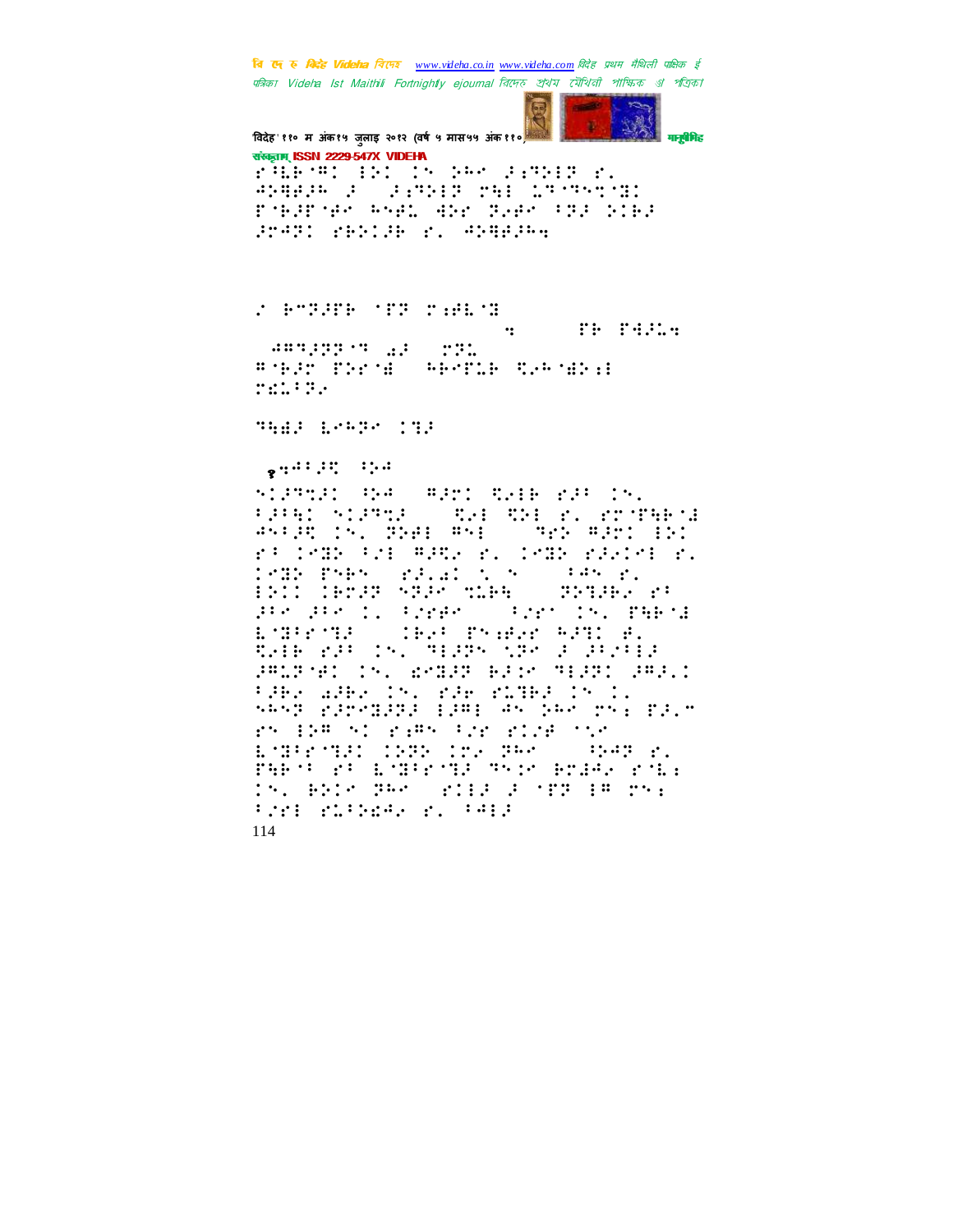**START** 

विदेह' ११० म अंक१५ जुलाइ २०१२ (वर्ष ५ मास५५ अंक११०) मानुबैमिह संस्कृतम् ISSN 2229-547X VIDEHA (1983–90219 Suib A. (1990–900) Tre PRO SPEIRO (SPSIER PROSERR SAS AN IN BRAZINGHERH  $\ddots$  :  $11.111$ **ALSO SHERR CHOICAGE Friedrich** WE'T WILLOWS THE NAME WAS CONSIDER MAR THOMAS PROGRES  $\frac{1}{2}$  :  $\frac{1}{2}$  :  $\frac{1}{2}$  :  $\frac{1}{2}$  :  $\frac{1}{2}$  :  $\frac{1}{2}$  :  $\frac{1}{2}$ r: BriHe (M. M. Mid: Ded: rmm)  $\mathcal{L}^{\text{L}}$  ,  $\mathcal{L}^{\text{L}}$  ,  $\mathcal{L}^{\text{L}}$ **ANGELIA SERIES SERIES SERIES**  $\cdot$  : Te SPPS IS IRT WEED  $: : :$ rad 1851 Show Rele In. 1985  $45.823$  $21.322$ **Ar THE TAL AR A. TAR** 1988-912, MESPEL<br>Pra – SPRI 192, IS, B. (293) rik ella kerk (202 kraka (kraka) PE TR' EP: BLEVER B. (1885) CBBVB  $\mathbf{r}$  .  $\mathbf{r}$  .  $\mathbf{r}$ **ARRIVES IN BUILDED TO BE** 

In, Ind (198 (1962) STARTER ROTCH FRID IN TERRITORIAN AN INVER til her lik teller samt **SAMP THE SEARCH PRESH**  $11.2 \pm 1.1$ **BEE AND PENDED CONNUM** 

 $5:1:1:1$ 

SENE PRI ERTPRING PRI PLAT range week off foeld bombogs in **SECTION PRESENTS**  $1.543$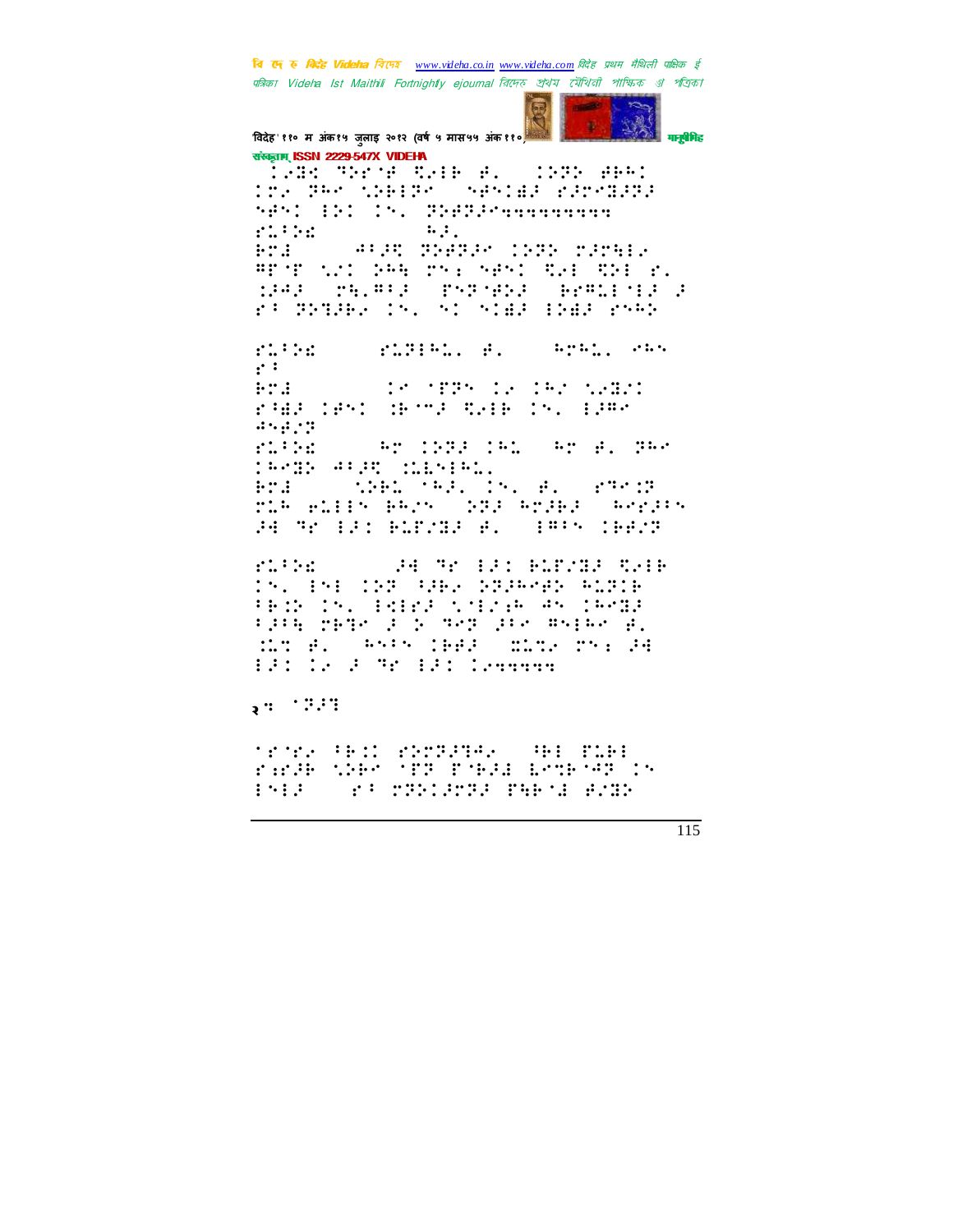

विदेह' ११० म अंक१५ जुलाइ २०१२ (वर्ष ५ मास५५ अंक११०) संस्कृतम् ISSN 2229-547X VIDEHA

phinaphilipa pagkay tarihi (p) 1885 ALBI MARK TAR IN. MJER 198 K. ANETH TO DESCRIPTION (TOP)<br>TOBER PNBE STOPE POPPE POPE POPP PROPERTY SHEETEN PARK TO HE THE BRIER IERE (1912) ALDIS ART MIER JAR PROPOSITION CONTROL PROPERTY SERVICE :s, fjor exp os ms: pape ; y mjr 8591 (2013 PSA) (5 851 PATE)  $\mathbf{H}$ : **THIS HEATER WITH SITE** FROM THE PRODUCT STATE STATES Pine They of colem (PRPPPed on: Presh (n. 8519), Salzie vas Val.<br>Algia stran Stell, Gen. 2214, I. FIRM 1728

**SPEED SOUTHERN TEACHER PLE** Placement PC Inc. 7518 mm FALE NEWSLET (S. 1858 B. 18525 FLB. E24 In: PREPER POPPER. 1982 BN PRI TENT TRACKS CORPORATOR. SIE AT ARTZE NREAD BRAE PF DRN 1998 B. (Britan Polarita, 1951-1997 PRODUCED AND STREET REPORTS : :: :: ......

| $\mathcal{L}=\mathcal{L}=\mathcal{L}=\mathcal{L}=\mathcal{L}=\mathcal{L}=\mathcal{L}=\mathcal{L}=\mathcal{L}=\mathcal{L}=\mathcal{L}=\mathcal{L}=\mathcal{L}=\mathcal{L}=\mathcal{L}=\mathcal{L}=\mathcal{L}=\mathcal{L}=\mathcal{L}=\mathcal{L}=\mathcal{L}=\mathcal{L}=\mathcal{L}=\mathcal{L}=\mathcal{L}=\mathcal{L}=\mathcal{L}=\mathcal{L}=\mathcal{L}=\mathcal{L}=\mathcal{L}=\mathcal{L}=\mathcal{L}=\mathcal{L}=\mathcal{L}=\mathcal{L}=\mathcal{$ |  |            |
|-------------------------------------------------------------------------------------------------------------------------------------------------------------------------------------------------------------------------------------------------------------------------------------------------------------------------------------------------------------------------------------------------------------------------------------------------------------|--|------------|
|                                                                                                                                                                                                                                                                                                                                                                                                                                                             |  | .<br>.<br> |

 $3:1.1.1$  $_3$  % :  $1913 - 138298$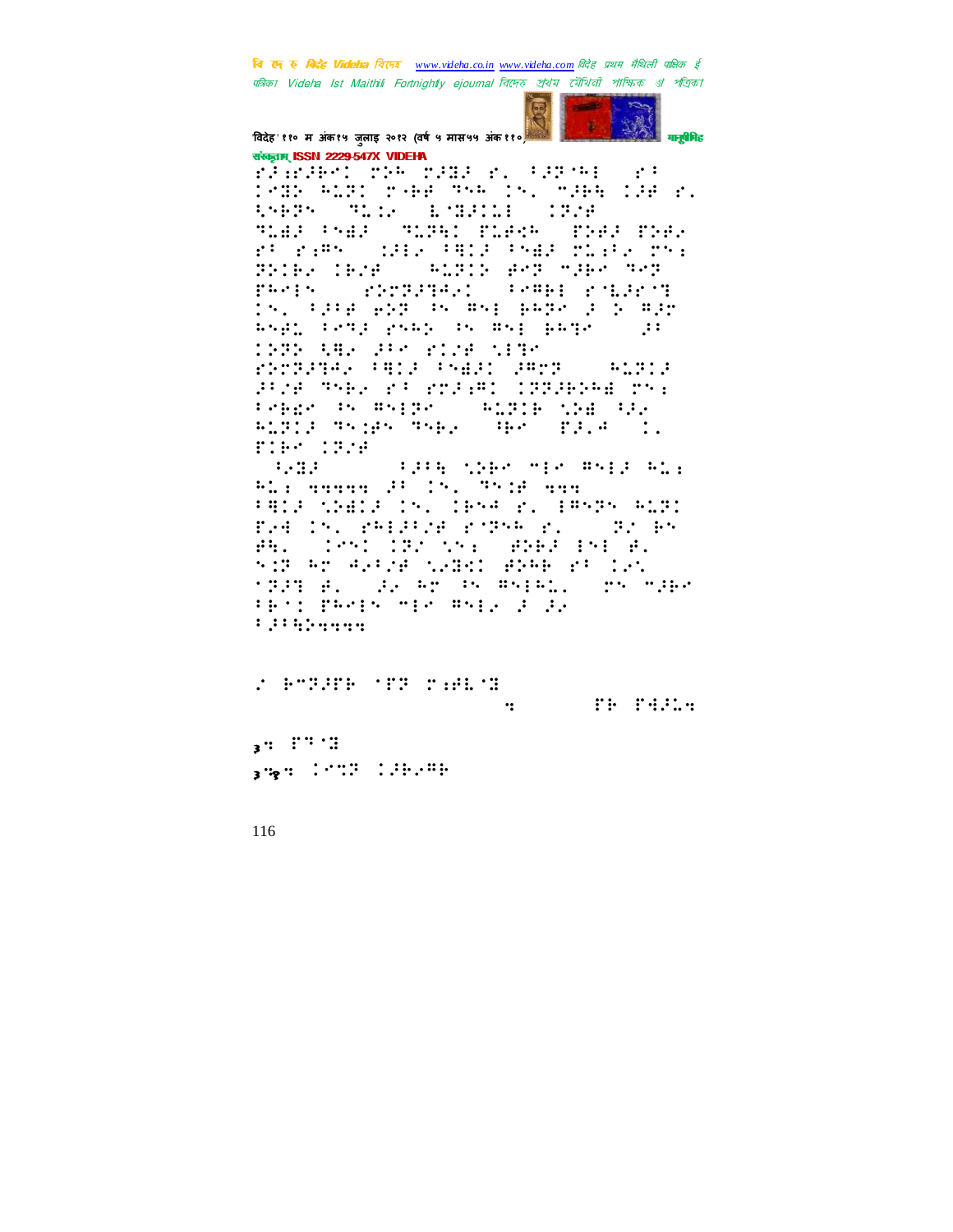वि एक रु मिनेह Videha विएम्ब www.videha.co.in www.videha.com विदेह प्रथम मैथिली पाक्षिक ई पत्रिका Videha Ist Maithili Fortnightly ejournal त्रित्मरु अथेय त्यैथिती পाश्किक अं পত্রিকা विदेह' ११० म अंक१५ जुलाइ २०१२ (वर्ष ५ मास५५ अंक११०) मनुषेपिह संस्कृतम् ISSN 2229-547X VIDEHA  $\frac{1}{3}\mathfrak{H}^{\frac{1}{2}}$  . We write the second section  $\frac{1}{3}n_{3}n_{1}^{2}$  =  $\frac{1}{2}n_{1}n_{2}n_{2}^{2}$  =  $\frac{1}{2}n_{1}n_{2}n_{3}^{2}$  =  $\frac{1}{2}n_{1}n_{2}n_{3}^{2}$  =  $\frac{1}{2}n_{1}n_{2}n_{3}^{2}$ anger (1999) persone  $_3$  mg :  $\frac{1}{2}$  :  $\frac{1}{2}$  :  $\frac{1}{2}$  :  $\frac{1}{2}$  :  $\frac{1}{2}$  :  $\frac{1}{2}$  :  $\frac{1}{2}$  :  $\frac{1}{2}$  :  $\frac{1}{2}$  :  $\frac{1}{2}$  :  $\frac{1}{2}$  :  $\frac{1}{2}$  :  $\frac{1}{2}$  :  $\frac{1}{2}$  :  $\frac{1}{2}$  :  $\frac{1}{2}$  :  $\frac{1}{2}$  :  $\frac{1}{2$ 35: 201211 22 22  $1.922 - 1.381999$ TERMIN AF SAGARY  $11.147$ PATHER IN 1939 134 B24 1828 NP RESEARCH SINIK AR SHRESH S SEARC ra denn e riceas el mogeore APPLE IN PREES PRIECH PLAND PROTH ANNIE PRIPPE L'OR'T POS ADJE E PALJEZ PALPAR ran renes a circuita al comerca Temper Templers The Side Broad In B HER PORT NIT HA IPE APROVALED VIRGINI CALL PAR

 $\overline{117}$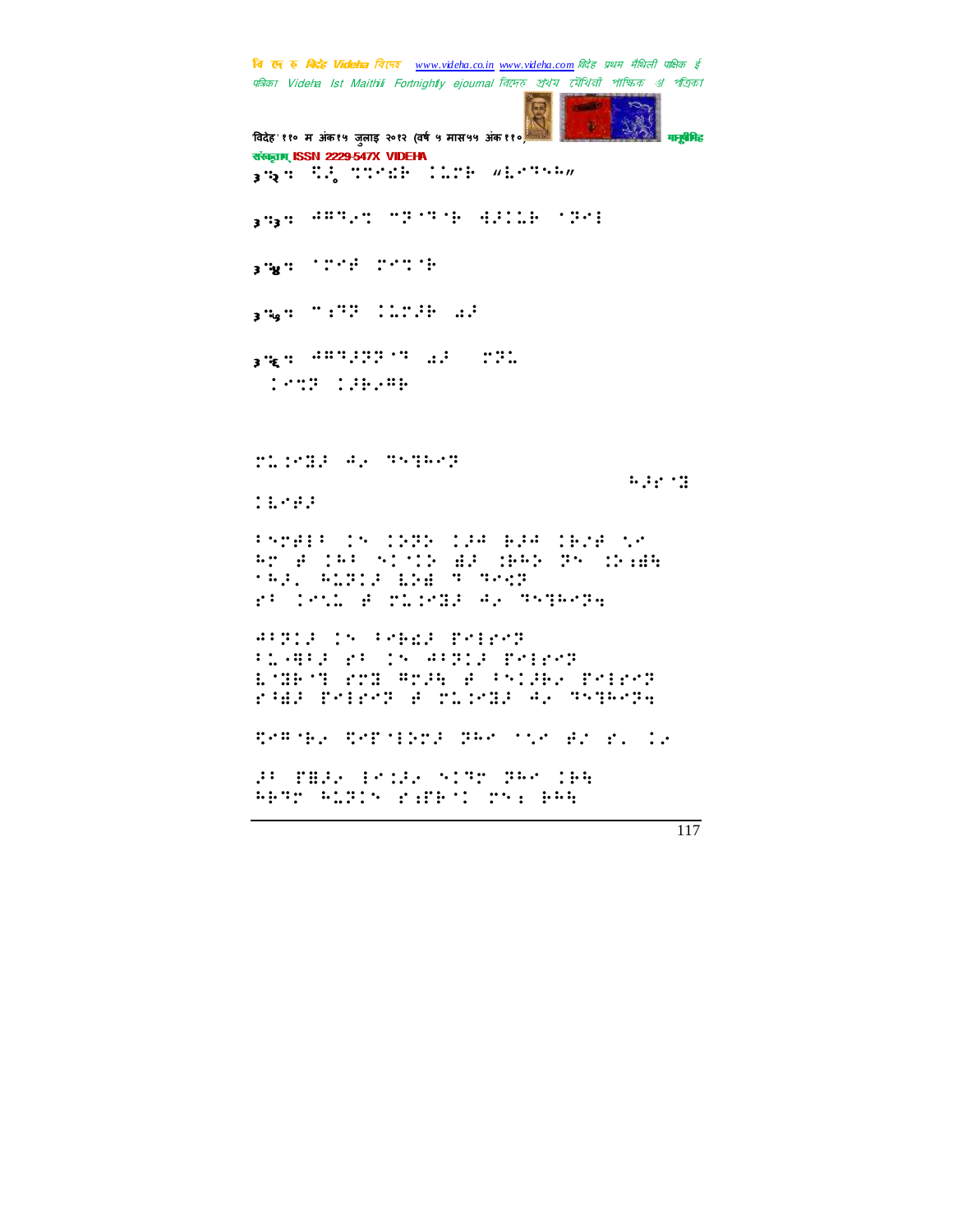

विदेह' ११० म अंक१५ जुलाइ २०१२ (वर्ष ५ मास५५ अंक११०) संस्कृतम् ISSN 2229-547X VIDEHA shërmash të prind e sidhe av nogalega,

MODEL MAN ARE PROVINCED 31 BA2 358 851 1232 134 B34 Press Prof Par (ese larror 186 BOSTONIC CONTRACT POSSESS **TERMINE** 

**THERE ESSAY SERVER SERV** BALLARY AR LILE IN 1981 BRJE SLIP THE WEST FOREST THE MIN 'P'AGS BRAGA TY: end (nich: 12  $f:Y$ 

SESER 198 B98 NPRS 15<br>FSEPIL MISIE ERPE TIPER AP # Phil Probabile STARTING IN HER BOOK SAMPLE

1825 1825 15 1921 1931 12 FRANKLING AR CANO AND **F.AP PRESSURE SECTION SERIE** sal, henrad, the sales against  $\mathbf{ii} \mathbf{iii} \mathbf{iv}$ 

rage in made game in The Geography SARBA (B.115 BAR (A.), 26: INA PROMAGE IN BEINGINGER AR  $1.41111$ TL:235 42 15 181 82 592. 1934

plan return to anno public turns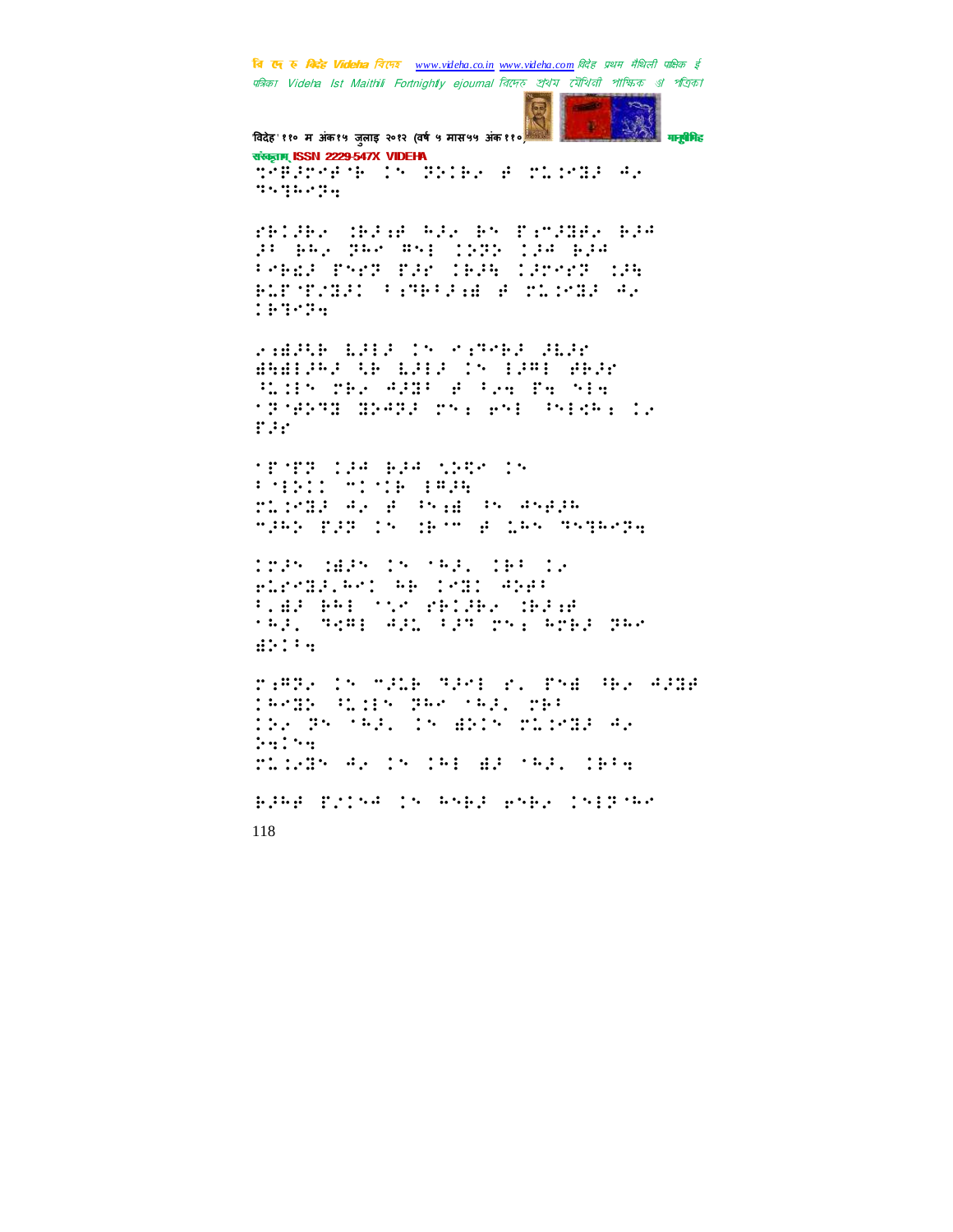विदेह' ११० म अंक१५ जुलाइ २०१२ (वर्ष ५ मास५५ अंक११० मानवैमिड संस्कृतम् ISSN 2229-547X VIDEHA al alle algebrage approximation

PRISES FOR NE THE SEARCH TET WE SAY Be TE SPAR & TLONE AS IBRASE

**S ROBBER 199 SERIES THE PARTS**  $\cdot$ : **SEPTED COMPANY WESTER**  $\mathcal{H}^1_{\mathcal{G}_1}\mathcal{H}^1_{\mathcal{G}_2}\mathcal{H}^2_{\mathcal{G}_3}\mathcal{H}^1_{\mathcal{G}_3}\equiv\mathcal{H}^1_{\mathcal{G}_1}\mathcal{H}^2_{\mathcal{G}_2}\mathcal{H}^2_{\mathcal{G}_3}\mathcal{H}^2_{\mathcal{G}_3}\mathcal{H}^2_{\mathcal{G}_3}$ 19854 We SHIP NOT SETT POINT rninge Shock (field (1912) richten für Schein

FLINIER POPPER ST FLP (BPDF) mr ik bri (sh. 1871m) a 1945 1957 By the Are on, Pobosse an

mise på Afrag refere *iBy Theme Mille* (18 m Pres Siser (1980-489821)  $\frac{1}{16}$  $22.3 - 1.5$  $\begin{array}{lll} \bullet & \bullet & \bullet & \bullet \\ \bullet & \bullet & \bullet & \bullet \\ \bullet & \bullet & \bullet & \bullet \end{array} \qquad \begin{array}{lll} \bullet & \bullet & \bullet & \bullet \\ \bullet & \bullet & \bullet & \bullet \\ \bullet & \bullet & \bullet & \bullet \end{array} \qquad \begin{array}{lll} \bullet & \bullet & \bullet & \bullet \\ \bullet & \bullet & \bullet & \bullet \\ \bullet & \bullet & \bullet & \bullet \end{array} \qquad \begin{array}{lll} \bullet & \bullet & \bullet & \bullet \\ \bullet & \bullet & \bullet & \bullet \\ \bullet & \bullet & \bullet & \bullet \end{array} \qquad \begin{array}{lll} \bullet & \bullet & \bullet$ 1911 (stagen) (2003–1914)<br>Agricules (sredgagen) (109

FRRS PREMIE (18.8 (Prop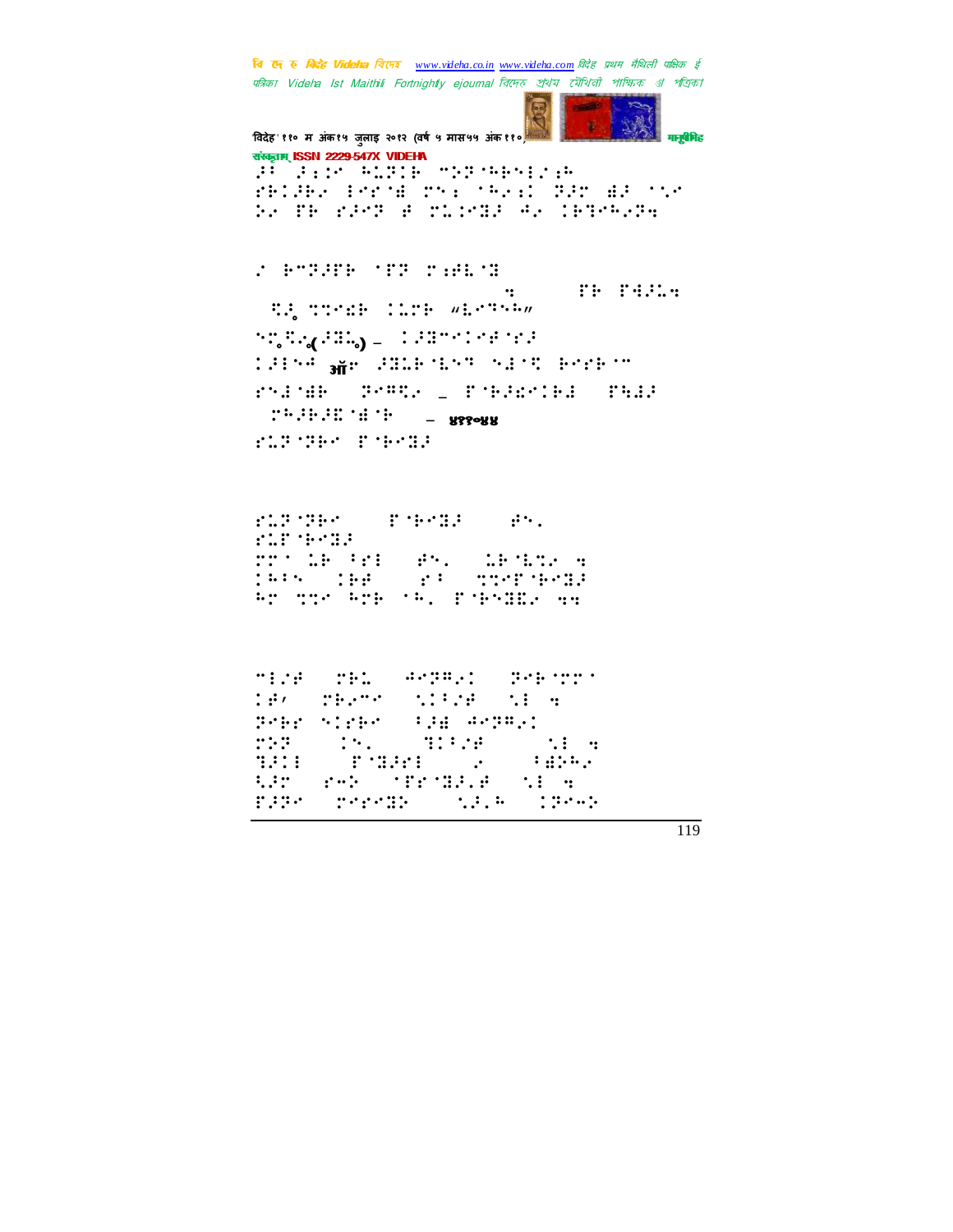**A** 

| विदेह' ११० म अंक१५ जुलाइ २०१२ (वर्ष ५ मास५५ अंक११०) के साथ प्रतिबंधि                                 |  | मानवीरिह |  |
|------------------------------------------------------------------------------------------------------|--|----------|--|
| संस्कृतम् ISSN 2229-547X VIDEHA                                                                      |  |          |  |
| te me new series the                                                                                 |  |          |  |
| AD RAB ARABE B. (1951-289<br>End This HAMBI The A<br>AP PAR THIS IS A RESERVE<br>remover, and remove |  |          |  |

Pal (18) SallPe (1992)<br>Pole 16 (25) Per (1942) Pill a ra ruské volta (1841)<br>1930 – Polské Voltaire<br>1930 – Polské Voltaire<br>1940 – Polské Voltaire (18 EF THE MET FROM LORDE **TERNAL PRESSURE AND START PROPERTY** 

 $\mathbb{E}[\mathcal{E}^{(1)}\mathcal{F}^{\mu}\mathcal{E}^{\nu}]\geq\mathbb{E}[\mathcal{F}\mathcal{F}^{\nu}]\geq\mathbb{E}[\mathcal{F}^{\nu}]\mathcal{F}=\mathbb{E}[\mathcal{F}^{\nu}].$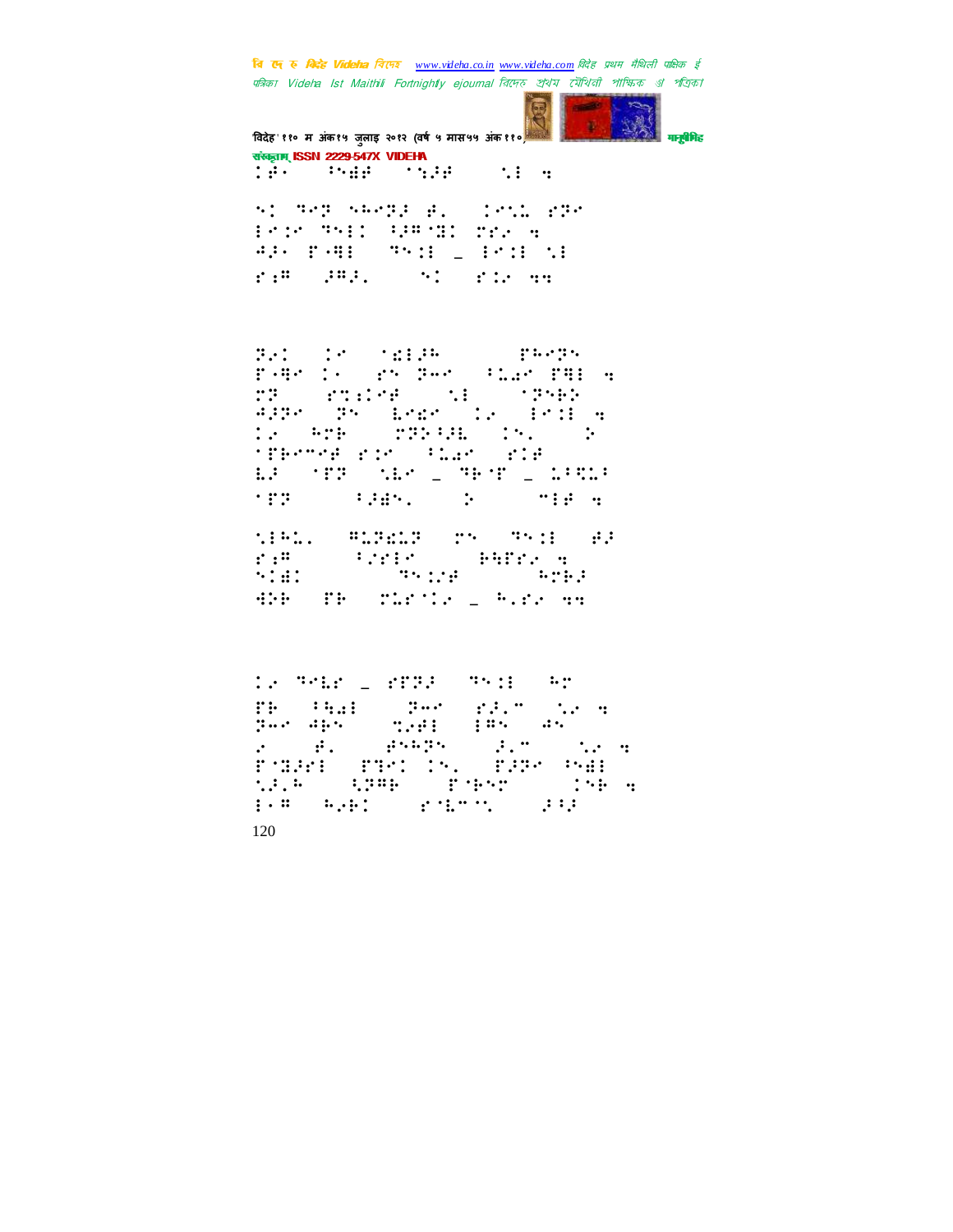**A** 

|                                 | विदेह' ११० म अंक१५ जुलाइ २०१२ (वर्ष ५ मास५५ अंक११०) काली है कि                                                       |  | मानवीरिह |
|---------------------------------|----------------------------------------------------------------------------------------------------------------------|--|----------|
| संस्कृतम् ISSN 2229-547X VIDEHA |                                                                                                                      |  |          |
|                                 | In Adin (1948) And Ink 4                                                                                             |  |          |
|                                 | <u> 1919 - 1920 - 1931 - 1942 - 1943 - 1944 - 1944 - 1944 - 1944 - 1944 - 1944 - 1944 - 1944 - 1944 - 1944 - 194</u> |  |          |
|                                 | there to a still define a                                                                                            |  |          |
| $\cdot$ : $\cdot$ :             | <b>Similar School Constitution</b>                                                                                   |  |          |
|                                 | <u> 1967 - Polit Trumperson</u>                                                                                      |  |          |

**STORY THE LITER** 

Brown (Carolino 2008)<br>AABOS (Sr Ars) 2007–2008<br>1982 - 1982 (Cologne Cocampas remains the state parameter

THE TIPHFIED SPEED PHILES Te rim been eren present 33~3 ##\*33 ##\*B\*B\*B \$26 ##

FOR 2 HEATH 2 FRONT SPRING BES 200 SARCE 202016 2100 A

 $\overline{121}$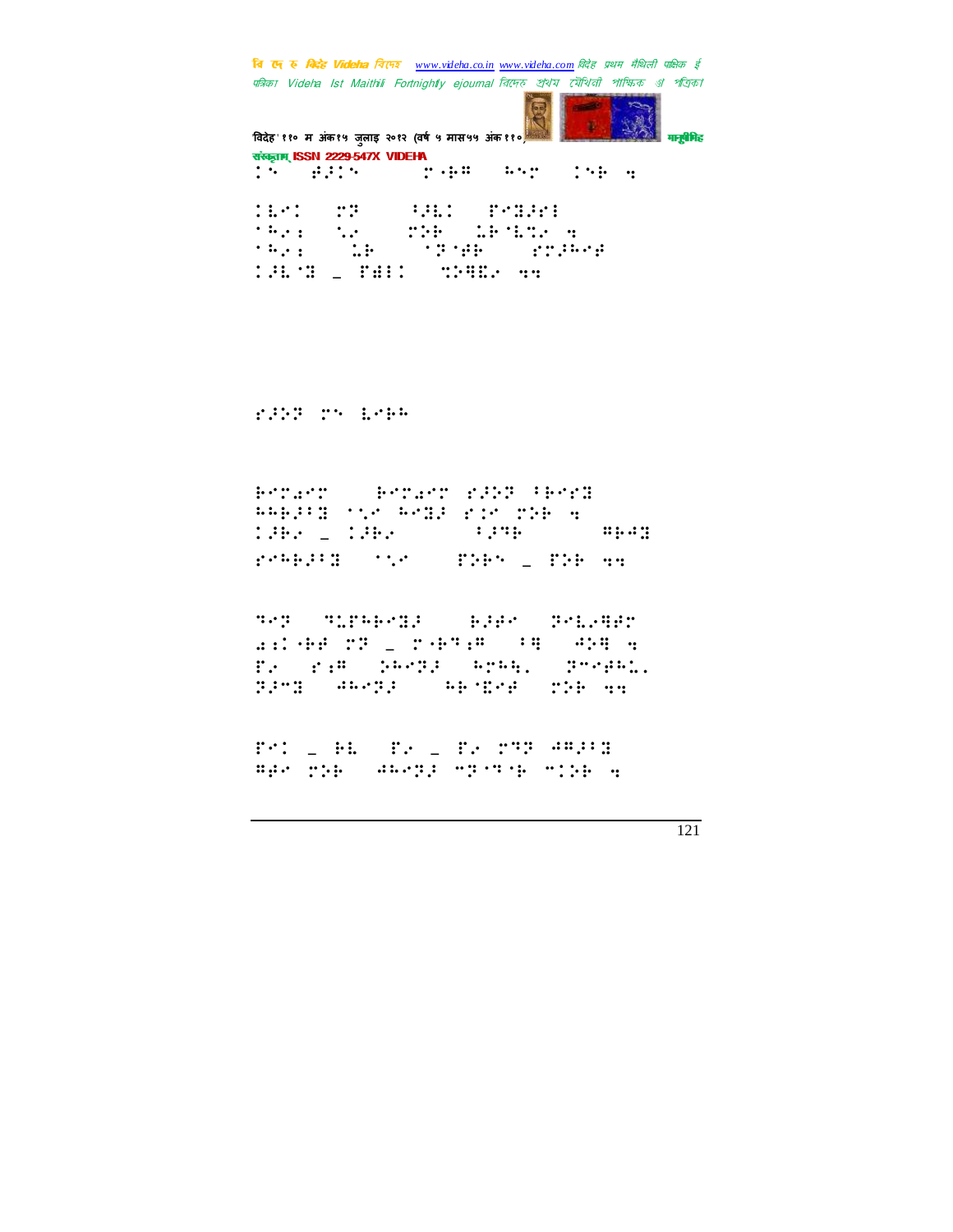```
'विदेह' ११० म अंक१५ जुलाइ २०१२ (वर्ष ५ मास५५ अंक ११०) मानुसीरी मानुसीरीह
संस्कृतम् ISSN 2229-547X VIDEHA<br>\vdots: \vdots: \vdots: \vdots"⣈!⢳!"!!⢸⢼⢻ ⣝!!!⢳⢷!!7⣛!!!
⢽⣏ ⣚⣅⢷-!
⢽⢷ ⢹⣝!!⢳⢽!!!⣁!!5⢾5⢵⢷!⣒⣒!
"⣅⢷⢸⢾!⣎⢷⣜!–!⢷⣜!–!⢷⣅5!"⣅⢽ ⢽⢷-!
⢹⢼⢹⣅⢷!!!⣞⢷ ⢷!–!⣞⢷ ⢷!!!⢷⣁!!!⢺⢵⢷!
\dddot{\mathbf{z}}"⢳⣝!!!'⣅⢷7⢼-!!!!⢷⢳!–!⢷⢳!!!
T^*T^*T^*⢾⢷"#⢾!⢷⢼⢾!!⢳⢵⣁!"⣈!⢸⢵⢷!⣒⣒!!
```

```
⢳⢴⣐!"⢲⢵!⢳#!⣁⢴!
```

```
^{\prime} #ed and ^{\prime} #ed and ^{\prime} #ed and ^{\prime} #ed and ^{\prime}⢳⢼Z!⢽⢲!"⣅⢽#!⣁⢴!⣒!
 'de all'anno 1998 anno 1998. In the Carl Constant Constant Constant Constant Constant Constant Const
\ddotsc⢳Z!!⢺⢵⢷⣝!⢷⢳⢴!⣒!
E \mathbf{F} \mathbf{F} \mathbf{F} \mathbf{F} \mathbf{F} \mathbf{F} \mathbf{F} \mathbf{F} \mathbf{F} \mathbf{F} \mathbf{F} \mathbf{F} \mathbf{F} \mathbf{F} \mathbf{F} \mathbf{F} \mathbf{F} \mathbf{F} \mathbf{F} \mathbf{F} \mathbf{F} \mathbf{F} \mathbf{F} \mathbf{F} \
```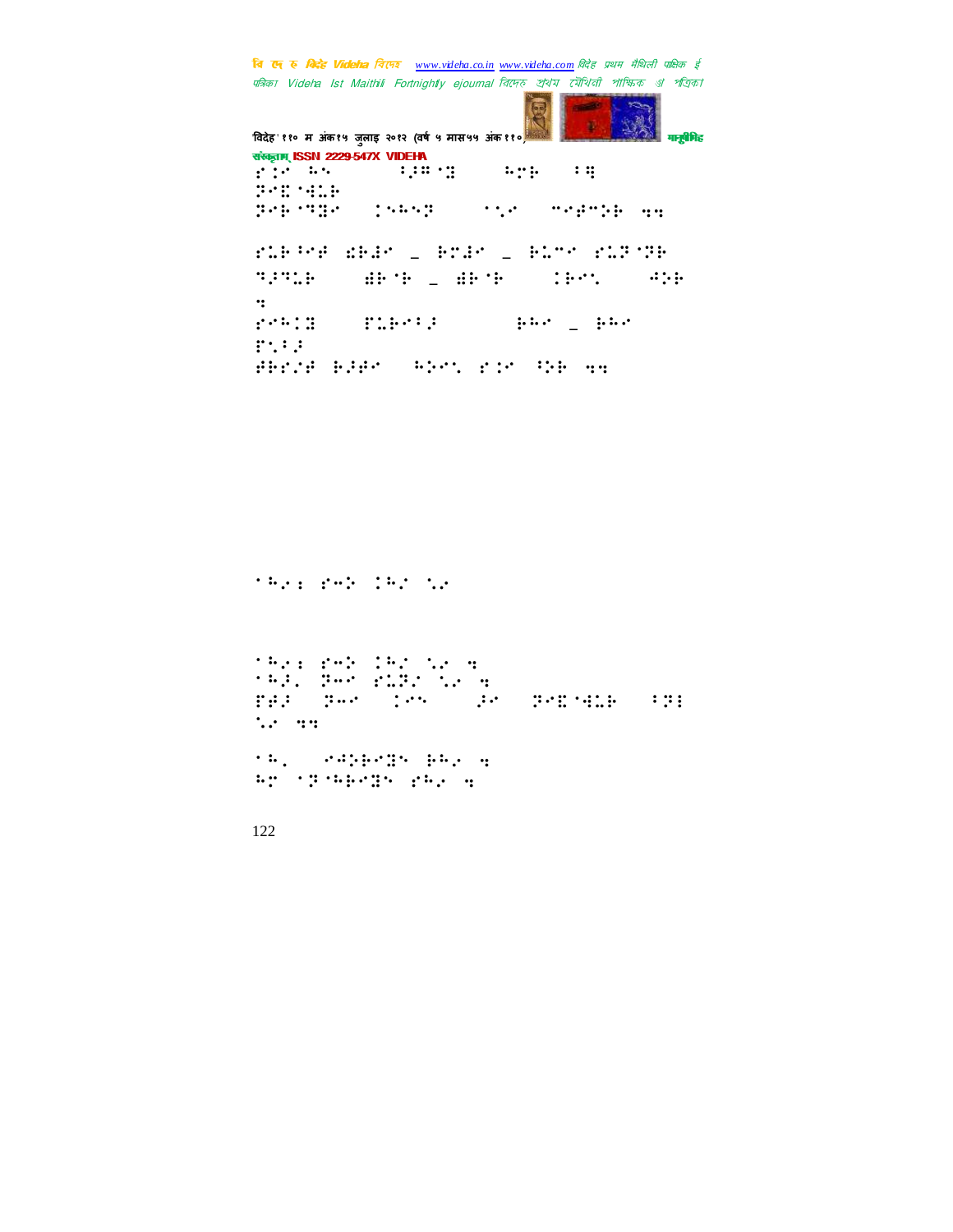पत्रिका Videha Ist Maithili Fortnightly ejournal রিদেত প্রথম মৌথিনী পাক্ষিক প্রা পত্রিকা विदेह' ११० म अंक१५ जुलाइ २०१२ (वर्ष ५ मास५५ अंक११०) मानुबेगिह संस्कृतम् ISSN 2229-547X VIDEHA AN 18 (2) MEMBER 1991 AVE MPPE  $11.41 \pm 1.000$ Poheno Baran Partin **START SERVICE SERVICE** music teacher music **Service Service** and the control te ArAB. PRODUCE B rlag agus seis .<br>Agus ros sell cuidear d'ageng **Philips (2002)** Sep mobel les  $\{1,2,3,4,5\}$  $\mathbf{r}$  . The set of  $\mathbf{r}$ SASE NE PS PROF (1982) LOBECTS. **SEP 12 55** TH PASSA  $\dddot{\bullet}$ : **SARRAN MESTER BELLE STRAE** 10 PAN 2 10 PAN2 RSP  $\mathbb{R}^2$  ,  $\mathbb{R}^2$  ,  $\mathbb{R}^2$  ,  $\mathbb{R}^2$  ,  $\mathbb{R}^2$  $4.422194$  $\mathcal{F}:\mathbb{R}\mathbb{R}\rightarrow\mathbb{R}$  is an 38: 1938 Rends Rends 1951 (1298) SI Youghi (128)<br>George Political Silver Silver groups Reproduce recognized ISSL APSTAL PRICESS AND Br Show BBI 12 AG1275 IS PAR FILE RAPP RAI 4

वि ए रु क्रिडे Videha विएक www.videha.co.in www.videha.com विदेह प्रथम मैथिली पाक्षिक ई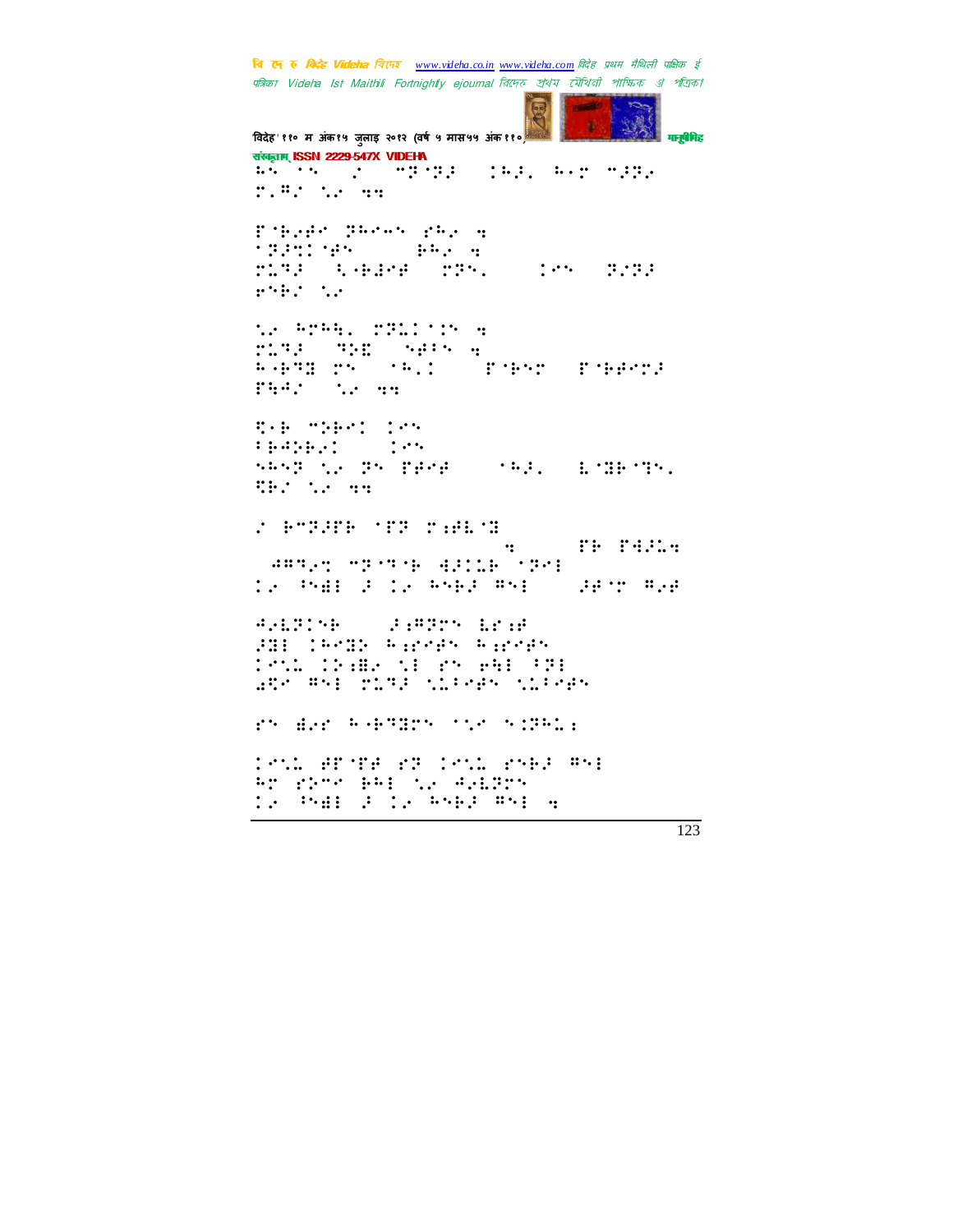

विदेह' ११० म अंक१५ जुलाइ २०१२ (वर्ष ५ मास५५ अंक ११०) संस्कृतम् ISSN 2229-547X VIDEHA

FRANCISCO DE PERSONAL ruge ruge is the camin hwere Power that the Present **BAR WAI THE WIT RUP IDAG** 50 1981 12928 198 989 11 738 11211 773 851 ar bres and the Andrew<br>19 Stadio de la Anademadea

**MIN THE STRIP I PROPER 7275 728 2 8462 FSTB** THE SEA PARTY THE PERSONAL SERVICE  $\mathcal{L}(\mathcal{D}, \mathcal{D}) = \mathcal{L}(\mathcal{D})$ THE THE PERSON THE TEN TH 15 PSB 2.16 ME BREA #51 Br Show BB: Ne WeiBro IS PAR FILE RAPP RAI 4

**MARRIN PREMIE POME NI** STORIE THE IPS SE , pa ng pang ng FINIT LECTIFIC TICE 11 1952 LEGGE (SGGGGS)<br>NE 231 MARG (SGGGGGGG Br Shee BBI to AG12re te Padd dite bang Happy

*MARINE MARINE MARINE* FRIE INFORMATION BEEN: ME PORTS IRMIN PRAKIN par ana proposana orina.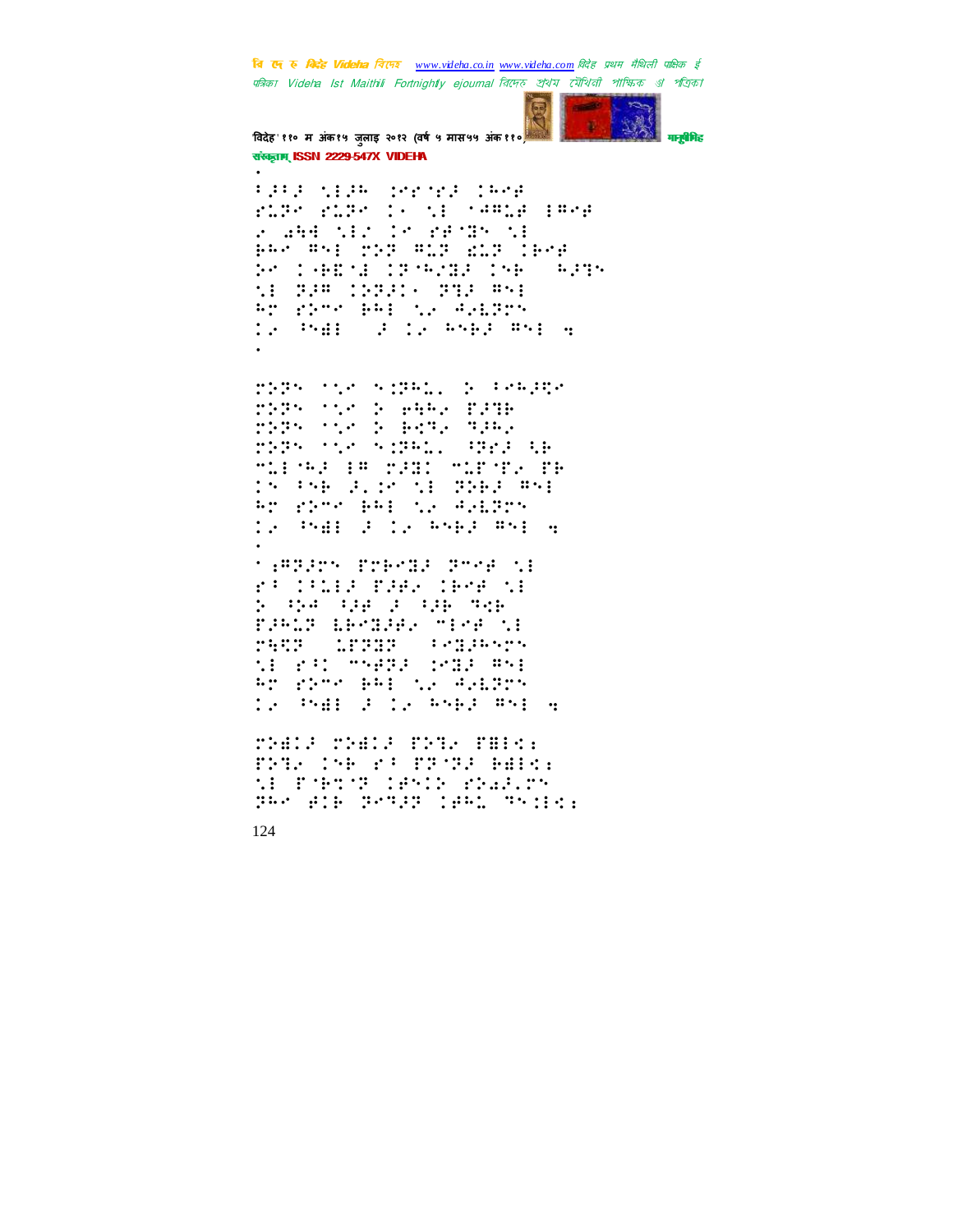**September** 

विदेह' ११० म अंक१५ जुलाइ २०१२ (वर्ष ५ मास५५ अंक११०) मनुषेपिह संस्कृतम् ISSN 2229-547X VIDEHA AP PRIAL SIRE SPREDS fi fi teknologia sol Program PRI NA PALENS 12 PAB 2 12 PART RNE 4 **ATES PRAILTY NI TEMAR** Pres chas.ry ni char Ar les Add Ar libram Add "Willmar free as the crawne the speckethold break read 11 THE PRO TE ARP RNI An electricial the AddBne  $\mathbb{E}[\mathcal{L}^{(1)}] \stackrel{\text{def}}{=} \mathbb{E}[\mathcal{L}^{(1)}] \stackrel{\text{def}}{=} \mathbb{E}[\mathcal{L}^{(1)}] \stackrel{\text{def}}{=} \mathbb{E}[\mathcal{L}^{(1)}]$ **Signal Control** Control Control Control  $\begin{minipage}{.4\linewidth} \begin{tabular}{l} \multicolumn{1}{c}{\textbf{\emph{1}}} & \multicolumn{1}{c}{\textbf{\emph{2}}} & \multicolumn{1}{c}{\textbf{\emph{3}}} & \multicolumn{1}{c}{\textbf{\emph{4}}} & \multicolumn{1}{c}{\textbf{\emph{5}}} & \multicolumn{1}{c}{\textbf{\emph{6}}} & \multicolumn{1}{c}{\textbf{\emph{7}}} & \multicolumn{1}{c}{\textbf{\emph{7}}} & \multicolumn{1}{c}{\textbf{\emph{8}}} & \multicolumn{1}{c}{\textbf{\emph{7}}} & \multicolumn{1}{c}{\$ **Simple State**  $\dddot{\mathbf{z}}$ **Simple provide**  $\mathbf{a} \cdot \mathbf{b}$ 3232 135 2513 15 **THE TH TEE FEE EN** ATES I WATER PAPER AL PORSE ARRAIG  $\dddot{ }$  : P2PA (Phone13 15 and and and and a  $\ddot{\cdot}$ Tel Bay ne short abide bay ne alor RNAS TELE TRIP POST PRO BO 1381 BORE IN FRENC IN THE DN LABY AN Poker PRE resolves and acres enable an BYES TIT TS ATE PARTH PATE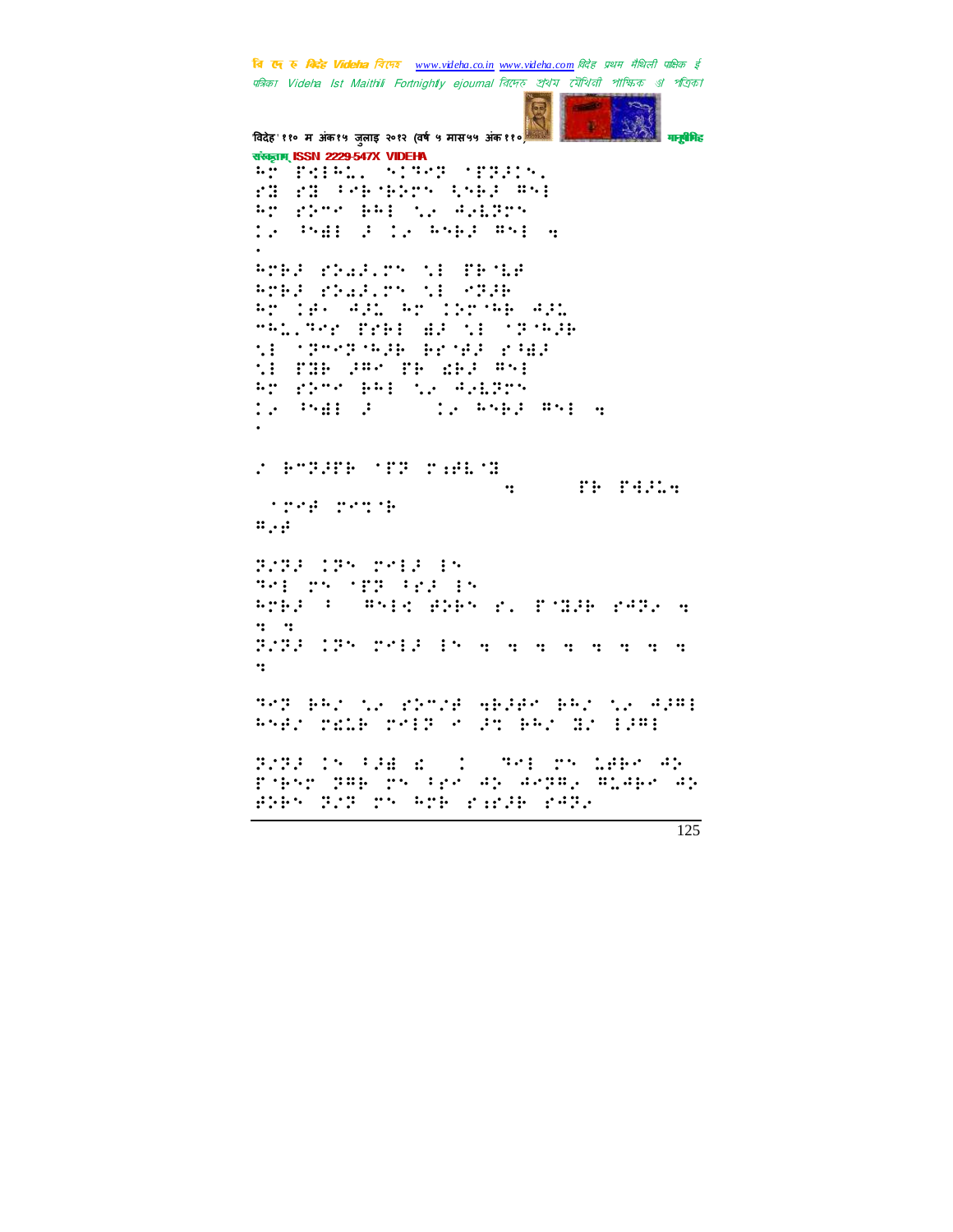**Section** 

विदेह' ११० म अंक१५ जुलाइ २०१२ (वर्ष ५ मास५५ अंक११०) मनुबैमिह संस्कृतम् ISSN 2229-547X VIDEHA dêdîn 195 dedik alan alan alan alan a SUPPORT IN BAR INGS AND PROBABILI APPA RE BEND 185 1981 PODER SE 839 AN BRAE BAB MIRMIE, 81 ERM ENF 51 TH PSE BY PS PSE THE 15P BZB 2013 I START IR KALVIR KABA PAPE 195 PALE a a a a a a a a **CONSTRAINS THE PASSA**  $\dddot{\mathbf{z}}$ **MANUFACTURE AREA** ree: runnier run rantr. feman  $\ldots$  : FOR FOR PARTICULAR ARE SAFETY  $\mathcal{C}^{1,1,1,1}$  . MALME PALER RD BIZ NA PORAB ORA.  $15.3337774$ **TER CENAR CORPORADO (PREF ELRO**  $29.29914$ PRAC BE TROGHAM AND NE SERVICE.  $15.747.$ thill bening children ber marking STOTE REPORTED ENDING REPORT.  $15.742.$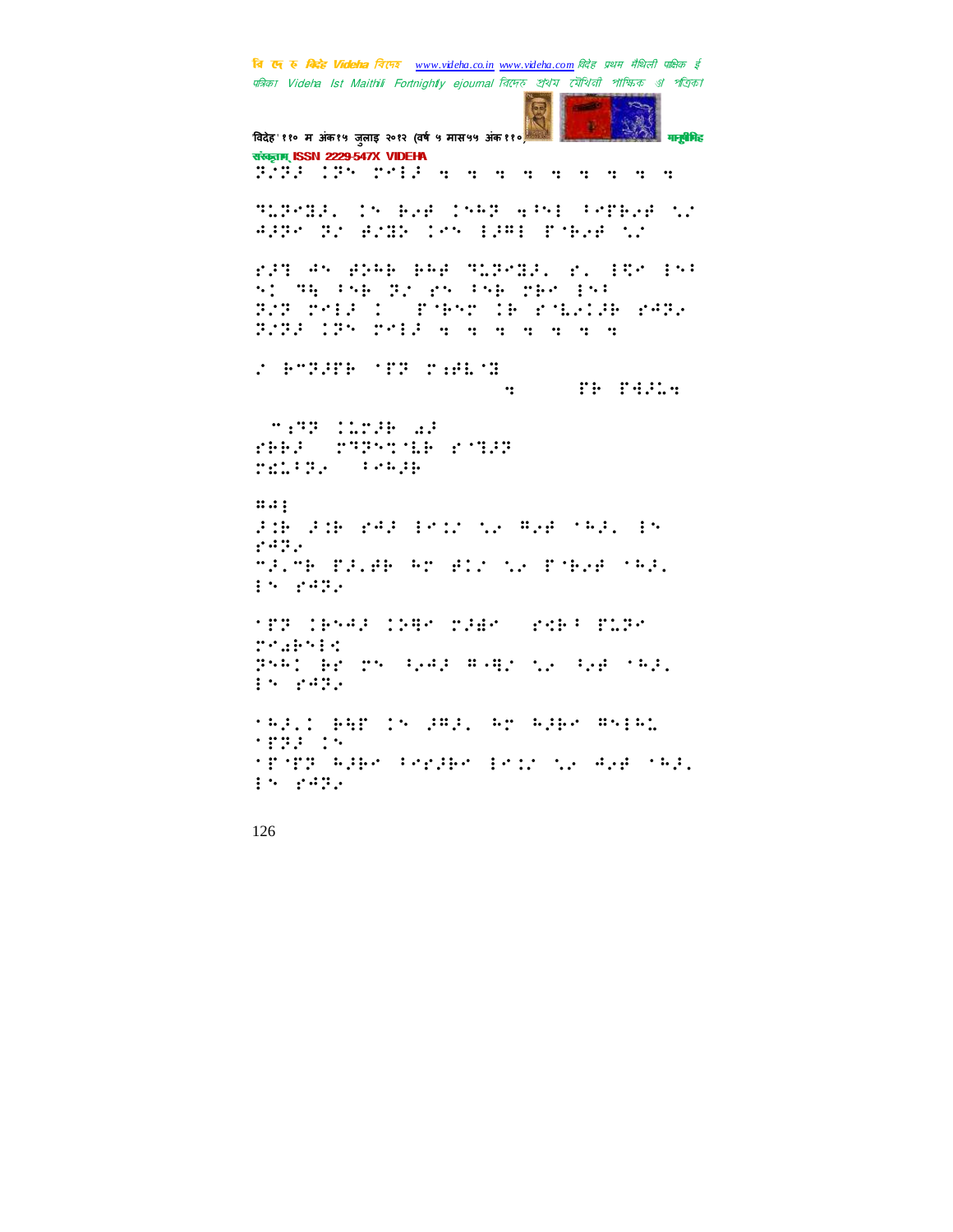```
पत्रिका Videha Ist Maithili Fortnightly ejournal রিদেত প্রথম মৌথিরী পাক্ষিক ॳ পত্রিকা
विदेह' ११० म अंक१५ जुलाइ २०१२ (वर्ष ५ मास५५ अंक११०)
                                         मनुबैमिह
संस्कृतम् ISSN 2229-547X VIDEHA
TELE TAIR IN PAIR INGEN BY TELLE
f: Yrenn renn fa fa fhir th'aidh neil
15.74271.823 AB SALES 243 AGE 2128 NA
5.221MARK PART FLEAR AIR NA MAAR MAAR
15.7424\mathbb{R}^n : \mathbb{R}^n , \mathbb{R}^n , \mathbb{R}^n\ldotsBDB: 258 (2585) 353 (51 %)
Pres riff rrows det be th
rd.rh 766 rere 101 #47415
BRI MIRR OF MAR PH SA
rest manuarum mass
PART PRIMI ARL 188 (PH 12
THE IEB 45 PS TEP 591 NT
Production and the control
1972 (FF 398 35128 191 12
 "PROGRESS SPACE SECOND ST
२२९२ २२२९ २९२
```
वि ए रु क्रिटेड Videha विएक www.videha.co.in www.videha.com विदेह प्रथम मैथिली पाक्षिक ई

```
127
```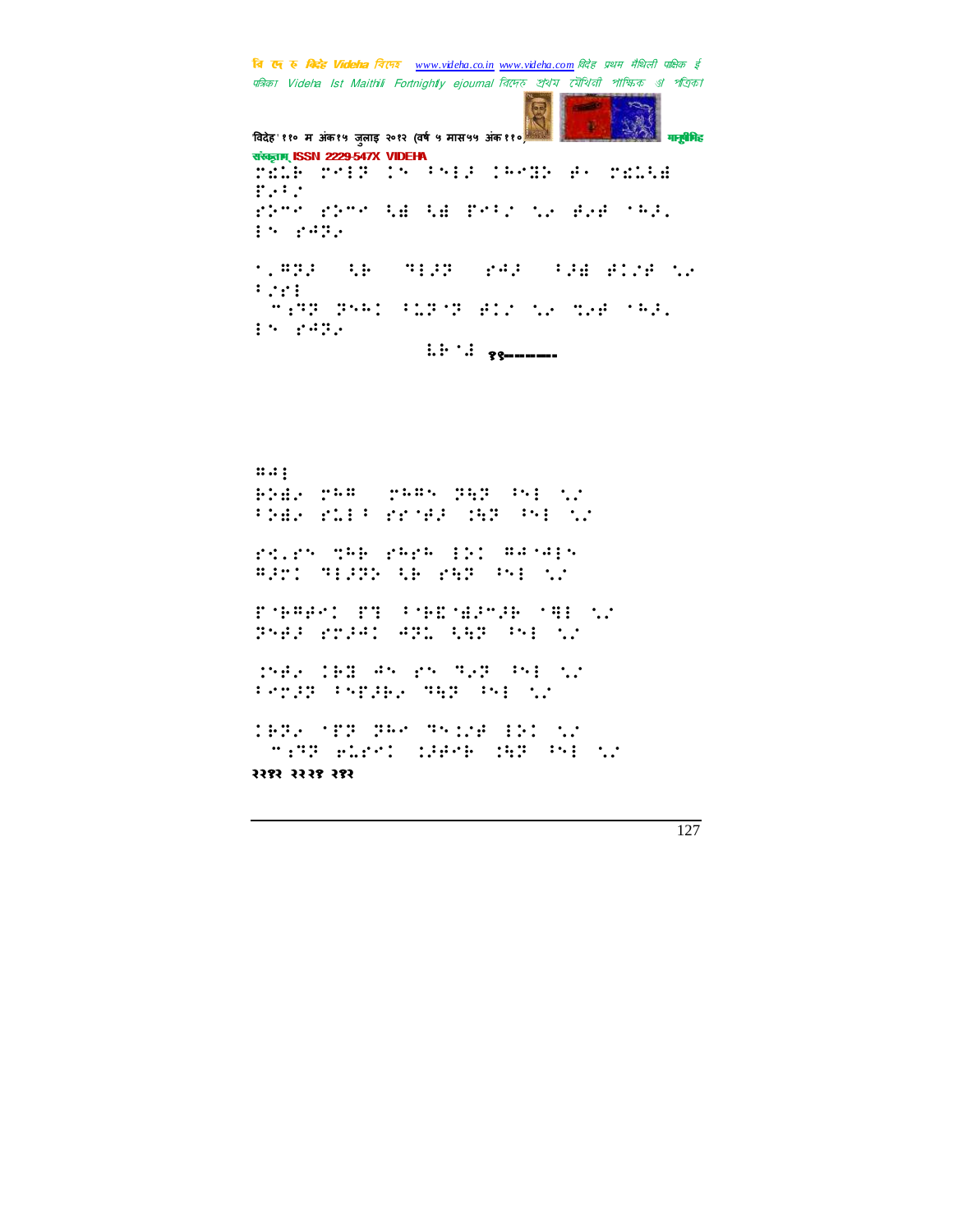**September** 

विदेह' ११० म अंक१५ जुलाइ २०१२ (वर्ष ५ मास५५ अंक११० मनुषेपिह संस्कृतम् ISSN 2229-547X VIDEHA  $:$   $:$   $:$   $:$   $:$   $:$   $:$   $:$ AND IN BALE ALMEND FOR THE TEACHER  $1.111$ Pofficers with the state with the  $25 - 15 - 42$ **MAINAZ MSIZ PENAR PARR** 1989. PR 31 1994 92 ROBE MARK CAPA PHINEMA (PNBA) DN nepale dean PARTNERS WEIGHT INFORMATED THE THIME<br>AND IN 1954 ARE FIRE EARN 200 1960 tale rates in 20 mies erak manger.<br>Arer miak taki in 20 mies listrar st placements streets that by the:<br>rh Ir  $\cdots$  : : : : : **Articl History Britishers, 197**  $\therefore$   $\therefore$   $\frac{1}{2}$   $\frac{1}{2}$   $\frac{1}{2}$   $\frac{1}{2}$   $\frac{1}{2}$   $\frac{1}{2}$   $\frac{1}{2}$   $\frac{1}{2}$   $\frac{1}{2}$   $\frac{1}{2}$   $\frac{1}{2}$   $\frac{1}{2}$   $\frac{1}{2}$   $\frac{1}{2}$   $\frac{1}{2}$   $\frac{1}{2}$   $\frac{1}{2}$   $\frac{1}{2}$   $\frac{1}{2}$   $\frac{1}{2}$   $\frac{1}{2}$  $H = 1.11$ Thild, Tale (1873-18828 STRA This. The President School TRIES, AND CIEN TRIEST STIP IIBN 2941 MPFB PRITZE 2002 A  $1:1:1$ BAL BER FOR YOUR COOK CHOOP PAP (P.S. 1922 ALI 2459-32 30000 000 0328 12 833 833 PH FRANCY RIS WEST TEECHING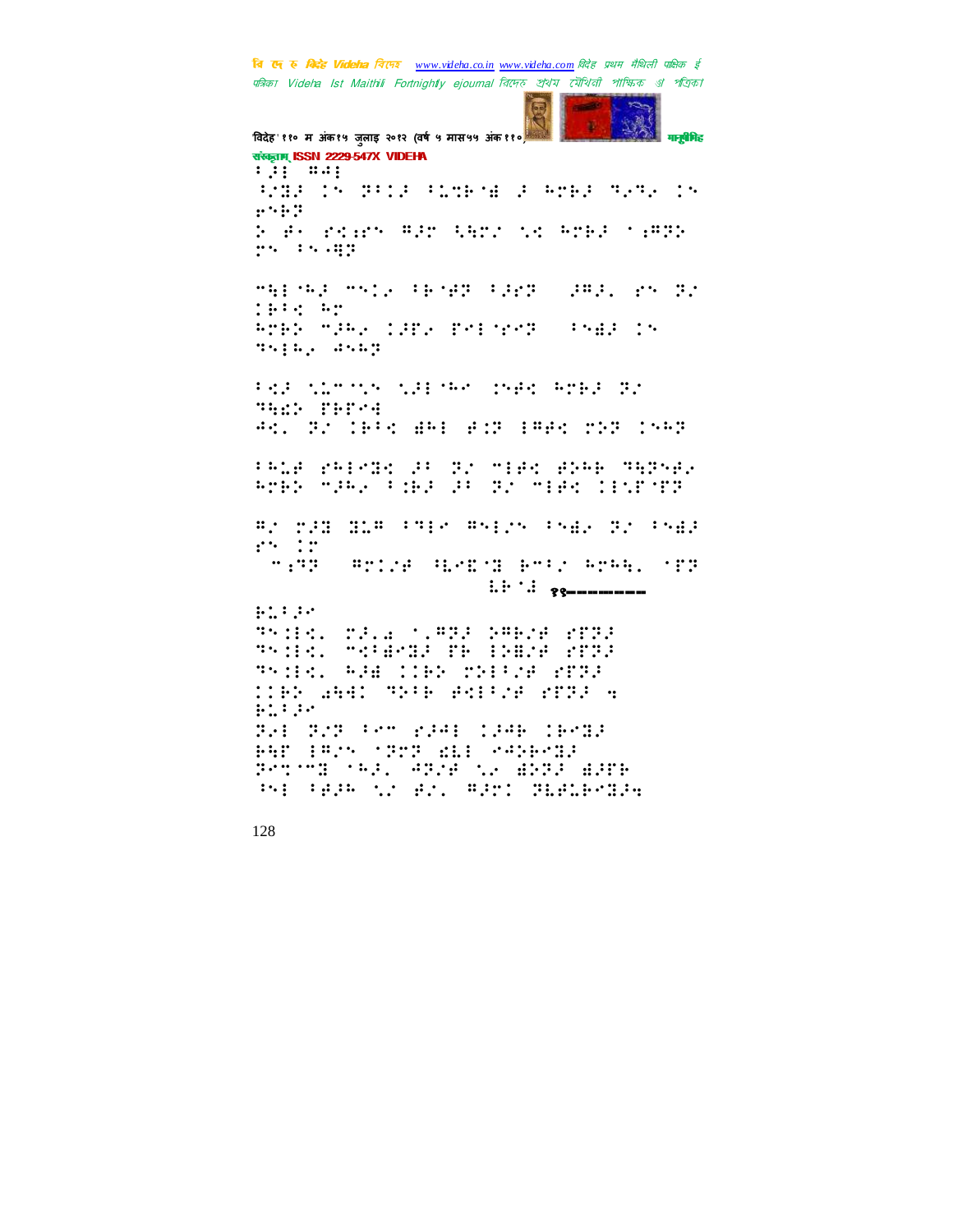**CONTRACT** 

विदेह' ११० म अंक१५ जुलाइ २०१२ (वर्ष ५ मास५५ अंक११० मनुषेपिह संस्कृतम् ISSN 2229-547X VIDEHA  $1.7.747$ **THR PROGRESS MARKER CROSS** renes Ast length wiwish the th Pres brain (red cease bar) der tr TEMPEL MOST TEMPEL MEMBER IES NS A  $\mathbf{u} = \mathbf{u} \mathbf{u}$ MIDSTRA BROWNE APRO PE PLETE LE **MARINE MARINE** 1971 PSP21 178<br>1862 Mage (Tillide Anger FLIPT TETTER THET tr Thing Bang to Mills Mills rana formal (Click) (Andr.<br>Sharsh Galank, ranc forbell (Sube DAI SALAM (PRESIDE POLINO <u> 1978 Popular I Popular (British</u> ESTIN THIS WIS TESTIN Ballarder Pagar 18 # 'P.Processervancers MAIL PRAGI MURI MORTIE **ARE BULL AND ARE MAIDABE CLEATE SPARE LOSE TOWERS** TLE LES SUPERINTENT Will C.M. Bunnennenne tr Abor BASE 12 (1996)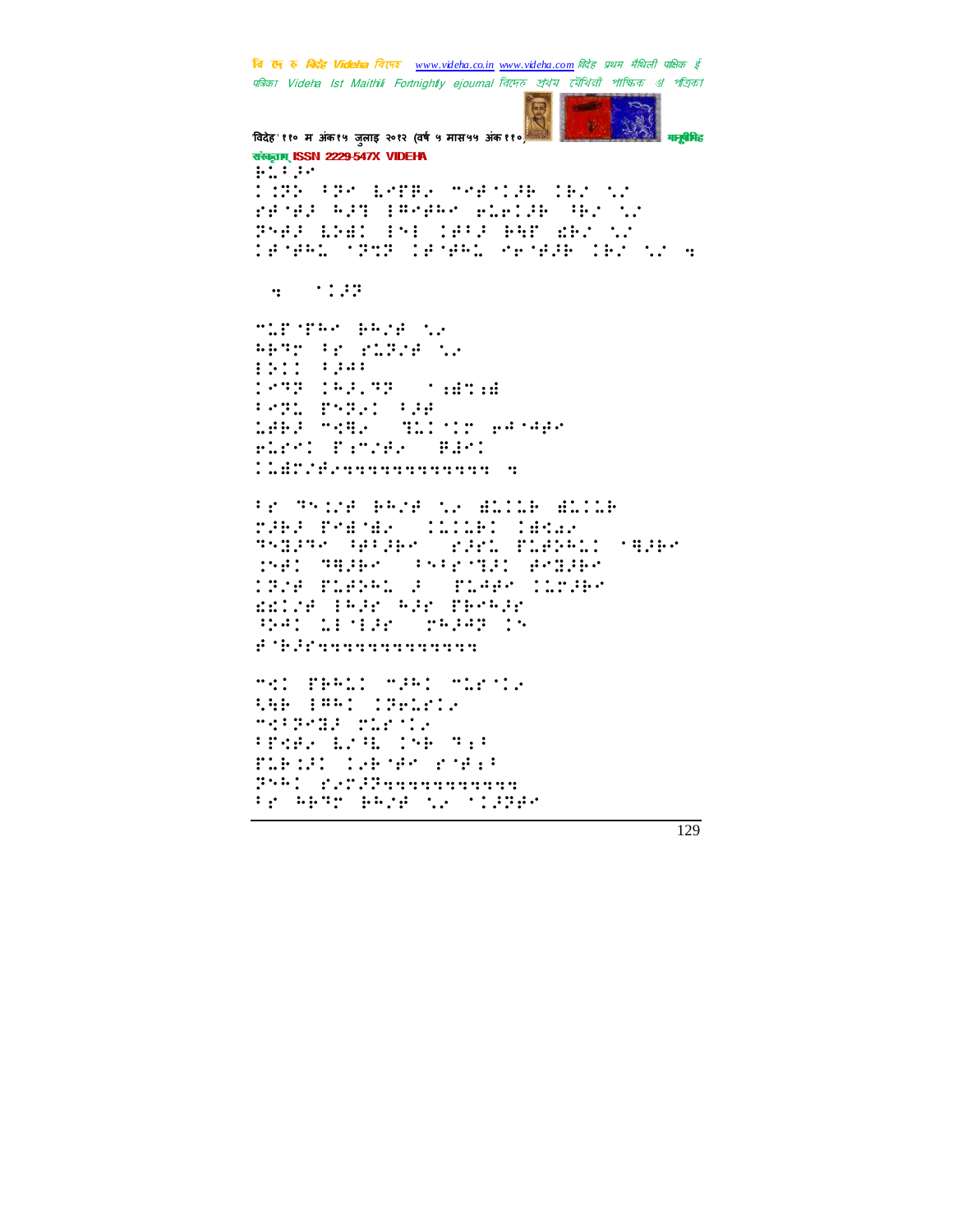

विदेह' ११० म अंक१५ जुलाइ २०१२ (वर्ष ५ मास५५ अंक११० संस्कृतम् ISSN 2229-547X VIDEHA  $\frac{1}{2}$   $\frac{1}{2}$   $\frac{1}{2}$   $\frac{1}{2}$   $\frac{1}{2}$   $\frac{1}{2}$   $\frac{1}{2}$ IST SAM PASA TA

**MIDSTER BEAR NA** FREE (1997) 4

Secondary Ferrican Ferriga STAT PRINTING PRESENT transport parameters. rupe in Physical Andrew rifish (1) Chribi an

**FRIST AND THE REAL PROPERTY** tre di angeles<br>Plak estructave viel He fit fyll dyshi am

**TAR THE PHILIC MILE Time and: defining finite** tre tre BBI Pestrui **CPS CENER BREAK LENGTHS AN** 

Adress Model (Peagadia) files be the same this SAGE ASAH TIAN CINESAS **INHE WE WAS FIMILE AN** 

13.128 (01 r. (0623) **N : #25 : 125 : #128231** "B.R.B r. rHI (PHI) Phr Part 1552 Penil am

th and angov rugby ring an indicate rrbs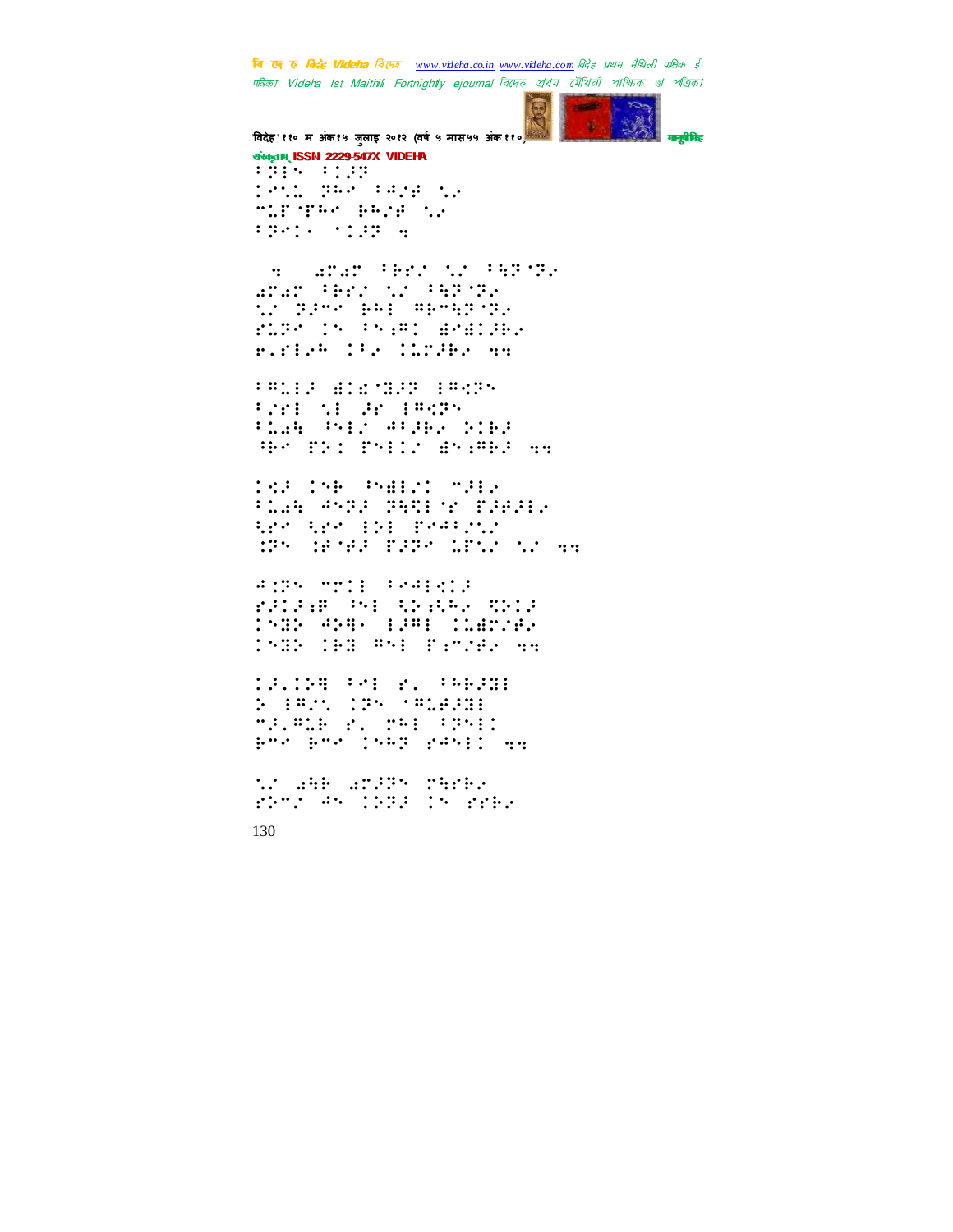**START** 

म**नुषे**मिड विदेह' ११० म अंक१५ जुलाइ २०१२ (वर्ष ५ मास५५ अंक११० संस्कृतम् ISSN 2229-547X VIDEHA th Thursday (1984) Plak (Fdr 156 25 e.fl. mm INHE WARE BRI MANAGE **COBS INE CHE BEACH** Which is the Film **A.MI PRED 31 ACR 44** a presenta po po mpre as **CONSTRACTS ATALL ANDS** Min Blackbooksbookst THUS THE WILL PART r942. 282. Aralı (991) 44 rend rend ry ArAy Ports rad. Ami Aralı Dev FRIE SECOND ASAR, BAIS PARK PARK CONFIDENTS AN PROF PART AND SCHOOL Robertion for BRO ordinal r: Chine Arby LJA LJA. particles at put an many an retell retel Ark (Pode MUR DRYTH RTP MINING Br. Anha (Bir Banzea) ATES AR TIPS ASABSAR AN **PALL 31 PM 285 200** This indicate the mail coasting **COMPOSITION CENTER PERSON**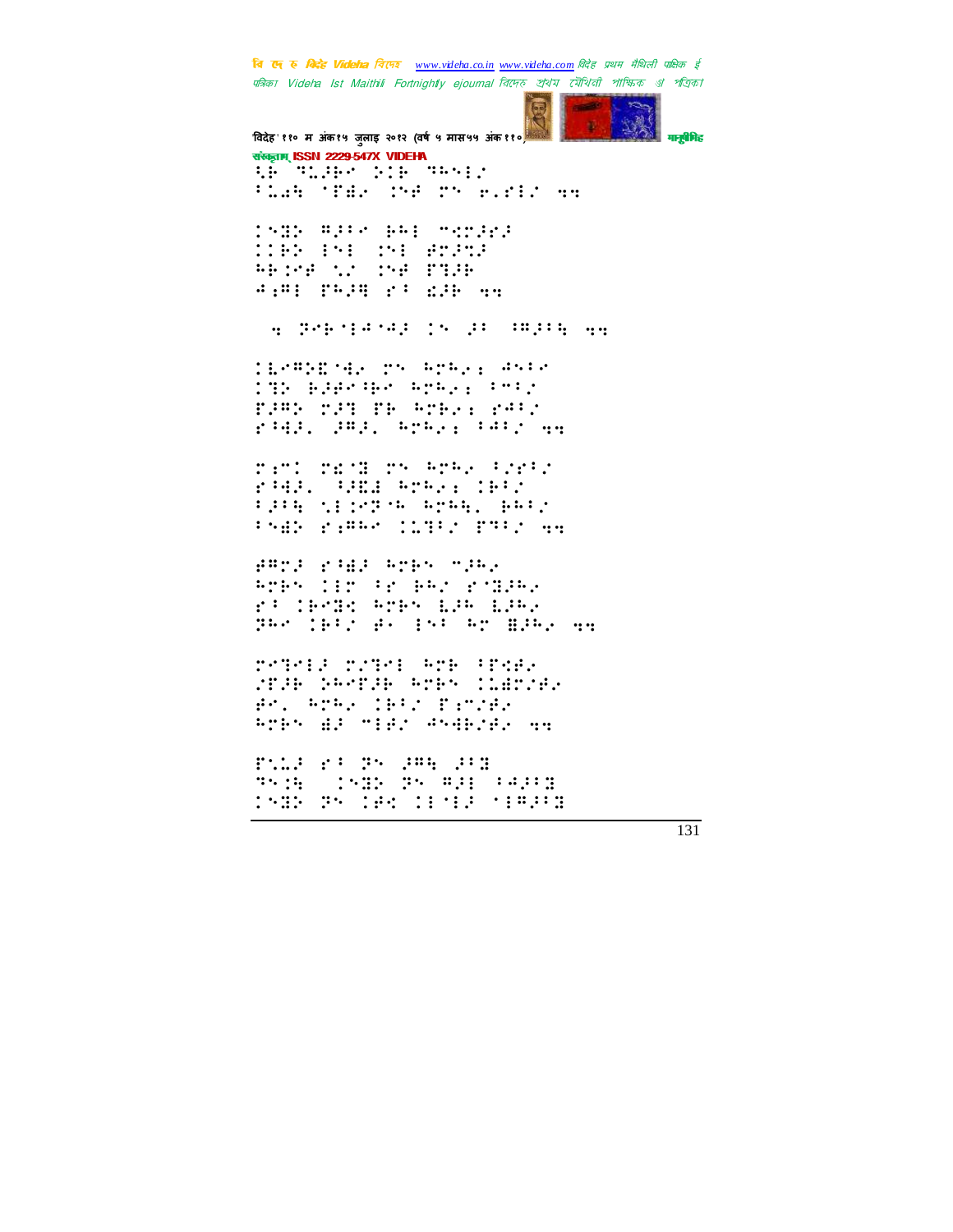

विदेह' ११० म अंक१५ जुलाइ २०१२ (वर्ष ५ मास५५ अंक११०) संस्कृतम् ISSN 2229-547X VIDEHA tê bina et di di ditir gu **4,88 22101 3161 4,88** 85 PUBL 23 235 285 reters reter rat (esta perspekte på på mongon

og Anos (Caledro La<br>25 - Chaledro La  $\mathbf{L}$  .  $\mathbb{R}^n$ ma inpromise a **PORT RESERVED WAY TARRIS MIRRANGE** THE THE STATES 1988 BM13 (1988) (808-638 HIPTO COMEP TOP THOMPHPHEM **Simple State State State State** 

an pade sui aies ds<br>Peae ps niver rim de stade nist de timps  $1.77 - 1.47$ \* 313 | 11.39 Birs Bir Mille **THE STREET STREET** AN TIM THIS **P.A. P.A. H.P.** med die Freder **SPREADE STARTS** rish shee ferre 3 OF THE THE PERTY AN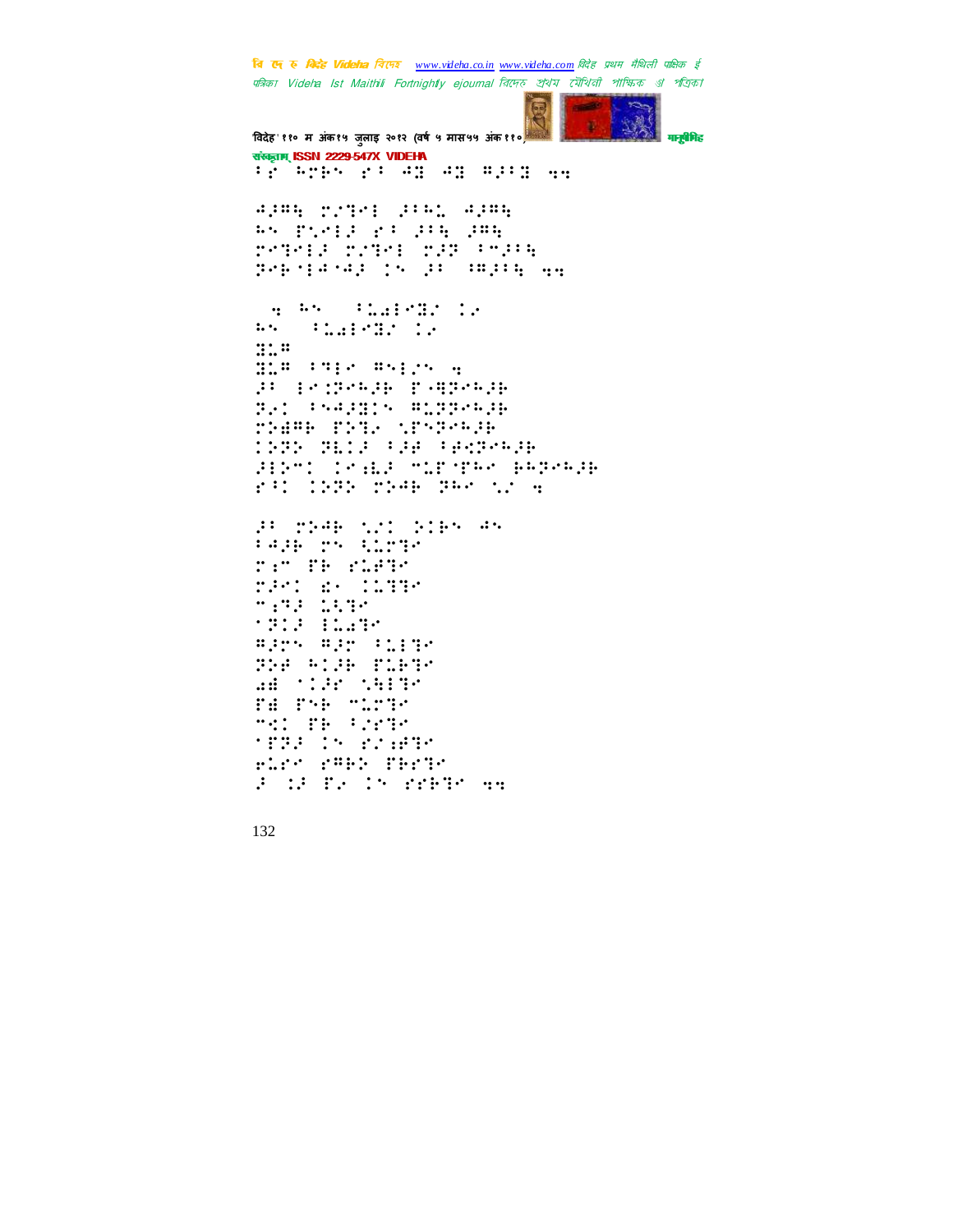बि ए रु क्रिडे Videha विएक www.videha.co.in www.videha.com विदेह प्रथम मैथिली पाक्षिक ई पत्रिका Videha Ist Maithili Fortnightly ejournal तिरमरु প্রথম মৌথিনী পাক্ষিক ্যা পত্রিকা .<br>मानुबेगिह विदेह' ११० म अंक१५ जुलाइ २०१२ (वर्ष ५ मास५५ अंक११० संस्कृतम् ISSN 2229-547X VIDEHA  $1.7.11$  $111144 + 1111$  $\ddot{\mathbf{r}}$ \*\*\*\*\*\*\*\* Bell tide a PHP (132 (# 133 (P)4  $\mathcal{N}^{\text{in}}_{\text{in}}\left(\mathcal{N}^{\text{in}}_{\text{in}}\right) \overset{\text{def}}{=} \mathcal{N}^{\text{in}}_{\text{in}}\left(\mathcal{N}^{\text{in}}_{\text{in}}\right) \overset{\text{def}}{=} \mathcal{N}^{\text{in}}_{\text{in}}\left(\mathcal{N}^{\text{in}}_{\text{in}}\right) \overset{\text{def}}{=} \mathcal{N}^{\text{in}}_{\text{in}}\left(\mathcal{N}^{\text{in}}_{\text{in}}\right) \overset{\text{def}}{=} \mathcal{N}^{\text{in}}_{\text{$ **SECTION SECTIONS**  $\ddot{\cdot}$ ELO BEN BLO **Paraget the** A STATE STATES *SALE BESTER*  $\begin{array}{ccccccccc} . & . & . & . & . & . & . \\ . & . & . & . & . & . \\ . & . & . & . & . & . \\ . & . & . & . & . & . \\ . & . & . & . & . & . \\ . & . & . & . & . & . \\ . & . & . & . & . & . \\ . & . & . & . & . & . \\ . & . & . & . & . & . \\ . & . & . & . & . & . \\ . & . & . & . & . & . \\ . & . & . & . & . & . \\ . & . & . & . & . & . \\ . & . & . & . & . & . \\ . & . & . & . & . & . \\ . & . & . & . & . & . \\ . & . & . & . & . & . \\ . & . & .$  $\mathbf{q}$  , and  $\mathbf{q}$  , and  $\mathbf{q}$ PERSENT CONTR THEF WE S  $\mathcal{A} = \{ \mathcal{A} \mid \mathcal{A} \in \mathcal{A} \text{ and } \mathcal{A} \neq \emptyset \}$ Albash Pabb **SPECIAL SERVICE**  $1194.12.131.$ ia – 42.50 f42.50<br>Avider (165  $\lim_{n\to\infty}$   $\lim_{n\to\infty}$  $\mathbf{u}$  and  $\mathbf{u}$  are  $\mathbf{u}$  and  $\mathbf{u}$  are  $\mathbf{u}$  and  $\mathbf{u}$  are  $\mathbf{u}$  $\dddot{\bullet}$ **THIN THIS**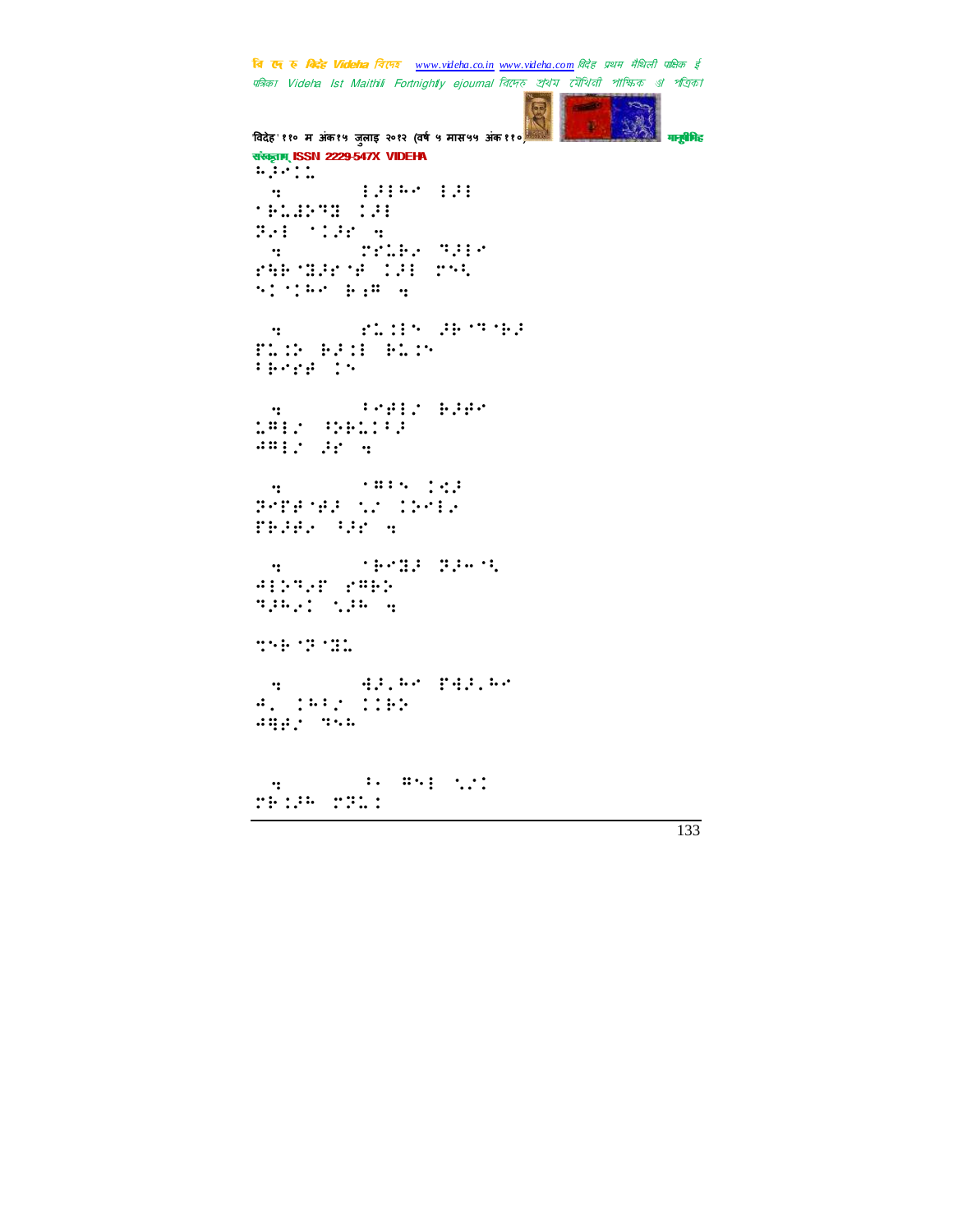```
त्रि एन रु क्रिटेह Videha विएम्ब _www.videha.co.in_www.videha.com विदेह प्रथम मैथिली पाक्षिक ई
पत्रिका Videha Ist Maithili Fortnightly ejournal রিদেহ প্রথম মৌথিনী পাক্ষিক গ্র পত্রিক।
'विदेह' ११० म अंक १५ जुलाइ २०१२ (वर्ष ५ मास५५ अंक ११०) मानुसीरी मानुसीरीहरू
संस्कृतम् ISSN 2229-547X VIDEHA
T^* : T^* : T^* : T^* : T^*4⣒*!!!!!⢸!⣁#!
\overline{111}. \overline{111}. \overline{111}. \overline{111}. \overline{111}. \overline{111}. \overline{111}T:" 'I'H +
  5.
⢽⢽!⣅⢷ ⢼!
⣙⢼.⢽⢼⢷⢴!⣒!
 \frac{1}{2} \frac{1}{2} \frac{1}{2} \frac{1}{2} \frac{1}{2} \frac{1}{2} \frac{1}{2} \frac{1}{2}77 HILL BILL
⢽⢾#!⣇⢷!""!
 7⣒*!!!!⢹⢽!⢹⣈⢼⢷!
⢳⢽!⢾⢾ ⢾⢳!
⣈⣓⢽.⣈⣅⢽⢼!⣒!
\pm 1000 \pm 1000 \pm 1000 \pm 1000 \pm 1000 \pm\frac{1}{2} is the fibre
!⢺⢻⢹⢼⢽⢽ ⢹!⣔⢼!(⢽⣅(!!
#MEX #BOOK!!!
⣎⣅7⢽⢴!!
\cdotsMNI : TALE TRIPPE FRIP FBJ2 NJ
⢽⢼!⢷⢵!⢻⢷⢴7!⢽⢳!"⣅⢳⢼⢴!⣁#!!
5⢼⢳!⢽⢷ ⣎⢽!!⢽⢳!⣝⢵⢻⢷⢼!7⢼7⢼!!
The GRACE Side of the Second State of the Second State of the Second State of the Second State of the Second S
```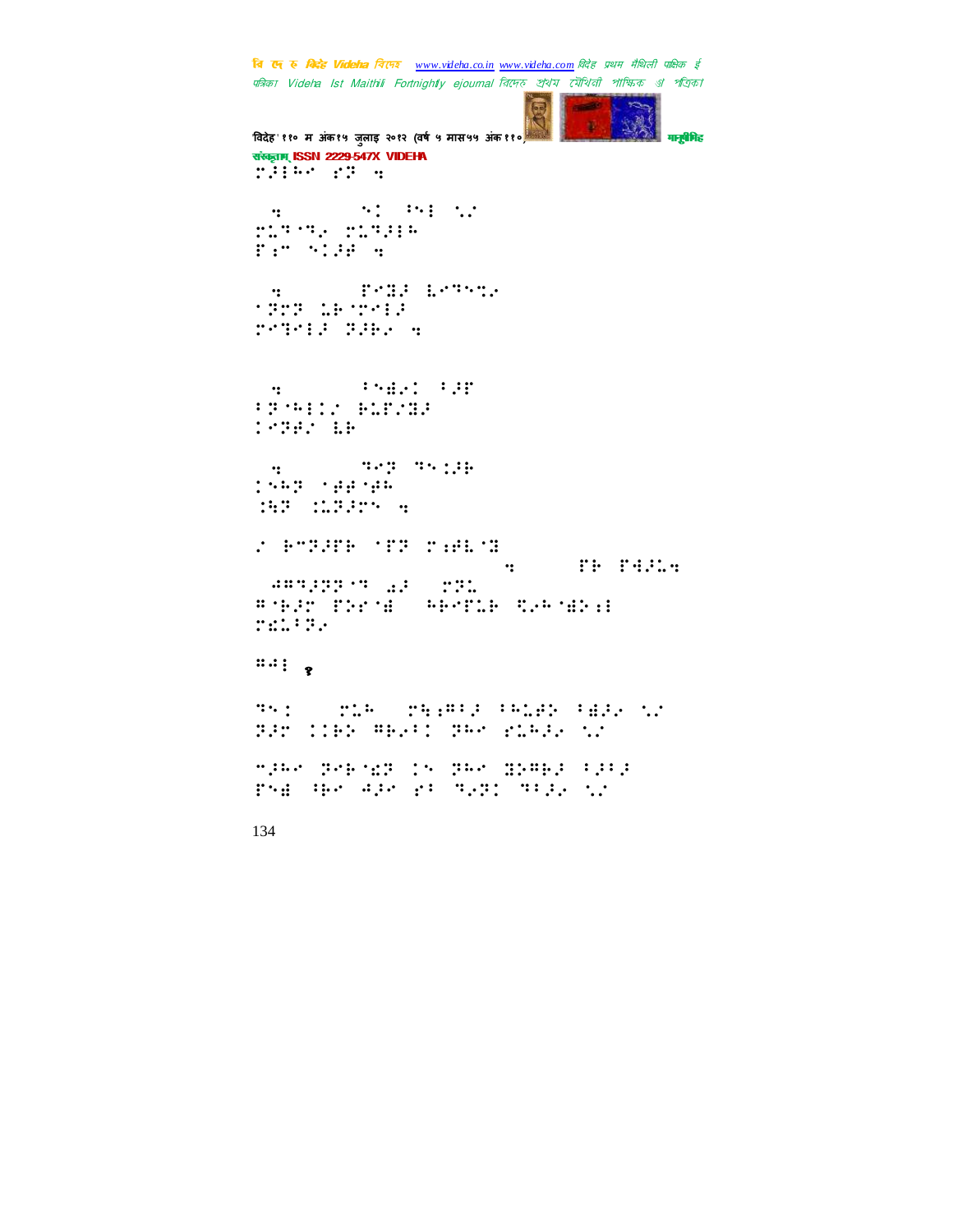विदेह' ११० म अंक१५ जुलाइ २०१२ (वर्ष ५ मास५५ अंक११०) मनुषेगिह संस्कृतम् ISSN 2229-547X VIDEHA TAR PADE PER TAIWA (185 P.)<br>PAR 15, PAP TSBN 29-TO122-12  $\dddot{\phantom{0}}$ **ABP 12 (12)** ar men el men ar mas di FARM PAR ALON PROPERTY TO sub a medi un calcul  $\left( \begin{array}{ccccc} 1 & 0 & 0 & 0 & 0 & 0 \\ 0 & 0 & 0 & 0 & 0 & 0 \\ 0 & 0 & 0 & 0 & 0 & 0 \\ 0 & 0 & 0 & 0 & 0 & 0 \\ 0 & 0 & 0 & 0 & 0 & 0 \\ 0 & 0 & 0 & 0 & 0 & 0 \\ 0 & 0 & 0 & 0 & 0 & 0 \\ 0 & 0 & 0 & 0 & 0 & 0 \\ 0 & 0 & 0 & 0 & 0 & 0 \\ 0 & 0 & 0 & 0 & 0 & 0 \\ 0 & 0 & 0 & 0 & 0 & 0 \\ 0 & 0 & 0 & 0$  $\cdots$ 198 82 MBS 9518 (189 19596) 191 191 1222 292, provid rimae: SS AR CREAT CHAR ARRIVER rti biski ili se sti ili ili disk 1981 988 42171 - 222351 1992 te 4.83 He SAME SAY PAPER TRANS NO. 181 F. LINE 1834 HEIGH RET CHAINER LAND FREE CROSS TELL FEBRIC CR. pedici i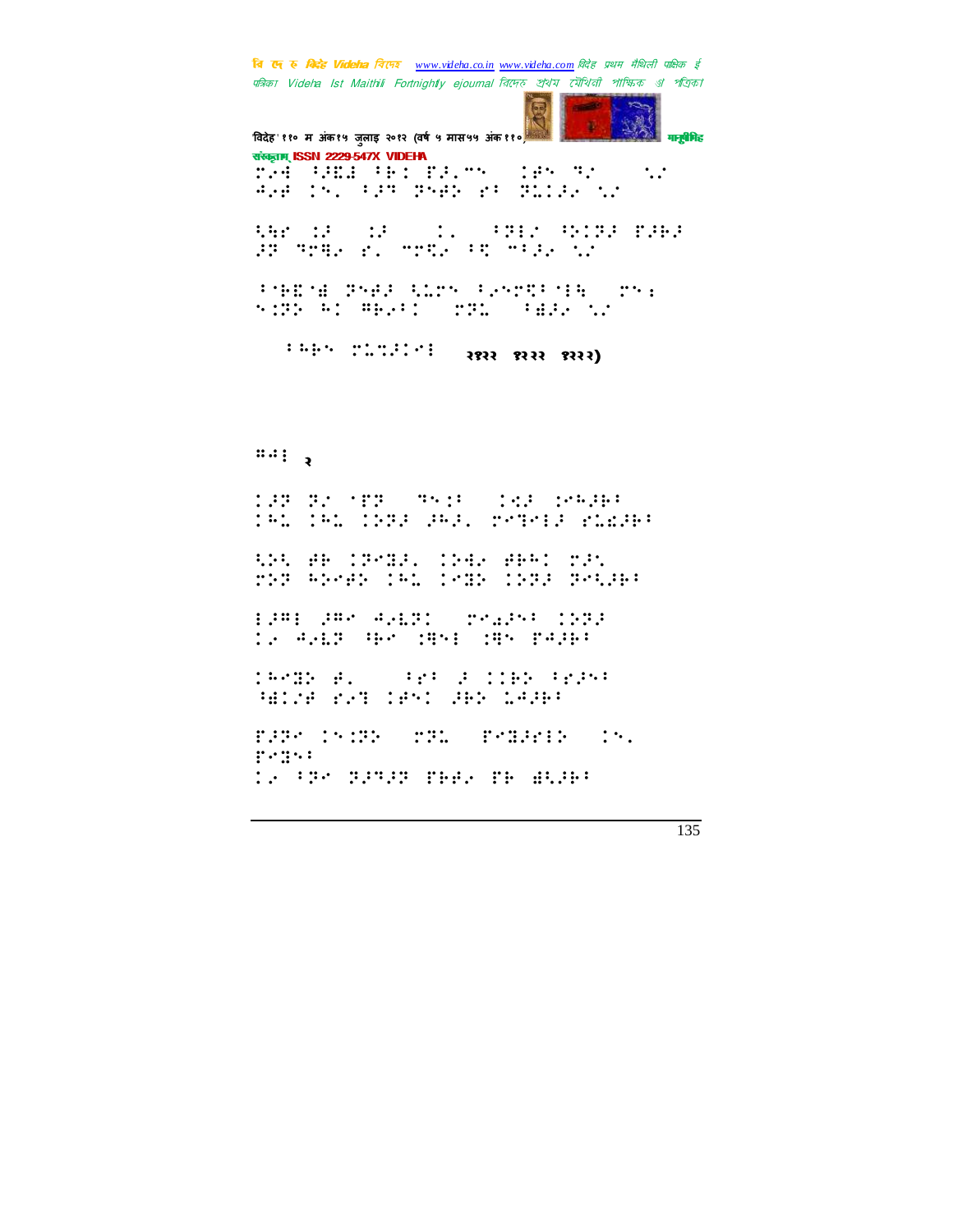म**नुबै**मिड विदेह' ११० म अंक१५ जुलाइ २०१२ (वर्ष ५ मास५५ अंक११०) संस्कृतम् ISSN 2229-547X VIDEHA FRI LIPSPO PRE  $\therefore$   $\therefore$   $\frac{1}{2}$   $\frac{1}{2}$ 

 $\cdots$ ; 3

rath, an ier rouge racaine wir  $\ldots$  : FRING WENT AT FLED NA FROUDER says denied rage of each control in an  $\cdots$  : : : : **PORTHERN THE THE SAME THIS TEAM**  $\ell$  (  $\ell$  ) and  $\ell$ HALL R.M. MT THE MANN IR  $13.53377744$ This Alus And Per (no 1912)  $\ell \lesssim \ell$  , and  $\mu$ WHIP THIS PATE PATE SIDE THE WALL? persons. ERSTERNE FRI FORI A ARST FATOR  $\ell \lesssim \ell$  , and  $\mu$ A.H. FR. 2234 25. 22356 21 PrA.  $\mathbf{r}$ ine reel posterior numbro reelde.<br>Sign emag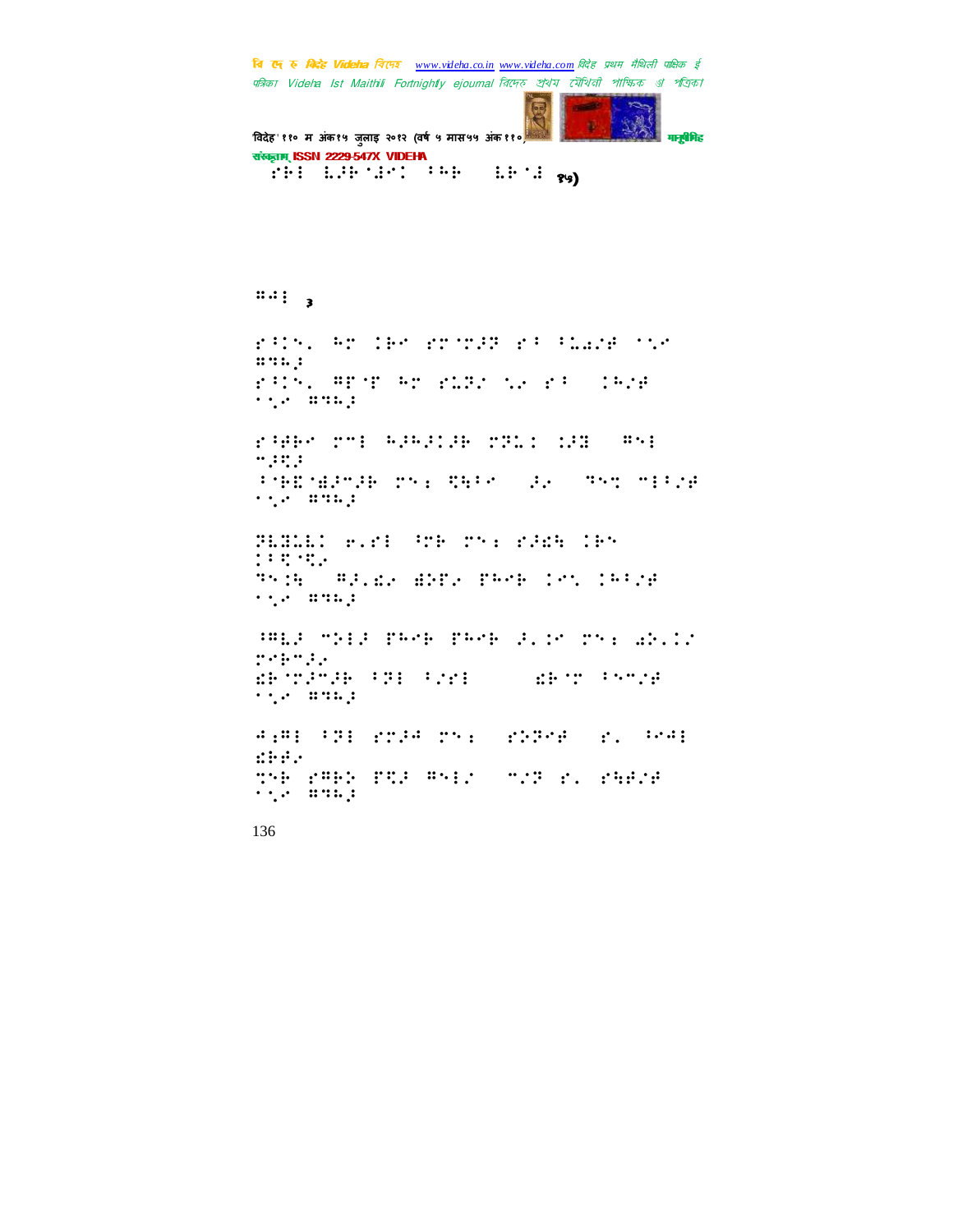विदेह'११० म अंक१५ जुलाइ २०१२ (वर्ष ५ मास५५ अंक११ संस्कृतम् ISSN 2229-547X VIDEHA

म**नुबै**मिड

PH EPPART PRE ERAINA

 $\cdots$ :  $\mathbf{g}$ 

RTE MREICH, POBLET CHROBE PR SLP-HALL SPEER PRO BLA BLA et EPIC PPP P. TER PPP the part

PHP BUTER CALL PORTFORM PLUS REPORT PORTAGE CONTROL 81918 (18 FOR 1981) (1981) (1982) mrte dae

SHIP MILE STEE FARTIM FIELE, TIMME  $\cdot$ ,  $\ldots$ ALTIB TUTE IN, MED FRIL IN CT **THANNE THE PAC** 

**THEM PROGRESS BOIL BROWN** THOMA LAP PRIL BREATE FIR INTER BLED TIBER rag gas

en hard in poesi corora ener<br>Pelecriana har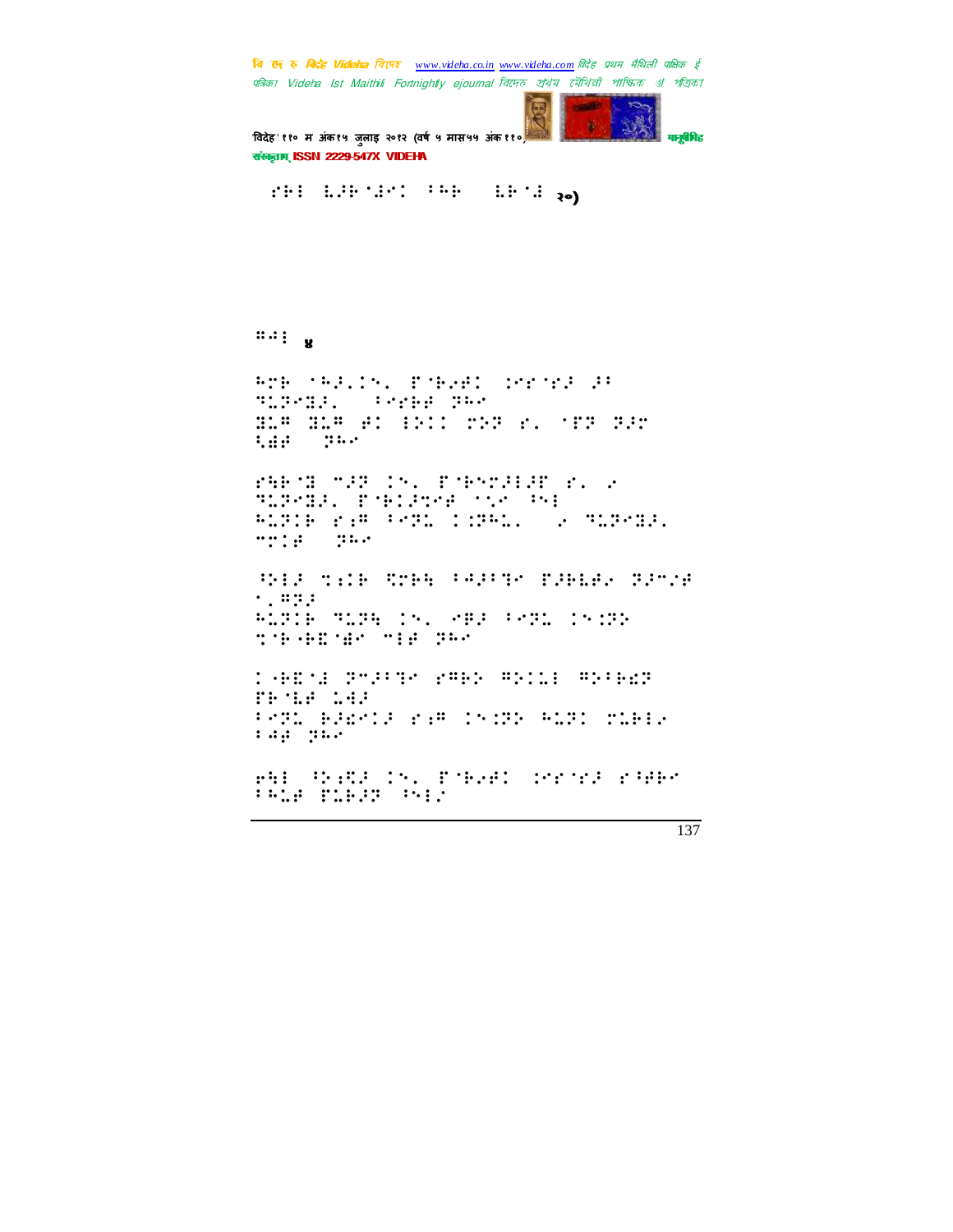**त्रि एन रु क्रिटेह Videha** विएम्ब \_www.videha.co.in\_www.videha.com विदेह प्रथम मैथिली पाक्षिक ई पत्रिका Videha Ist Maithili Fortnightly ejournal রিদেহ প্রথম মৌথিনী পাক্ষিক গ্র পত্রিক। विदेह' ११० म अंक१५ जुलाइ २०१२ (वर्ष ५ मास५५ अंक ११०) मानुसीरी मानुसीरीहरू संकृताम्ISSN 2229-547X VIDEHA (⢽⣅(!("⣅⢻Z⣎⢼(!⢽⢼!7⢽⣅!' ⢷! **THE 21 SHIP 200** )"⢷!⣇⢼⢷ ⣜!7⢳⢷-!⣇⢷ ⣜.२२) #!⢷5⢽⢼'⢷!'⢽!⣐⢾⣇ ⣝!  $\mathbf{h}$  is the state  $\mathbf{h}$  is the state  $\mathbf{h}$ ⣇⢹⢳!⢽⣓⢾⢽!⣐!⣙⢼!⢼!"⣐⢻⢴⢾! १⣒!⢷⢼⢺⢽⢼⣙!⣉ ⢷!)5⢾ ⢷⣝!⣙⢼\*!  $2^\circ$  . Little define the properties of  $\mathbb{R}^n$ ⣙⢼!⢺⢴⣇.⢺⢽ ⢾⣅0!⣙⢼!⢺⢽⢻⢴\*! !⢷⢼⢺⢽⢼⣙!⣉ ⢷! 5⢾ ⢷⣝!⣙⢼!" ⢼⣋!⣉⢵! 5⢾ ⢷⣝!⣙⢼! )iuuqt;00tjuftigta dipnobow (10th phmf)dpn0b0w jefib.dpn0wjefib.qbjoujoht.com २⣒! !⣅⣉!⣜ ⣋!  $T$  -  $T$   $\rightarrow$   $T$   $\rightarrow$   $T$   $\rightarrow$   $T$   $\rightarrow$   $T$   $\rightarrow$   $T$   $\rightarrow$   $T$   $\rightarrow$   $T$   $\rightarrow$   $T$ ⣙⢼!⢺⢴⣇.⢺⢽ ⢾⣅!" ⢼⣋!⣉⢵! ⣙⢼!⢺⢽⢻⢴!" ⢼⣋!⣉⢵! reight are the Creight and ⢺⢽ ⢾⣅0!⣙⢼!⢺⢽⢻⢴!! )iuuqt;00tjuftigta dhpphmfdpn0b0w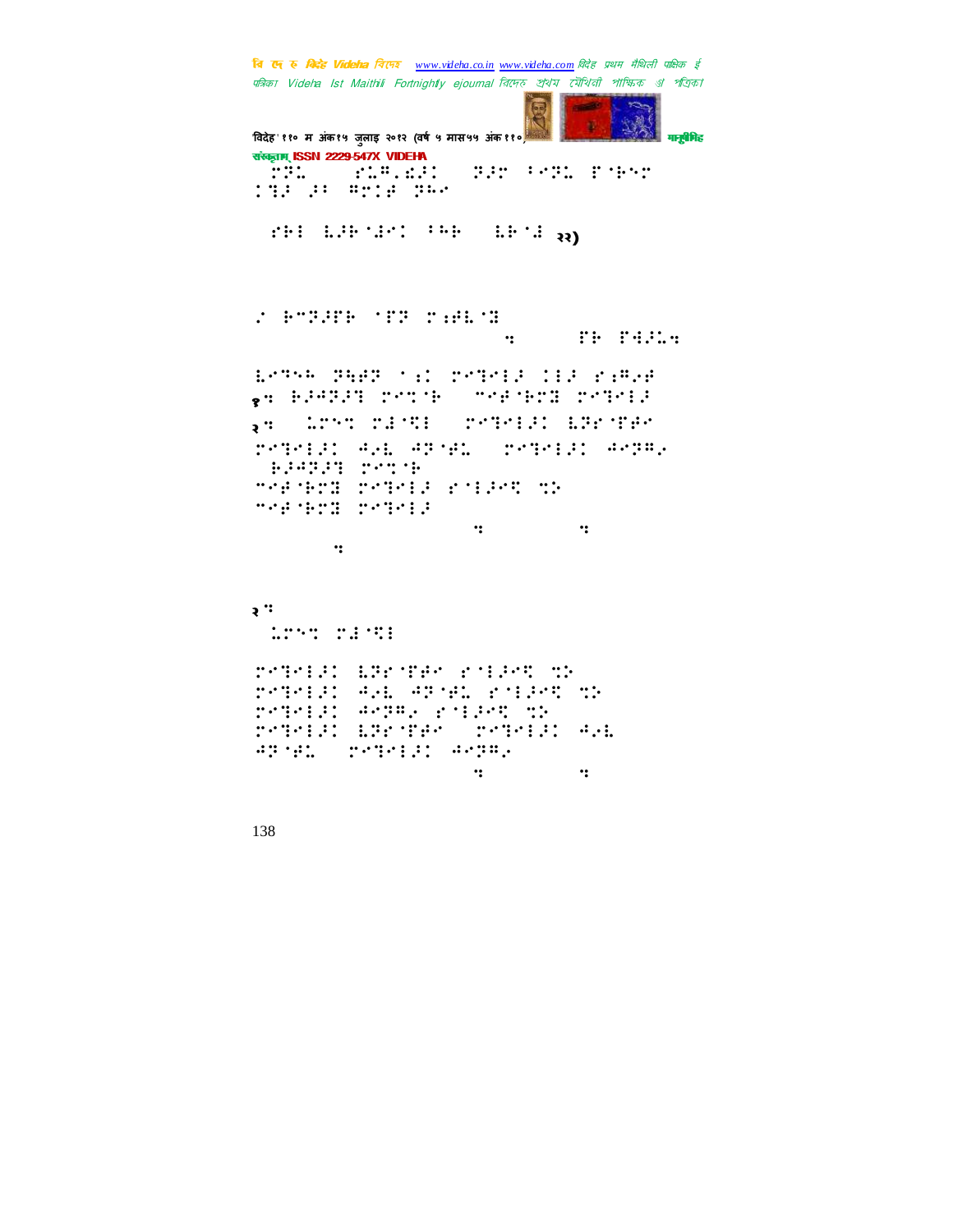'विदेह' ११० म अंक१५ जुलाइ २०१२ (वर्ष ५ मास५५ अंक ११०) मानुष्य कर राज्य स्थानिक करने वानुसमिद संस्कृतम् ISSN 2229-547X VIDEHA jefib.dpn0wjefib.qbjoujoht.com

 $\div$  \$7200 'OS 20010  $\ddot{\mathbf{u}}$  is the state.

⣇⢹⢳!⢽⣓⢾⢽!⣐!⢻⢹ ⣝.'⢹ ⣝!⢸⢼⢷⢾⢴! १⣒!⢵⢳⢽⢹⢼"!)⢹⢴⢷ ⣃⣙⢼\*;⣈;!⣅⢹⣝! ' ⢷⢼⣉!)⣓!⢳⢽ ⢹⢴"Z!#⣙⢴! ⢽⣅⣇⢼⢹!⣇⢽⢴⢾!⣅⢾ '\*! ⢵⢳⢽⢹⢼"!)#⣙⢴.⢹⣇⢽⢼⢻⢷⢴\*! ⢵⢳⢽⢹⢼"!)#⣙⢴.⣙⢼⢿⢷\*! ⢵⢳⢽⢹⢼"!)#⣙⢴.7 ⢷\*! २⣒⣁⢽ ⢽" ⢾⢼.!' ⢷⢸⢼!⣈⢾⢼⢽!⢳⢽ ⢹⢴!  $^{\prime}$   $^{\prime}$   $^{\prime}$   $^{\prime}$   $^{\prime}$   $^{\prime}$   $^{\prime}$   $^{\prime}$   $^{\prime}$   $^{\prime}$   $^{\prime}$   $^{\prime}$   $^{\prime}$   $^{\prime}$   $^{\prime}$   $^{\prime}$   $^{\prime}$   $^{\prime}$   $^{\prime}$   $^{\prime}$   $^{\prime}$   $^{\prime}$   $^{\prime}$   $^{\prime}$   $^{\prime}$   $^{\prime}$   $^{\prime}$   $^{\prime}$   $^{\prime}$   $^{\prime}$   $^{\prime}$   $^{\prime}$  $^{\circ}$   $^{\circ}$   $^{\circ}$  :  $^{\circ}$  :  $^{\circ}$  :  $^{\circ}$ ⣁⢽ ⢽" ⢾⢼! ३⣒⢽⣜!⢹⢴⢿⢾!)⣓!⢽'⢼⢴"Z!#⣙⢴! ⢽⣅⣇⢼⢹!⣉ ⢷⢴⢾⢴!⢷⣓'⢼!⣎⢴⢷⣓!⢼!⣉ ⢷⢴! ⣎⢴⢷⢽ ⢹ ⢷!' ⢷⢷ ⣏\*! ⢸⢻⢾⢼!7⣌!⢹⣉.⢸ ⢷⣜!! 7⢼⢼⢽⢼⣐!0⢷⢾! !⢾!⣉ ⢷! 7.91 = 8.41

⢸⢽"⢼!⣎⢷!⢹⣉!⢹⣊⣛⢽!7⣊⢼!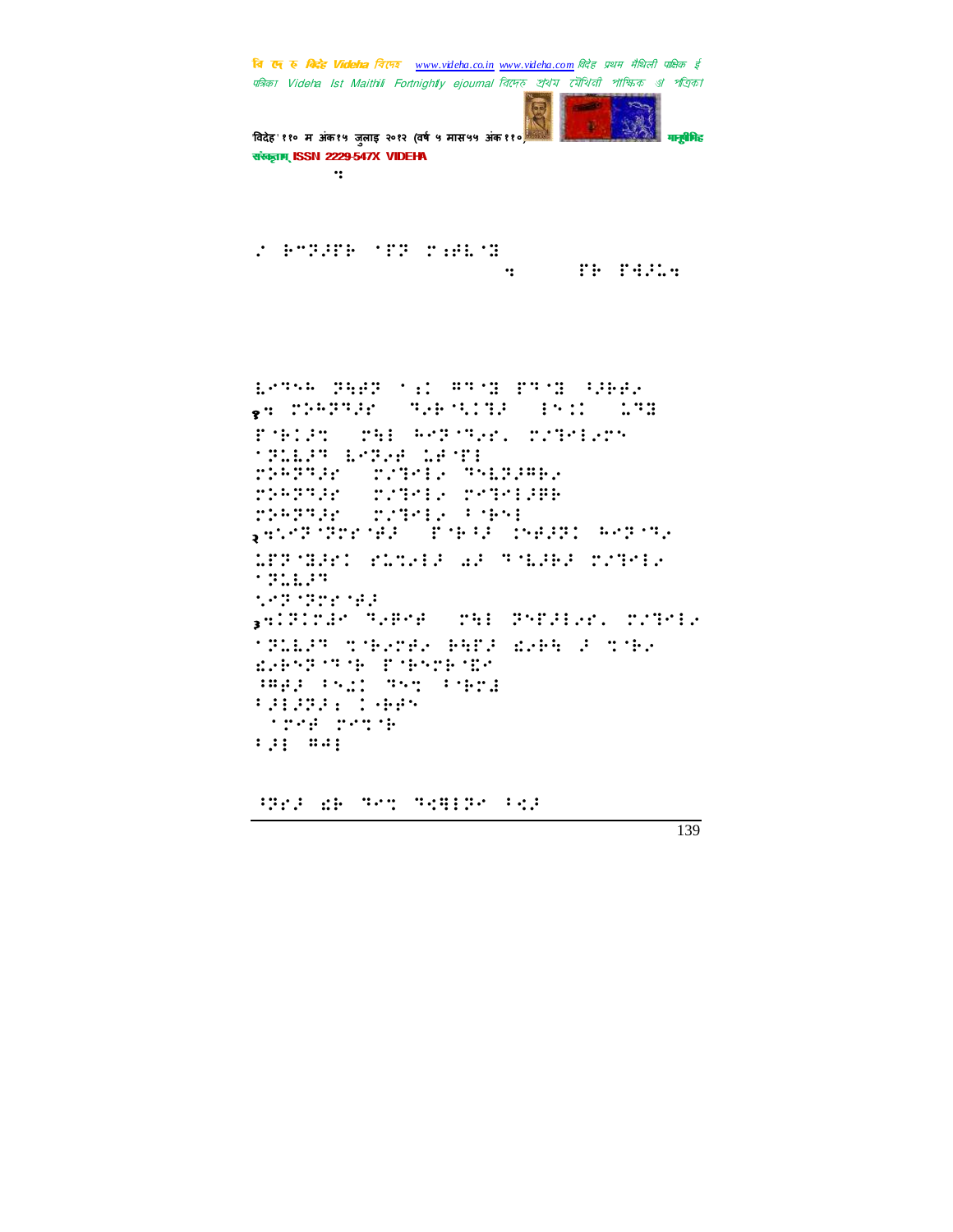

'विदेह' ११० म अंक१५ जुलाइ २०१२ (वर्ष ५ मास५५ अंक ११०) मानुष्य कर राज्य स्थानिक करने वानुसमिद संस्कृतम् ISSN 2229-547X VIDEHA 'ËT 4:20 rijet 102

7⢴5!⢼Z⢻⢽!!⣓Z5!'0⣛⢴!⢻⢼! **SHILE SENSE STREET** 

⢹⣈⢽!⢼Z!!⣚⢼0⣛!⢳⢼⣙!⢶#⢽! 5⢵⣞!7"⢷!⢵⢷⢼!7#"⢽!7⣊⢼!

⢹⢼⢹⢴!⣈⢽!⢽!7⢼⣞⢴!7⣊⢼!! THE TRICE CONSIDERT CONTROL

7⢼7⣓!⣈⣈⢽!⢷5⢼!"⢵⢳⢼⢷⢴!  $E$ 

⢻Z⢹!⢻⣅⣋ ⣋⢼!⢳⢼⣙⢴!-!⢹7!⢵⣞⢷!⢼⢷! 7⢳⣅⢾!⢽⣊Z!⢽#!⢼⢽⢽!7⣊⢼!

"ri<sup>n</sup> ry 4241 thr: 18 restr #⢾#!"Z!5⢼⢷!⣋ ⣋⣓!⢽!7⣊⢼!

 $7 + 22$ 

"YOU YAN WALL LAWEL NOT 5IN. We say that INE ship hi

;a: 10 mai 10 mai 10 mai 10 mai 10 mai 10 mai 10 mai 10 mai 110 mai 110 mai 110 m **CONDECT PRODUCT PRODUCT** 

140  $^{\prime}$  #  $^{\prime}$  #  $^{\prime}$  #  $^{\prime}$  #  $^{\prime}$  #  $^{\prime}$  #  $^{\prime}$  #  $^{\prime}$  #  $^{\prime}$  #  $^{\prime}$  #  $^{\prime}$  #  $^{\prime}$  #  $^{\prime}$  #  $^{\prime}$  #  $^{\prime}$  #  $^{\prime}$  #  $^{\prime}$  #  $^{\prime}$  #  $^{\prime}$  #  $^{\prime}$  #  $^{\prime}$  #  $^{\prime}$  #  $^{\prime}$  #  $^{\prime}$  #  $^{\prime}$  $^{\prime\prime}$  . The space of the space of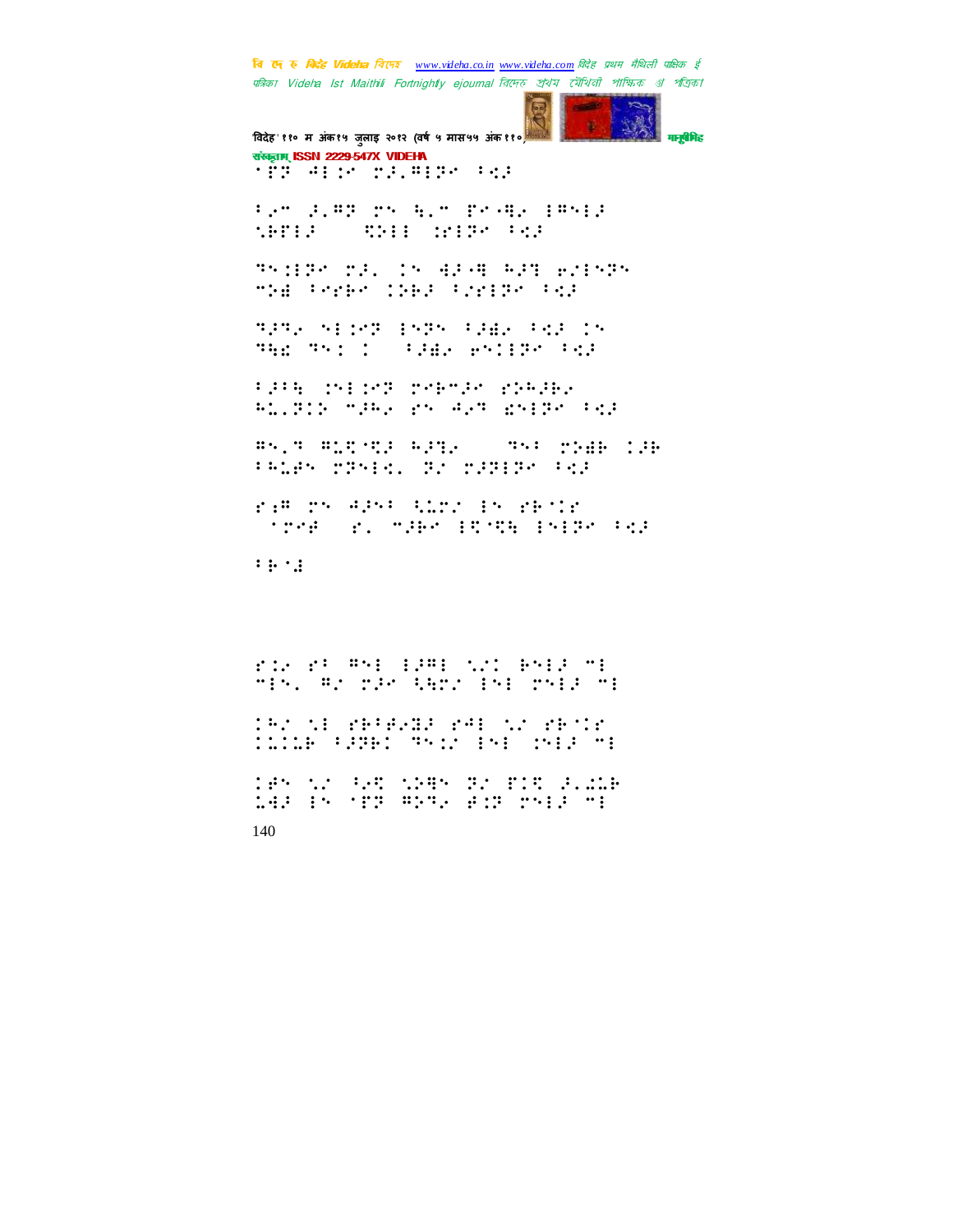**त्रि एन रु क्रिटेह Videha** विएम्ब \_www.videha.co.in\_www.videha.com विदेह प्रथम मैथिली पाक्षिक ई पत्रिका Videha Ist Maithili Fortnightly ejournal রিদেহ প্রথম মৌথিনী পাক্ষিক গ্র পত্রিক। 'विदेह' ११० म अंक१५ जुलाइ २०१२ (वर्ष ५ मास५५ अंक ११०) मानुसीरी मानुसीरीह संस्कृतम् ISSN 2229-547X VIDEHA  $T$  . The fig. (10) (10) The fight of the state ⢻⣅⣋⢴⣝⢼!⢴⢽!⢹!"7!⢸⢷!⣚⢼!5! ⢽!⣁#!⢸⣓⣈!⣔ ⢴!⢹⣈!⢼⢻!⢻#! **WES IMES IN THE SEE OF THE SEE** ⢶⢼⢴⣅⢽\2333!⢾⢴⢽!7⢷!"7!'⢼Z⢾^! THE STREET ⣅⣅⢷!⣅⢽⣞!'⣛!⢼⢷!'⢷!  $7$  . This state with the ⣓"!⢹⣊⢻#!⢻⢳⣅Z!⢸⢷!⣃⢷! ⢵⢴!⢾⢽!⢹#!⢾⢼⢷!'⢷! ⢽⢼⢹!'⢷!⢻⢼⣝!⢹#!⢹⣓⣎!⣁#! ⢽⢺⢷!⢹⢽!⣉ ⢷⣇⢽!⣟⢼⢷!'⢷! " ⣇⢼⢻⢾!!7⣊⢼!! ⢶⣓!⣅" #!⢻⣅⣙!⢳⢼⢷!'⢷! ⢸⢵⢷!⢸#!⣅⣚!⢷⢼⢺⢼!⣝⣊! #⢾!#!7⣊⢼!50⣛!⢼⢷!'⢷! +⢹⢴⢷ ⣃!`⢳⢷ " ⣇!`⢹⢴⢷ ⣃!३ 7⢷+! 7⢳⢷!.⣅⢾⢹⢼⢷!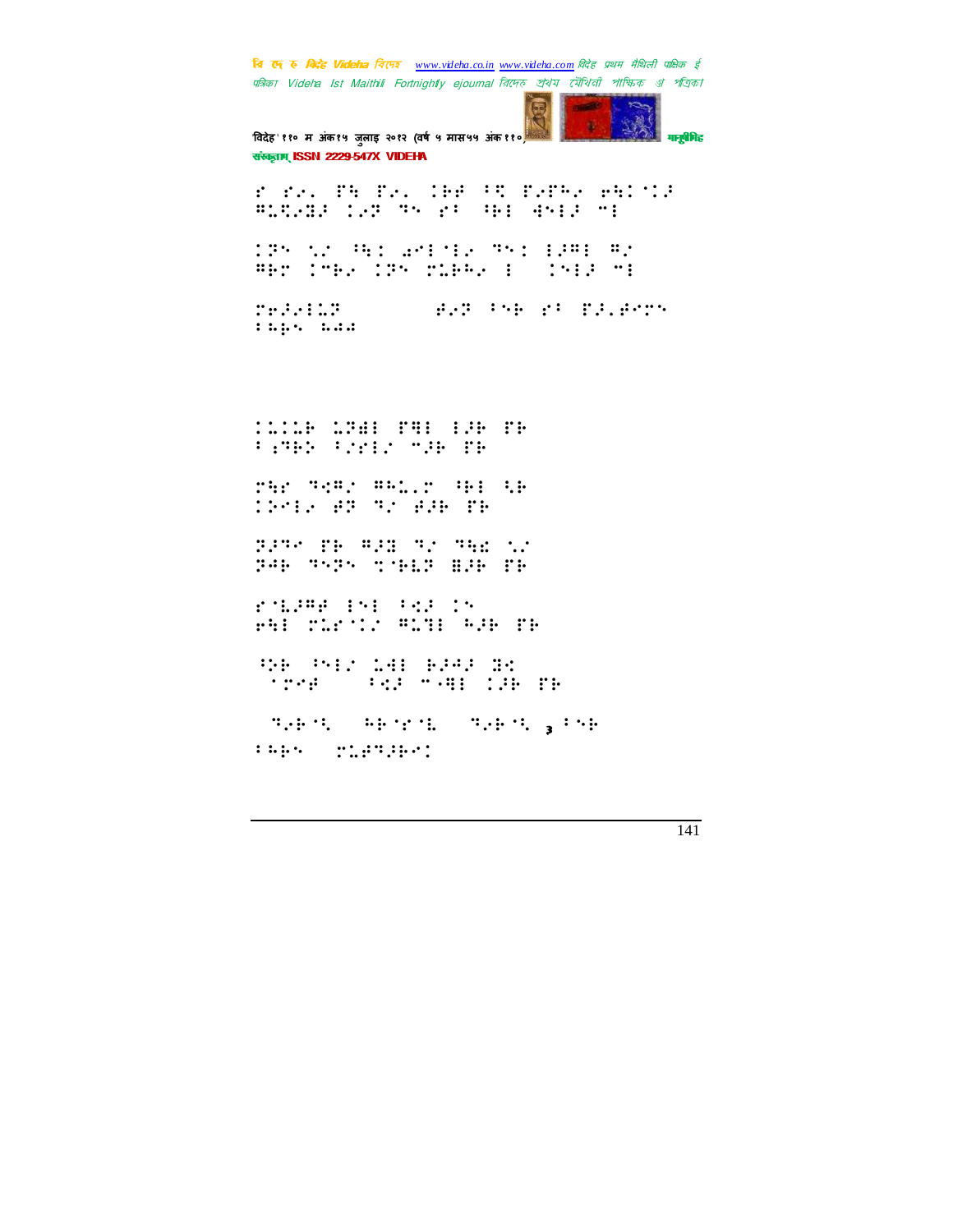

विदेह' ११० म अंक१५ जुलाइ २०१२ (वर्ष ५ मास५५ अंक ११०) मानुसारी मानुसीमेह संस्कृतम् ISSN 2229-547X VIDEHA

⢼!⢾⢼⢷⢼!⢷!⢽⢻⢷⢴"Z!⣙⢽!⢼Z! '⢽!⢵⢷⢼!⣔⣞!⢹(!⢳⢷⢼!⣅⣚⣙⢽!⢼Z!

⣈7#!⢼Z!"⣐⢻!⢼!⢷⣓"7#!⢳Z"7#! TIAN SALE ART UR TH SINNET TR.

⣙⢼!⢺7#!⢺⣈⢽!⢸⢵⢺⢽!⢷⢼!⢳⢷⢼! ⊕P: 1912 P.W. Police Parties Press

€₽? !!'!Р !™ PPB NJI ?B1PMBP | "����" Ziba r. Arba Proger ra.

BIR NIR I RE I RE I NO ⢼7!⣃⢷!⢳⢷⢵!"⢽⢼!(!⢺⣙⢽!⢼Z!

IF (20) YEAR THE COMPANY  $\sim$  1014  $\sim$  102  $\sim$  102  $\sim$  102  $\sim$  102  $\sim$  102  $\sim$  102  $\sim$  102  $\sim$ 

⢶⢼⢼⢾⣅⢽.⢶⢼⢼⢾⣅⢽.⢶⢼⢴⣅⢽!

7⢳⢷.⢴7!

 $[]$ AT 'PE TIN NA BREAT

"⣓⢻⢼!⢳#!⢺⣅⢽!7⢼⢺! ⢾⢵⣛⣝!⢹7⣊!⢵!⢷⢵⣛⢼"Z!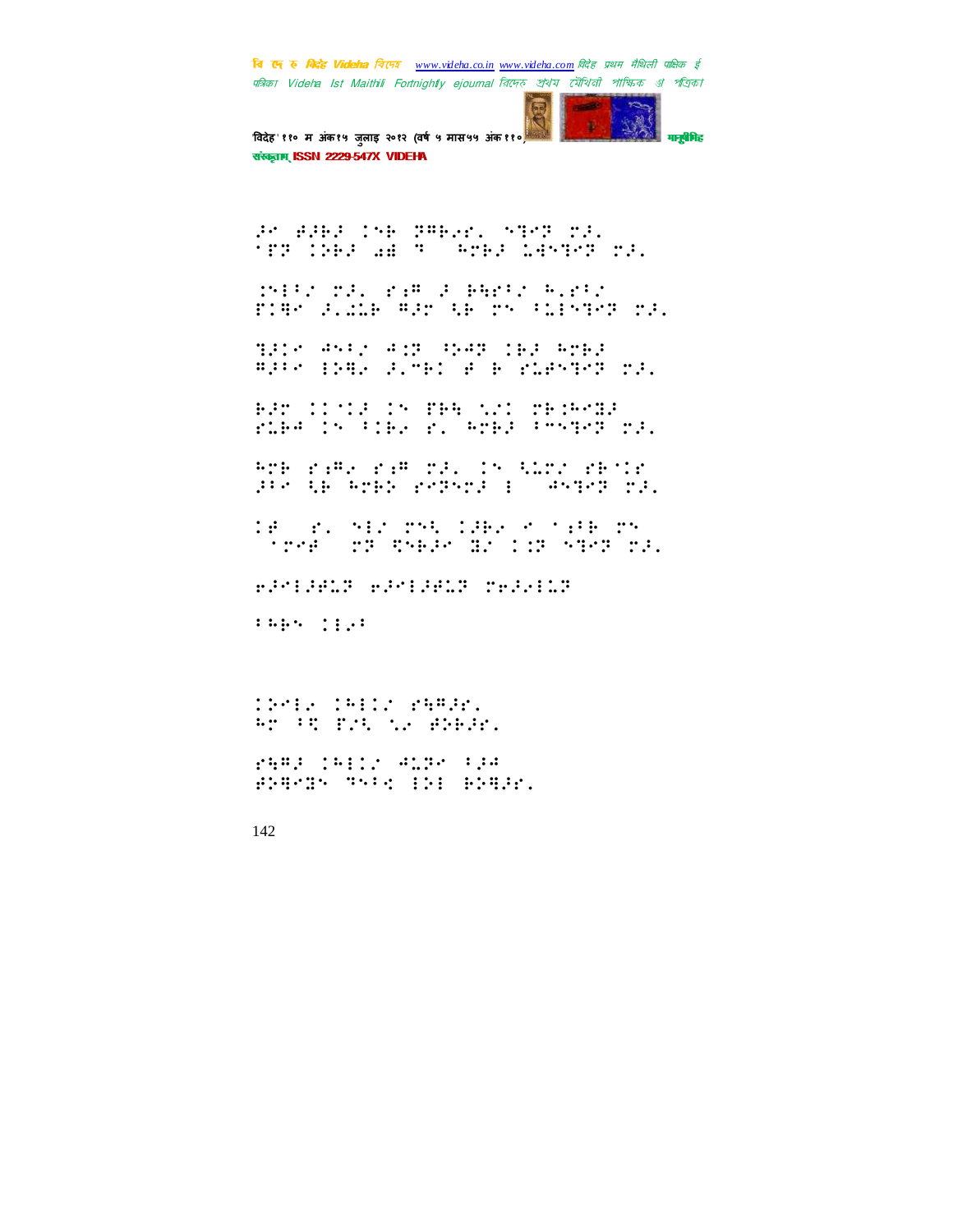'विदेह' ११० म अंक१५ जुलाइ २०१२ (वर्ष ५ मास५५ अंक ११०) मानुसीरी मानुसीरीह संस्कृताम् ISSN 2229-547X VIDEHA BRNE TREN BEL BLIN NBEL 1962 PHT 751 Ph 2002.  $\frac{1}{2}$ THE #100 THE #100 HT WALL AND THIN THE T 7⢼⢽ ⢳!⢷⢳Z!⢾⣓Z!'Z⢺⢷⢼"Z!  $\texttt{MF}$  7492 = 21713 = 21713  $\texttt{F}$ ⣈⣓⢽.⣈⣓⢽⢼!⢸!'#⢽⢼"Z!  $TSP$  4. 4. 5. 5. 5. 5. 5. 5. 6. 7. 6. 1. 5. 6. 7. 6. 1. 5. 6. 7. 6. 1. 5. 6. 7. 6. 1. 5. 6. 7. 6. 1. 6. 7. 6. ⢽#!(⣛!⢾⣓Z!'⢽!⢸#⣝⢼"Z! "⣓⢻⢼!#⢾#!⢷⢼!⢻⢼7#!⣁Z! "r.: 15 (2012) #P2B36.  $L:$   $\cdot$ .

⢼Z⣞!5⢼⣅⢷!'⢼⢽!⢹⣓⣎!'⢼⢾!⣙⢼⢷⢴!  $7.74 \pm 0.002$  $Z$  $7.77 \times 7.77$ 7⢼⣅!5⢽ ⢽⢴!⢼⢹⢵!!⢹⢳⢴!⢻⢽⢼!⢶⣓! 5⣓⢷⢼!⢳⢾! ⣃#!5⣅⢼!"⢽⣚⢴!!7⢽⢼!"Z!'⣓⢷⢴! 7⢽7#!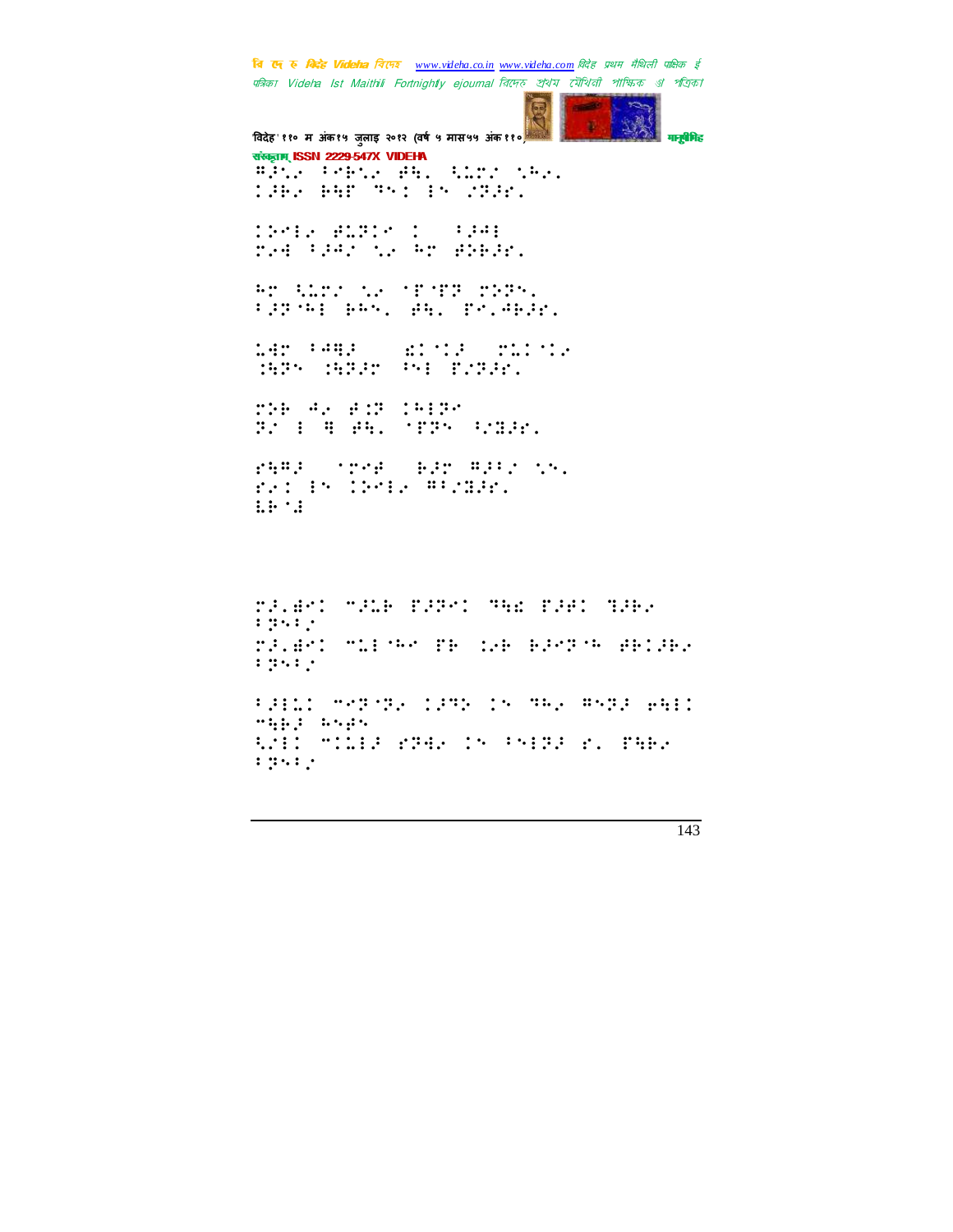**START** 

× 'विदेह' ११० म अंक१५ जुलाइ २०१२ (वर्ष ५ मास५५ अंक ११०) मानुसीरी मानुसीरीह संस्कृतम् ISSN 2229-547X VIDEHA #⣝⢼!!⢶⢵⣞⢵!⢼⢽!⣔⣓⣚.⣓⣚!!'⣓⢺⢼. F34 198 7⢼7⢴!"Z!⢷⣐⢻⢼!⢼Z⢻!⣅⢼⢷!! THE TEST?  $\frac{1}{7}$   $\frac{1}{7}$   $\frac{1}{7}$   $\frac{1}{7}$   $\frac{1}{7}$   $\frac{1}{7}$   $\frac{1}{7}$   $\frac{1}{7}$   $\frac{1}{7}$   $\frac{1}{7}$   $\frac{1}{7}$   $\frac{1}{7}$   $\frac{1}{7}$   $\frac{1}{7}$   $\frac{1}{7}$   $\frac{1}{7}$   $\frac{1}{7}$   $\frac{1}{7}$   $\frac{1}{7}$   $\frac{1}{7}$   $\frac{1}{7}$   $\frac{1}{7}$   $\$ "⢺7#! "⢼⢺!⢾#!7⢷⣝⢼⢾⢴!7⢼7⢼!!⢼⣚⢴!! ⢻⢼⣛⢴!7⢽7#! EN THE THE IN HE WARDEN IN TH

ze∄a zela<br>ar yeze  $\frac{1}{2}$ ⣈⢼⣛⢴!7⢽7#!

 $\vdots$   $\vdots$   $\vdots$ 

 $T$ :# "i 7  $T$  ,  $T$  ,  $T$  ,  $T$  ,  $T$  ,  $T$  ,  $T$  ,  $T$  ,  $T$  ,  $T$ SI TERRITA PIRA PADA TARAHA

⢵⢴!!⢻⢴⢾!7⣐⢹⢷!⢽57#!⢳! 5⢼⢽!⢾⢼⢷⢼!⣎⢷!'⢳⣅Z5!⢼!⢹⣈7#!

⢼⢻⢺!⢽#⣝⢼!7⢽⢼!⢶⣓!!5! 5!7⣛⢴!'⢵⣈⢷!⢸"⢼!⢽⢼⣇!⢽⢳7#!

THT THEY THAT IT THAT THAT FRP- 'BR1: 158 TS TE FER 5:2

144 ⢼Z⣞!⢵⣞⢼7!⢼!"⢼Z⣔!⣎⢷!⣈7!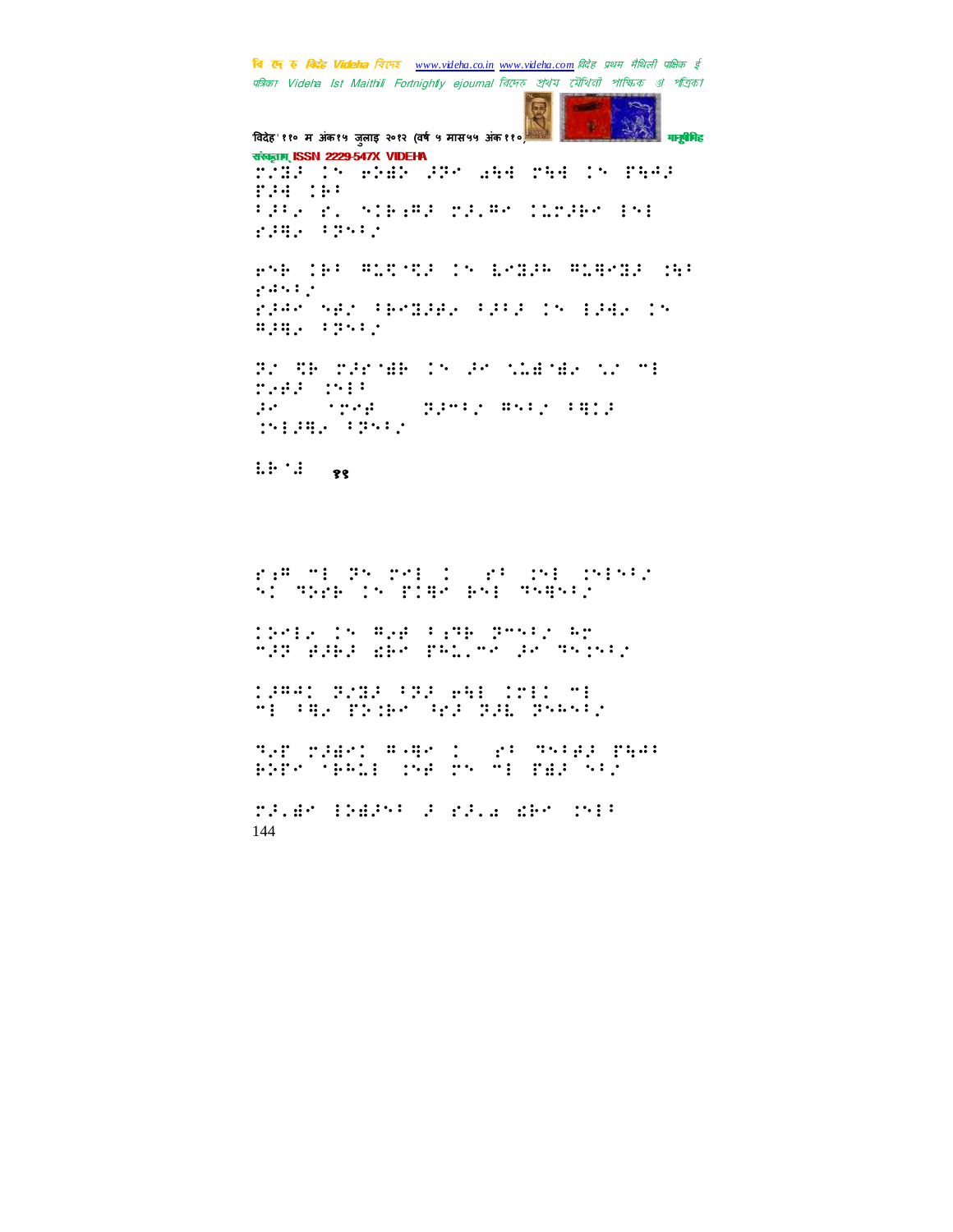चि एक रु *विदेह Videha चिए*न्छ <u>www.videha.co.in www.videha.com</u> विदेह प्रथम मैथिली पाक्षिक ई पत्रिका Videha Ist Maithili Fortnightly ejournal রিদেহ প্রথম মৌথিনী পাক্ষিক গ্র পত্রিক। 'विदेह' ११० म अंक१५ जुलाइ २०१२ (वर्ष ५ मास५५ अंक ११०) मानुसीरी मानुसीरीह संख्याम् ISSN 2229-547X VIDEHA #⢾#!'0⣛7#!⢽!"Z!7⣛⢼!⢾(!7⢽!  $25.1 \pm$ ⢶⢼⢼⢾⣅⢽.⢶⢼⢼⢾⣅⢽.⢶⢼⢴⣅⢽! 7 Spr. 11. 7qd sheddr 1221 (13) ⢼Z!⢺⣈!7⢽7#!⣁#! 7⢼7⢼!⢼⢽⢽!⣞⣅⢼! 799, 799, 799, 700 ∷: 12 |#292 |196 |1922 | ⢼⢴⣝⢵!⣐⢻⢽⢼!⢽⢴'#!⣁#! 7⢳⢼!7⢼⢴!'⢼⢽!⢸⢷#! ⢺⣅⢻"⢷⢵!5⢷⢼!⢶⢼⢷#!⣁#! THI 'S THING' TH £0.000 £0.000 £ ⢹⢴⢹⢴!'0⣛(!⢻!" ⣅! "⢵⢽⣓!⢸#⣝⢼!⣈⢾!⢺⢵⢾#!⣁#! "7!⢼⢻!⣁#!⢼⢺!! ⢾Z!#⢾#!7⣊⢼!⢼⢽#!⣁#! ⣇⢷ ⣜.:!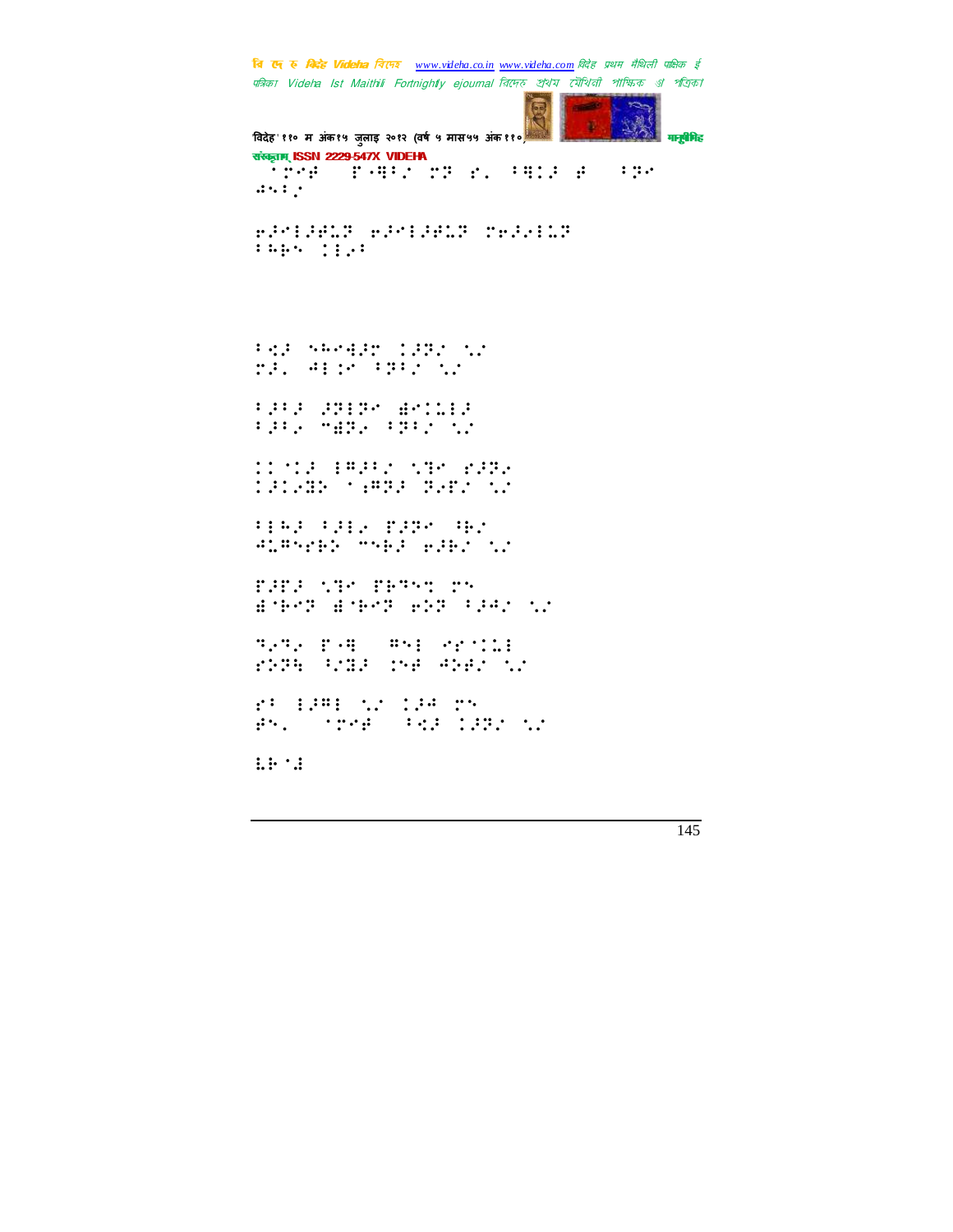

विदेह' ११० म अंक१५ जुलाइ २०१२ (वर्ष ५ मास५५ अंक११ संस्कृतम् ISSN 2229-547X VIDEHA

SPER SPER TIP THE SPER TO FRIDAY CONSERVATION

Bile (Phe San Sept BARK TIME MAR MARY ST

ra, Third Mirro He **BLACK BLACK DY!! !!!** 

HARR MALE IN RUSS FRA **FOR THE PROPERTY AND RESIDENT** 

WH TANK BURY TY red made to tame to

**POSTER CONSTRUCTION 31 1891 - 111 - 11** 

**Simple Company of the Company of the Company of the Company of the Company of the Company of the Company of th** 

 $\mathbb{R}^n \setminus \mathbb{R}^n$ 

SHISHE TO ALTALTI OT THE OFFICE ALAR THE PAPA TO THE BUR PLESS OF

HAT BARD RIBINE THE MAN FRE RATE  $\cdot$ ,  $\ldots$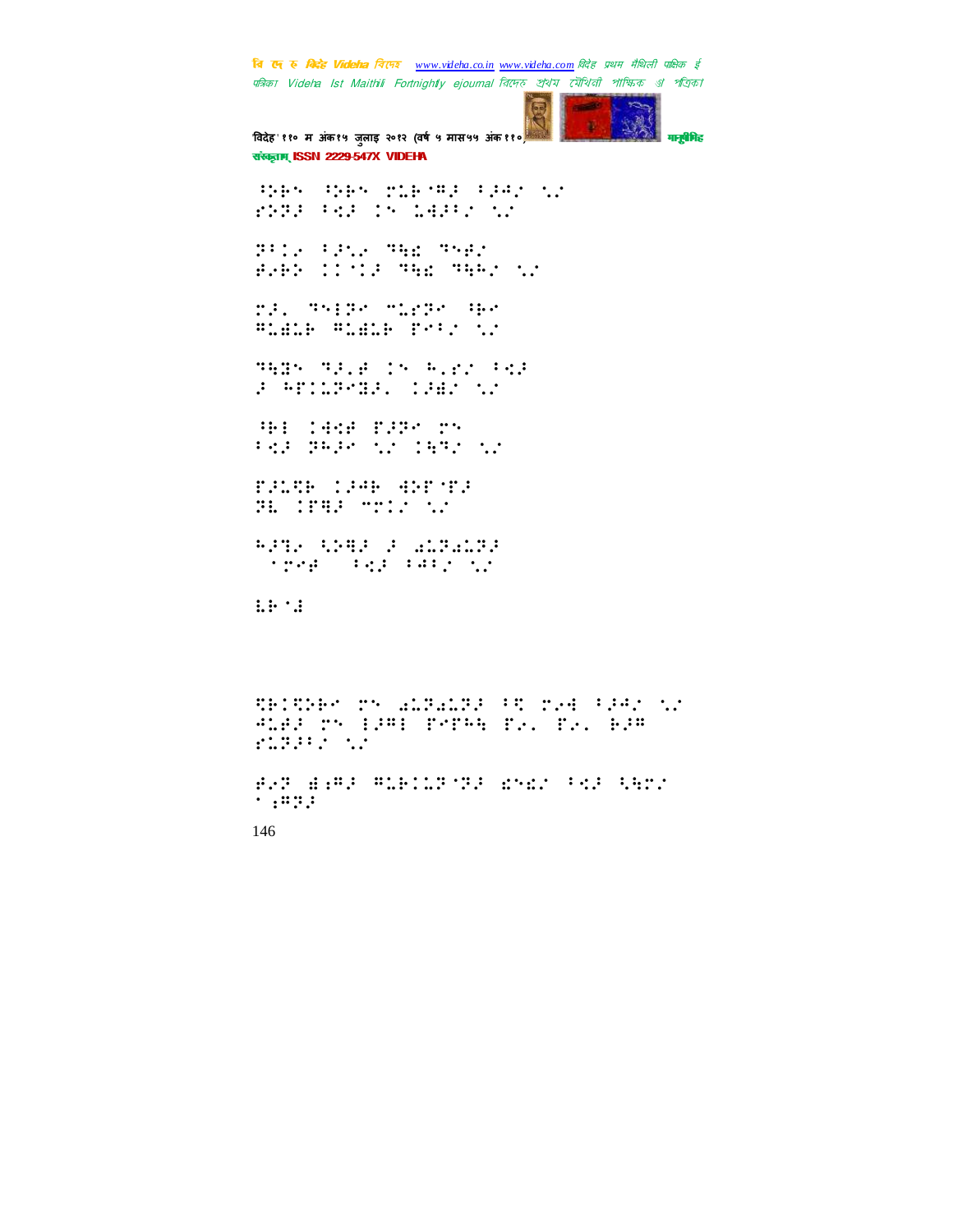**CONTRACT** × 'विदेह' ११० म अंक१५ जुलाइ २०१२ (वर्ष ५ मास५५ अंक ११०) मानुसीरी मानुसीरीह संस्कृतम् ISSN 2229-547X VIDEHA 7. The 15 70 10 10 10 10 10 10 10 10 10 10 10 ⢽⢼5#!⣁#! ⢸⢼⣓!⣇⢼!⢽⢼5!⢹⣈⢼7#!7⣊⢼!!⢹⢼⢽!'⢷! HE EAST THE TATE SAIR SAN TATE READ  $\dddot{\phantom{1}}$ HP (BRE) WAS PRESS IN THE 2 ⢼⢽#!⣁#! ⢺⣈⢽!'⣓⣁⣊Z!⢽⢼!⢾(!⢼!⢽⢼!7⢾⢼7#!  $\dddot{\phantom{1}}$ ⢽⢼5#⢾!⢷⢳#!"7!⢽⢼!⢳!"⣐"⢼⢷!! 7þa in Alex Mont (fre 1880) tir Miast  $\cdot$ ... ⣇⢷ ⣜.28! ⢼!⢽⣊⢼+!!⢼⣁!5!⢼⢷7!⢽! ⢺⢼!5 ⣁⢷⢹⢼⢽⢴!⣇⢼!⢶7!⢽! 7⢳⣅⢾!⣞⣅⢼!⣁#!⣈"!⢻⢼⣁⢴!⢸⢷!⣁#!  $^{\circ}$  X182 (aPR) (BP) (BP) (BP) ⢼⣁!5⣞⢽⢴!⣈⢼7!⢷⢵⣞⢴!⢸⢼⢾!⢷⣊! ⣋⢵'⢼⢾⢴!5!"⣐⢻!!⣈7!⢽! **WHO PER STREET AND THE PROPER** ⢼7!⣈⢽⢵!"⣐"⢼⢷!⢽#!7⢼Z⣞7!⢽!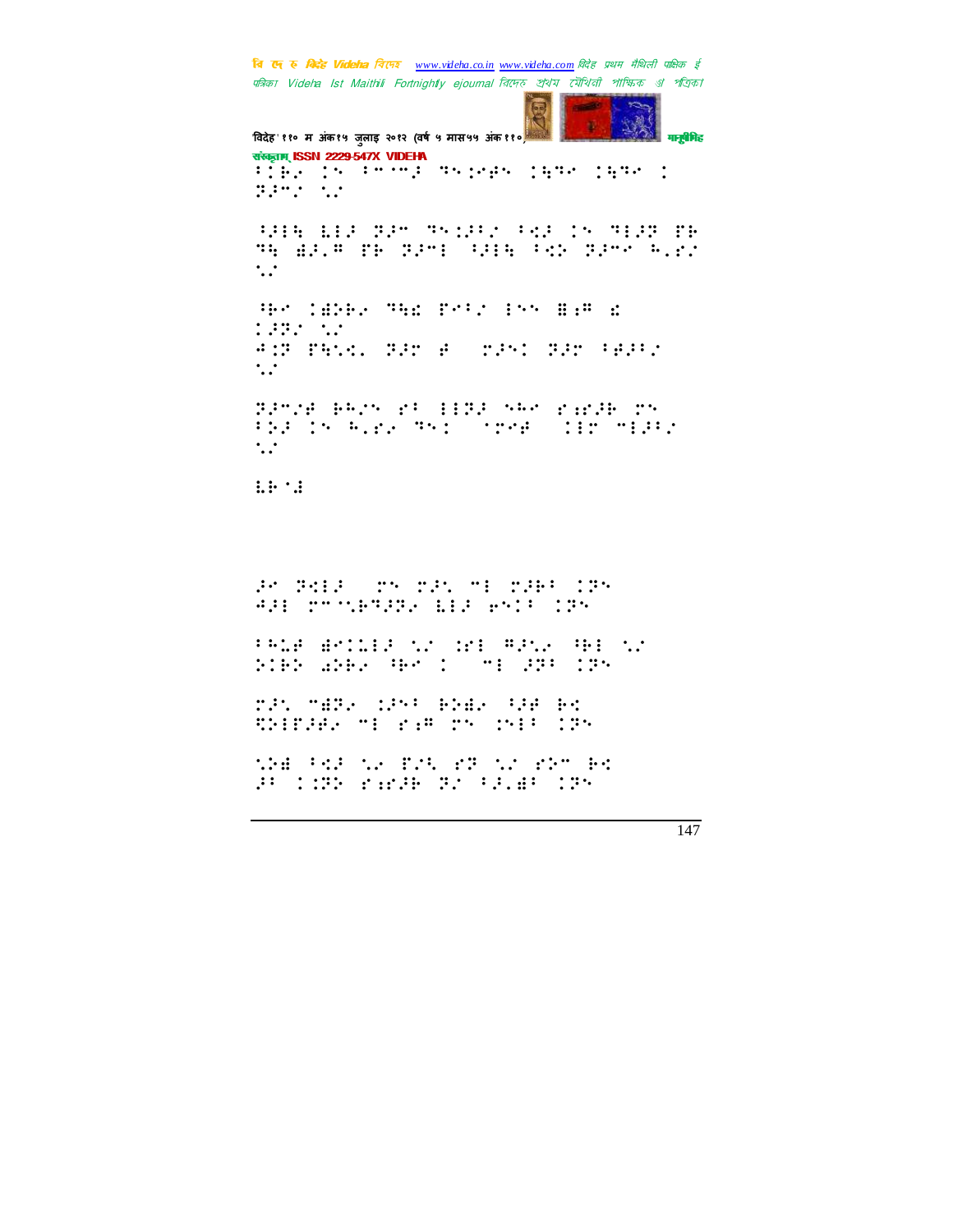'विदेह' ११० म अंक१५ जुलाइ २०१२ (वर्ष ५ मास५५ अंक ११०) मानुसीरी मानुसीरीह संस्कृतम् ISSN 2229-547X VIDEHA ! Y! NA REPORT TO STATE THE PRODUCT #!⢾#!⢽⣇⢼!⣙⢼!'⢽!⢼Z⢻7!⢽! ⢶⢼⢼⢾⣅⢽.⣅" ⢾⢶⣅⢽.⣅" ⢾⢶⣅⢽! 7⢳⢷.⢳⢴! +⢽⣊⢼|'⢵⣈⢷!!⢽⢼~! "⣓⢻⢼!⢼!⣇⣝⢼⢳!⢳⢾#! #⢽⢼!⢷⢼⢽⢴!⢽⣝⢼Z!7⢽#! THE WHITE SECTION THE 'T'' 7 º THE 'THE ⢵⢴!7⢳⢽!⢻⢴⢾!⢻⢾#!  $\frac{1}{2}$ 

7.7% THE THE SECTION OF THE T

**SOB 535 SEPT 100 SEPT 55** 

⢳⢼⣙⢴!⢹⢼⢹⢼!⣛⢼!(!⢺⢾#! ⣈⢷⢳⢼!⣈⣓7!7!⢶⢵⣛⢾#!

 $\frac{7}{7}$ ⢸⢼⣓!⢸#⣝⢼!"7!!7#"⢾#!

⣉⢷!⢹⢾#!⢼⣉⢴⣏!#⢾#! ⢻⢴⢹⢷!"7!⣐⢾ ⢷!'0⣛⢾#!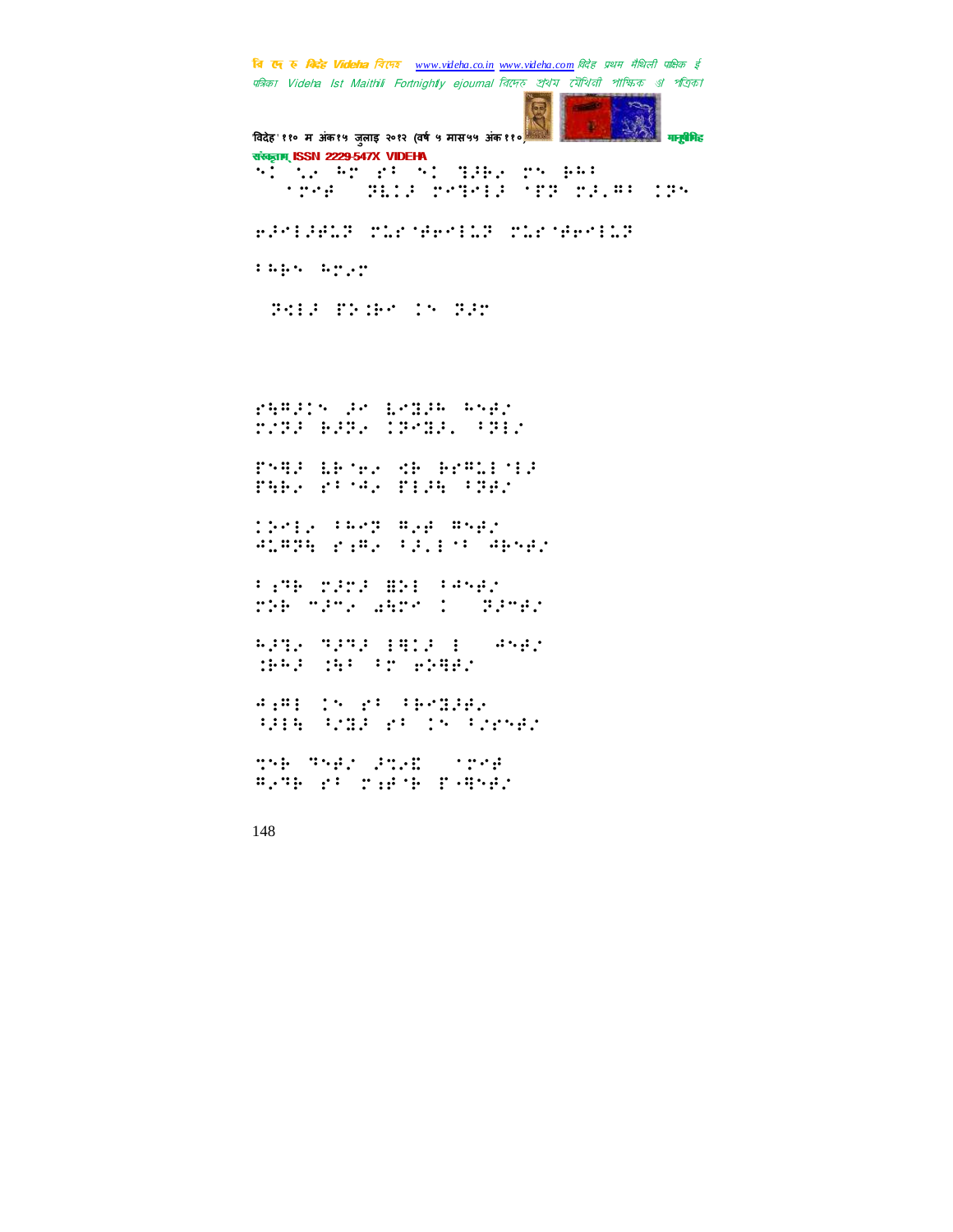

विदेह'११० म अंक१५ जुलाइ २०१२ (वर्ष ५ मास५५ अंक११ संस्कृतम् ISSN 2229-547X VIDEHA ref Labour: One i.i. ti

rik ri mi ayak arin ar resta mande esti garts mo

FAS AS PER 1988 MSHR AS MR HEAT PAT ARE SAMPATCHED

IPS IS THE THE TO FIRE THE IS **CHA APPARTICATED APPIR AT** 

SHEED THEN TRAFFIC TOP HIS NO PRICE BREE HE HANDREN

**TIP AND THE PART PRIAMP RD** Spre (1863) 185 Anglo Sarin Al

relate relate elsiket

ERRY TRAP

THE TRONG ROW REPORT OF MESSER HA POR STREETING REPORTED

MARK BREAKING BY NO FEW FBIE SPACE PARK STILL TO THE BILL SECTION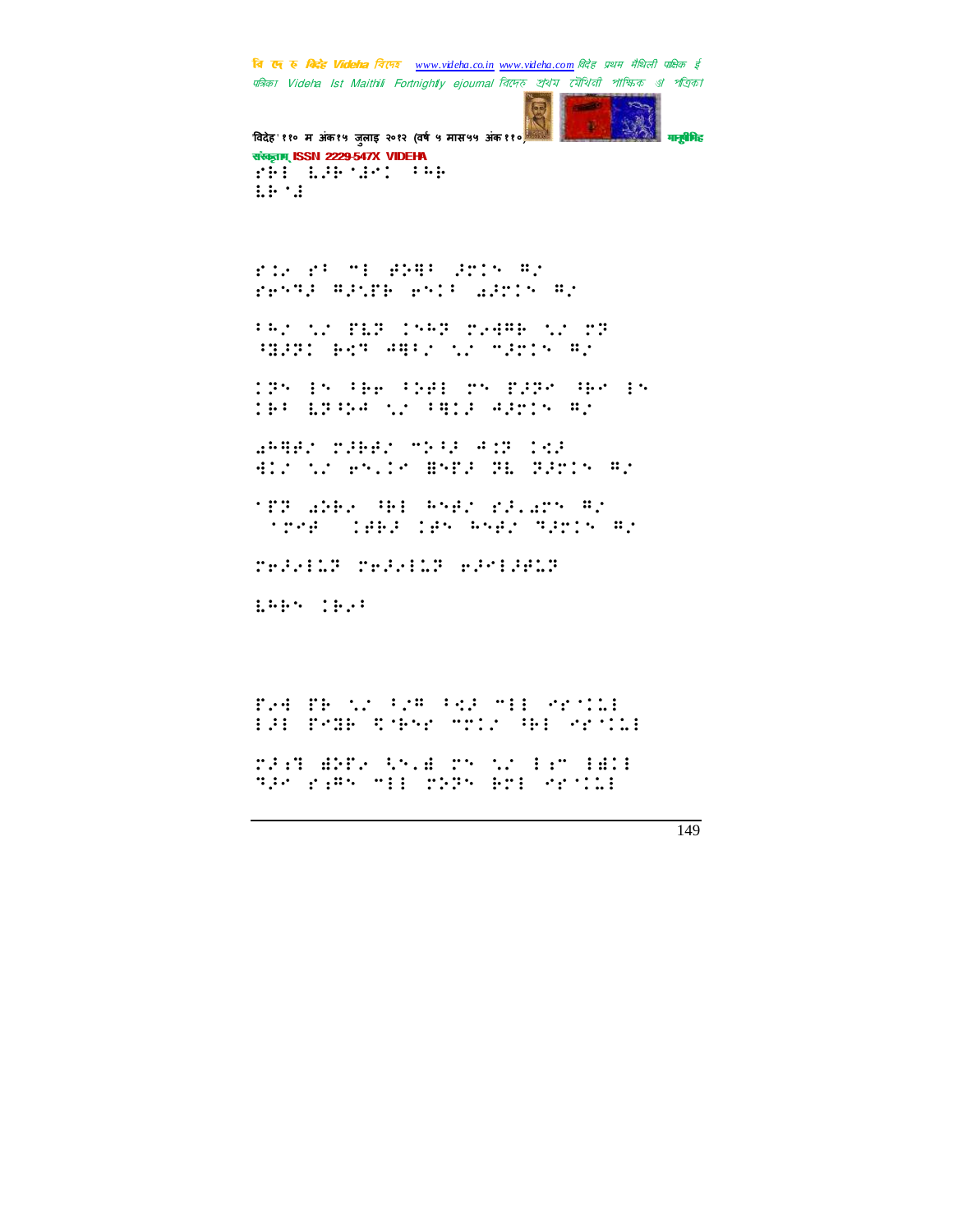'विदेह' ११० म अंक१५ जुलाइ २०१२ (वर्ष ५ मास५५ अंक ११०) मानुसीरी मानुसीरीह संस्कृतम् ISSN 2229-547X VIDEHA ⣈!"⢳⢵!⢽⢴!⣈#!⣁⢵⣞!7⣊⢼! ⣇⢷ ⢻!⣁#!#⢹⢼⢽!⣈!7⢽!" ⣅! 5⢾ ⢷!'⢼⣛#!!⢻#!⣁#!⢵⢽!⢵⢷!  $T^2$   $T^2$   $T^2$   $T^2$   $T^2$   $T^2$   $T^2$   $T^2$   $T^2$   $T^2$   $T^2$   $T^2$   $T^2$   $T^2$   $T^2$   $T^2$   $T^2$   $T^2$   $T^2$   $T^2$   $T^2$   $T^2$   $T^2$   $T^2$   $T^2$   $T^2$   $T^2$   $T^2$   $T^2$   $T^2$   $T^2$   $T^2$   $T^2$   $T^2$   $T^2$   $T^2$   $T^2$  ⢽#!'⢳⢼⣛⢼!'0⣛7!⢽#!"⢴⣈7!⢳⢷⢼! ⢼7!⣁#!⣐'⣅⣞⢷!"⢴⣈⢼!⢷⢳!" ⣅! ⢸!⣁⣅⣞ ⣞⢴!"⣐⢻!⢳ ⢼!⣃⢷!5!⢵!  $\overline{p}$  # =  $\overline{p}$  =  $\overline{p}$  =  $\overline{p}$  =  $\overline{p}$  =  $\overline{p}$  =  $\overline{p}$  =  $\overline{p}$  =  $\overline{p}$  =  $\overline{p}$  =  $\overline{p}$  =  $\overline{p}$  =  $\overline{p}$  =  $\overline{p}$  =  $\overline{p}$  =  $\overline{p}$  =  $\overline{p}$  =  $\overline{p}$  =  $\overline{p}$  =  $\overline{p}$  = ⢶⢼⢼⢾⣅⢽! 3233!⢾⢴⢽!7⢷! 1999 921

 $TZ$   $EZ$   $EZ$   $EZ$   $EZ$   $EZ$ "⣓⢷ ⣝!⢹⢼⢹⢼!⢽#!⢼⢽!⣁#!  $T$  The second second second second second second second second second second second second second second second second second second second second second second second second second second second second second second seco #⢾!⣓"⢼!!⢺⢼⢽!⣁#! ⣅⣅⢷!⣈⢳⢼⢷!5⢵⢷!! ⣅⣋!5⢵⢷!⢾(!' ⢷⢼⣜!⣁#! ⢼!"7!7⢽⢷⢼!⣈#! ⣋⢼⣟!⢾⢵⣋#!⣉#⢾⢼⢽!⣁#!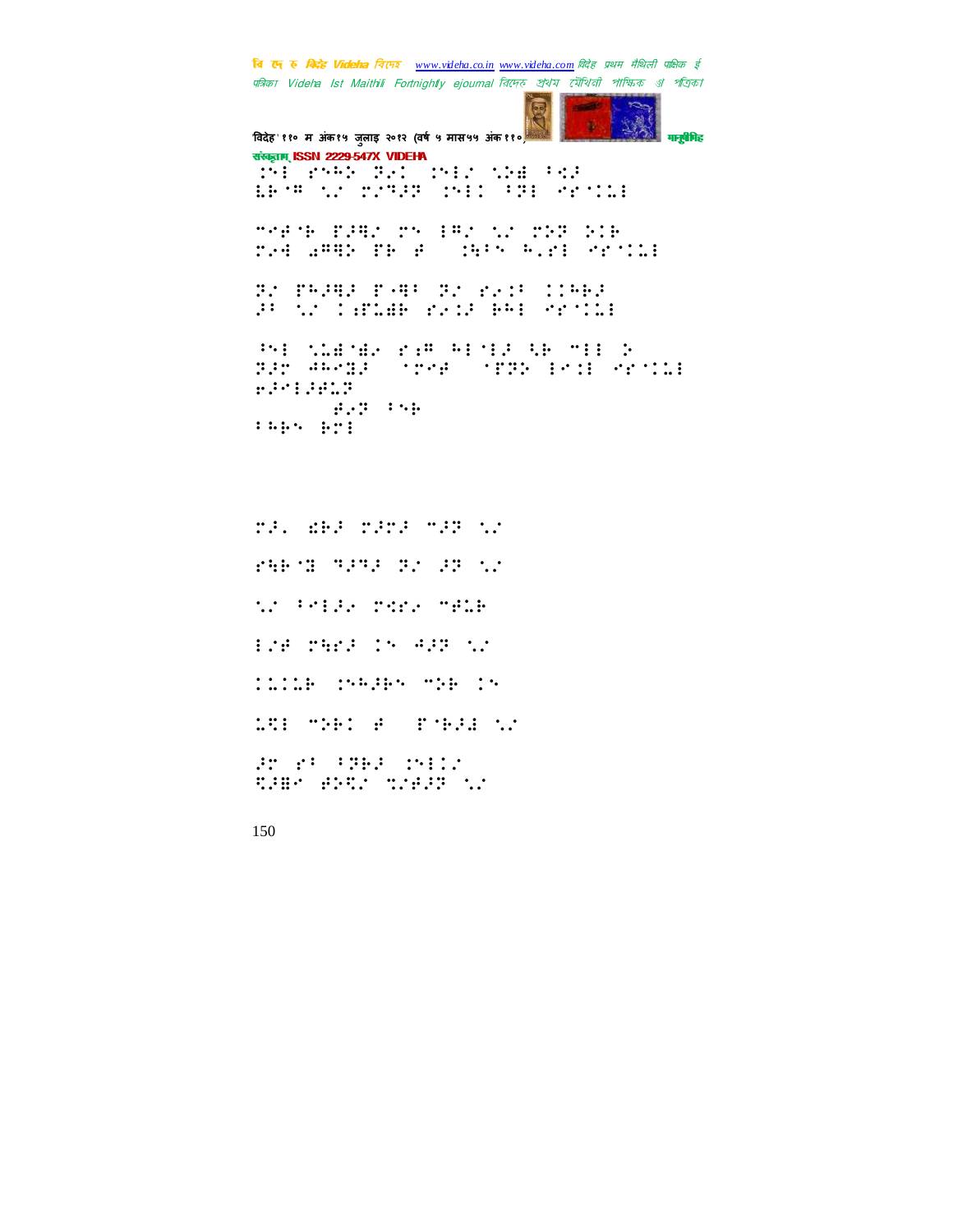ia l

 $\frac{1}{2}$ 

| विदेह' ११० म अंक१५ जुलाइ २०१२ (वर्ष ५ मास५५ अंक११०) आहे<br>मानुबेमिह |      |
|----------------------------------------------------------------------|------|
| संस्कृतम् ISSN 2229-547X VIDEHA                                      |      |
| <u> 11 ASTA AA ANDS TER</u>                                          |      |
| <b>PAR PRID AR 100 12</b>                                            |      |
| P.B. (2015) And at 1 (2016) A 22                                     |      |
| THE #4#2: IN TEP 12                                                  |      |
|                                                                      |      |
| <b>WEBST TEMPERING</b>                                               |      |
|                                                                      |      |
| TABE (1912-TABE 1212)<br>Those Palomatic Play                        |      |
|                                                                      |      |
| <b>TAVAR CABA CRON RATA</b>                                          |      |
| THE AT INTE D INE                                                    |      |
|                                                                      |      |
| MARINE (PART MARK (PAR                                               |      |
| the Enn prompt made                                                  |      |
|                                                                      |      |
| Sana ta Bibb bi Pip                                                  |      |
| SHR PR LOT BIL                                                       |      |
|                                                                      |      |
| THE TY HE TRACK AND HO                                               |      |
| THE STATE FIRE BIG                                                   |      |
|                                                                      |      |
| Side they at place to                                                |      |
|                                                                      |      |
| tre rette                                                            |      |
|                                                                      |      |
| $:$ $:$ $:$ $$                                                       |      |
|                                                                      |      |
| PHIL COMPA NA MARRE NA CAR                                           |      |
| MATHE AN ANIS AND<br>$\mathcal{L}$ : $\mathcal{L}$ , $\mathcal{L}$ : |      |
|                                                                      | 1.71 |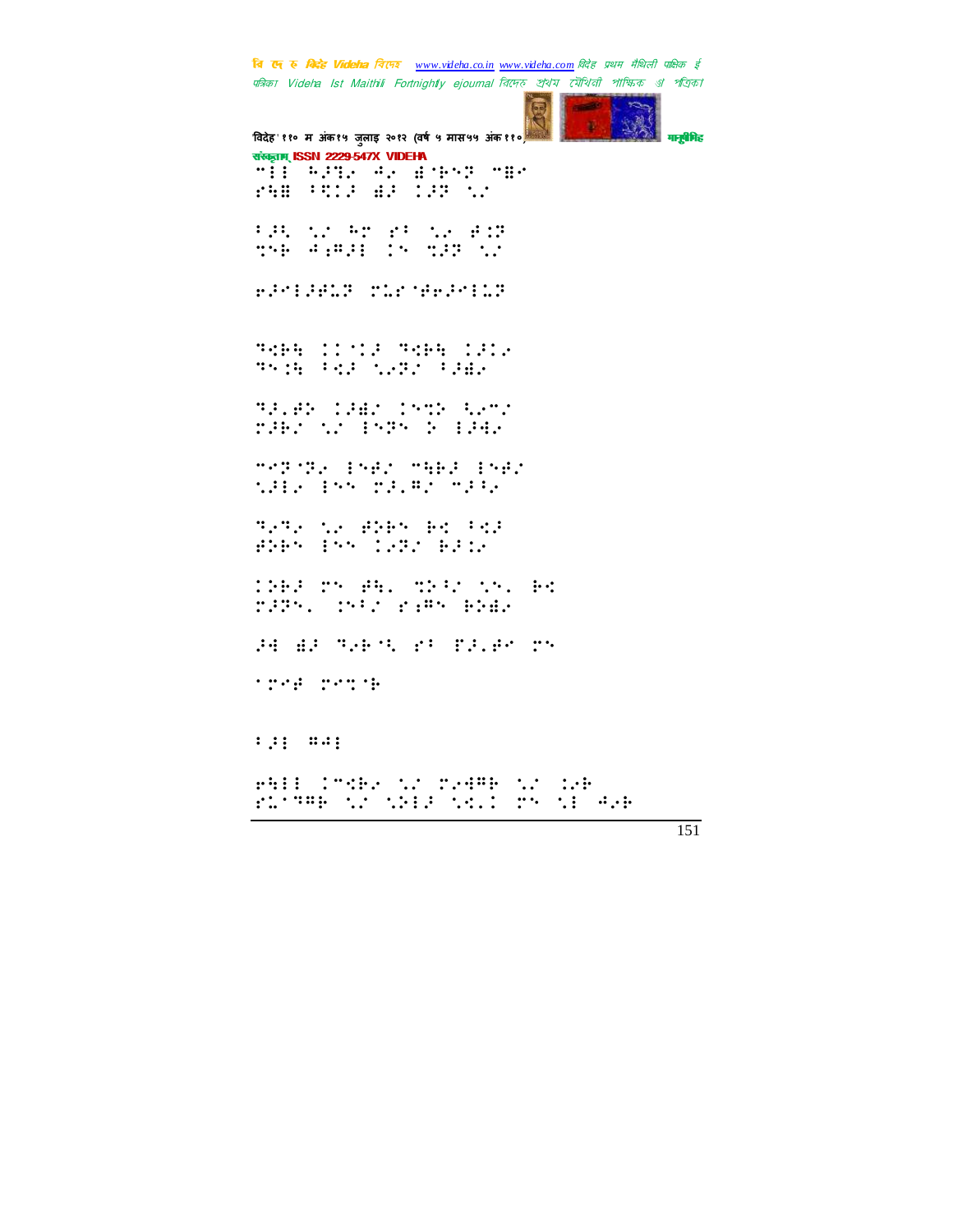विदेह' ११० म अंक१५ जुलाइ २०१२ (वर्ष ५ मास५५ अंक ११०) मानुसारी मानुसीमेह संस्कृतम् ISSN 2229-547X VIDEHA HET !!" THE THE THE T ⢺ ⢹⢴!5⣓!⣈⢼!⢺⢼⢾!⣊⢼!⣈⢴⢷! ⣞⢼Z⣁⢴!(!" ⣓⢵!57!⣈7!'⣟7! ⢵⢾⣊!⢳⢼Z!"⢽!⢽⢽⢼!⢼⢻!⢸⢴⣋! W HA CONSIN HA FAIL AT ⢺⢼⣅⢽!⣈"!⢼⢷⢴!-!⢸!⢼⢷⢴!5⢴⢷! ⢹⢽⢷!⢳⢼Z!5⢽ ⢽⢼!⢷⢼!⢼!⢿⣜! ⢺⢴⢾7!⢳⢼Z!⢼Z⣁!⢼Z⣈!⢼⢷⣓!⢾⢴⢷! ⣅" ⢾⢶⣅⢽.⢶⣓⢼⢾⣅.⢶⣓⢼⢾⣅! THE STREET **TERRIT COMMENT** 7.00 000 000 000 7⣊⢼!'⢼⢽!7⢷"#!⣈⢽! ⢶⢼⣞#!⢺⣈⢽!⣃!⣇"⢽! ⢽⢼5#!⢵⢷!7⢺7#!⣟⢵! ⢻⢼7#!⢵⢴!⢽⣇!⢸⢺⢽! ⢳⢷⣝⢷!⢻⢼⣁!⢶⣓⢼⢾! ⢹⢾⢼!⢷⣊⢹!⢹⢽⢷!⢺⣈⢽! ⣈⢷⢳⢼!⢾⣈⢽!⢺⢴⢾⢾!⢹⣊⣋!

152

 $jj$  :  $jj$   $jj$   $k$   $j$   $j$   $k$   $j$   $k$   $j$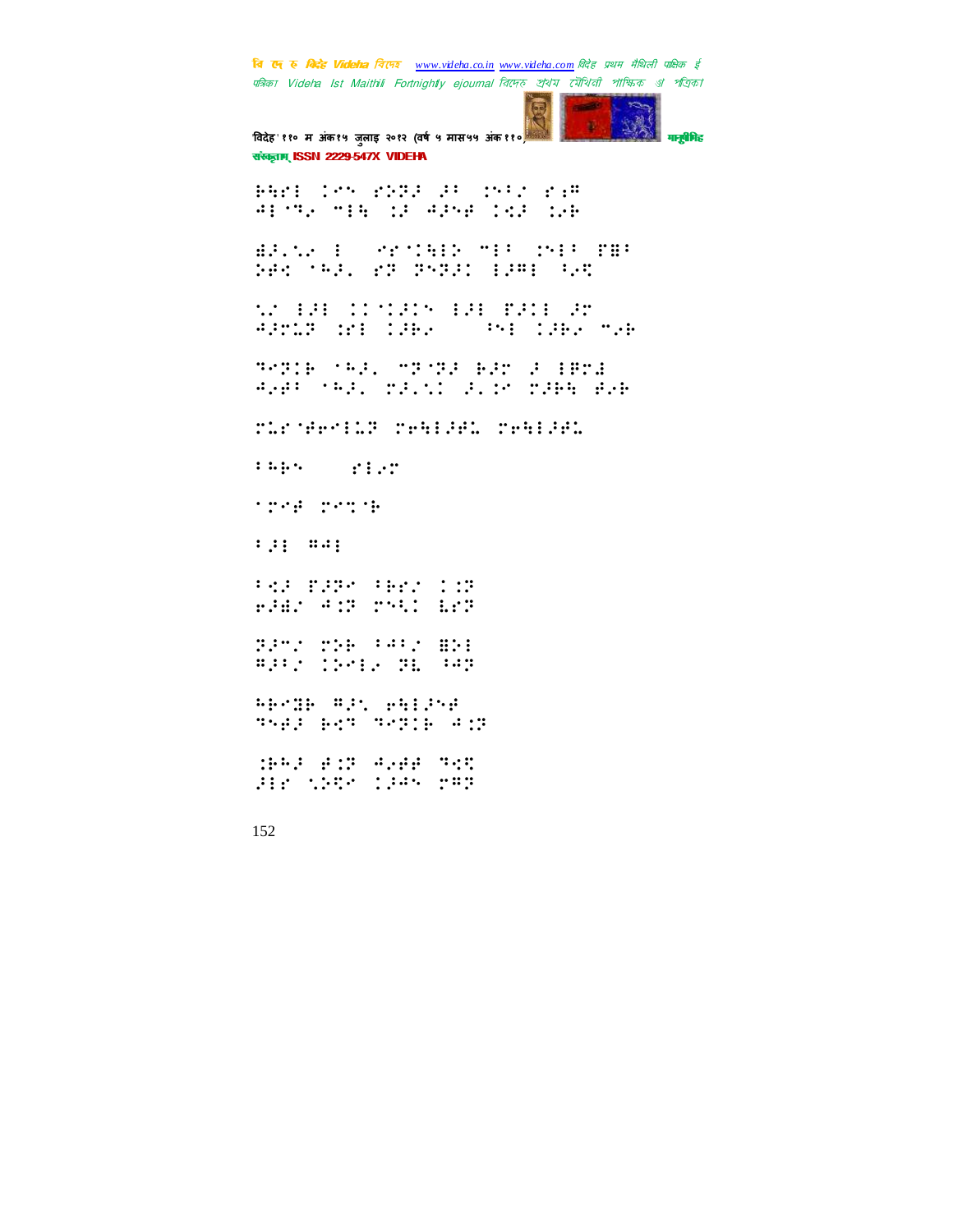बि एक रु क्रिके Videha विरमर www.videha.co.in www.videha.com विदेह प्रथम मैथिली पाक्षिक ई पत्रिका Videha Ist Maithili Fortnightly ejournal রিদেত প্রথম মৌথিনী পাক্ষিক প্রা পত্রিকা विदेह'११० म अंक१५ जुलाइ २०१२ (वर्ष ५ मास५५ अंक११ नाम<mark>ब</mark>ेमिड संस्कृतम् ISSN 2229-547X VIDEHA **ART SEPTEST ST** FBP EP: EP: B (2005) 1FF deep in tripp esp the the fects 202 **SAMP TAY INTERNATIONAL** BJ08 (2208) 11415 222 THE PHE PP PRINTS Tehlas. trea renda  $1, 1, 1, 2, 3, 4, 5$ 191 PHP SPORT RENTH RIFTER. A. Pres Maker Make of Mikers. And Water Baar: Tame a rowe MED NO BRACKERS MELROIED REPORT. #PERC THE TREPHE RAD RE EPRE HE ROLE THAN FILLE ITE PLETER. \*\*\* \*\*\* \*\*\* \*\*\* \*\*\* \* \*\* \*\*\* **TER AFRICANT TERRE RECRETER.** FEDORA FAELS PORTED PORT PRATE. ARY NY NAPIARA NAPOR NA NIPORT. Teletiar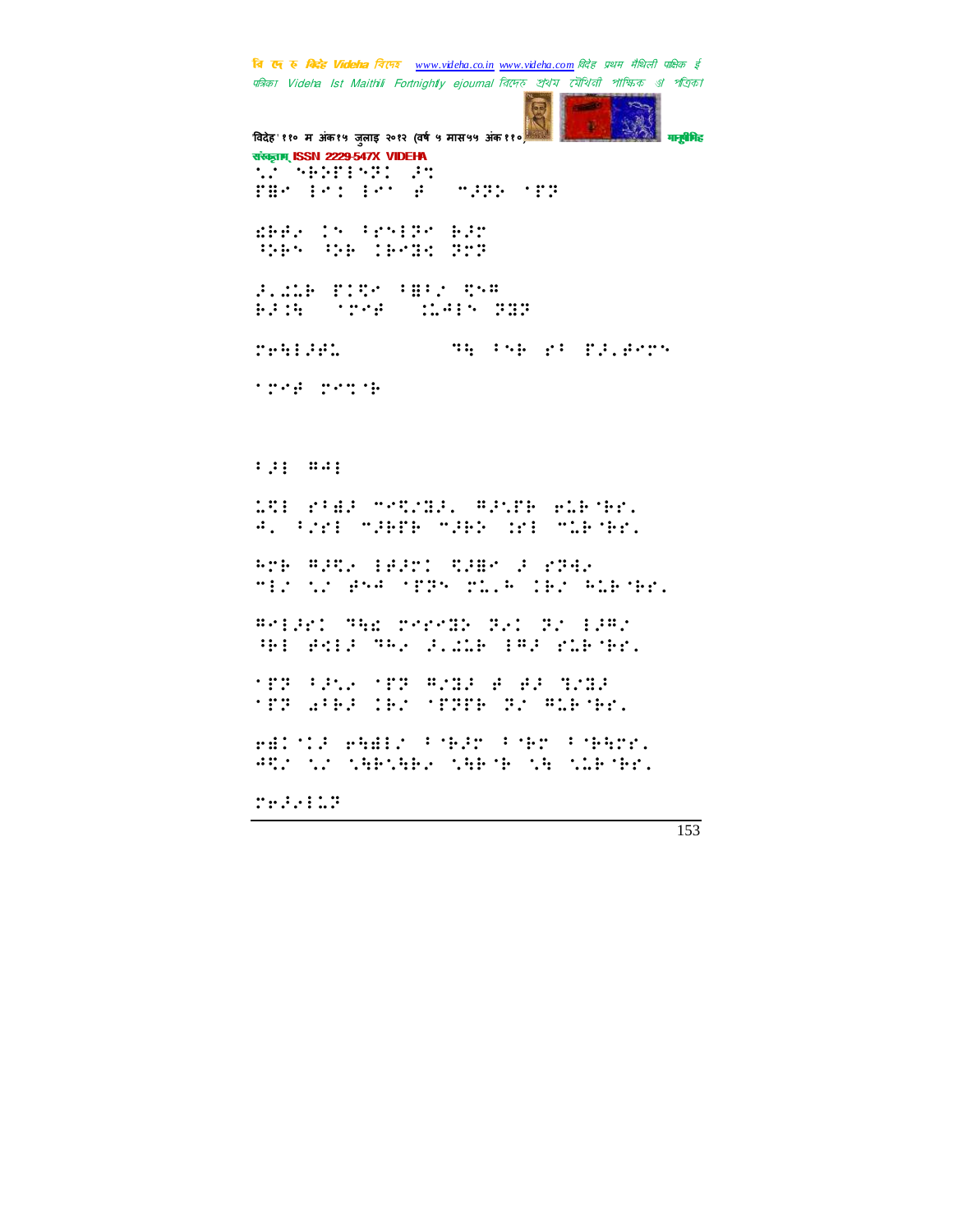चि एक रु *विदेह Videha चिए*न्छ <u>www.videha.co.in www.videha.com</u> विदेह प्रथम मैथिली पाक्षिक ई पत्रिका Videha Ist Maithili Fortnightly ejournal রিদেহ প্রথম মৌথিনী পাক্ষিক গ্র পত্রিক। 'विदेह' ११० म अंक१५ जुलाइ २०१२ (वर्ष ५ मास५५ अंक ११०) मानुष्या मानुषिमह संस्कृतम् ISSN 2229-547X VIDEHA 154 2333!⢾⢴⢽!7⢷!  $1$  in j.e. in the final ⢾!⣉ ⢷! 7⢼!⢻⢺!  $\overline{1}$ .PHz (Phr)  $\overline{1}$  .Phr)  $\overline{1}$  .Phr)  $\overline{1}$  $^+$  Hendrik Tiles in the state of the state of the state of the state of the state of the state of the state of the state of the state of the state of the state of the state of the state of the state of the state of the s €:#6 XXX + XXX + XXX + XXX + XXX + XXX + XXX + XXX + XXX + XXX + XXX + XXX + XXX + XXX + XXX + XXX + XXX + XXX  $\pm$ 5395  $\pm$ 751  $\pm$ 4746 12 1870 ⣁#!'⢼⢾!⢳⢷⣝⢷!⢶⣓!⣉⢵⢸⢾!⢻⢼⣁!⣁#! ⢺⢼⣅⢽!5⢴!⢼!!⢺ ⢺⢷!⣁#!⢾! ⢹⣓!!⢹⣓!⢼!5⢼⢷!⢹⣓⢽⢴!⢼⣚!⣁#! " "⢴!⢾!⢽#!⢺⢼⢽!"⢾ ⢾⢷!⣁#!⢾! ⢸⢼⣓!7⢼!⢹⣈⢼7(!"7!⢽⢼Z5!⢳⣊! ⣔⣞!⢼⢻!⣁⣋'#!⢹⣊⣋!5 ⢷!⣁#!⢾!! 7.9 : 3.4 :  $, . . . . . . . . . . . . . . . . . .$ ⢼!⢻#!⢳!" ⣓!⢺7!⢷7!⢻#! TRAP ENT FA THE TRAP FALL 7#"!⢵⢷!'⢴⣚'⢷!'⢵⣙⢴!'⣟7!⢻#! ⣈⢾!⢺⢵⢾7!⢵⢷7!'⣞⢼7!⢵⢽"Z!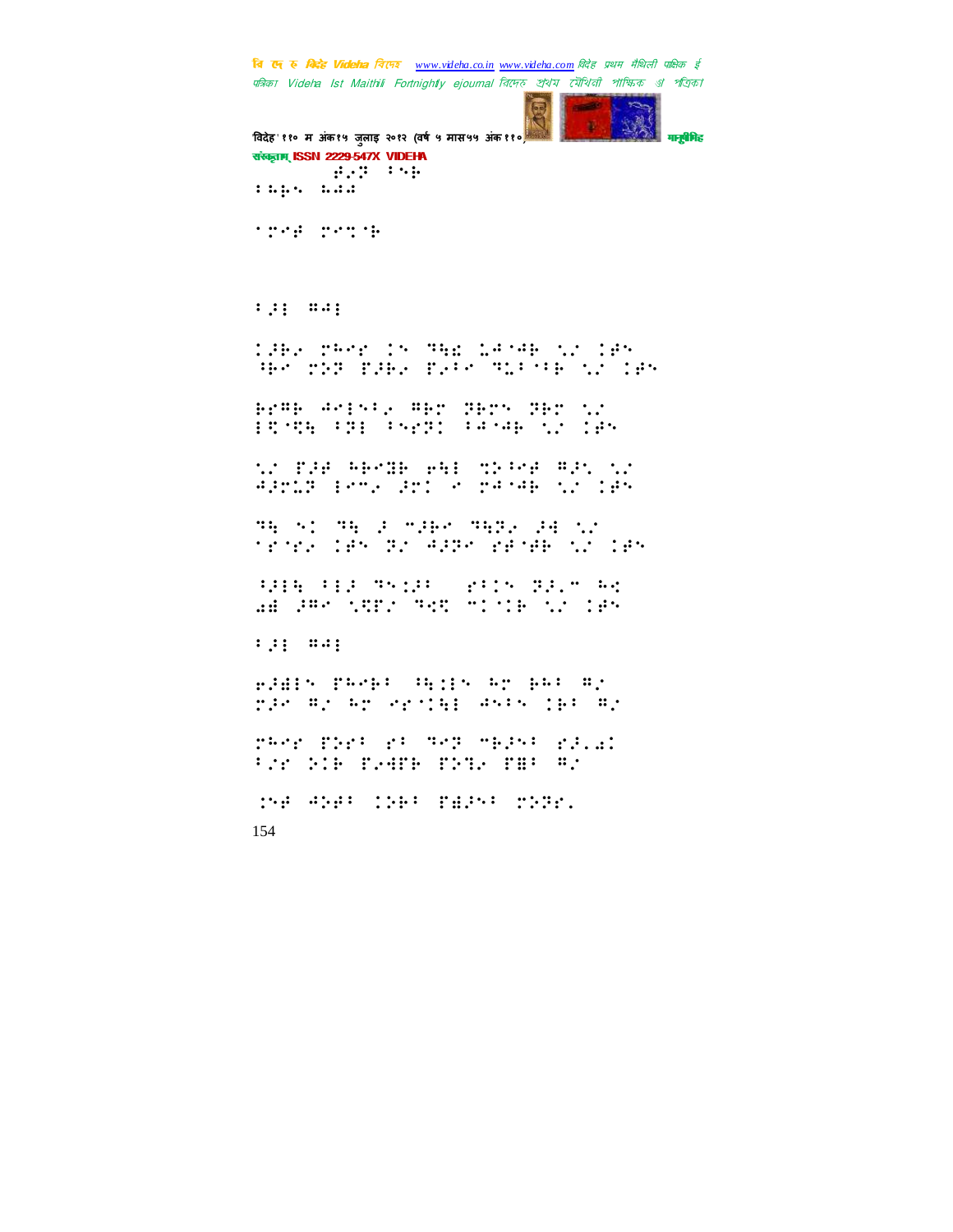विदेह' ११० म अंक१५ जुलाइ २०१२ (वर्ष ५ मास५५ अंक११० मानुबैमिह संस्कृतम् ISSN 2229-547X VIDEHA rêjê pirs kibi dil, me bu me MAR IN PHAZ NO PAR INDUAR DN FR: "TIPS 151 "FTF-FT" #2 1.3 In Third: Are Hill Stee PROBLEM IN PROPERTIES ROCKER COMMERCIAL ROCKER  $1.444$   $1.444$ **TOPS DATE:**  $1, 1, 1, 2, 3, 4, 5$ BOS THE PASS AT THINK TO PAP ATE INTE 2 PAPME BE MIRS BYA PARKI FAM BRIDE RA 8: PE 13841 B203 (6358 B3 3582. USB 3892 BE3 12 138 33 **B.AD 31 87 15 31 315 425 73** BHP 237 (231 154 15 356 33 1995 IBB B315 A B MISSE B3 ANIA MAI ARM TRIAM AR TATM TA Part (1984) States and Canal Ta realist realist nursers: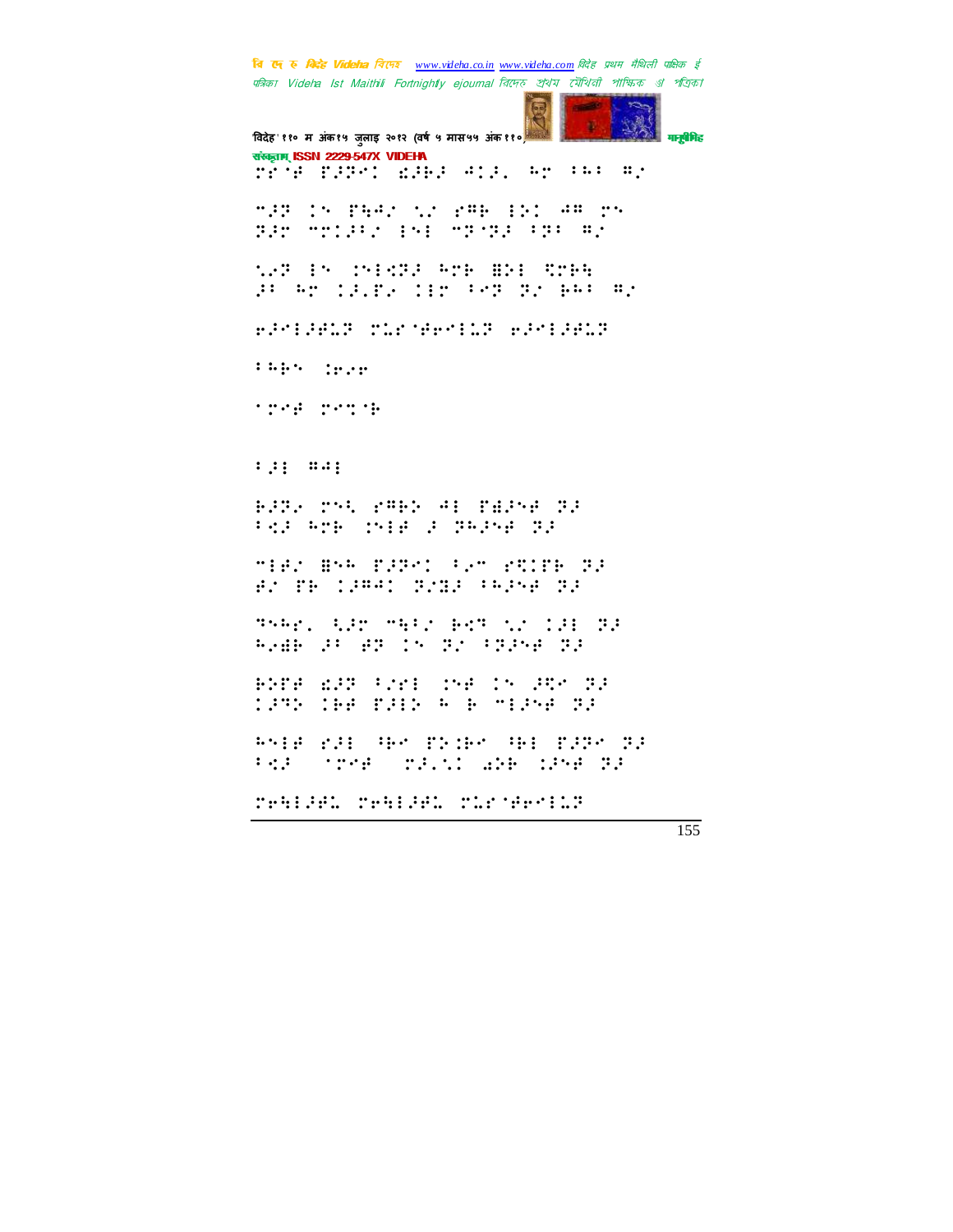चि एक रु *विदेह Videha चिए*न्छ <u>www.videha.co.in www.videha.com</u> विदेह प्रथम मैथिली पाक्षिक ई पत्रिका Videha Ist Maithili Fortnightly ejournal রিদেহ প্রথম মৌথিনী পাক্ষিক গ্র পত্রিক। 'विदेह' ११० म अंक १५ जुलाइ २०१२ (वर्ष ५ मास५५ अंक ११०) मानुसीरी मानुसीरीहरू संस्कृतम् ISSN 2229-547X VIDEHA 7.5 PM 2012 **TERE ERRITH** 7.31 mai '⢼!'⣝⢷!'⣝⢷!⢷⢼! ⣈⢼⢾!"7!⢴⣚!'⣛⢼! ⣈⢼⢺⢼!⣚⢼⢴!⢺7⢴! 7SZ PRESS PRESS  $\mathcal{T} \mathcal{L} \mathcal{L} \mathcal{L} \mathcal{L} \mathcal{L} \mathcal{L} \mathcal{L} \mathcal{L} \mathcal{L} \mathcal{L} \mathcal{L} \mathcal{L} \mathcal{L} \mathcal{L} \mathcal{L} \mathcal{L} \mathcal{L} \mathcal{L} \mathcal{L} \mathcal{L} \mathcal{L} \mathcal{L} \mathcal{L} \mathcal{L} \mathcal{L} \mathcal{L} \mathcal{L} \mathcal{L} \mathcal{L} \mathcal{L} \mathcal{L} \mathcal{L} \mathcal{L} \mathcal{L} \mathcal{L} \mathcal{L}$ 5⢽ ⢽⢼!⢺⢼!⢻!⣋⢷⢼! ⣋⢼Z⢷!⢾(!⣃⣅Z⣃⢷⣅!⣁⢽#! !⢺⣈⢽!⣃⢷!⢶⢷⢼! ⢼!⢵!⢷⢾!"7⢼! ⢶⢼⣋⢾!#⢾#!⣈⣓7!5⢷⢼! ⣅" ⢾⢶⣅⢽.⢶⢼⢼⢾⣅⢽! 7⢳⢷!⣅⢺" "! 75 5⢼!⢵⢽!⢹ ⣇⢼⢷⢼!" ⢷⣜⢴⣝!⣉ ⢵! १⣒' ⢷⢼⢾⣀!⢼!7 ⢷⢳ ⣅⢳⣓⢷ ⢾ ⢾! )"⣓⢷ ⣝⢵⢹⣝!!⣃⣐⣞⢼!'⢳⢽\*!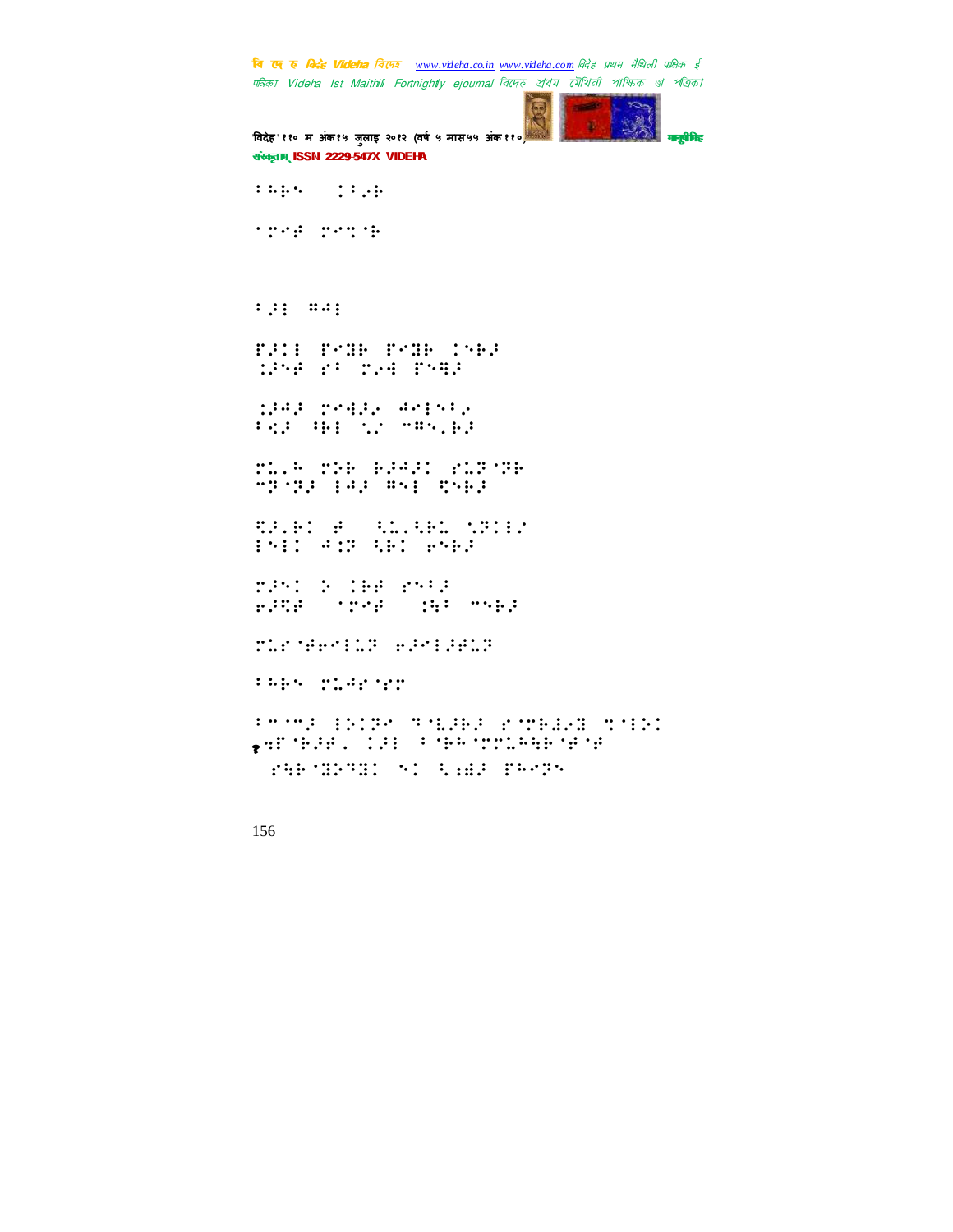विदेह' ११० म अंक१५ जुलाइ २०१२ (वर्ष ५ मास५५ अंक११०) मनुषेभिह संस्कृतम् ISSN 2229-547X VIDEHA FRANCHE TER BLEE AFT BYTER many and money cards many **CEAPTER EPAR IBMS. CEPEMBR** first factor TEMEN ROBARY FORESTRIP ENERGY  $1.9791122111$ IBI PRAY BENDA PENESTRO ( vel 252, from Spar Med (16)<br>Decrem genomes (16) parts foreona rings the German Remoted in **SEMS INSTALLS** personal Cal Mar Englat Cal SAPPAIN RITHAR FINANCE SAPPRIDE 4228.112.4 SAMARA MENDEL PARTNENEL ar na nasa nabana nabana nawan<sub>in</sub> THIS MAIL SHAMPS SCHARUNG THIS rendaares agabhay (bebnad) as mar: fere there with robe when he rangement (Aller Schriften  $3$  and  $399.31 - 1.31$ FATI POIPORE PRETTER EZRENDE  $1.401299299$ **THE H. PUPPETHERS TELEMIE VERMENTE POMIEM** AN PROPER PLATING TRATH BIT TEMPER REMOVABLE PROVIDED BET rocha (Bre Schoolwach colrobroc BEAR & APAR SPARA  $g$ a 2559.31 273 Riche w Brige will Royaler services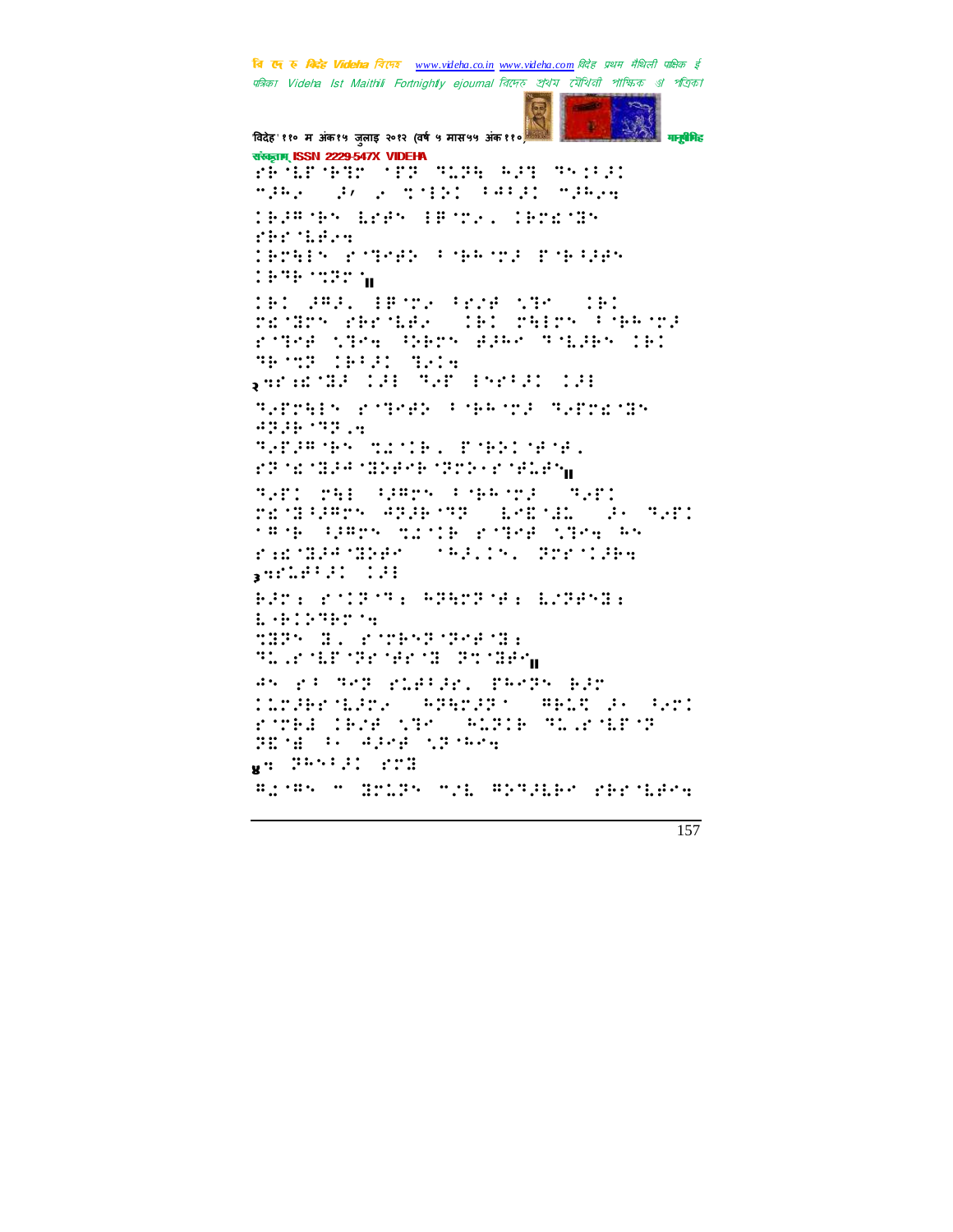विदेह' ११० म अंक१५ जुलाइ २०१२ (वर्ष ५ मास५५ अंक११०) मानुबैमिह संस्कृतम् ISSN 2229-547X VIDEHA BE TORN SPORTED I SENERO ALNOSTICARI richer : Chem STORE SPRING PROBLEM  $\mathbf{a} \cdot \mathbf{a} = \mathbf{a} \cdot \mathbf{a}$ BETTE POTTEL E LEDER **Called Star** APPS THE ESP TEETH TELL QHLP MP : GP MMLT MP M APMPT MPM MML **HEPACHING** Bros Aft Whiter Man Wheelert **PROPERTY** POLTARI LEABRON PO PODPIBI TEMBOS SHE TO A GRID STYER SHEE 19928 1384 perminds theory, publicides planners  $f:1.14$ Fermia 32 simple3 definit **PRAPARTHERS** AN PROTECT TRETHER OF THEFT POSSESS BORD DO MINIMUM **SAMPLE PROPERTIES**  $\begin{array}{ccc}\n\text{Hilb} & \text{Hilb} & \text{Hilb} \\
\text{Hilb} & \text{Hilb} & \text{Hilb} \\
\text{Hilb} & \text{Hilb} & \text{Hilb} \\
\text{Hilb} & \text{Hilb} & \text{Hilb} \\
\text{Hilb} & \text{Hilb} & \text{Hilb} \\
\text{Hilb} & \text{Hilb} & \text{Hilb} \\
\text{Hilb} & \text{Hilb} & \text{Hilb} \\
\text{Hilb} & \text{Hilb} & \text{Hilb} \\
\text{Hilb} & \text{Hilb} & \text{H$ rnened ruma dece den EST PENE POSPER SPORT **GAMMINE MESSAGE AREA SERVER ASSOCIATE** ESPECIAL **CONTRACTED AND SERVICE SERVICE SERVICE** media ravierd an **TANK THANK THE STATE STATES** Bright (1982-363 S. Sander  $\mathbf{r}$ rde de membergen (Afrik Stea garden (Bell rif Goed Shee Show Edentis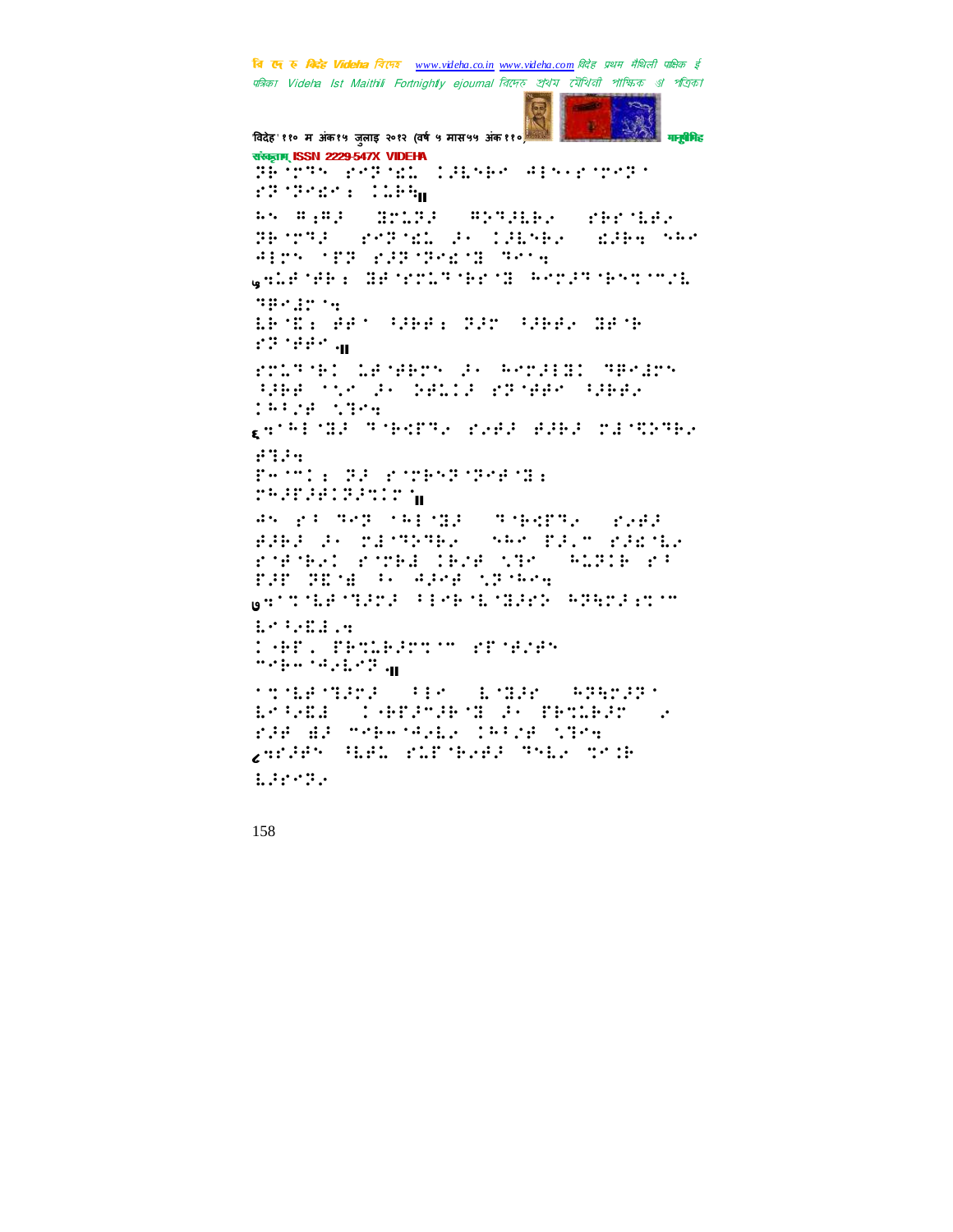म**नुबे**मिह विदेह' ११० म अंक१५ जुलाइ २०१२ (वर्ष ५ मास५५ अंक ११०) संस्कृतम् ISSN 2229-547X VIDEHA LA GAS SPEED IN MAR HELD POLESM. First State rendre, rardin reached. PORTHUR SENSIGNS APP TERRITS IN SPIER STYL SIG  $_{2}$  : :::  $\cdot$  :  $\cdot$  :  $\cdot$  :  $\cdot$  :::::  $\cdot$  :  $\cdot$  :  $\cdot$  :::: che dialen **TERMIN FININGEMENT ERMINENT**  $\frac{1}{2}$  and the theory of  $\frac{1}{2}$ **Research Service Service Construction** a componentar di presenere genera POSSESSOR THEFT rolegale visego va dise sa se se crites.  $\mathcal{F} \stackrel{\text{def}}{=} \mathcal{F} \oplus \mathcal{F} \oplus \mathcal{F} \oplus \mathcal{F} \oplus \mathcal{F} \oplus \mathcal{F} \oplus \mathcal{F} \oplus \mathcal{F} \oplus \mathcal{F} \oplus \mathcal{F} \oplus \mathcal{F} \oplus \mathcal{F} \oplus \mathcal{F} \oplus \mathcal{F} \oplus \mathcal{F} \oplus \mathcal{F} \oplus \mathcal{F} \oplus \mathcal{F} \oplus \mathcal{F} \oplus \mathcal{F} \oplus \mathcal{F} \oplus \mathcal{F} \oplus \mathcal{F}$ Finede museum and all advance search new PROSPICE CORPORATE CROSSES CROSS DOMESTIC HARRIFLES TO THE SECTION बाह्यप्रक्रियात्मान्तुं श्रुपं योजगन्तुयो । ज्या प्रस्त<sub>ाद</sub>  $\mathrm{mH}$  and  $\mathrm{m}$  and  $\mathrm{m}$  and  $\mathrm{m}$  and  $\mathrm{m}$  and  $\mathrm{m}$ ro maro aller na degreer na Eropr PAGBER: POLAGON POSTED PL  $\mathbb{F}_0\widetilde{\mathbb{F}}$  terms of the metropological case RockBad. Production demonstrate  $\mathbb{R}^n$  :  $\mathbb{R}^n$  :  $\mathbb{R}^n$  is a set  $\mathbb{R}^n$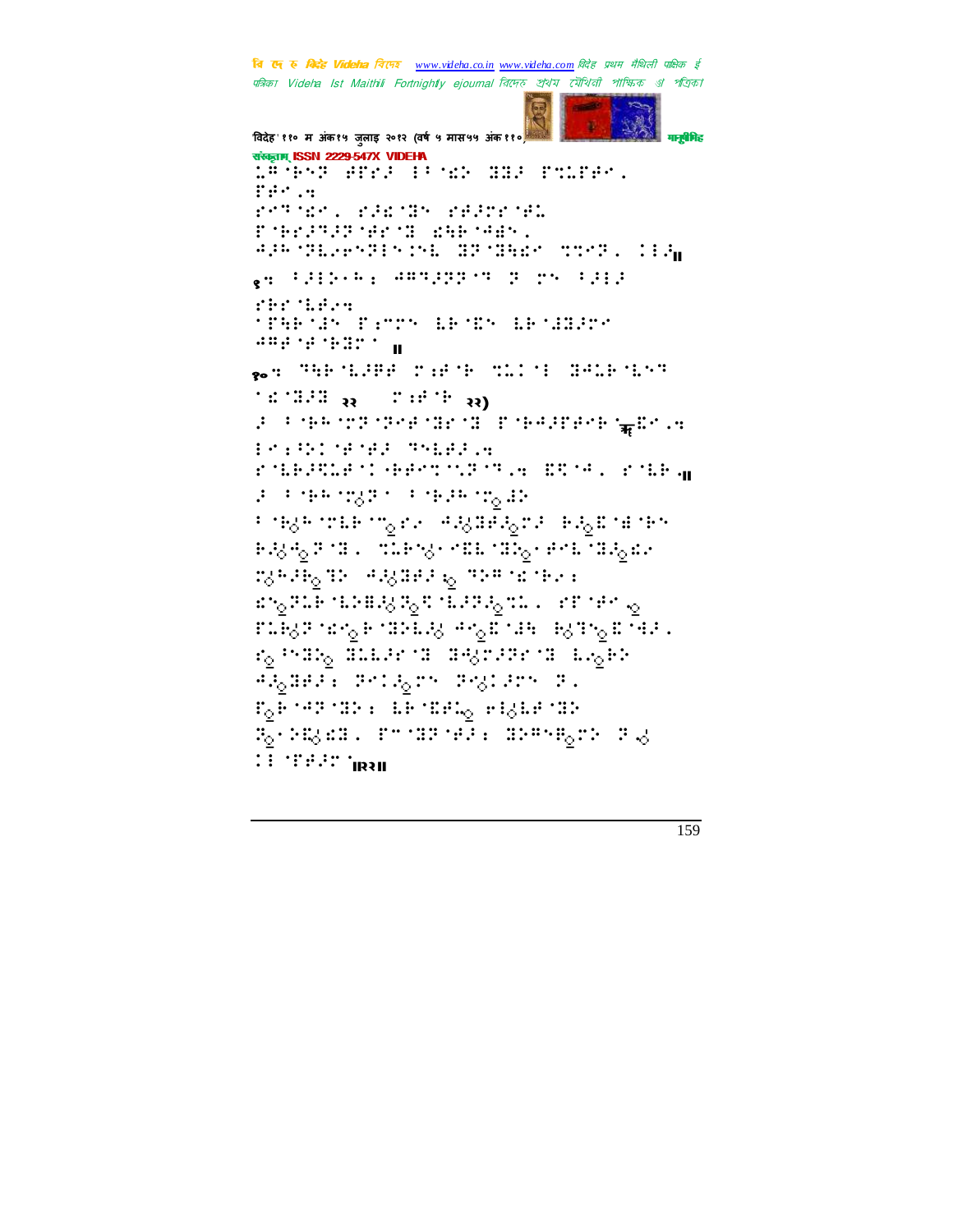**बि एक रु** *बिर्दह Videha विए***नर** www.videha.co.in www.videha.com विदेह प्रथम मैथिली पाक्षिक ई पत्रिका Videha Ist Maithili Fortnightly ejournal तिरमरु প্রথম মৌথিনী পাক্ষিক ্যা পত্রিকা



संस्कृतम् ISSN 2229-547X VIDEHA righthur annual right cheal. STOR TREES TREES **FIRMS ENDING THE STATE OF STATES** % "HEREIN THE % PORTHER THE as degree off serve runsers ro PRODUCTS ENTORPHICATE AND THE SERVICE REPORTS OF A TERMELING PRO INPERIE FURNI LANTANT RETEWNITES TEST RED IN THE THE FILE OF THE SIDE LATE CHATA STR 8238 F. C28F FALESE E5PA, 7898 FIF RESA PORTBERG PRES PSEARCH (PROPS FAR ANTE SA HILL FANN NAPARA SPEE THIRD AN INFORME THIRD FRO ANGEL TER SECON AIR JECTED AND ERSEPTED (2) SERVITAER PROBAB PROPINE ROOF RROW NEEDINGS PP APPA, Pred rat closed Apparatus FLAMENT BET RES EX PREMED LAB RESU ralburg: 198 broad and 1992 make Bib LEMAR SAR papiners info@st  $\gamma$  ,  $\gamma$  ,  $\gamma$ SPARS EPVILLE MEERING TO MAG  $2.321$  $1.194.1231$ a de la componeción de la contrada de la contrada de la contrada de la contrada de la contrada de la contrada <br>En la contrada de la contrada de la contrada de la contrada de la contrada de la contrada de la contrada de la **THOTANYA PARTY**  $\mathbf{r}$  and  $\mathbf{r}$  and  $\mathbf{r}$  and  $\mathbf{r}$ **FALMENT** Fined for the copyright of the constant of a series. Hill te te 2 HASBER W. WENTENT (PP)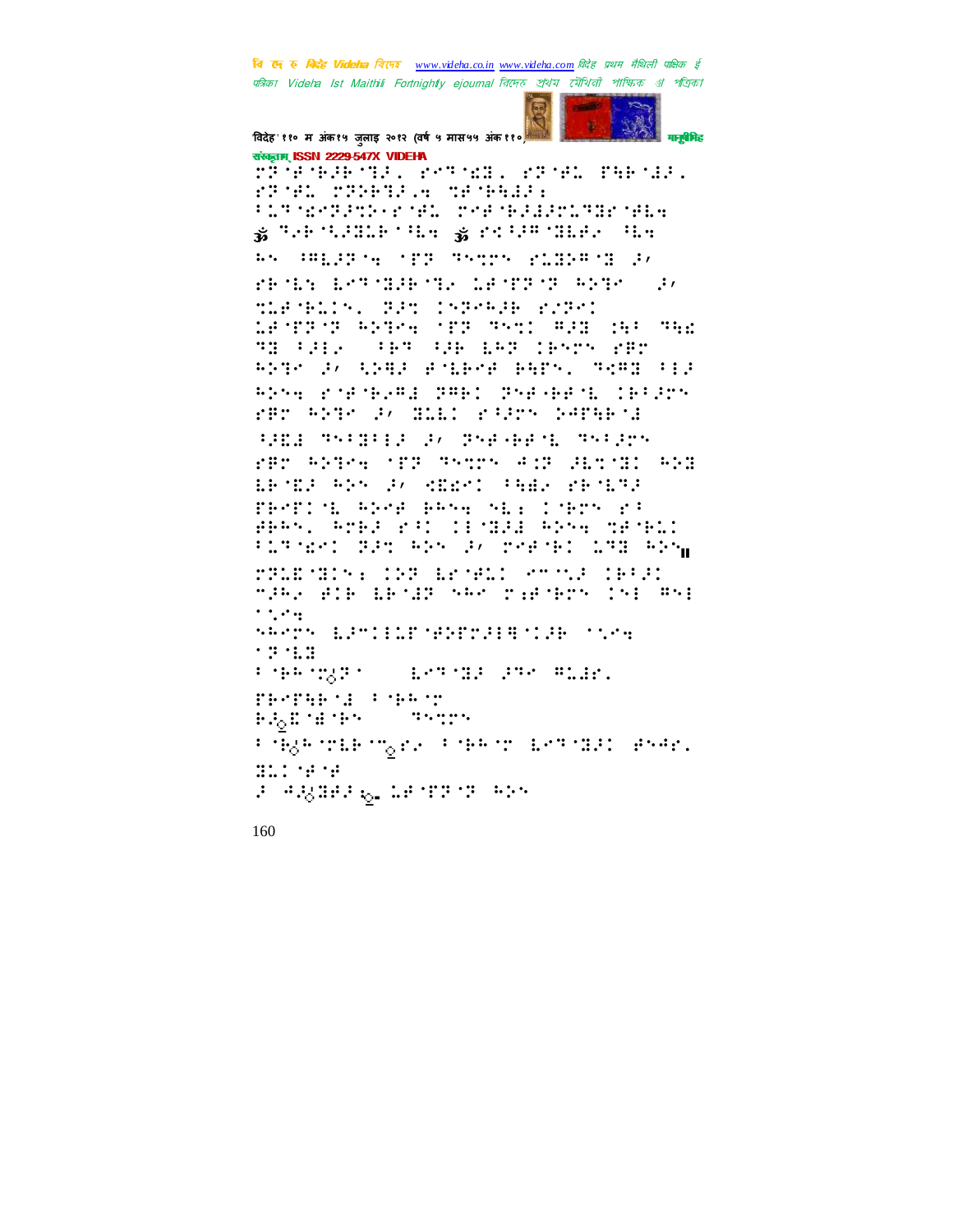```
मनुबेमिह
विदेह'११० म अंक१५ जुलाइ २०१२ (वर्ष ५ मास५५ अंक११
संस्कृतम् ISSN 2229-547X VIDEHA
4.8%27%, 42%2
TLPNG _ FRTH TH TEP
empende fall mintern derma
Herboar<sub>g</sub>er de relich. Great dat Far
MARE TO PT HIS LAR
THROUGH CHILD THE FUEL CEN
: 1: .\mathfrak{a} \gamma_0 \mathbb{P} \mathbb{L} \mathbb{H} \cap \mathbb{L} \mathbb{P} \mathbb{H} \otimes \mathbb{P} \mathbb{P} \mathbb{P} \cap \mathbb{L} \mathbb{P} \mathbb{P} \mathbb{P} \cap \mathbb{L} \mathbb{P} \subset \mathbb{R} \gamma_0 \mathbb{P} \mathbb{L} \subset \mathbb{P} \gamma_0 \cap \mathbb{L} \mathbb{P}LADE FOLDERS WORLD FINE FEW PRODUCT
SALL BALESS
\mathcal{C} \mathcal{D} \mathcal{D} \mathcal{D} \subset \mathbb{Q}^{1,1,2,3,1,2}FLEJF 1478 E 1894.FLEJF 1478.
EMBRARING EARD IRN FALL ROBBIN
\mathcal{C}^{(1)}\mathcal{C}^{(1)} . Then
Program de relativa (Poem 119
BOTH EMPLE PERFORMER
so thanglish terms to their
MARK MARK SERIES
BQTPP S PPPH PPPH
EAGEN METERING TEAPPE IENFIA
Philagen (Physiken) Photographical relig
1.34 - 3.94F. 578 FU
\mathbb{F}_2 is that the contribution of the \mathbb{F}_2LE MELGIE MES SPA
FREEDWAY FOR THE
```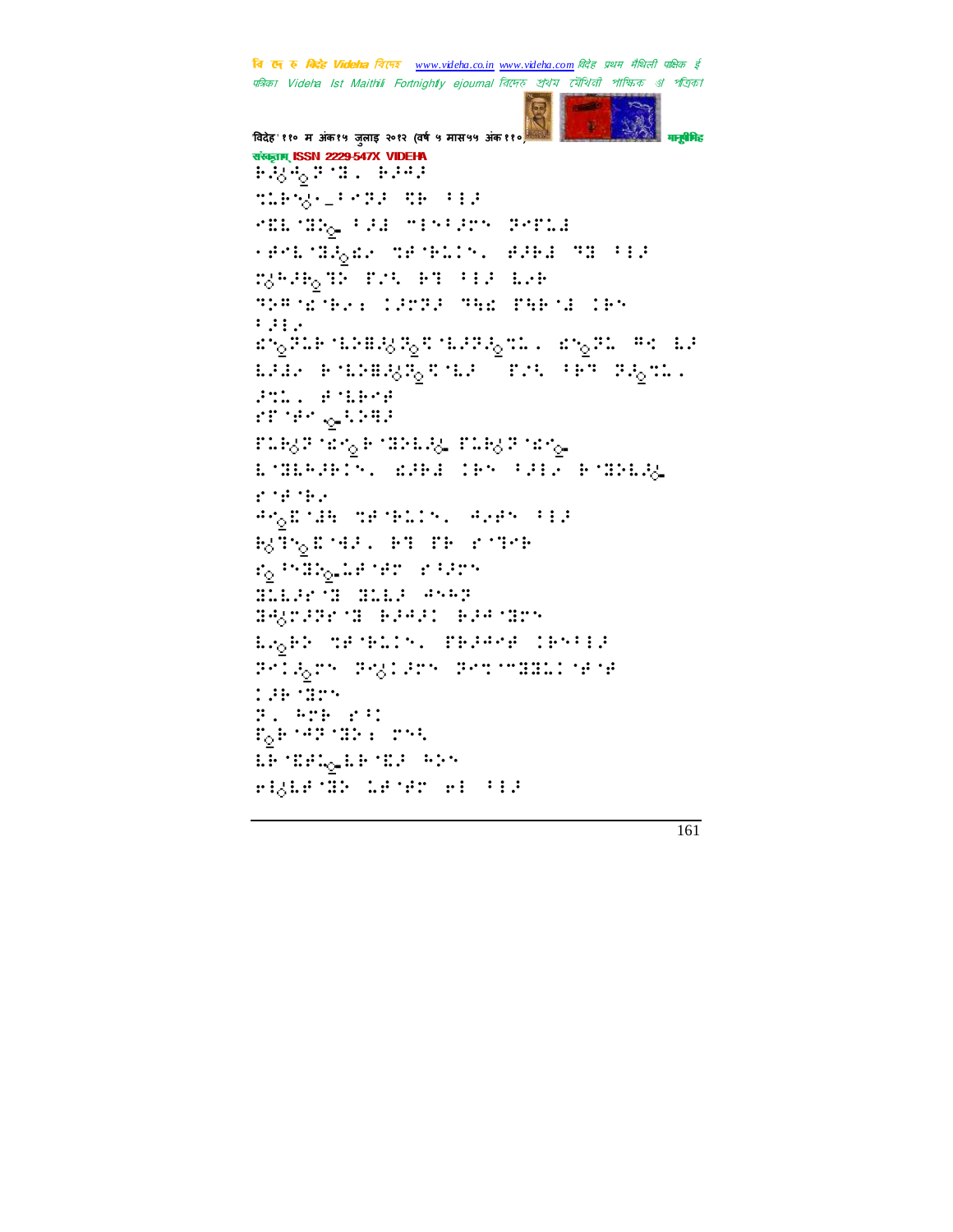

विदेह' ११० म अंक१५ जुलाइ २०१२ (वर्ष ५ मास५५ अंक ११०) मानुसीरी मानुसीरीहरू संस्कृताम् ISSN 2229-547X VIDEHA 162 CEG#H. <HP. '5 ⣝⢽ ⢾⢼⣐.!'⢼! BRPH<sub>o</sub>rR 1999 BP1B IBN921 PNBL. !!! **!!!!** J,  $\mathbb{R}^+$  . The state of the state  $\mathbb{R}^+$ B NHPHPI ⁄ ZILPT (AN POBRONI (ANE) ⢷⢼⢺ ⣝!7 ⢷⢼⢳ ⣜!⢽⢴!⣎⢼⢷ ! ⣇⢹ ⣝⢼!7⢼-!⢷⢼⢺⢽ ⣝.⣇⢴⢷-⢾⢴⢷⣐⢹⢼⢺-! THE THAT FILE THE THE FILE THE SEL ⣅⢹ ⣝⢴!⢽⢼⢷⢴!⢳⢵⣙⣒!'⢼⢷ ⢺⢽ ⣝! ⢼⣇⣉ ⣝⢾⢼!'⣋⢼!'⢷!⣇⢷ ⣏⢼!⢹⣙-!⢶! ⢹⣝!7⢼!⢻⢼⣁!'⢼-!⢳!"⢸!"⣐'⢾ ⢾! ⢷ ⢺⢾0"⣐⢷⢿⢾!⢷⢴⣒! 9. WJEFIBIBI GEOGRAFIE 9⣒2!up!9⣒4!NBJUIJMJ!  $9:2:2:2$  $9:2:2:2$  $9 - 2 - 2$  $9:2:2:2$ cz! Esperant March 2000 (Sbkiw!) Daniel March 2000 (Sbkiw!)  $\mathbb{R}^n$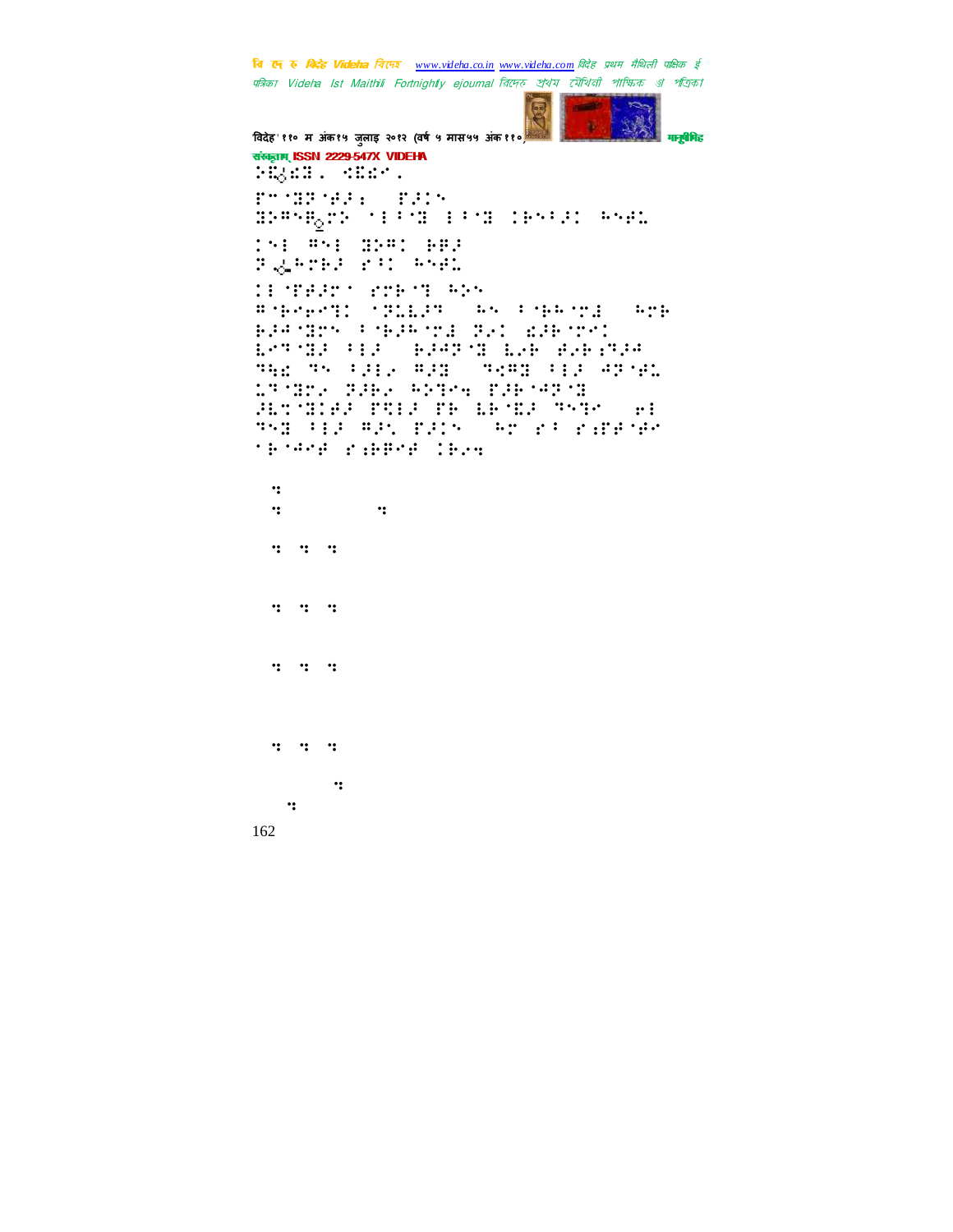

'विदेह' ११० म अंक१५ जुलाइ २०१२ (वर्ष ५ मास५५ अंक ११०) मानुसीरी मानुसीरीह संस्कृतम् ISSN 2229-547X VIDEHA

⣇⢹⢳!⢽⣓⢾⢽!⣐!⢸⢼⣏⢼'⢼!⢷5⢽⢼.⣈⢽!!!

Joqvu;!)⢵⣏ ⣚!⢹⣇⢽⢼⢻⢷⢴-!

⣙⢼⢿⢷!⣐⣇⢼!⢶⢵⢽⣞.⢷⢵⢽!⣞⢼'!  $:$   $:$   $:$   $:$   $:$ 

Spnake<br>Spnbowy (1911-1986) Spnake ⢹⣇⢽⢼⢻⢷⢴-!⣙⢼⢿⢷!⢼!⢶⢵⢽⣞.⢷⢵⢽0! ⢷⢵⢽⣒!Sftvmu!jo!Efwbobhbsj-!

Spield (Spield Control)

⣐⢻ ⣉.#⣙⢴.⢵⣏!0!#⣙⢴.  $^{\circ}$   $^{\circ}$   $^{\circ}$   $^{\circ}$   $^{\circ}$   $^{\circ}$   $^{\circ}$   $^{\circ}$   $^{\circ}$   $^{\circ}$   $^{\circ}$   $^{\circ}$   $^{\circ}$   $^{\circ}$   $^{\circ}$   $^{\circ}$   $^{\circ}$   $^{\circ}$   $^{\circ}$   $^{\circ}$   $^{\circ}$   $^{\circ}$   $^{\circ}$   $^{\circ}$   $^{\circ}$   $^{\circ}$   $^{\circ}$   $^{\circ}$   $^{\circ}$   $^{\circ}$   $^{\circ}$   $^{\circ}$ 70⣛⢼⣓-!'⢽!"⣅⣔⢼⣇!⢼!⣝⢵⢻⢹⢼⢽!⢴.! **T E i h**  $\frac{1}{2}$  **h**  $\frac{1}{2}$  **h**  $\frac{1}{2}$  **h**  $\frac{1}{2}$  **h**  $\frac{1}{2}$  **h**  $\frac{1}{2}$  **h**  $\frac{1}{2}$  **h**  $\frac{1}{2}$  **h**  $\frac{1}{2}$  **h**  $\frac{1}{2}$  **h**  $\frac{1}{2}$  **h**  $\frac{1}{2}$  **h**  $\frac{1}{2}$  **h**  $\frac{1}{2}$  **h**  $\frac{1}{2}$  '⣚⢼⣓⣒! ⣇⢹⢳!#⣙⢴.⣐⢻ ⢷⢺⢴!⢼!⣐⢻ ⢷⢺⢴! #⣙⢴!⢵⣏!)⣐⣞⢷⢽⣞'⢷!'⢳!7⢷!  $^{\prime}$  5. The set of the set of the set of the set of the set of the set of the set of the set of the set of the set of the set of the set of the set of the set of the set of the set of the set of the set of the set of the "⢷ ⣇⢷!⢼⣎⢼⢷⢾!.Cbtfe!po!nt.trm!

Fohmjti.Nbjuijmj!Ejdujpobsz⣒! १⣒⢸⢼⢷⢾!⢼!⢽'⢼!#⣙⢴!⢸⢼⣏⢼.⣇#⣑⢼⢽! ⢵⢽!⢹ ⣇⢼⢷⢼!7⢽⢼⢵!⢼⢽!⣉#⢴!⢼! २⣒#⣙⢴!⢸⢼⣏⢼!" '⢼⢹⢽!'⢼⣚ ⣝ ⢷!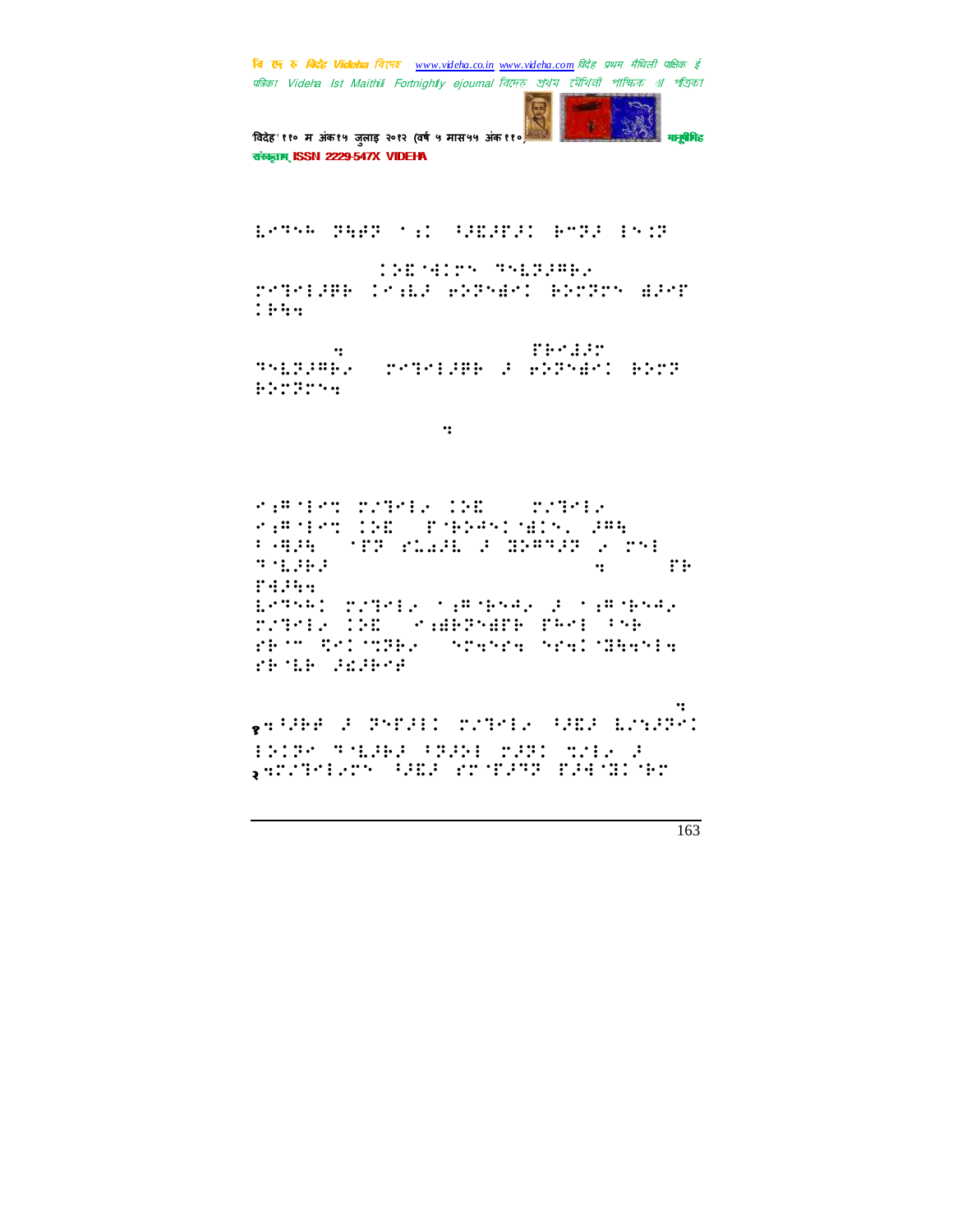**COLOR** 

× विदेह' ११० म अंक१५ जुलाइ २०१२ (वर्ष ५ मास५५ अंक११०) मानुबैमिह संस्कृतम् ISSN 2229-547X VIDEHA ,AMIN J GHAD MYRIA GADA BYSGRYD **BOOK THERE FREE THIS TILE** ... PSPRID TUBER GREE EMPRED <u> 1919 - Pales Base Mar, chual a</u> ESCR STEP dibility. PHP 1 BHPr. 2178 I. 2010121101 TITERTY LTOTALE BIR INCR **QUER MOVED OF STARTING** reconsiderations and . . . . . . . . . **SPAR TORY PAPT HE BURG TRACH** tring inches against the page the bay metal recorder time they  $45.334$ **COMMENT SERVICES** (SPECIAL COMPOS  $\cdot$  . . . . . . 21 251 1575 Permit on EB MP, BRF21 (1862) 121875  $\alpha \leq \beta \leq \beta \leq \gamma \leq \alpha$  . MST # MPT PROFILER TREP  $B = B + B + B + C$ ranch a bred bela: Cable nanch  $\mathbb{P}^{(1)}\cup\mathbb{P}^{(1)}\cup\cdots\cup\mathbb{P}^{(k)}$ WORLD BENNY BROAD CARDS OF NEW  $\mathcal{D}^{(1)}$  ,  $\mathcal{D}^{(2)}$  ,  $\mathcal{D}^{(3)}$  ,  $\mathcal{D}^{(4)}$  ,  $\mathcal{D}^{(5)}$  ,  $\mathcal{D}^{(6)}$ LEE MILL ME FUR STATES TO STATE APPE TOPE PHOTOHED FREEDS TESTED **ARADE START ESPIT ESPIRE TRIL APPLA**  $\mathcal{A}^{n}(\mathbb{R},\mathbb{R})\longrightarrow\mathbb{R}^{n}(\mathbb{R}^{n},\mathbb{R}^{n})\longrightarrow\mathbb{R}^{n}\longrightarrow\mathbb{R}^{n}\longrightarrow\mathbb{R}^{n}\longrightarrow\mathbb{R}^{n}\longrightarrow\mathbb{R}^{n}\longrightarrow\mathbb{R}^{n}\longrightarrow\mathbb{R}^{n}\longrightarrow\mathbb{R}^{n}\longrightarrow\mathbb{R}^{n}\longrightarrow\mathbb{R}^{n}\longrightarrow\mathbb{R}^{n}\longrightarrow\mathbb{R}^{n}\longrightarrow\mathbb{R}^{n}\longrightarrow\mathbb{R}^{n}\longrightarrow\mathbb{R}^{n}\longrightarrow\mathbb{R}^{n}\longrightarrow\mathbb{R}^{n$  $\mathcal{L}:\mathbb{R}^n\rightarrow\mathbb{R}$  $\therefore$  : PRO L'ARTEAR TIMOR PRIME AN 164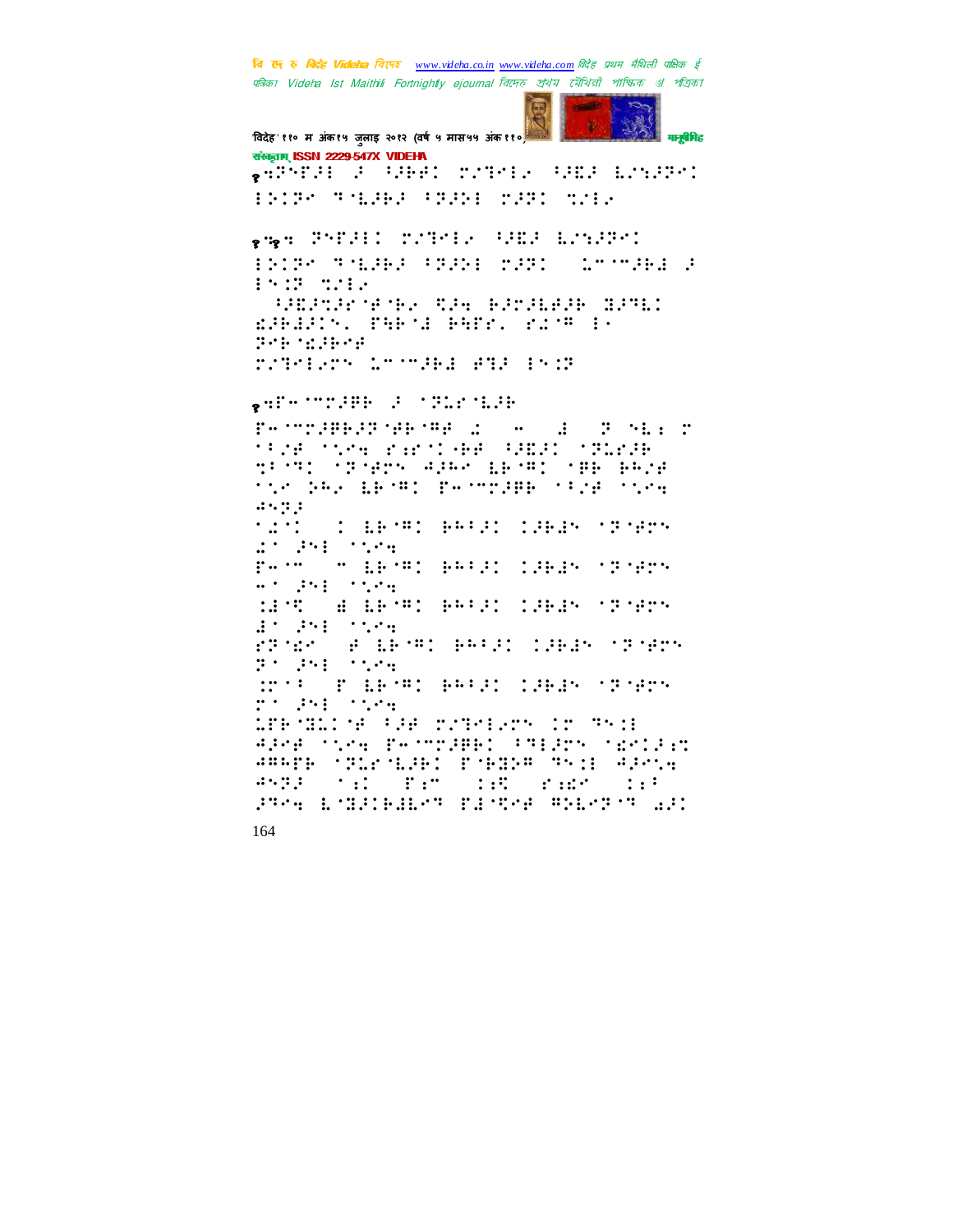

विदेह' ११० म अंक१५ जुलाइ २०१२ (वर्ष ५ मास५५ अंक११०) संस्कृतम् ISSN 2229-547X VIDEHA

:ÅP (proks liesm) siesmol wiesmr. FARME MONEYLOR EMIL APS AND ALROW F PLETEN PHETE PATTNERS EST agna anggo (si) mini (siggo (gora)<br>agi (popal ping Agpony) geli kal PELPEL ENTITYME FREIN, PRE MARTE STEATR BRIDE STEATR INSTITUTION ryan 'n fan de Christean fan de Steaten  $\mathcal{L}^{\text{max}}_{\text{max}}$ 

H.S Pres IVI MINEST MATH tria lesi A. Seers 200 2 20020 Pre Abre wile rung 1851 Pre-REMENSE LE PLANERY MARCHIEL VOL rd Geren remarker eine der \*PETE REPE PARE TAIL REPE TIPE 1912-1826: Enfrancon Company (Phil.<br>2011-2822 2006: 2016 (Phil. 2002-1100) SAME TO SAME AND THE MUSIC Feinbamen: Fibane (ef 1856 1104 Hr. E. D. S. ERSI MHED RIME **TRACKARD PORTH INSPECTING INTE** ESERVING TO HOMES

**SHE REAL REAL SECTION OF A SECOND REAL PROPERTY.** RDAB (1284-1932) ABR WEST RWI INTOTER AS SAR TARYA B ERIE AASA AR AAT WHATH ESSE ANDER THAN ANDE  $\mathbf{H}$ and mill and mill and 8562 82135 824 3556  $\ldots$  $\mathbb{R}^n$  $\cdots$  $\mathbf{H}$ 83.8 AMB 6.8 MAIN 8.8. TWO  $\mathcal{G}^{(1)}$  and  $\mathcal{G}^{(2)}$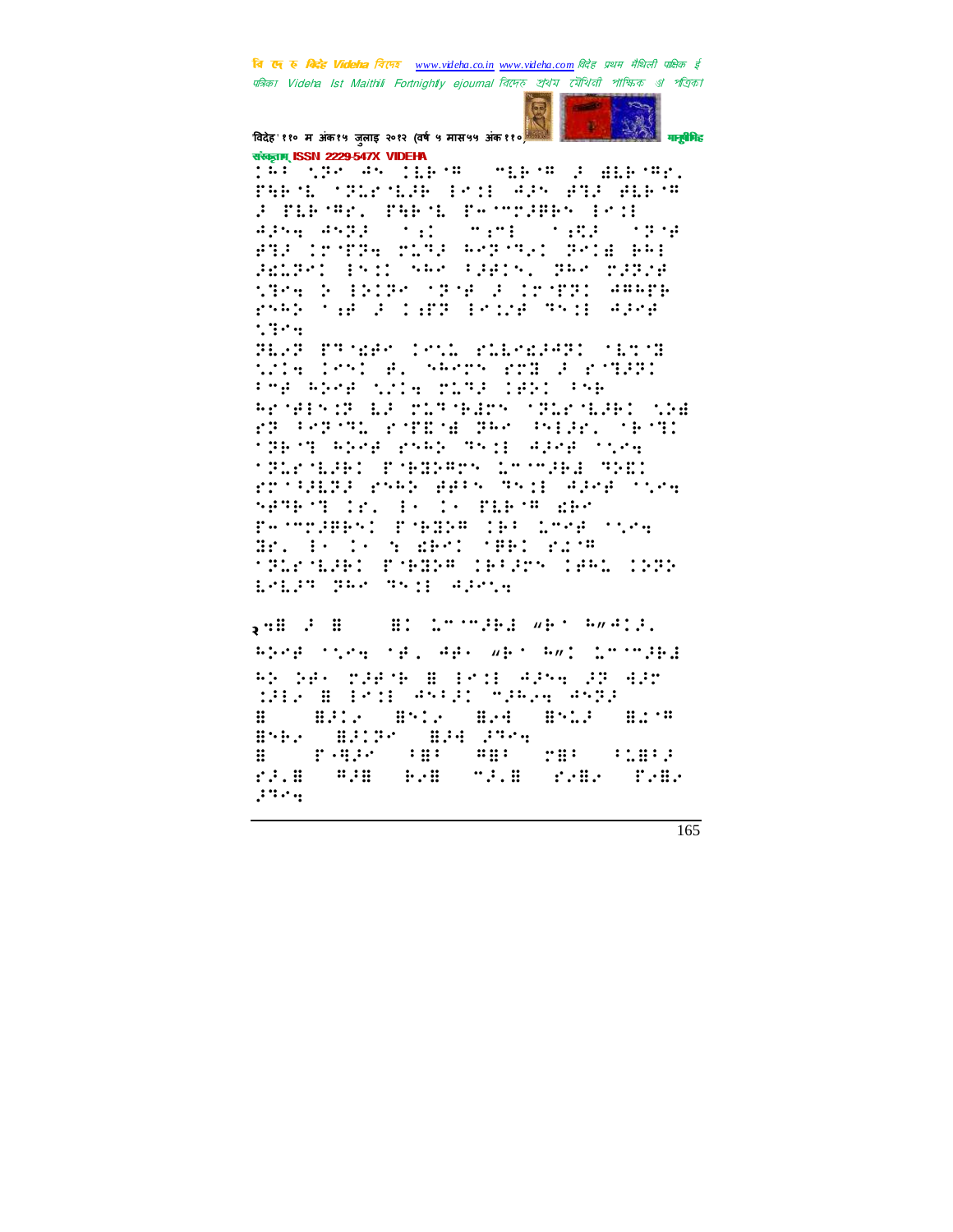

विदेह' ११० म अंक१५ जुलाइ २०१२ (वर्ष ५ मास५५ अंक११०) संस्कृतम् ISSN 2229-547X VIDEHA

LPP MILL GEORGE PROVIDED AND LEADER rottom and one as represent the MIRRON BOZ MEME FIZONIMAM BONGZA tics can pedro to the chope that can  $1.394 - 0.594 - 0.594$ 

 $_3$ HE (F) F = ( 2019) EVP (wh) I = (2019) HE = ( THE APPENDIX SINGLE POINT A BATTLE PRO ESTE ANGEL MIRIN ANTE CIMOMIRE **BENGERY BENGEL SE SABE** PRIMA SPECIFICATORS STRESS RECORD PORTE CORT. ESTABLE ESTAD BL SMLAR LMDML LID LEMSER EKSPEL MARGH VANAR MERE E LMOMARED 151 2 FMH28 151 4268 5169 4572  $\langle 144, 1924 \rangle$  $7:7:1$ 

<sub>⊌</sub>Al 2 4 | 1951 1951 x16. 1871 1559  $\mathbf{w}^{(2)}\mathbf{w}^{(2)}\mathbf{1}\mathbf{1}\mathbf{1},\quad \mathbf{1}\oplus\mathbf{1}^{(2)}\oplus\mathbf{1}^{(3)}\oplus\mathbf{1}\oplus\mathbf{1}^{(4)}\oplus\mathbf{1}^{(5)}\oplus\mathbf{1}^{(6)}\oplus\mathbf{1}^{(7)}\oplus\mathbf{1}^{(8)}\oplus\mathbf{1}^{(9)}\oplus\mathbf{1}^{(10)}\oplus\mathbf{1}^{(11)}\oplus\mathbf{1}^{(12)}\oplus\mathbf{1}^{(13)}\oplus\mathbf{1}$ BIEF A TAK EKSERI MERGE LMOMERTY  $\mathbb{R}^2$  , and , ability , almost also , abel-**1. 中国 法共和同共主义 中共科学法院 出来的生活的人。**  $\cdot \cdot \cdot$  . **THER. BY BY BELEV HIM BALE** BOY BY BY PAIR THEY

QHR 3 B - SIMPLEI ARNHRITH A 3 B SLPH ESSE APPENDING ESPANAR (1898-1918)<br>1925 - Greco Arte, amerikan and and a BLAR LEADER (1818) ADR (ADBE) 2008 **AND STATE STATE**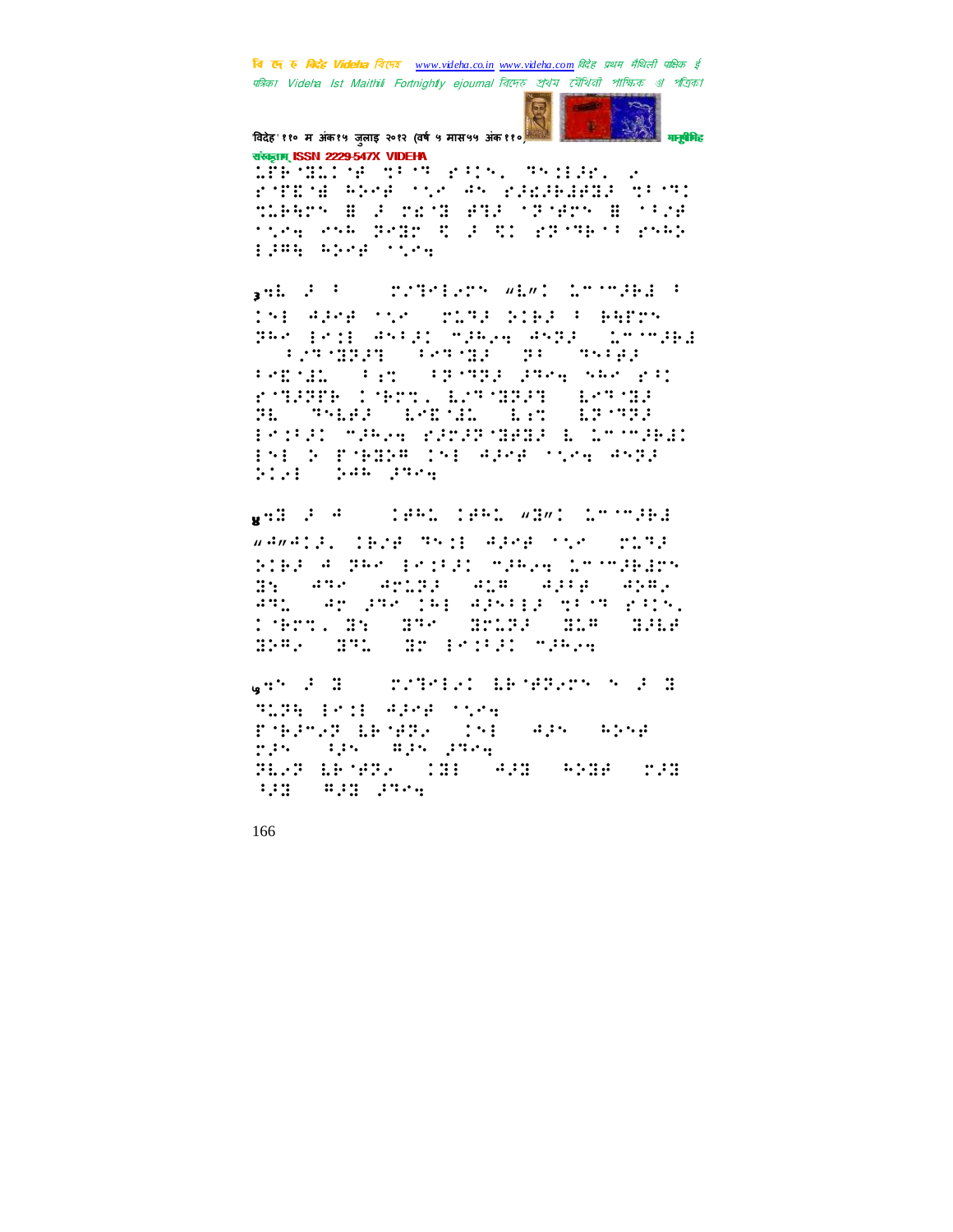

विदेह' ११० म अंक१५ जुलाइ २०१२ (वर्ष ५ मास५५ अंक११०) संस्कृतम् ISSN 2229-547X VIDEHA

ranas deda di di diese scraece tije tie, engl nas 1993 (nie  $\ddots$  : 3984 SAR MESS PAI PSIDNED BA HP: HIB HPP PP: PARPH PPP THE THE STUFF TOTAL SERVICE PROF ISSA APPOINTED TO PROTECT whath. Bolke Loomski (ni Alex ones **NORTHWEIGHT SECTIONS** Poblests Progest official inf LPHLICH PRPS SAS PLECHIPS DIRS FORDER (SI ASI Steel (SS) A. MIDE! ESIPPS 1989 PRABA A MIRRARA (AR PRO COOR 2 CONFESS PROBORERS L'OMARA SVEV BI SPARA AP. PAP. Pola wile de lo 191 (ASP) pro **TACKS SECTION INTO AN UPP BATTS** TARD TARD ERIE AGST PSPE WSWI POBRATO COMA MARAT PORTAGO TEMP STOR

part of all and side (Side) (Sidentist FORFOR INCE THOUTHION (DID SINTE FE THE CAR TRITT FAND, WAS WEL PASSE ASPA NOTA ANGLE ALGIAN **SPPAL DIRAL RESIRA STRESHO** PRAL PROVINCE PELPOL ENTRY AOD Prisée Avie Allent Prisée plus POBRE TEMP TRIP APPROXIMATE RLEIN MEDE BRAINEN MERGEN 200 gara da gu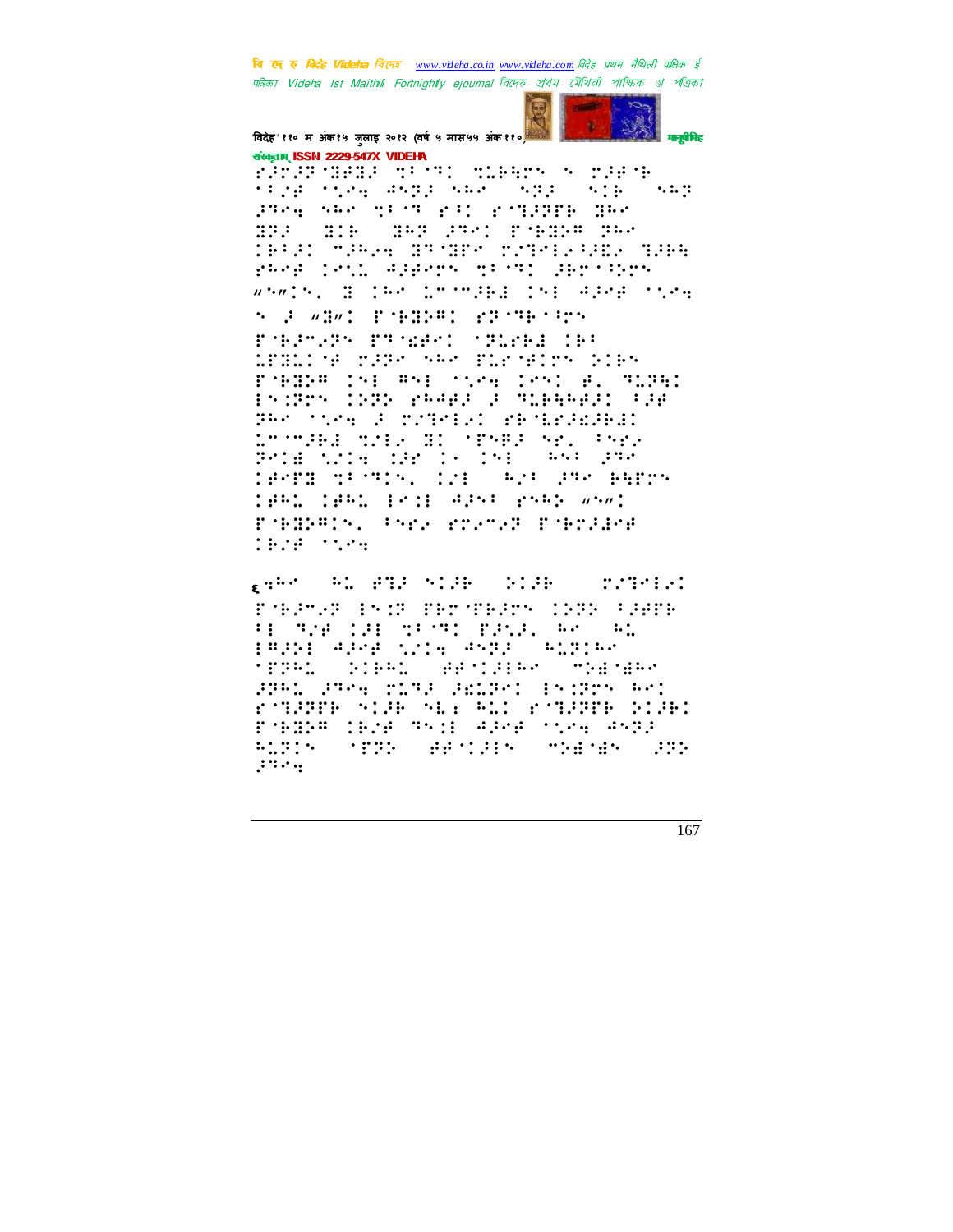

विदेह' ११० म अंक१५ जुलाइ २०१२ (वर्ष ५ मास५५ अंक११०) संस्कृतम् ISSN 2229-547X VIDEHA **WARE AND SECTION OF STRAIN AND STATES** 

**TEPLEMBL ED LTTTEE I PROB TOOM** ANTE ETMINAME MITTAME ENTI **WELL BETTE STRIP STRIP STRIP**  $\mathbb{R} \oplus \mathbb{R}$ 

24: 1124 - 1127 - 1 **COMPANY SERVICE** TESTEL ESERGIER EN APARTSEN CONTRACTS AND COMMUNICATIONS OF LA s information apertonic present ri PROPRISE IMPOUND THE SUBSIDIARY ting bie ded. Ebroeken moken la **South Constanting Constanting Constanting Constanting Constanting Constanting Constanting Constanting Constant**  $\mathbf{i} \cdot \mathbf{j} \cdot \mathbf{j} \cdot \mathbf{k}$ FARMERY THE THE WHIP IN  $\left[ \frac{1}{2} \frac{\pi}{2} \right] \left[ \frac{1}{2} \frac{\pi}{2} \right] = \frac{1}{2} \frac{4 \pi}{2} \left[ \frac{1}{2} \frac{\pi}{2} \frac{\pi}{2} \right] = \frac{1}{2} \frac{4 \pi}{2} \left[ \frac{1}{2} \frac{\pi}{2} \frac{\pi}{2} \right] = \frac{1}{2} \frac{4 \pi}{2} \left[ \frac{1}{2} \frac{\pi}{2} \frac{\pi}{2} \right] = \frac{1}{2} \frac{4 \pi}{2} \left[ \frac{1}{2} \frac{\pi}{2} \frac{\pi}{2} \right] = \frac{$ **THE SENSON SERVICES (1998)** 14, PUBLE

rms magnes (1891-1948) render<br>| 1 | raedwicher (1964-2000) 25<br>|romanizmum (1898) | 11romanis (4201 MIRE EST PAMI LEIGHE PAR EAGSE April ANDE

raktiskr (d. 1852)<br>1962 – John School, fransk politiker<br>1966 – Johann School, fransk politiker<br>1966 – Johann School, fransk politiker 

**TROOP YEAR EMPEMBENT COMMUNE THERMA FINE IN LETTER BATHIN** fire a sper speaking PARTA RAP – JAZRO ZVENZE JEN ANENA<br>1946-11 RAP – JAZRO ZVENZO JEN ANEA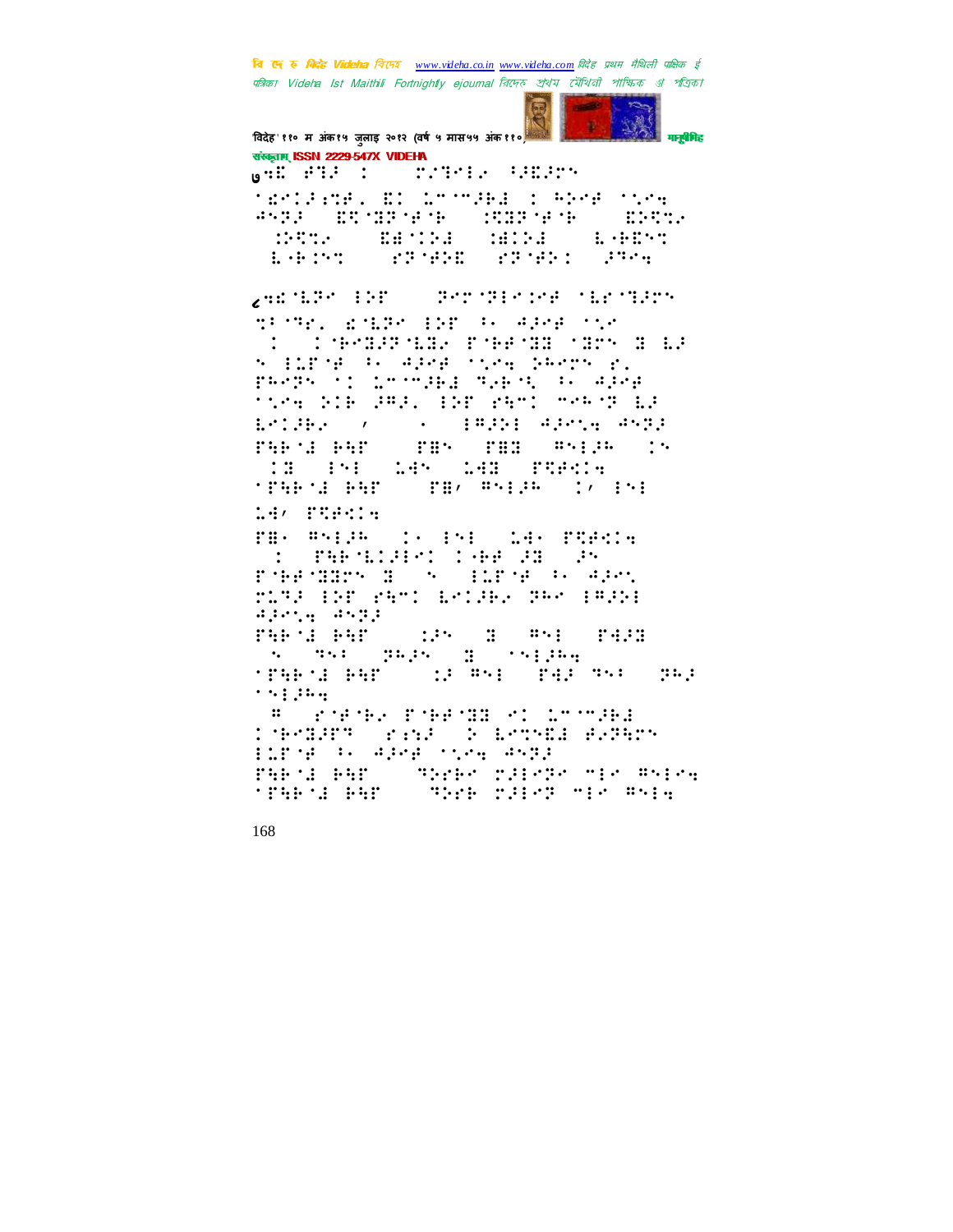

संस्कृतम् ISSN 2229-547X VIDEHA A LEMBER 1987 MET SPACE PLP 9 St. Adept they aspl THE 12 PAT a provincia de la provincia de la contrada de la contrada de la contrada de la contrada de la contrada de la c  $\mathbf{H}^{\frac{1}{2}}\left( \mathbf{F}_{\mathbf{F}}\right) =\mathbf{F}_{\mathbf{F}}\left( \mathbf{F}_{\mathbf{F}}\right)$ **TERMS RED SERVICE SERVICE**  $\mathfrak{m}$  :  $\mathfrak{m}$  :  $\mathfrak{m}$  :  $\mathfrak{m}$ E THERE MEDICAL  $\ddot{\cdot}$  $\mathcal{L}$ FIR REDN ELEME (P. APAR MONE ANTE **PART AREA**  $1.4321$  $\cdot$  :  $\cdot$  : ter in Samster Well **THE LERGE**  $\mathcal{L} = \{ \mathcal{L} \mathcal{L} \mathcal{L} \mathcal{L} \mathcal{L} \mathcal{L} \mathcal{L} \mathcal{L} \mathcal{L} \mathcal{L} \mathcal{L} \mathcal{L} \mathcal{L} \mathcal{L} \mathcal{L} \mathcal{L} \mathcal{L} \mathcal{L} \mathcal{L} \mathcal{L} \mathcal{L} \mathcal{L} \mathcal{L} \mathcal{L} \mathcal{L} \mathcal{L} \mathcal{L} \mathcal{L} \mathcal{L} \mathcal{L} \mathcal{L} \mathcal{L} \mathcal{L} \mathcal{L} \mathcal{L} \$  $\mathcal{L}^{\text{L}}(\mathcal{U},\mathcal{U})=\mathcal{U}^{\text{L}}(\mathcal{U})$ tro (Prepro Alema)  $\frac{1}{2}$  , in the distribution of the state of the  $\frac{1}{2}$  , and  $\frac{1}{2}$  , and  $\frac{1}{2}$  , and  $\frac{1}{2}$  , and  $\frac{1}{2}$  , and  $\frac{1}{2}$  , and  $\frac{1}{2}$  , and  $\frac{1}{2}$  , and  $\frac{1}{2}$  , and  $\frac{1}{2}$  , and  $\frac{1}{2}$ FARMERY STORY CRIPMA (Alal) Tega Tyak. (\*)<br>1846: Berlin (1957) 1919-1914.  $m_{11}$ ,  $m_{12}$ ,  $m_{13}$ ,  $m_{14}$ 

 $\epsilon$  and the contribution of  $\epsilon$ -:::: ::::

role rolled office annual nacional mere are me area cieva in la scavalle 2 12 rojanom vlad 1986 beg ting problems as well provided to EP SPORTS AL ASPECE POEP DOPEN B. **NIE KOLZY FOLIZIERSENE BENDETER** 383. 358 4388 1584 4593 - 598 orașe rași (1946)<br>Orae rașe (1951) 1915  $\mathbb{R}^{n}$  $22.44$ rand (rade) ages roga as no pagg ring a permitima part and chem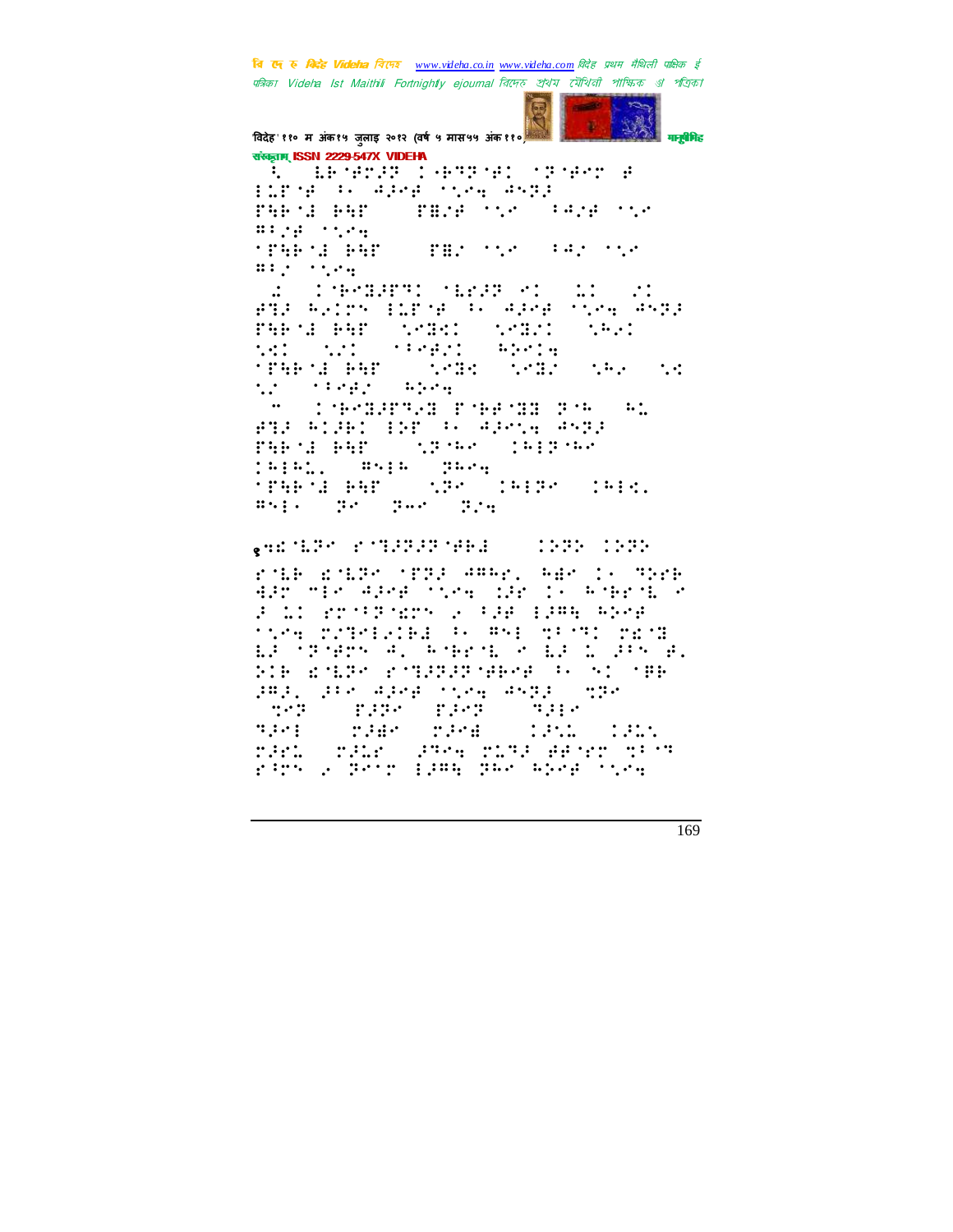

विदेह' ११० म अंक१५ जुलाइ २०१२ (वर्ष ५ मास५५ अंक११०) संस्कृतम् ISSN 2229-547X VIDEHA

**SETTEIN FOUT PEARTHILY**  $\mathcal{A} \sim \mathcal{B} \mathcal{A}$  . runguar des les 42 rich sise.

a di secondo di Santa Carattara di Santa Carattara di Santa Carattara di Santa Carattara di Santa Carattara di

**BOOK PRINTING BOOK** Hrther Ben bed the CB1 45 glating Spages of Changed per exce tice riff rariver (ABS) about PROFINED WAS ARRESTED FOR THE STATE OF THE STATE OF THE STATE OF THE STATE OF THE STATE OF THE STATE OF THE ST rans Albert Penna (si Alse Stea SAR PERSON FRONTRER FOOTBEAR transported with the state of the state **TRIPLE REPORTERS RESEARCH TOOK** MAR L'ARIBA KOMPANY P'BADARI (MI **MARINE REAL PROPERTY CARD CARD REPAR** THE RHE SAME PORTHER PRINTS TROLL PROTECTARY POST TEACHER TO BE PHOROGRAP PROPERTY PRYMOUTH ERSE EXPORED INFORMED MONETER CR rodos (med rismas arse psop edi BITSIS THROBAN, PARK PRESENTER Replied about Leftmark related med **TORY OF STORY STORY TOGET** THERE TEMPNIN, HERE rading, repeat har exp. pre pa: FRANCHABORY ENCRY PRABE BRE SIBBEARD ROBER TSE TSE SAME FIR rred (British red bryshed rt **TLENHAM BRACHERS** ging the fri ring: real time reports **BOOKS TO BE SERVED THE** 1980 STAN AN VEIBIO (STORT SOUTH) NAT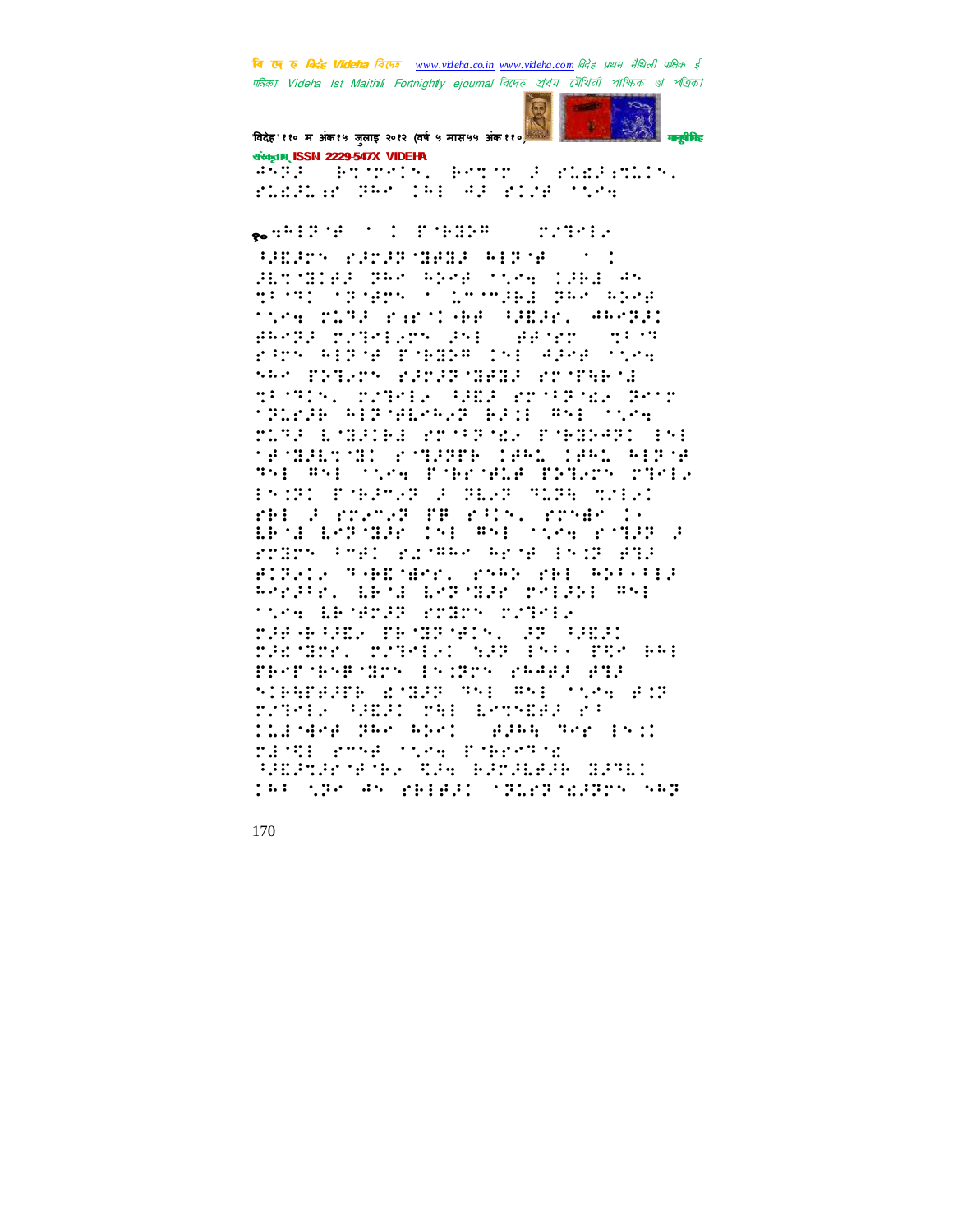**Section** 

विदेह' ११० म अंक१५ जुलाइ २०१२ (वर्ष ५ मास५५ अंक११०) मानुबेमिह संस्कृतम् ISSN 2229-547X VIDEHA through the cost of the cost of the AN HERI ESTNERE NR.ATN FRO APNA **WEBSTART CHARTERS ENGINEER** ESSENTE PRESERVE ENTRETT Portage of gas comerciales recommendation Perscher Scheie in:Poste ga shi di mi buariy kamrejdi. Ejaanya TABY, An EBR AGAN BENENBERG Premier one and admonistrative ERGENSY PORT AND CONFERENT  $\frac{1}{2}$  :  $\frac{1}{2}$  :  $\frac{1}{2}$  :  $\frac{1}{2}$  :  $\frac{1}{2}$  $\ddots$  : :: HAME.  $410 - 610$  $49018$  $\begin{picture}(150,10) \put(0,0){\vector(1,0){10}} \put(10,0){\vector(1,0){10}} \put(10,0){\vector(1,0){10}} \put(10,0){\vector(1,0){10}} \put(10,0){\vector(1,0){10}} \put(10,0){\vector(1,0){10}} \put(10,0){\vector(1,0){10}} \put(10,0){\vector(1,0){10}} \put(10,0){\vector(1,0){10}} \put(10,0){\vector(1,0){10}} \put(10,0){\vector(1,0){10}} \put(10,0){\vector($ 4873 4833 473  $\begin{aligned} \mathbf{d}^{\mathcal{A}}\mathbf{v}_{\mathbf{u}}^{\mathcal{A}}\mathbf{f}_{\mathbf{u}}^{\mathcal{A}}&=\mathbf{d}^{\mathcal{A}}\mathbf{v}_{\mathbf{u}}^{\mathcal{A}}\mathbf{f}_{\mathbf{u}}^{\mathcal{A}}\mathbf{f}_{\mathbf{u}}^{\mathcal{A}}\end{aligned}$ POTTER LISTENTO PRESS PORTHOL  $\mathcal{L}$  and  $\mathcal{L}$  and  $\mathcal{L}$  and  $\mathcal{L}$  and  $\mathcal{L}$  and  $\mathcal{L}$  and  $\mathcal{L}$  and  $\mathcal{L}$  and  $\mathcal{L}$  and  $\mathcal{L}$  and  $\mathcal{L}$  and  $\mathcal{L}$  and  $\mathcal{L}$  and  $\mathcal{L}$  and  $\mathcal{L}$  and  $\mathcal{L}$  and  $\mathcal{L}$  and . POSPODE PROTECTO PAR EMINIMUM STRANE AND CONTROL  $\mathbf{H}$ **BSE EP IN BSEW AP BRE TOM ( 422**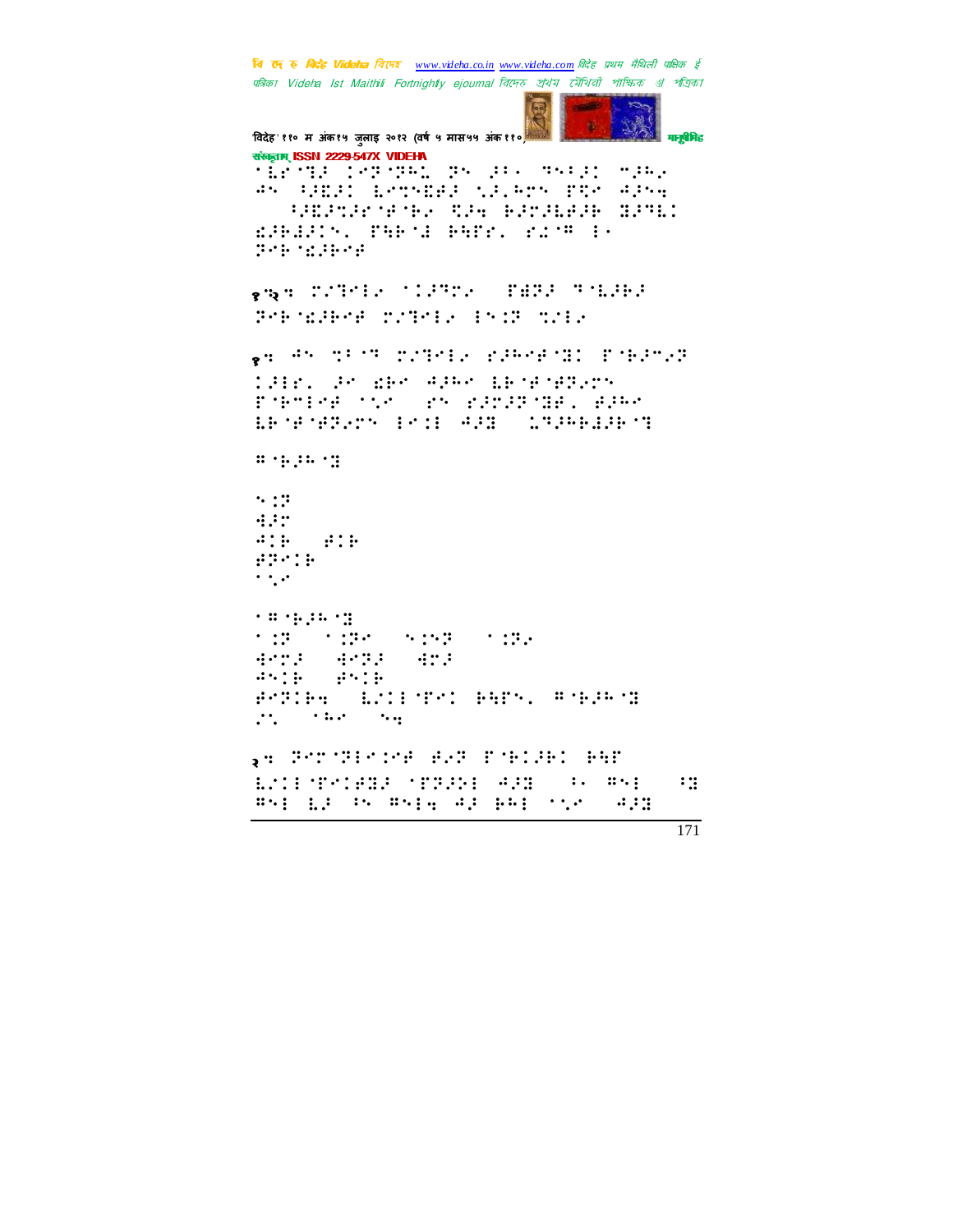**बि एक रु** *किन्हे Videha विए***नर** www.videha.co.in www.videha.com विदेह प्रथम मैथिली पाक्षिक ई पत्रिका Videha Ist Maithili Fortnightly ejournal तिरमरु প্রথম মৌথিনী পাক্ষিক ্যা পত্রিকা



ES THE WAISH ES THA WAISHA

BA PORPOR TOROLO SPORT ENERGY rigger (P) from AGB ride tir STR *TRIPS AS TRIPSDAY* 

ge siz fil sez ffil bri All Ad. FORMAL CONSTRUCTION STORY <u> Loomini Aligi Ale dhis Machin</u> tici (Bi tel del denista

WHO CONTRIGATOR PROVIDED AND CONTROL AREA BARN PARTIE AND STATE STATE 528 128 232 3284

같이 뒤가 가지도 어디라고 나 그만 그만 느냐니? 그거 ELEMENTER VARAPMEEL MARGAREMENTEN ITA PROPOSI TYO APP OSAGARY PYP **TILL I THREE STATE** 

**WHICH IS A SET AND A SHOW IS A SEA** PORPHE CLIPPERS ATOMA PRODUCE. **Communication** \*\*\*\*\*\*\*\*\*\*\*\*\*\*\*\*\*\*\*\*\*\*\*\*\*\*\*\* ESPERENCE/LIPPIC PHENICSNO LE SEA **POST ANN NHA (AND LEADS)** (HIGH EP (SPER ) 423 EP 425 SPERSON

ga information to positive and vow ROBERT ROBERT BERTHDART ON THE BEER 172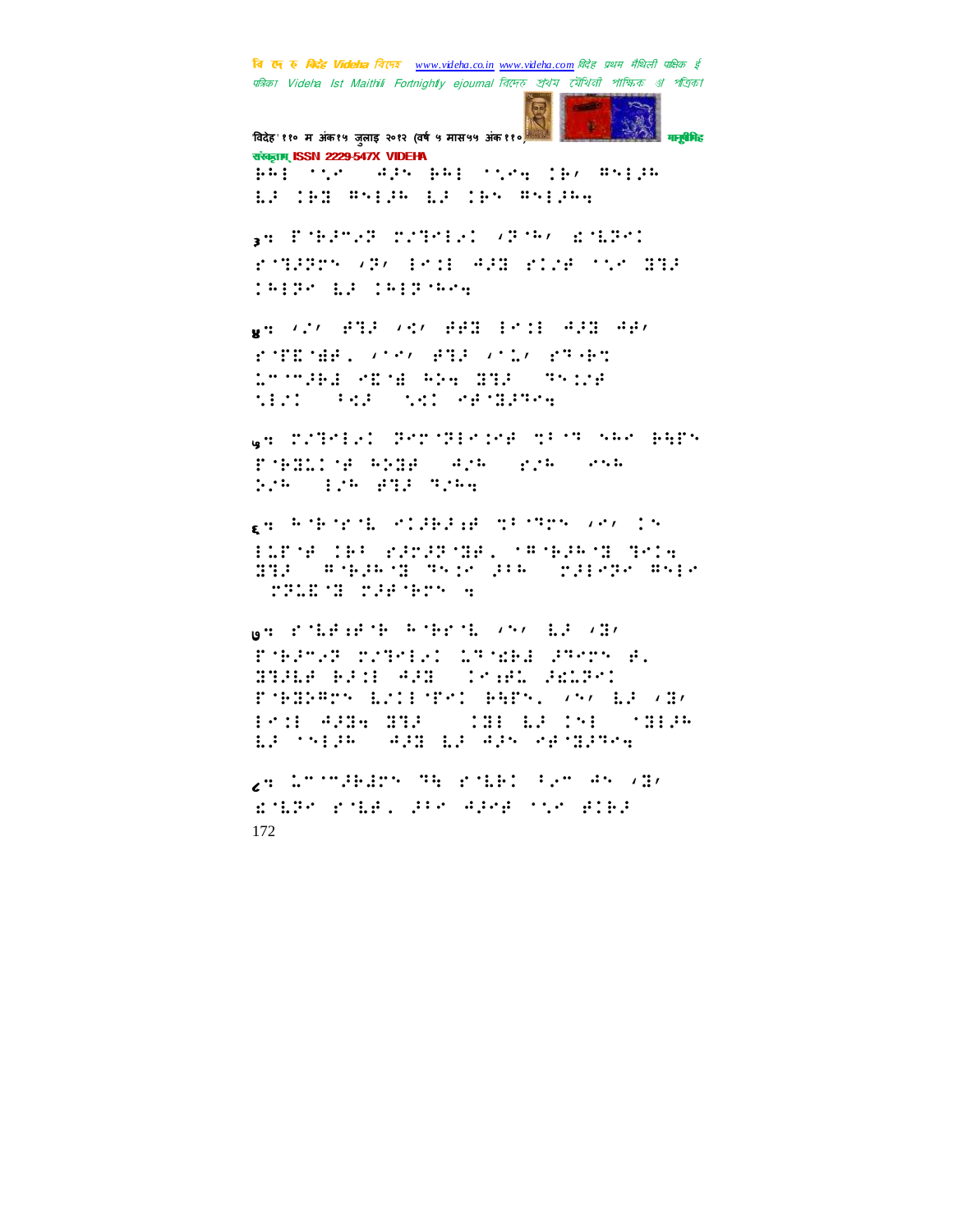विदेह' ११० म अंक१५ जुलाइ २०१२ (वर्ष ५ मास५५ अंक११० मानुबैमिह संस्कृतम् ISSN 2229-547X VIDEHA **SHIP, 751** PARTY POTER ESTECTION  $\mathbf{L}$ 

**ANA NY SO MANY BAR AND AND AND ARRIVE AND ARRIVE AND ARRIVE AND ARRIVE AND ARRIVE AND ARRIVE AND ARRIVE AND ARRIVE AND ARRIVE AND** 

en dagugaret den Antalen den Berger HARRY WORLD FOR THE RESERVE rower BiB (1976) (1986) (2069966) EF TILL (TREE) CREEPORE

**SAN ISBN 1888-1987-1988-1988-1988** # HART WARRING WARE WARN. **APROVE ATMACT STREET**  $4.331$ FROM PORT TO SAID BOILEY BHP (1987) BRIE AR FILM TOME

een PREMILIERT IMPREPENTENT VIEW EF (15) 'ESHR EMISTED BARS, 18201 AF PICA TORE HHS - TROP IN LE  $\mathcal{V}(\mathcal{V}) = \mathcal{V}(\mathcal{V}) \mathcal{V}(\mathcal{V})$ 

 $\frac{1}{22}$  = 2.5,8 (3.5,8 ) 3781 (2.713925 )231 HA SPRING POI ANN

 $\frac{1}{32}$  and the theory is the second to the second theory in the second second terms of the second second terms of the second second second second second second second second second second second second second second s **191208 988 1811 408 1810 1000** FILMENT TETTE VIA  $\mathbf{u} \cdot \mathbf{v} = \mathbf{u} \cdot \mathbf{v}$ **VALUE AND POSTMERS PRIDER RICH**  $\cdots$  $\frac{1}{2}$   $\frac{1}{2}$   $\frac{1}{2}$   $\frac{1}{2}$   $\frac{1}{2}$   $\frac{1}{2}$   $\frac{1}{2}$   $\frac{1}{2}$   $\frac{1}{2}$   $\frac{1}{2}$   $\frac{1}{2}$   $\frac{1}{2}$   $\frac{1}{2}$   $\frac{1}{2}$   $\frac{1}{2}$   $\frac{1}{2}$   $\frac{1}{2}$   $\frac{1}{2}$   $\frac{1}{2}$   $\frac{1}{2}$   $\frac{1}{2}$   $\frac{1}{2}$   $\mathcal{L}^{\mathcal{A}}\left( \mathcal{A}^{\mathcal{A}}\right) =\mathcal{L}^{\mathcal{A}}\left( \mathcal{A}^{\mathcal{A}}\right) =\mathcal{L}^{\mathcal{A}}\left( \mathcal{A}^{\mathcal{A}}\right) =\mathcal{L}^{\mathcal{A}}\left( \mathcal{A}^{\mathcal{A}}\right) =\mathcal{L}^{\mathcal{A}}\left( \mathcal{A}^{\mathcal{A}}\right) =\mathcal{L}^{\mathcal{A}}\left( \mathcal{A}^{\mathcal{A}}\right) =\mathcal{L}^{\mathcal{A}}\left( \mathcal{A}$ time three man field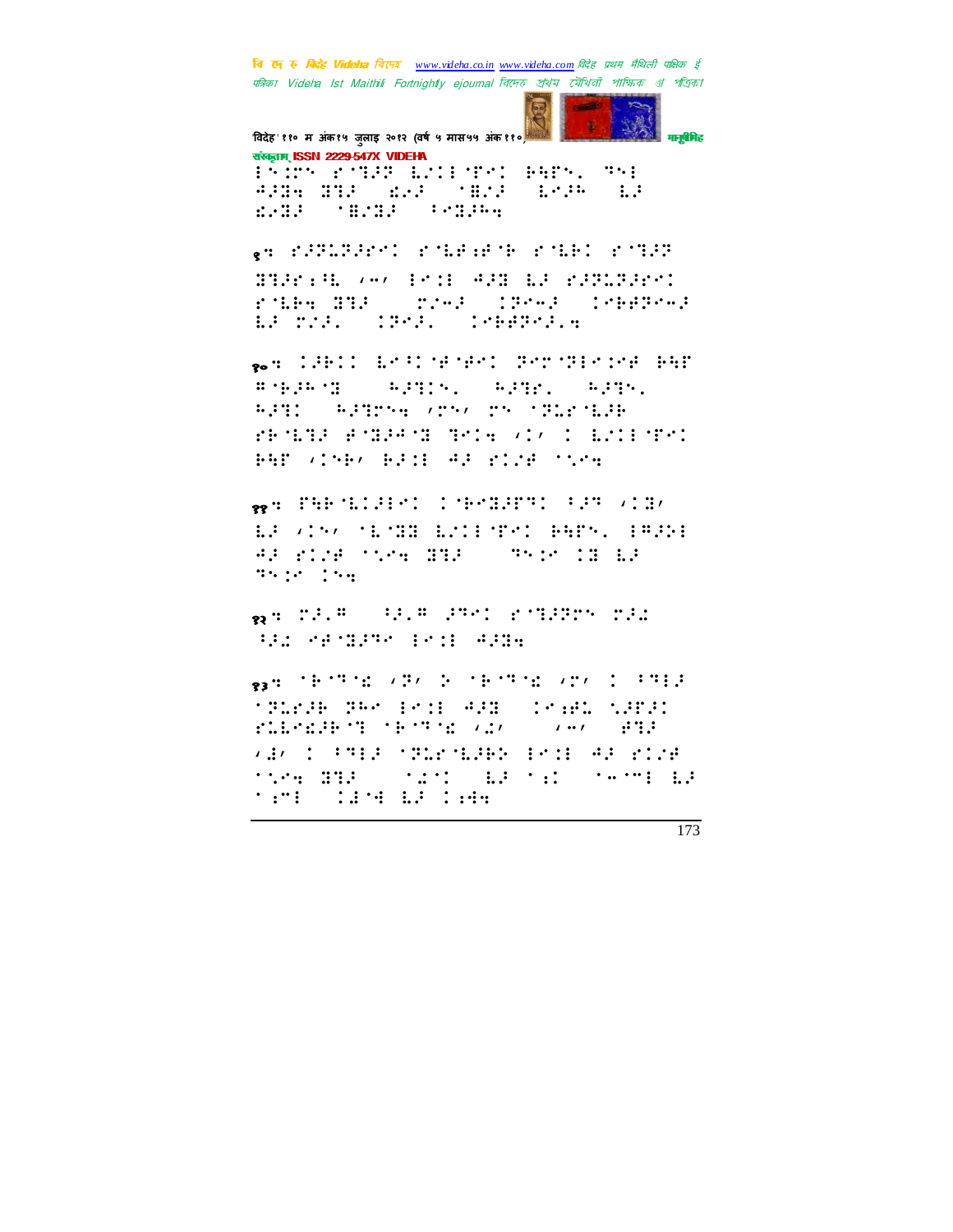

विदेह' ११० म अंक१५ जुलाइ २०१२ (वर्ष ५ मास५५ अंक११० संस्कृतम् ISSN 2229-547X VIDEHA

ws Him means Sendel HADE APE **IMAGE RESIDENT PARTIES IN THE READY INE APRA REAL STREEPS INSTAL TORONTON** 

<sub>eg</sub>s ri ni (281 meter siern ref.) **1011 422 441 / 260 242119** ERSINAL ANAL ARSI BRID ASE (200 WE TELM

gen (PLP.Profilm, Scripture) on Miles EMINE COMPARED FRANK MUSICAL rlingsburgen rrad abni rafubarb **TELEN PRES TRANSVILLAGE** 188 AP FILM STRA STP (AR) 158  $1.3131 - 0.0119$ 

gon Phill Lord Parad. The Princip 131 4334

gen strong and search and all all all Adeptify Alter 1, The Add 1, Barg

gen for and her normal bought of 288 18311 8326

be 'f Thingser Herry Bli Ages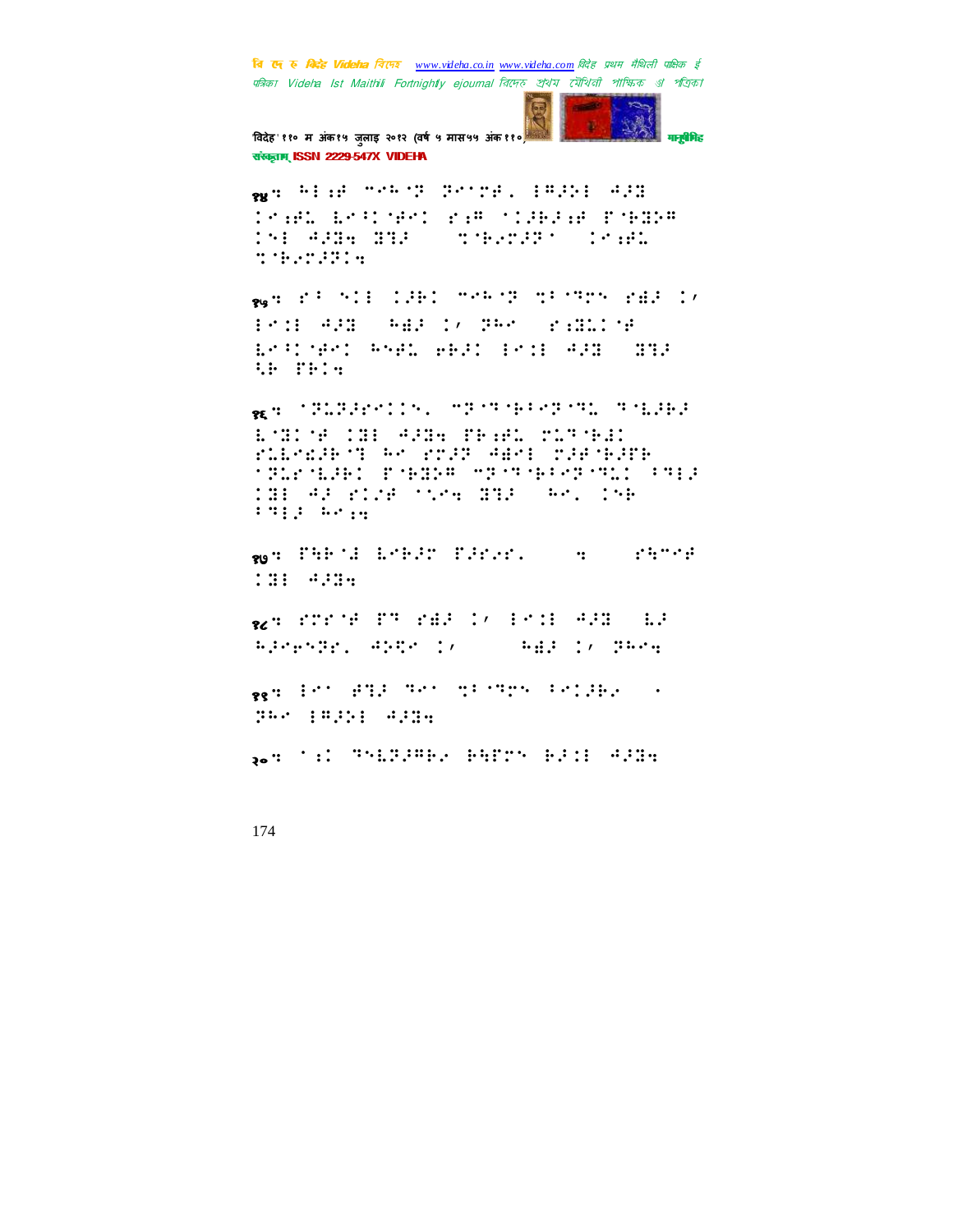F.P. 121-151 gaga londha dekaran 1998an 199 **BAP #983893 SPAR P I LOOMSBEEN SPLEEN AVAILAB ANG PARTITION CONTROLLS** Looperant Alt officiant rad (2) FEIN B. LTOWER THE ONT 19973 FJAR ABSTA AJHETH TTS ALA AJHILI. ETA TARAGEK 2 MENE KTA MELEK. rdes Poul, crist double ideo ()<br>Thomas represence in the Eerop rantee All, rank Loomers (ni APPE TO ANTE LETER (THE B **MINING PORTER A ACAL COOPERA ANGE** the F B R AND, SHE FANA F ARMS  $f: P: P: P$ #852 Loombre Abrelove & Midriers L Distribution of Distribution 2010 Loomsed A graph apertoning

संस्कृतम् ISSN 2229-547X VIDEHA senioni potenti parl'energia :3:35: 4324 43 2 348 33: 558 BREAGAN SLEE ROLES CONFIDENTIALS THE PART OF STATE AND THE POINT AND PDC & LP Windows LOBOR 1941 (PDB)

**HOLEYFEN APPROACHED TO THE SERVICE** 

HALLE SALMAR CLEAR OF THE WAY STRIPE

, STORY STREET PROPERTY

मानुबैमिह

175

वि एक रु मिनेह Videha विएक www.videha.co.in www.videha.com विदेह प्रथम मैथिली पाक्षिक ई पत्रिका Videha Ist Maithili Fortnightly ejournal রিদেহ প্রথম মৌথিনী পাক্ষিক গ্র পত্রিকা

विदेह' ११० म अंक१५ जुलाइ २०१२ (वर्ष ५ मास५५ अंक११०)

 $\cdots$ 

38/06/195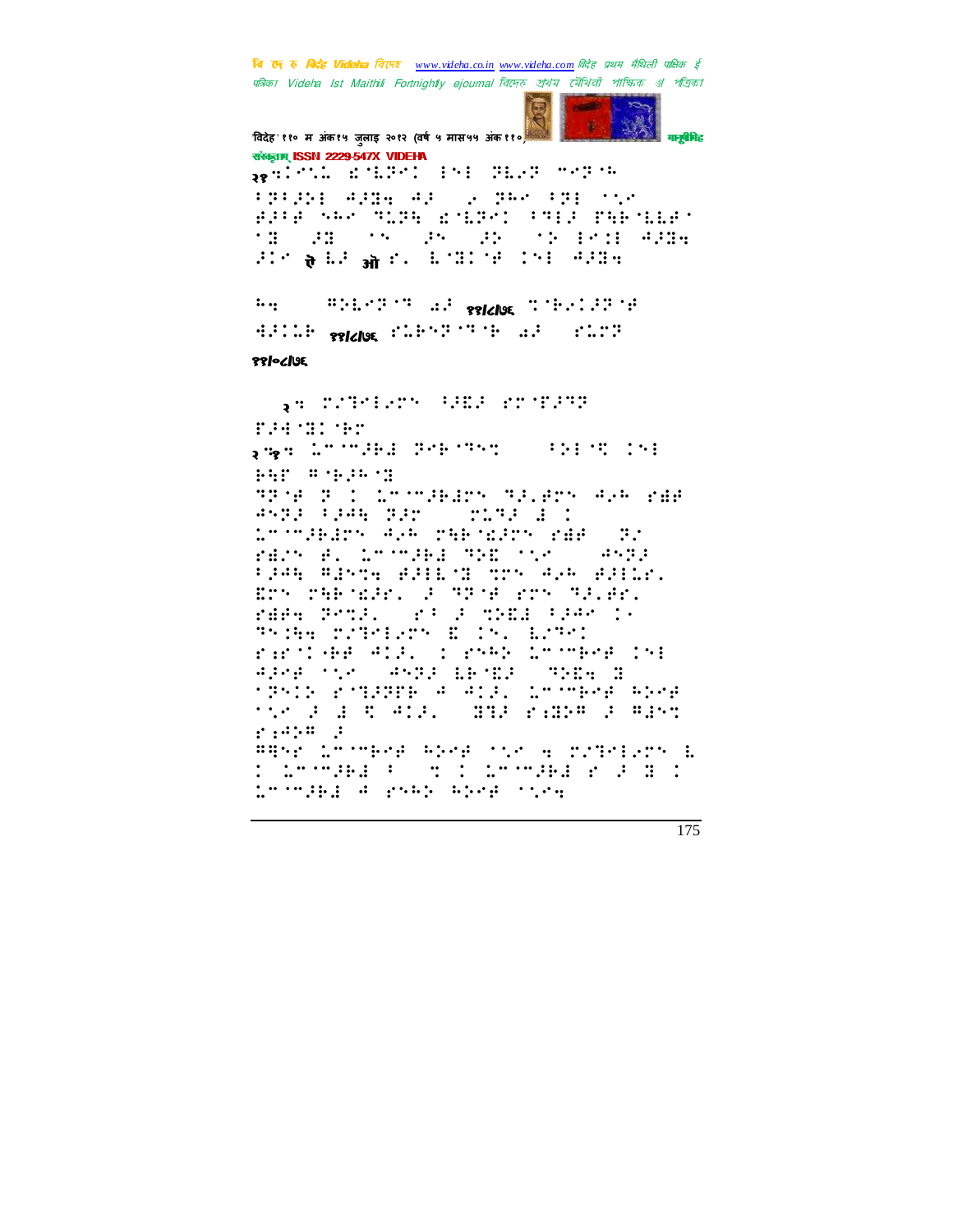

विदेह' ११० म अंक१५ जुलाइ २०१२ (वर्ष ५ मास५५ अंक११०) संस्कृतम् ISSN 2229-547X VIDEHA

program the size association statement parps (1941) Adrie thr (1961) THISPHERY F TETRIBUS ROBERT C **THE PROPY ECOLD ARGE 2 FRAID** #5121 miRea 12Bd #5 Reporters 51B THING LOOPED REAR TO PAIR B. PROPRIADOR STRAINTE PORT PORT aper sin - an deproduced din: 1961 Ar es Sie Loodel Gymneid **Hiff:** 1. PHI New  $\mathcal{L}(\mathcal{L}^{\text{max}}_{\mathcal{L}^{\text{max}}_{\mathcal{L}^{\text{max}}_{\mathcal{L}^{\text{max}}_{\mathcal{L}^{\text{max}}_{\mathcal{L}^{\text{max}}_{\mathcal{L}^{\text{max}}_{\mathcal{L}^{\text{max}}_{\mathcal{L}^{\text{max}}_{\mathcal{L}^{\text{max}}_{\mathcal{L}^{\text{max}}_{\mathcal{L}^{\text{max}}_{\mathcal{L}^{\text{max}}_{\mathcal{L}^{\text{max}}_{\mathcal{L}^{\text{max}}_{\mathcal{L}^{\text{max}}_{\mathcal{L}$ MP CACK TO LOWED AMMPRE PRISHE PAIL SOME IMPORT ਰੇਸ਼ ਹਿੱਸਾ ਕਿ ਕਿਹਾ ਕਿ ਕਿਹਾ ਕਿ ਇਹ ਸਾਰੇ ਹਨ।<br>ਸ਼ਾਮਸ਼ ਕਰਕਾਰਕ ਕਰਦੇਸ਼ ਨਾਮਨ ਨਕਕਾਰ ਕਰਨ ਕਿ ਕ Portion of the Children September 20 FIR PRIM FORESCH 2 LOOPPER IN Alexandre Andla Andre Bennemark Looperful Francis Shirter (1981-1989) D PARP (RITCH PLAS ANDC 151 dsings (durche lice) en den n<br>epopolog (bilge) i e. A (durchen) ring in what the Aspea dite steep MEMPI GMOMPHEI EMBEGBP PROTHECONO ning ay ang prangalal nanapi saha NA SERIE PLEPIA (PAINN) PANE **STEPHONE ESPIRITHENCY** richter and direktor zahr arabe<br>Bilog go da ga bayang PARTNERS AND POST PARTNERS First Loomsey Adept only to Folk deeps a tik It all planning music bronge REAR TO THE RMB STORE IS FOREIGN the mobile and conducts of profession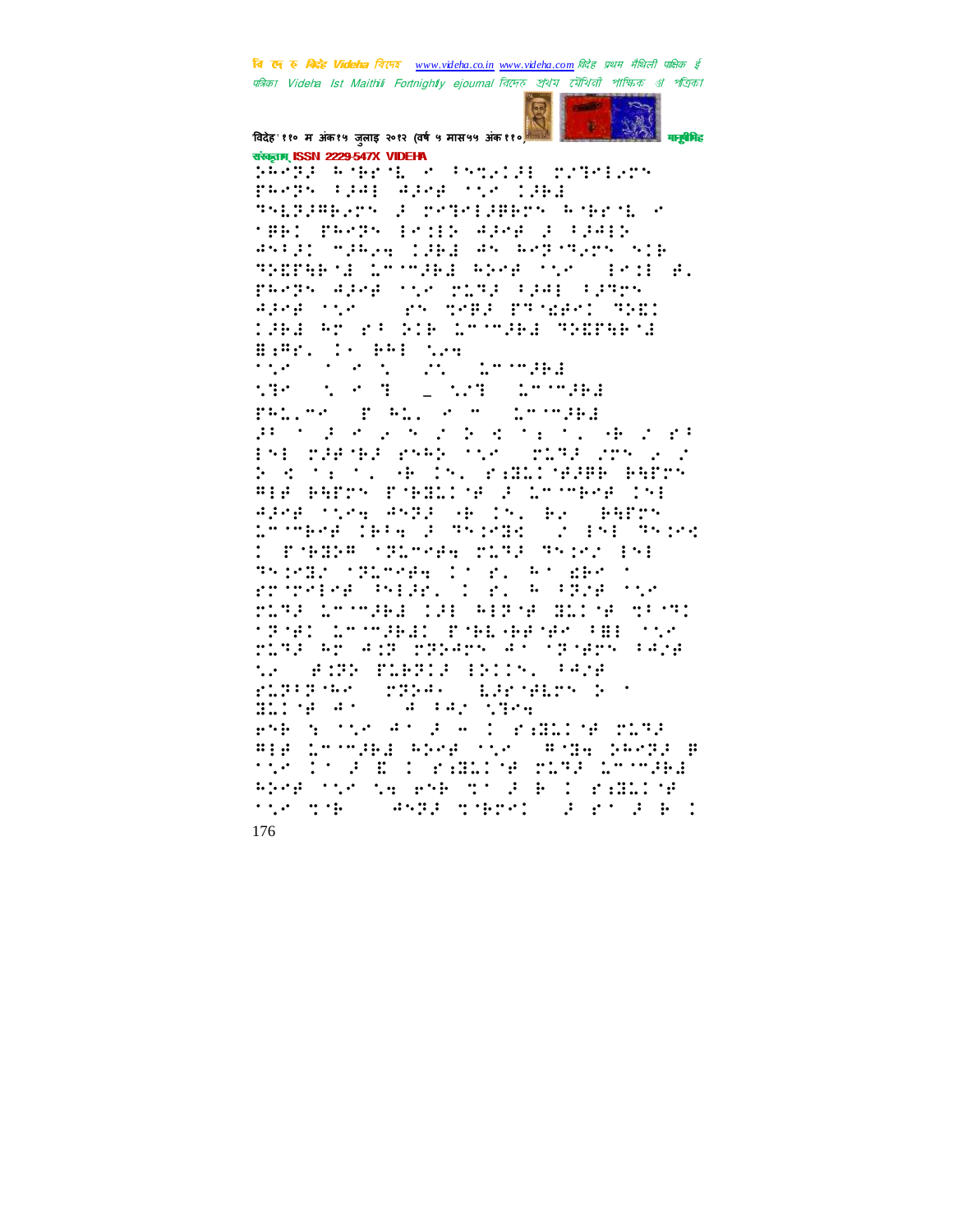**START** 

```
विदेह' ११० म अंक१५ जुलाइ २०१२ (वर्ष ५ मास५५ अंक११०)
                                             मानुबैमिह
संस्कृतम् ISSN 2229-547X VIDEHA
ridicte the resource that the most
154\pm 4\pm 5\pm 0do colegio <sub>an</sub>gegia (elecio degreso les cilecio
                 \dddot{\bullet}\mathbf{u} = \mathbf{u}\cdotsMIPS NOT PRESS
                                        ∵⊪
                               \mathbf{r}PARTE TRACK PARTICULAR PORT AL<br>19 ANN 194 205 PL PS PART PART
Problem (Proprietischer Schausen auf
POR YEAR IS TOTAL STORE HAT EACH POR
\begin{tabular}{ll} \bf 0.43 & \bf 1.42 & \bf 0.732 \\ \end{tabular}thes class of electric group offic
Problem war adapt Practike betight til
rias telelary bell realise the
\dotsBRZ DURA BIZY (COSTABLE BIZ) Y 3<br>DURA ISBN 1983-885-9-882-05-3857
PORTREE PORT (2002) PS INTERNATION
raksiya telah sebagai ke bika
FLAINE THE 1991 AN BLABLA SEMARE
F CAPPER CRPE PAPART PPRACHER
THE TEST PROP
MEAS NEW TROTHER ASSEMBLY PRESSURE
TERMINE SEARCH
              trendid radore
randen av Salar
1.941\ddot{\phantom{1}} :
      \ddot{\phantom{a}}1.94isk pjesmar store ar 164
PROBE IS FIREDER
<u>SPARI A PAPRO IMIMARA PAR IS</u>
Bir is rubb
```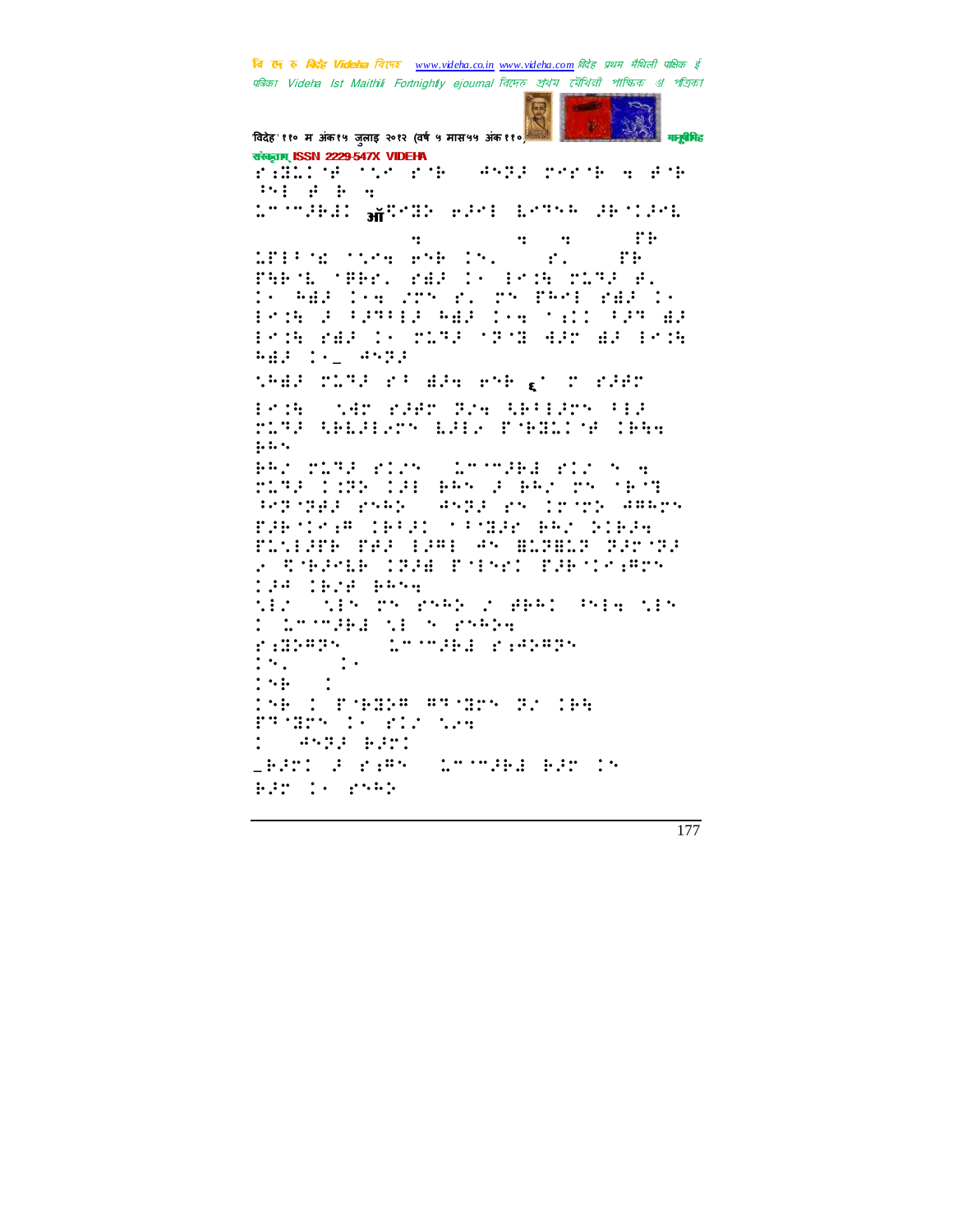

विदेह' ११० म अंक१५ जुलाइ २०१२ (वर्ष ५ मास५५ अंक११०) संस्कृतम् ISSN 2229-547X VIDEHA f. f. hemiti Province Part Construct **TELEMBRY LAB WHO PARRE ANGE MARINE MEMPERED TEM BAG MESTARIAR MESS (PAI ALBI 255)** <u>S<sup>A</sup>rmaed Abre</u> (125 - 4592 ears) de enging dige and a Bairtín. Loomska kar is okar in rhen 4 15. ASTA BATIS, PSI RETURN 15 BR IR TBRID TR TBRID. 1 ANDER BENIT AND ARDENEI (18)  $\mathbb{R}^n$  is a set of  $\mathbb{R}^n$ **1: BBT 1: BBT1** li angl al ci'ni megeng ce 'ag  $\mathbb{R}$ : SPECTRED IN STREET BACK THAT  $\mathbf{r}$ .  $\mathbf{C}$  $\mathbb{R}^2$  :  $\mathbb{R}^2$  :  $\mathbb{R}^2$  :  $\mathbb{R}^2$  $\mathbf{r}$ .  $\mathbf{P}$  $\ddot{\cdot}$ THE TOT PIE FIELD WELLING IN THE MEMPAL PORTLINE POSSIBLE  $4572 - 15 - 1611$  $\mathbb{E} \left\{ \mathbb{E} \left[ \mathbb{E} \left[ \mathbb{E} \left[ \mathbb{E} \left[ \mathbb{E} \left[ \mathbb{E} \left[ \mathbb{E} \left[ \mathbb{E} \left[ \mathbb{E} \left[ \mathbb{E} \left[ \mathbb{E} \left[ \mathbb{E} \left[ \mathbb{E} \left[ \mathbb{E} \left[ \mathbb{E} \left[ \mathbb{E} \left[ \mathbb{E} \left[ \mathbb{E} \left[ \mathbb{E} \left[ \mathbb{E} \left[ \mathbb{E} \left[ \mathbb{E} \left[ \mathbb{E} \left[ \mathbb$ **SIP FORDS SERIORS**  $\mathbb{P}^{n+1}=\mathbb{P}^{n+1}=\mathbb{P}^{n}=\mathbb{P}^{n}=\mathbb{P}^{n}=\mathbb{P}^{n}=\mathbb{P}^{n}=\mathbb{P}^{n}$  $\mathbb{R}^n$  : *CARD LETTHE FAIR CO*  $\mathbb{R}^n$ FOR NORTH COMPANY ROLL AND POSSIBLE CONTROLLERS CORPORATION OF SALE APPROXIMATION 435 SARA MIRTH AST TAB: rancess: cess treats and reco chinaka a biba ya Tabibeliko ko CARE PRESEntiment Arager, room.

Br a ring redicement redicer Br a

**BADYAMPAD BADYAMBAD BA**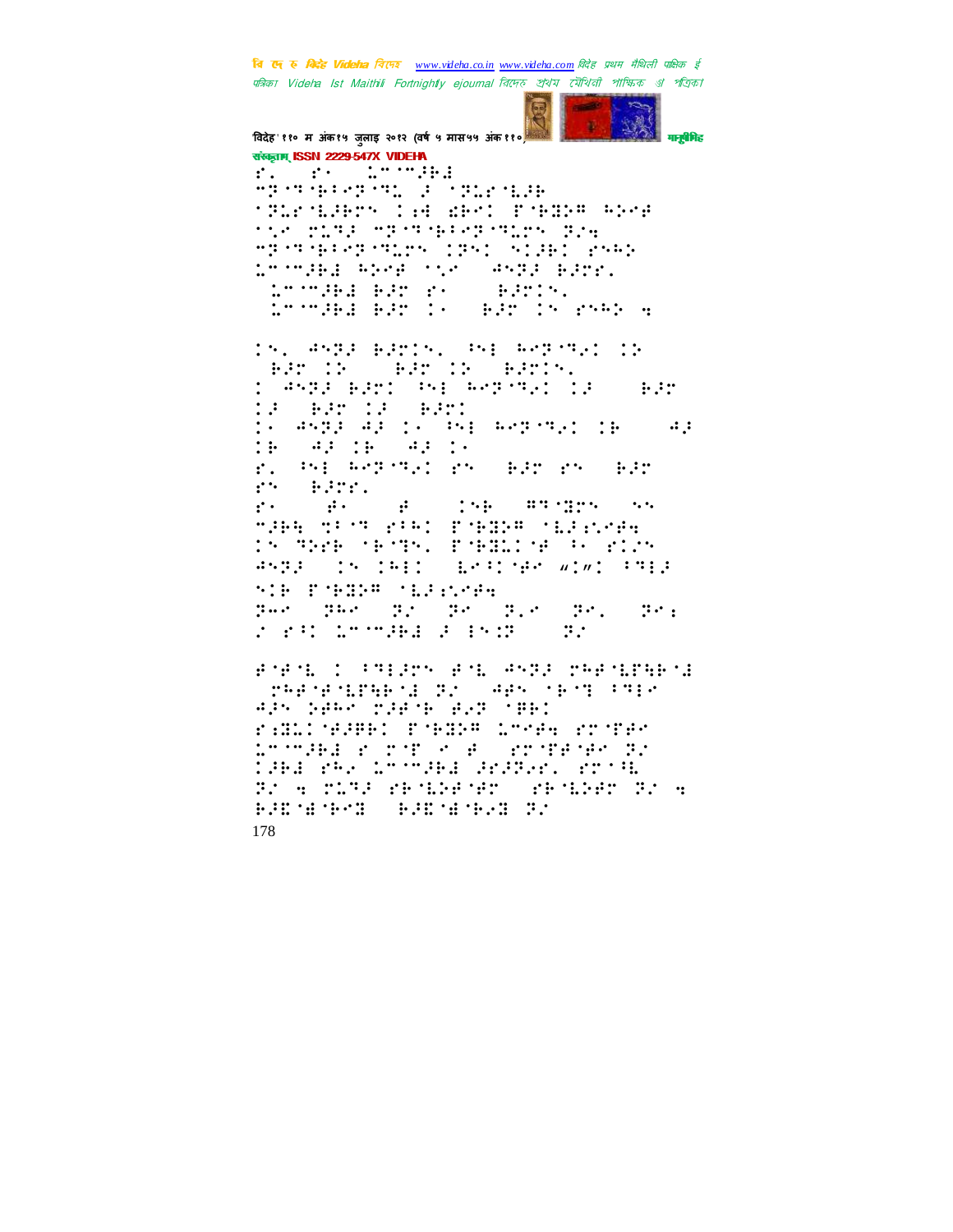**CONTRACT** 

```
विदेह' ११० म अंक१५ जुलाइ २०१२ (वर्ष ५ मास५५ अंक ११०) मानुसीरी मानुसीरीहरू
संस्कृताम् ISSN 2229-547X VIDEHA
\#10 \#11 \#11 \#11 \#10FRAME ' FRAME ' FRAME ESE
TRACY TRANS OF THE THERMET
'⢵⣁0!'⢵⣁#!!
                         ANS TO PERMIT 2012 12:00 PERMIT 2012
⢵0!⢵⢳!
⢵⢳0!!
PRANE PRESSURE
ANIN, Press,
F. WHEEL
Shings (September 1988)
\overline{+} The main \overline{+} \overline{+} \overline{+} \overline{+} \overline{+} \overline{+} \overline{+} \overline{+} \overline{+} \overline{+} \overline{+} \overline{+} \overline{+} \overline{+} \overline{+} \overline{+} \overline{+} \overline{+} \overline{+} \overline{+} \overline{+} \overline{+} \overline{+trine<br>Sil
\mathcal{A}⢾Z0!⢾#Z0!
\mathbb{R}^nZwr ZPW Z.r Zr. Zr. Z
"⣊Z"0!"⣊⣐"!
7.57⣋⢴!)⣔⢵⢷⢼⢵*!!
^{\prime\prime} ) ^{\prime\prime} ( ^{\prime\prime} ) ^{\prime\prime} ( ^{\prime\prime} ) ^{\prime\prime} ( ^{\prime\prime} ) ^{\prime\prime} ( ^{\prime\prime} ) ^{\prime\prime} ( ^{\prime\prime} ) ^{\prime\prime} ( ^{\prime\prime} ) ^{\prime\prime} ( ^{\prime\prime} ) ^{\prime\prime} ( ^{\prime\prime} ) ^{\prime\prime} ( ^{\prime\prime} ) ^{\prime\prime} ( ^)⢻⢼!⢹⣓⣎!⢽#⣒*!
PHIN. THAPPIN.
⢳⢳⢴⣐0!⢳⢴⣐!
2^{\frac{1}{2}}. 2^{\frac{1}{2}}\mathbf{r} : \mathbf{r} : \mathbf{r} : \mathbf{r} : \mathbf{r} : \mathbf{r} : \mathbf{r} : \mathbf{r} : \mathbf{r} : \mathbf{r}\mathbb{R}^2. \mathbb{R}^2⢻'.!7⢼⢾!
75.23 . That
7ïaid: rhaid: Fiaibi, rhaibi,
HIBJ HE INT PP
⢼.!⢼!!
```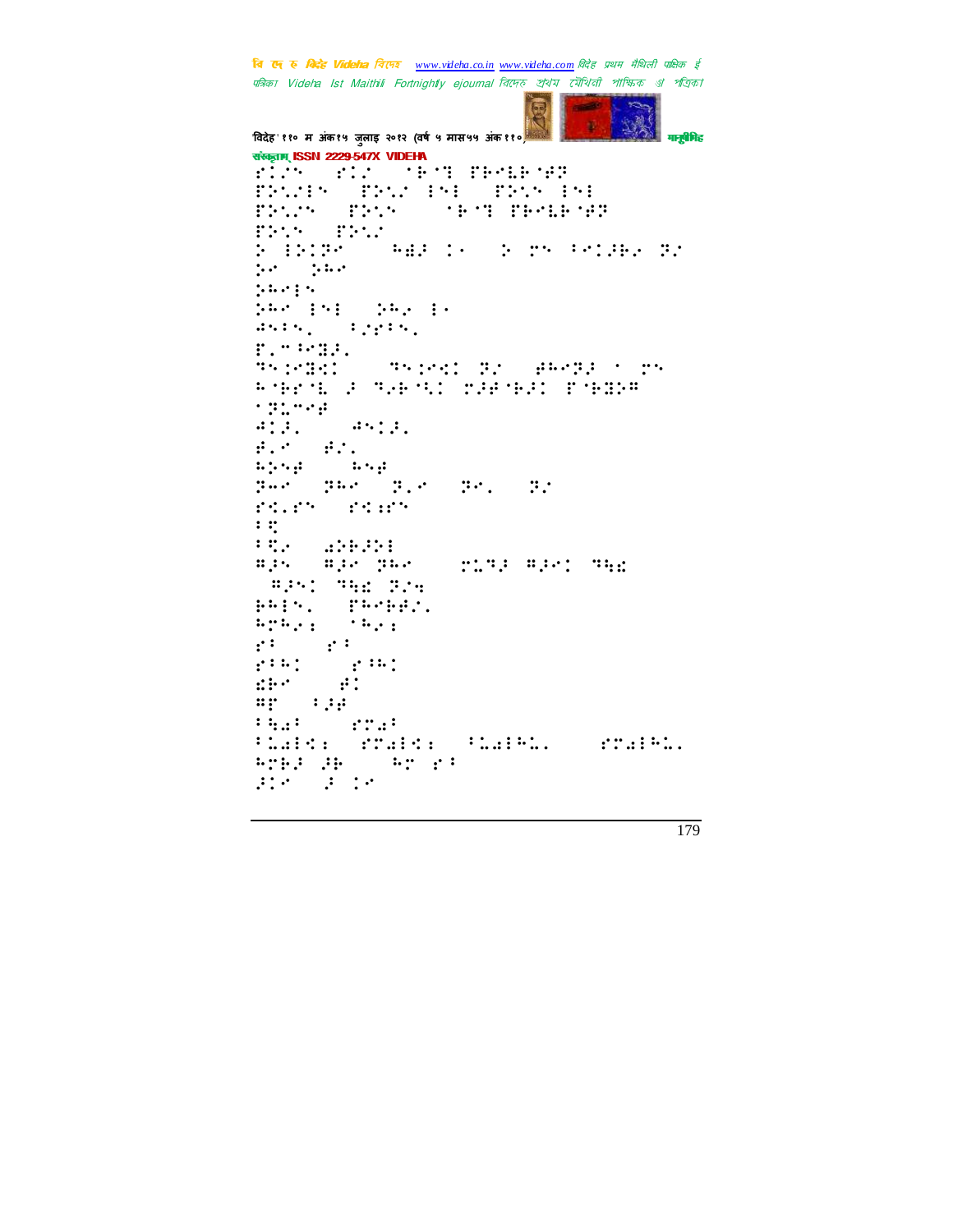**COLOR** 

× विदेह' ११० म अंक१५ जुलाइ २०१२ (वर्ष ५ मास५५ अंक११०) मनुषेभिह संस्कृतम् ISSN 2229-547X VIDEHA F.C. Hr. WESTERN PERMI BETTELER BY  $\mathbb{E}\left\{ \mathcal{P}\left( \mathcal{P}\right) \right\} =\mathbb{E}\left\{ \mathcal{P}\left( \mathcal{P}\right) \right\}$  $\mathcal{L}(\mathcal{F},\mathcal{F})$ **SAPP 2: AND THE ART** ring agger than one of people hop pear in  $H = 4H - H + 4H$  $\begin{array}{ll} \mathcal{D}^{\mathcal{L}} & \mathcal{D}^{\mathcal{L}} & \mathcal{E}_{\mathcal{L}} \\ \mathcal{E}_{\mathcal{L}} & \mathcal{D}_{\mathcal{L}} & \mathcal{E}_{\mathcal{L}} \\ \mathcal{E}_{\mathcal{L}} & \mathcal{D}_{\mathcal{L}} & \mathcal{E}_{\mathcal{L}} \end{array}$ **MISSE WE SEE THE SET OF SECTION** THE EF PYS ESTING FURNITH PRAD EAST NAME AND A PANAGE AND A CON- $\mathbf{f}$ .  $\mathbf{f}$ **THE TIME IN HIS**  $5.147$ PRIMERI POBBER SPORT OF GROOM PRODU **MERCHI BRES, EZA FIREFE F** SPORTS SOLOGER POLEKT EORDE PO  $\left(35\frac{11}{11}\right)\left(37\right)$  $\mathbb{R}^2 = \mathbb{R}^2 \mathbb{R}$  $\mathbb{R}^2$  ,  $\mathbb{R}^2$  ,  $\mathbb{R}^2$  ,  $\mathbb{R}^2$  ,  $\mathbb{R}^2$ **TERMINERS PRESS PRIER PRESS** IPF (SPLMAR 2 D2P1P POPTE) PIPALA 27352621 PROV231 - 222 PO2P21<br>Partishe RGP - TEPSP 161 9208 TV F LENGTH F LOOPFEL TITE AFD NIE 198 BR28 Min (BR) 2128 Min<br>| 15 Milesen 198 BR28 Min (BOS) **TERMINERAL MARK THROADER EMPLE** There about the discharger of cars kat tis rende bila til atr  $\mathcal{N}\oplus\mathcal{N}$  ,  $\mathcal{N}\oplus\mathcal{N}$  ,  $\mathcal{N}\oplus\mathcal{N}$  $\mathbf{r}$ tronged every the everyon only 1995 **TERPHING TELPS BY THE TIP LEF** ANDRE STAR (25 SIE POBBER FALLER)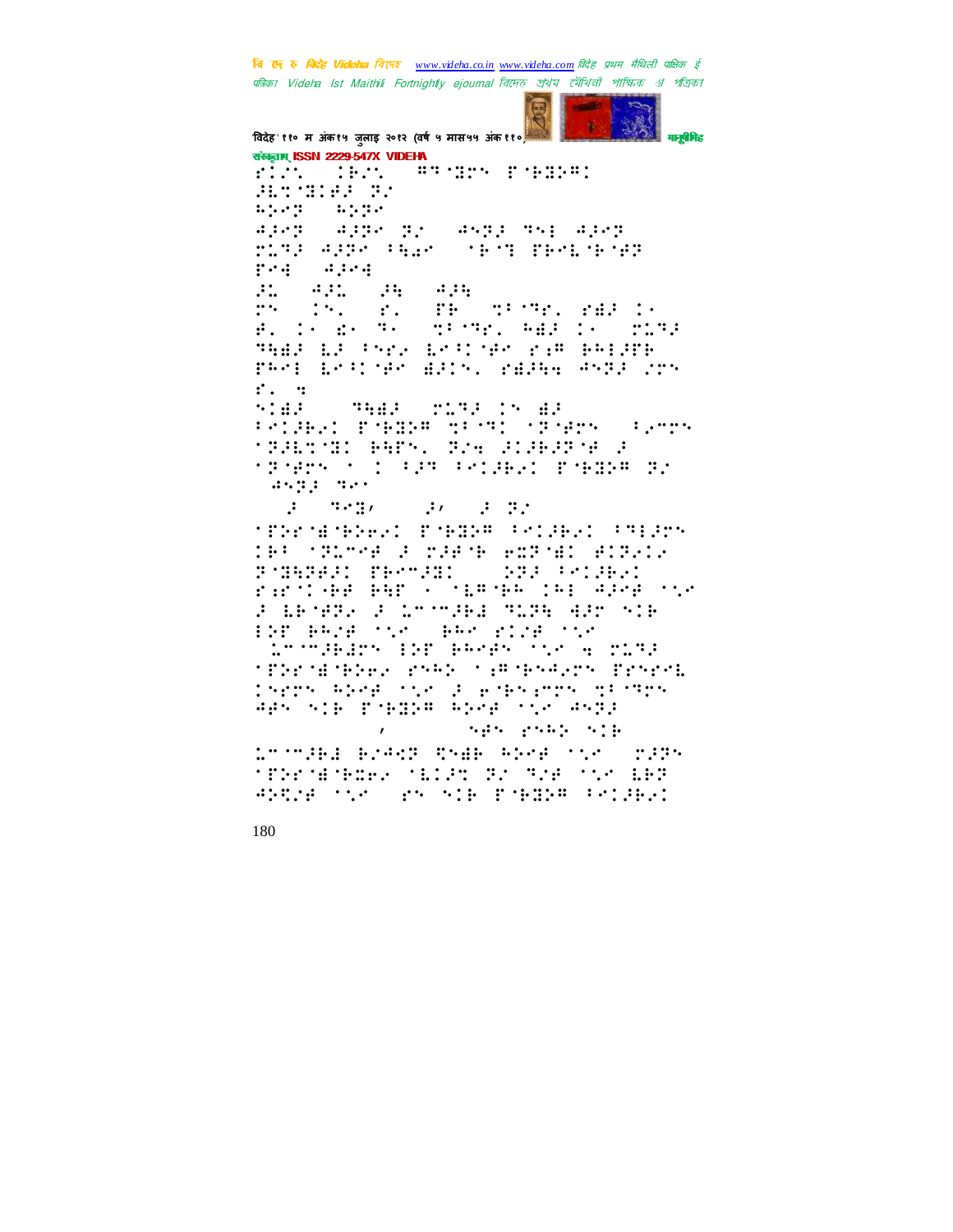पत्रिका Videha Ist Maithili Fortnightly ejournal রিদেহ প্রথম মৌথিনী পাক্ষিক গ্র পত্রিক। **COLOR** × विदेह' ११० म अंक१५ जुलाइ २०१२ (वर्ष ५ मास५५ अंक ११०) मानुसारी मानुसीमेह संस्कृतम् ISSN 2229-547X VIDEHA 7⢹⢼!⢹⢽⢼!⢾⢽⢴⢴!⢷⣓'Z!"⢳⢵! ⢽⣅5⢾\*⣒! - Same Sample Street ⢺-!⢺⢼⢳! ⣈⢽0!⣈⢽0!⣈⢽! Z!)!⢽⢳\*!!)⢽⣅" ⣇⢼⢷!⢷⢳⢾\*!!  $\ddot{\cdot}$ .  $\mathbf{P}$  $\frac{d}{dt}$ ⢾Z!)⢾g-!⢾!⢽#\*!  $\mathcal{L}$  , where  $\mathcal{L}$  and  $\mathcal{L}$  at  $\mathcal{L}$ ⢻⢼⣁!⢾⢷!  $\mathbb{Z}$   $\mathbb{Z}$   $\mathbb{Z}$   $\mathbb{Z}$   $\mathbb{Z}$   $\mathbb{Z}$   $\mathbb{Z}$   $\mathbb{Z}$   $\mathbb{Z}$   $\mathbb{Z}$   $\mathbb{Z}$   $\mathbb{Z}$   $\mathbb{Z}$   $\mathbb{Z}$   $\mathbb{Z}$   $\mathbb{Z}$   $\mathbb{Z}$   $\mathbb{Z}$   $\mathbb{Z}$   $\mathbb{Z}$   $\mathbb{Z}$   $\mathbb{Z}$   $\mathbb{Z}$   $\mathbb{Z}$   $\mathbb{$ " ⢺⢵!)⢺⢵!hp-!⢷#!⢺⢵!ep\*! !⢾#0⢾!⢺⢽⢼.!⢾#!⢹⣅⢼⢷0!⢾0!⢾!  $\frac{1}{2}$  and  $\frac{1}{2}$  are  $\frac{1}{2}$  and  $\frac{1}{2}$  and  $\frac{1}{2}$ #0!⢺⢽⢼.!#!⢼⢷⣜0!#"Z0!0! ⣅⢹⢼!⢷!⣞⢼!⣈⢼"!' ⢷⣝⢵⢻.!⢼⢾!  $\frac{1}{2}$   $\frac{2}{3}$   $\frac{2}{3}$   $\frac{2}{3}$   $\frac{2}{3}$   $\frac{2}{3}$   $\frac{2}{3}$   $\frac{2}{3}$   $\frac{2}{3}$   $\frac{2}{3}$   $\frac{2}{3}$   $\frac{2}{3}$   $\frac{2}{3}$   $\frac{2}{3}$   $\frac{2}{3}$   $\frac{2}{3}$   $\frac{2}{3}$   $\frac{2}{3}$   $\frac{2}{3}$   $\frac{2}{3}$   $\frac{2}{3}$   $\frac{2}{3}$   $\$ #0!⢺⢽⢼!#"Z0!0!#!⢹⣅⢼⢷!  $\ddot{x}$   $\ddot{y}$   $\ddot{y}$   $\ddot{y}$   $\ddot{y}$   $\ddot{y}$   $\ddot{y}$   $\ddot{y}$   $\ddot{y}$   $\ddot{y}$   $\ddot{y}$   $\ddot{y}$   $\ddot{y}$   $\ddot{y}$   $\ddot{y}$   $\ddot{y}$   $\ddot{y}$   $\ddot{y}$   $\ddot{y}$   $\ddot{y}$   $\ddot{y}$   $\ddot{y}$   $\ddot{y}$   $\ddot{y}$   $\ddot{y}$ University (2001) 2012 ESPEL (PH) de djar dj ⢺⢳⣚⢼0!⢺⢼⢳⣚⢼0!⢺⣚⢼0!⢺#⣚⢼!! where the trace !)⣇⢼ ⣝!⣐⢾!⢻ ⢷⢼⢳ ⣝\*!0!#!! oning an<br>Space Space Space ∯0 | ∄#0<br>Ş#0 | Ş0  $\blacksquare$ 

चि एक रु *विदेह Videha चिए*न्छ <u>www.videha.co.in www.videha.com</u> विदेह प्रथम मैथिली पाक्षिक ई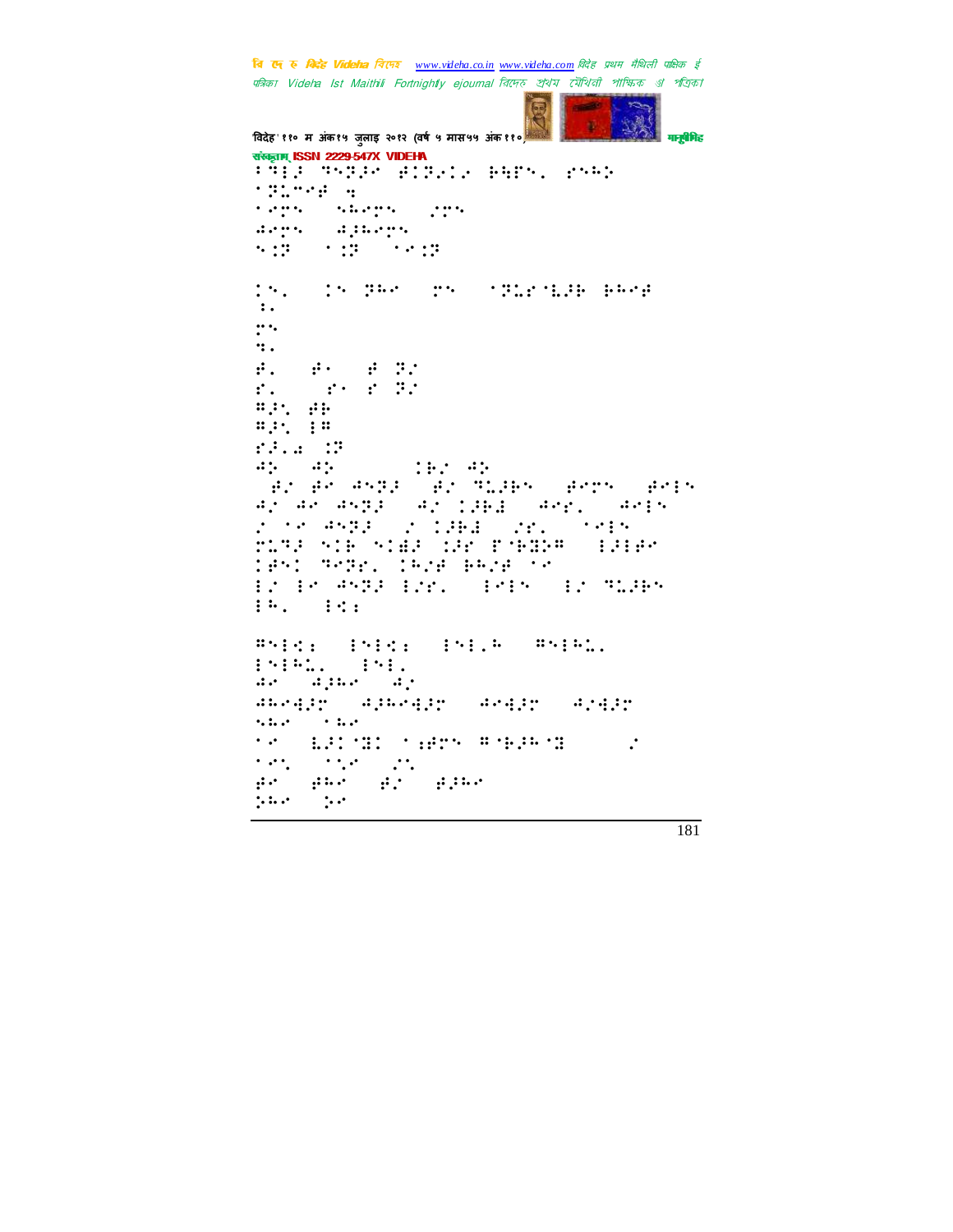

```
विदेह' ११० म अंक१५ जुलाइ २०१२ (वर्ष ५ मास५५ अंक ११०) मानुसीरी मानुसीरीहरू
संस्कृतम् ISSN 2229-547X VIDEHA
T^* of T^* T^* of T^* T^* T^*⢺⢴⣇0!⢺⢴⣇⢴0!⢺⢴7!!!
⢸⢳⢴⣐0!⢸⢳⣐!!!
∄Z: ∄Zn ∄Zn
agus aus
\begin{array}{ll} 1.6 & 0.11 \\ 0.6 & 0.11 \end{array}\mathcal{D}^{(1)} and \mathcal{D}^{(2)}⢽⢳0!⢽#0!⢽!!
\mathbf{u} \cdot \mathbf{u}⣁⢽0!⣁⢽ ⢳!!⣒⣒⣒!!
"!⣉7 ⢹!"⣐⢻!⢺⣈⢽!⢵⢽⢵!⣇⢸ ⢾!
^+#1#! ^+ #: ^+ #: ^+ #: ^+ #: ^+ #: ^+ #: ^+ #: ^+ #: ^+ #: ^+ #: ^+ #: ^+ #: ^+ #: ^+ #: ^+ #: ^+ #: ^+ #: ^+ #: ^+ #: ^+ #: ^+ #: ^+ #: ^+ #: ^+ #: ^+ #: ^+ #: ^+ 
"⢻⢷!⢳0⢷⢹!⢼!⣇⢸ ⢾!⢺⣅⣞⢽!⢳0⢷⢹!
⢺⢽⢼!⢳0⢷⢹"Z-!⢳0⢷⢹!⢾ ⣝⢼⢹⣒!!!!
die digital
\ddot{H} :
⢺⢳⣚⢼0!⢺⢼⢳⣚⢼0!⢺⣚⢼0!⢺#⣚⢼!
where \overline{\mathcal{O}} is the \mathcal{O} -contract of \mathcal{O}\mathcal{O}(\mathcal{O}(1)) . The contract of the contract of the contract of the contract of the contract of the contract of the contract of the contract of the contract of the contract of the contract of the contract of the contra
∯0 ##0 #2 #0
\frac{1}{2} for \frac{1}{2}"⢴⣈0!"⢴⣈!
⢺⢴⣇0!⢺⢴⣇⢴0!!
\ddot{a}.
 ⢸0!⢸⢳⢴⣐0!!
\mathbf{H}#2: #20 #20
ags: as:<br>Polic
\frac{1}{2} \frac{1}{2} \frac{1}{2} \frac{1}{2} \frac{1}{2} \frac{1}{2} \frac{1}{2} \frac{1}{2} \frac{1}{2} \frac{1}{2} \frac{1}{2} \frac{1}{2} \frac{1}{2} \frac{1}{2} \frac{1}{2} \frac{1}{2} \frac{1}{2} \frac{1}{2} \frac{1}{2} \frac{1}{2} \frac{1}{2} \frac{1}{2} \frac{1}{2} \frac{1}{2} \frac{1}{2} \frac{1}{2} \frac{1}{2} \frac{1}{2} \frac{1}{2} \frac{1}{2} \frac{1}{2} \frac{1}{2} \frac{1}{2} \frac{1}{2} \frac{1}{2} \frac{1}{2} \frac{1}{2} \frac{1}{2} \frac{1}{2} \frac{1}{2} \frac{1}{2} \frac{1}{2} \frac{1}{2} \frac{1}{2} \frac{1}{2} \frac{1}{2} \frac{1}{2}\mathbf{u}.
\mathbf{u}.
```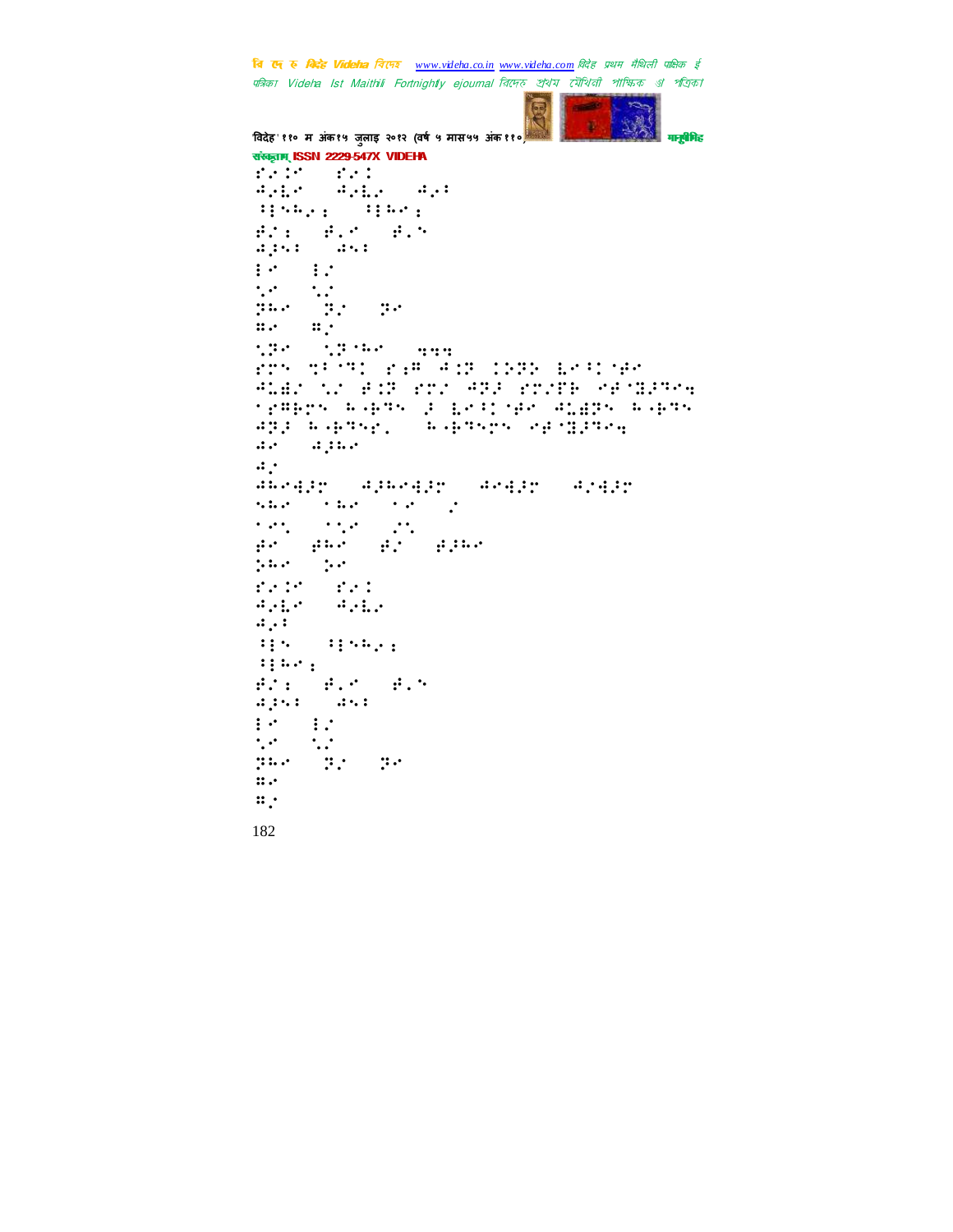```
'विदेह' ११० म अंक१५ जुलाइ २०१२ (वर्ष ५ मास५५ अंक ११०) मानुष्या मानुषिमह
संस्कृतम् ISSN 2229-547X VIDEHA
⣁⢽0!⣁⢽ ⢳!
\overline{5} \overline{1} \overline{1} \overline{1} \overline{2} \overline{2} \overline{2} \overline{2} \overline{2} \overline{2} \overline{2} \overline{2} \overline{2} \overline{2} \overline{2} \overline{2} \overline{2} \overline{2} \overline{2} \overline{2} \overline{2} \overline{2} \overline{2} \overline{2} \overline{२⣒२⣒!#⣙⢴!⢸⢼⣏⢼!" '⢼⢹⢽!
T.H(T:I,T)⢽⢴5⢼Z!"⣓5⢴!⢹!⣇ '"Z!
#⣐⢻⣅⢺!⣋⢴⣞⢷!⢹ ⣇⢼⢷⢼!⢵⢽!⢷⣓'!5⣅⢽!
Set (2) 7.5 7.57⢵ ⣋!!⢷⣓'!⢻ ⢷⢼⢳ ⣝;!!!
१⣒⢳⢵⣝7⢼0!⢳⢵7⣝7⢼0!⢳⢵⣝7⢼0!
⢳7'7⢼-!⢳'7⢼0!⢳⢵⣝7⢼0⢳⢵77⢼!
 0.000 PM
२: २० वि.
\cdot३⣒!'!⢽0g!⢽0!⢽0⣝!
⢽0'0g0⣝0!!
y4, y, \pi51, \pi, \pi51, \pi::.:
५: : : / <sup>85</sup>
⢻⢳0⢷!⢻⢼⢳0⢷⣝!⢻⢼⢳!!
\epsilon "
0⢹!⣝'-⢹⣝'-'-⢹⣝'0!!
७⣒!⢷'!7⢼0⢷g!7⢼0!⢷⣝!7⢼!
CHAPES CAPA PER
⢷#⣇⢼⢴!!
८⣒!7⢼!⣇⢼!)'⣅⢷⣓⣏*-!⣇⢼⢴!)" ⢾ ⢷⢴*!
९
\dddot{\phantom{1}}⢼⣌ !⢼⣐⢻ !!
```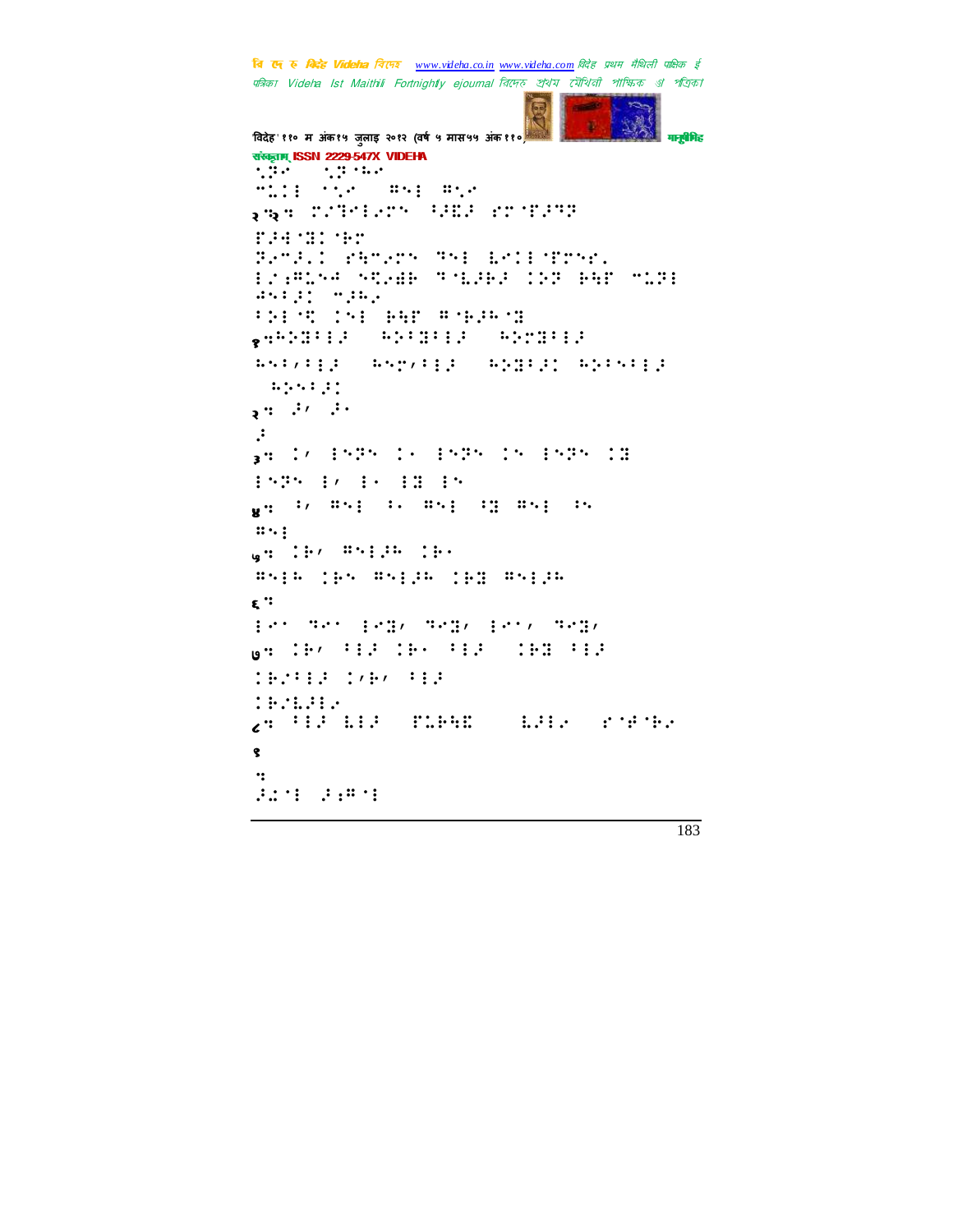```
'विदेह' ११० म अंक१५ जुलाइ २०१२ (वर्ष ५ मास५५ अंक ११०) मानुष्या मानुषिमह
संस्कृतम् ISSN 2229-547X VIDEHA
8. POST : 1999
११⣒!⢹⣅⣀⣈!⢹⣅⣈!१
२⣒!5!⢻!5!⢻05#!⢻!!
१३⣒!⢹⣈⢽ ⢳!⢹⢽ ⢳-!⢹⣈⢽!!
१४ :
⢹⣈⢽ ⢳!⢹⣈⢽0!⢹⣈#⢽ ⢳!!
१५⣒!⣁⣙⢽ ⢳0!⣁⢽ ⢳!⣁⣙⢽0!⣁#⢽0!
\cdot::
१६⣒!5#⢾0⢹#⢾!5⢾0⢹#⢾!!
\mathbf{R}^{9} : \mathbf{R}^{1} : \mathbf{R}^{1}^{\circ} :::
१८ "70⣛⢽!7⣟⢽!7⣟⢽ ⢳!!
१९९९ के अन्य अस्ति अपि अधिकारि
२०
\frac{1}{2} ( ) \frac{1}{2} ( ) \frac{1}{2} ( ) \frac{1}{2} ( ) \frac{1}{2} ( ) \frac{1}{2} ( ) \frac{1}{2}२१⣒!⢶⢼Z⢻0⢶⢼⣌ ⢻!⢶⢼⣐⢻0⢶⢼⣌!!
२२ "
\frac{1}{2} \frac{1}{2} \frac{1}{2} \frac{1}{2} \frac{1}{2} \frac{1}{2} \frac{1}{2} \frac{1}{2} \frac{1}{2} \frac{1}{2} \frac{1}{2} \frac{1}{2} \frac{1}{2} \frac{1}{2} \frac{1}{2} \frac{1}{2} \frac{1}{2} \frac{1}{2} \frac{1}{2} \frac{1}{2} \frac{1}{2} \frac{1}{2} \२४⣒!⢽ ⢳0⢽0⣝⢽ ⢳!!
२७: #226. #22 #2
२६<sup>...</sup>...
000 000 000 000 000
२७: <del>39:11: 39:11: 39:</del>
⢼⢻0!⢻!7⢳⢷⢼⣝0!7⢳⢷⢼!⢼⢻0!⢻!
S': 07 (199)
```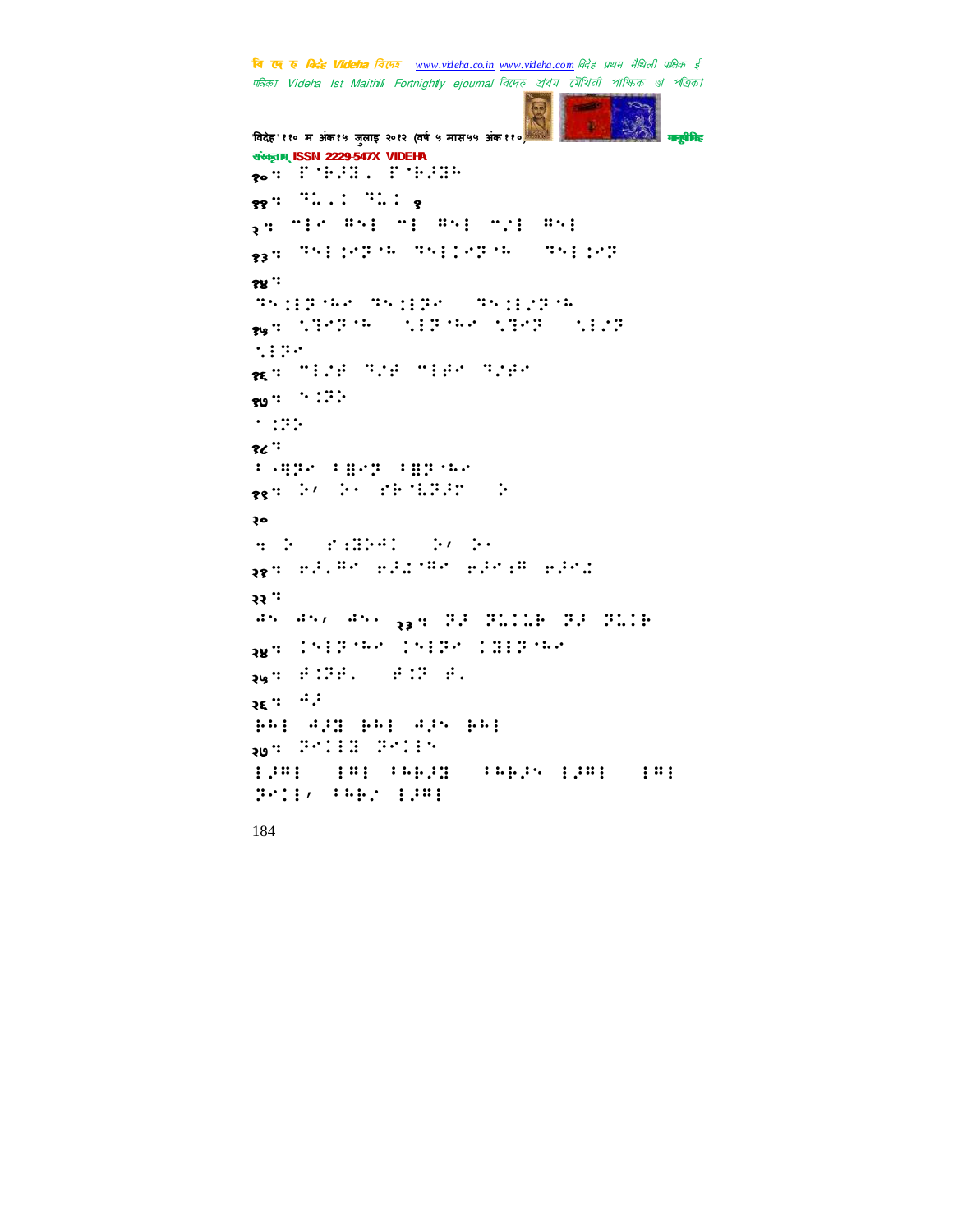```
त्रि एन रु क्रिटेह Videha विएम्ब _www.videha.co.in_www.videha.com विदेह प्रथम मैथिली पाक्षिक ई
पत्रिका Videha Ist Maithili Fortnightly ejournal রিদেহ প্রথম মৌথিনী পাক্ষিক গ্র পত্রিক।
विदेह' ११० म अंक१५ जुलाइ २०१२ (वर्ष ५ मास५५ अंक ११०) मानुसारी मानुसीमेह
संस्कृतम् ISSN 2229-547X VIDEHA
२८<sup></sup>षे २०% अस्ति । जनसङ्ख्या अस्ति । अस्ति । अस्ति । अस्ति । अस्ति । अस्ति ।
२९ :\ddot{\phantom{a}} , while the \ddot{\phantom{a}} the \ddot{\phantom{a}}30 \frac{3}{2} \frac{3}{2} \frac{3}{2} \frac{3}{2} \frac{3}{2} \frac{3}{2} \frac{3}{2} \frac{3}{2} \frac{3}{2} \frac{3}{2} \frac{3}{2} \frac{3}{2} \frac{3}{2} \frac{3}{2} \frac{3}{2} \frac{3}{2} \frac{3}{2} \frac{3}{2} \frac{3}{2} \frac{3}{2} \frac{3}{2} \frac{3}{३१⣒!⣓⢹!0!⣝⢼⢹)⢵⢽!'⢼⢷7*!
1999 1999 1999 1999<br>Gertaeren 1999
           \blacksquare३२ <sup>910</sup>े हो
३३ "
BZY0 B2Y0 B2Y0
३४⣒!⢽⣊!⢼!⢹"0⢽⣊!⣐⣇⢼!⢹"0!⢽⣊!⣇⢼!
"३७: :2011 :111 :2011 :1111
३६⣒!⣁⢳0!"⢼⢾!⣁0⣁⣀0"⢼⢾!!
३७⣒!
\mathbb{C}g (\mathbb{C}g))\mathbb{C}g (\mathbb{C}g: George Selection \mathbb{C}⣇⢷ ⢺⢾*!!
36 ? \frac{37}{7} \frac{37}{7} ? \frac{37}{7} ? \frac{37}{7}३९⣒!⢷⢾⢼⢳0!⢷⢾⢼⢳!⢷⣝⢾⢼⢳!!
४०⣒!⢹⢼⢽!⢹⣉!⢹⢼⢽!⢹⣉0⢹⢼⢽!⢹"!!
४१
⣒!⢻⢼⢳!⢻⢼⢳0⢻⣝⢼⢳!!
<sub>88</sub>व (२८८ मध्या) अस्ति यस अधि
४३⣒!⢺⢼!⣁0!⢺⢼⢾!⣁!⢺⢼⢾!⣁0⢺#⢾!⣁!!
४४⣒!'⢳⣅Z50!⢸⣞!⢺⢼⢾!⣁0!⢸⣞!⢺⢼!
\overline{15} This the species
```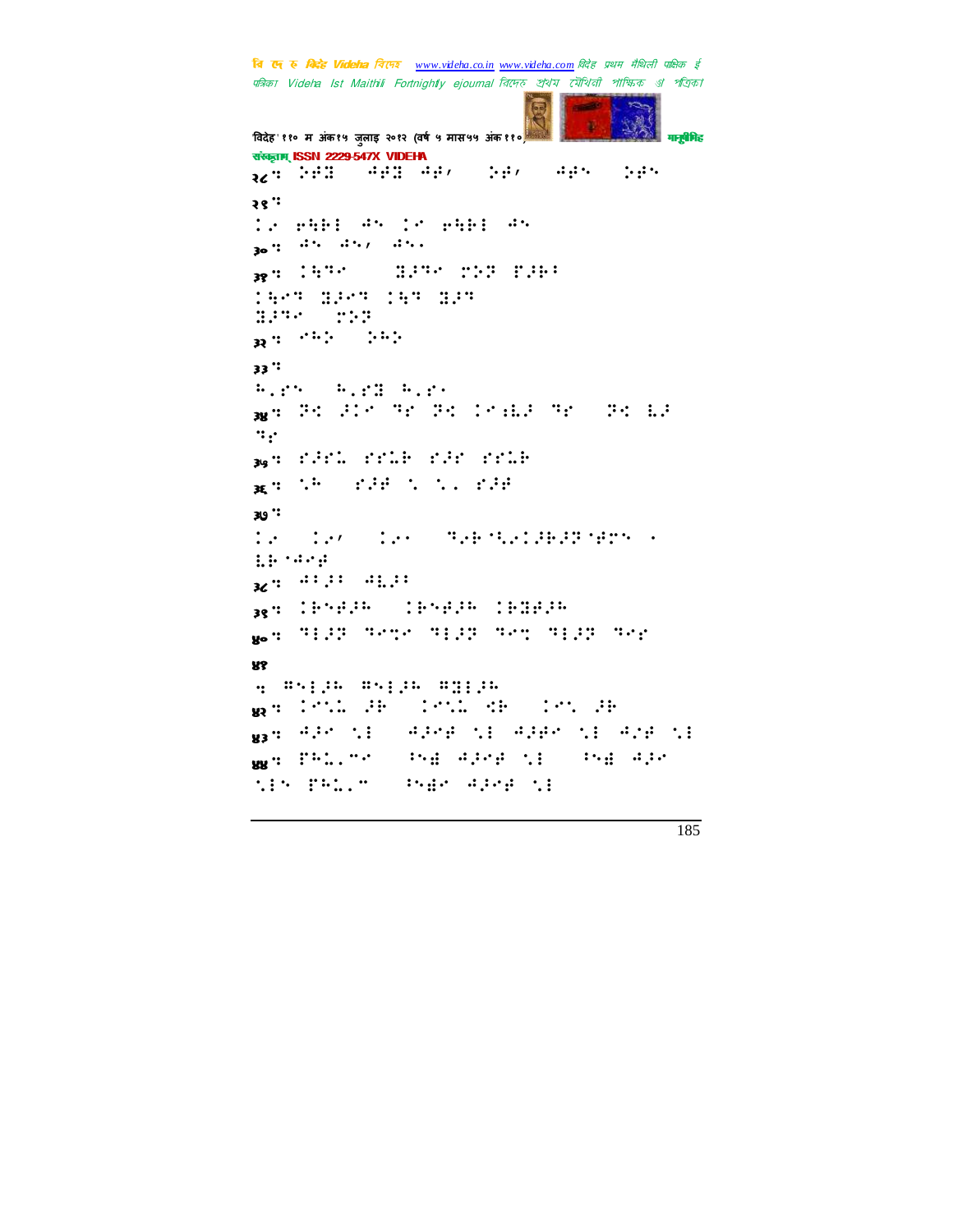```
त्रि एन रु क्रिटेह Videha विएम्ब _www.videha.co.in_www.videha.com विदेह प्रथम मैथिली पाक्षिक ई
पत्रिका Videha Ist Maithili Fortnightly ejournal রিদেহ প্রথম মৌথিনী পাক্ষিক গ্র পত্রিক।
विदेह' ११० म अंक१५ जुलाइ २०१२ (वर्ष ५ मास५५ अंक ११०) मानुसीरी मानुसीरीहरू
संस्कृतम् ISSN 2229-547X VIDEHA
४५⣒!!
HIZP INLE → HIZP 640.
<sub>अ६</sub>० ३० जिल्ह्या हे प्रति कार्य का देखा होता.<br>प्रदेश
\vdots :
30 : \frac{1}{2} : \frac{1}{2} : \frac{1}{2} : \frac{1}{2} : \frac{1}{2} : \frac{1}{2} : \frac{1}{2}\ddot{\cdot} :
४८⣒!⣈⢽!0!⣈⢽!0!⣈⢽!0!⣈⢽!!
४९⣒!!
⢳⢴⣐Z!⢳⢴ZZ!!
५०⣒!⢻⢳⢴⣐⢷!⢻⢳⢴Z⢷!!
५१ :
⣎⢼⢷!'⢼⢷!⢽⢼!⣎⢼⢷!'⢼⢷!⢽⢼⣝0⢽⢼!!
५२ में <sup>21</sup> जिल्ला करने अपने अधिकारित के अन्य अपने अधिकारित के अन्य अधिकारित के अन्य अधिकारित के अन्य अधिकारित
\mathbf{a} \mathbf{B} \mathbf{C}५३⣒!⢾⢳⢽⢼!⢾⢳⢽⢼!!
\mathbf{g} \mathbf{g} : \mathbf{h} \in \mathbb{R} : \mathbf{h} \in \mathbb{R}५५⣒!7⢳⢽⣅!7⢳⢽⢵!!
५६⣒!7⢳⢽!7⢳⢽!!
५७⣒!7⢳⢽.7⢳⢽⢵!
7⢳⢽.7⢳⢽⣅!!
५८: <del>२०० २</del>:
५९⣒!⢷7⢼!0!⢷7⢼⣝0!⢷7⢼!!
६०⣒!⢾Z0!⢾!g!⢾⣝0⢾!!
६१⣒!⢸#⣝⢼⢷⢴!!⣁⢵⣞.⢸⢼0⢸#0-!⢺⣚.
⢸⢼⣝0⢸⢼-!!
६२⣒!⢻⢽⢾⢴!⢹⣓!⢸⢼0⢸⢼0⢸⢼Z!!!
```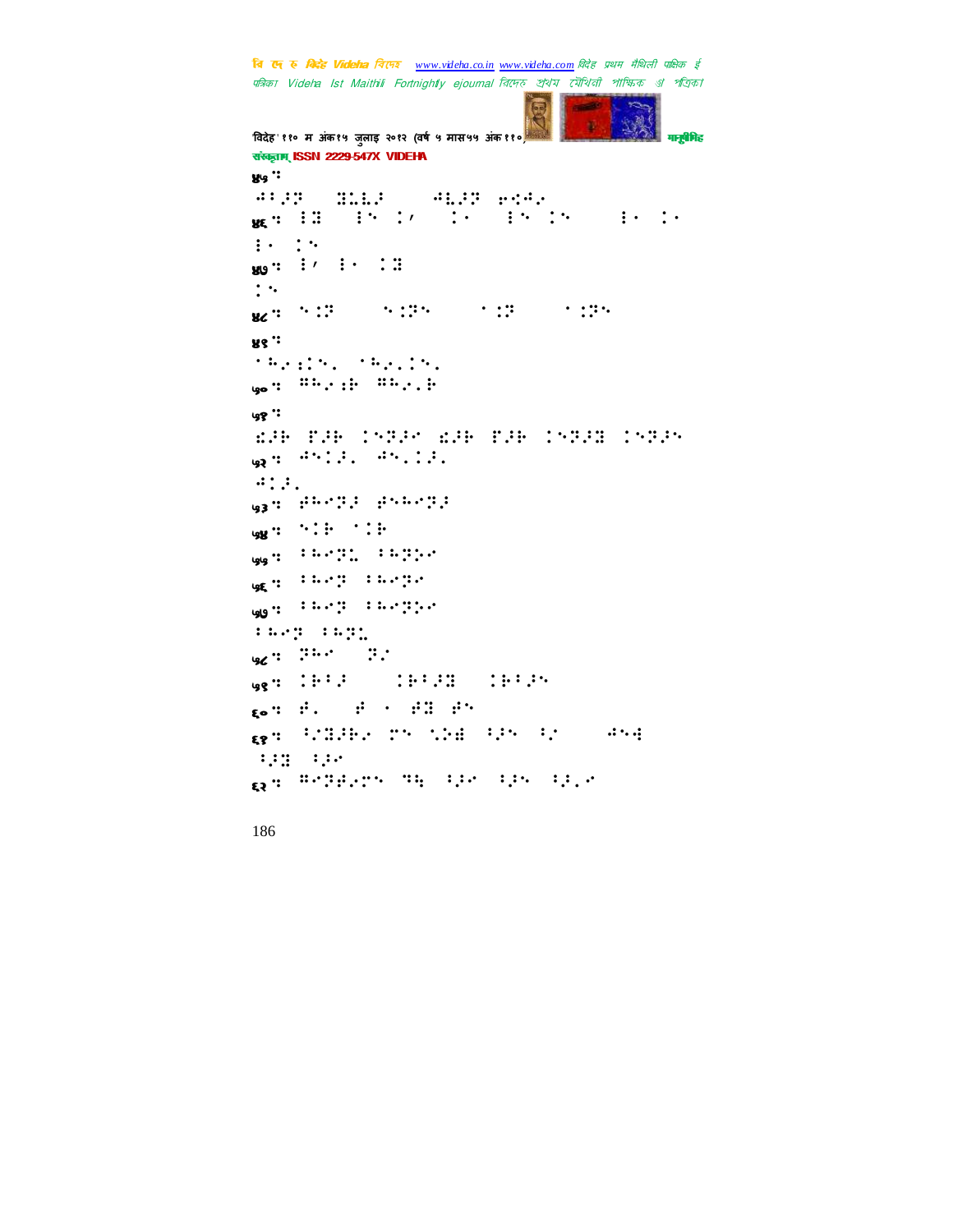```
विदेह' ११० म अंक१५ जुलाइ २०१२ (वर्ष ५ मास५५ अंक ११०) मानुसीरी मानुसीरीहरू
संस्कृतम् ISSN 2229-547X VIDEHA
ि ।<br>इन्द्रिया के साथ से प्राप्त करने के लिए जिले के लिए जिले के लिए जिले के लिए जिले के लिए जिले के लिए जिले के लि
⣒!⣝⢼⣇⢾!⢺⢼⣇⢾!!
६४⣒!⢼⣝!#!0!⢼!⣅⢹⢼!⢼!⢾⢼!!
६५⣒!⢹⢽ ⢳0!⢹⢽!⢹⢽0!⢹⢽ ⢳0!
⢹⣝⢽ ⢳!⢹⢽ ⢳0!⢹#⢽ ⢳!!
\mathbf{g} \mathbf{g}^{(0)} \mathbf{g}^{(0)} = \mathbf{g}^{(0)} \mathbf{g}^{(0)}६७⣒!⢵!)"⣐⣝⢵⢺*!⢵g!)"⢷ ⣇⢽⢼*!!
६८⣒!⢾⢼!!⢾⢼⣝!⢾⢼!!
६९९ में अधिकारित के लिए किसी की समाप्त करते हैं। इस प्रकार के लिए किसी की समाप्त करते हैं कि
\vdots :
'' ञ
⢾⢼⢳⣅0!⢾⢼⢳⣓!!
'' १७
'⣅⢾ ⢷⢴!!
''  ୨
749 13 13 13 13
لىبوت 1999 - ب<sub>وق</sub>
\mathbf{g}us: \mathbf{f}: \mathbf{f}: \mathbf{f}: واق
⢹⢽⣅⢼!⢹⢽⢼!!
७६ "⢾⢾⢳"Z!!
७७⣒!⢻⢷7⢵⢽ ⢳0!⢻⢷7⣊⢽0!
   !!⢻⢷7⢽ ⢳0!⢻⢷7⢽!!
७८: ''' : : : ''' : : 9८
'' १७
5⢽ ⢳!5⢽ ⢳)⣉⣅⢹ ⣎*!!
```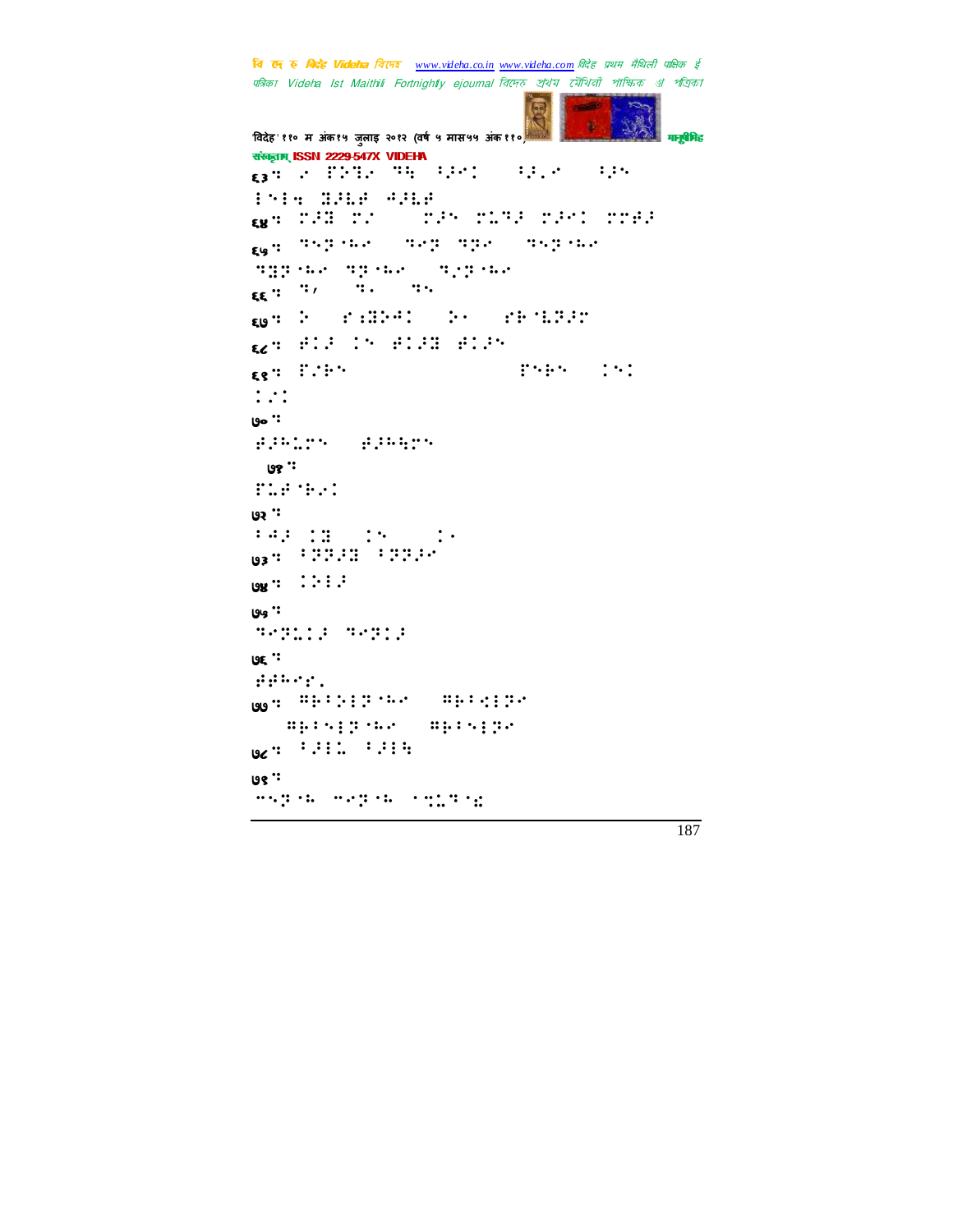```
त्रि एन रु क्रिटेह Videha विएम्ब _www.videha.co.in_www.videha.com विदेह प्रथम मैथिली पाक्षिक ई
पत्रिका Videha Ist Maithili Fortnightly ejournal রিদেহ প্রথম মৌথিনী পাক্ষিক গ্র পত্রিক।
'विदेह' ११० म अंक१५ जुलाइ २०१२ (वर्ष ५ मास५५ अंक ११०) मानुष्य कर राज्य स्थानिक करने वानुसमिद
संस्कृतम् ISSN 2229-547X VIDEHA
188
\overline{\mathcal{C}}८१
H 25 (25 25) 25)
८२⣒!⣈⣅⢽⢼!⣈⢽⣅⢼!!
८३⣒!⢸⣅⢳⢼⢷!⢸⣓⢳⢼⢷!!
\alpha" \mathbb{C} \mathbb{C} \mathbb{C} \mathbb{C} \mathbb{C} \mathbb{C} \mathbb{C} \mathbb{C} \mathbb{C}1 : 1 : 1 : 1 : 1 : 1 : 1 : 1 : 1 : 1 : 1 : 1 : 1 : 1 : 1 : 1 : 1 : 1 : 1 : 1 : 1 : 1 : 1 : 1 : 1 : 1 : 1 : 1 : 1 : 1 : 1 : 1 : 1 : 1 : 1 : 1 : 1 : 
ان عمر : e<sup>11</sup> .<sup>24</sup> . e<sup>11</sup> . e<sup>11</sup>
\gamma is a set
८७⣒!⢷⣝⢵0⢵!⢷#⣝⢵!⢽!⢹!0⢷⣝⣊.
⢷⣝⣊!!
\alpha: \cdotsTWD 34
८९⣒!⣔⢻⣛⢼.⣔⢼Z⣞⢴!
⣔⢻⣛⢼.⣔⢼Z⣞!!
९०९ Pres Pres Pres Pres
१९ : '
82 = 19919-1991
\frac{1}{33} : \frac{1}{3} : \frac{1}{3}९४ में <sup>अनुसा</sup>रित के लिए जाने हैं।
9g: '..: ''..:
९६⣒!!
7FWE (1975-1975)<br>Wand Birk Brk (1976-1976)
९७ में अपनी अपनी अधिकारिक करने अपनी अधिकारिक करने अधिकारिक अधिकारिक करने अधिकारिक अधिकारिक अधिकारिक अधिकारिक अ<br>प्राचीन करने अधिकारिक अधिकारिक अधिकारिक अधिकारिक अधिकारिक अधिकारिक अधिकारिक अधिकारिक अधिकारिक अधिकारिक अधिकार
\mathbf{g}_\mathbf{Z} : \mathbf{f} \mathbf{H} : \mathbf{f}९९⣒!⣝⢽⢼⣝.!⣝⢽⢼0!⢽⢼0!⢽⢼!!
```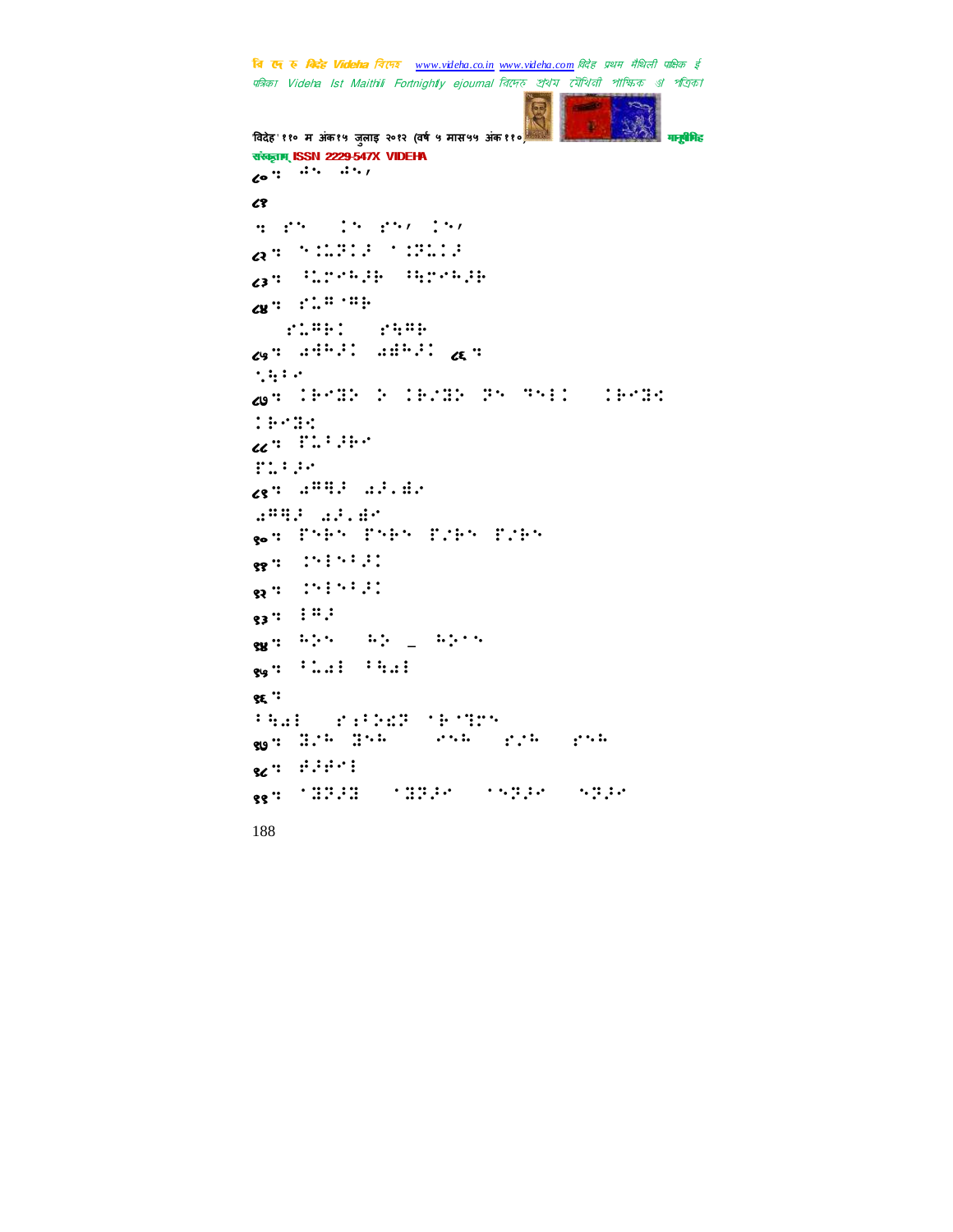```
त्रि एन रु क्रिटेह Videha विएम्ब _www.videha.co.in_www.videha.com विदेह प्रथम मैथिली पाक्षिक ई
 पत्रिका Videha Ist Maithili Fortnightly ejournal রিদেহ প্রথম মৌথিনী পাক্ষিক গ্র পত্রিক।
'विदेह' ११० म अंक१५ जुलाइ २०१२ (वर्ष ५ मास५५ अंक ११०) मानुसीरी मानुसीरीह
संस्कृतम् ISSN 2229-547X VIDEHA
१०० : ३८३ : २८३ : २०३ : २
१०१ :
7⢽⣅!7⢽!!
\mathbf{p}_{\mathbf{Q}} : \mathbf{p}_{\mathbf{Q}} : \mathbf{p}_{\mathbf{Q}}१०३⣒!!
 \mathcal{A}jo!) jo ejggfsfou tfotfolken i staten i staten i staten i staten i staten i staten i staten i staten i
 ?૦૪ઃ ઃં∷ં !ેઃ ડેઃડ ડેડ્ડ
१०७°
\mathbf{B}\frac{1}{2}os \frac{1}{2} : \frac{1}{2} : \frac{1}{2} : \frac{1}{2} : \frac{1}{2} : \frac{1}{2} : \frac{1}{2} : \frac{1}{2} : \frac{1}{2} : \frac{1}{2} : \frac{1}{2} : \frac{1}{2} : \frac{1}{2} : \frac{1}{2} : \frac{1}{2} : \frac{1}{2} : \frac{1}{2} : \frac{1१०७ : २८% : २००१ : २००१
१०८"\mathbf{u} ...
१०९
 ⣒!'0⣛.!'⣟!!
<sub>१९०</sub>० :09∾% - 1988⊱ 1988
१९९ : मेली मेला कराव
१९२ में लिये हैं कि अपने प्राप्त हैं कि अपने प्राप्त हैं कि अपने प्राप्त हैं कि अपने प्राप्त हैं कि अपने प्राप
\frac{883}{10} : \frac{11}{10}\cdot:::::
888 : 1070 : 1170 : 1170 : 1170 : 1170 : 1170 : 1170 : 1170 : 1170 : 1170 : 1170 : 1170 : 1170 : 1170 : 1170 : 1170 : 1170 : 1170 : 1170 : 1170 : 1170 : 1170 : 1170 : 1170 : 1170 : 1170 : 1170 : 1170 : 1170 : 1170 : 1170
 ११५⣒!7⣅⣔⢽ ⢳07⣅⣔⢽0!7⣅⣔⣝⢽ ⢳!
 ११६ मधील का जाता था। जिल्ला का अनुसार का अनुसार का अनुसार का अनुसार का अनुसार का अनुसार का अनुसार का अनुसार का<br>प्राचीन का अनुसार का अनुसार का अनुसार का अनुसार का अनुसार का अनुसार का अनुसार का अनुसार का अनुसार का अनुसार का
१९७ : संस्था : संस्था
```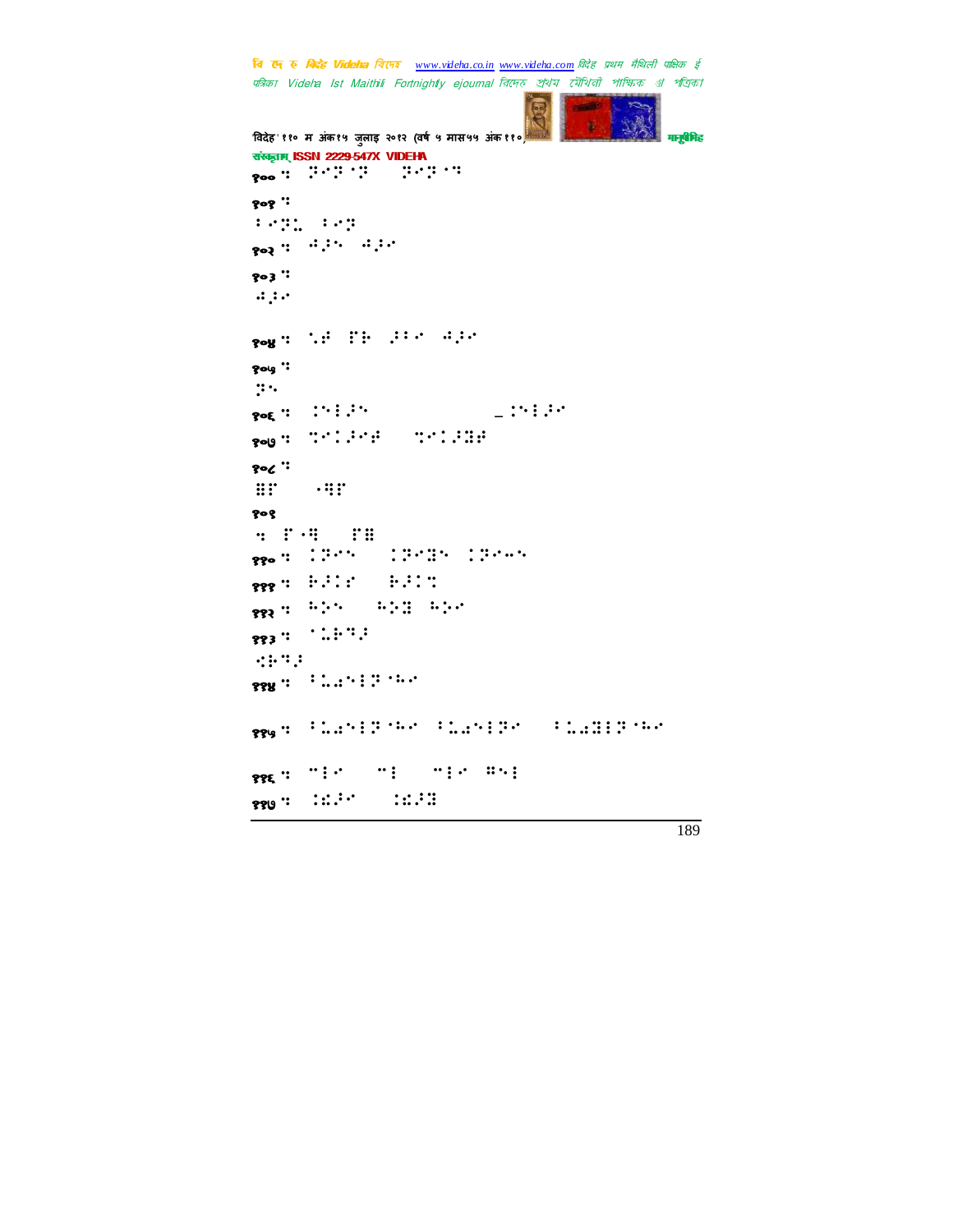```
पत्रिका Videha Ist Maithili Fortnightly ejournal রিদেহ প্রথম মৌথিনী পাক্ষিক গ্র পত্রিক।
                                                                    Section
विदेह' ११० म अंक१५ जुलाइ २०१२ (वर्ष ५ मास५५ अंक ११०) मानुसारी मानुसीमेह
संस्कृतम् ISSN 2229-547X VIDEHA
११८ "
⢵⢽!'⢼⣛⣈⢽ ⢳0!⢵⢽!'⢼⣛⣈⢽0!⢵⢽!
'⢼⢷⣈⢽ ⢳!!
1999 : 101 : 101 : 101 :
१२०⣒!
: " " : " " : " " : "१२१ मध्यम् अप्र
१२२⣒!⢺⢷⣊⢽⢼!⢺⢷⢵⢽⢼.!⢺⢷⢽⢼0!
⢺⢷⢽⢼!!
83 : \therefore \therefore \therefore१२४⣒!
⢻⢷7⢽ ⢳0!⢻⢷7⢽!⢻⢷7⣊⢽ ⢳0!
⢻⢷7⣊⢽!!
१२७ \cdot5⣈#⢾.!)up!uftu*5⣈⢾!!
१२६ थे अपनी स्थिति । अस्य अधिकारित । अस्य अधिकारित । अस्य अधिकारित । अस्य अधिकारित । अस्य अधिकारित । अस्य अधिक
830 : \frac{1}{20}. \frac{1}{20}. \frac{1}{20}. \frac{1}{20}. \frac{1}{20}. \frac{1}{20}. \frac{1}{20}. \frac{1}{20}. \frac{1}{20}. \frac{1}{20}. \frac{1}{20}. \frac{1}{20}. \frac{1}{20}. \frac{1}{20}. \frac{1}{20}. \frac{1}{20}. \frac{1}{20}. \frac{1}{20}R\epsilon : \epsilon : \epsilon : \epsilon : \epsilon : \epsilon : \epsilon : \epsilon : \epsilon : \epsilon : \epsilon : \epsilon : \epsilon : \epsilon : \epsilon : \epsilon : \epsilon : \epsilon : \epsilon : \epsilon : \epsilon : \epsilon : \epsilon : \epsilon : \epsilon : \epsilon : \epsilon : \epsilon : \epsilon : \epsilon : \epsilon : \epsilon१२९⣒!!
7⢹"⢷!" ⣙⢼⢽0!7⢹"⢷!" ⣙⢼⢽!!
<sub>93</sub><sub>o</sub>q (693886). (693986). (693986).
⢷7⣊⣐!!
१३१ :
⢳⢼⢷!)⣅5 5⢼⢷⣜!⢳⢼⢷*!!
१३२⣒!⢵⢺⢽!⣇⢺⢽!⢼⢶"⢵50!⢶"⢵"!⢼⢻⢾0!
⢼⢻50!⢼⢻⢺!
१३३ प. 2015 - 2016 - 2016 - 2016
```
**त्रि एन रु क्रिटेह Videha** विएम्ब \_www.videha.co.in\_www.videha.com विदेह प्रथम मैथिली पाक्षिक ई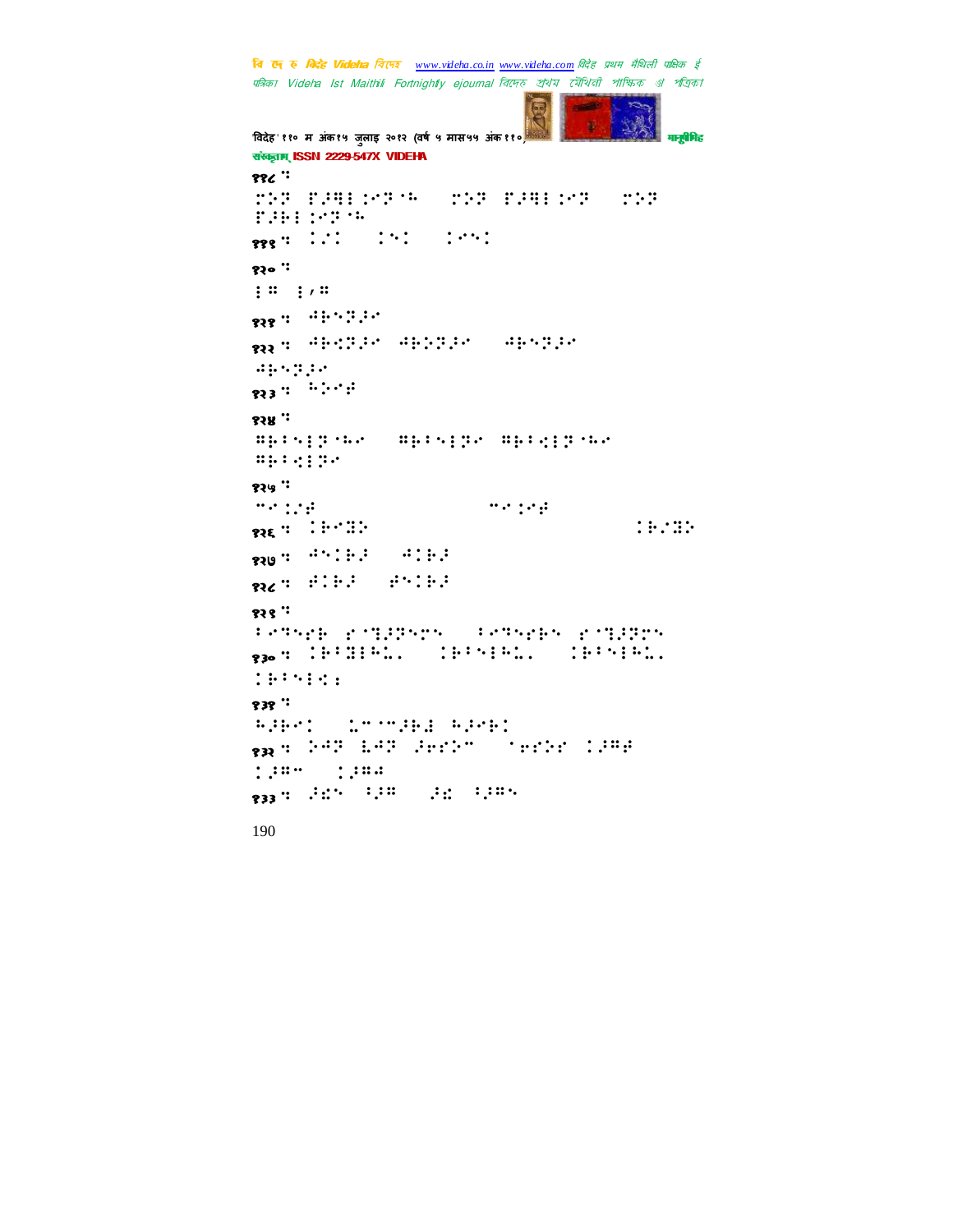```
त्रि एन रु क्रिटेह Videha विएम्ब _www.videha.co.in_www.videha.com विदेह प्रथम मैथिली पाक्षिक ई
पत्रिका Videha Ist Maithili Fortnightly ejournal রিদেহ প্রথম মৌথিনী পাক্ষিক গ্র পত্রিক।
```
**Section** 

```
'विदेह' ११० म अंक१५ जुलाइ २०१२ (वर्ष ५ मास५५ अंक ११०) मानुष्य कर राज्य स्थानिक करने वानुसमिद
संस्कृतम् ISSN 2229-547X VIDEHA
१३४ में कारण करता है। इस इस क्षेत्र के साथ करता है। इस क्षेत्र के साथ करता है। इस क्षेत्र के साथ करता है। इस क<br>इस क्षेत्र के बाद के बाद करता है। इस क्षेत्र के बाद के बाद करता है। इस क्षेत्र के बाद के बाद के बाद करता है। 
\mathbf{334} : \mathbf{36} : \mathbf{37}१३६ <sup>म</sup>ें <sup>15</sup> 75 5 56
   )⢽*!'5⢼!⢺⢼⣝!!
१३७⣒!⢾⣈⢽!⢽!)⢽⢲*!⢳#⢾!⣁⣒!⢳#0!
 "⣅⢽#0!⢹⣈#!⣁!⣅⢹⢼!⢳#⢾.⢳#⢾0!
 "⣅⢽#⢾."⣅⢽#⢾0!⢹⣈#⢾.⢹⣈#⢾!
१३८ ":=939 ° 1025 ° 2025 - 1025 - 2025
१४०
 \vdots : \vdots : \vdots883 : \cdots : \cdots१४२ :
 ⣁⣙⢽ ⢳0!⣁⣙⢽!!
१४३ :
 \begin{aligned} \mathbf{1} \cdot \mathbf{1} \cdot \mathbf{1} \cdot \mathbf{1} \cdot \mathbf{1} \cdot \mathbf{1} \cdot \mathbf{1} \cdot \mathbf{1} \cdot \mathbf{1} \cdot \mathbf{1} \cdot \mathbf{1} \cdot \mathbf{1} \cdot \mathbf{1} \cdot \mathbf{1} \cdot \mathbf{1} \cdot \mathbf{1} \cdot \mathbf{1} \cdot \mathbf{1} \cdot \mathbf{1} \cdot \mathbf{1} \cdot \mathbf{1} \cdot \mathbf{1} \cdot \mathbf{1} \cdot \mathbf{1} \cdot \mathbf{1} \cdot \mathbf{1} \cdot \mathbf{1} \<sub>१४४</sub> : २०३२ - २०३२ - २०३
१४५ \cdot: \cdot :
१४६ :
\vdots :
१४७
 ⣒!7⢽⢽⢼0!7⢽⢽⢼⣝0!7⢽⢽⢼!!
\frac{1}{386} : \frac{1}{2} : \frac{1}{2} : \frac{1}{2} : \frac{1}{2}888 : Chero Chero
१५०⣒!5⢷5⢼!5⢷ 5⢼!!
```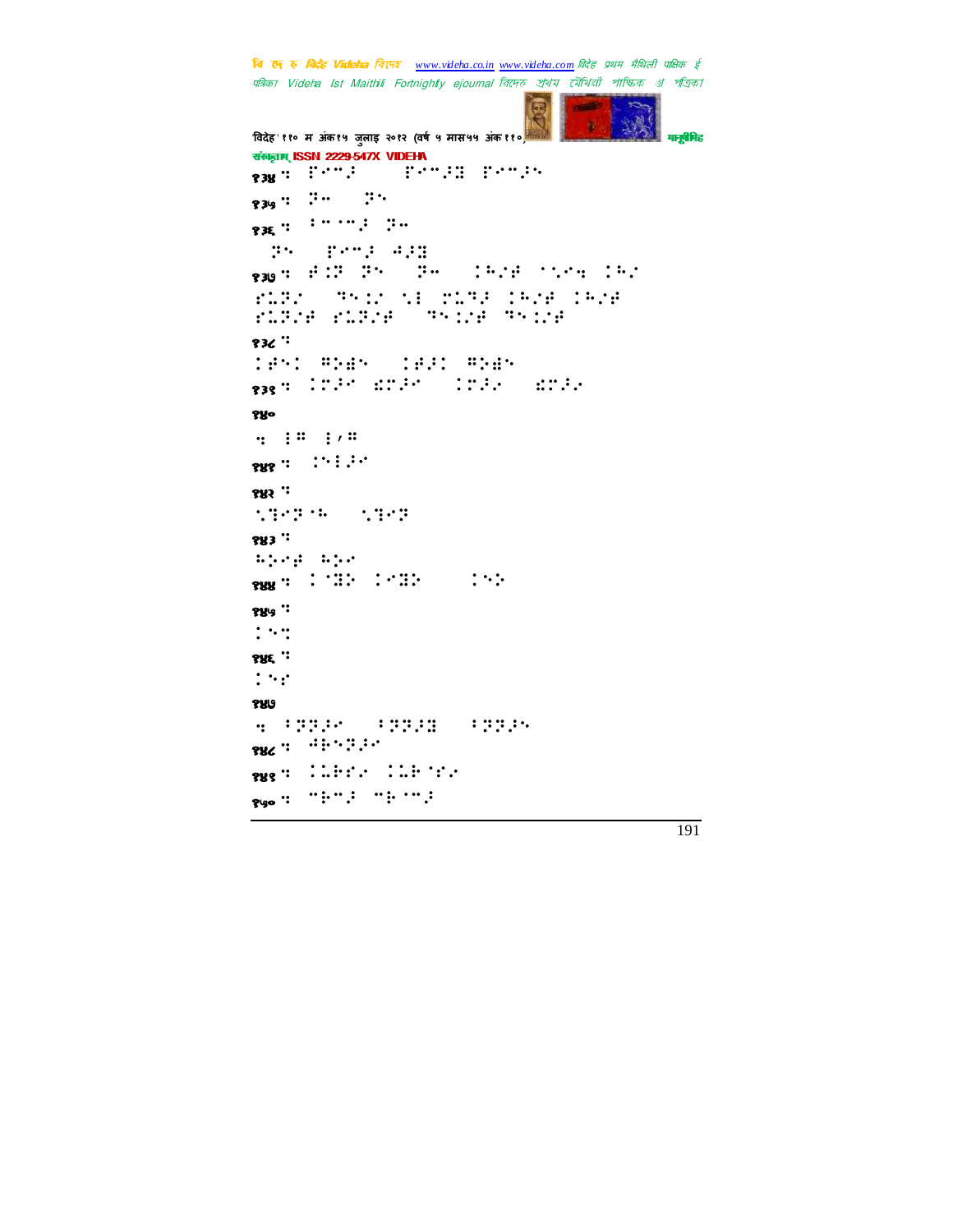```
पत्रिका Videha Ist Maithili Fortnightly ejournal রিদেহ প্রথম মৌথিনী পাক্ষিক গ্র পত্রিক।
विदेह' ११० म अंक१५ जुलाइ २०१२ (वर्ष ५ मास५५ अंक ११०) मानुसारी मानुसीमेह
संस्कृतम् ISSN 2229-547X VIDEHA
१५१⣒!⢷ !⢷!!
१५२⣒!⣋⣅7⢼70!⣋⣅7⢼7#0!⣋⣅⢼7#!⣋⣅⢼7⣝0!
⣋⣅⢼7!!
१५३⣒!⣈⣅⢽⢼0!!
^{\circ} ::::::
१७४ : 18 | 1918 | 1919 110 | 1919 110
: .
g_{.9} : \cdots :
: \cdot : :\gamma_{95}: \cdots \cdots \cdots१५७
WEIGHT:
१५८⣒!"⣅⢽⢼!⢻⢼⢳!"⣅⢽⢼'0"⣅⢽⢼g!!
१५९ : २२.३२ : २९.३२
१६० :⢾⢽⢼!⢽!⣃⢷⢽ ⢳0!⢾⢽⢼!⢽!⣃⢷⢽!!
१९६९ में लिये हैं। अन्य स्थान के अन्य स्थान के अन्य स्थान के अन्य स्थान के अन्य स्थान के अन्य स्थान के अन्य स्
१६२ :
THE TABLE
1963 T. (1990) 1991 (1991)
१६४⣒!⣅⢷⢻⢷.⣅⢷⢻⢷!⣅⢷⢻⢷!!
R_{49}: \cdots:::
<sub>१६६</sub>० अप्रैले अप्रैल अप्रैल
१६७ : "!" '"! '!
१६८ :\mathbb{R}^n : \mathbb{R}^n
```
**त्रि एन रु क्रिटेह Videha** विएम्ब \_www.videha.co.in\_www.videha.com विदेह प्रथम मैथिली पाक्षिक ई

```
192
```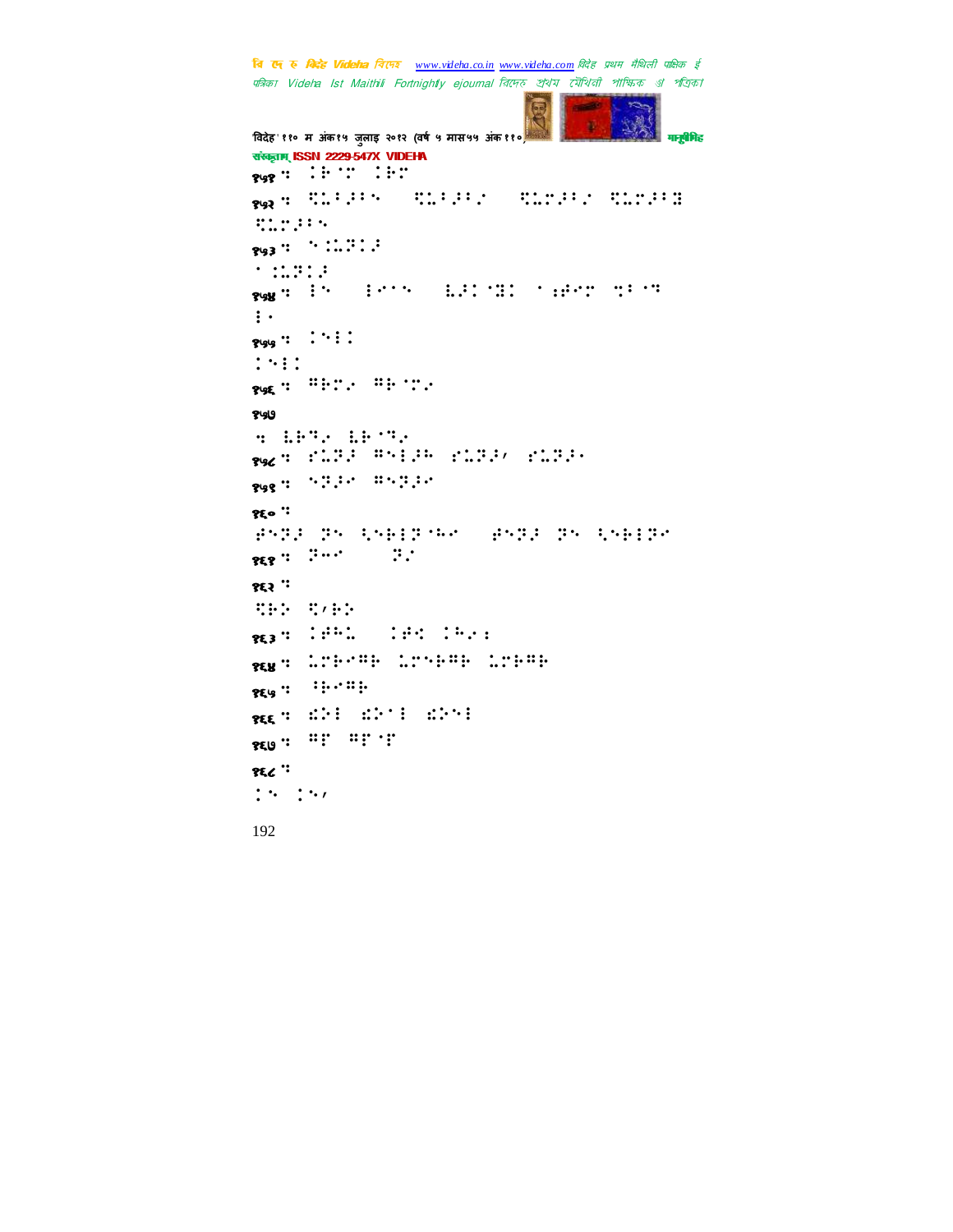पत्रिका Videha Ist Maithili Fortnightly ejournal রিদেহ প্রথম মৌথিনী পাক্ষিক গ্র পত্রিক। विदेह' ११० म अंक१५ जुलाइ २०१२ (वर्ष ५ मास५५ अंक ११०) मानुसारी मानुसीमेह संस्कृतम् ISSN 2229-547X VIDE<del>H</del>A १६९⣒!⢹⢷7⢺ ⢺⢼0!⢹⢷7⢺⢼!!  $90^\circ$ :  $\therefore$ १७१  $\cdot$ ⣎⢷!⢾!! १७२  $:$ SHEP 1888  $803$  :  $"$  :  $"$  :  $"$  :  $"$  : १७४ : २९ : २९  $\gamma_{0}$ <sub>9</sub> :  $\therefore$   $\therefore$   $\therefore$ १७६ : २२००० - २००० अपूर्ण में अधिकारी  $300$  :  $\frac{15}{200}$  :  $\frac{15}{200}$  :  $\frac{15}{200}$ १७८  $\cdot$ ⢷7⢼!⢷7⢼⣝!!  $908$  :  $\cdot$  :  $\cdot$  : ::: १८० : २००० : २००१ : २००१ १८१  $\cdot$ THE."" THE." १८२⣒!⢷⢼⣈⢽ ⢳!⢷⣈⢽ ⢳0!⢷⣈⢽!! १८३  $\because$ ⢻⢽ ⢳0!⢻⢽!⢼⢻⢽ ⢳!! १८४  $"$ "SLPP = 1" "PHE SLPP १८५ : २००० : २००० : २००० : २००० : २००० : २००० : २००० : २००० : २००० : २००० : २००० : २००० : २००० : २००० : २००० : १८६⣒!⣙!⢻⣙!! १८७ : २००० : २००० : २०००  $7.7\pm0.7\%$ 

**त्रि एन रु क्रिटेह Videha** विएम्ब \_www.videha.co.in\_www.videha.com विदेह प्रथम मैथिली पाक्षिक ई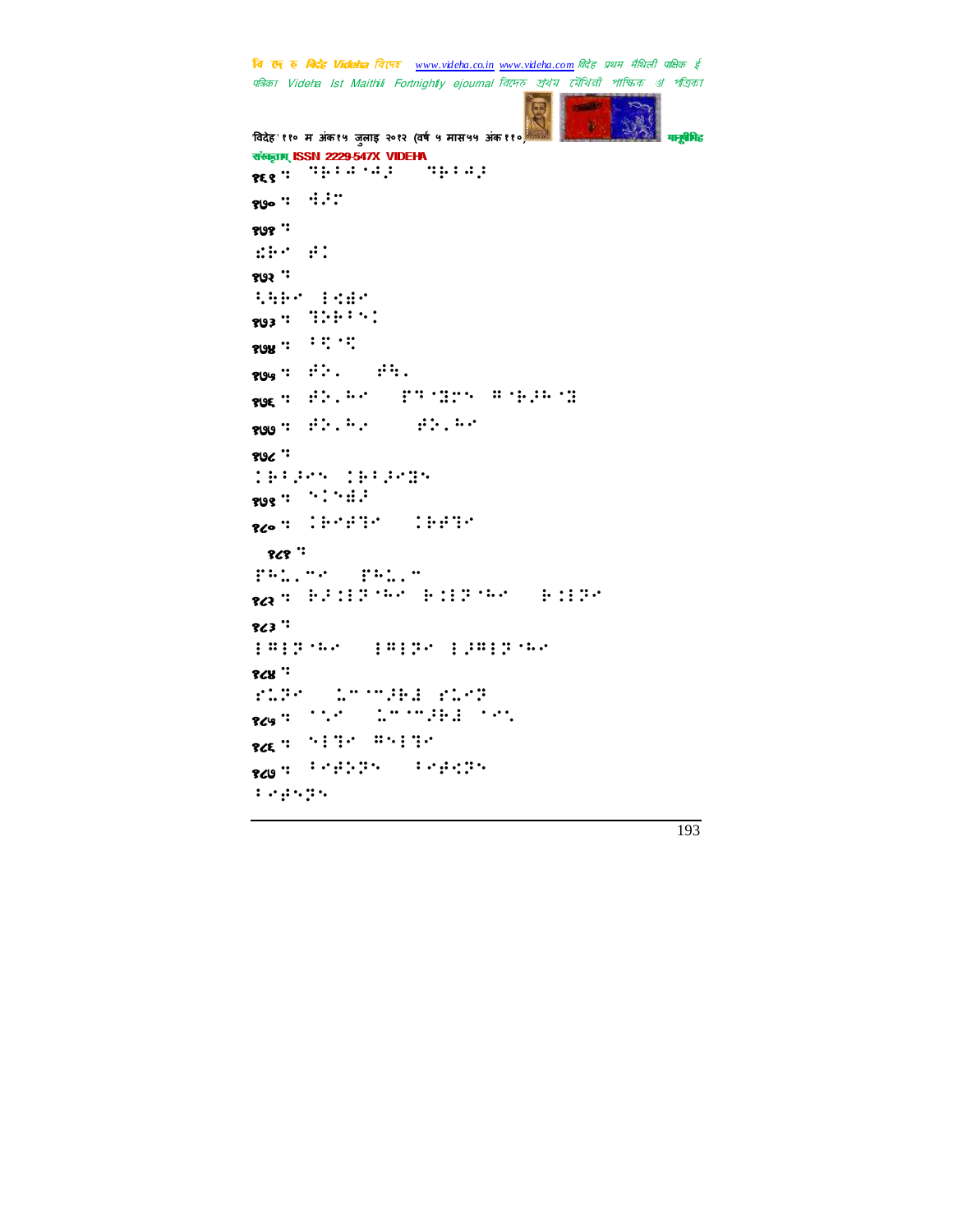```
'विदेह' ११० म अंक१५ जुलाइ २०१२ (वर्ष ५ मास५५ अंक ११०) मानुष्य कर राज्य स्थानिक करने वानुसमिद
संस्कृतम् ISSN 2229-547X VIDEHA
194
१८८ : २००१ २००१ : २००१ : २००१ : २००१ : २००१ : २००१ : २००१ : २००१ : २००१ : २००१ : २००१ : २००१ : २००१ : २००१ : २
⢷⣈⢽ ⢳0!⢷⣈⢽!!
१८९ : २००३ ३००० : २००३ ३०
१९०⣒!!
318 (18
888 : \cdotsFRI."
१९२⣒!7⢾ ⢾⢴!⢺⢷⢼⣝0!⢺⢷⢼!⢺⢷⢼!)⢼⢻!
; "१९३ "\mathcal{C}^{\mathcal{M}} : \mathcal{C}^{\mathcal{M}} /
१९४ :
⢳⢼Z!!⢳⢼Z!)⢳⢼Z!⢳⢼Z!⣇⢸ ⢾ ⢾!
Hd2 (15)
899 : " "': " " : "\mathbf{R}९६\mathbf{R}: \mathbf{R} : \mathbf{R} : \mathbf{R} : \mathbf{R} : \mathbf{R} : \mathbf{R} : \mathbf{R} : \mathbf{R} : \mathbf{R} : \mathbf{R} : \mathbf{R} : \mathbf{R} : \mathbf{R} : \mathbf{R} : \mathbf{R} : \mathbf{R} : \mathbf{R} : \mathbf{R} : \math१९७⣒!⢳⢵⣝⢾⢽ ⢳0!⢳⢵⢾⢽ ⢳0!
⢳⢵⢾⢽0⢳⢾⢽0!⢳⢾⢽ ⢳!!
१९८⣒!⢳⢼⣙!⣞⢼70!⢳⢼⣙!⣞⣝⢼7⣝0⢳⢼⣙!
⣞⣝⢼7!!
१९९३ : २९९० : २०९१ : २
२०० : २००९: २००९: २००९: २००९: २००९: २००९: २००९: २००९: २००९: २००९: २००९: २००९: २००९: २००९: २००९: २००९: २००९: २०
208 : 35.133.7२०२ में अर्थित के अर्थ के अर्थ के अर्थ के अर्थ के अर्थ के अर्थ के अर्थ के अर्थ के अर्थ के अर्थ के अर्थ के अर्थ
२०३ ""⢼⢳7!"⢼⢳7!!
२०४⣒⢻#⢽ ⢳0!⢻⢽ ⢳0!⢻⢽!!
```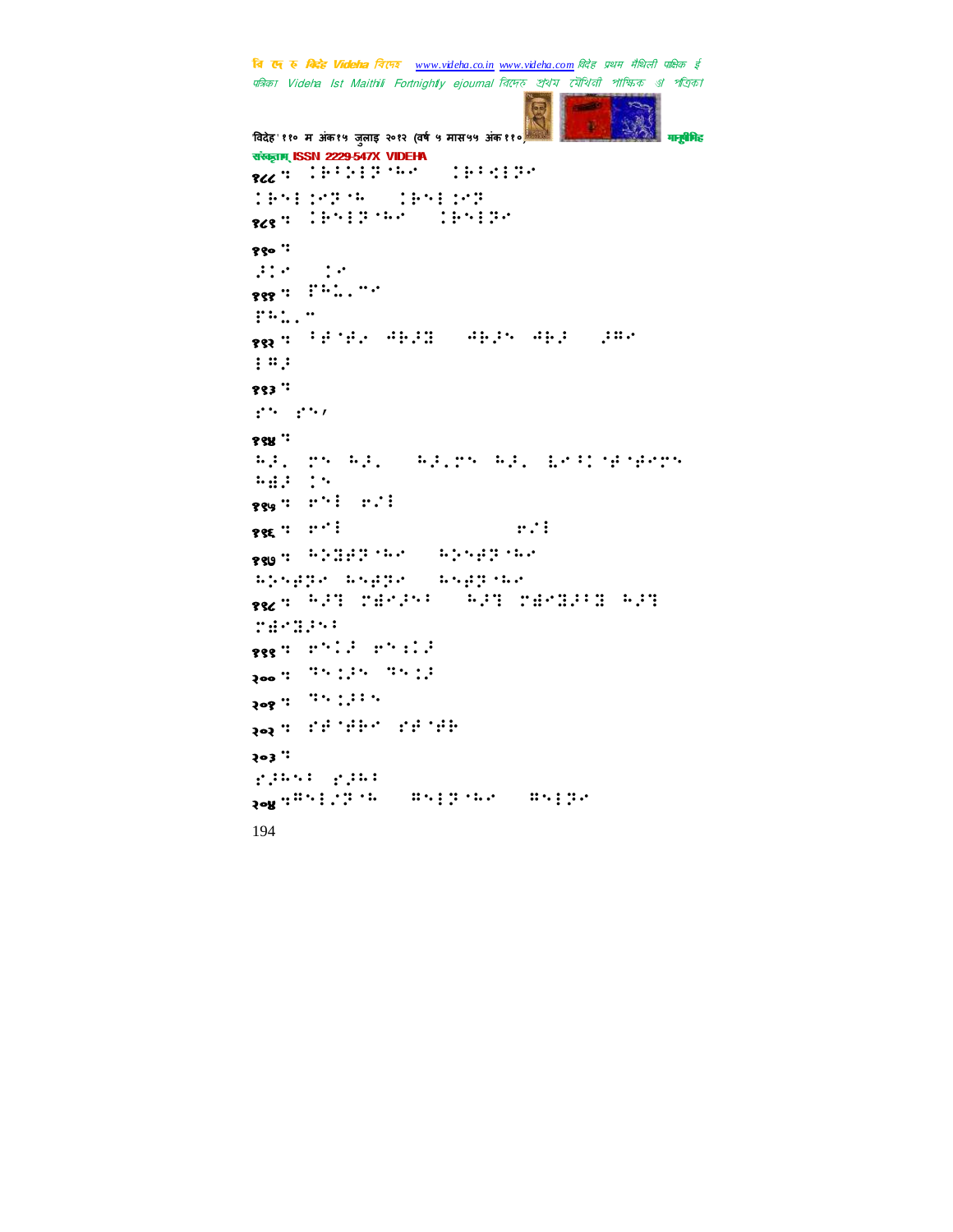```
पत्रिका Videha Ist Maithili Fortnightly ejournal রিদেহ প্রথম মৌথিনী পাক্ষিক গ্র পত্রিক।
'विदेह' ११० म अंक१५ जुलाइ २०१२ (वर्ष ५ मास५५ अंक ११० माली मानुसारी मानुसीरेड
संस्कृतम् ISSN 2229-547X VIDEHA
२०५ : 599 : 599 : 599 : 599 : 599 : 599 : 599 : 599 : 599 : 599 : 599 : 599 : 599 : 599 : 599 : 599 : 599 : 59
<sub>306</sub>q:512 (5181, 1516) (511,
२०७ : २०७ : २०७ : २०७
THIL BY INTE
२०८⣒⣃⣅⢳⣅Z0!⣃⣅⢵⢳⣅Z0!⣃⣅⣊⣐!!
२०९ : 10:20 : 10:20
२१०: ' : '२११ : : : :
!)⢷ ⣙.'⢷⣇⢷ ⢾ ⢾⢽*!२१२⣒⢽⢴0!⢽!!
283 223 223 23 24 25२१४⣒⢼g0!⢼!!
284 :: \cdot :
२१६\cdotं\cdotं\cdot\ddot{a} :
२१७ "ं में पुरुष
२१८⣒⢸g!0⢸'!)'!⢶⣍⢽ ⣞!⢴!⢹ ⣝⢵⢾*!!
२१९ मध्ये २००१ मध्ये २००१ सा
२२०
⣒⢳ ⣞⢷0!⢳ ⣞⣝⢷!!
२२१ जाणिती जिल्ला आहे. या 7 जाणिती अस
२२२ परिमान करने से समाप्त होते हैं।<br>अपने परिमान करने के समाप्त होते हैं।
२२३⣒⢳⣐0!⢳⢴⣐!!
224 224H^2 : H^2 , H^2 , H^2२२५ थे <sup>20</sup> जिल्हा थे अपनी स्थान कर साथ प्राप्त हो।
```
**त्रि एन रु क्रिटेह Videha** विएम्ब \_www.videha.co.in\_www.videha.com विदेह प्रथम मैथिली पाक्षिक ई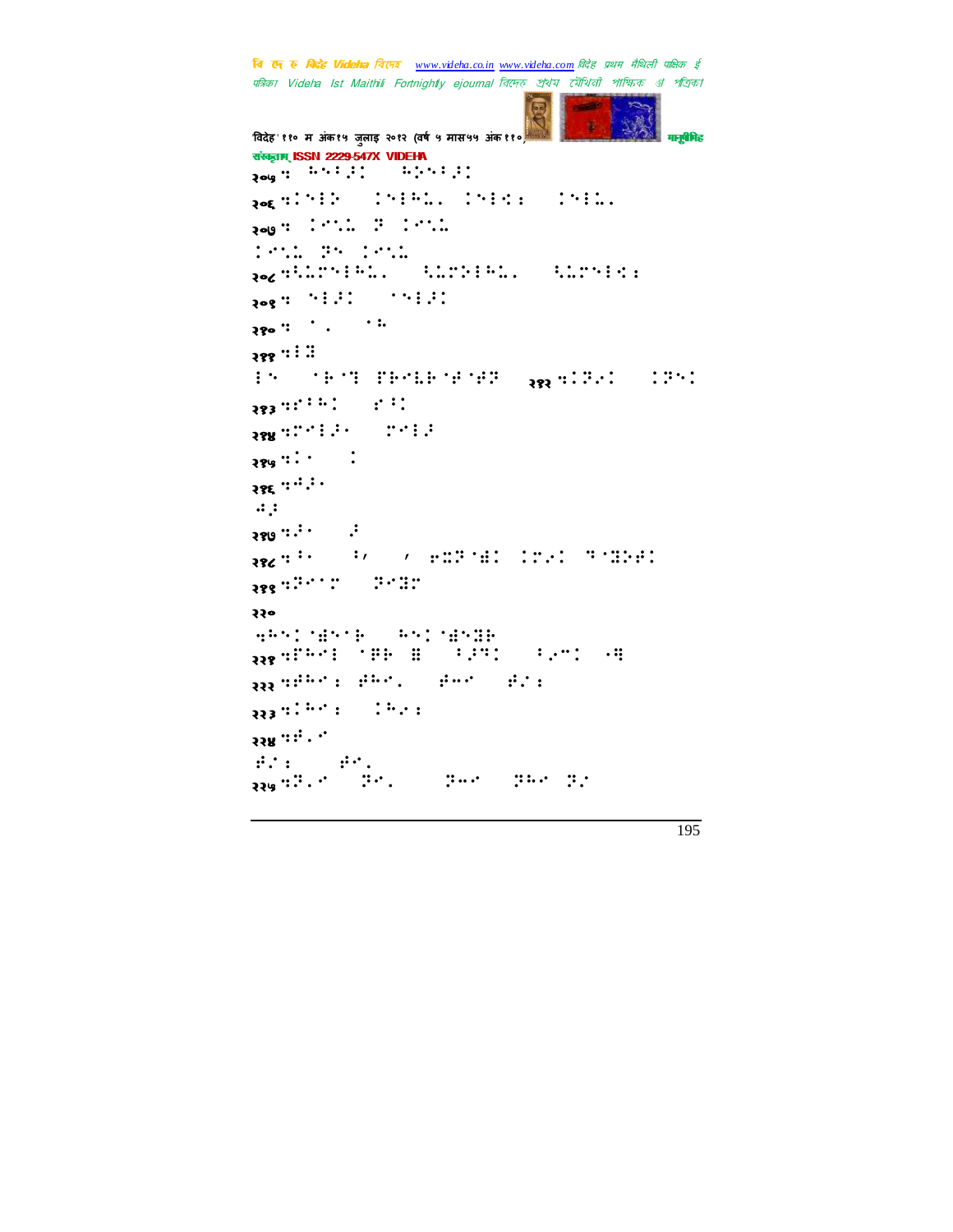```
विदेह' ११० म अंक१५ जुलाइ २०१२ (वर्ष ५ मास५५ अंक ११०) मानुसारी मानुसीमेह
संस्कृतम् ISSN 2229-547X VIDEHA
196
२२६ मध्य जानिक अधिकारी है। इसका प्रसार का साथ से साथ से साथ से साथ से साथ से साथ से साथ से साथ से साथ से साथ स<br>जनसङ्ख्या होता है कि उस साथ से साथ से साथ से साथ से साथ से साथ से साथ से साथ से साथ से साथ से साथ से साथ से सा
२२७⣒⣁⢲0!⣁#0!⣁#!0⣁!!
२२८⣒⢹0⢷⣏ ⣞Z0!⢹0⢷⣏ ⣞⣝Z!!
\mathcal{Q}२२९\mathcal{Q}: \mathcal{Q}२३० :\mathcal{F} ) denote the density of \mathcal{F} . We also denote the density of \mathcal{F}<sub>२३१</sub> साइटाल - 1999 - 1999 - 1999 -
२३२⣒⢻#⢽ ⢳.⢻⢽ ⢳.⢻⢽!
२३३⣒⢳7⢼.!⢳⢵7⢼!
२३४⣒⣊Z.!⣊Z.⢳⣅Z0⣊⣐!!
२३५ सालिया है जिसे पालिया है। अपनी स्था
२३६ <sup>(</sup> ) <sup>194</sup>7 ( ) | 1947 (
\mathbf{z}ээ\mathbf{u}^{\mathbf{z}}а\mathbf{v}^{\mathbf{z}}boe*0⢼⣒!⢼7(.⢼7(!0⢼7⢳.⢼7⢳!
२३८ में लिए में लिए में लिए
२३९⣒⣃⣅⢳⣅Z.⣃⣅⢳⣅Z.!⣃⣅⢼⣐!
२४० <sup>01:</sup>19:20 10:19:20
२४१⣒⢳⢵⢽.!⢳⢵⢽0!⢳⢵⢽ ⢳0!
२४२ मध्य २००१ छन्। २००१ मध्य २००१ छन्। २००१ छन्। २००१ छन्। २००१ छन्। २००१ छन्। २००१ छन्। २००१ छन्। २००१ छन्। २
7⢴5)dpokvodujpo*-!⢵g!⢳!)if!
t_{\rm b} the 0.01<sub>२४३</sub> वरेल किंग्ड देशियल हिन्दी किंग्ड देल किंग्व रेल |
\ddot{\mathbf{r}}.
२४४⣒⢹0⢷⣏ ⣞Z0!⢹0⢷⣏ ⣞⣝Z!
२४५
⣒⣉⢼0!"⢼!!
```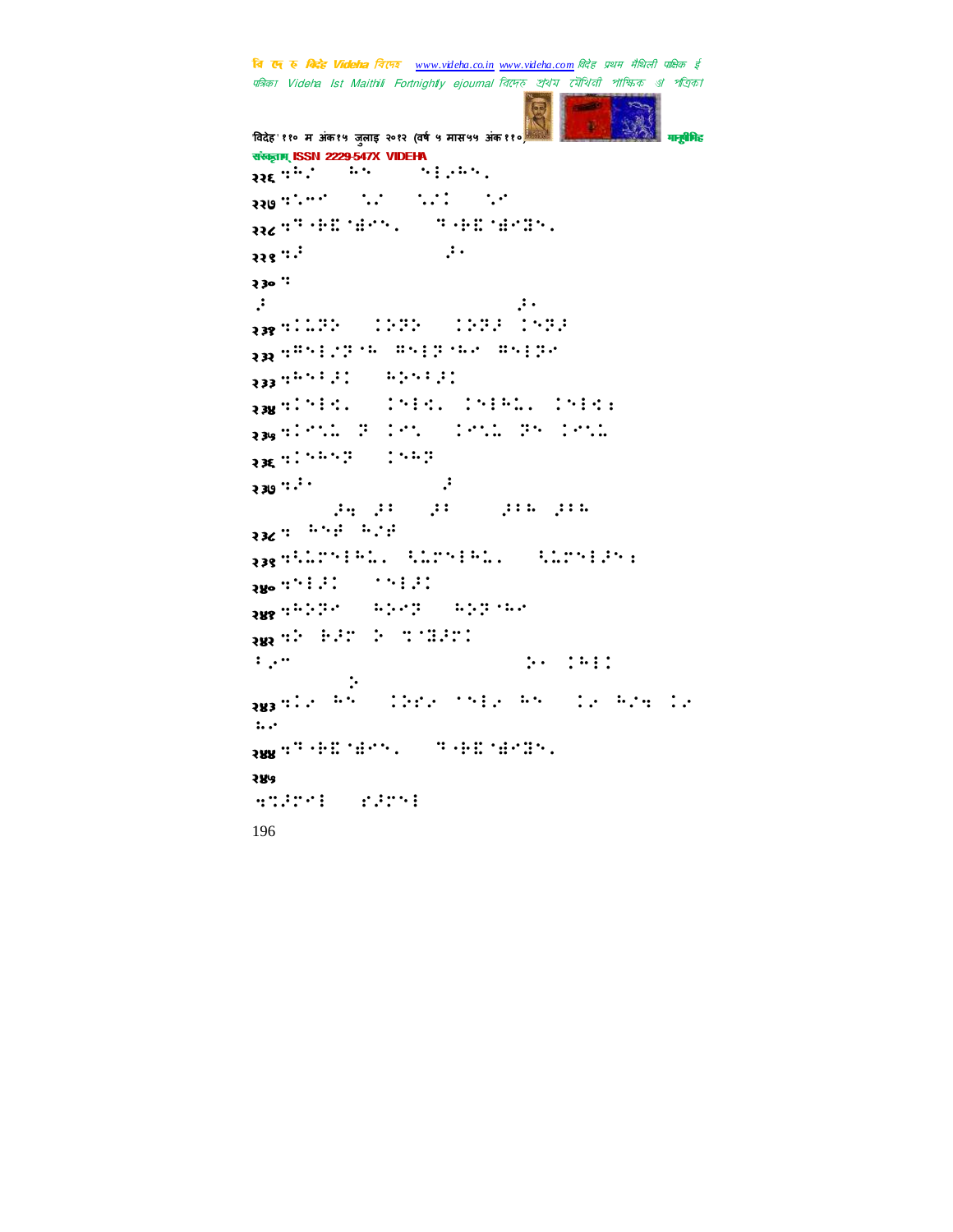पत्रिका Videha Ist Maithili Fortnightly ejournal রিদেহ প্রথম মৌথিনী পাক্ষিক গ্র পত্রিক। विदेह' ११० म अंक१५ जुलाइ २०१२ (वर्ष ५ मास५५ अंक ११०) मानुसार मानुसीमह संस्कृतम् ISSN 2229-547X VIDEHA २४६⣒⢾#Z!0!⢾Z0!⢾⢲0!⢾⢳⣐! २४७ : : :  $\frac{3}{2}$   $\frac{3}{2}$   $\frac{2}{2}$   $\frac{2}{2}$   $\frac{3}{2}$   $\frac{2}{2}$   $\frac{3}{2}$   $\frac{2}{2}$ २४८⣒"⢸0!"7! २४९⣒"⢸0!"7⢳! २५०⣒⢳⣐0!⢳⢴⣐! २*५*९९:1122 2222 2223. २५२ प्राप्त संस्कृति काल्लाली संस्कृति । अत्र संस्कृति काल्लाली संस्कृति । अत्र संस्कृति । अत्र संस्कृति । अत् २५३⣒⢵⢽⢼0!⢽⢼0!⢽ ⢽⢼0⢽⢼! २५४ : २५४ : २०१२ २*५५* ५ २ : २९५ (२००६) २७६ : : : : : : : : ⢻⢼⢳!)⢷ ⣙!'⢷⣇⢷ ⢾⢽\*!! २५७⣒⢽ ⢳0!⢽ ⢳0!⢽0!! २५८⣒⣝0!0!⢳!)⢷ ⣙!'⢷⣇⢷ ⢾⢽\*! २७९ : 22-1 - 22-1 : 22-1 : 22-1 : 23-1 : 23-1 : 23-1 : 23-1 : 23-1 : 23-1 : 23-1 : 23-1 : 23-1 : 23-1 : 23-1 : <sub>२६०</sub>०‼9913990 ‼99139 ‼99193 " २६१ मध्यप्रदेश कर प्राप्त कर प्राप्त कर प्राप्त कर प्राप्त कर प्राप्त कर प्राप्त कर प्राप्त कर प्र २६२⣒⢳ ⣞⢷0!⢳ ⣞⣝⢷! २६३⣒'⢳!⢿⢷!⢷⢳⢽!⣟0!7⢴5!⢷⢳⢽!⣟! २६४⣒⢼⢼⢷⢼⢽ ⢾!7⢼⢷⢴!' ⢷⣝⢵⢻!⣅5⢾! ⢽#0!'⢵" ⣞ ⢷⢵⢶⢴!' ⢷⣝⢵⢻!⢶⢼⢽ ⣞! ⢾⢽⢴⢴!⢽ ⣝⣓⢽⢾⢼!'⢷5⢼⣝!⢵⢷!7⢹⢼!  $^{\prime}$ G#JP#  $^{\prime}$  /7 $^{\prime}$   $^{\prime}$   $^{\prime}$   $^{\prime}$   $^{\prime}$   $^{\prime}$   $^{\prime}$   $^{\prime}$   $^{\prime}$   $^{\prime}$   $^{\prime}$   $^{\prime}$   $^{\prime}$   $^{\prime}$   $^{\prime}$   $^{\prime}$   $^{\prime}$   $^{\prime}$   $^{\prime}$   $^{\prime}$   $^{\prime}$   $^{\prime}$   $^{\prime}$   $^{\prime}$   $^{\prime}$   $^{\prime}$   $^{\prime}$   $^{\prime}$   $^{\prime}$ 

चि एक रु *विदेह Videha चिए*न्छ <u>www.videha.co.in www.videha.com</u> विदेह प्रथम मैथिली पाक्षिक ई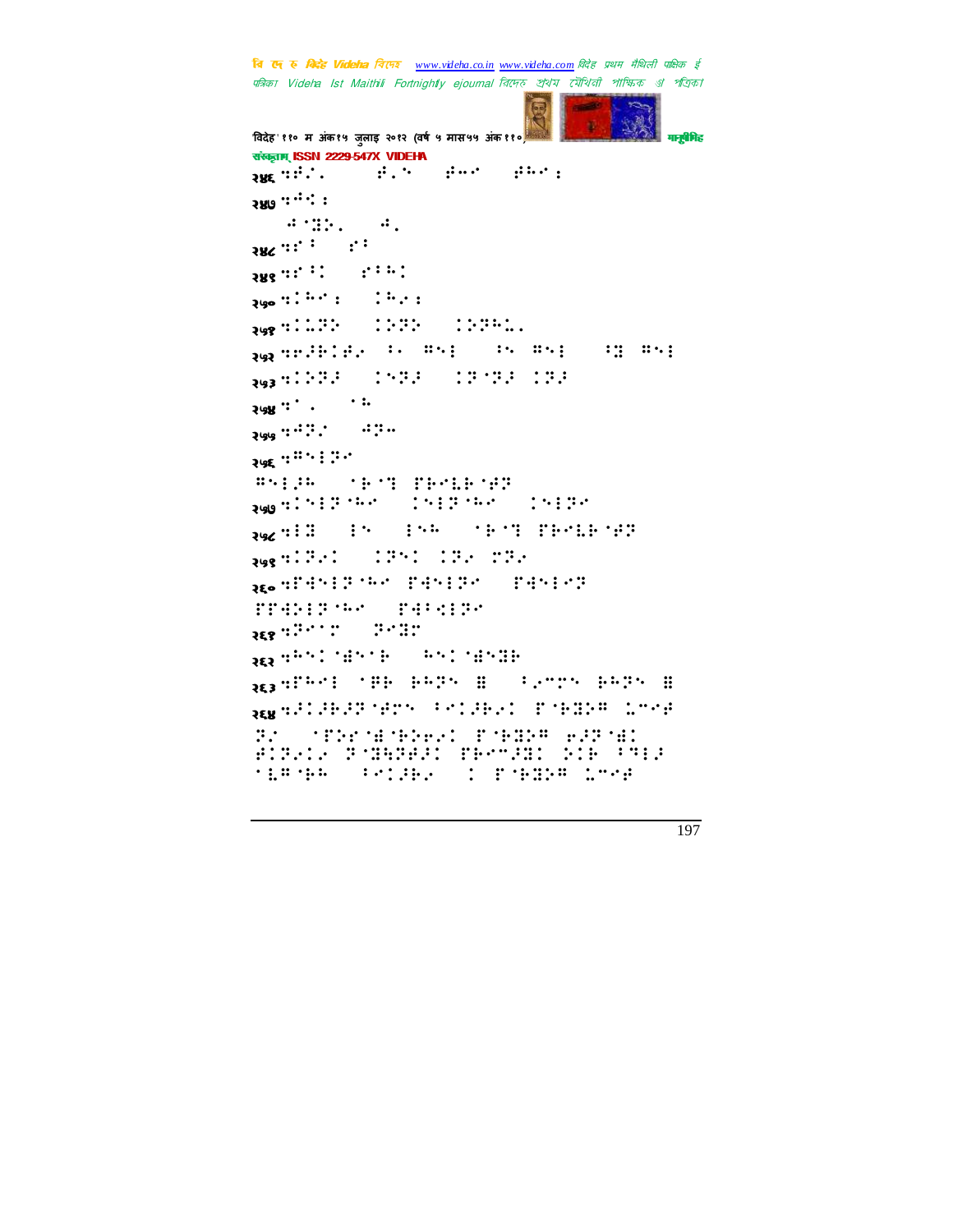पत्रिका Videha Ist Maithili Fortnightly ejournal রিদেহ প্রথম মৌথিনী পাক্ষিক গ্র পত্রিক। विदेह' ११० म अंक१५ जुलाइ २०१२ (वर्ष ५ मास५५ अंक ११०) मानुसारी मानुसीमेह संस्कृतम् ISSN 2229-547X VIDEHA २६५ थे : २६५ लिया थे इस अपनी का कारण करता है। इस अपनी कारण करता है कि इस अपनी कारण करता है। इस अपनी कारण करता<br>इस अपनी कारण करता है कि अपनी कारण करता है। इस अपनी कारण करता है कि अपनी कारण करता है। इस अपनी कारण करता है कि  $\cdot$  : २६६ प्रदेशीय केले लिया परिवेश २६७ : में में स्थान के बाद प्राप्त कर लिया। २६८ प्रसिटिक के साथ प्राप्त २६९ <sup>012</sup>ं<sup>5</sup> लं २७० : निर्माण कर कर परिम २७१ ⣒⣈⢼⢾0!⣈⢾0!⣈#⢾!! २७२ मध्ये प्रशासन करते हैं। इतने कहा कि इस प्रशासन कर २७३⣒⣉⣅⢷⣅0!⣉⣅⢷⣅⢳! २७४ अप्रै**७४ अप्रैण्ड अप्रैण्ड अप्रैण्ड अप्रैण्ड अप्रैण्ड अप्रैण्ड अप्रैण्ड अप्रैण्ड अप** २७५⣒⢾⢼⢳0⢵⢾⢼⢳0!⢾⢼⢳0!⣊⢾⢼⢳! २७६ पर्याप्तान - वर्षा वर्षा वर्षा २७७ सम्मी सम्मी का अन्य सम्मी का अन्य सम्मी का अन्य सम्मी का अन्य सम्मी का अन्य सम्मी का अन्य सम्मी का अन्य सम<br>जन्म २७८⣒⢼0!! २७९⣒#0!! २८० प्रतीक्षा सामान्य अपूर्णलेखाः । अपूर्णलेखाः । अपूर्णलेखाः । अपूर्णलेखाः । अपूर्णलेखाः । अपूर्णलेखाः । अपूर २८१ प<sup>्र</sup>मीट जन्म जन्म अनुसार मन्न  $\vdots$   $\vdots$   $\vdots$ २८२ - २००१ - २००१ - २००१ - २००१ - २००१ - २००१ - २००१ - २००१ - २००१ - २००१ - २००१ - २००१ - २००१ - २००१ - २००१ -२८३ प्राचीनिकेतील विकास करने ह २८४ <sup>म</sup>ें <sup>में इ</sup>ला बार कर २८५ : "२०! "२०! "२०! "२०! २८६ में मेरे के बार की प्रकाश करते हैं।

चि एक रु *विदेह Videha चिए*न्छ <u>www.videha.co.in www.videha.com</u> विदेह प्रथम मैथिली पाक्षिक ई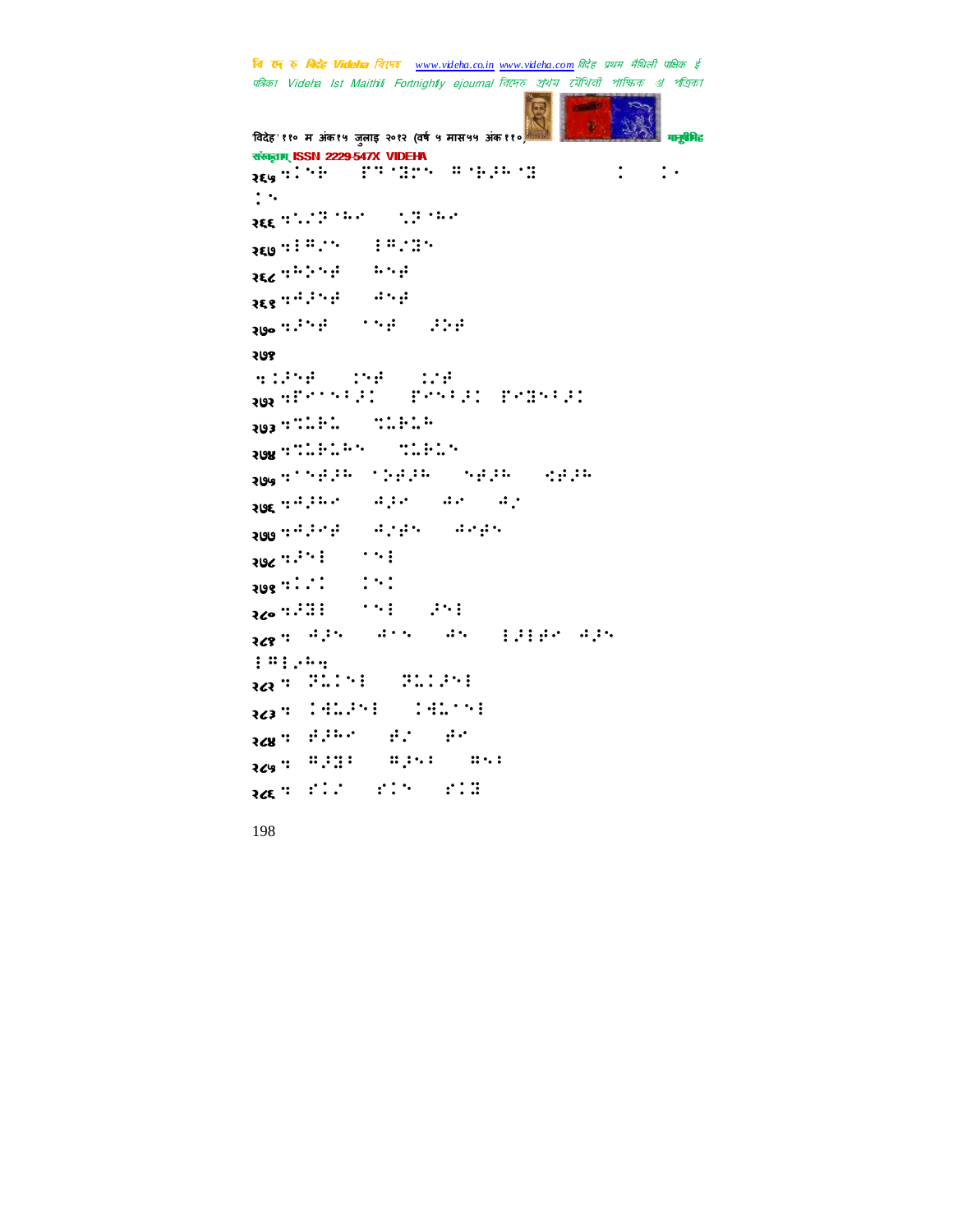**CONTRACT** 

```
विदेह' ११० म अंक१५ जुलाइ २०१२ (वर्ष ५ मास५५ अंक ११०) मानुसारी मानुसीमेह
संस्कृतम् ISSN 2229-547X VIDEHA
२८७⣒"⢷⢼0"⢷⢼0!"⢷⢼!)⢸⢼⢾!"⢷⢼!⢻*!
२८८⣒⢳#⢾!⢷⢳⢴0⢹⣈#⢾!⢷⢳⢴0!⢳#⢾!⣁⣊⣐0!
^{\circ} # ^{\circ} . The set of the set of the set of the set of the set of the set of the set of the set of the set of the set of the set of the set of the set of the set of the set of the set of the set of the set of the se
) THA THAT 'F'I LAT AT 'THAT 'THAT 'THAT '
.!⢼⢷!7⣅⣔#0!7⣅⣔#⢾!)7⣅⣔#0!7⣅⣔#!⣁⢴-!
ring filme filme aftre aftre<br>1929 : 1924 nr Shree wit wire
1B2# (1B2# ∄2 | B2#+ N21 | N2+ |
75#0 Particle Bile (Bile) # 75#0
7⢽⣒!⢷⢼⢾0!⢷⢼⢾⣅!7⣅⣔#!⢼!7⣅⣔#⢾!⢷!
'FF 'FF '###F# F'HEF 'STATEF 'STA
7GAY TEAM AND TEAM AND TEAM
\ddots :
२८९ : निर्वाचिक प्राप्त कार्यक्षम कर
२९० <sup>: अ</sup>संगठन कर
२९१ :
.<br><sub>sec</sub>uil der
२९२ ::\vdots283<sup>qm</sup>\cdots⢺⢽7#!⢻g*!
२९४ पर्या थियो थियो हो।<br>दिखां
२९५ साले घेर चाले अपनी साले अपनी साले अपनी साले अपनी साले अपनी साले अपनी साले अपनी साले अपनी साले अपनी साले अध<br>प्राचीन साले अपनी साले अपनी साले अपनी साले अपनी साले अपनी साले अधिक अपनी साले अपनी साले अधिक अधिक अधिक अधिक सा
'⣅⢽⢷⣅ ⢾!!⢼!⣞⢼!⢹⢵"⢷!⣅'⣝⢵⢻*!
⢼⢹!7⢹⢼!⢾ ⣇!⢼⢹⣒!⢳⢾ ⢾ ⣇0!⢳⢾ ⣇0!
\mathbf{I} \oplus \mathbf{I} \oplus \mathbf{I} \oplus \mathbf{I} \oplus \mathbf{I} \oplus \mathbf{I} \oplus \mathbf{I} \oplus \mathbf{I} \oplus \mathbf{I}1277 And 1277 1277 1277LIME
२९६ प्रतिप्रदेश के प्रतिप्रदेश
२९७ : 700 : 700 : 700 : 700 : 700 : 700 : 700 : 700 : 700 : 700 : 700 : 700 : 700 : 700 : 700 : 700 : 700 : 70
२९८
```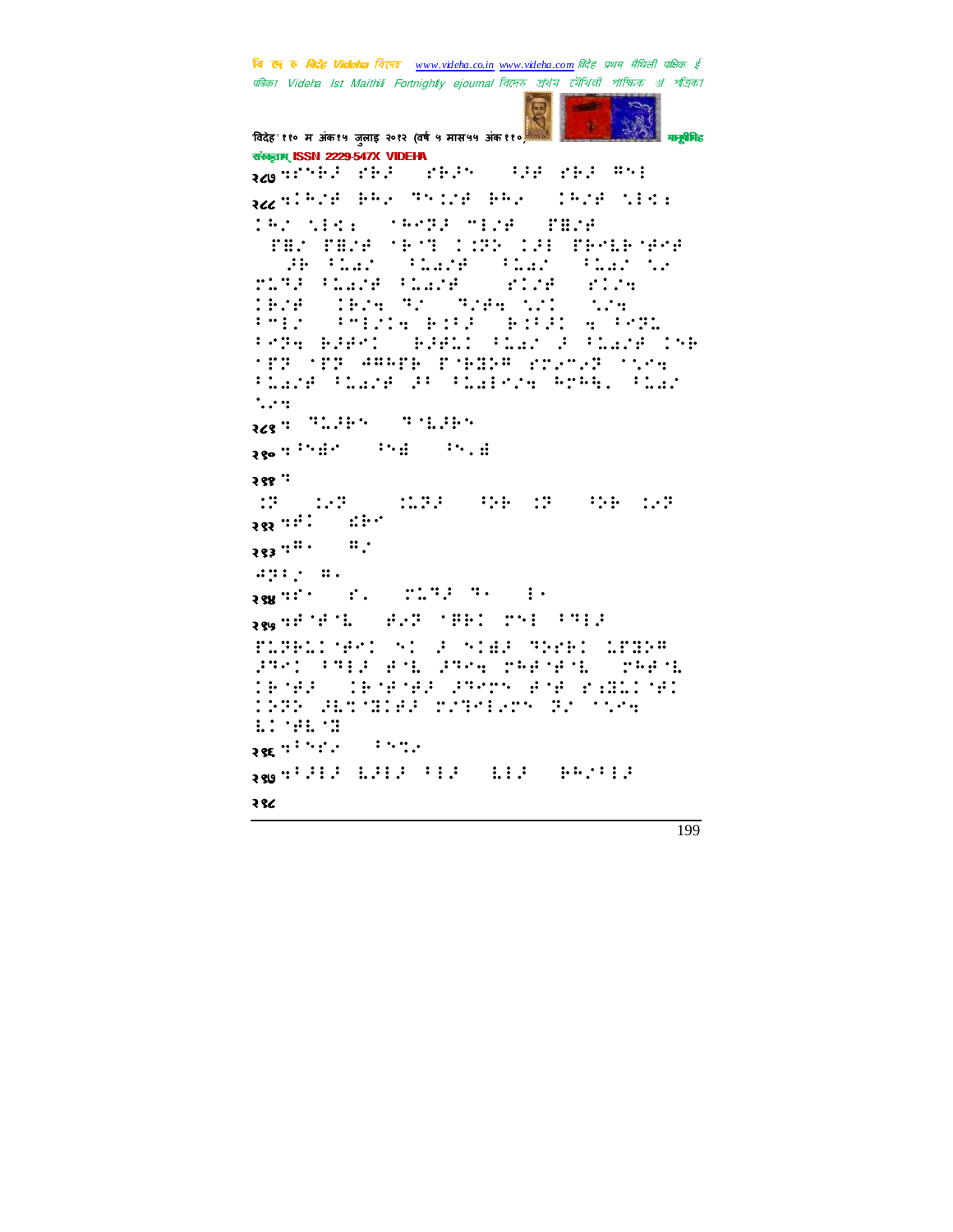```
विदेह' ११० म अंक१५ जुलाइ २०१२ (वर्ष ५ मास५५ अंक ११०) मानुसारी मानुसीमेह
संस्कृतम् ISSN 2229-547X VIDEHA
\overline{1} \overline{2} \overline{3} \overline{4} \overline{5} \overline{2} \overline{3} \overline{4} \overline{2} \overline{3} \overline{4} \overline{2} \overline{3} \overline{4} \overline{2} \overline{3} \overline{3} \overline{4} \overline{2} \overline{3} \overline{3} \overline{4} \overline{2} \overline{3} \overline{3२९९⣒⣇⢼⢷ ⢾ ⢾⢼0!⣇⢼⢷ ⢾⢼!
३००⣒!⢽ ⢾⢷ ⢷⢼⣏ ⣞ ⢷⣝0!
⢽ ⢾⢷ ⢷⢼⣏ ⣞ ⢷⢴⣝!
308 : 1575 1515३०२⣒⣁⣅⢷⢼-!⢽⣁⣅⢷⢼!
302 \frac{11.382}{1.382} \frac{18.382}{1.382}→ Weblet Weblet
303 :: :: :: :: ::३०४⣒⢳7⢼0!⢳⣇⢼!
304 :: :: :: :: ::3^\circex\ddots३०७⣒!'⣉ 5⢼⢾⢼'0!'⣉ 5⢼⢾ ⢾⢼'!
३०८⣒!g!⢷!⣇ ⣝⣇⢳⢼⢷!⣉7 ⢹!⢽ ⢾!
⢼⢾ ⢷-!⣝⣙⢼"⣐⢸⣇!7⢴5!⢽#⣒!
308 \frac{15}{10} \frac{15}{10} \frac{15}{10}३१०⣒!
⢷⢳!)⣁*0!⢷⢳#!)⣁#*!)nfbojoh!
३११⣒⢾⢼⢻⢾0!⢾⢼⢾!
<sub>383</sub> : 00:00 (00:00)
३१३⣒7⢵⢽0!7⢵⢽0!7⢵⢽!
<sub>388</sub> qilid<br><sub>388</sub> qilid<br><sub>388</sub> qilid
                    \ddotsc385 \ldots \ldotsthe property of the property of the property of the property of the property of the property of the property of the property of the property of the property of the property of the property of the property of the property o
```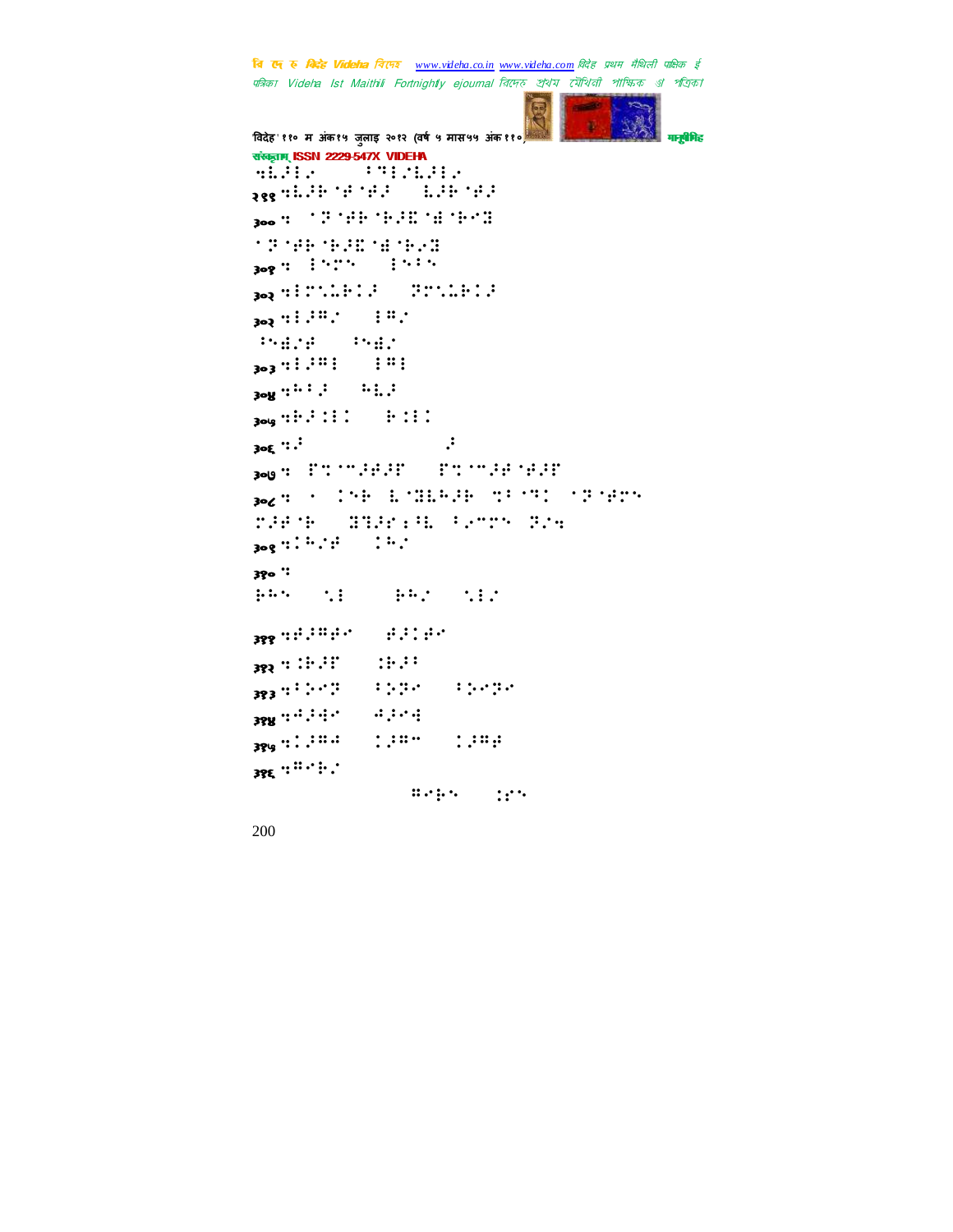

संकृताम्ISSN 2229-547X VIDEHA  $\frac{380}{100}$  :  $\frac{1}{100}$  :  $\frac{1}{100}$  :  $\frac{1}{100}$  :  $\frac{1}{100}$ 

१४२० : : : : : : : : : :

Opwer 3123. 36- 2012 12:37-12:37-22:37-22:37-23:37-23:37-23:37-23:37-23:37-23:37-23:37-23:37-23:37-23:37-23:37  $\mathbf{P}_{\mathbf{S}}$  $G_{\rm 3}$  3124.  $G_{\rm 3}$  3124.  $G_{\rm 3}$  3124.  $G_{\rm 3}$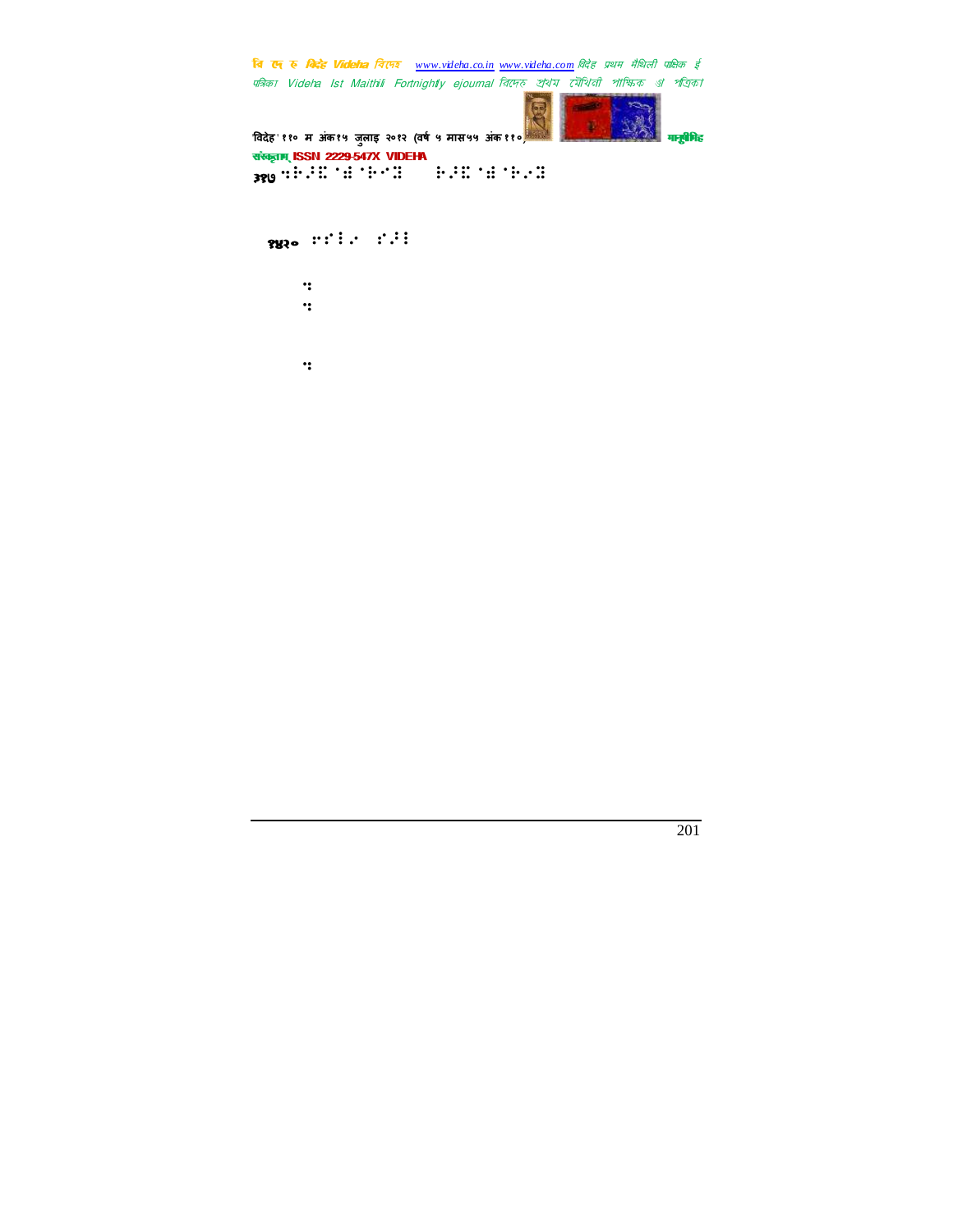

विदेह' ११० म अंक१५ जुलाइ २०१२ (वर्ष ५ मास*५*५ अंक ११०) मानुषी को सामुवीनिह संस्कृतम् ISSN 2229-547X VIDEHA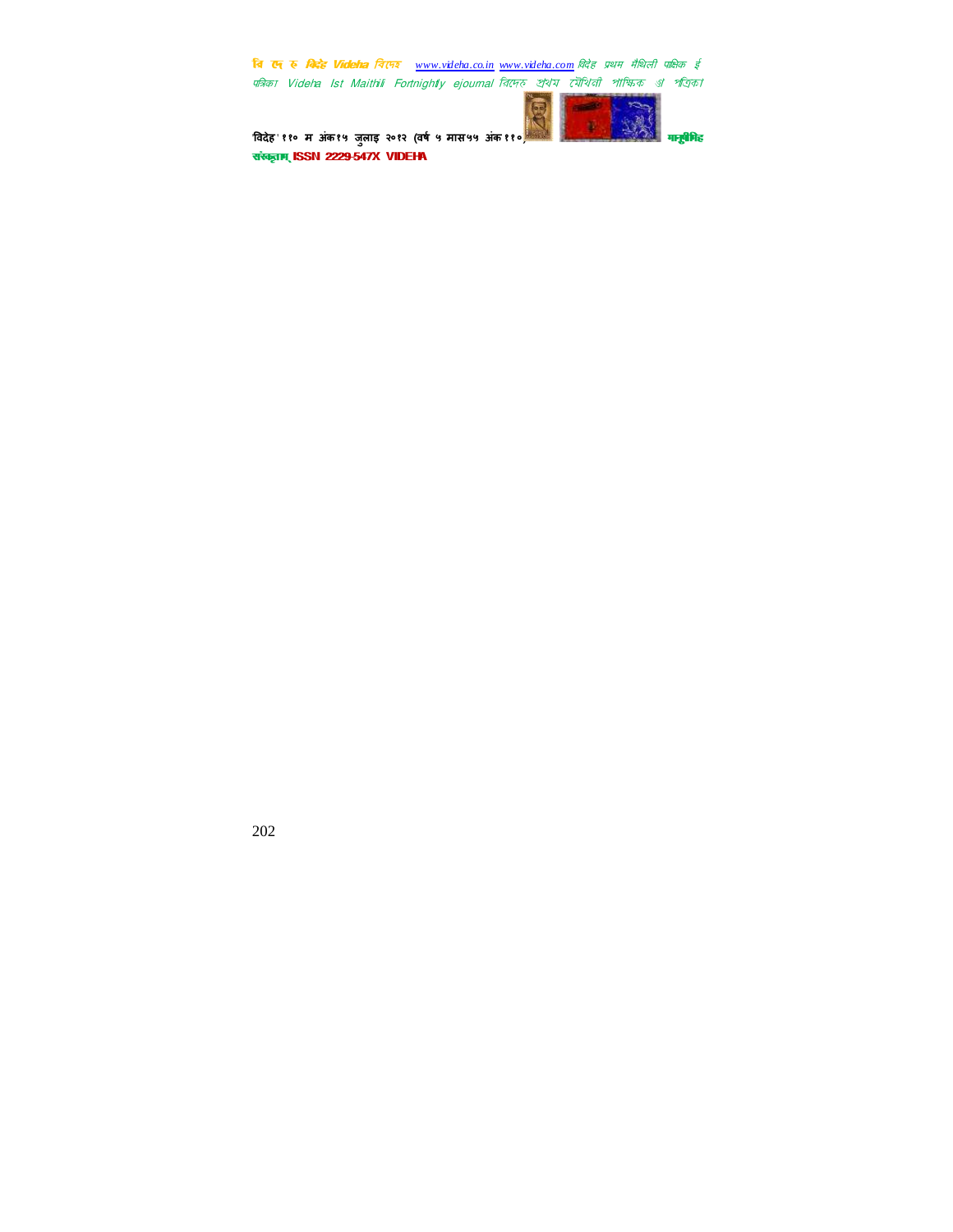

विदेह' ११० म अंक१५ जुलाइ २०१२ (वर्ष ५ मास*५*५ अंक ११०) मानुषी को सामुवीनिह संस्कृतम् ISSN 2229-547X VIDE<del>H</del>A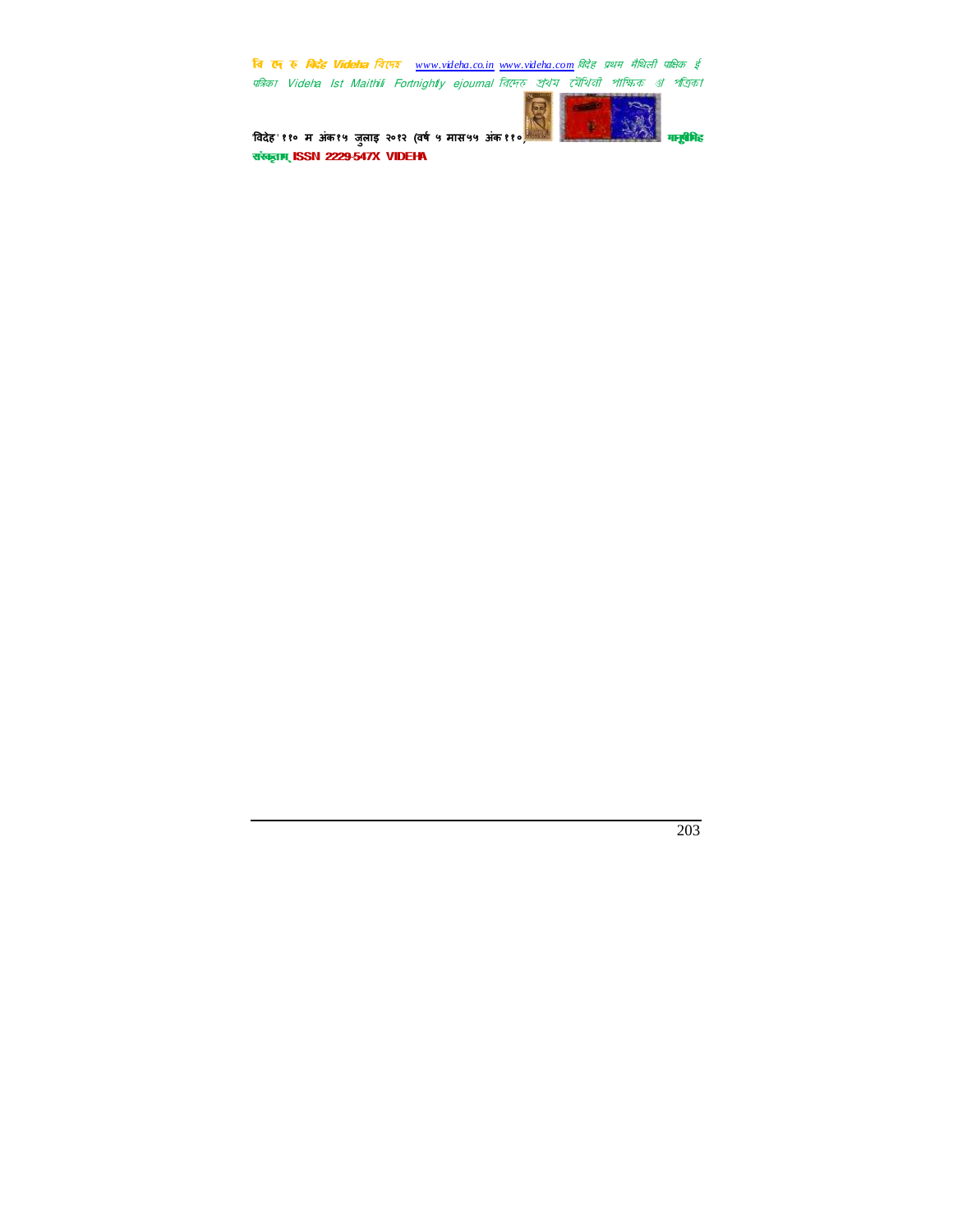

विदेह' ११० म अंक१५ जुलाइ २०१२ (वर्ष ५ मास५५ अंक ११०) मानुसारि मानुसीरिह संस्कृतम् ISSN 2229-547X VIDEHA

 $\frac{1}{2}$ qi.''Yoko $\frac{1}{2}$ . Ed terili etal etal etal etal eta 7 ⢷-!⢾⢷⢳⣅⢾⢼!⢼!⢹⣇⢽⢼⢻⢷⢴!⢷⣓'!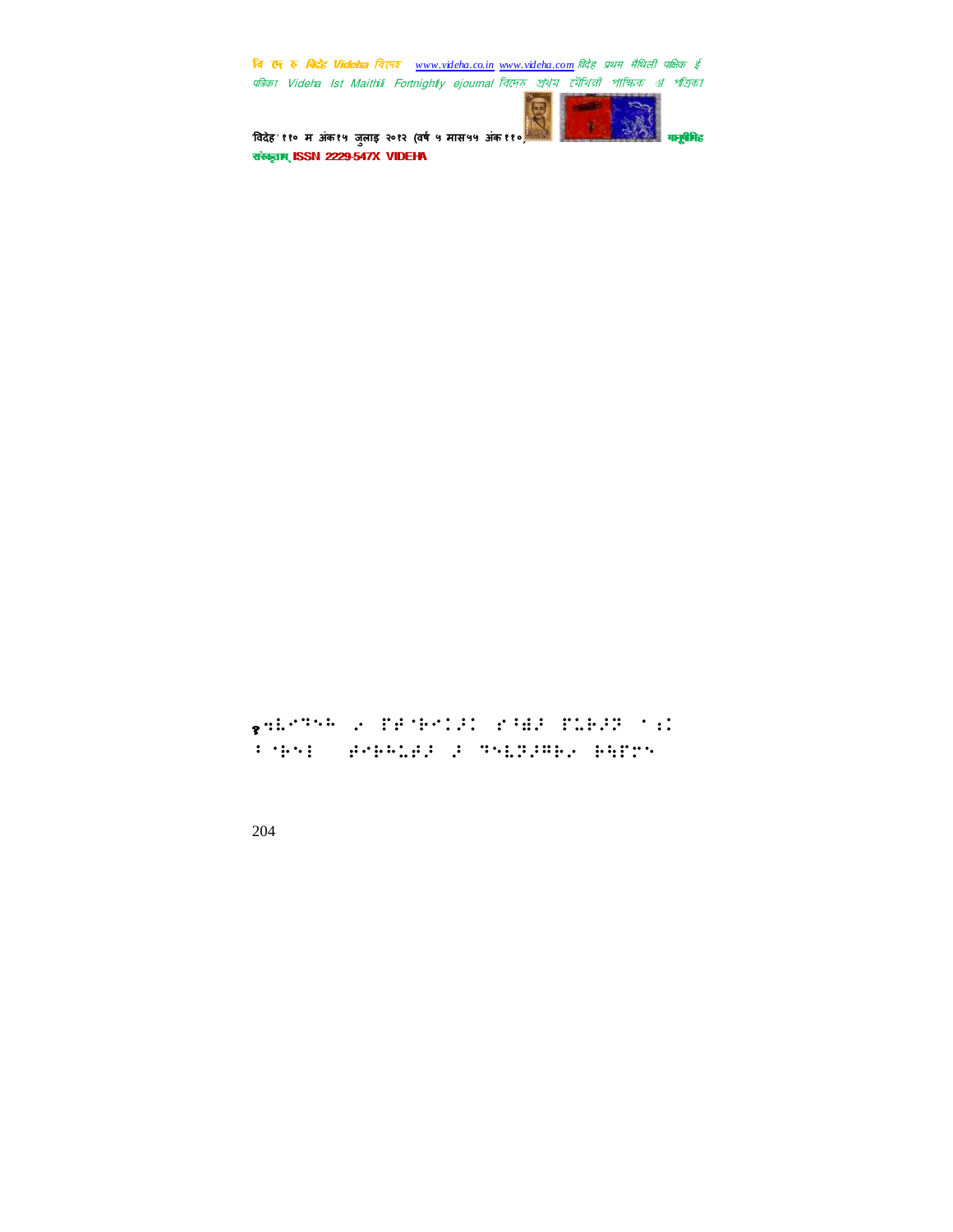चि एक रु *विदेह Videha चिए*न्छ <u>www.videha.co.in www.videha.com</u> विदेह प्रथम मैथिली पाक्षिक ई पत्रिका Videha Ist Maithili Fortnightly ejournal রিদেহ প্রথম মৌথিনী পাক্ষিক গ্র পত্রিক। 'विदेह' ११० म अंक१५ जुलाइ २०१२ (वर्ष ५ मास५५ अंक ११०) मानुसीरी मानुसीरीह संस्कृतम् ISSN 2229-547X VIDEHA LATAR & PRINCE 1841 | 1941 | 1942 ⣇⢹⢳!⢴.'⢾ ⢷⢼!५०!"Z!⢼⢻⢼Z!⣐!  $\overline{\mathcal{R}}$ #2.7940 : 2040 : 2040 : 2040 : 2040 : 2040 : 2040 : 2040 : 2040 : 2040 : 2040 : 2040 : 2040 : 2040 : 2040 : 20 ad: 2000 in 1990 in 1990 in 1990 in 1990 in 1990 in 1990 in 1990 in 1990 in 1990 in 1990 in 1990 in 1990 in 19<br>External State State State State State State State State State State State State State State State State State  $y$ #2019913 | 1.259321 | 2.1119 ५⣒⣙⢼!5⢾ ⢷⢼0!⢼⣎⣅⢽!5⢾ ⢷⢼! ⢼!5⢾ ⢷!Njuijmb!Qbjoujoh0! #⣇⢹⢳#!⢳!"⢸!"⢳⣝⢵⢻⢴!⣐'⢷!"⢳⢵! %! Phil 9315  $\epsilon$ Historic Indian (1984) ius;00wjefibration;00wjefibration;00wjefibration;00wjefibration;00wjefibration;00wjefibration;00wjefibration; ७∰ि प्राप्त था ते. संस्कृति अपूर्ण अपूर्ण अपूर्ण अपूर्ण । bhship shows the control of the control of the control of the control of the control of the control of the control of ८⣒⣇⢹⢳!#⣙⢴!"⢼⢳⢾ ⣝!⣐⢻ ⢷⢺⢴! ⢽⣓⢹⢾! bsuch the control of the control of the control of the control of the control of the control of the control of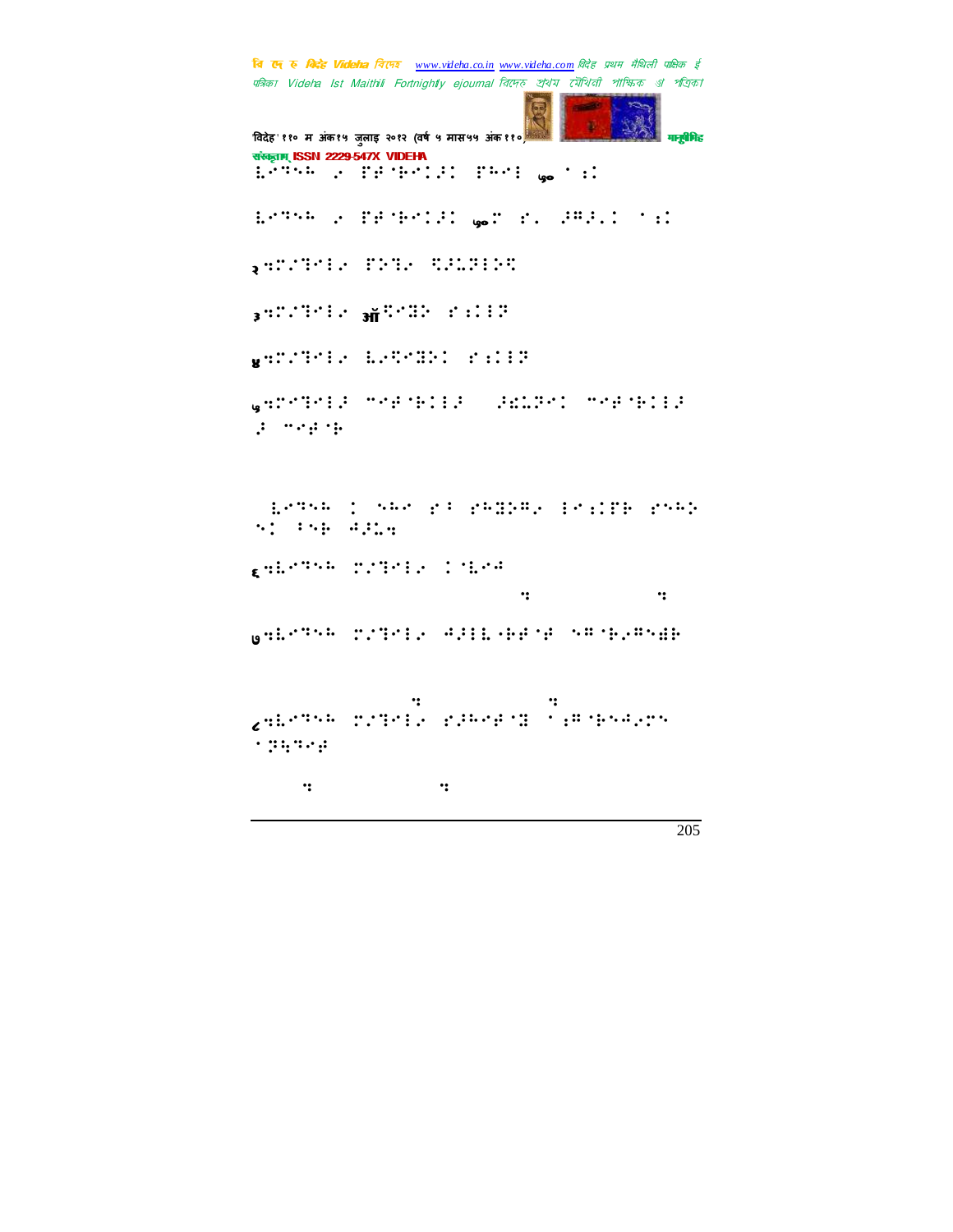चि एक रु *विदेह Videha चिए*न्छ <u>www.videha.co.in www.videha.com</u> विदेह प्रथम मैथिली पाक्षिक ई पत्रिका Videha Ist Maithili Fortnightly ejournal রিদেহ প্রথম মৌথিনী পাক্ষিক গ্র পত্রিক। विदेह' ११० म अंक१५ जुलाइ २०१२ (वर्ष ५ मास५५ अंक ११०) मानुसारी मानुसीमेह संस्कृतम् ISSN 2229-547X VIDEHA 206 ९⣒⣇⢹⢳!'⣓⢷ ⣇.⢷⣓'!#⢸⢼"⢷!⢻⢼⣁#!! iuuq;00hbkfoesbuiblvs⣒cmphtq puòde della contra-<sub>%</sub>o स‡राप्रस्य काला अध्याप्रस् ius;00wjefib234 ministerio dpn १<mark>१</mark>९ मध्य प्राप्त करने के लिख है। ius;00wjefib234,000wjefib234 १२ %) हिल्पा देवा दिने हे अस्ति स्थिति हे अस्ति ।<br>१९७९ साले जन्म दृश्य दृश्य स्थिति ।  $\mathcal{L}$  )  $\mathcal{L}$   $\mathcal{L}$   $\mathcal{L}$   $\mathcal{L}$   $\mathcal{L}$   $\mathcal{L}$   $\mathcal{L}$   $\mathcal{L}$   $\mathcal{L}$   $\mathcal{L}$   $\mathcal{L}$   $\mathcal{L}$   $\mathcal{L}$   $\mathcal{L}$   $\mathcal{L}$   $\mathcal{L}$   $\mathcal{L}$   $\mathcal{L}$   $\mathcal{L}$   $\mathcal{L}$   $\mathcal{L}$   $\mathcal{L}$   $\mathcal{L}$   $\math$ tbefore the control of the control of the control of the control of the control of the control of the control of the control of the control of the control of the control of the control of the control of the control of the <sub>१३</sub>० ६८९५ - राक्षेत्रे (१८९८ - १८९८ - १८६५) THAI THE EATHL THERE csbimmed and the control of the control of the control of the control of the control of the control of the control of the control of the control of the control of the control of the control of the control of the control of १४ <sup>w</sup>ite<br>JTU JEFIB II HEFT bsdijwata banda banda banda banda banda banda banda banda banda banda banda banda banda banda banda banda band ال ( Letter Poble) 2016. PJBelo TEMPLE TRIPLE FROM THE  $q_1$ cmpht $q_2$ dpuij $\alpha$ १६⣒!⣇⢹⢳!' ⢷⣙!#⣙⢴!'⢼⢿!⢴! TEND OF THE SECOND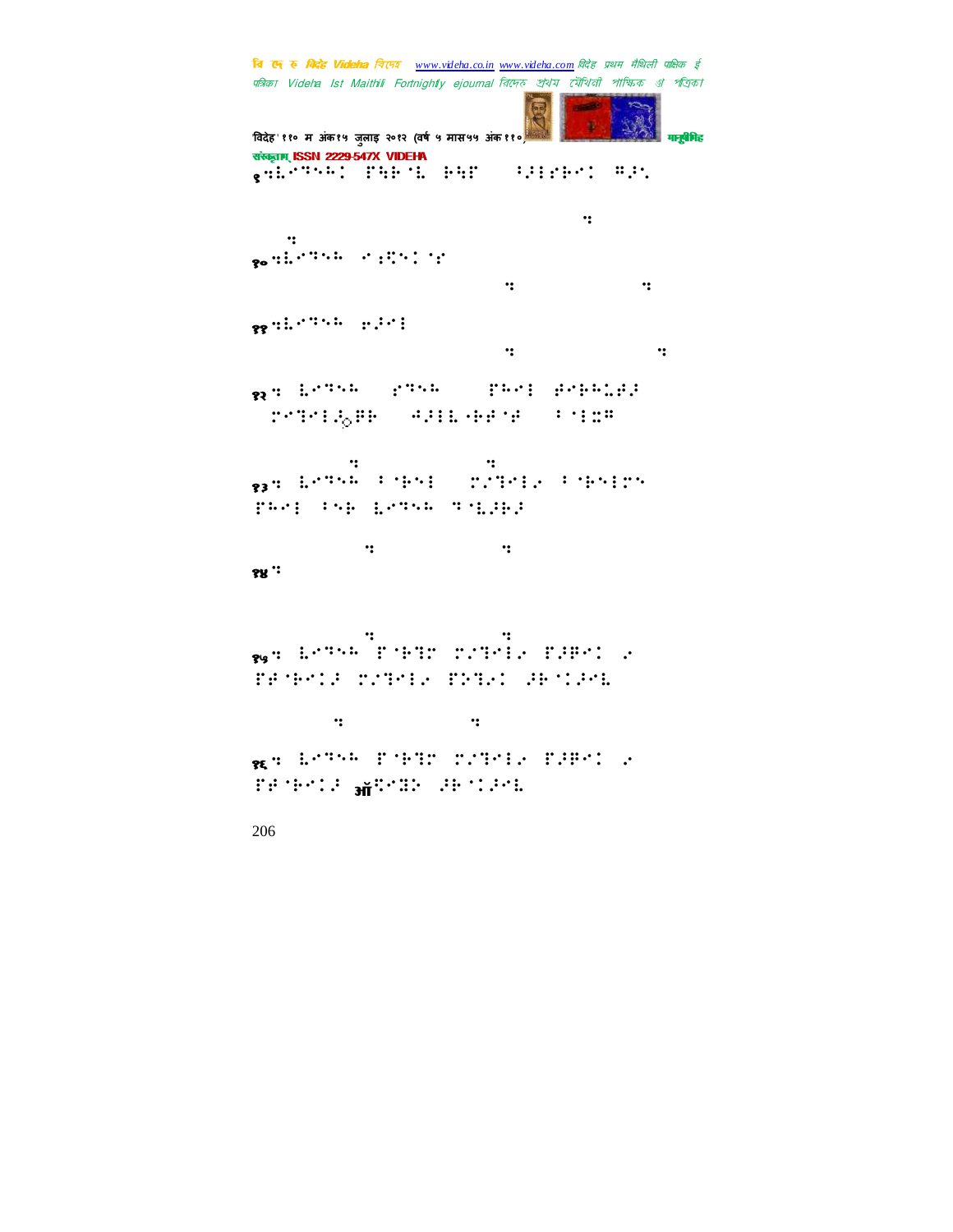'विदेह' ११० म अंक१५ जुलाइ २०१२ (वर्ष ५ मास५५ अंक ११०) मानुसीरी मानुसीरीह संस्कृतम् ISSN 2229-547X VIDEHA

by the control of the control of the control of the control of the control of the control of the control of the <sub>१७</sub>५ 12755 | FORS | FORS | 2009 TEND OF STREET

where  $\mathbf{q}$  is the positive point of  $\mathbf{q}$  $\bm{R}$ g istrator in the control of the control  $\bm{R}$ TRANS THE SECTION OF THE SECTION OF THE SECTION OF THE SECTION OF THE SECTION OF THE SECTION OF THE SECTION OF ⢼!⢼!5⢾ ⢷⢼!

quadratic control of the control of the control of the control of the control of the control of the control of १९७ - २०१२ से अनुसार का साथ का साथ का साथ का साथ का साथ का साथ का साथ का साथ का साथ का साथ का साथ का साथ का सा<br>प्राथम **:::::-:: 400** 

ius;00nbjuijmbvsnjuijmbvsnjuijmbvsniuijmbvsniuijmbvsniuijmbvsniuijmbvsniuijmbvsniuijmbvsniuijmbvsniuijmbvsniui https://www.facebook.com <sub>२०</sub>०:' <del>'</del> %८:४ ल ius in control de la control de la control de la control de la control de la control de la control de la control de la control de la control de la control de la control de la control de la control de la control de la contr  $\mathbf{q}$ <mark>२१</mark> भी प्रकाशित हो जाता है। यह साथ प्रकाशित हो जाता है। यह साथ प्रकाशित हो जाता है। यह साथ प्रकाशित हो जाता है।<br>जनसङ्ख्या

INE STRANGE INT

 $\mathcal{L}^{\text{max}}$ 

⢳!"⣓⢳'⢷!⢺⢼⣅!!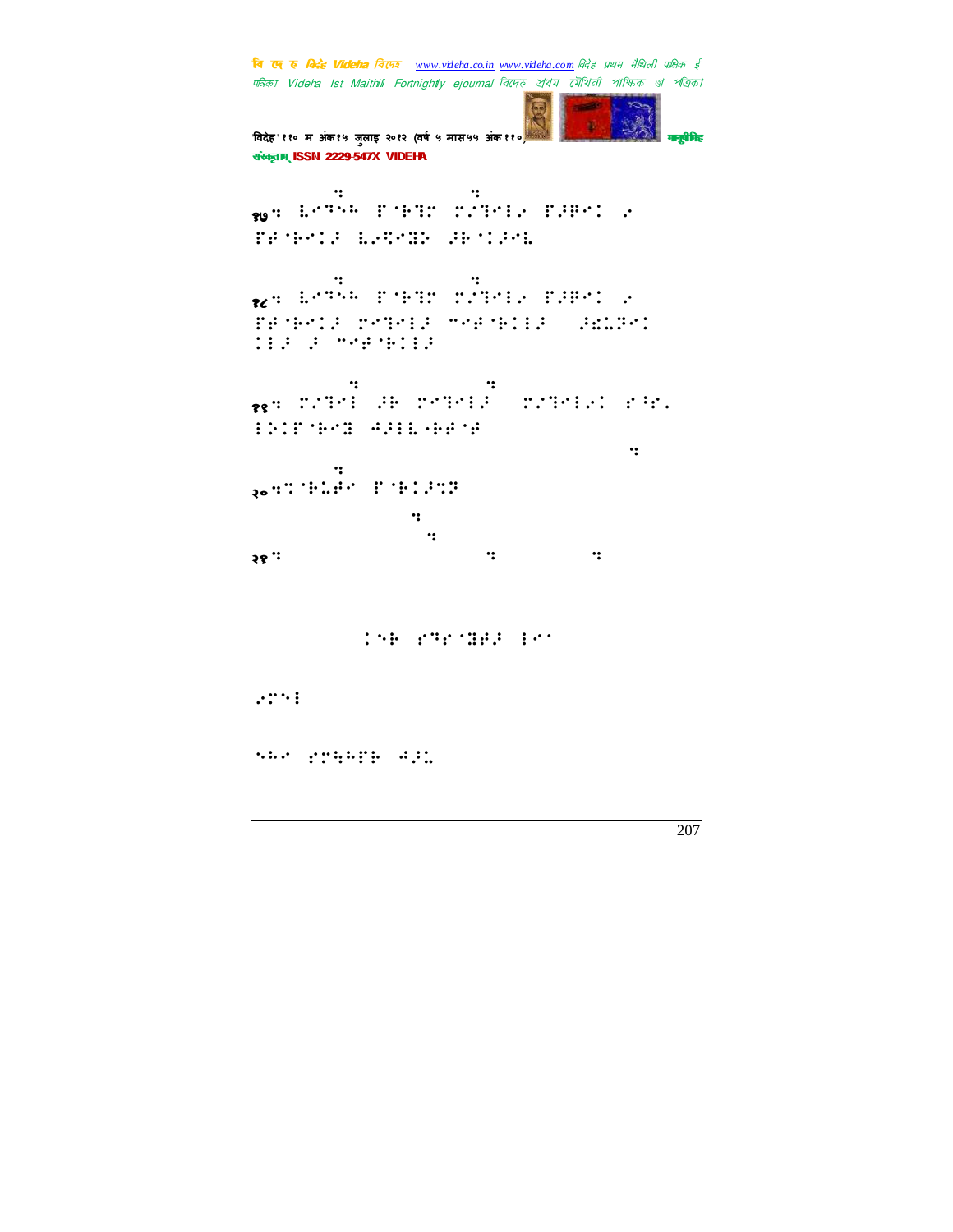```
चि एक रु विदेह Videha चिएन्छ <u>www.videha.co.in www.videha.com</u> विदेह प्रथम मैथिली पाक्षिक ई
पत्रिका Videha Ist Maithili Fortnightly ejournal রিদেহ প্রথম মৌথিনী পাক্ষিক গ্র পত্রিক।
'विदेह' ११० म अंक१५ जुलाइ २०१२ (वर्ष ५ मास५५ अंक ११०) मानुसीरी मानुसीरीह
संस्कृतम् ISSN 2229-547X VIDEHA
208
\mathbf{22}ंग प्राप्त करते हैं। यह स्वीकृत करते हैं कि
     \ddot{\mathbf{v}}३३५<sup>००</sup>०० था था लाढ था था था था।
ius;00hbkgbkgbkgbkgbkgbkgbkgbkgbkg
https://www.facebook.com
  <sub>२४</sub>९ प्रधानम् ।<br>जन्म
libcbt⣒cmphtqpu⣒dpn0!!!!
२५⣒⣇⢹⢳!⢷⣋⣝⢵;#⣙⢴!⣙⢼.⣇⢾⢼!
 (PP) | TP: THING TENS
ius (1993) in the control of the control of the control of the control of the control of the control of the co
ftttt til den stad og den stad og den stad og den stad og den stad og den stad og den stad og den stad og den
२६"२७:\mathbf{g} is a set of \mathbf{g} is a set of \mathbf{g}\alphaa istra romano di anti
esbnb, esbnb, esbnb, esbnb, esbnb, esbnb, esbnb, esbnb, esbnb, esbnb, esbnb, esbnb, esbnb, esbnb, esbnb, esbnb
२९ :::::::::::
ius;00ftbnbbesquedpnbbesquedpnbbesquedpnbbesquedpnbbesquedpnbbesquedpnbbesquedpnbbesquedpnbbesquedpnbbesquedpn
<sub>३०</sub>० : 2299: 2001 : 229
ius;00nbjuijmjegimntoja (1900-1900)
u⣒dpn0!!
३१⣒⢽5⢽ ⢳⢼⢷!⢼⣈⢷!
```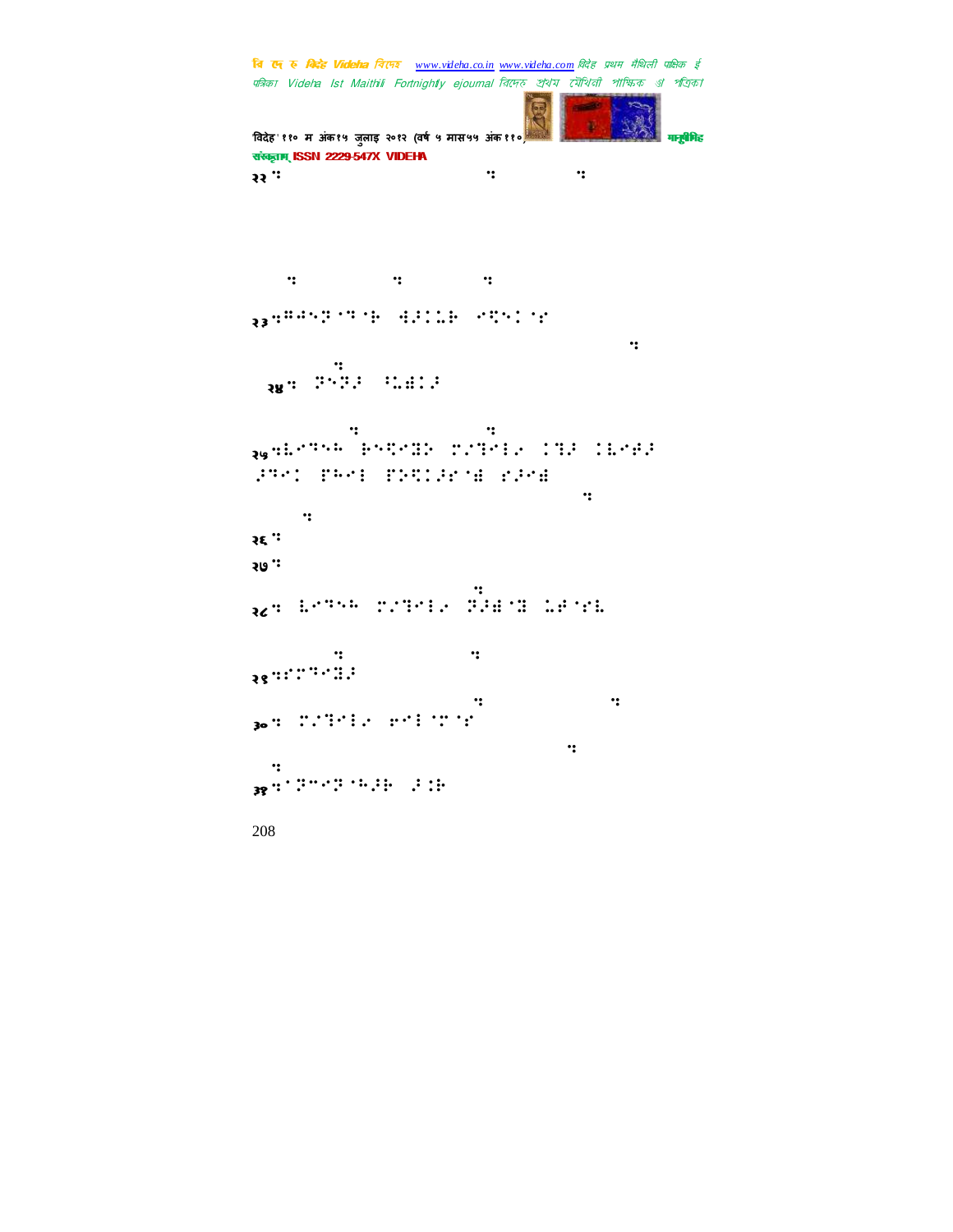चि एक रु *विदेह Videha चिए*न्छ <u>www.videha.co.in www.videha.com</u> विदेह प्रथम मैथिली पाक्षिक ई पत्रिका Videha Ist Maithili Fortnightly ejournal রিদেহ প্রথম মৌথিনী পাক্ষিক গ্র পত্রিক। 'विदेह' ११० म अंक१५ जुलाइ २०१२ (वर्ष ५ मास५५ अंक ११०) मानुसीरी मानुसीरीह संस्कृतम् ISSN 2229-547X VIDEHA ⣒cmphtqpu⣒dpn0!! <sub>32</sub>q: 2019:16 (B.P.C.B.) ibility of the company of the company of the company of the company of the company of the company of the company of the company of the company of the company of the company of the company of the company of the company of t <sub>33</sub>q: 2330 2009:2012 nbjurga (1990), provincia (1990), provincia (1990), provincia (1990), provincia (1990), provincia (1990), provi <u>ઋ</u>લ અંતર્ગત : સ્ટા ius dialektura dialektura dialektura dialektura dialektura dialektura dialektura dialektura dialektura dialekt<br>Dialektura dialektura dialektura dialektura dialektura dialektura dialektura dialektura dialektura dialektura <sub>३७</sub>: 2239: 224 lbwydd a chwaraeth a chwaraeth a chwaraeth a chwaraeth a chwaraeth a chwaraeth a chwaraeth a chwaraeth a chwar<br>Daeth a chwaraeth a chwaraeth a chwaraeth a chwaraeth a chwaraeth a chwaraeth a chwaraeth a chwaraeth a chwara <sub>क्</sub>ष (2019) (2019) lbuib $\mathcal{L}$ <sub>30</sub> 420 FM 20 - 127 FM 20 tbnbmpdiobate book and the problem of the problem of the problem of the problem of the problem of the problem !⢳⢾ ⢾ ⣇'⣓⢷ ⣜!"⣓5⢽⢼;)१) (⣇⢹⢳(! TALAR GARAN ERTY 2 TALARA<br>Ini ⊞ni ⊞nnan Erikalish (Priano !⢻!⢻⢺⢽ ⢹ ⢷!⣚⢼⣅⢷!!⢽7⢽ ⣎. ' ⢷7⢽ ⣎."⢴⢿⢼-!⣅'⢽ ⣝⢼"! )" ("CONSTRUCTURE") " ("CONSTRUCTURE") " ("CONSTRUCTURE") " ("CONSTRUCTURE") )"⢳" ⢷⢼7 ⢹⢴!5⣊'⣋'⢷\*-!⣙⢼.⢻ '! ) **T.E. S. S. S. T.E.**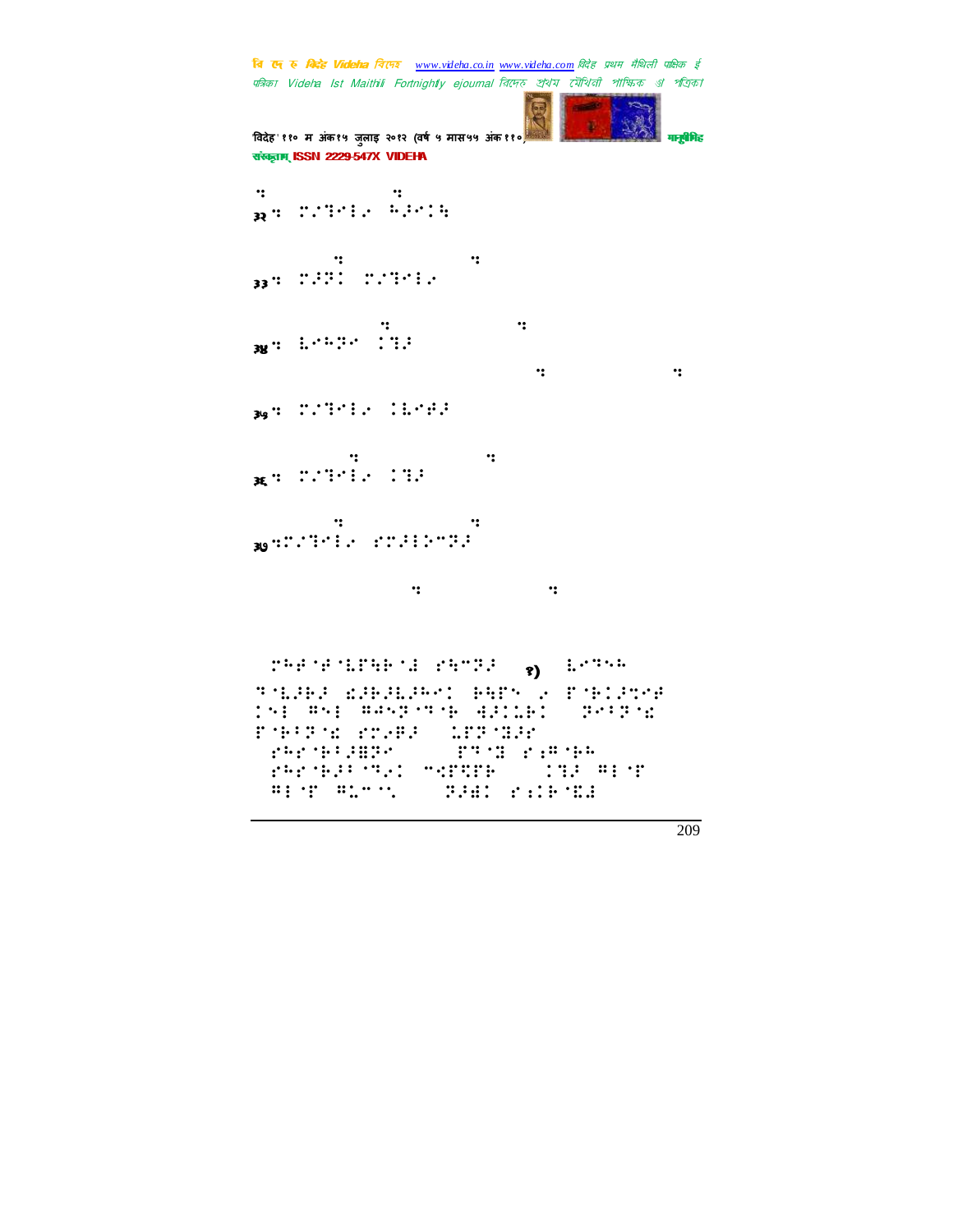**START** 

× विदेह' ११० म अंक१५ जुलाइ २०१२ (वर्ष ५ मास५५ अंक ११०) मानुसारी मानुसीमेह संस्कृतम् ISSN 2229-547X VIDEHA  $\mathbb{R}$  )  $\mathbb{R}$   $\mathbb{R}$   $\mathbb{R}$   $\mathbb{R}$   $\mathbb{R}$   $\mathbb{R}$   $\mathbb{R}$   $\mathbb{R}$   $\mathbb{R}$   $\mathbb{R}$   $\mathbb{R}$   $\mathbb{R}$   $\mathbb{R}$   $\mathbb{R}$   $\mathbb{R}$   $\mathbb{R}$   $\mathbb{R}$   $\mathbb{R}$   $\mathbb{R}$   $\mathbb{R}$   $\mathbb{R}$   $\mathbb{R}$   $\mathbb{R}$   $\mathbb$  $T$ .  $T$  .  $T$  .  $T$  .  $T$  .  $T$  .  $T$  .  $T$  .  $T$  .  $T$  .  $T$  .  $T$  .  $T$  .  $T$  .  $T$  .  $T$  .  $T$  .  $T$  .  $T$  .  $T$  .  $T$  .  $T$  .  $T$  .  $T$  .  $T$  .  $T$  .  $T$  .  $T$  .  $T$  .  $T$  .  $T$  .  $T$  .  $T$  .  $T$  .  $T$  .  $T$  .  $T$  . "⣐'⣓⢷ ⣜!⢴.' ⢷⢼⣉⢽!7⢼⢹!' ⢷⣐⣞! ⢶⣍⢷ ⣒!⣅⢷⣅⢿⢾ ⢷ –⢽ ⢾⢷ ⢽!  $\exists \vdots \vdots \vdots \vdots \vdots \vdots \vdots \vdots$ Op⣒:89.92.:1883:.8.7!⣇⣇⢷⣜!⢳!  $T$  + 0  $T$  + 0  $T$  ,  $T$  +  $T$  +  $T$  +  $T$  +  $T$  +  $T$  +  $T$  +  $T$  +  $T$  +  $T$  +  $T$  +  $T$  +  $T$  +  $T$  +  $T$  +  $T$  +  $T$  +  $T$  +  $T$  +  $T$  +  $T$  +  $T$  +  $T$  +  $T$  +  $T$  +  $T$  +  $T$  +  $T$  +  $T$  +  $T$  +  $T$  +  $T$  +  $T$  +  $T$ ius in control de la control de la control de la control de la control de la control de la control de la control de la control de la control de la control de la control de la control de la control de la control de la contr qvcmjdbujpo dpn0 i se objektori dpn0 i se objektori dpn0 i se objektori dpn0 i se objektori dpn0 i se objektor<br>Dana dpn0 i se objektori dpn0 i se objektori dpn0 i se objektori dpn0 i se objektori dpn0 i se objektori dpn0  $\mathbb{R}^{5+1}$  of the finite  $\mathbb{R}^{5+1}$  of the  $\mathbb{R}^{5+1}$   $\mathbb{R}^{5+1}$  of the  $\mathbb{R}^{5+1}$ #⣙⢴.⣐⢻ ⢷⢺⢴!⢼!⣐⢻ ⢷⢺⢴!#⣙⢴! ⢵⣏!)⣐⣞⢷⢽⣞'⢷!'⢳!7⢷!"⢷ 5.  $\overline{u}$   $\overline{u}$   $\overline{u}$   $\overline{u}$   $\overline{u}$   $\overline{u}$   $\overline{u}$   $\overline{u}$   $\overline{u}$   $\overline{u}$   $\overline{u}$   $\overline{u}$   $\overline{u}$   $\overline{u}$   $\overline{u}$   $\overline{u}$   $\overline{u}$   $\overline{u}$   $\overline{u}$   $\overline{u}$   $\overline{u}$   $\overline{u}$   $\overline{u}$   $\overline{u}$   $\overline{u$ ⢼⣎⢼⢷⢾!.Cbtfe!po!nt.trm!tfswfs! Fohmjti.Nbjuijmj!Ejdujpobsz⣒! ⣇⢹⢳!⢸⢼⣏⢼'⢼.!⢷5⢽⢼⣈⢽!" ⢾⣐⢸⣒! ⣅⢷⣅⢿⢾ ⢷ !⢽ ⢾⢷ ⢽.!⢻⢺⢽ ⢹ ⢷! ⣚⢼⣅⢷! ⢻⢺⢽ ⢹ ⢷!⣚⢼⣅⢷!⢽7⢽ ⣎.' ⢷7⢽ ⣎. "⢴⢿⢼-!⣅'⢽ ⣝⢼"!)"⢳" ⢷7⢼⣟⢽\*!-!  $T^*$   $T^*$   $T^*$   $T^*$   $T^*$   $T^*$   $T^*$   $T^*$   $T^*$   $T^*$   $T^*$   $T^*$   $T^*$   $T^*$   $T^*$   $T^*$   $T^*$   $T^*$   $T^*$   $T^*$   $T^*$   $T^*$   $T^*$   $T^*$   $T^*$   $T^*$   $T^*$   $T^*$   $T^*$   $T^*$   $T^*$   $T^*$   $T^*$   $T^*$   $T^*$   $T^*$   $T^*$  <mark>;que mint compatentat</mark><br>Cumic avienta constatuidad  $\mathbb{R}$ H: : : : : : : : :  $\mathbb{R}$   $\rightarrow$   $\mathbb{R}$   $\rightarrow$   $\mathbb{R}$   $\rightarrow$   $\mathbb{R}$   $\rightarrow$ )  $\pm$  150  $\pm$  500  $\pm$  5.000  $\pm$  5.000  $\pm$  5.000  $\pm$  5.000  $\pm$ 7⢼⣐⣋⢴.⣉⢵⢷⢺⢻⢾!⣇⢹⢳!"⣐'⣓⢷ ⣜!  $\overline{X}$  P41951 (20 CH) P426 (20 CH) ⣅⢷⣅⢿⢾ ⢷ –⢽ ⢾⢷ ⢽-!⣈⣜ ⣋.१ "Z!<sup>७</sup>

Uiblist van die Grootste van die Grootste van die Grootste van die Grootste van die Grootste van die Grootste<br>Gebeure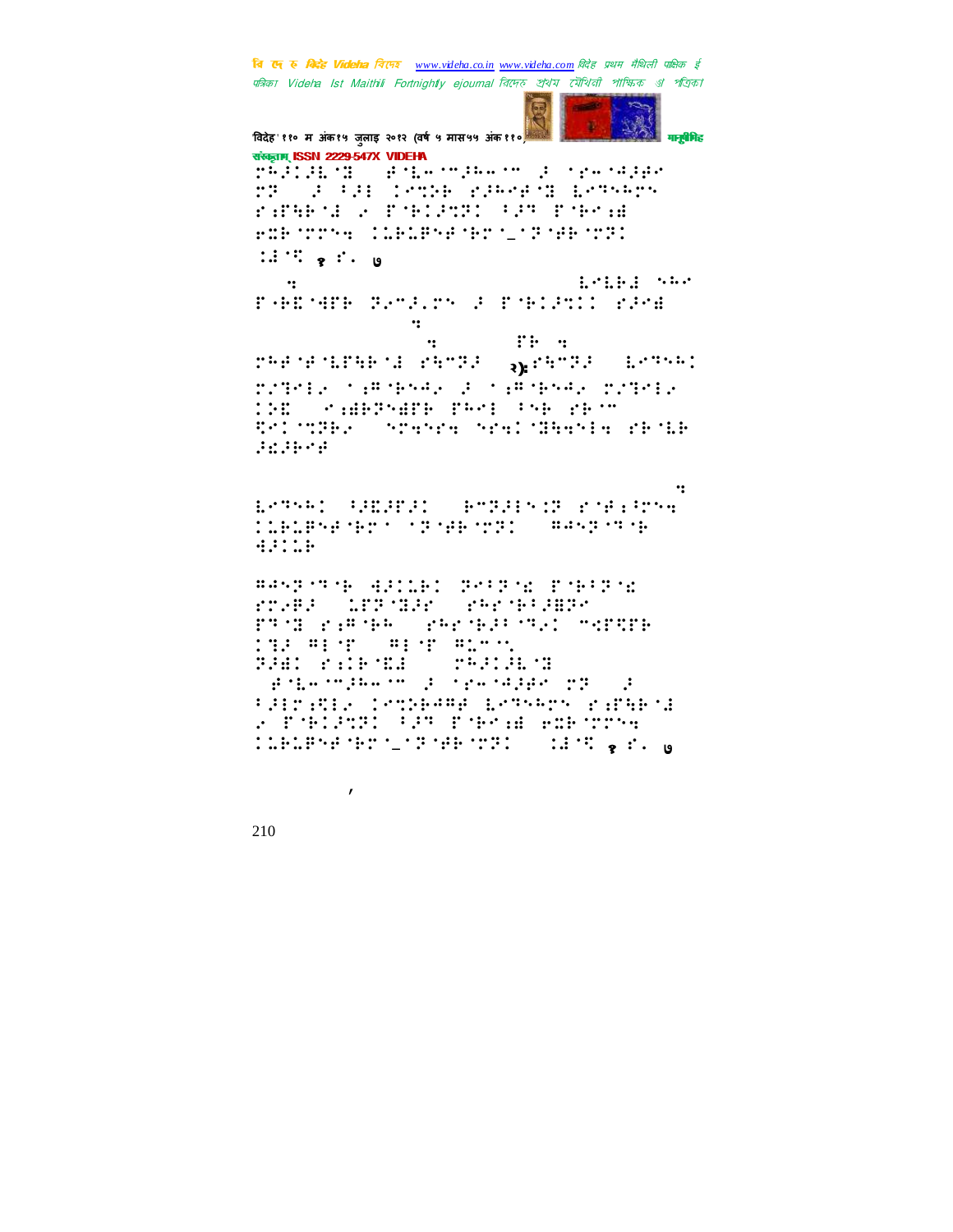विदेह' ११० म अंक१५ जुलाइ २०१२ (वर्ष ५ मास*५*५ अंक ११०) मानुषी को सामुवीनिह संस्कृतम् ISSN 2229-547X VIDE<del>H</del>A

Boubsnboble. (2001). When the second control of the second control of the second control of the second control of the second control of the second control of the second control of the second control of the second control o

## ६९२ °C (10ºE) 1999 °C (10ºE) 1999 °C (10ºE) 1999 °C (10ºE) 1999 °C (10ºE) 1909 °C (10ºE) 1909 °C (10ºE) 1909 °

) (between the distribution of the distribution of the distribution of the distribution of the distribution of

State of the state of the state of the state of the state of the state of the state of the state of the state

iuuqt;00tjuftigtat;00tjuftigtat;00tjuftigtat;00tjuftigtat;00tjuftigtat;00tjuftigtat;00tjuftigtat;00tjuftigtat;

efib $\alpha$  of  $\alpha$  of  $\alpha$  of  $\alpha$  of  $\alpha$ ius;00wjefib234,000wjefib234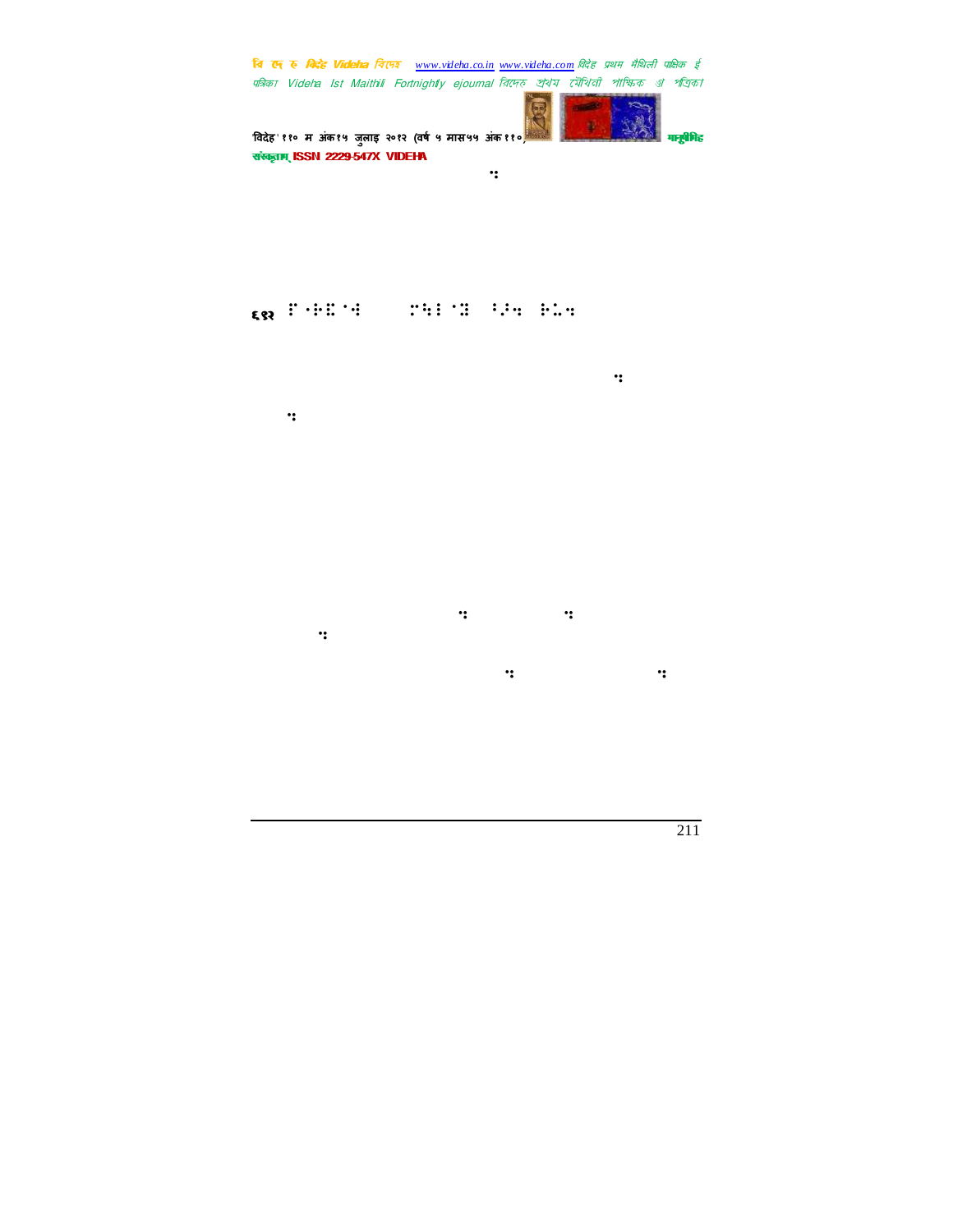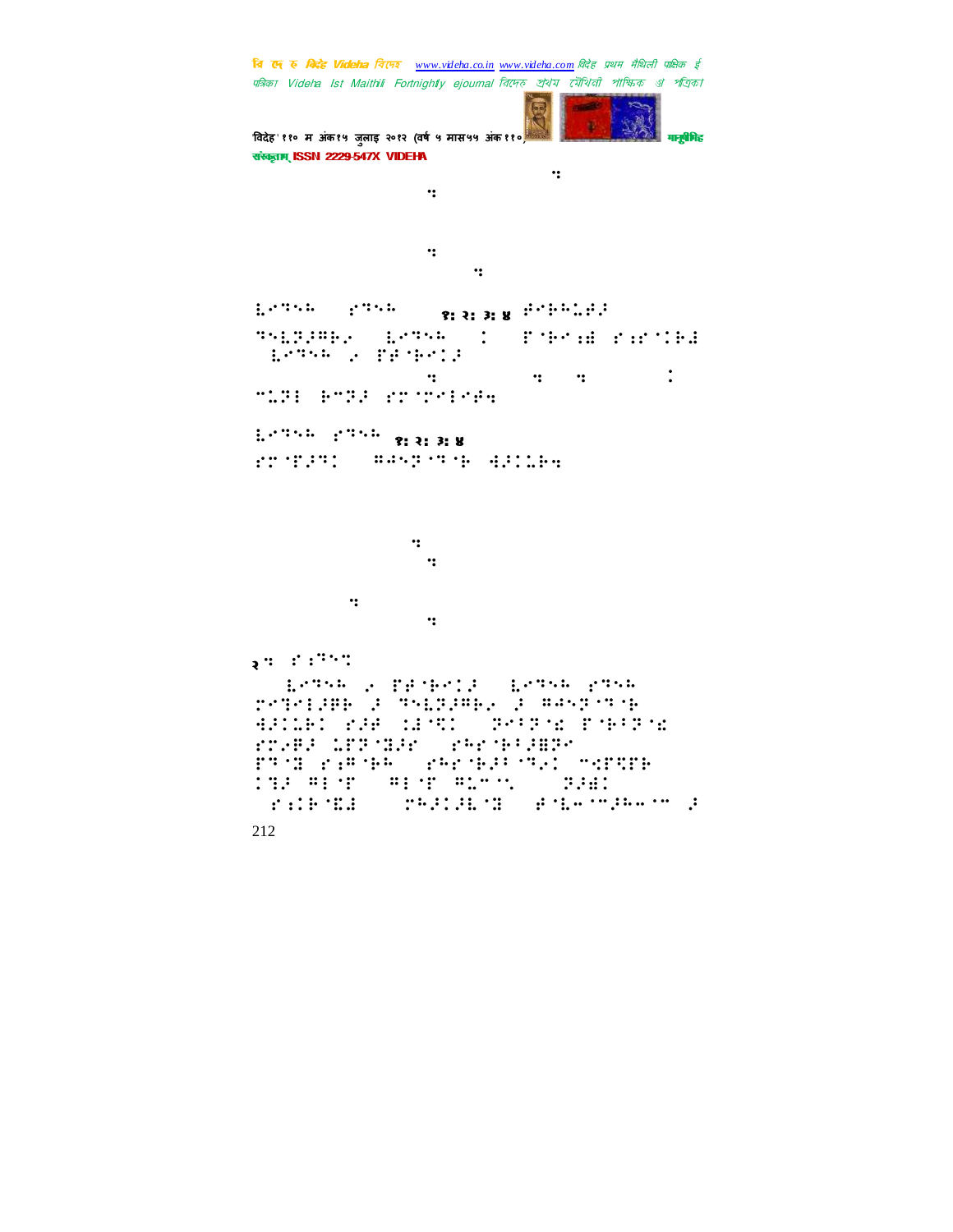

विदेह' ११० म अंक१५ जुलाइ २०१२ (वर्ष ५ मास५५ अंक११०) संस्कृतम् ISSN 2229-547X VIDEHA třenagan pro godge pade (npa amp (p.m.new coponership (control)  $11334.4$ permanental service SPORTS WILL BE SERVED FOR THE SPORTS rachan reth) and and  $\cdot$  :  $\cdot$  : W STAT AW PALPARTY AT NIT APP ram der de richter richte in **MERNING PLASH S PTRSPTT SERTRE** PAPA (PAP the Pr. 1911 (Pil 201 Princeto Peddal I Pedre (PPrin. FULLISH & PRES , et the decreased deal. a poderne e rankola rapol Bars, mia 1979ko ora<br>1949koarea - Poboak IV Bei New Yos EPSHIP A PAR. STRY, STRY TITER, **THE MILLER AND PHAMIC CONSIDER A**  $1.11 - 1.14$ **AUTOR ESTIMATE AN Salar Bandar**  $\mathbb{R}^n$  :  $\mathbb{R}^n$  ,  $\mathbb{R}^n$ 2 Energysperigi ser Energysense.<br>Antigot sigers off respurs SEPTER IS, STRACTERS PORCHOTECH APPE PARTNER F PAPE PH  $\mathbf{f}$  :  $\mathbf{f}$ 1999 1819'd - Myde Y. 245 2281 42 rict (aanik zenkent meeskilke k ranchest Pest (Present Secondal Mai '# de Bil PAer Jroedag PATE. PORTA POPR un Pible 173 Sibili reak  $3991543 \begin{aligned} \mathbf{1} & \mathbf{1} \mathbf{1} \mathbf{3} \mathbf{4} \mathbf{5} \mathbf{1} \mathbf{1} \mathbf{1} \mathbf{1} \mathbf{1} \mathbf{1} \mathbf{1} \mathbf{1} \mathbf{1} \mathbf{1} \mathbf{1} \mathbf{1} \mathbf{1} \mathbf{1} \mathbf{1} \mathbf{1} \mathbf{1} \mathbf{1} \mathbf{1} \mathbf{1} \mathbf{1} \mathbf{1} \mathbf{1} \mathbf{1} \mathbf{1} \mathbf{1} \mathbf{1} \mathbf{1} \mathbf{1} \mathbf{$ 

BIB MEMP NI MAN PANALA (PREP)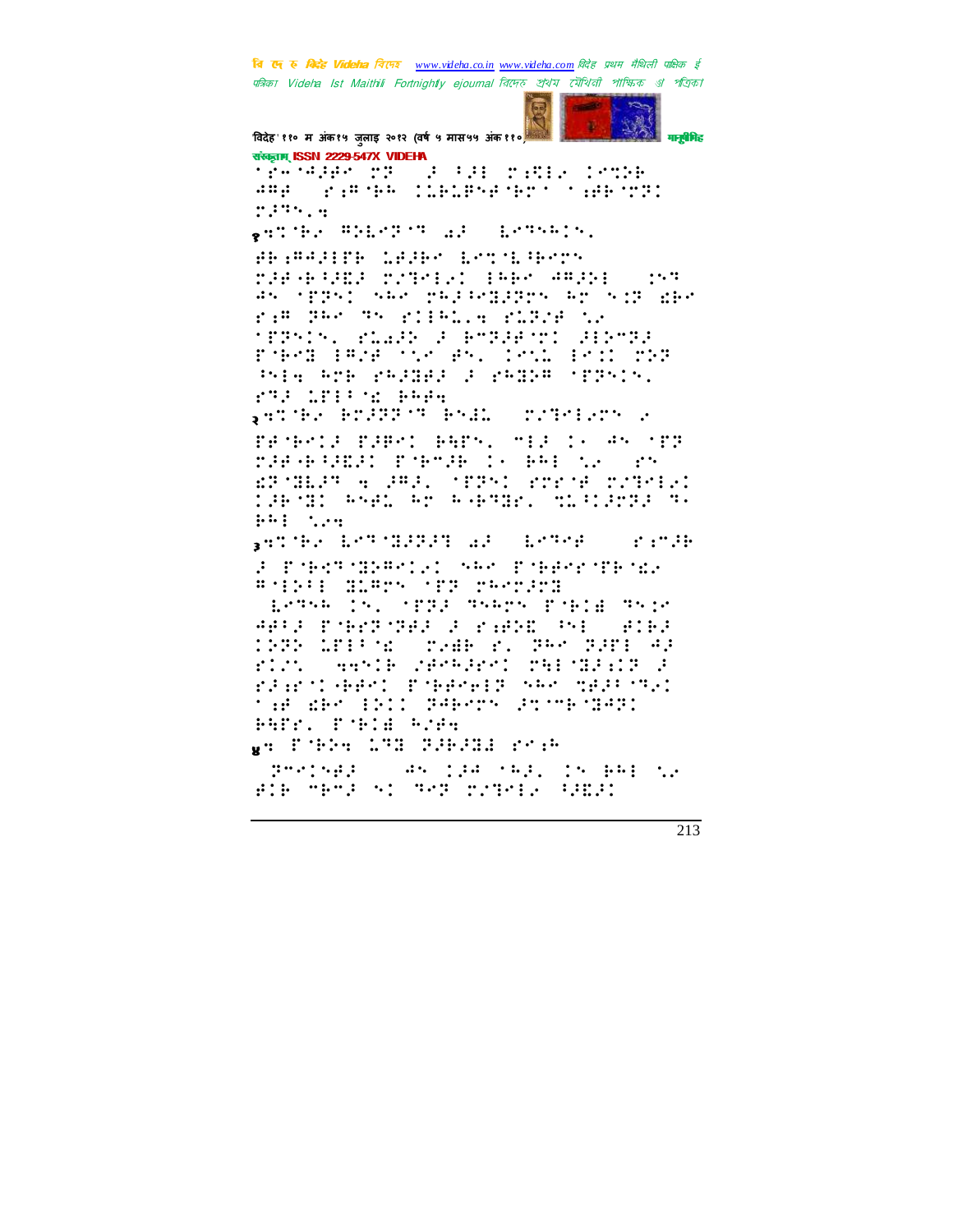

## विदेह' ११० म अंक१५ जुलाइ २०१२ (वर्ष ५ मास५५ अंक११०) संस्कृतम् ISSN 2229-547X VIDEHA

adardisha piyahit ishka ne bel aste  $\cdot$ APPA IN AN NANI ADE MITHE (1875) 2 ARYBION, PBM RAI (SPANNHEMSSA) MALGER SAL PLEAD, INE SAMPROMPA WHERE HISTORICAL SAMPLESS.

IP TOTAL EPROPERE CORP. I SOMEARDTEE 27 - 223-121 Enbek 226-226 2552651 trake kam (seskar ry yo aa bsrebta eRAI SESBAB ARIS IRE (PORA ESTADA nthe normal of Placeau a Calandi pung rrynhaaanhi: DDB CLELPHNET MARK THIN TAEMER (ALA AM SI MBR MART THREE WE TERPORABBEL EMPRES & PROPOSING H. T. T. H. M. T. T. T. T. H. H. T. T. H. RTE RABITED FEAR POLICIE CERE pe the Barannes Wa Barbem (a)

**STORY SECTIONS** ratardeeskalk brabri (1886)<br>Johnnessen richtisch **WHO IS A REPORT OF PROPERTY** 

rakers tifty, rakers of court TITME FURNI TEMPORA EMTSPACING PH REF F MATHER FARIOR TRA ga moter forest dilinge anako ndr

PORT TIRES FRAG PROPOSE ASTAR D PALEND STATH ARR ORN TOAR the they and she chindle **TREMOVEDY, PIRM APAM MARMARYNES** PROTECTATE. (1988) 1911 (921) 2:8:122725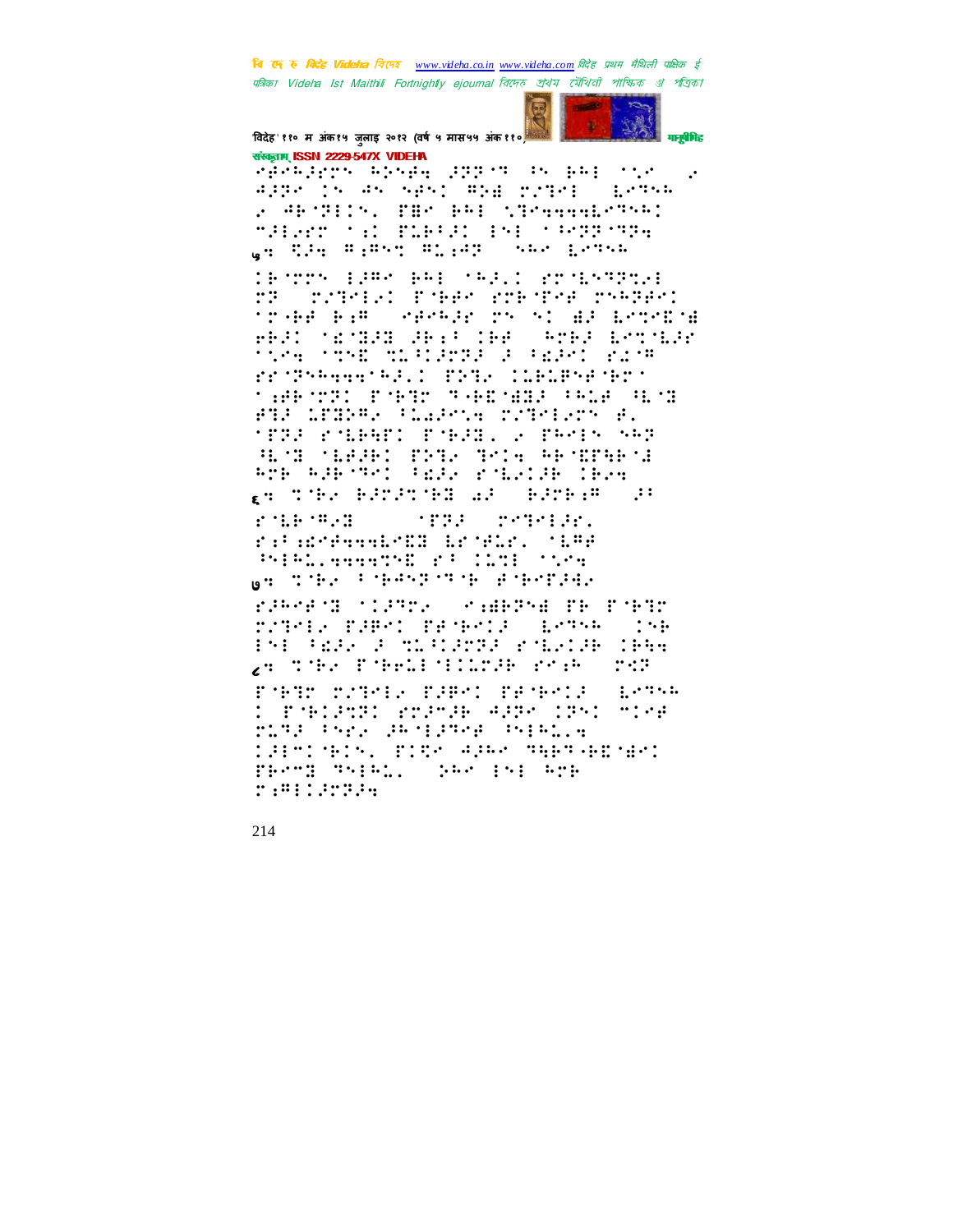

संस्कृतम् ISSN 2229-547X VIDEHA .Ath through chicago and a services ABON PO BAILONE (AN NE PRONE **THAPMAN PREMERY CORPOR** PACHINERIS, POHLSO RECEPT FREED ITT LASSE TIME PROPISEMENT SHM PORTUGAL PE PORTUGAL AN INSTALLER TENE t. Preme lette : releat **MARISHER** es the Promote ar (1972-1978) FRONTIL PORTRY SAMAGE CONST FRONTIE PORTRER IN 1851 PAGER TEEPHO 2018-00-112010-112010-22010-22010-22010-22010-22010-22010-22010-22010-22010-22010-22010-22010 ERMEDY <sub>By</sub> ERMEI (1918) BRIG (1915) FIRE raff Byrs are coeforffeed fairs regressions and an an to  $......$ <sub>22</sub> - Tobel Ergi (Elib) (Prover ESTALPRADED ESTAD PRAECE **TIP RESERVED TO THE SECOND PRINT** PART TOG PROPORT PART ROOM RNAL RTB TLADARA POLECIB INE ARDE at the significant means.  $\sim$ property depart of Chronologye PORTUGE SHE ALSON PORTUE TEMENT TURNING AN I MAGEMAN MIT rusa Prako ny tango nya  $\ddot{\cdot}$ <sub>03</sub>: The Supplement Phone: PROPOSE LOTAR CAR PRINT PRINT. **CONSERVER PERMIT PASSAGE PAPA**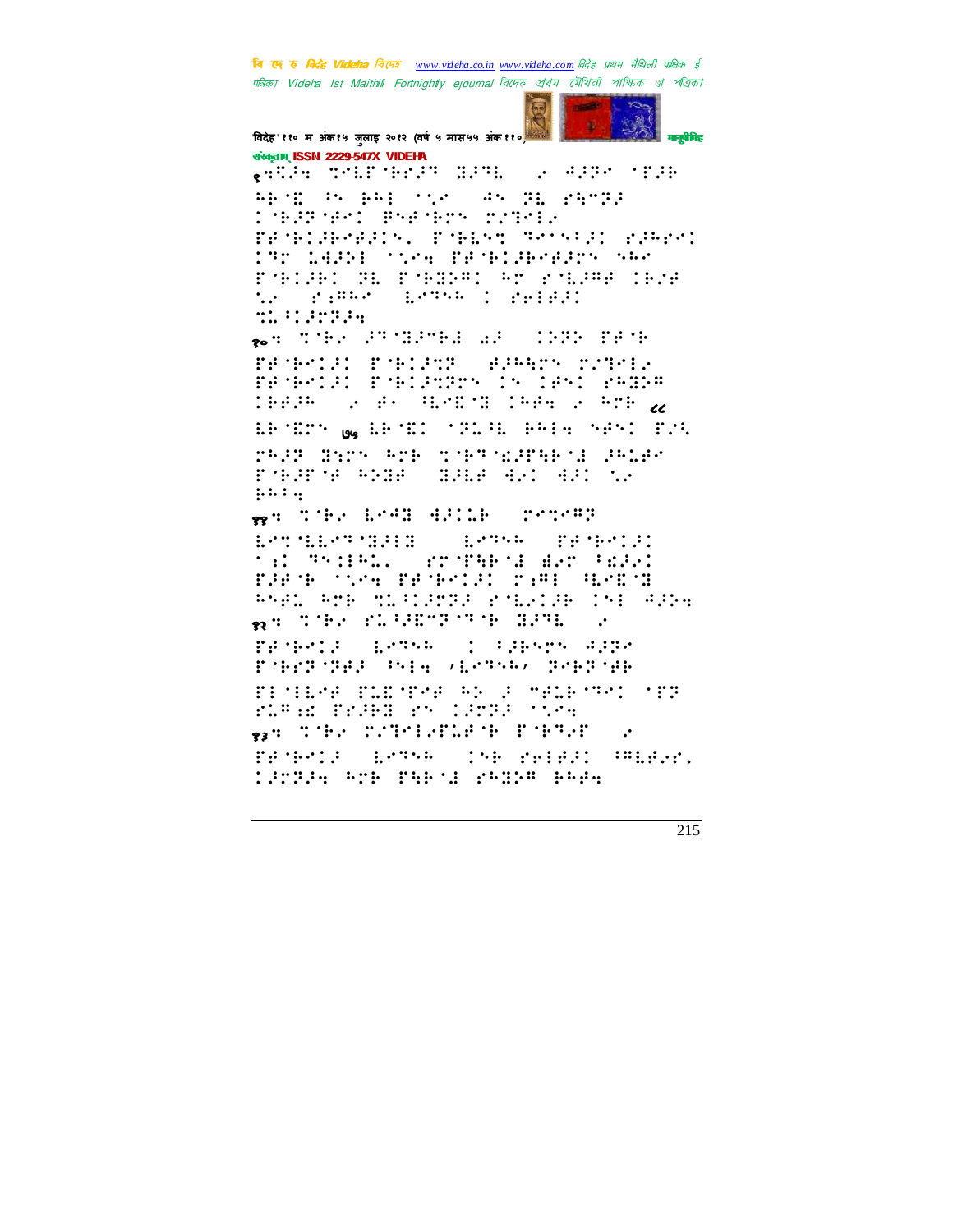

विदेह' ११० म अंक१५ जुलाइ २०१२ (वर्ष ५ मास५५ अंक११०) संस्कृतम् ISSN 2229-547X VIDEHA

w: We wife World af  $\mathbb{R}^{11}$  . The set of  $\mathbb{R}^{11}$ 

rangers as the structure of the 1798 AB 1851 BAPS, SIB 19181 BS rich time an 191748 regres 177188 PROF TO TEST THE THE SECRET **THE RICHCHARGE THAT THE THE CONTROLLER** rnerge marketer man fan  $\ddotsc$ 

post with PAT Her CAPRY ( Fibre APIPLEMAN (MATSE) WRIGHT TSIM

PRESSA DVENEZIN, SPORTERENEORI WHERE PALINGEL BIEF ESE REPORT FERRY CROPER BENT PAI PAIER trakta recent pack bas ∵.∙ Letteling Chem

**REACTION ESPERING ESERSE COLVEN** 

2 Penendai pabiner. At P21 124 15 PRESS, PRESS SPEED TRIPLE, SIP Lakašt (21 Augustus august al RTEA PAAREN CICA'AARTA FRON ASANCA. RE PROBLEMENT ECONOMICATOR SOMETIMOS 200 F. Work the Rolling of Provinci Proboter Sheet, which the concern By Brig Millerge Srd Lesse: rrants, andst fries 1871-8078 FALLAS CLELBYFART TERMIN IN Pages (1939) 194 151 152 (P.1 Führleber Tie rae darungen rung **MARIN PALE A PROPORTED BY BIR** PAUL APPE AL SAPL TELPER PEDITOR THIS PATE THE PAIR TEST BESENING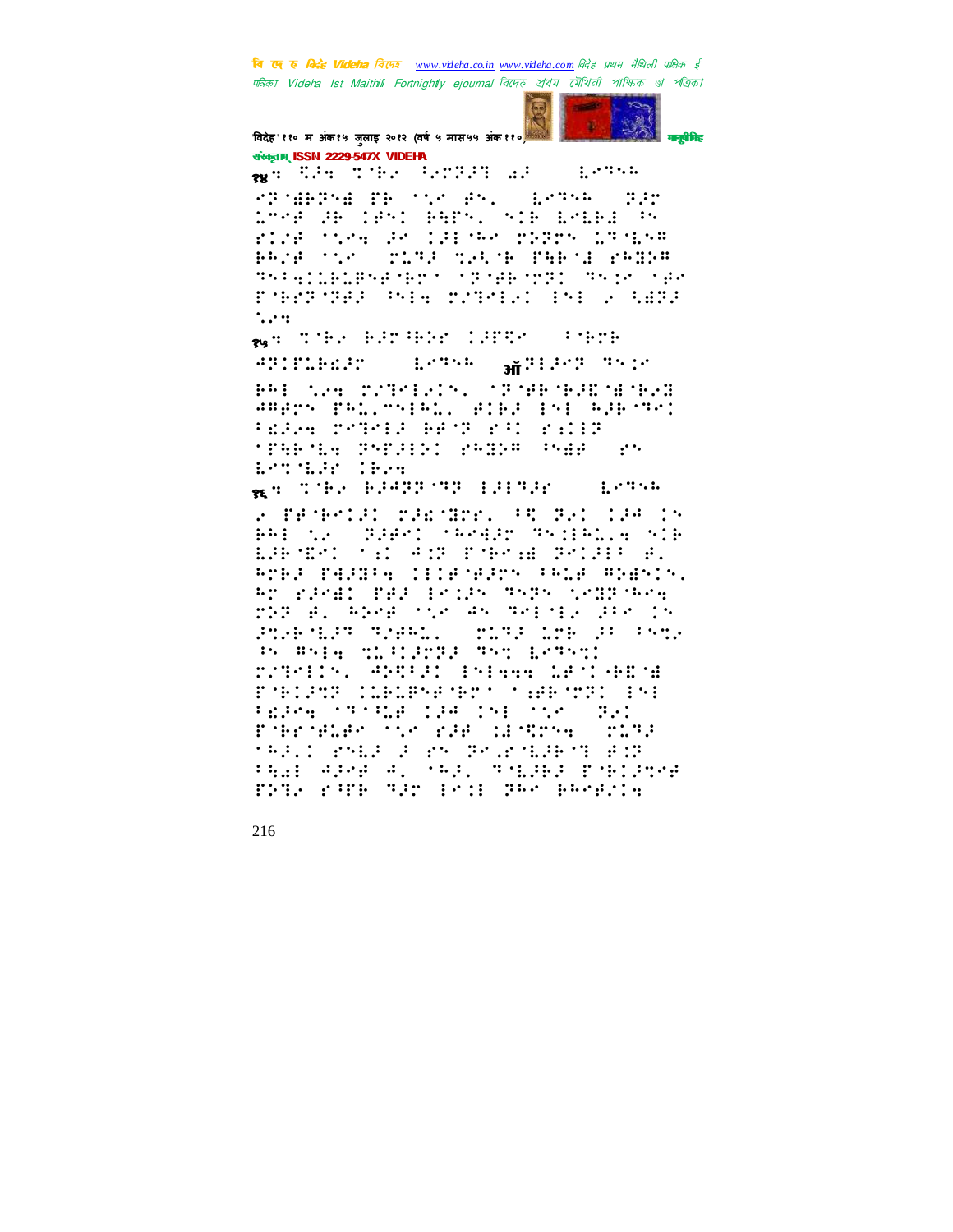

विदेह' ११० म अंक१५ जुलाइ २०१२ (वर्ष ५ मास५५ अंक११०) संस्कृतम् ISSN 2229-547X VIDEHA SARR PRS, EMERY TSE AMERIC rummarks there was

PROTECT ESTAR TOLER & PORTPOR 151 PART PROGRESS PESSPECTS  $\ddot{\cdot}$  $\bullet\bullet$ 

TH POIL  $\ddot{\cdot}$ METHOLOGICAL ENDERGY CONFIDENTIAL SERDOROS ESPO PREZIA SRR<br>GROIGELIS, AS IRDE PORTUGI OGLOBA En la Pobrag Barry Poblache 1929 the Fair Pone Fire the Albert ATE COOP POINT THE PART TOOK sayne guib and  $\rightarrow$  42.1 Toppe **THE MILITIM FIRE** 

gga S.H. Pobertilb reib (1921)

ratelers eadprooff peel propert ESTAR PIECESE IN MER MINER **MARK REPORTS IN THE SECTION OF A SECTION OF A SECTION OF A SECTION OF A SECTION OF A SECTION OF A SECTION OF A** 1932 Brandard Margaratean. Portrar New York Provens an Act rnic radium and alonen care KABPSARE 255BEE2A PESEC2 551 **TF PARLINE BOWLER** 

gen Gerde (nordbrid Ebord) (Espos) e

FRONT THE TIME AND THE SEAL OF THE ESSID TEST PORRES IN RAD Steamerbal racerate alanis, avay PARK (Projector Early Personally, 1998) BR DO MARCHAN (PPS) (MOSR TLEND CLELPHORY THEORY L'ESLIVATI SARVANI SARPIV ETR  $\mathcal{F}(\mathcal{L},\mathcal{L},\mathcal{L})=\mathcal{F}(\mathcal{L},\mathcal{L},\mathcal{L},\mathcal{L})$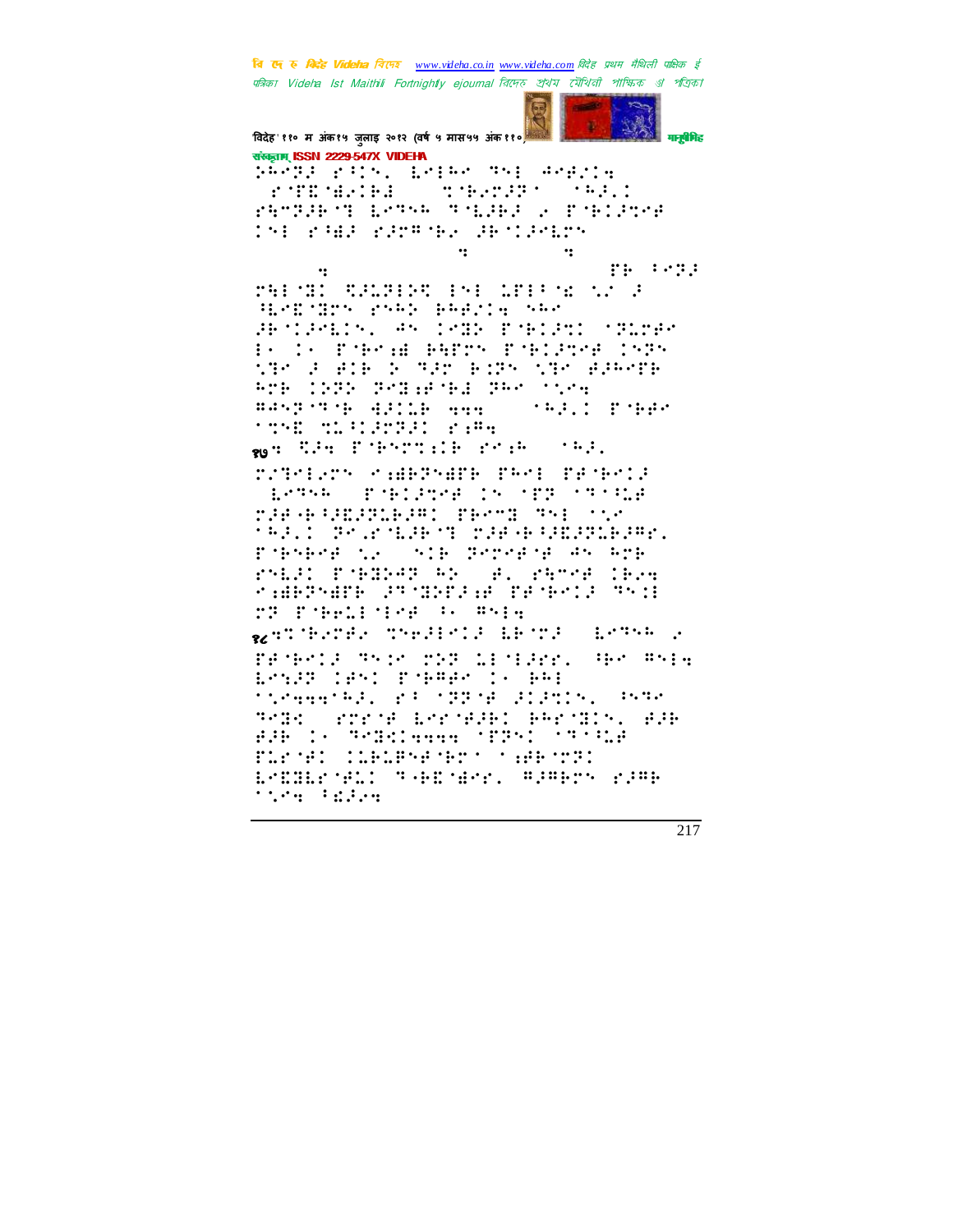

विदेह' ११० म अंक१५ जुलाइ २०१२ (वर्ष ५ मास५५ अंक११०) संस्कृतम् ISSN 2229-547X VIDEHA

ggandir Anghlie ad THUS APAR PTRING SHER, MERS PREMIS PREMISE PRESPR PROTECTA POST PORTEON ON TOTAL BJANJSKI SE BAI SVEMIKI SIST retendi Adr Adres retens msAddi **MORE MANNETHER** 

positive draggate and conduct

1959-122628 CLBLB5838757 CHB327 PRINCE POWER TESTIC MEMBERSHIP the Portfolk American Contemp rreached septimerriches erspreis HOPPY PROBA PROBABLE (LOTAR I TALBING PLENIER PERIOD **PS LEEP 2008 (2008) 45**  $H:U$ Breze Bro Broed Maleren

HATE PATH: 2 BTRALLAI STIL Poblacación desaproclama al circa <sub>38</sub> - Tibe Condeclarie ronie

INICAR AN MARGE BATHAMA PALA BAR (1694) (1930) Bergena (2961 rockie rache synonymical pro PORTUGE TETERN TER SER rulis in the Adda.

avenue des ses langues de la componente de la til PB: (1933) pregade mare mares ISM PRHISTE TRIPHATURE PROGR <sub>33</sub>9 TORY RESPONSE AR (1885)

ILBLEYEMEN (1986)221 PYON FLAPY<br>PYPE RE MEPY NEFRL, MNH NIB ESTATIVA VIGHAS (TPSI VECENTALSTAVI FROM FILE STOCK (TEPS) ROBE FIRE CITES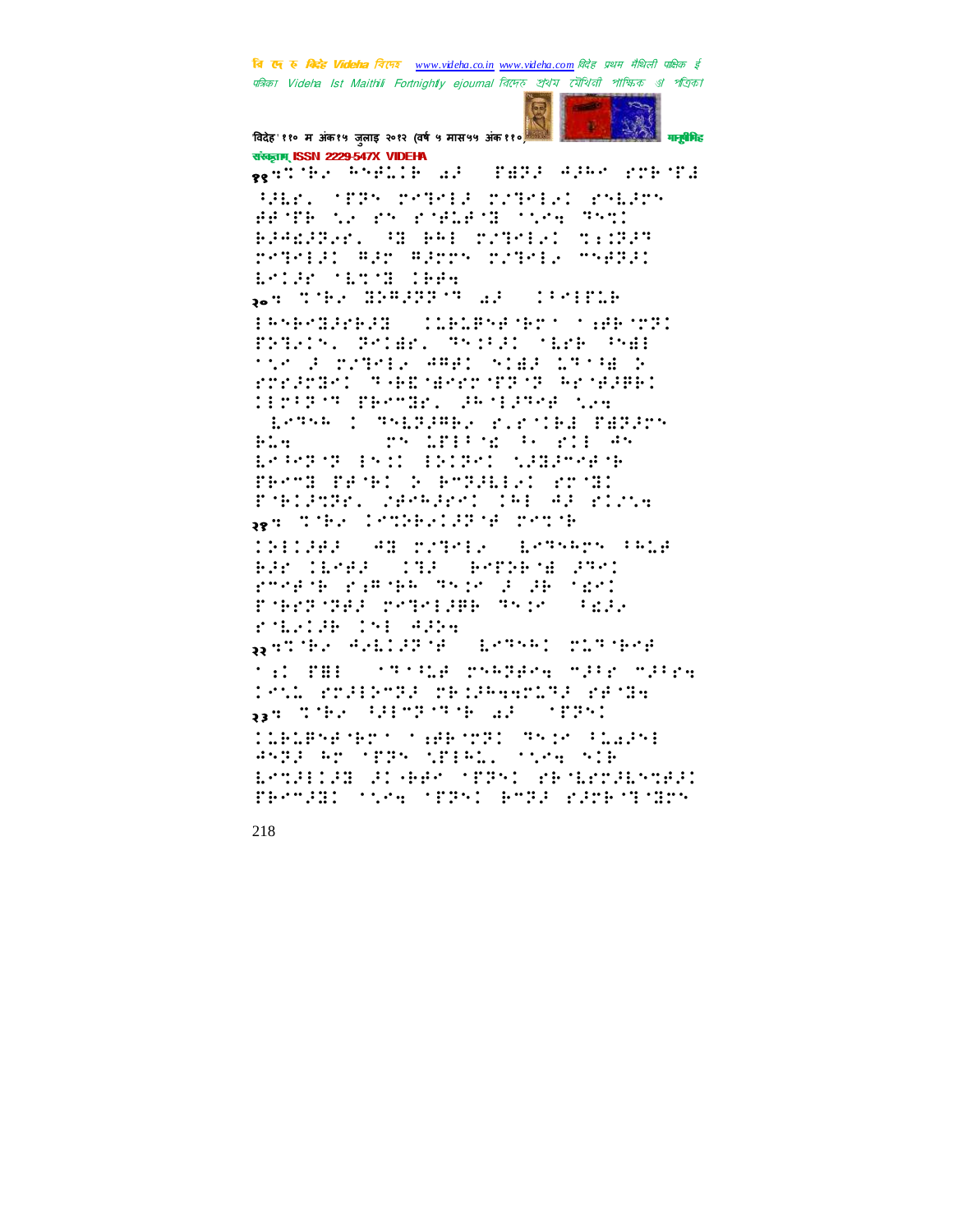

विदेह' ११० म अंक१५ जुलाइ २०१२ (वर्ष ५ मास५५ अंक११०) संस्कृतम् ISSN 2229-547X VIDEHA MOREON LATER AP  $\ddots$  :  $\ddot{\cdot}$ milion and the state of the state of the state of the state of the state of the state of the state of the state of

aged thereby the freed all octable **CONSERVANT CONSTRUCTS** 

**ANDREWSING TENNIS CORP.** Maria di Samara a Rae Prane a ra Web Arrane  $13.3<sub>1</sub>$  $\rightarrow$  31  $\rightarrow$  77755 ramers ra dener die rastel 1979B2979B Gridri (Brd SyBonarShB 

**AGHINE PARAPROP POINT (DIRLENE PP)** 

**SAPE MORE ON SPORT APPIRED ON MORE PROBE** An Exphanited And Star Alb Ar Expha TRIE SPAAAA (IDRIPSPIRT) SAPRITI PRINT INFORMATION CONSTRU rrathers: Lebhai burre The 191 sportschedule

RESULTING THAT THE HAPPY CONTINUES.

thermal Cleberger (8672) FBP 200 REMEMB IN BRIGGANIE PHRP FARTS (GAL FTA 1988) TERR APS FBIRL PROPRIETER INED

agencies (STAPARAI medes (Cliendrecien) radings recognized news

rawers in the strip night present **Figure** 

RETURN PENDEDIK BEHIT  $\frac{1}{2}$ ,  $\frac{1}{2}$ ,  $\frac{1}{2}$ ,  $\frac{1}{2}$ ,  $\frac{1}{2}$ ,  $\frac{1}{2}$ 

时时候 中担 外国的医的时间 Pobsided office order official foot CLELPSEMENT TANK MYSER SENDER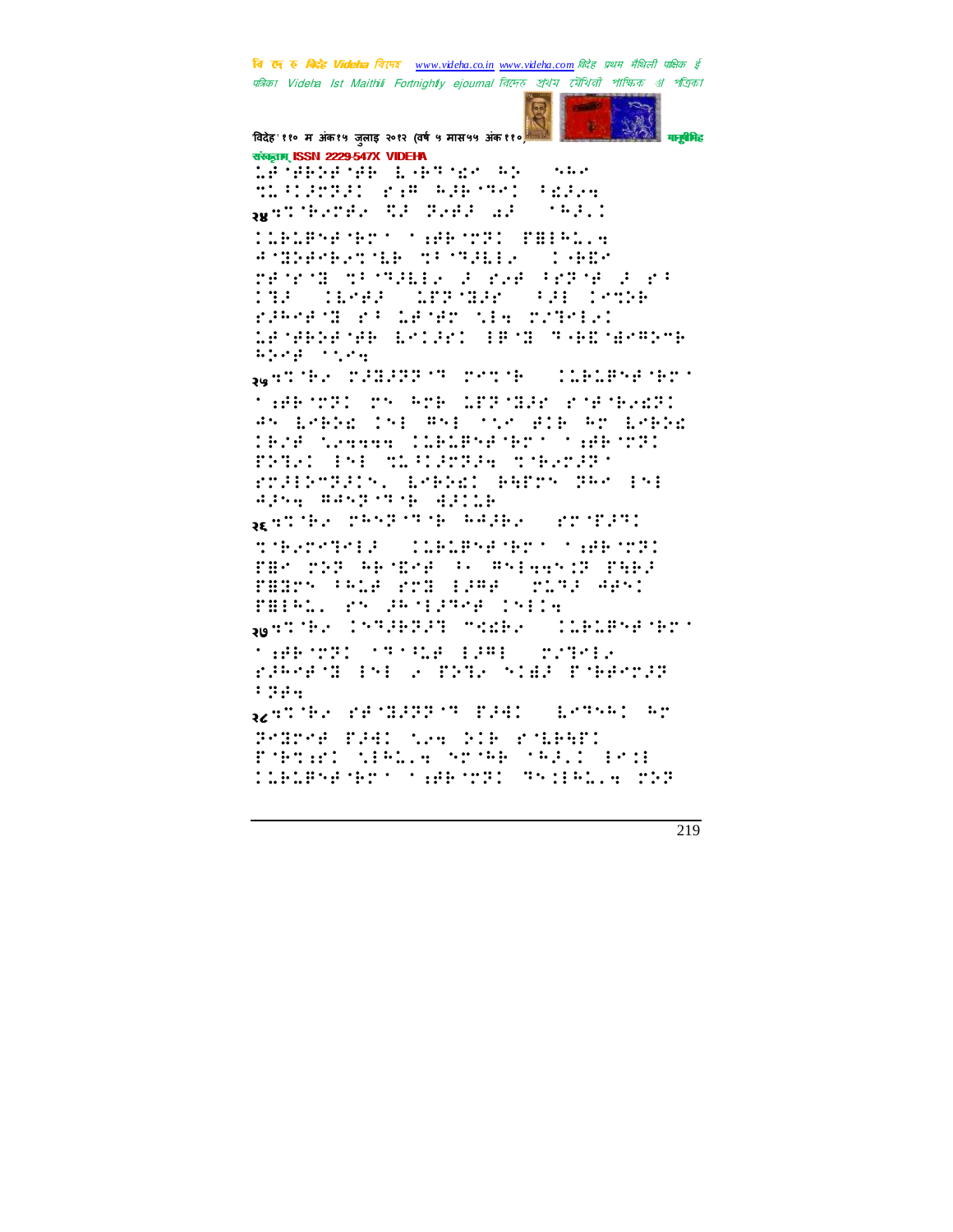

विदेह' ११० म अंक१५ जुलाइ २०१२ (वर्ष ५ मास५५ अंक११०) संस्कृतम् ISSN 2229-547X VIDEHA JR 19708 (F. 1916 1922 PTP) ARD  $...$   $...$ gen Gerde Großen auf er mund remede **TEMPER CORDENAMENT MARKET PROVIDE** FOR THE POST PORTHOLD THIS TIP progress to my **STATE TO THE STATE** PH PORTING IS HAD NAM LOTARY **MONDAY MANUFACTURES INC. R**OUTH THAT THE APPENDENT LATAR Promote Thing Bene new promote (h) **STARR DESCRIPTIONS** sentific Bardbor Aarle (1981aa) reneign fers reporter PORTUGAL AR LAI (1911 ESTA PROTHER GOVERNMENT CONT man the Buburn to Exipal (Exist ) CONDENSATION OF SERVICE CONTROL MORE RESEARCH EPRO RNEW STOCK TO TO CONTROL BRITTENTEN FORMIER CONTE WEIGHT **CONSERVATORE SERVICE SERVICE SERVICE** BTD: 150011401 13814 FR204 gevez taközbakkal revé PARAMENT CORDRAPTED COMPOST FROM MAIL 1981 - 198211-108 1981  $1:1:1:2$ **B**SINE THE THIS STATE. CLELPSEMANY SHEMAN CAL CARE Brillia rame Sencialis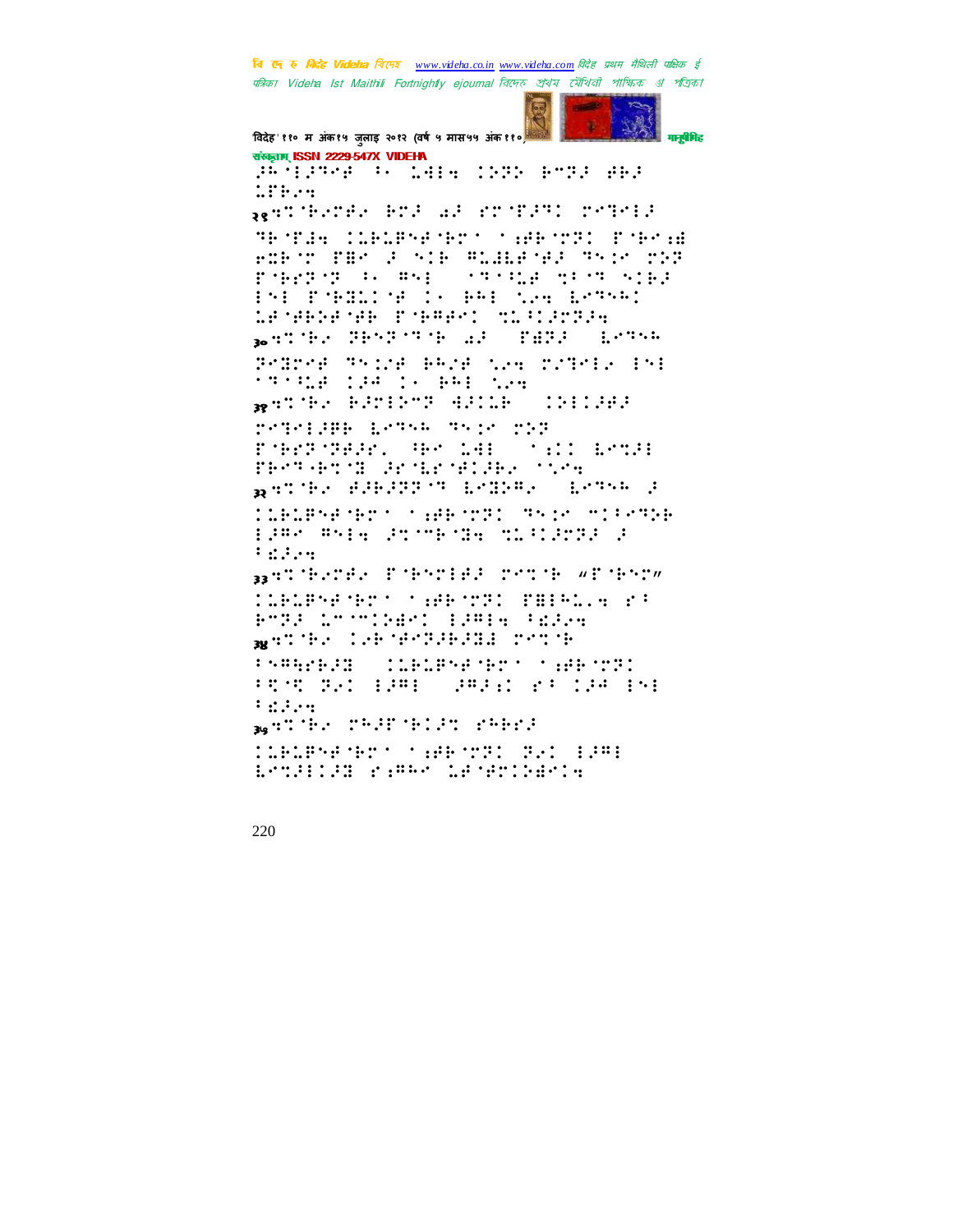

विदेह' ११० म अंक१५ जुलाइ २०१२ (वर्ष ५ मास५५ अंक ११०) संस्कृतम् ISSN 2229-547X VIDEHA **RATHE SEMPELE T STATISTICS** THERE ESTAR SHIRRY FARTY R. TYS SIER PORTBERT TITE AT SIER Sirnahre: 1934 redela medialis reposes play candy circuit Lereshi (2004) most the cost of the state of the second second APSI PORTHER ISE APS IN ADSPECTA most defender permere former bas daile CLALBYA YAZIN YENARI CI NASHI (1972) ESTIRRER AN INDE TRINE NOR TED POSSOS INTE INTE PALLA 1974 **MARK STARTS** Bendinan was the PP of Sandar and **CONSENSATION CONSENSATION CONSENSATION** The contract of the second second second second second second second second second second second second second wenter Babalar was springed rugele guget regelg rrag (begewort Criantia Tringvent (19 1) Teg tics Information (approximation  $: 10114$ well History Class Made CLELBYFYET (1980-1931) PRIE 32 **CALP PSAGES! PROBRET PERSON** wander orbeen clablesheder **THE TEL 3 LETTE TEST FOTELS REEP MAS TEMPER REPORTS TRIES**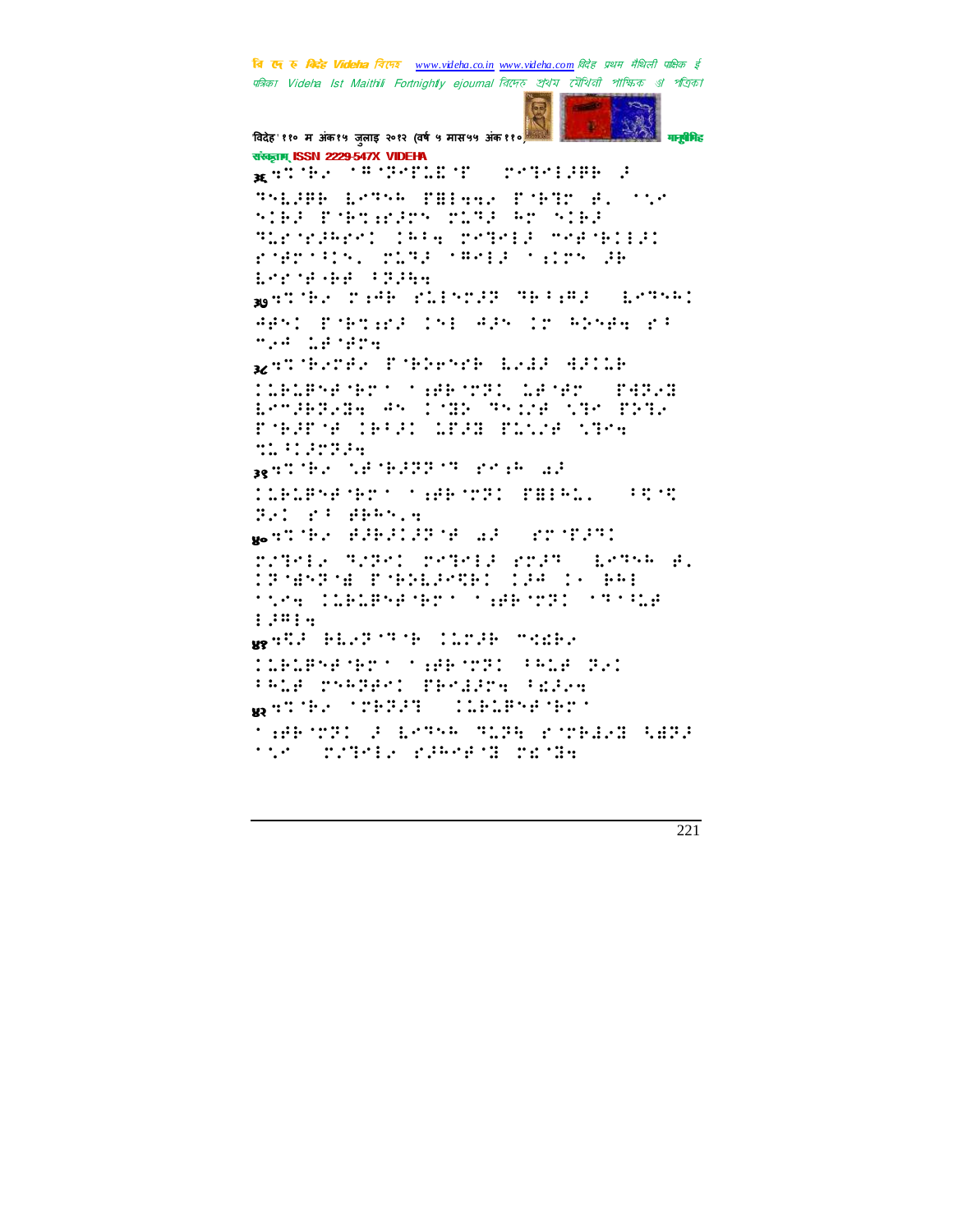

मनुबैमिह विदेह' ११० म अंक१५ जुलाइ २०१२ (वर्ष ५ मास५५ अंक११०) संस्कृतम् ISSN 2229-547X VIDEHA watched ParkPP retib (18754)

EMERGYN F PREPYEER PYEARENE IEME **THE MILLIPSE** 

wether Infam (288) (Ilmiannenbri

**MIGHTED IN MIND AT TALLS** 

MIRIEME FARA PARTIE IEA F Protest Garcia PHIPLIA SLEADY S. 1981 4523 1992 1827838 1932 541393 range and the ruse from Loanis ch add the december of a toral spleed  $\cdots$ 

Westfall EPPIE APPLE (1991) Park 199

In BRE the BDBD ASEBSTA TERMS NAM MARK MAIL AR MEASAIL (MRLEIB) BAZE (B)  $\dddot{v}$ .:

WESTER PORT AP STREET FOR SEC

rilms affiliate running the BRIS BIERD, AN 2 1882) 22838 1882)<br>GRANDEL V NIAR DOCTOR NANAN DIRECTOR, PRODUCED PRESSO Porale probable broad moreless in POSSED FOR STREET

weather trib. Clrde read (1956)

BETHE FITTERER TYP jangster (K. 64) një Senovështë. IRE AR RICH AN ROIBERT COTAER FRONTIL SPEARERS ESTAND PRE rdbusser Pod Ara 250 <u> COBORN DO BAS 21 P. MAGAN RAGAN</u> NP 8-85: 855 MAY 2173 MARI **CONDENSATION E. MOVE TOOK**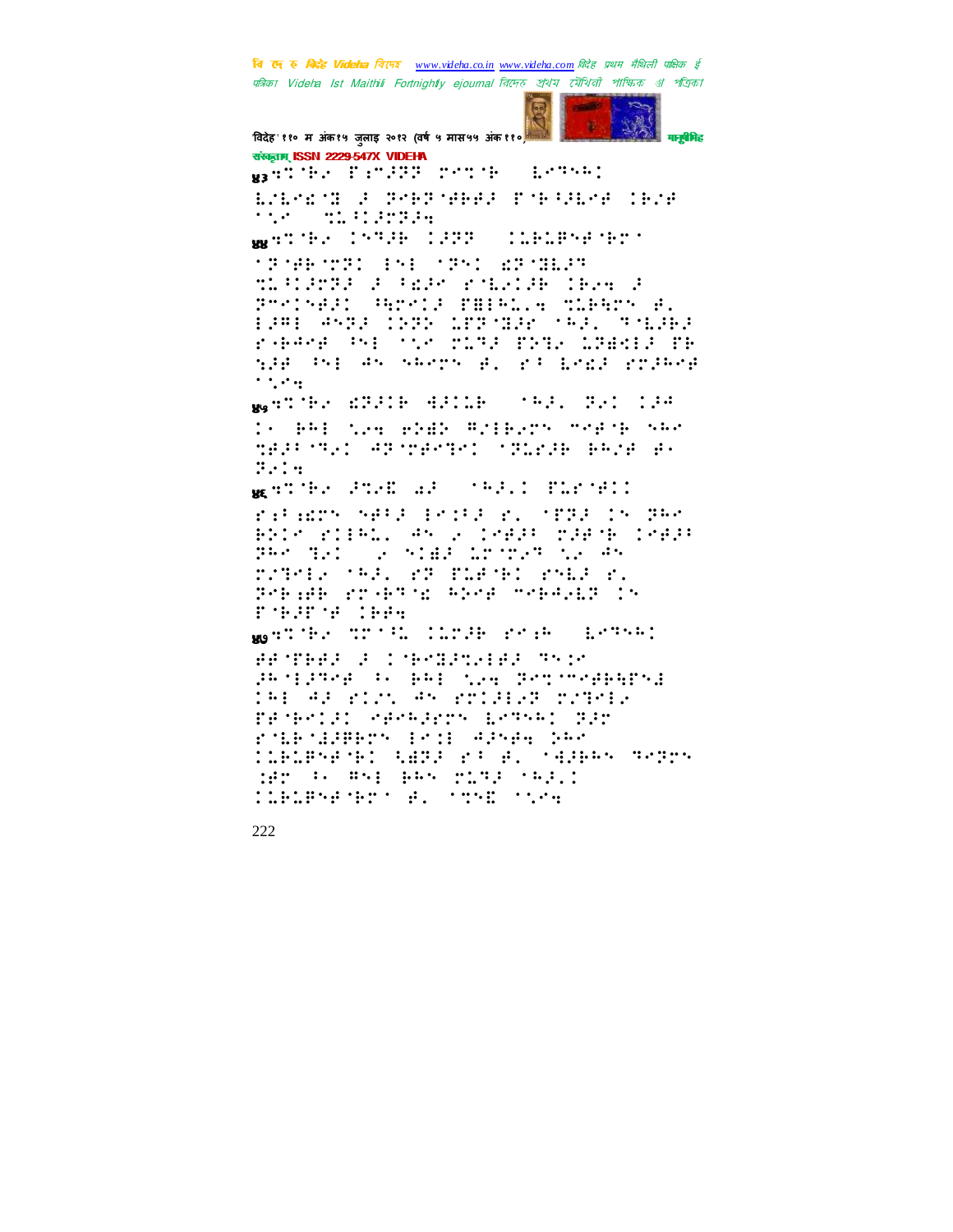

विदेह' ११० म अंक१५ जुलाइ २०१२ (वर्ष ५ मास५५ अंक ११०) संस्कृतम् ISSN 2229-547X VIDEHA wells tele renth **STORY CONSTRUCT** 1955 Edenard 15: 825 185 AG59214 rately raw-edges (Aa. Things Ind ski ja zis zistra de ze regez  $\ddot{v}$   $\ddot{v}$   $\ddot{v}$   $\ddot{v}$   $\ddot{v}$ <sub>MS</sub>HT TEV (FVENT TROTE) IN TEND. INFORMED TO THE TOOL OF EXTAL PTAP FBP TAP PORTPART PHALOWER rollector and amountained (Fig. 200 rn Caraa wentle Close Bacaboa (1931) Shop Persiangen Leiner Prei gullele a AB THE TRIP OF THE POST THE SPEAR ATE **MARISHING** west the children's all fitters LOTAR PTAR PHPA RRS PLTP CONSENSATION OF MARKET TANK FRAGE THE PHORNIC ROBBIN ST Estile Work as the president part read 1950 913139339 watche beside 200 m - benew Photo Third Die Erroede Third der **POST THE PHY** WESTER CHARTER CARLES INFORMED **SPORTUGE SIR RESERVATOR** EMPERING ME SPACEFILE PREM ratelers an den den dische Beag SARRE HERITH CAR CENE BAY mistera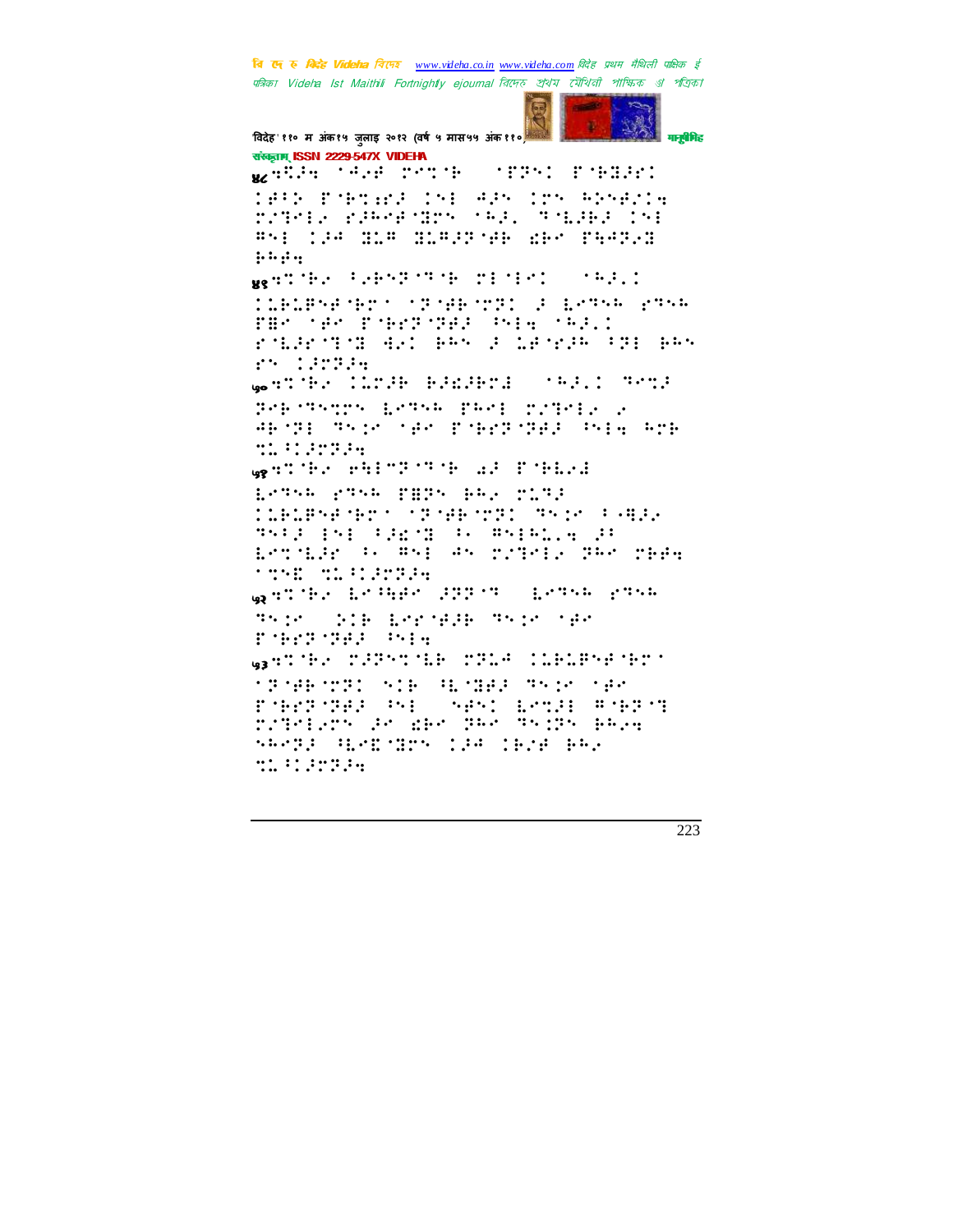

विदेह' ११० म अंक१५ जुलाइ २०१२ (वर्ष ५ मास५५ अंक११० संस्कृतम् ISSN 2229-547X VIDEHA Prefreshell:DRP (1161858.95) **MINE MAY LOCALE CONFIDENT** BLILENES TYPE NEW PORTUGES TYPE **MARIO MENI ARMALEN (1851-1818) AM** PARABOR NIAL, AN PROPER MARTY MARIA BERIMANAK KABUPENGANYA TRE. DIEE ENTER IN BRESCH (1981  $17.11.144$ www.chargers.educk.chargers.com **1318F123 2236F2 2356F325 15F 85F** sar gaaj part pragon sor **MARK PERSON** genoral Classe FLP Clelevenest **MEMBER THE BRIGHT IMAGE INSITE** FB: tir (BALE MIRTH) Mis West Time Pomper (Progress Claimers) **SPORTS TOR SERVE** gestal dariazire (eacom cocarementeda 'TP LOIBE POINCE POLES, AND EDIRET ROBRIM LERGA PROG (A. 85)  $\cdots$ Gentlin debthine Pobten Brooker rrens finally rainteds the bors the AND SALE PORTHERS SPARE PAREN **PRODUCTION NAME** control Princip BioB (Estra) POSPOSER P ESTAD POLENT  $\frac{1}{2}$  .  $\frac{1}{2}$  .  $\frac{1}{2}$  .  $\frac{1}{2}$ FAAD LETE (SIER SACHART FRISA  $\cdot$  ,  $\cdot$  .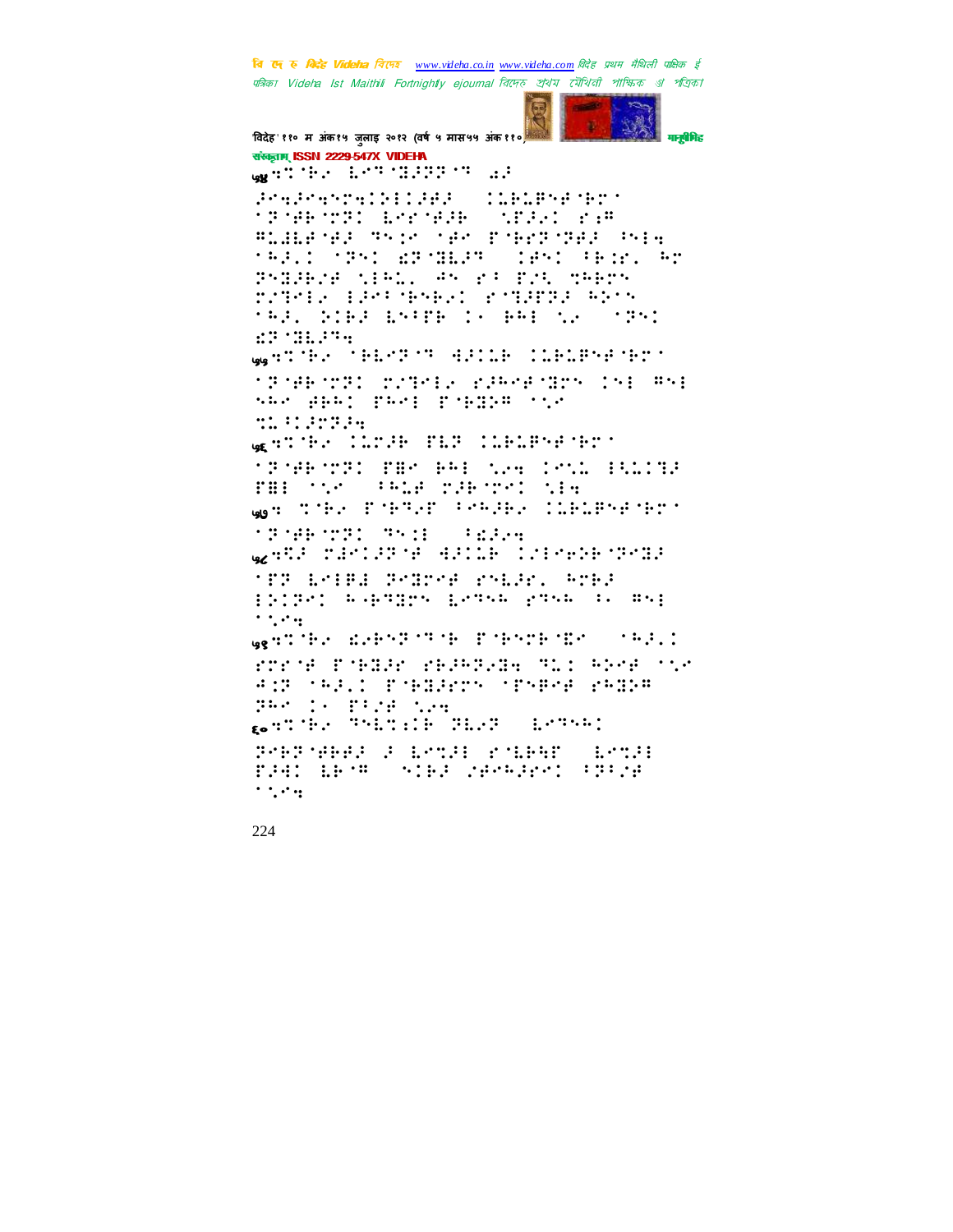

विदेह' ११० म अंक१५ जुलाइ २०१२ (वर्ष ५ मास५५ अंक११०) संस्कृतम् ISSN 2229-547X VIDEHA  $\cdots$  and  $\cdots$  and  $\cdots$ permanent siernale THE TEST CHAN BILE SIT IS. FRANCISCO NA STATE NAISE PRIDE  $3.44<sub>1</sub>$ gatter efflik bengs egnne **CONSENSATION CONTRACTS CONTRACT** ryABA: EnE 'AJ. PIRGLIS', 'RYCIA.  $\ddots$  : gander (Bond af Stime) **CONSTRUCTS** MORALDRO PHONE ARE CONTAENS PROPERTY CONTROLLED AND JEGGTGEGGIELE TEERES ASIJU SUSA FART FIRETT PRA wathe WARRENT PART PART **CLEARSHOT TRIME THERE, WITH** FOUR LES MIR PARTHOLISM PHETIMENT. FBP #51 New #25 RBI REMBERT BREAK AN PHENO LENIE PARABIZERSON SAM PS TIME INED ( NAM PARTHAI ITE) LPP MIR STATES INSPERSEDENT STIL **TRANSPORTATORS TO THE TRANSPORT OF A SECOND PROPERTY.** 7-BENBY EZELNEMI PRM EBPN KJMJAMI F HOBBING OF STRONG EQUIPMENT TIME OF THE METHODS ENCOR TRANS (MANDARY STARTING) IN PEAK FURNISH MAN turnu. permanent fredak (President  $\cdots$  :  $\cdots$ remark artman: Fam readings as MER SAWA EARNIN, WORARDN BAIN MEI rrados (ni especientis den Pobose PROPERED ESTATIS, CALE CALE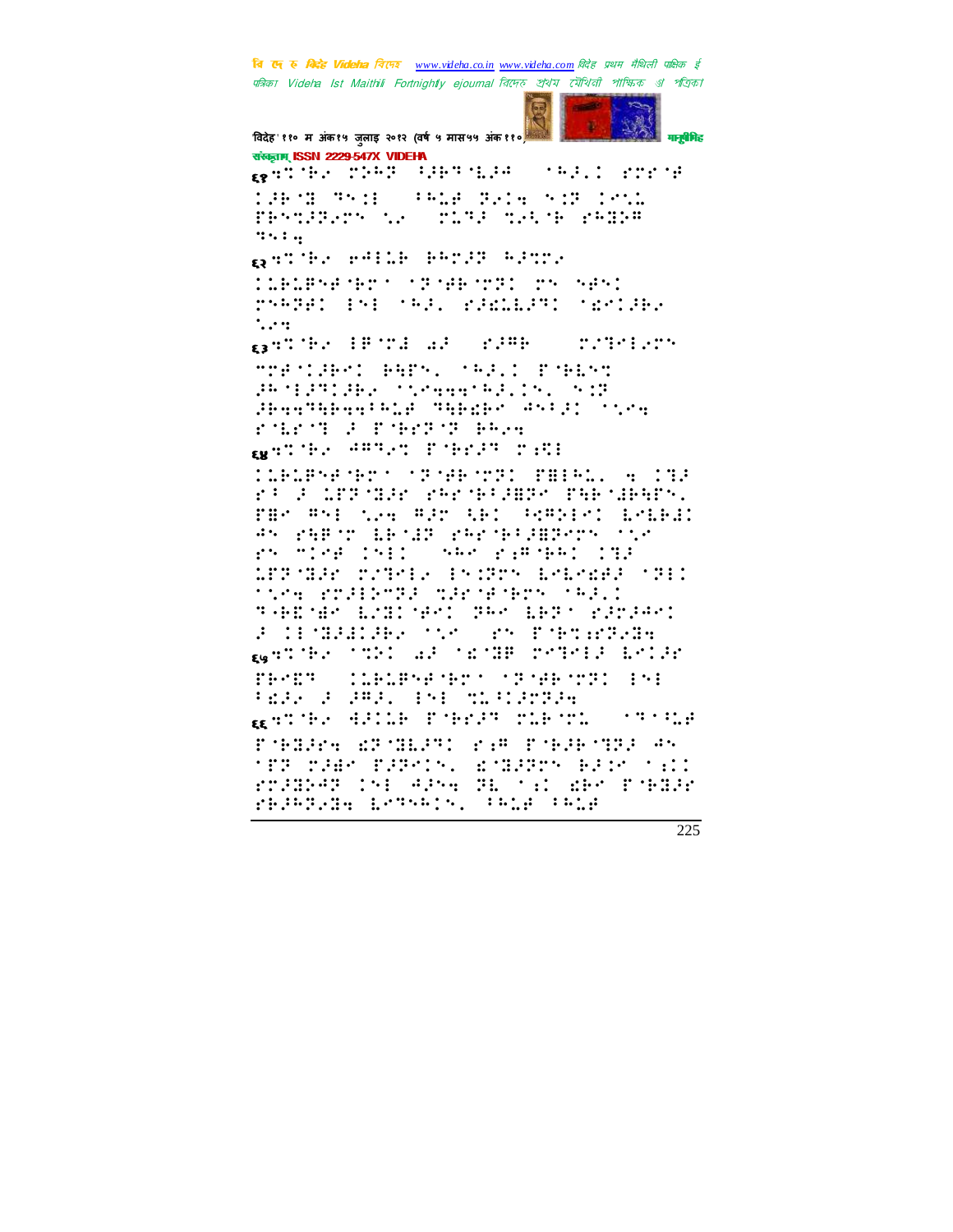

संस्कृतम् ISSN 2229-547X VIDEHA RÎMÎNIYA AN NANG PIRTAN PIRTAN POJN

rer.e. ment and the second terms of the second control of the second control of the second control of the second control of the second control of the second control of the second control of the second control of the second contro

AF MARID ET TRAT TY FORDING **VERTHALL VILELENAMES (1998-1931)** EMIRI PANEMIA I EMIRI PRT2 (12 PRM the sale: property was pobleth r. There I boid and Pressent general Person of Store 191

**BASESTARY STERY FLETED** CLELPSEMENT THE MUSIC PHS MUSIC ANALY  $\mathbb{Z}^n$  and  $\mathbb{Z}^n$ **SARTE: TELEARCH LEAR** Appendicities and the state of

general Personia (SPR) ( nobe

##SPYRIE #2 A CLELPSFIENT TAPPITE par sus possi central

**Boat The Bleft' SPEPT AFILE (Letter** 

FEAR PRAP NAME RAPORTER FOR THE TRAC rately malin disc formula rately PAL DENH YOURNAMIN PREZO A D **TER SENION OSENE TER ASSE ERRORE** ESIL MESMO DARA STRAD ANDE COTRESCH MAI PROTRA RHI SVAL COTESENIA there are the state of the state of the state 2 POTENE ERSTROOM (POSSESSED) AN wien And worker al an overskilder: Print Additions day parts which **SRATH OF ISTS ISBN 788-7511-4336 TRAVEL SPO EMEDDE EMPORTABLE APSI** file and the streaments: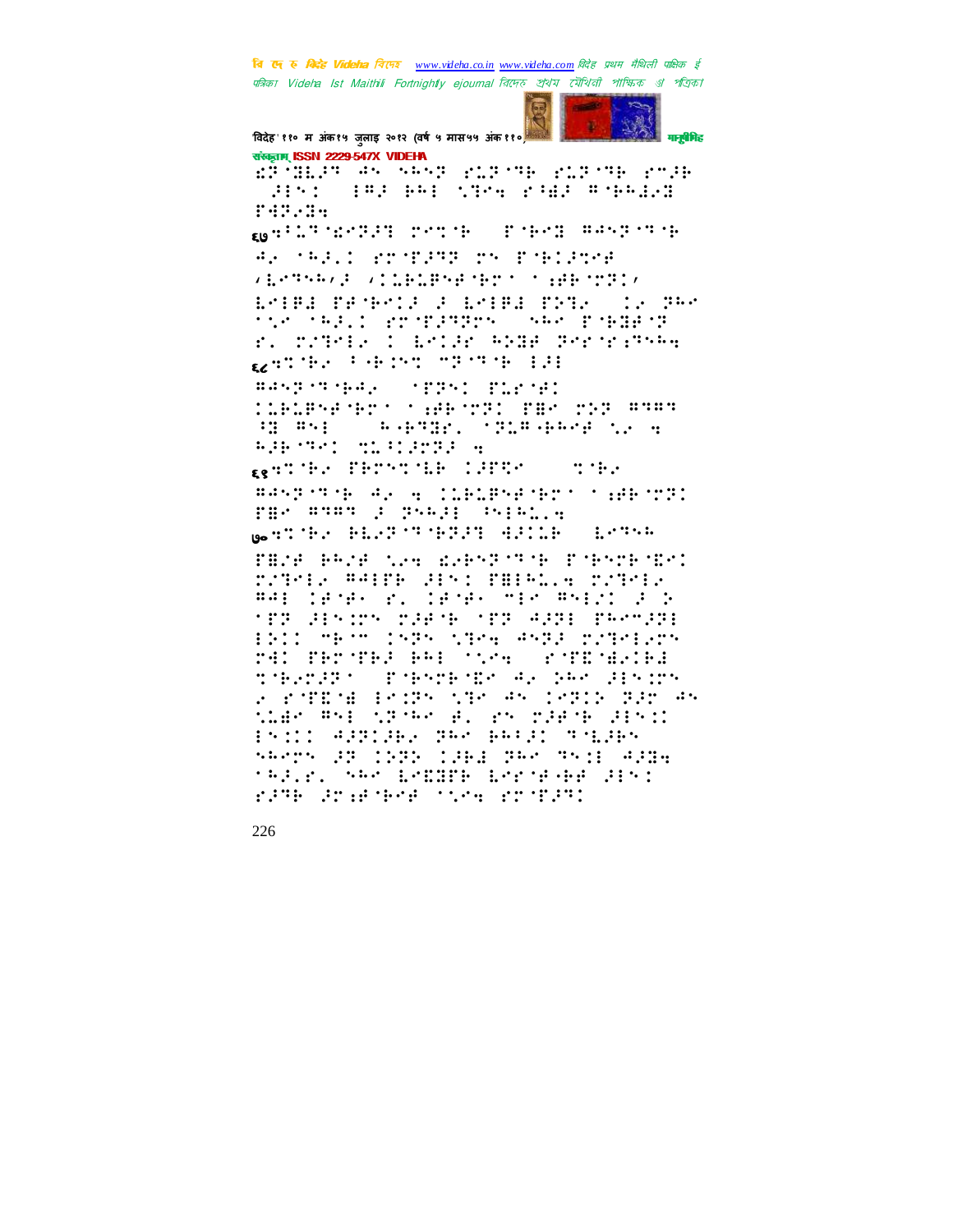

संस्कृतम् ISSN 2229-547X VIDEHA **Genomer contribution of the second part of** rime (sell rimg) Shr Cleaments ta#Fro%: pr#2 (t#r 1#j#org ov?PCE): ESE TSE AP BAE SARIT POPSA TRASH g, : T'Be WBSD (BB'1 aP) **CONSIGNATION** MARKING CONFIDENTI CONTRACTOR **# 19711 112 - SPACE ESIL POPINE** THE NEW POST COOL TO FROM PHILAPS **INSTEAD MEETING ALTERNATIC TERMINAL STAR** <sub>03</sub>93762 PLIPPOR PRT (ILBLESPORT) **TARPTED TY STIPL PROPER I** LE MOVIES, SAVILLE ALBIEL FROM TAI 1981 (1991) SAR BSB BOS 28 2821 198 THE PROPERTY STATE werthere 233 room (1968-1927 ta#FTPI KP 1983: TZTM12TN PRM15 the Poses: EstRE President the Ine AF RICH STRAG HRESHI INE TERRIFIA <sub>04</sub>HP (PRESS) (PER CONFRESS) POTER POS TIRING SET TAGGINI YA BINGA SAN as what a par Girary derivative PS PALE ROBEL SISHES NEW DOCK AP S PARMA PHA PRIA SI PRIN, TREB RPT SLTP BRE TOP (SRPPP PRP) PSRP **SARVEL ROBERTSHIP GENERAL LINE STATE AND LENGTH** #452757642 (7821-4851-124-15161) the shoppied sproke decoded ted the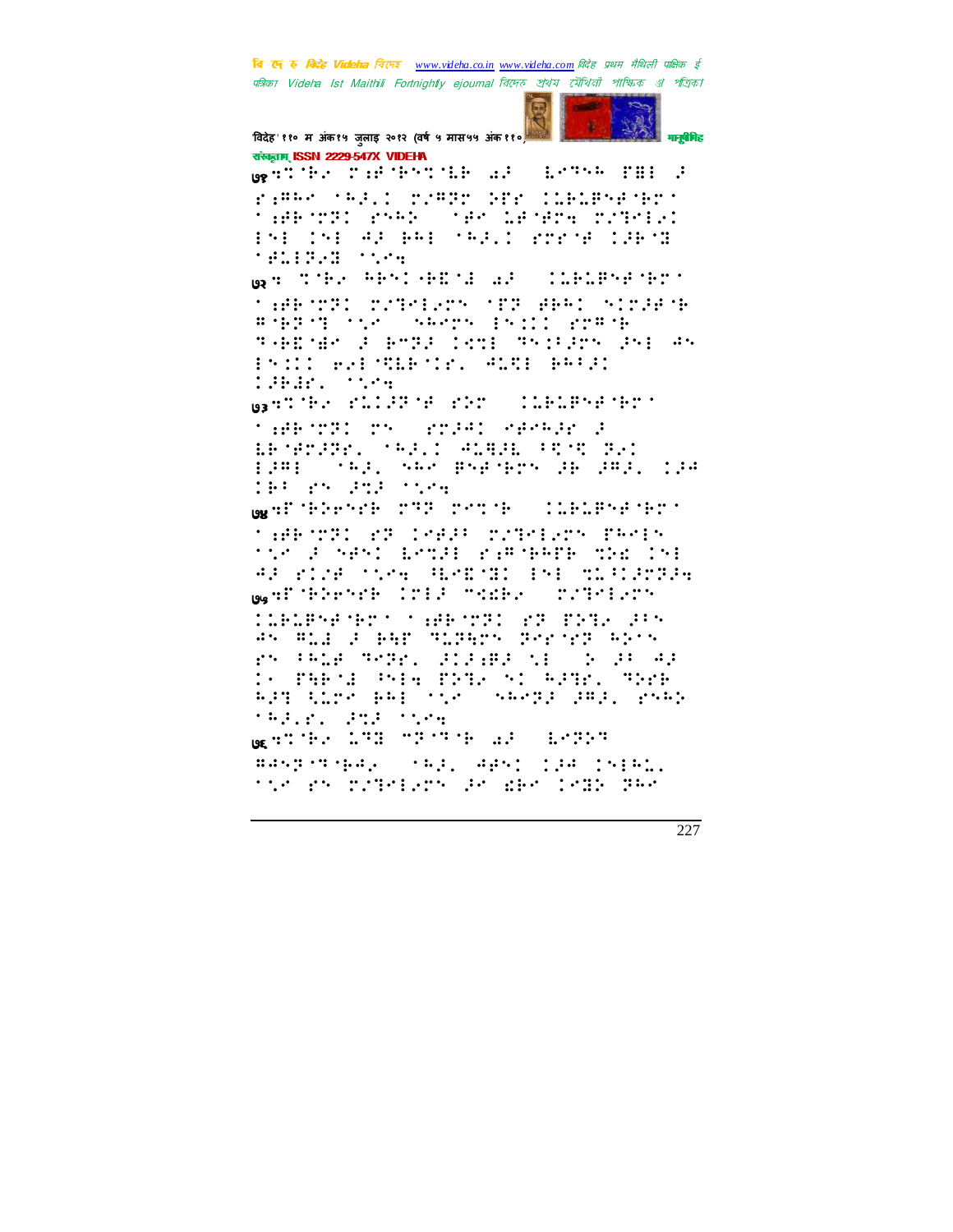

विदेह' ११० म अंक१५ जुलाइ २०१२ (वर्ष ५ मास५५ अंक११०) संस्कृतम् ISSN 2229-547X VIDEHA 1595 MH MIRIPER SARIISI SIR

**FALA COW OF CREAT STAR 00** STORY OF REAL CONSIDERING

BASESTON APPLEAD (SAPIDEL PSIE SIEP roman massed measurers and the SAR PSPP IS RSE NE FRAME RAPE BLIP HE PATHI PTP STAR

WHITEH TEMISPOR TER CONFIDENT

THE SIT PORT AND INFORMATION PRESE **TOPH TRACE CORDRAFTED TO MARTING** rromand agns, mar msialle File make the FET SAL (1991) **West Times Almost The Conservation of** 

ESTAR A PROPOSICIONAL A PROPIN înaza Akza (skê pirklî) û Panêdir<br>sin nek firk fers elka sska (skê sel) r radio es eaguards, adarect that starter

 $L$  and the field  $L$ 

rathe research spreads

Poog-92 T FR TEST SECTION OF PRINCIPLE APROINCES BEN BAR SCR APR ratuurang bese fings sind. THROW PENNIN FT TPT: ##SP T F #PILER FR FTTERI (ATMT TIELE FREE) POSTERI (SPA) CLOSE AS SUPPORTS MINE COMBA CROSS RED SAMPLES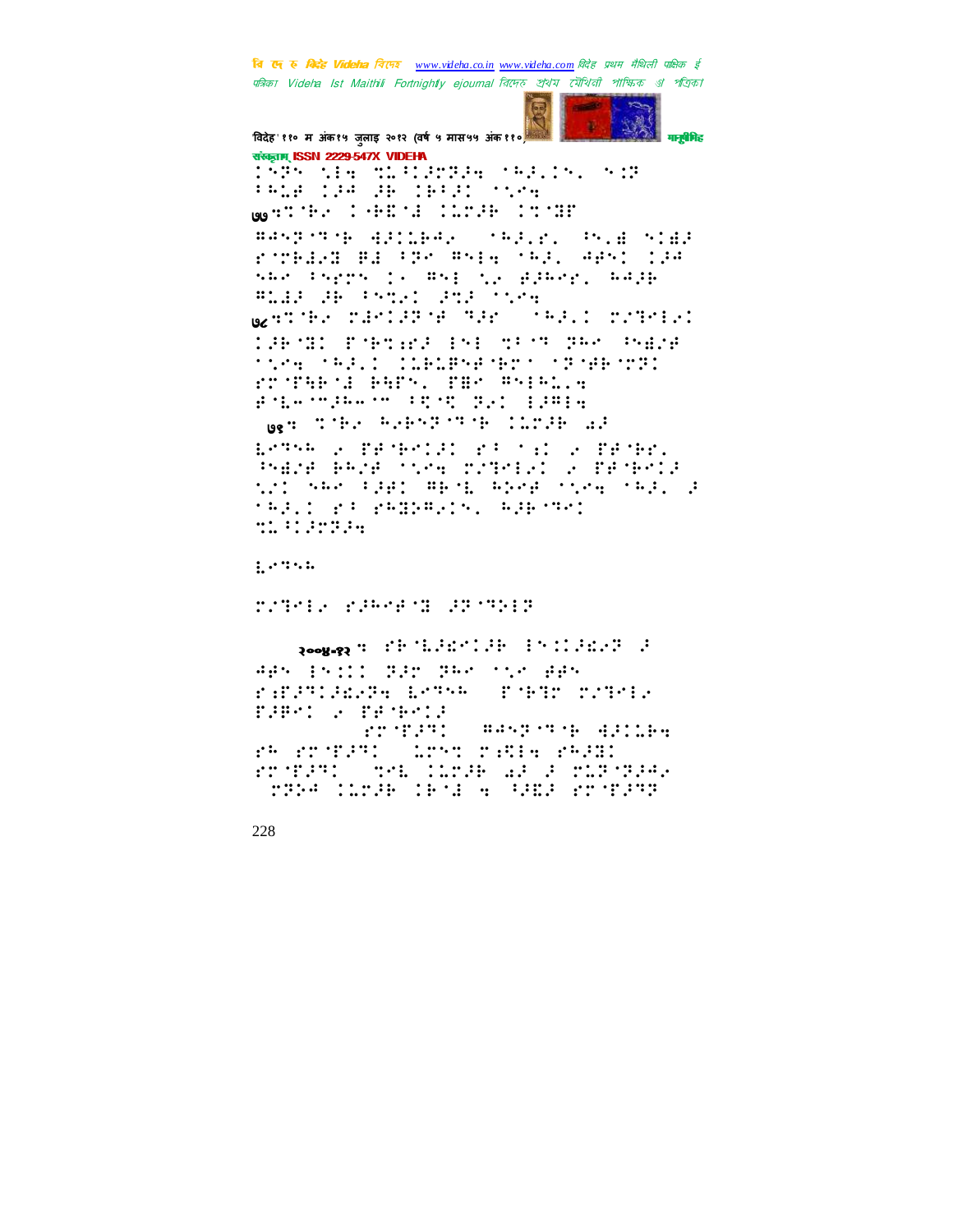

विदेह' ११० म अंक१५ जुलाइ २०१२ (वर्ष ५ मास५५ अंक११०) संस्कृतम् ISSN 2229-547X VIDEHA

BRANCH CONFIDER COMMUNIS ESTARRET WAR DIE KONFERE SPARES al model i enjoy esti rezimin PT TET THE TENNIE (THE SEE LETTE F CH BAGE COSB ERSTA PRSPT FAAD BAARYAM MIMMAGHA (FSMP) AADDBA POTENT CONTECT POTENT SOLET **SERVICE** ran a raenala ag ergan **TRIER EPAPE EPREE LETTER** 

BMPELER MER MALENT E MEMBELEMAR BMPE and reference remove to component **INST WAIT TEST STORY** 

 $\mathbb{R}^{n}$  . The  $\dddot{\cdot}$ **SAPPARTHE BRIDGE** a – 12 a – edforars f42 fljf.<br>Stra friði fjæ friðilæ ofi fjærfof  $\mathbf{H}^{\text{max}}$ FRAME FOOTE ROLLE INE WAS RIGHT Pasale) as and leve was empai taers dang eel (as ) enga rikki the a part poblach and brown THE STREETS THE WELL **TOM THE PHOP'S ANDER SON RAD REST PARE CONF WEIGHT: THE TELL OF** POSSESS THIS PRESS THE ARBAY ALSTER PIPER MITHIN PRESS & PROPOSED TO A SERVE TITLE rantake posamonary reports DZIPLAM, KALAMAR BTRA POBLAMAR (SI APPE TORE NEW 2 PENERISING STEPPER EPOTA HALLE TOLARA DATI og å gu

Bedele, a PoblaceB 191 Adep ones